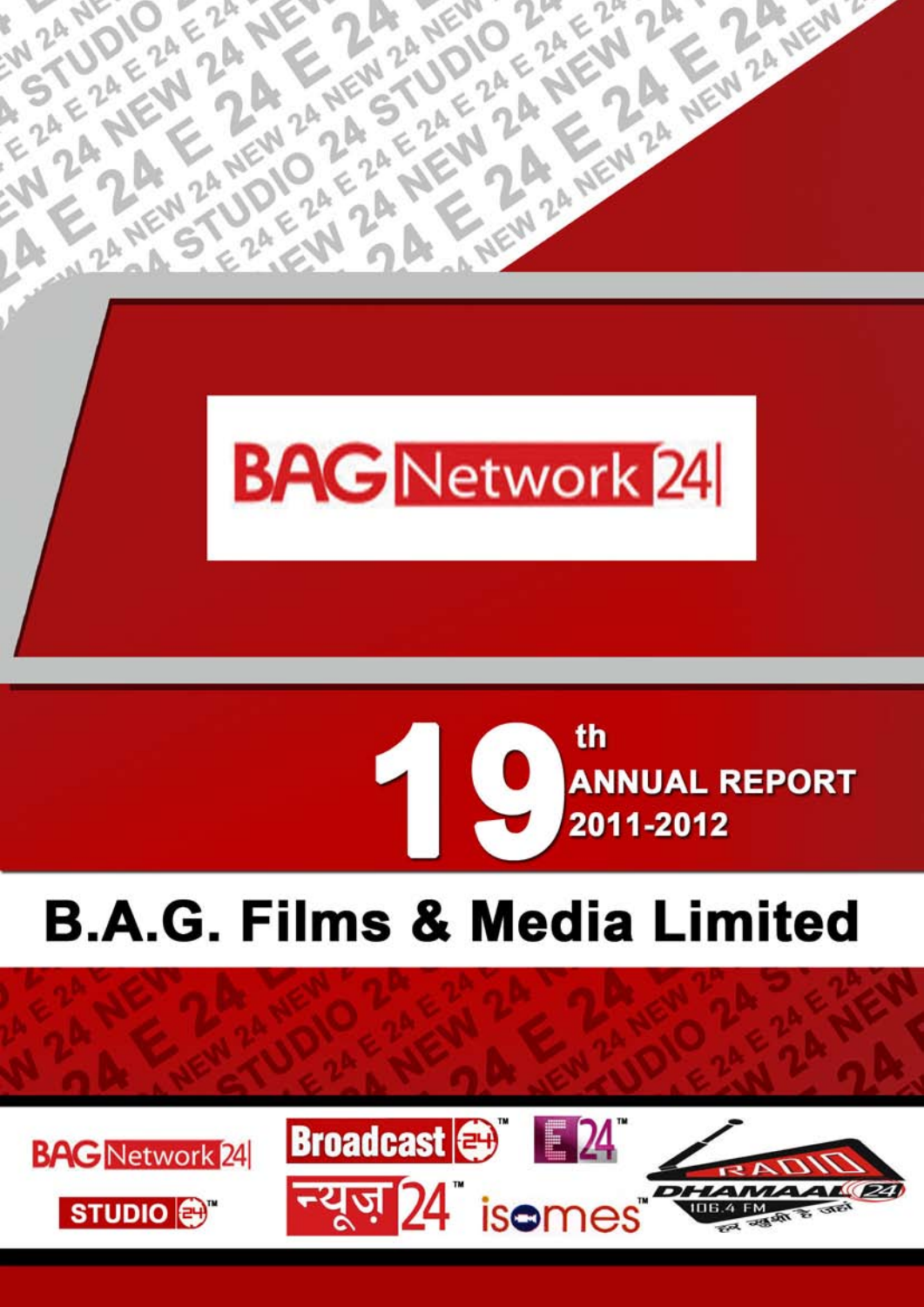### **CORPORATE INFORMATION**

| <b>Board of Directors</b>   | Ms. Anurradha Prasad<br>Dr. Anuradha Mishra            | Chairperson cum Managing Director<br>Director |  |
|-----------------------------|--------------------------------------------------------|-----------------------------------------------|--|
|                             |                                                        |                                               |  |
|                             | Mr. Prem Behl                                          | Director                                      |  |
|                             | Mr. Sudhir Shukla                                      | Director                                      |  |
|                             | Ms. Ragini Kumar                                       | <b>Director</b>                               |  |
|                             |                                                        |                                               |  |
| <b>Company Secretary</b>    | Mr. Rajeev Parashar                                    |                                               |  |
| <b>Statutory Auditors</b>   | Joy Mukherjee & Associates                             |                                               |  |
|                             |                                                        |                                               |  |
| <b>Bankers</b>              | <b>HDFC Bank Limited</b>                               |                                               |  |
|                             | Canara Bank                                            |                                               |  |
|                             | Punjab National Bank                                   |                                               |  |
| <b>Registered Office</b>    | C-4, Shivalik, Near Malviya Nagar Market,              |                                               |  |
|                             | New Delhi-110 017                                      |                                               |  |
|                             |                                                        |                                               |  |
| <b>Corporate Office</b>     | FC-23, Sector-16A, Film City,<br>Noida -201 301 (U.P.) |                                               |  |
|                             |                                                        |                                               |  |
| <b>Registrar and</b>        | Alankit Assignments Limited, Alankit House,            |                                               |  |
| <b>Share Transfer Agent</b> | 2E/21, Jhandewalan Extension, New Delhi-110 055        |                                               |  |
|                             |                                                        |                                               |  |

|    | <b>S.No. Contents</b>                     | Page No. |
|----|-------------------------------------------|----------|
| 01 | <b>Notice</b>                             | 1        |
| 02 | Directors' Report                         | 3        |
| 03 | Corporate Governance Report               | 9        |
| 04 | Management Discussion and Analysis Report | 17       |
| 05 | <b>Auditors' Report</b>                   | 24       |
| 06 | <b>Balance Sheet</b>                      | 26       |
| 07 | Statement of Profit & Loss Account        | 27       |
| 08 | Notes forming part of the Accounts        | 28       |
| 09 | Cash Flow Statement                       | 47       |
| 10 | Section 212 Report                        | 49       |
| 11 | Accounts of Subsidiary companies :        |          |
|    | Dhamaal24 Radio Network Limited<br>a)     | 50       |
|    | News24 Broadcast India Limited<br>b).     | 70       |
|    | E24 Glamour Limited<br>C)                 | 91       |
| 12 | <b>Consolidated Annual Accounts</b>       | 111      |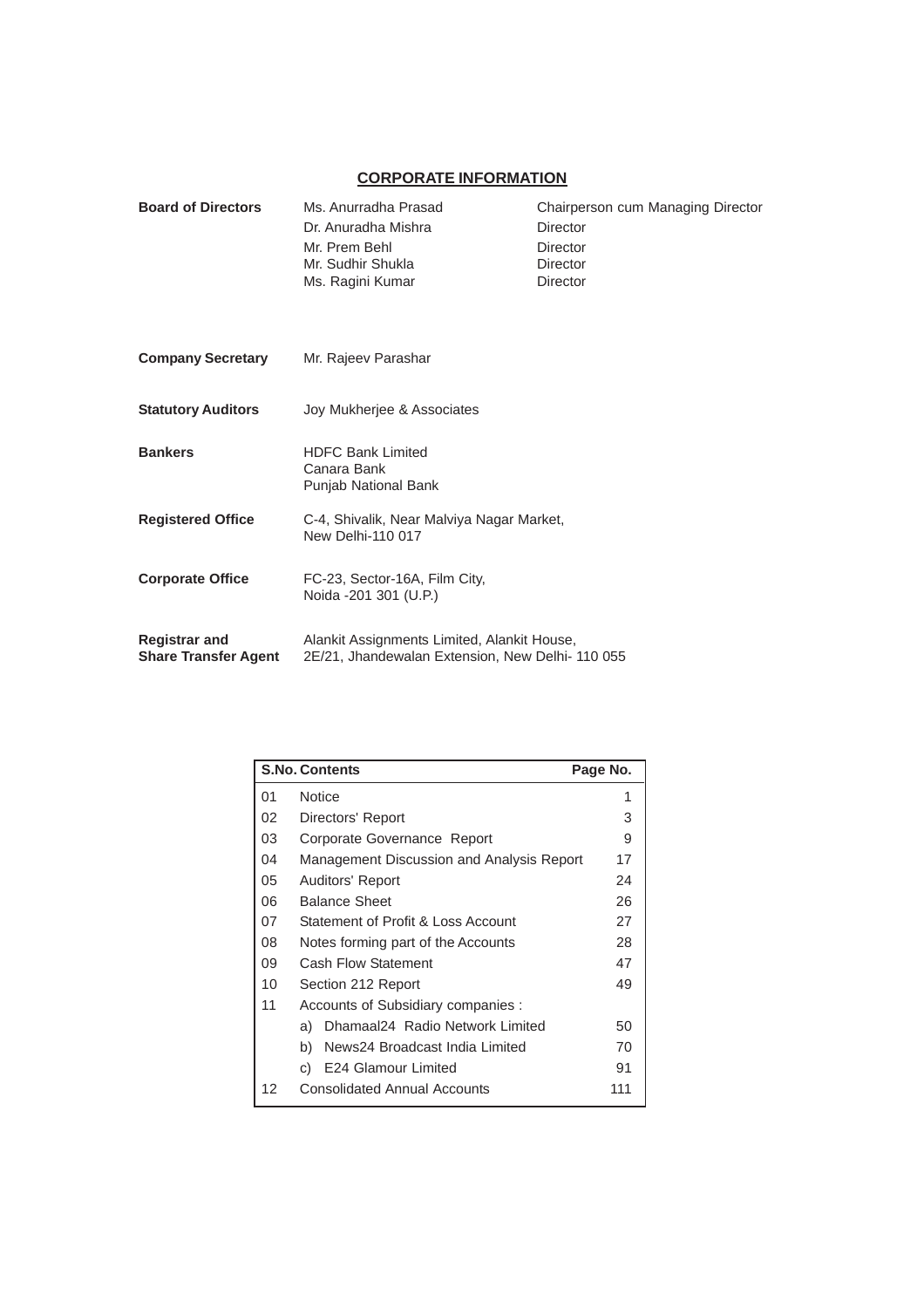

### **NOTICE**

Notice is hereby given that the 19th Annual General Meeting of the Members of B.A.G. Films and Media Limited will be held on Friday, September 28, 2012 at 4.30 P.M. at MPCU, Shah Auditorium, Shree Delhi Gujarati Samaj Marg, Delhi - 110054 to transact the following businesses:

### **ORDINARY BUSINESS**

- 1. To receive, consider and adopt the Audited Balance Sheet as at March 31, 2012, the Statement of Profit and Loss Account for the year ended on that date and the Reports of Board of Directors and Auditors thereon.
- 2. To appoint a Director in place of Dr. Anuradha Mishra who retires by rotation, and being eligible, offers herself for re-appointment.
- 3. To appoint M/s Joy Mukherjee & Associates, Chartered Accountants, as Statutory Auditors of the Company to hold office from the conclusion of this Annual General Meeting until the conclusion of the next Annual General Meeting and to authorise the Board of Directors to fix their remuneration for the financial year ending 31st March 2013.

### **SPECIAL BUSINESS**

To consider and, if thought fit, to pass with or without modification(s), the following resolution as an **Ordinary Resolution**:

"**RESOLVED THAT** pursuant to the provisions of Section 257 and other applicable provisions, if any, of the Companies Act, 1956, Ms. Ragini Kumar, who was appointed as an Additional Director of the Company pursuant to the provisions of section 260 of the Companies Act, 1956, be and is hereby appointed as Director of the Company, liable to retire by rotation in terms of the provisions of the Articles of Association of the Company"

By Order of the Board of Directors

| Place: Noida          | <b>Rajeev Parashar</b>   |
|-----------------------|--------------------------|
| Date: August 29, 2012 | <b>Company Secretary</b> |
| NOTES                 |                          |

- 1. A MEMBER ENTITLED TO ATTEND AND VOTE AT THE MEETING IS ENTITLED TO APPOINT A PROXY TO ATTEND AND VOTE, ON THE POLL ONLY, INSTEAD OF HIMSELF/HERSELF AND THE PROXY SO APPOINTED NEED NOT BE A MEMBER OF THE COMPANY. PROXIES IN ORDER TO BE EFFECTIVE MUST BE DEPOSITED AT THE REGISTERED OFFICE OF THE COMPANY NOT LESS THAN 48 HOURS BEFORE THE COMMENCEMENT OF THE MEETING.
- 2. The Register of Members and the Share Transfer Books of the Company will remain closed from Friday, September 21, 2012 to Friday, September 28, 2012 (both days inclusive).
- 3. Members/Proxies should bring the Attendance Slip duly completed and signed in accordance with the specimen





signature registered with the Company for attending the Meeting. A Proxy Form is annexed to this report.

- 4. Corporate Members intending to send their authorised representatives are requested to send duly certified copy of Board Resolution authorizing their representatives to attend and vote at the ensuing Annual General Meeting so as to reach the company on or before September 26, 2012.
- 5. Members holding shares in electronic form are requested to intimate any change in their registered address/E-mail address and/or bank mandates to their Depository Participants with whom they are maintaining their demat accounts immediately. Members holding shares in physical form are requested to advise any change in their registered address to the Secretarial Department of the Company or M/s Alankit Assignments Limited, the Registrar and Share Transfer Agent.
- 6. Members are requested to address all correspondence to the Registrar and Share Transfer Agent, Alankit Assignments Limited, Alankit House, 2E/21, Jhandewalan Extension, New Delhi- 110 055
- 7. Members are requested to quote Folio numbers/ DPID and Client ID, as the case may be, in all correspondence with the Company.
- 8. For security reasons briefcases, transistors, bags, tiffin boxes, cameras, binoculars etc. are not allowed inside the Auditorium.
- 9. An Explanatory Statement pursuant to Section 173(2) of the Companies Act, 1956 relating to Special Business to be transacted at the ensuing Annual General Meeting is annexed hereto and form part of the Notice.
- 10. Members are requested to note that dividend not claimed within seven years from the date of declaration shall, as per section 205A of the Companies Act, 1956, be transferred to the Investor Education and Protection Fund (IEPF). After transfer of the said amount to IFPF, no claims in this respect shall be lie against IEPF or the Company. Members are requested to contact M/s Alankit Assignments Limited/Secretarial Department of the Company for claiming the unclaimed dividend standing to the credit of their account.
- 11. In view of the "Green Initiative" announced by Ministry of Corporate Affairs and Circular issued by the Securities and Exchange Board of India (SEBI), the Company will send all correspondences like General Meeting Notices, Annual Reports and any other communication in future (hereinafter referred as "documents") in electronic form, in lieu of physical form, to all those shareholders, whose email address is registered with Depository Participant{DP}/Registrar & Share Transfer Agent {RTA} [herein after 'registered e-mail address'] and made available to us, which would be deemed to be the shareholder's registered email address for serving documents including those covered under section 219 of the Companies Act, 1956 [the Act] read with section 53 of the Act and Clause 32 of the Listing Agreement executed with the Stock Exchanges.

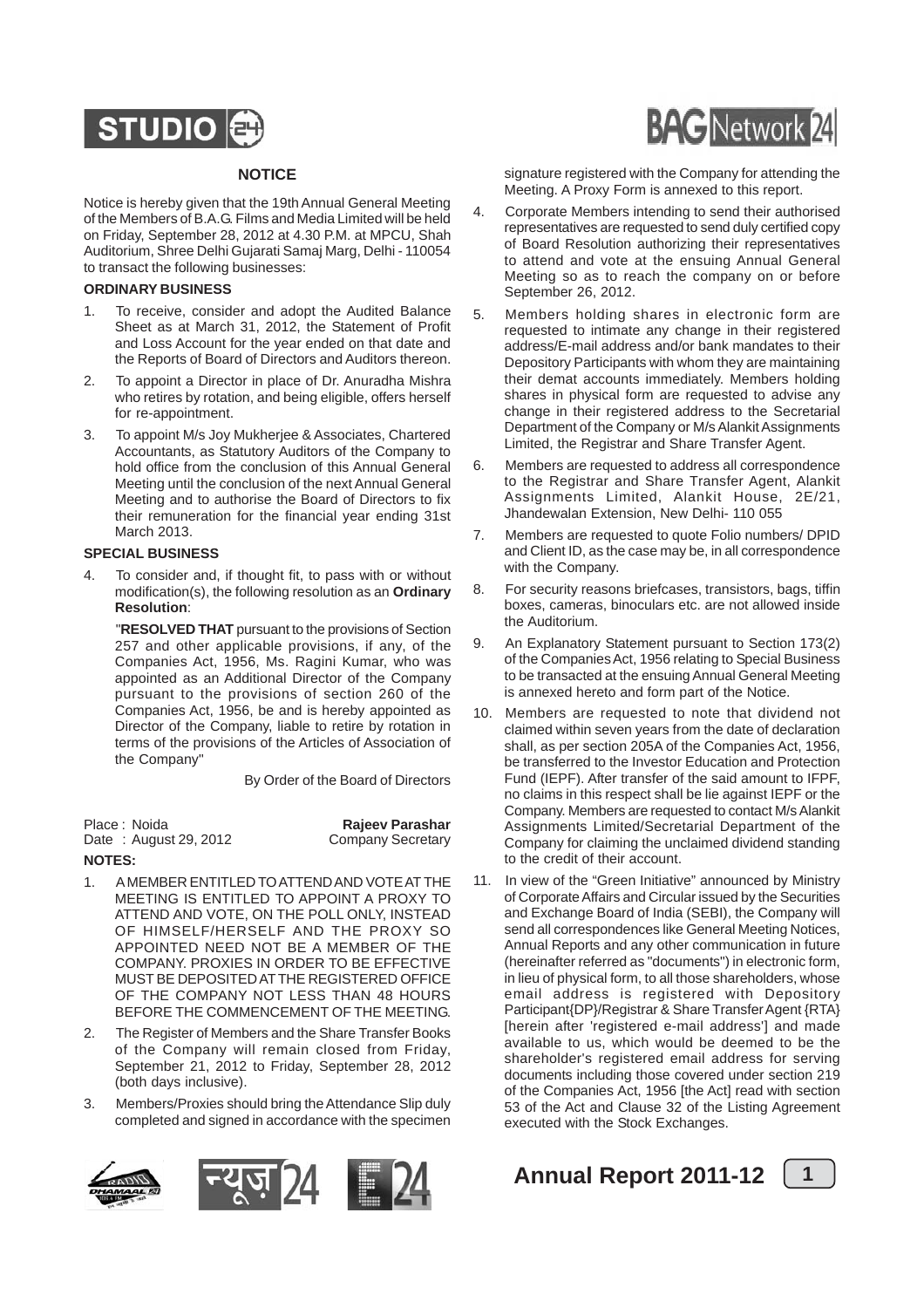

Please Note that the Annual Report of the Company will also be available on the Company's website www.bagnetwork.in for ready reference. Shareholders are also requested to take note that they will be entitled to be furnished, free of cost, the aforesaid documents, upon receipt of requisition from the shareholders, any time, as a member of the Company.

- 12. The Certificate from the Auditors of the Company certifying that the Company's Employees Stock Options Scheme is being implemented in accordance with the SEBI (Employee Stock Options Scheme) Guidelines, 1999 and in accordance with the resolutions of the Members in the General Meeting, will be available for inspection by the Members at the Annual General Meeting.
- 13. Appointment/Re-appointment of Directors:

Pursuant to Clause 49(IV) (G) of the Listing Agreement, the following information is furnished in respect of the Directors proposed to be appointed/re-appointed.

### **I. DR. ANURADHA MISHRA:**

Dr. Anuradha Mishra was appointed as the Non-Executive Independent Director of the Company with effect from 30th December 2005. Dr. Mishra is PhD, D.Sc. in Science and Dean of School of Vocational Studies & Applied Sciences at Gautam Buddha University, Gautam Buddha Nagar.

She is Chairperson of Audit Committee and Investor Grievance Committee and member of ESOP Compensation Committee and Remuneration Committee of the Company. She has no inter-se relationship with any director of the Company and she does not hold any shares in the Company.

### **II. MS. RAGINI KUMAR**

Ms. Ragini Kumar joined the Company as Non-Executive Independent Director with effect from 30th May, 2012. She is graduate from Delhi University.

Ms. Ragini is a visionary and an aggressive business lady. She has wide experience in anchoring, reporting and production. She is well known personality in Media Industry. She is associated with Television throughout her career. She has worked in many different positions



in the industry, both behind the scenes as well as in front of the camera. She is president Hindi Debating Society, Modern School, New Delhi, Western Dance Society, Hindu College, Delhi University and Sociology Deptt, Hindu College, Delhi University. She is director of ceremony of Spic Macay, Modern School Barakhambha Road, New Delhi and Hindu College, Delhi University.

She is the Chairperson of Remuneration Committee, member of Audit Committee and Investor Grievance Committee. She has no inter-se relationship with any director of the Company and she does not hold any shares in the Company. She does not hold any directorship and membership/chairmanship of Board Committee in other company.

### **EXPLANATORY STATEMENT**

### **ITEM NO. 4**

Ms. Ragini Kumar was appointed as an Additional Director by the Board of Director at its meeting held on May 30, 2012 in accordance with the provisions of section 260 of the Companies Act, 1956 and Article 80 of Articles of Association of the Company.

Pursuant to Section 260 of the Companies Act, 1956 the above Director holds office up to the date of the ensuing Annual General Meeting. In this regard the Company has received her candidature for appointment as Director of the Company in accordance with provisions of section 257 and all other applicable provisions of the Companies Act, 1956 Act from a Member of the Company along with a deposit of Rs. 500 signifying an intention to propose Ms. Ragini Kumar as a candidate for the office of Director.

The Board feels that presence of Ms. Ragini Kumar on the Board is desirable and would be beneficial to the company and hence recommends resolution No. 4 for adoption.

None of the Directors, except Ms. Ragini Kumar is concerned or interested in this resolution.

By Order of the Board of Directors

Place : Noida **Rajeev Parashar**<br>
Date : August 29, 2012 **Company Secretary** Date : August 29, 2012







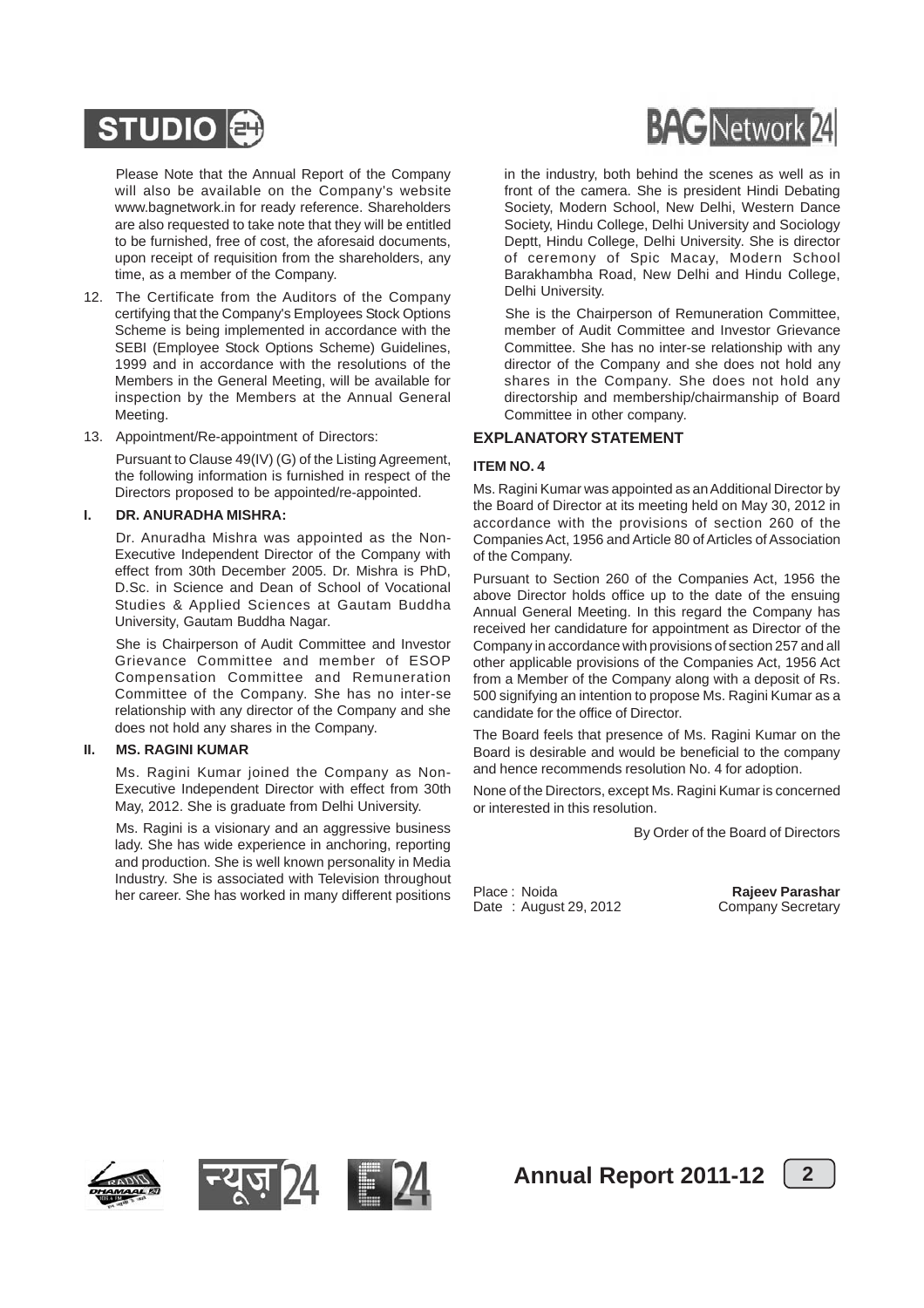

### **DIRECTOR'S REPORT**

To,

### The Members,

### **B.A.G. Films & Media Limited**

Your Directors are pleased to present their 19th Annual Report on the business and operations of the Company together with the Audited Accounts for the financial year ended March 31, 2012.

### **FINANCIAL RESULTS**

|                                   |          | (Rupees in Lakhs) |
|-----------------------------------|----------|-------------------|
| <b>Particulars</b>                | 2011-12  | 2010-11           |
| Total Income                      | 5,081.40 | 4,749.52          |
| <b>Profit before Depreciation</b> |          |                   |
| & Financial Charges               | 1,925.77 | 1,228.18          |
| <b>Financial Charges</b>          | 741.68   | 302.11            |
| Cash Profit                       | 1,198.44 | 946.27            |
| Depreciation                      | 1,120.72 | 822.29            |
| Profit before Tax                 | 63.37    | 103.77            |
| Provision for Tax                 | 61.71    | 101.95            |
| Profit after Tax                  | 1.66     | 1.82              |
| <b>Proposed Dividend</b>          | Nil      | Nil               |

### **PERFORMANCE REVIEW**

The year under review showed an improvement in revenues with change in programming style as per latest trends suiting tastes of audience at large. The total revenue of your company has been Rs. 5,081.40 lakhs compared to Rs. 4,749.52 lakhs previous financial year. The cash profit has shown an increase from Rs. 946.27 lakhs to Rs. 1,198.44 lakhs.

Your Company developed and strengthened its client base and produced shows for prominent channels viz. Colors, Imagine TV and Star. Your Company also leveraged content creations and did programming for its group companies as well, thus made optimum use of internal resources and its infrastructure.

The Company entered into a new venture namely 'Nautanki Films Private Limited' (hereinafter referred to as 'Nautanki Films') and made a bumper opening with the landmark shows such as "Madhubala" for channel Colors and 'Sapno ke Bhawar Mein' on Life OK channel. The show has received excellent reviews and has been liked across the audience for its unique concept.

Your Company plans to create and deliver popular, highquality programming for catering to not only domestic but also to the demands of international viewership and expects to earn high returns for their stakeholders.

### **Television Software:**

B.A.G. Network's production house **'Studio24'** has maintained the legacy of producing the programmes of all





genres for a range of channels and audience. The Programmes like *Luteri Dulhan, Wanted-High Alert, Sapno Ke Bhawar Me, Baba Aisa Var Dhundoo* and Madhubala amongst others cover a gamut of genres in producing of television programmes.

### **Media Education**

Your Company has been providing media education through its media school iSOMES (International School of Media & Entertainment Studies) in collaboration with Missouri School of Journalism, U.S.A. iSOMES also has a Memorandum of Understanding with FTII, Pune for exchange of curricula and faculty wherein the students of both the institutes benefits immensely. iSOMES is offering full time graduate courses in Broadcast Journalism.

**iSOMES ITA -** the two leading schools of Media and Performing Arts of India namely iSOMES and Indian Television Academy have joined hands to provide a platform to empower students who are keen to carve a niche in Acting, Singing, Dancing and Grooming. **iSOMES ITA** will have two state of the art facilities based out of Delhi and Mumbai,

### **Broadcasting**

**News24**, a 24 hours National Hindi free to air news channel operating through its subsidiary News24 Broadcast India Limited (formerly known as B.A.G. Newsline Network Limited) has been very well received by the audiences. It has consistently maintained around 10% market share and is available throughout India on cable and DTH platforms.

Programmes like *Ek Shakhsiyat ki 50 Ansuni Kahaniyaan, Aamne Saamne, Sabse Bada Sawal*, amongst others cover a gamut of genres in news reporting and have been received exceptionally well with the audiences across the nation.

Ek Shakhsiyat ki 50 Ansuni Kahania has also been awarded as the most Best-Presented Popular News Show by the News Television Awards 2012.

'**E24'** a 24 hours Bollywood Entertainment channel of your Company operating through its subsidiary E24 Glamour Limited (formerly known as B.A.G. Glamour Limited) has also been growing at a rapid pace and has garnered healthy channel shares. Pitched as Bollywood's first news channel, E24 managed to attract audiences of various age groups and succeeded in creating a new genre in television entertainment and today has become bollywood ka No.I channel.

In its past years the channel had been applauded for its programs such as Bollywood Reporter, U, Me Aur TV, Bheja Fry, E Special and E20, E100, that easily qualify as channel drivers. Various other music programmes such as Mera Gana Kab Ayega, Melody Queen, Melody Afternoon, Maha Star , Singing Sensation of E24 have given new look and flavor to the channel.



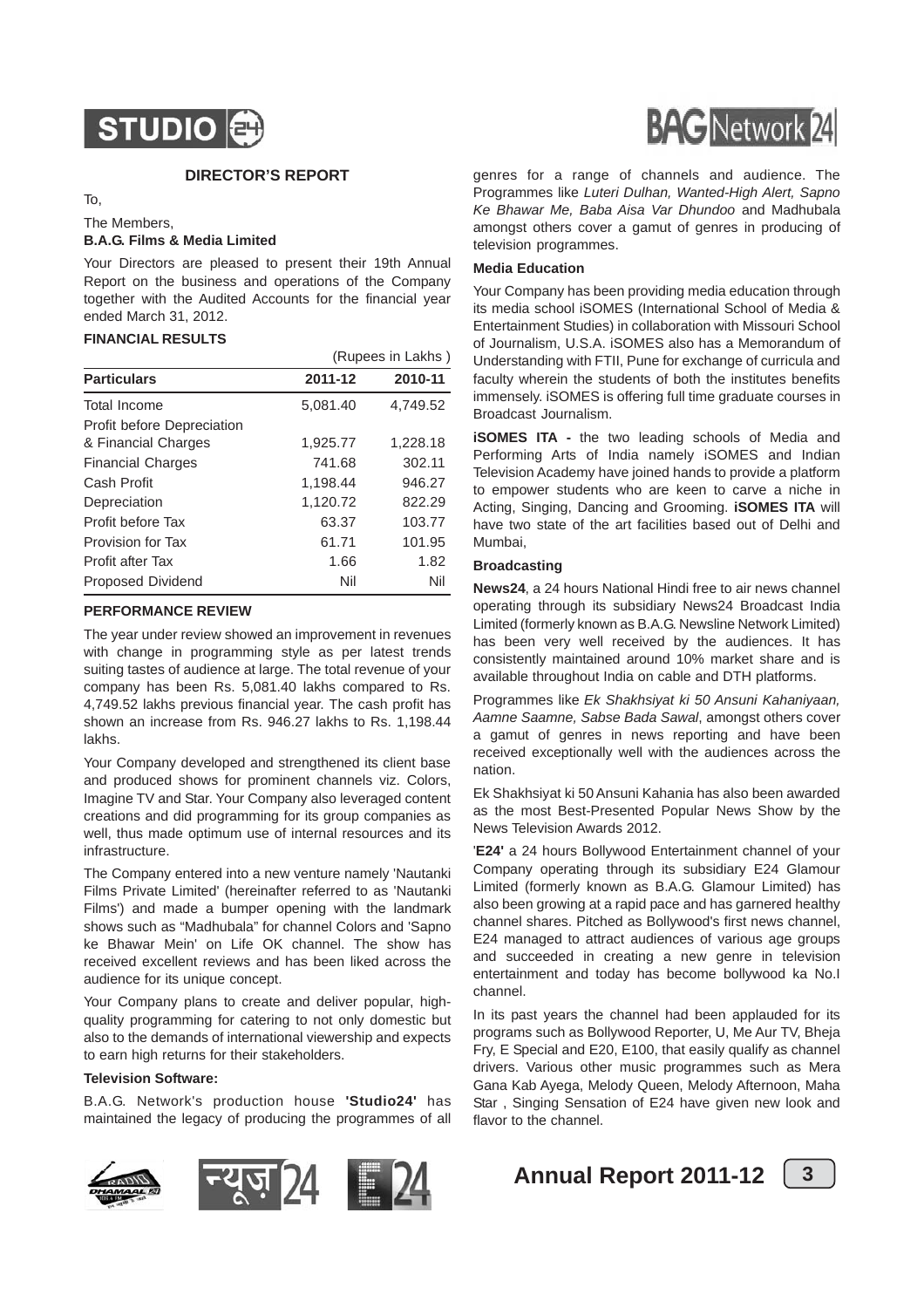



**Darshan24:** Company also unveiled its third channel Darshan24 on September 28, 2011. Darshan24 is the new age devotional channel which has been designed for all age groups. The Channel endeavors to bring the masses close to roots of our Indian culture and its diverse religion in order to teach & preach the new generation our long age tradition & customs.

It is the source of all wisdom, the home of all knowledge, focusing on the elevation and awakening of the soul, the enhancement of the power within us. This channel is dedicated to the Indian Philosophy, Religion, Spiritual solidarity, Culture and dissemination of the vast and timeless knowledge of the great "Sanatana Dharma" to the people of the world.

The programmes on this channel range from Hindu bhajans, kirtans, aartis, aradhanas and spiritual discourses by prominent, respected saints to Good healthy living - programs on yoga, general well being, special educational programming highlighting ayurveda along with documentaries on places of worship, temples, cities, on the various festivals of India.

### **Radio**

Your Company has 10 FM Radio stations operated with the brand name **'Dhamaal24'** at 106.4 FM under its subsidiary Dhamaal24 Radio Network Limited (formerly known as B.A.G. Infotainment Limited) in the cities of Hissar, Karnal, Patiala, Shimla, Muzaffarpur, Ranchi, Jabalpur, Jalgaon, Dhule and Ahmadnagar.

Considering the new age of FM Radio industry, your Company has also revamped and changed the look of its radio station 'Dhamaal24 Dhinchak' with revitalized, novel and popular shows like Morning Pur, U Turn, Sumiran, Humraaz, Hit List, Dharma Yaatra, Aamne Saamne with Anurradha Prasad, Star Track, Sargoshiyan. Such shows are marked to make a difference and shall cater to needs of all listeners considering the regional flavor added in each of its Programmes making each of show unique and worth listening.

The response of the listeners has been extremely encouraging and our programming has proved to have a distinct edge over its competitors. Various new shows have been launched considering the demand & taste of masses which are bound to be more appealing and hence are ordained to gain more listeners.

### **DIVIDEND**

The Directors are of the view that resources of the Company need to be conserved for its future growth plans and hence do not recommend any dividend for the financial year ended March 31, 2012.

Pursuant to the provisions of section 205A(5) of the Companies Act, 1956, dividend for the financial year 2004- 05 which remains unpaid or unclaimed for a period of 7





years, shall be transferred by the Company to the Investors' Education and Protection Fund (IEPF).

### **DIRECTORS**

During the year, Mr. Rajiv Shukla, Non-executive Director, Mr. Bhupindar Singh, Non-Executive Independent Director and Mr. Rohit Lal, Non-Executive Independent Director resigned from directorship of the Company with effect from July 9, 2011, August 30, 2011 and March 3, 2012 respectively. Mr. Sudhir Shukla, has been appointed as Non-Executive Director and Ms. Ragini Kumar as Non-Executive Independent Director on the Board of the Company with effect from August 12, 2011 and May 30, 2012 respectively.

In terms of Article 89 of Articles of Associations of the Company and pursuant to section 256 of the Companies Act, 1956, Dr. Anuradha Mishra, liable to retire by rotation at the ensuing Annual General Meeting and being eligible, has offered herself for re-appointment in terms of the provisions of the Articles of Association of the Company. The above reappointment form part of the Notice of the 19th Annual General Meeting and the relevant resolution are recommended for your approval.

Brief profile of the Directors who are to be appointed/reappointed, nature of their expertise in specific functional areas, names of companies in which they hold the membership of the Board of Directors or committee thereof, chairmanship of the Board, their shareholding etc. as stipulated under Clause 49 of the Listing Agreement with the Stock Exchanges, are furnished in the explanatory statement to the notice of the ensuing Annual General Meeting and in the section on Corporate Governance in the Annual Report elsewhere.

Your Directors recommended their appointment/reappointment at the ensuing Annual General Meeting.

### **MANAGEMENT DISCUSSION AND ANALYSIS REPORT**

A detailed chapter on "Management Discussion and Analysis Report" pursuant to clause 49 of the Listing Agreement is given elsewhere in the Annual Report separately.

### **CORPORATE GOVERNANCE**

The Company believes that the essence of Corporate Governance lies in the phrase "Your Company". It is "Your" Company because it belongs to you 'the Shareholders'. The Chairperson and Directors are "Your" fiduciaries and trustees. Their objective is to take the business forward in such a way that it maximizes "Your" long term value. Your Company is committed to benchmark itself with global standards in all areas including highest standards of Good Corporate Governance. Besides adhering to the prescribed Corporate Governance practices as per clause 49 of the Listing Agreement, the Company also endeavors to share information with its stakeholders openly and transparently on matters which have a bearing on its economic and reputational interest.

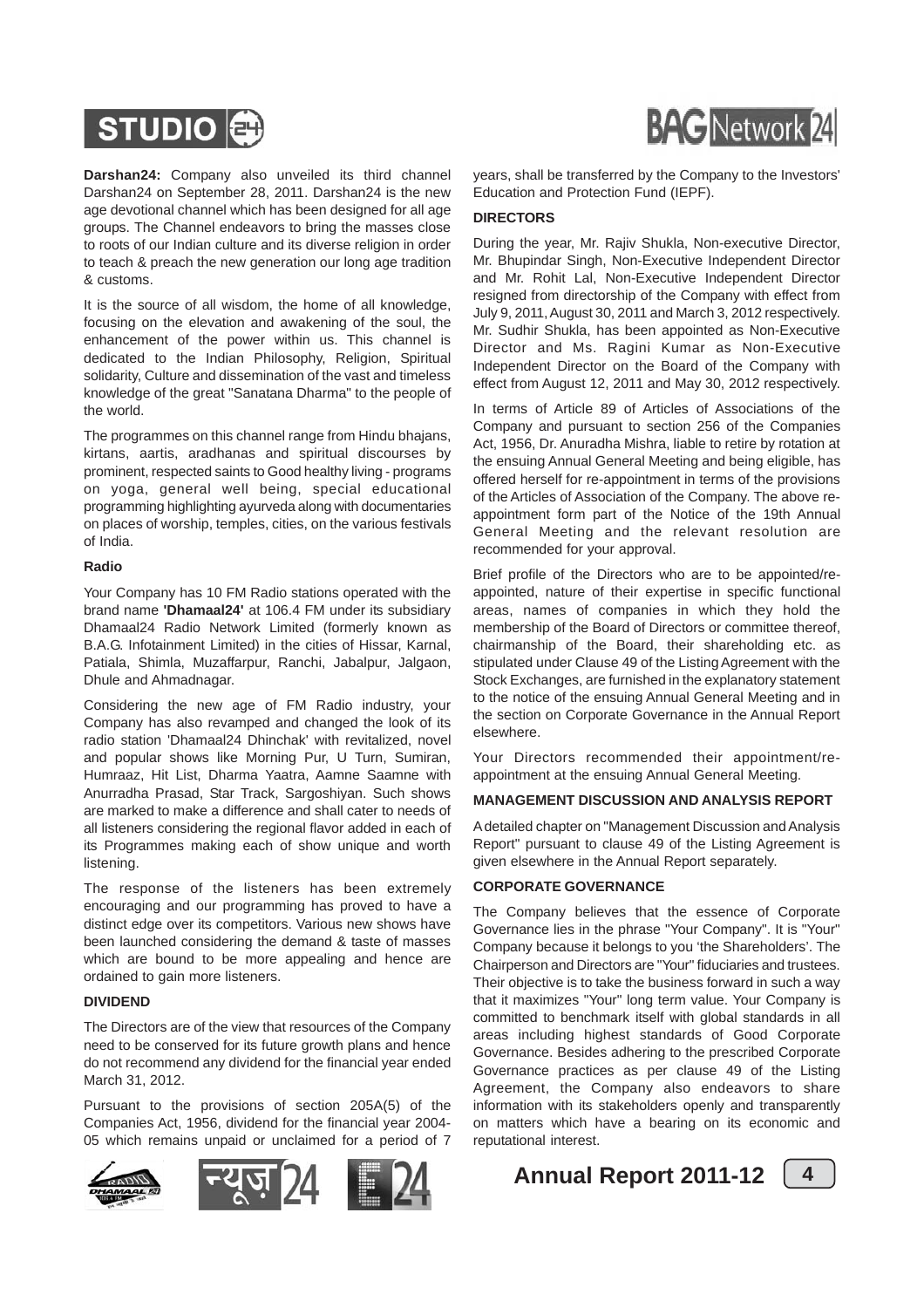

A certificate from Statutory Auditors of the Company regarding the compliance of the conditions of Corporate Governance by the Company as stipulated under Clause 49 of the Listing Agreement is also attached to this Report.

Certificate from CFO/VP Finance *inter alia* confirming the correctness of the financial statements, compliance with Company's Code of Conduct, adequacy of the Internal Control measures and reporting of matters to the Audit Committee in terms of clause 49 of the Listing Agreement with the Stock Exchanges, is attached in Corporate Governance Report and forms part of this Report.

### **CODE OF CONDUCT**

The Board has laid down a Code of Conduct for all Board Members and Senior Management of the Company. The Code of Conduct has been posted on the Company's website.

Board Members and Senior Management personnel have affirmed compliance with the Code and a separate declaration to this effect is annexed to the Corporate Governance Report.

### **CHANGE IN CAPITAL STRUCTURE AND LISTING OF SHARES**

The shares of your Company continue to be listed on National Stock Exchange of India Limited (NSE), Bombay Stock Exchange Limited (BSE) and Delhi Stock Exchange Limited (DSE). Global Depository Receipts are listed on the Stock Exchange at Luxembourg.

During the year under review 135000 Equity Shares allotted against the options exercised by employees pursuant to "the BAG ESOP Scheme" of the Company on August 12, 2011. These shares were allotted and admitted for trading in NSE and BSE.

The Company has allotted 5,000,000 equity shares by conversion of 5,000,000 equity warrants on April 05, 2012 to M/s ARVR Communications Private Limited.

### **FIXED DEPOSITS**

During the year under review, the Company has not accepted any deposit under Section 58A and Section 58AA of the Companies Act, 1956 read with Companies (Acceptance of Deposits) Rules, 1975.

### **DIRECTOR'S RESPONSIBILITY STATEMENT**

Pursuant to the requirement under section 217(2AA) of the Companies Act, 1956, with respect to the Directors' Responsibility Statement, the Directors of the Company hereby state and confirm-

1. That in preparation of the accounts for the financial year ended March 31, 2012, the applicable accounting





standards have been followed along with proper explanation relating to material departures, if any;

- 2. That the Directors have selected accounting policies and applied them consistently and made judgments and estimates that are reasonable and prudent so as to give a true and fair view of the state of affairs of the Company at the end of the financial year and of profit and loss of the Company for that year;
- 3. That the Directors have taken proper and sufficient care for the maintenance of adequate accounting records in accordance with the provisions of the Companies Act, 1956 for safeguarding the assets of the Company and for preventing and detecting fraud and other irregularities;
- 4. That the accounts for the financial year ended March 31, 2012 have been prepared on a "going concern" basis.

### **SUBSIDIARY COMPANIES**

As required under the provisions of Section 212 of the Companies Act, 1956, the audited accounts together with Directors' Report and Auditors' Report of its subsidiary companies, Dhamaal24 Radio Network Limited (formerly known as B.A.G. Infotainment Limited), E24 Glamour Limited (formerly known as B.A.G. Glamour Limited) and News24 Broadcast India Limited (formerly known as B.A.G. Newsline Network Limited) are appended and form part of the Annual Report. The company also has a wholly owned foreign subsidiary company registered in the United Arab Emirates with the name of "B.A.G. Network Limited". The statement pursuant to Section 212 of the Companies Act, 1956 is attached. The Company has one more subsidiary namely B.A.G. Animation Private Limited. The subsidiary is immaterial to the group by virtue of insignificant investment as a whole and nil turnover hence not included in the Consolidated Financial Statement as per the Accounting Standard-21.

As required by Accounting Standard-21 issued by the Institute of Chartered Accountants of India, the financial statements of the Company reflecting the Consolidation of the Accounts of its subsidiary companies to the extent of its equity holding are included in this Annual Report.

The Company is presenting consolidated accounts of its subsidiary companies prepared in accordance with Indian Generally Accepted Accounting Practices (GAAP) and the same are attached herewith. The accounts of the subsidiary companies have been separately audited as per Generally Accepted Accounting Principles/ Practices.

There has been no change in the nature of business of the company and any of its subsidiary companies during the year.

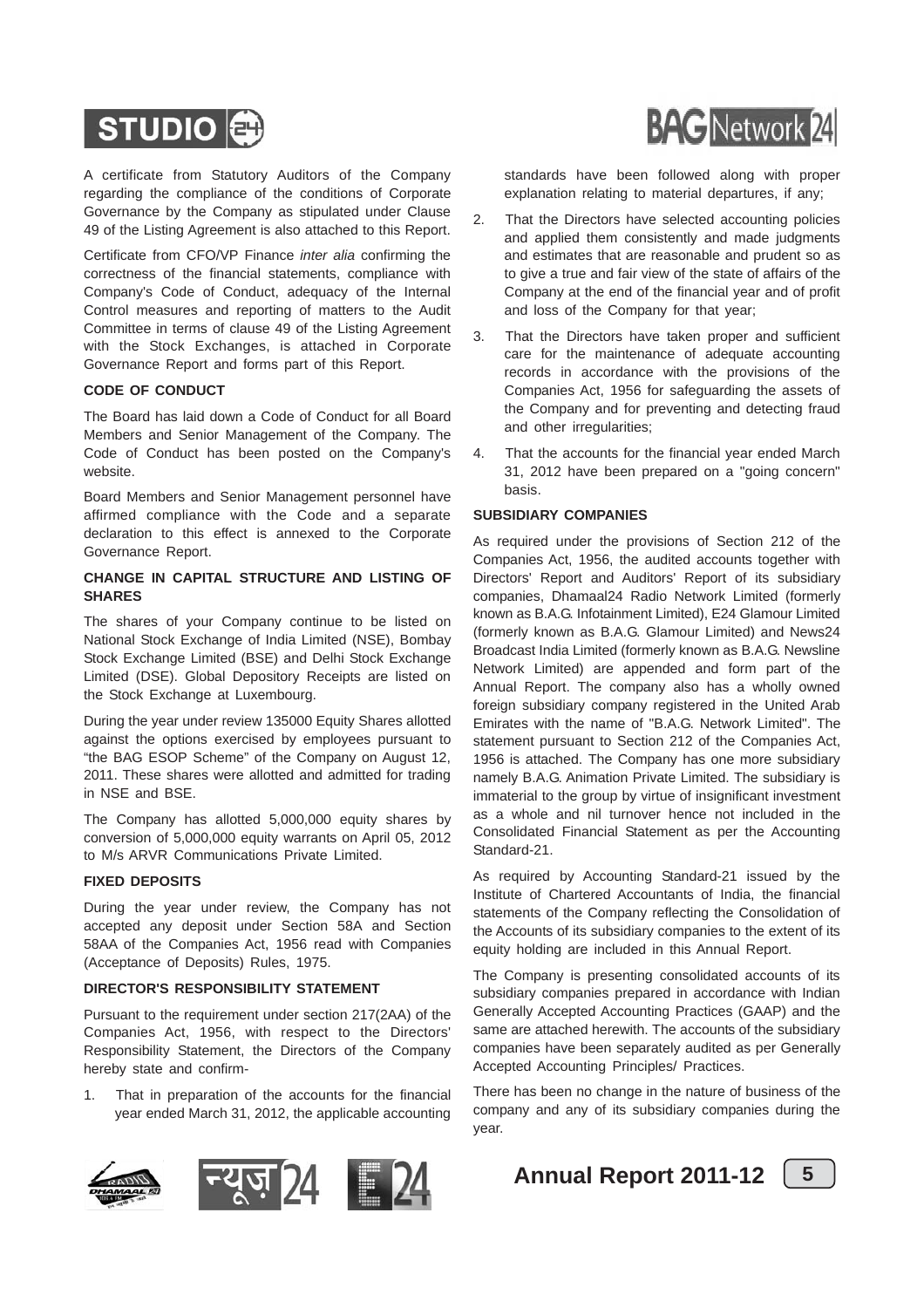

### **PREFRENTIAL ALLOTMENT**

### *Convertible Equity Warrants*

Your Company had issued 5,000,000 convertible equity warrants pursuant to section 81(1A) of the Companies Act, 1956 as per the approval accorded by the Members of the Company at the 17th Annual General Meeting dated September 4, 2010 and 17,500,000 convertible equity warrants pursuant to section 81(1A) of the Companies Act, 1956 as per the approval accorded by the Members of the Company at the 18th Annual General Meeting dated September 28, 2011 to M/s ARVR Communications Private Limited a promoter group company on preferential basis with an option to get allotted one equity share per warrant before expiry of eighteen months from the date of allotment. The Company has allotted 5,000,000 equity shares by conversion of 5,000,000 equity warrants on April 05, 2012 to M/s ARVR Communications Private Limited.

### **EMPLOYEE STOCK OPTION SCHEME (ESOPs)**

Pursuant to the Special Resolution passed by the Members at the Extra-Ordinary General Meeting held on February 13, 2007 and in principle approval from the Stock Exchanges. your Company has implemented an Employees Stock Option Scheme ("the BAG ESOP Scheme") to reward the employees of the Company and its subsidiaries for their performance and association with the Company and also to motivate them to contribute to the growth and profitability of the Company, whereby the Company planned to grant up to 10,000,000 options to eligible employees. In the financial year 2008-09 company granted 1,150,000 options to the eligible employees. Each option was exercisable for one equity share at a price of Rs. 13/- each fully paid up on payment to the Company on completion of vesting period as per the above scheme. (Price revised to Rs. 3/- per share under the approval of the members of the Company at Annual General Meeting dated September 04, 2010). During the year under review out of 1,150,000 options 135,000 options were exercised and converted into equity shares. Out of 1,150,000 options, 405,000 options are converted till date.

The applicable disclosures as stipulated under the SEBI (Employees Stock Options Scheme and Employees Purchase Scheme) Guidelines, 1999 as at March 31, 2012 are annexed herewith as **Annexure I** and forms part of this report.

### **AUDITORS**

M/s Joy Mukherjee & Associates, Chartered Accountants, Statutory Auditors of the Company will retire at the conclusion of the ensuing Annual General Meeting, and being eligible, offer themselves for re-appointment. The Company has received a certificate from them to the effect that their reappointment, if made, would be within the prescribed limits under section 224(1B) of the Companies Act, 1956 and that









they are not disqualified for such re-appointment within the meaning of section 226 of the Companies Act, 1956.

### **AUDITORS' REPORT**

All observations made in the Auditors' Report and notes to the accounts are self explanatory and do not call for any further comments under section 217 of the Companies Act, 1956.

### **HUMAN RESOURCES**

Your Directors would like to place on record their deep appreciation of all employees for rendering quality services and to every constituent of the Company be its viewers, producers, regulatory agencies, creditors or shareholders. The unstinting efforts of the employees have enabled your company to remain in the forefront of media and entertainment business.

### **PARTICULARS OF EMPLOYEES**

In terms of the provisions of section 217(2A) of the Companies Act, 1956 read with Companies (Particulars of Employees) Rules, 1975 as amended, the names and other particulars of employees are set out in **Annexure-II** to the Directors Report.

### **PARTICULARS REGARDING CONSERVATION OF ENERGY, TECHNOLOGY ABSORPTION**

Your Company is not engaged in any manufacturing or processing activity, as such particulars required to be given in terms of Section 217(1)(e) of the Companies Act, 1956 read with Companies (Disclosure of Particulars in the Report of the Board of Directors) Rules, 1988, regarding conservation of energy and technology absorption are not applicable.

### **FOREIGN EXCHANGE EARNINGS AND OUTGO**

During the year, your Company has incurred expenditure in foreign currency to the extent of Rs. 26,77,925 as against Rs. 58,58,318 in the previous financial year 2010-2011.

Foreign Exchange earnings during the year and in the previous financial year 2010-2011 were NIL.

### **ACKNOWLEDGEMENT**

Your Directors take this opportunity to express their deep gratitude to the viewers, producers, vendors, investors and banks for their continued support during the year. Your Directors also wish to place on record their appreciation for the dedicated services rendered by the employees of the Company at all levels, who, through their competence, hard work, solidarity, cooperation and support, have enabled the company to achieve consistent growth.

For and on behalf of the Board of Directors

Date : May 30, 2012 Chairperson cum

Place: Noida **Anurradha Prasad** Managing Director



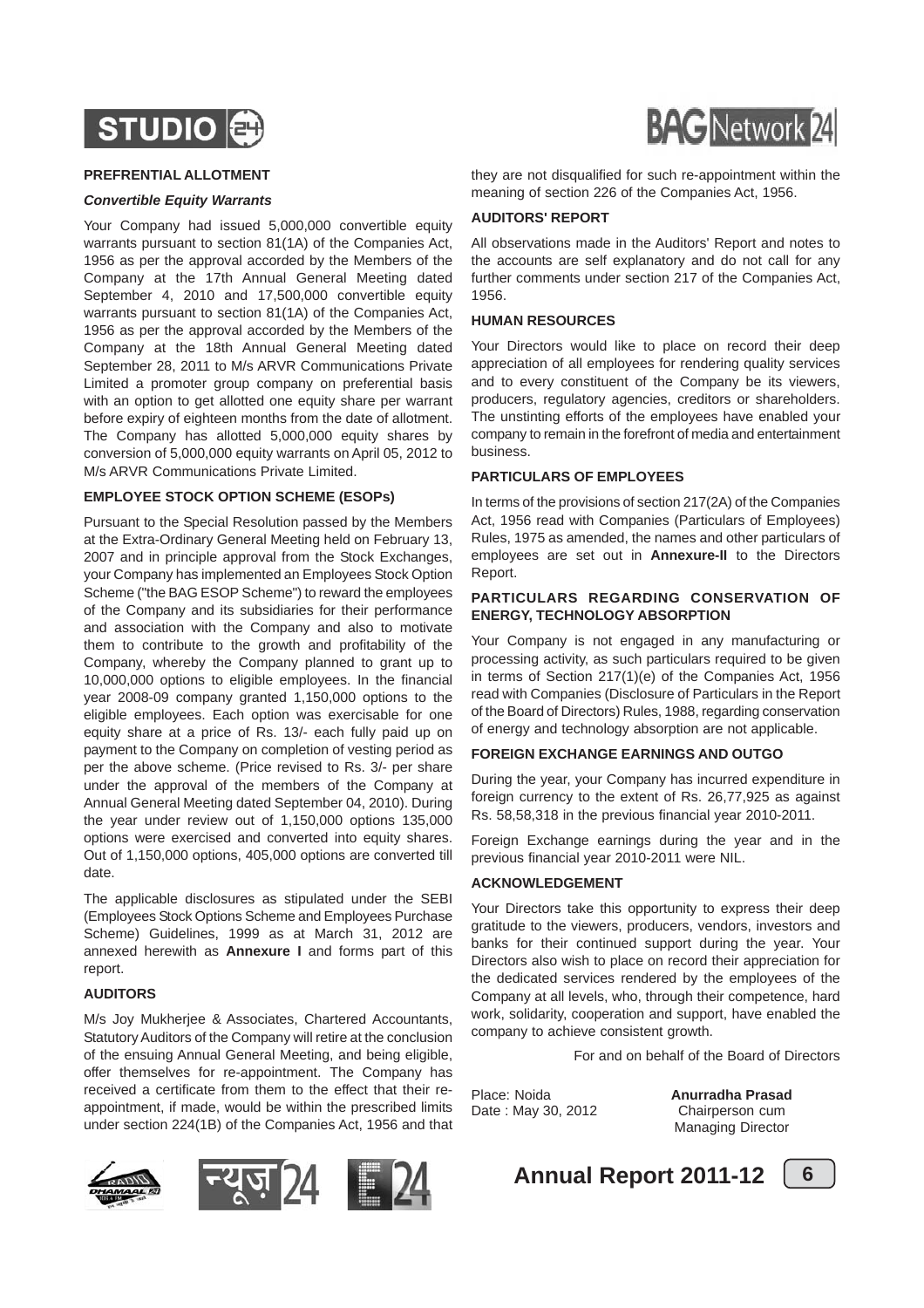



### **ANNEXURE-I TO THE DIRECTORS' REPORT**

Disclosure regarding Employee Stock Option Scheme pursuant to the SEBI (Employee Stock Option Scheme and Employees Stock Purchase Scheme) Guidelines, 1999 and forming part of the Directors Report for the year ended March 31, 2012 are:

| <b>S. No.</b> | <b>Details</b>                                             | Nos.       |  |
|---------------|------------------------------------------------------------|------------|--|
|               | Total No. of Options in force at the beginning of the year | 480,000    |  |
| 2.            | Option granted during the year                             | <b>NIL</b> |  |
| 3.            | No. of options vested during the year                      | 150,000    |  |
| 4.            | No. of options exercised during the year                   | 135,000    |  |
| 5.            | No. of shares arising as a result of exercise of option    |            |  |
|               | during the year                                            | 135,000    |  |
| 6.            | No. of options lapsed and forfeited during the year        | <b>NIL</b> |  |
| 7.            | Variance in terms of option                                | N.A.       |  |
| 8.            | Money realized by exercise of options during the year      | Rs.405,000 |  |
| 9.            | *Total No. of options in force at the end of the year      | 345,000    |  |

\* Excluding the options granted to Senior Managerial Personnel who ceased to be in the employment with the Company.

**Pricing Formula:** Closing price of the Equity Shares of the Company prior to the date of the ESOP Compensation Committee ("ECC") in which stock options is granted on the Stock Exchange on which the shares of the Company are listed. The closing price of the shares of the Company at the National Stock Exchange of India Limited on the day immediately preceding the date of grant and exercise price of the options granted by ECC during the year is as per details:

| Date of ECC Meeting |                                                               |                                                                                                                                                                                                     | <b>Closing Price</b> | <b>Exercise Price</b>                                                                                           |                   |
|---------------------|---------------------------------------------------------------|-----------------------------------------------------------------------------------------------------------------------------------------------------------------------------------------------------|----------------------|-----------------------------------------------------------------------------------------------------------------|-------------------|
|                     |                                                               |                                                                                                                                                                                                     | per share at NSE     | per share                                                                                                       |                   |
|                     | July 30, 2008                                                 |                                                                                                                                                                                                     | Rs. 31.05            | Rs. 13                                                                                                          |                   |
| Ι.                  |                                                               | Options granted during the year to Senior Managerial<br>Personnel of the Company and its subsidiaries*                                                                                              |                      |                                                                                                                 | <b>NIL</b>        |
| Ш.                  |                                                               | Details of other employee who received a grant of<br>options amounting to 5% or more of the total<br>options granted during the year:                                                               |                      |                                                                                                                 | <b>NIL</b>        |
| III.                |                                                               | Employees who have been granted options during<br>any one year equal to or exceeding 1% of the issued<br>capital of the Company at the time of grant:                                               |                      |                                                                                                                 | <b>NIL</b>        |
| IV.                 |                                                               | Diluted earnings per share (EPS):                                                                                                                                                                   |                      |                                                                                                                 | Rs. 0.02          |
| V.                  | Method of calculation of employee<br>(a)<br>compensation cost |                                                                                                                                                                                                     |                      | The Company has calculated the employee<br>compensation cost using the intrinsic value of<br>the stock options. |                   |
|                     | (b)                                                           | Difference between the employee compensation<br>Cost so computed at (a) above and the employee<br>Compensation cost that shall have been recognized<br>If it had used the fair value of the options |                      | (Rs. 3,114,578)                                                                                                 |                   |
|                     | (c)                                                           | The impact of this difference on profit and<br>on EPS of the Company:                                                                                                                               |                      | Profit/loss after Tax                                                                                           | : Rs 166,358      |
|                     |                                                               |                                                                                                                                                                                                     |                      | Less: Short provision of<br>tax of earlier year                                                                 | : Rs. (444,420)   |
|                     |                                                               |                                                                                                                                                                                                     |                      | Add: Defferential employee<br>compensation cost based<br>on fair value:                                         | : Rs. $3,114,578$ |
|                     |                                                               |                                                                                                                                                                                                     |                      | Adjusted Profit After Tax                                                                                       | : Rs. $3,725,356$ |
|                     |                                                               |                                                                                                                                                                                                     |                      | Adjusted EPS (diluted)                                                                                          | $:$ Rs. 0.02      |







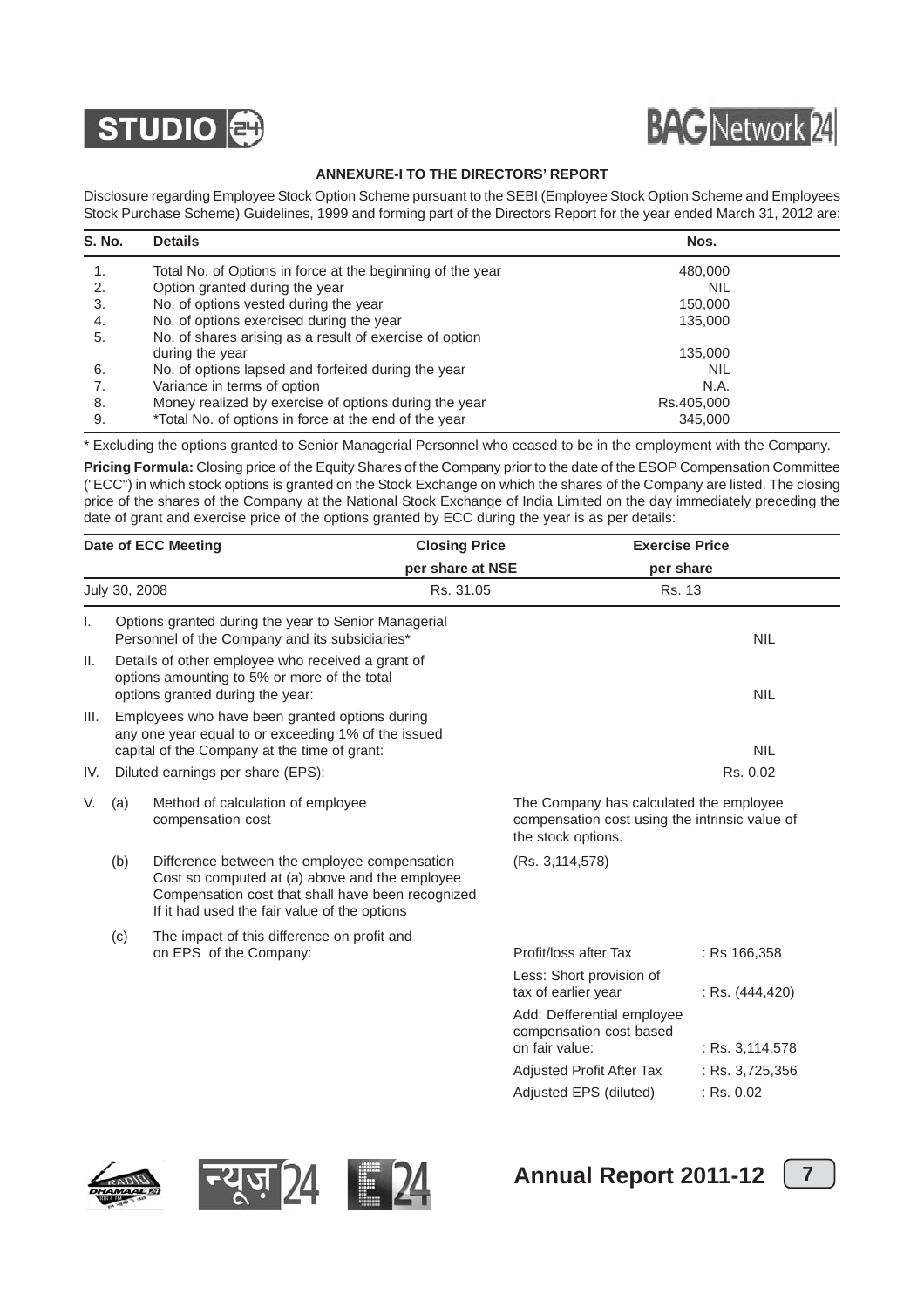

- VI. Weighted-average exercise price and fair value of Stock Options granted: N.A.
- VII. Description of the method and significant Black Scholes Model: Fair assumptions used during the year to estimate value of the stock option has been the fair value of options : estimated using an option pricing model.

The main assumption used in the Black-Scholes option pricing model during the year are as follow:

- I. Risk Free Interest Rate: 8.00 % II. Expected life 2.33 Years III. Expected Volatility 5.69 %
- 
- IV. Expected Dividends 0.00 %

### **ANNEXURE- II TO THE DIRECTORS' REPORT**

Particulars of employees pursuant to the provisions of Sec 217(2A) of the Companies Act, 1956 is:

| S.<br>No.l | <b>Name</b>      | Age | <b>Designation</b>                      | Remu<br>-neration<br>$($ ln Rs. $)$ | and<br><b>Experience</b>           | <b>Qualifications   Date of Comm</b><br>-encement of<br>employment | l Last<br>employment<br>held | Percentage of<br><b>Equity shares</b><br>held |
|------------|------------------|-----|-----------------------------------------|-------------------------------------|------------------------------------|--------------------------------------------------------------------|------------------------------|-----------------------------------------------|
|            | Anurradha Prasad | 49  | Chairperson<br>cum Managing<br>Director | 10,000,000<br>P.A.                  | M.A. (Pol.<br>Science)<br>26 Years | January 22,<br>1993                                                | Observer<br>Channel, 1990    | 13.02%                                        |

### **Notes:**

- 1. Remuneration includes Basic Salary, Commission, other allowances and taxable value of perquisites and company's contribution to provident fund.
- 2. The above mentioned appointment is on contractual basis.









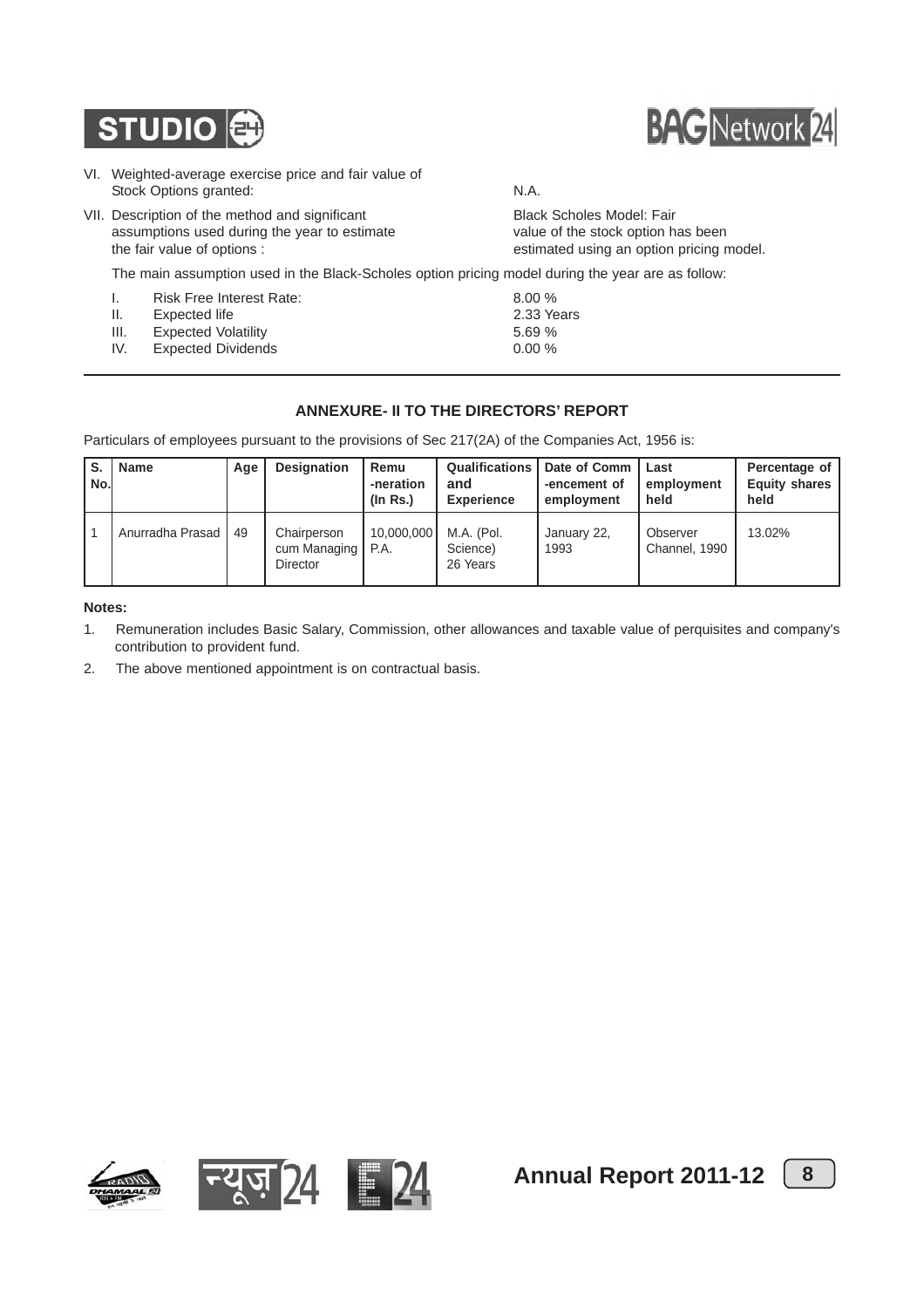

### **CORPORATE GOVERNANCE REPORT**

*"Creating an ethical culture means instilling and maintaining a commitment to doing the right thing, this time and every time-so much so that it becomes entwined in the essential DNA of the firm"*

### **COMPANY'S PHILOSOPHY ON CODE OF CORPORATE GOVERNANCE**

Company believes that Corporate Governance is the commitment to compliance with all Laws, Rules and Regulations that apply to it with the spirit and intent of high business ethics, honesty and integrity resulting in the effective control and management system in the organization leading towards the enhancement of shareholders and other stakeholders' value. It brings into focus the fiduciary and the trusteeship role of the Board to align and direct the actions of the organization towards creating wealth and shareholder's value.

At B.A.G, we firmly believe that good governance is critical to sustaining corporate development, increasing productivity and competitiveness. The governance process should ensure that the available resources are utilized in a manner that meets the aspirations of all its stakeholders. Your Company's essential charter is shaped by the objectives of transparency, professionalism and accountability. The Company continuously endeavors to improve on these aspects on an ongoing basis.

### **A. BOARD OF DIRECTORS**

The Board of Directors is entrusted with the ultimate responsibility of the management, general affairs, direction and performance of the Company and has been vested with the requisite powers, authorities and duties.

### **Composition**

The Board comprises such number of Executive, Non-Executive and Independent Directors as required under applicable legislation. As on date of this Report, the Board of



Directors consists of five Directors, out of which four are nonexecutive. The number of non-executive Independent Directors on the Board is 50% of the Board strength at any point of time. Ms. Anurradha Prasad, Chairperson cum Managing Director is the only Executive Director of the Company. The composition of the Board represents an optimal mix of professionalism, knowledge and experience and enables the Board to discharge its responsibilities efficiently and provide effective leadership in the business.

During the year, Mr. Rajiv Shukla, Non-executive Director, Mr. Bhupindar Singh, Non-Executive Independent Director and Mr. Rohit Lal, Non-Executive Independent Director and Mr. Rajeev Shanker resigned from directorship of the Company with effect from July 09, 2011, August 30, 2011, March 03, 2012 and May 30, 2012 respectively. Mr. Sudhir Shukla, has been appointed as Non-Executive Director and Ms. Ragini Kumar has been appointed as Non-Executive Independent Director on the Board of the Company with effect from August 12, 2011 and May 30, 2012 respectively.

The Board has five committees, viz The Audit Committee, Investors' Grievance Committee, Remuneration Committee, ESOP Compensation Committee and Securities Committee. During the year Finance Committee was dissolved. All these Board committees are chaired by Non Executive Directors except ESOP Compensation Committee and Securities Committee which is chaired by Ms. Anurradha Prasad, Chairperson cum Managing Director.

### **Directors' Attendance Records**

As mandated by Clause 49 of the Listing Agreement, none of the Directors on the Board is a member of more than ten Board level Committee and Chairperson/Chairman of more than five such committees, across all such Companies in which he is a Director.

The composition of Board of Directors, of your Company and the record of their attendance at the Board Meetings held during the years and Committee meetings are given below:

| <b>Name</b>          | Category                                                 | <b>Attendance</b>              |                    | <b>Number</b>                                                  | <b>Committes</b>                                  | Chairmain-                                        |
|----------------------|----------------------------------------------------------|--------------------------------|--------------------|----------------------------------------------------------------|---------------------------------------------------|---------------------------------------------------|
|                      |                                                          | <b>Board</b><br><b>Meeting</b> | Last<br><b>AGM</b> | of other<br>Directorship<br>held in public<br><b>Companies</b> | membership<br>in all<br>other<br><b>Companies</b> | ship in<br>committes<br>where they<br>are members |
| Ms. Anurradha Prasad | Chairperson cum Managing<br>Director, Executive Director | 5                              | Present            | 4                                                              | 4                                                 | 2                                                 |
| Mr. Sudhir Shukla    | Non-Executive Director                                   | 4                              | Present            | 8                                                              | 2                                                 |                                                   |
| Mr. Prem Behl        | Non-Executive<br>Independent Director                    | 4                              | Present            | 2                                                              | $\mathcal{P}$                                     |                                                   |
| Dr. Anuradha Mishra  | Non-Executive<br>Independent Director                    | 5                              | Present            | 4                                                              | 4                                                 | 3                                                 |
| Mr. Rajeev Shankar   | Non-Executive Director                                   | 2                              | Present            | 3                                                              |                                                   |                                                   |

During the year Mr. Rajeev Shukla, Mr. Bhupindar Singh and Mr. Rohit Lal resigned from the Board of Directors of the Company on July 09, 2011, August 30, 2011 and March 03, 2012 respectively.







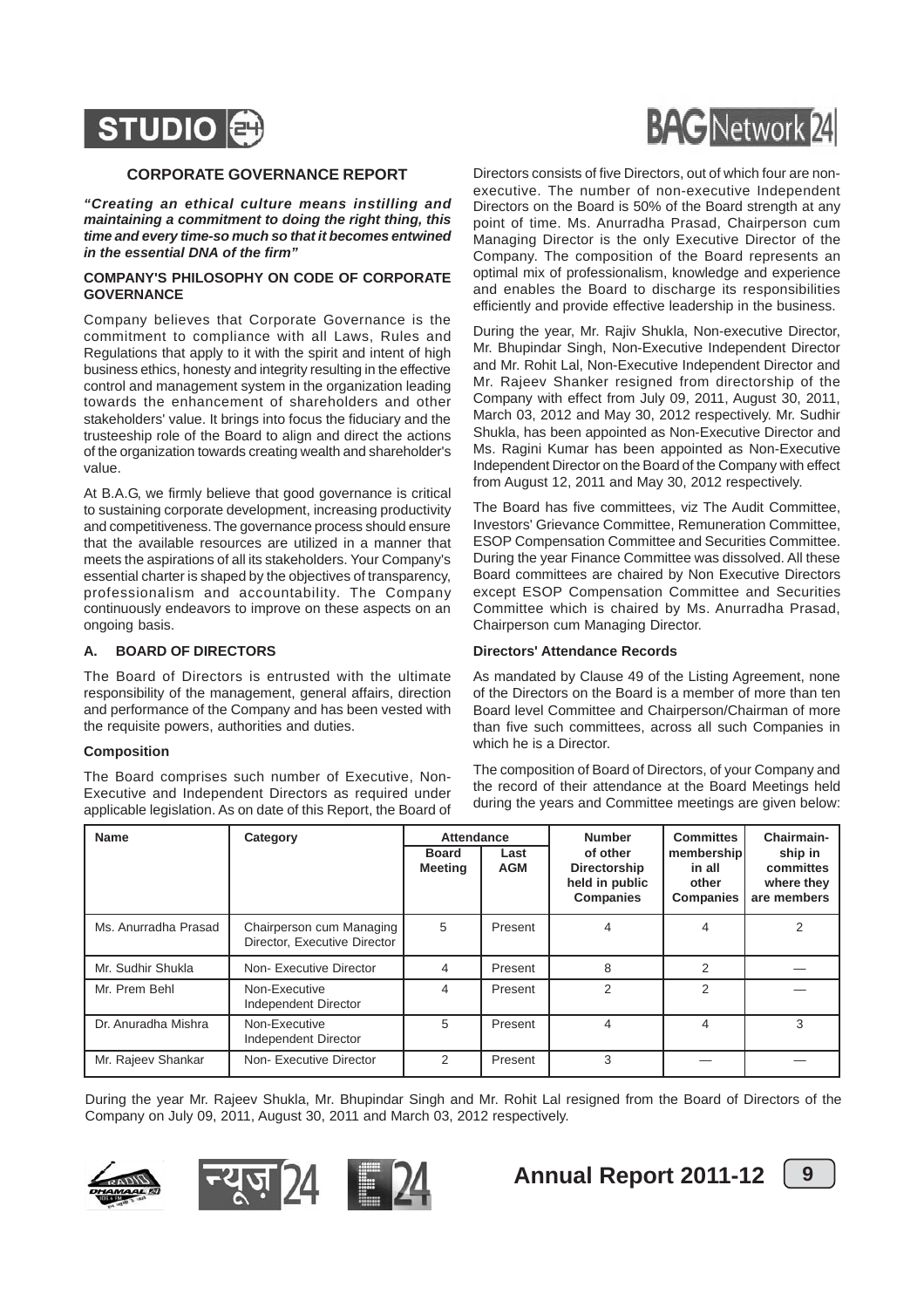

### **Number of Board Meetings**

The Board meets at regular intervals to discuss and decide on Company policy and strategy apart from other regular business. The Board/Committee meetings are pre scheduled and a tentative calendar of Board and Committee meeting is circulated to the Directors well in advance to facilitate them to plan their Schedule and to ensure meaningful participation in the meeting. However, in case of a special and urgent business need, the Board's approval is taken by passing resolution by circulation, as permitted by law, which is confirmed in the next Board Meeting.

During the financial year 2011-12, five Board Meetings were held on May 30, 2011; August 12, 2011; August 29, 2011; November 11, 2011; and February 14, 2012.

### **B. COMMITTEES OF THE BOARD**

The Board Committees play a crucial role in the governance structure of the Company and have been constituted to deal with specific areas/activities which concern the Company and need a closer review. The Board Committees are set up under the formal approval of the Board to carry out clearly defined roles which are considered to be performed by members of the Board.

The Board has as on date of this Report constituted the following statutory and non statutory Committees:

### **1) AUDIT COMMITTEE**

The Company has constituted an Audit Committee of Directors in accordance with the requirements of Sec 292A of the Companies Act 1956 read with Clause 49 of the Listing Agreement.

Presently, the Audit Committee of the Company comprises of three non-executive Directors. Dr. Anuradha Mishra, Chairperson of the Committee is an independent nonexecutive Director. Other members are Mr. Sudhir Shukla, non-executive Director and Ms. Ragini Kumar, independent non-executive Director. All current members of the Committee have relevant experience in financial matters.

### **Terms of reference**

The Audit Committee is inter-alia responsible for effective supervision of Company's financial reporting processes to ensure proper disclosure of financial statements, their credibility and compliance with the Accounting Standards and other legal requirements; reviewing, with the management, performance of statutory and internal auditors, reviewing internal and external audit and internal control systems, assessing their adequacy ensuring compliance with internal controls; reviewing findings of internal audit, reviewing the Company's financial and risk management policies and ensuring follow up actions on significant findings, and reviewing quarterly, half yearly and yearly annual accounts.

As per the requirements of the Listing Agreements, Mr. Rajeev Parashar, Company Secretary acts as Secretary of the Audit Committee.









The meetings of Audit Committee are also attended by, Financial Officer, Statutory Auditors and Internal Auditors. The Company Secretary acts as the Secretary to the Committee. The minutes of each Audit Committee meeting are placed and discussed in the meeting of the Board. Further the Chairperson of the committee was also present in the Annual General Meeting.

During the last financial year, five Audit Committee Meetings were held on May 30, 2011, August 12, 2011, August 29, 2011, November 11, 2011 and February 14, 2012. The attendance of the Directors during these meetings is set down below:

| $\overline{\mathsf{s}}$ .<br>No. | <b>Name of the Director</b> | <b>No. of Meetings</b><br>attended |
|----------------------------------|-----------------------------|------------------------------------|
|                                  | Mr. Rajeev Shukla*          |                                    |
| $\overline{2}$ .                 | Mr. Bhupindar Singh*        |                                    |
| 3.                               | Dr. Anuradha Mishra         |                                    |
| 4.                               | Mr. Sudhir Shukla           |                                    |
| 5.                               | Mr. Rohit Lal*              |                                    |

Note: \*During the Financial year Mr. Rajiv Shukla, Mr. Bhupindar Singh and Mr. Rohit Lal resigned from the Board of the Company.

### **2) INVESTORS GRIEVANCE COMMITTEE**

The Board of Directors of the Company has constituted Investors Grievance Committee for redressing shareholders' and investors' complaints in order to provide the best services to the investors and shareholders. The Board has delegated the power of redressal of Investor Grievances to Registrar and Share Transfer Agent who specifically looks into redressing of shareholders' and investors' complaints and queries and generally processes the grievance within the period of 7 days from the date of receipt. This has been done to integrate the whole process i.e. the dematerialsation, rematerialisation, share transfer, issue of duplicate share certificate shares, non- receipt of shares, non-receipt of balance sheet, non receipt of dividend or revalidation of dividend and any other query related with the shareholders or beneficiary holders so as to bring it under one roof.

The Board has designated Company Secretary as the Compliance Officer of the committee.

Presently, the Committee consists of three Members viz. Dr. Anuradha Mishra-Chairperson, Non-executive Independent Director, Ms. Ragini Kumar, Non- executive Independent Director and Mr. Prem Behl Non- executive Independent Director. The committee has powers inter-alia to approve share transfer, transmission, issue of share certificates and power to allot shares and other securities. During the financial year, the Committee met five times.

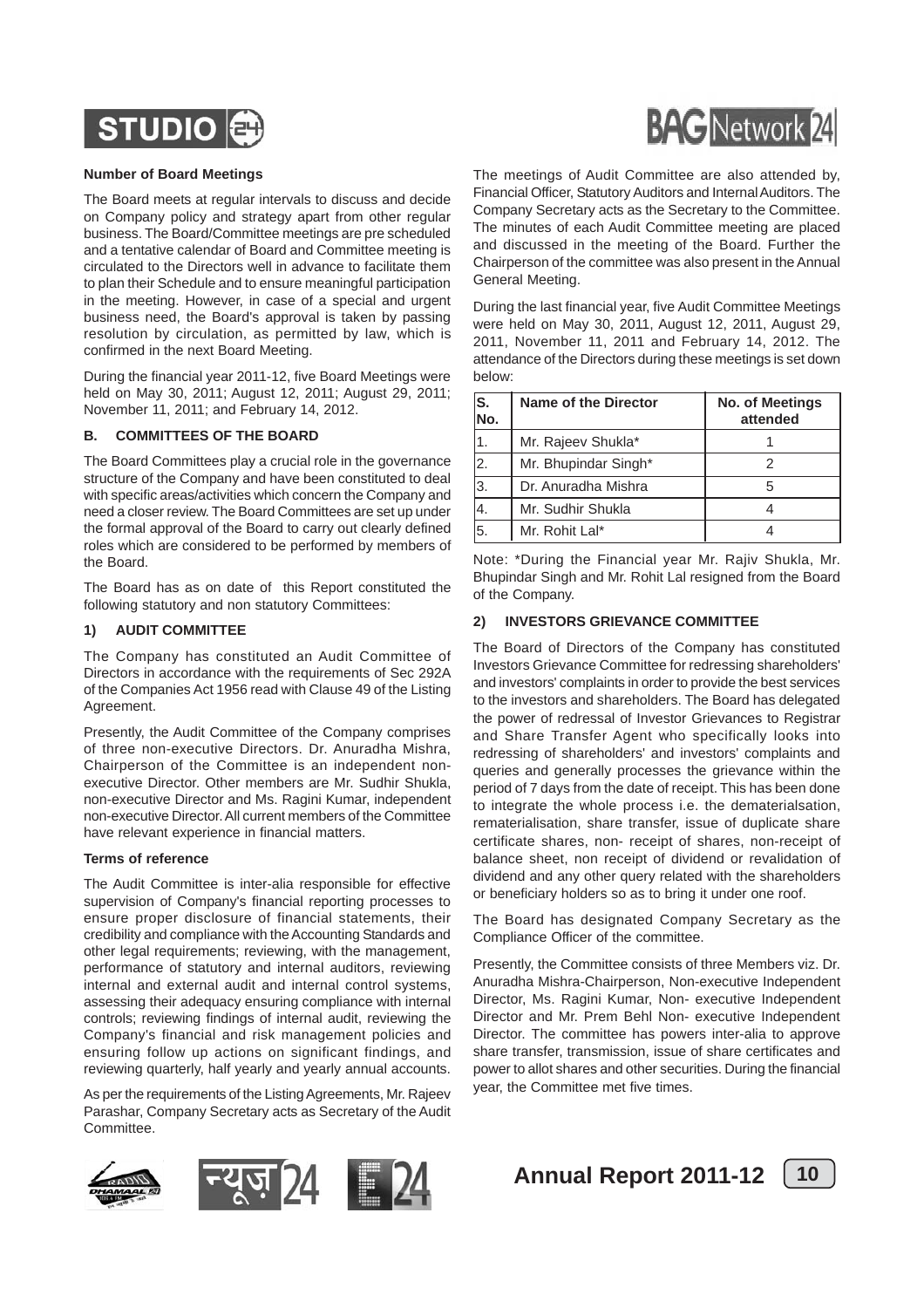

During the period under review, Company received 22 complaints/queries from shareholders, relating to non receipt of dividend warrants and/or annual reports posted by the company, change of address and bank details, request for revalidation of expired dividend warrants and all of them have been redressed/ answered to the satisfaction of shareholders. There was no investor grievance remaining unattended or pending as on March 31, 2012.

The shareholders may directly e-mail to the company at info@bagnetwork.in for early redressal of their queries.

### **3) REMUNERATION COMMITTEE**

The Company has constituted a Remuneration Committee of Directors in accordance with the requirements of Schedule XIII of the Companies Act, 1956 read with Clause 49 of the Listing Agreement.

Committee comprises of three Non-executive Independent Directors. The Chairperson of the committee is Ms. Ragini Kumar, a Non-executive Independent Director. Other members of the Committee are Dr. Anuradha Mishra and Mr. Prem Behl, both Non Executive Independent Director.

The Committee's scope of work includes deciding on remuneration and policy matters related to remuneration of Directors and laying guidelines for remuneration package or compensation.

### **Remuneration of Directors**

Apart from receiving sitting fees, independent directors do not have any other material pecuniary relationship or transactions with the Company, its promoters, and its management, which in the judgment of the Board may affect independence of judgment of directors.

Company is not paying any remuneration to the non-executive directors. During the year the Company paid sitting fees to Non-Executive Directors for attending meeting. The sitting fees paid for the year ended March 31, 2012 to the Directors are as follows:

| Name of the Directors | <b>Sitting Fees</b><br>(in Rs.) |
|-----------------------|---------------------------------|
| Ms. Anurradha Prasad  |                                 |
| Mr. Rajiv Shukla      | 22,500                          |
| Mr. Bhupindar Singh   | 45,000                          |
| Mr. Prem Behl         | 60,000                          |
| Dr. Anuradha Mishra   | 112,500                         |
| Mr. Rajeev Shankar    | 30,000                          |
| Mr. Sudhir Shukla     | 90000                           |
| Mr. Rohit Lal         | 9000                            |

Company is not paying any sitting fees to Ms. Anurradha Prasad- Executive Director of the Company. Remuneration paid to Ms. Anurradha Prasad, Executive Director of the Company is given in the notes to the Accounts.







# **BAG** Network 24

### **4) SECURITIES COMMITTEE**

The Committee comprises of three members under the Chairmanship of Executive Director Ms. Anurradha Prasad. Other members of the Committee are Mr. Sudhir Shukla and Dr. Anuradha Mishra.

The Committee has been specifically formed for the purpose of executing the work related to fresh issue of securities and its scope of work includes finalizing and approving any offer documents, deciding pricing of issue, appointing various authorities, agencies, and other intermediaries for the purpose of executing the issue related formalities and issue and allotment of such securities.

### **5) ESOP COMPENSATION COMMITTEE**

The Committee for allotment of shares under ESOPs has been constituted as per the requirement of relevant regulations to expedite the process of allotment and issue of eligible shares to the employee of the Company under the BAG ESOP Scheme of the Company.

The ESOP Compensation Committee comprises three Directors of the Board. They are Ms. Anurradha Prasad, Chairperson and Dr. Anuradha Mishra and Mr. Sudhir Shukla as a member. The Committee is constituted for approval, issue and allotment of shares under the ESOP, pursuant to and in terms of "the BAG ESOP Scheme".

During the year, Committee met once i.e. on August 12, 2011. The Minutes of the Committee are reviewed and noted by the Board.

### **C. DISCLOSURES**

### **a) Related Party Transactions**

All transactions with related parties including transactions of material nature between the Company and its promoters, directors, management, their subsidiaries or relatives etc. are disclosed in the Notes to the Accounts forming part of the Annual Report. There were no materially significant related party transactions during the year having conflict with the interests of the Company.

### **b) Disclosure of Accounting Treatment**

The Company has followed the prevailing Accounting Standards as amended from time to time in the preparation of its financial statement.

### **c) Risk Management**

The Audit Committee periodically reviews the risk management framework of the Company and informs the Board.

### **d) Code of Conduct**

The Board has laid down a Code of Conduct for all Board Members and Senior Management of the Company. The Code of Conduct has been posted on the Company's website. Board Members and Senior Management personnel have affirmed compliance with the Code and a separate declaration to this effect is annexed to the Corporate Governance Report.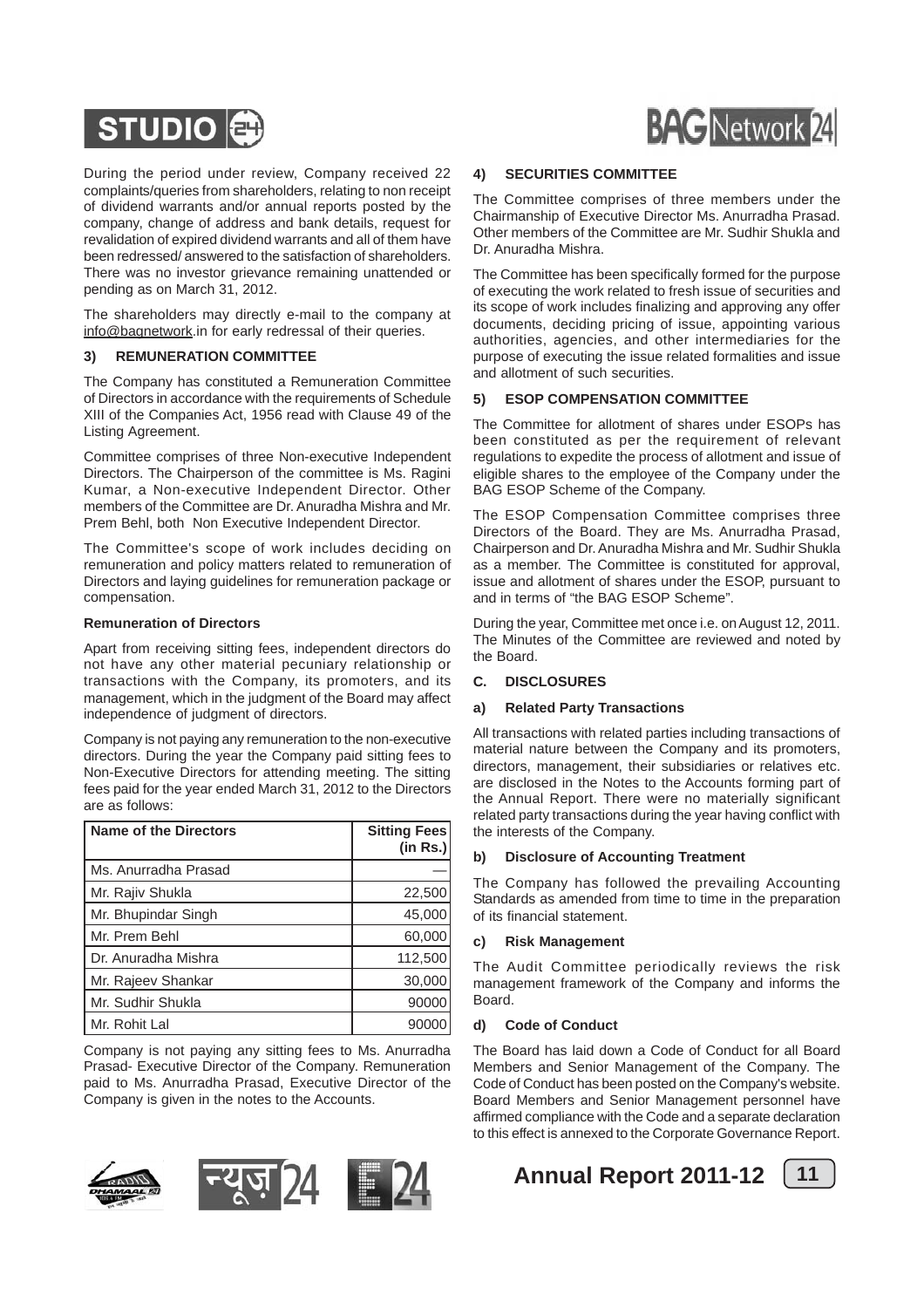

The Company has instituted a comprehensive Code for prevention of Insider Trading, for its Directors and designated employees, in compliance with SEBI (Prohibition of Insider Trading) Regulations, 1992 as amended from time to time.

### **e) Compliances by the Company**

There have been no instances of non-compliance by the Company on any matter related to capital market and no penalties or strictures been imposed by SEBI or the Stock Exchanges.

The Company has complied with all the mandatory requirements and reviewed the non mandatory requirements under Clause 49 of the Listing Agreement and these are adopted/complied by the Company need based as per details given below:

### **1. The Board**

The Company has an Executive Chairperson. None of the Independent Directors has a tenure exceeding nine years on the Board of the Company. All the Directors of the Company possess requisite qualification to contribute effectively to the Company in their respective capacity as Director. There is no fixed tenure for Independent Directors.

### **2. Remuneration Committee**

The Remuneration Committee has been constituted and the details have been mentioned earlier in the Corporate Governance Report.

### **3. Shareholders' Rights**

The quarterly financial results are published in the newspapers as mentioned under the heading "Means of Communication" herein below and also displayed on the website of the Company. The quarterly/half yearly results are not separately circulated to the shareholders.

### **4. Audit Qualifications**

The Auditors have not qualified the Company's financial statements for the year under review.

### **5. Training of Board Members**

No specific training programme was arranged for Board members. However, at the Board Committee meetings detailed presentations are made by Professionals, Consultants as well as Senior Executives of the Company on the business related matters, risk assessment, strategy, effect of the regulatory changes etc.

### **6. Mechanism for Evaluating Non-Executive Board Members**

The Company has not adopted any mechanism for evaluating individual performance of Non- Executive Directors.

### **7. Whistle Blower Policy**

The Board has laid down a Code of Conduct for all Board Members and Senior Management along with all its





employees across the organisation. The Code of Conduct of the Company lays down that the employees shall promptly report any concern or breach and suggests not to hesitate in reporting a violation to the concerned superior. The Code of Conduct has been posted on the Company's website which has inherent Whistle Blower Policy.

### **D. MEANS OF COMMUNICATION**

The Company publishes its quarterly, half yearly and yearly financial results in leading national newspapers like Economic Times, Business Standard and Veer Arjun. The Company also sends its financial results to the Stock Exchanges immediately after its approval by the Board.

The Company has its own web-site and all vital information relating to the Company and its performance, including quarterly results and presentation to analysts are posted on the website www.bagnetwork.in.

### **E. SHAREHOLDERS' INFORMATION**

### **APPOINTMENT OR RE-APPOINTMENT OF DIRECTORS**

As per the provisions of the Companies Act, 1956, and Articles of Association of the Company, Dr. Anuradha Mishra is liable to retire by rotation at the ensuing Annual General Meeting and she being eligible, offered herself for re-appointment. On May 30, 2012, the Board of Directors has appointed Ms. Ragini Kumar as an Additional Director. Pursuant to section 260 of the Companies Act, 1956, Ms. Ragini Kumar holds office up to ensuing Annual General Meeting. In this regard the company has received her candidature for appointment as Director of the Company. Brief resume of Dr. Anuradha Mishra and Ms. Ragini Kumar are given hereunder:

### **Dr. Anuradha Mishra**

Dr. Anuradha Mishra was appointed as the Non-Executive Independent Director of the Company with effect from 30th December 2005. Dr. Mishra is a PhD, D.Sc. in Science and is Dean of School of Vocational Studies & Applied Sciences at Gautam Buddha University, Gautam Buddh Nagar.

She is the Chairperson of Audit Committee and Investor Grievance Committee and member of ESOP Compensation Committee and Remuneration Committee of the Company. She has no inter-se relationship with any director of the Company and she does not hold any shares in the Company.

### **Directorship in Other Companies**

- 1. B.A.G. Live Entertainment Limited
- 2. Dhamaal24 Radio Network Limited
- 3. News24 Broadcast India Limited

### **Membership/Chairmanship of Board Committees in other Companies**

- 1. Dhamaal24 Radio Network Limited: Chairperson of Audit Committee
- 2. News24 Broadcast India Limited: Member of Audit **Committee**

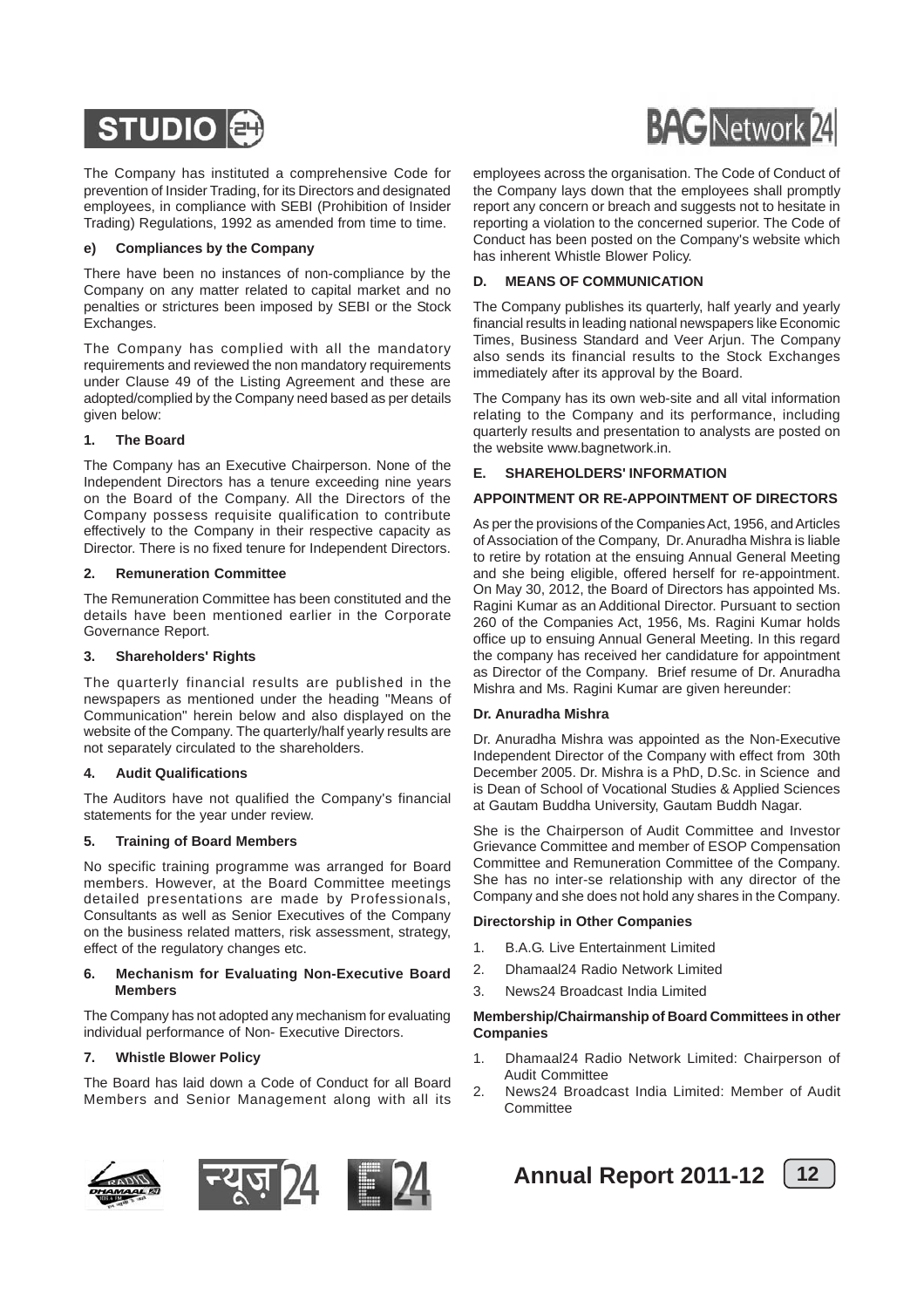

### **Ms. Ragini Kumar**

Ms. Ragini Kumar joined the Company as Non-Executive Independent Director with effect from 30th May, 2012. She is a graduate from Delhi University.

Ms. Ragini has wide experience in anchoring, reporting and production. She is well known personality in Media Industry and has been associated with Television throughout her career. She has worked in many different positions in the industry, both behind the scenes as well as in front of the camera. She is president Hindi Debating Society, Modern School , New Delhi, Western Dance Society, Hindu College, Delhi University and Sociology Deptt, Hindu College, Delhi University. She is director of ceremony of Spic Macay, Modern School Barakhambha Road, New Delhi and Hindu College, Delhi University.

She is the Chairperson of Remuneration Committee , and is a member of Audit Committee and Investor Grievance Committee. She has no inter-se relationship with any director of the Company and she does not hold any shares in the Company.She.does not hold any directorship and membership/chairmanship of Board Committee in any other company.

### **SHARE TRANSFERS**

The Company has appointed M/s Alankit Assignments Limited as Registrar and Transfer Agent of the Company. The Company ensures a predetermined process to expedite the share transfers. The shares for transfers received in physical form are transferred expeditiously. The share certificates duly endorsed are returned immediately to shareholders.

In compliance with the Listing Agreements, every six months, the share transfer system is audited by the practicing Company Secretary i.e. Balika Sharma & Associates and the certificates to that effect are issued by her.

### **GENERAL BODY MEETINGS**

(i) The details of Annual General Meetings of shareholders held in last three years are as under:

| Year                            | <b>Date</b>           | Location                                                                      | <b>Time</b> |
|---------------------------------|-----------------------|-------------------------------------------------------------------------------|-------------|
| 18 <sup>th</sup> AGM<br>2010-11 | September<br>28, 2011 | MPCU, Shah<br>Auditorium, Shree<br>Delhi Gujarati Samaj<br>Marg, Delhi-110054 | 3.30 P.M.   |
| 17 <sup>th</sup> AGM<br>2009-10 | September<br>04, 2010 | Air force Auditorium.<br>Subroto Park Delhi<br>Cantt, New<br>Delhi-110 010    | 4.00 P.M.   |
| 16 <sup>th</sup> AGM<br>2008-09 | August 26,<br>2009    | Air force Auditorium.<br>Subroto Park Delhi<br>Cantt, New<br>Delhi-110 010    | 4.30 P.M.   |

(ii) Several Special Resolutions were proposed in the above said meetings and duly passed by show of hands.









(iii) During the year ended March 31, 2012 there were no special resolutions passed through Postal Ballot.

### **Annual General Meeting**

| Date<br>Time                              | September 28, 2012<br>4.30 p.m.                                                   |
|-------------------------------------------|-----------------------------------------------------------------------------------|
| Venue                                     | <b>MPCU Shah Auditorium,</b><br>Shree Delhi Gujarati Samaj Marg,<br>Delhi-110 054 |
| <b>Last Date of Receipt</b><br>of Proxies | Wednesday, September 26, 2012                                                     |

### **Financial Calendar for 2012- 2013:**

(Tentative and subject to change)

| Financial Year Ending:                                   |                                                  | 31st March                              |                                                                                                                                                                                                                                                                                                                                        |  |  |
|----------------------------------------------------------|--------------------------------------------------|-----------------------------------------|----------------------------------------------------------------------------------------------------------------------------------------------------------------------------------------------------------------------------------------------------------------------------------------------------------------------------------------|--|--|
| <b>First Quarter Results</b><br>(June, 2012):            |                                                  | August, 2012                            | Latest by second week of                                                                                                                                                                                                                                                                                                               |  |  |
|                                                          | <b>Half Yearly Results</b><br>(September, 2012): |                                         | Latest by second week of<br>November, 2012                                                                                                                                                                                                                                                                                             |  |  |
| <b>Third Quarter Results</b><br>(December, 2012)         |                                                  | February, 2012                          | Latest by second week of                                                                                                                                                                                                                                                                                                               |  |  |
| <b>Fourth Quarter Results</b><br>(March, 2013)           |                                                  | May 2013                                | Latest by Last week of                                                                                                                                                                                                                                                                                                                 |  |  |
| Approval of Audited<br>Accounts (2012-2013)              |                                                  | May 2013                                | Latest by Last week of                                                                                                                                                                                                                                                                                                                 |  |  |
|                                                          | <b>Book Closure Date</b>                         |                                         | Friday, September 21,2012<br>to Friday, September 28,<br>2012 (both days inclusive).                                                                                                                                                                                                                                                   |  |  |
| <b>Dividend Payment Date</b>                             |                                                  | Not Applicable                          |                                                                                                                                                                                                                                                                                                                                        |  |  |
| Listing                                                  |                                                  | Year                                    | Presently, the Equity<br>Shares of the Company are<br>listed with National Stock<br>Exchange of India Limited<br>(NSE), Bombay Stock<br>Exchange Limited (BSE)<br>and Delhi Stock Exchange<br>Limited (DSE). The Annual<br>Listing fee for the Financial<br>2012-2013<br>has<br>already been paid to all the<br>above Stock Exchanges. |  |  |
| <b>Stock Code</b>                                        | ISIN (Equity Shares)<br>for Fully Paid Up Share  |                                         | INE116D01028                                                                                                                                                                                                                                                                                                                           |  |  |
|                                                          | ISIN (Equity Shares)<br>for Partly Paid Up Share |                                         | IN9116D01018                                                                                                                                                                                                                                                                                                                           |  |  |
|                                                          | <b>BSE Code</b>                                  |                                         | 532507                                                                                                                                                                                                                                                                                                                                 |  |  |
|                                                          | <b>NSE Code</b>                                  |                                         | <b>BAGFILMS</b>                                                                                                                                                                                                                                                                                                                        |  |  |
| Corporate Identification Number Corporate Identification |                                                  | Number (CIN)<br>Company,<br>Ministry of | of the<br>allotted<br>bγ<br>Corporate                                                                                                                                                                                                                                                                                                  |  |  |

India is L74899DL1993PLC051841

Affairs, Government of

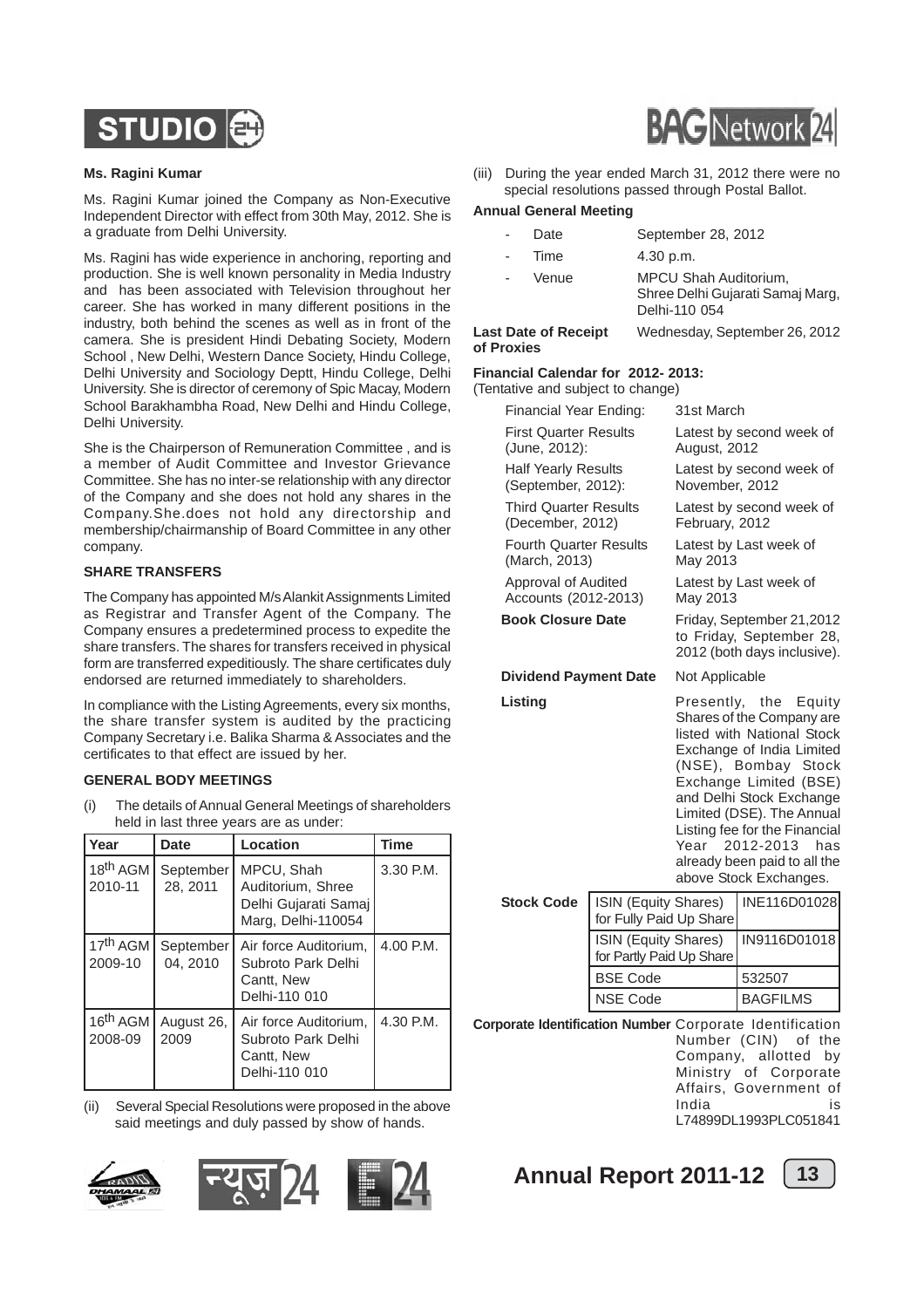

| Dematerialization of<br>shares and liquidity  | As at March 31, 2012,<br>99.82 % of fully paid up<br>Equity Share Capital and<br>78.63 % of partly paid<br>Equity Share Capital are<br>held in electronic form with<br>NSDL and CDSL |
|-----------------------------------------------|--------------------------------------------------------------------------------------------------------------------------------------------------------------------------------------|
| <b>Registrar and</b><br><b>Transfer Agent</b> | <b>Alankit Assignments</b><br>Limited, Alankit House<br>2E/21, Jhandewalan<br>Extension,<br>New Delhi-110055<br>011-42541234, 23541234<br>Fax: 011-23552001                          |
| <b>Plant Location</b>                         | Not Applicable                                                                                                                                                                       |
| <b>Address for corres-</b><br>pondence        | <b>Registered Office</b><br>C-4, Shivalik, Near Malviya<br>Nagar Market, New<br>Delhi-110 017                                                                                        |
| <b>Corporate Office</b>                       | FC-23, Sector 16A, Film<br>City, Noida- 201 301 (Uttar<br>Pradesh)                                                                                                                   |
| <b>Compliance Officer</b>                     | Mr. Rajeev Parashar<br>Contact No. 91-120-<br>3911444 & 3911555<br>e-mail ID:<br>rajeev.parashar@bagnetwork.in<br>Fax No. 91-120-3911401                                             |

### **OUTSTANDING GDRs/ ADRs/ WARRANTs/ ESOPs/ CONVERTIBLE INSTRUMENTS**

### **Outstanding ESOPs**

Number of Stock Options under "the BAG ESOP Scheme" outstanding as on March 31, 2012 are 345,000. During the year under review 135,000 equity shares were allotted to the eligible employees under "the BAG ESOP Scheme" vide ESOP Compensation Committee Meeting dated August 12, 2011.

### **Outstanding Warrant's**

Your company had issued and allotted 5,000,000 convertible equity warrants pursuant to section 81(1A) of the Companies Act, 1956 as per the approval accorded by the Members of the Company at the Annual General Meeting dated September 04, 2010 to ARVR Communications Private Limited a promoter group company on Preferential Basis with an option to get allotted one equity share per equity warrant before expiry of eighteen months from the date of allotment. These 5000000 equity warrants were converted into equity shares on April 05, 2012.



Your Company also issued fresh 17,500,000 convertible warrants pursuant to Section 81(1A) of the Companies Act,1956 as per the approval accorded by the Members of the Company at the Annual General Meeting dated September 28, 2011 to ARVR Communications Private Limited a promoter group company on Preferential Basis with an option to get allotted one equity share per equity warrant before expiry of eighteen months from the date of allotment.

### **Unclaimed Dividend**

As per the Companies Act, 1956, dividend that are unclaimed for a period of seven years, statutorily get transferred to the Investor Education and Protection Fund (IEPF) administered by the Central Government and thereafter cannot be claimed by investors.

Dates of declaration of dividends since 2004-05 and the corresponding dates when unclaimed dividends are due to be transferred to the Central Government are as given in the table below.

| Financial  | Date of            | Amount       | Last Date       | Last Date    |
|------------|--------------------|--------------|-----------------|--------------|
| Year Ended | <b>Declaration</b> | remaining    | for Claiming    | for Transfer |
|            | of Dividend        | unclaimed/   | unpaid dividend | to IEPF      |
|            |                    | unpaid as on | amount          |              |
|            |                    | 31.03.2012   | (before)        |              |
|            |                    | (Rs.)        |                 |              |
| 31.03.2005 | 13.09.2005         | 180.801.40   | 19.10.2012      | 18.11.2012   |
| 31.03.2006 | 20.09.2006         | 172,486.40   | 26.10.2013      | 25.11.2013   |
| 31.03.2007 | 27.08.2007         | 79,019.80    | 02.10.2014      | 01.11.2014   |
| 31.03.2008 | 18.08.2008         | 132.501.60   | 24.09.2015      | 23.10.2015   |

Members are requested to get in touch with the Company's Registrar and Share Transfer Agents M/s Alankit Assignments Limited or Company at their communication address for claiming the unclaimed dividends standing to the credit of their account.

Members are further requested to note that after completion of 7 years, no claims shall lie against the said Fund or Company for the amount of dividend so transferred, nor shall any payment be made in respect of such claims.

### **Details Regarding Listing**

The Company's equity shares are listed on Bombay Stock Exchange Limited (BSE), National Stock Exchange of India Limited (NSE) and Delhi Stock Exchange Limited (DSE). The Company has paid the Listing Fees, as applicable to the BSE, NSE, DSE. The Company has duly complied with the requirements of the revised Clause 49 of the Listing Agreement with the Stock Exchanges, as well as with the Regulations of the Securities Exchange Board of India and such other statutory authority relating to the Capital Markets.







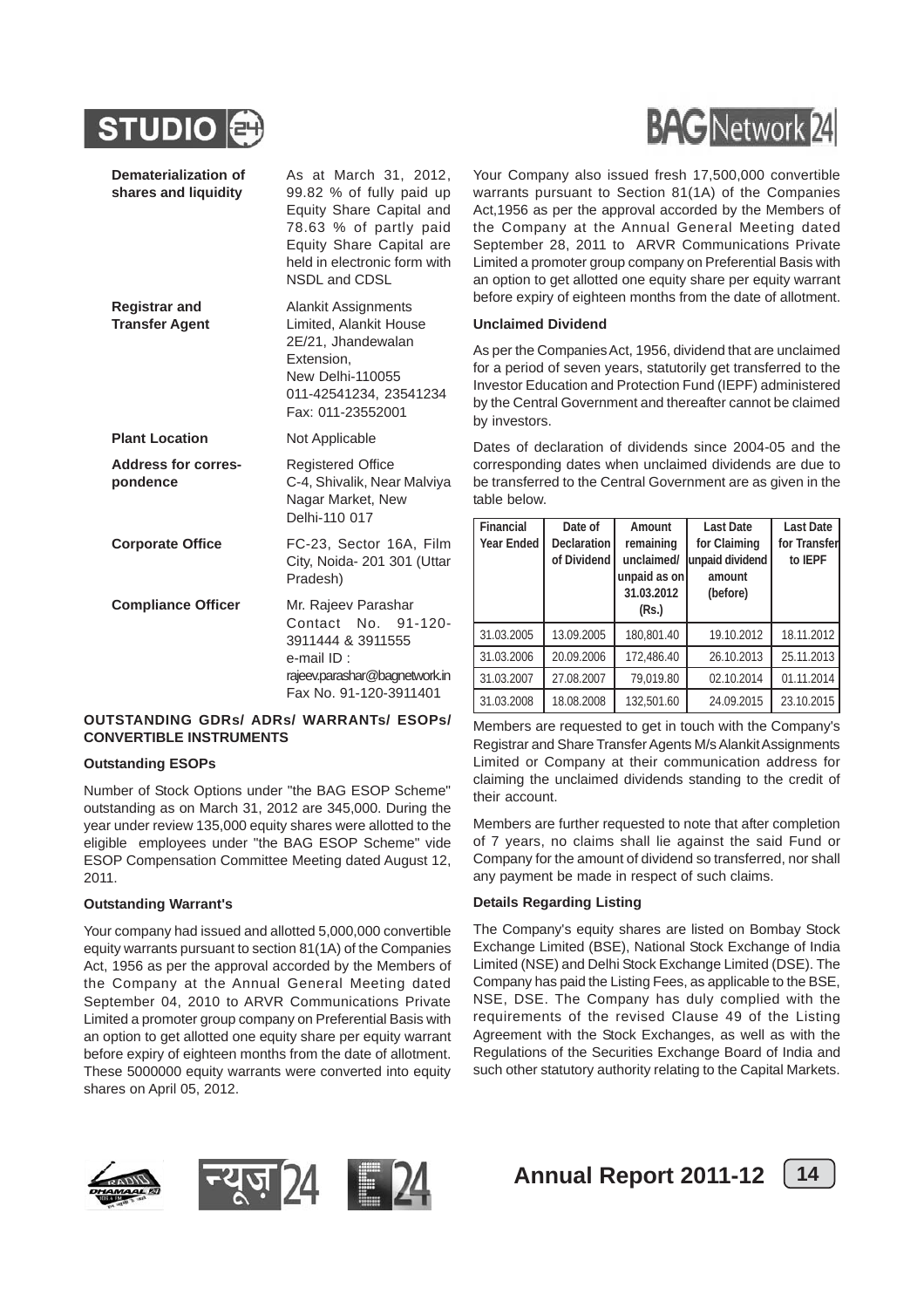



### **Market Price Data**

|                  | <b>NSE</b>                              |                                 | <b>BSE</b>                              |                                 |
|------------------|-----------------------------------------|---------------------------------|-----------------------------------------|---------------------------------|
| <b>Month</b>     | <b>Highest</b><br><b>Rates</b><br>(Rs.) | Lowest<br><b>Rates</b><br>(Rs.) | <b>Highest</b><br><b>Rates</b><br>(Rs.) | Lowest<br><b>Rates</b><br>(Rs.) |
| April 2011       | 10.45                                   | 7.30                            | 10.76                                   | 7.31                            |
| May 2011         | 7.90                                    | 6.70                            | 7.85                                    | 6.60                            |
| June 2011        | 7.65                                    | 6.65                            | 7.64                                    | 6.70                            |
| <b>July 2011</b> | 7.95                                    | 6.80                            | 7.83                                    | 6.81                            |
| August 2011      | 6.90                                    | 4.90                            | 7.00                                    | 4.91                            |
| September 2011   | 6.35                                    | 5.10                            | 6.50                                    | 5.15                            |
| October 2011     | 5.95                                    | 4.85                            | 5.99                                    | 4.85                            |
| November 2011    | 6.00                                    | 4.15                            | 5.95                                    | 4.00                            |
| December 2011    | 4.90                                    | 3.65                            | 4.85                                    | 3.52                            |
| January 2012     | 5.60                                    | 3.75                            | 5.54                                    | 3.76                            |
| February 2012    | 5.45                                    | 4.70                            | 5.65                                    | 4.75                            |
| March 2012       | 5.25                                    | 4.00                            | 5.25                                    | 3.96                            |

### **Stock Performance of the Company**



### **Distribution of Shareholdings as on March 31, 2012.**

| <b>Shareholding of</b><br><b>Nominal Value</b><br>of Rs. 2/- each |               | No. of<br><b>Shareholders</b> | No. of<br><b>Shares</b> |        |
|-------------------------------------------------------------------|---------------|-------------------------------|-------------------------|--------|
| <b>From -To</b>                                                   | <b>Number</b> | %Total                        | <b>Number</b>           | %Total |
| $1 - 100$                                                         | 15819         | 34.03                         | 762873                  | 0.46   |
| 101-500                                                           | 16277         | 35.02                         | 5328397                 | 3.23   |
| 501-1000                                                          | 6330          | 13.62                         | 5547646                 | 3.36   |
| 1001-5000                                                         | 6304          | 13.56                         | 15182634                | 9.19   |
| 5001-10000                                                        | 958           | 2.06                          | 7210710                 | 4.36   |
| 10001-20000                                                       | 420           | 0.90                          | 5944262                 | 3.60   |
| 20001-30000                                                       | 138           | 0.30                          | 3423493                 | 2.07   |
| 30001-40000                                                       | 56            | 0.12                          | 1970750                 | 1.19   |
| 40001-50000                                                       | 41            | 0.09                          | 1911313                 | 1.16   |
| 50001-100000                                                      | 73            | 0.16                          | 5185628                 | 3.14   |
| 100001-500000                                                     | 52            | 0.11                          | 10343112                | 6.26   |
| 500001- & Abovel                                                  | 15            | 0.03                          | 102407272               | 61.98  |
| l Total                                                           | 46483         | 100.00                        | 165218090               | 100.00 |

**Shareholding of Non- Executive Directors in the company as on March 31, 2012**

| <b>Name of Non-</b><br><b>Executive Director</b> | No. of<br>shares | Percentage<br>of holding |
|--------------------------------------------------|------------------|--------------------------|
| IDr. Anuradha Mishra                             |                  |                          |
| Mr. Rajeev Shankar                               | 500              |                          |
| IMr. Prem Behl                                   |                  |                          |

### **F. COMPLIANCE**

The Certificate dated May 30, 2012 obtained from our Statutory Auditors M/s Joy Mukherjee & Associates forms part of this report.





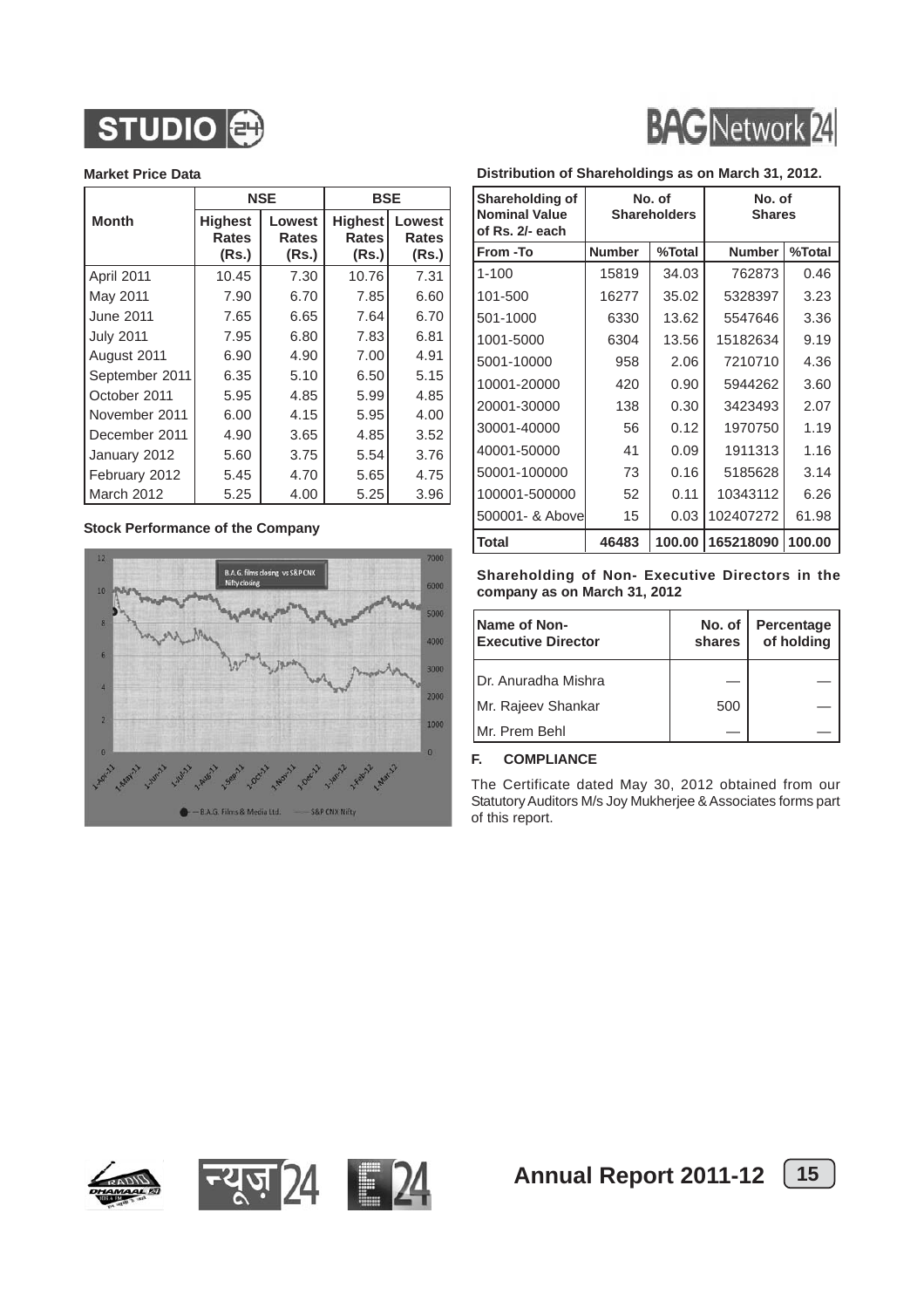



### **AUDITORS' CERTIFICATE ON CORPORATE GOVERNANCE**

We have examined the compliance of the conditions of Corporate Governance by B.A.G. Films and Media Limited ("the Company") for the year ended on March 31, 2012 as stipulated in Clause 49 of the Listing Agreement of the Company with the Stock Exchanges in India.

The compliance of conditions of Corporate Governance is the responsibility of the management. Our examination was limited to procedures and implementation thereof, adopted by the Company for ensuring the compliance of the conditions of the Corporate Governance. It is neither an audit nor an expression of opinion on the financial statements of the Company.

In our opinion and to the best of our information and according to the explanations given to us, we certify that the Company has complied with the conditions of Corporate Governance as stipulated in the above-mentioned Listing Agreement.

On the basis of our review and according to the information and explanations given to us, we state that in respect of investor grievances received during the year ended March 31, 2012, no investor grievances are pending against the Company.

We further state that such compliance is neither an assurance as to the future viability of the Company nor the efficiency or effectiveness with which the management has conducted the affairs of the Company.

> **For Joy Mukherjee & Associates** Chartered Accountants

**Joy Mukherjee** Place: Noida Partner Date: May 30, 2012 **Membership No. 74602 FRN : 006792C**

### **TO WHOMSOEVER IT MAY CONCERN**

We have examined the compliance of conditions of Corporate Governance of B.A.G. Films & Media Limited for the year ended March 31, 2012 as stipulated in Clause 49 of the Listing Agreement of the said Company with Stock Exchanges.

In our opinion and to the best of our information and according to the explanations given to us and the representations made by the officials of the Company, we hereby, in compliance of conditions of Corporate Governance as stipulated in Clause 49 of the above-mentioned Listing certify that:

- a. We have reviewed financial statements and the cash flow statement for the year.
- b. Based on our knowledge and information these statements do not contain any untrue statement or omit any material fact or contain statements that might be misleading with respect to the statement made.
- c. Based on our knowledge and information the financial statements and other financial information included in this report present a true and fair view of the company's affairs and are in compliance with existing accounting standards, applicable laws and regulations.
- d. To the best of our knowledge and belief, no transaction entered into by the company during the year is fraudulent, illegal or violative of the company's code of conduct.
- e. We are responsible for establishing and maintaining internal controls for financial reporting and we have evaluated the effectiveness of internal control systems of the company pertaining to financial reporting and we have disclosed to the auditors and the Audit Committee, deficiencies in the design or operation of such internal controls, if any, of which we are aware and the steps we have taken or propose to take to rectify these deficiencies.
- f. We further certify that
	- i) There are no significant changes in internal control over financial reporting during the year and any addition or modification if any, have been intimated to the audit committee;
	- ii) There is no significant change in accounting policies during the year.
	- iii) There is no instance of significant fraud of which we have become aware and the involvement therein, of the management or an employee having a significant role in the company's internal control system over financial reporting.
- g. We, further declare that all Board members and senior managerial personnel have affirmed compliance with the code of conduct for the current year.

Place: Noida **Anurradha Prasad Vinay Srivastava** Date: May 30, 2012 (Chairperson cum Managing Director) (V. P. Corporate & Finance)







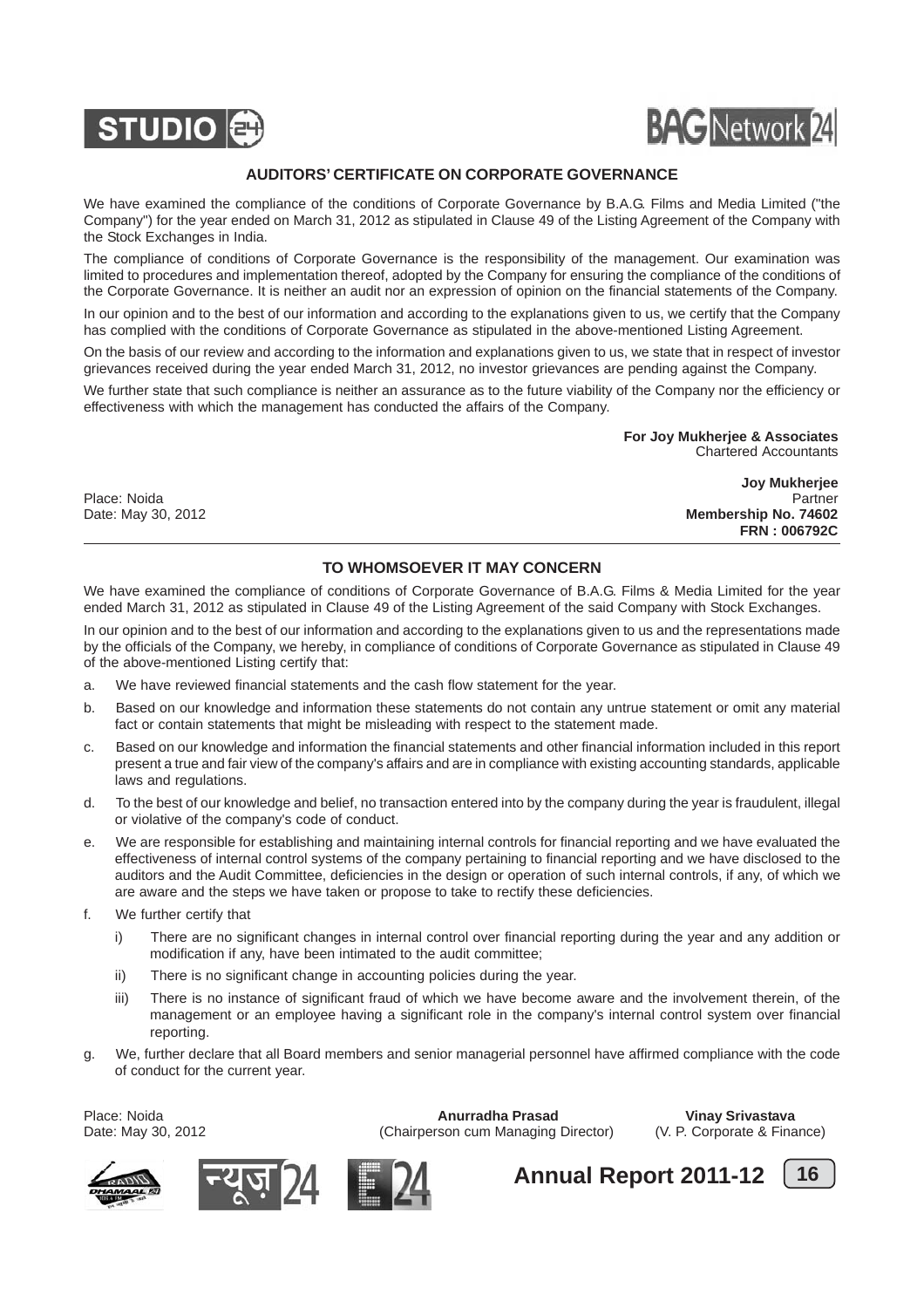

### **MANAGEMENT DISCUSSION AND ANALYSIS REPORT**

### **A. INDUSTRY STRUCTURE AND DEVELOPMENTS**

The Indian M&E industry has evolved greatly over the last decade against the backdrop of shifting consumer preferences towards niche content and digital delivery platforms, evolving business models, hyper competition due to entry of local and global players, and changing regulations. The industry has seen a focus on managing costs, innovation and research since the recessionary pressures in 2009. This has enabled players to look at sustainable cost optimization in difficult times.

The Media & Entertainment industry landscape is undergoing a significant shift. Cable digitization, the promise of wireless broadband, increasing DTH penetration, digitization of film distribution, growing internet use are all prompting strategic shifts in the way companies work. Traditional business models are evolving for the better as a host of new opportunities emerge.

The year saw important developments in terms of multiple films crossing the INR 100 Crore mark at the Box office, growing commitment from the cable industry to pursue digitization as per the government's mandate, regional markets defying recessionary trends in terms of growth of television and print, the government's commitment towards phase 3 for radio and the growth of new media.

The overall M&E market in India is expected to grow at a compounded annual growth rate of 15 percent per annum over the next five years, to reach INR 1.4 trillion in 2016. The potential for increase in media penetration, growing importance of regional markets, increasing consumption in tier 2 and 3 cities, impact of regulatory changes, more focused consumer research, innovation in content, marketing and delivery platforms to serve different niches, increasing device penetration like mobiles, tablets, PCs etc., all point towards a very positive future for the industry.

The industry is taking initiatives like regional content and distribution platforms (digital, non-digital and mobile) to enhance customer experience as well as monetize content. New technologies such as 3G, broadband and mobile infrastructure are also helping in propelling the growth rate.

2011 proved to be a year with mixed results in terms of growth across different sub sectors. The traditional media businesses experienced a slow down compared to last year, especially in the second half of the year. However, the new media segments like Animation and VFX, Online and Gaming businesses witnessed phenomenal growth rates.

2011 has been a challenging year not just for the Indian M&E industry, or even the Indian economy, but for the larger world economy. Challenges faced by key global economies were reflected in the US sovereign rating downgrade and continued weakness in the Eurozone, and impacted India through a trickle down effect. In addition, the RBI's interest rate hikes to battle inflation impacted GDP growth as did some other structural and regulatory issues that limited the reforms process and investment growth

While most sectors witnessed double digit growth, the film





industry witnessed a decline in revenues owing to content that failed to make a strong run at the box office. Television and print resumed their pace of growth as did radio and out of home. Meanwhile, with the growing popularity of digital platforms, content creators looked to build strong foundations to prepare themselves for the exciting road ahead.

While television continues to be the dominant medium, sectors such as animation & VFX, digital advertising, and gaming are fast increasing their share in the overall pie. Radio is expected to display a healthy growth rate after the advent of Phase 3. Print, while witnessing a decline in growth rate, will continue to be the second largest medium in the Indian M&E industry. Also, the film industry had a reason to cheer, with multiple movies crossing the INR 100 Crore marks in domestic theatrical collections, and INR 30 Crore mark in C&S rights.

We are looking forward to 2012 being a relatively more buoyant year in terms of growth for the industry. We wait to see the action in the television distribution space, and in radio, as both industries undergo regulatory changes. It will also be interesting to see print players adapt to the growing challenge being posed due to new media and changing news consumption habits. Lastly, new media such as Animation / VFX, digital advertising and gaming are expected to continue their growth momentum.

### **INDUSTRY ANALYSIS- KEY DRIVERS**

*Key trends and drivers have enabled the sector to grow fast are:-*

### • **Growth in digital content consumption across media**

Digital technology continues to revolutionize media distribution - be it the rapid growth of DTH and the promise of digital cable, or increased digitization of film exhibition and has enabled wider and cost effective reach across diverse and regional markets, and the development of targeted media content.

There has been increased proliferation and consumption of digital media content - be it newspapers and magazines, digital film prints, and online video and music or entirely new categories such as social media. Accordingly, online advertising spends have seen a spurt in growth viz-a-viz spends on traditional media.

### • **Rise of new age user devices**

Smart phones, tablets, PCs, gaming devices, etc. all form the foundation of a new wave in media usage. This is gradually impacting the way content is being created and distributed as well. Multiple media including TV, films, news, radio, music etc are being impacted with this change.

### • **New age consumers adapting themselves to the newer technologies**

As Indian consumers evolve, there is a heightened need to engage them across platforms and experiences. There is a greater need for integration and innovation across traditional and new media, with changing media consumption habits and preferences for niche content. Media companies today have no choice but to provide more touch points to engage with audiences.

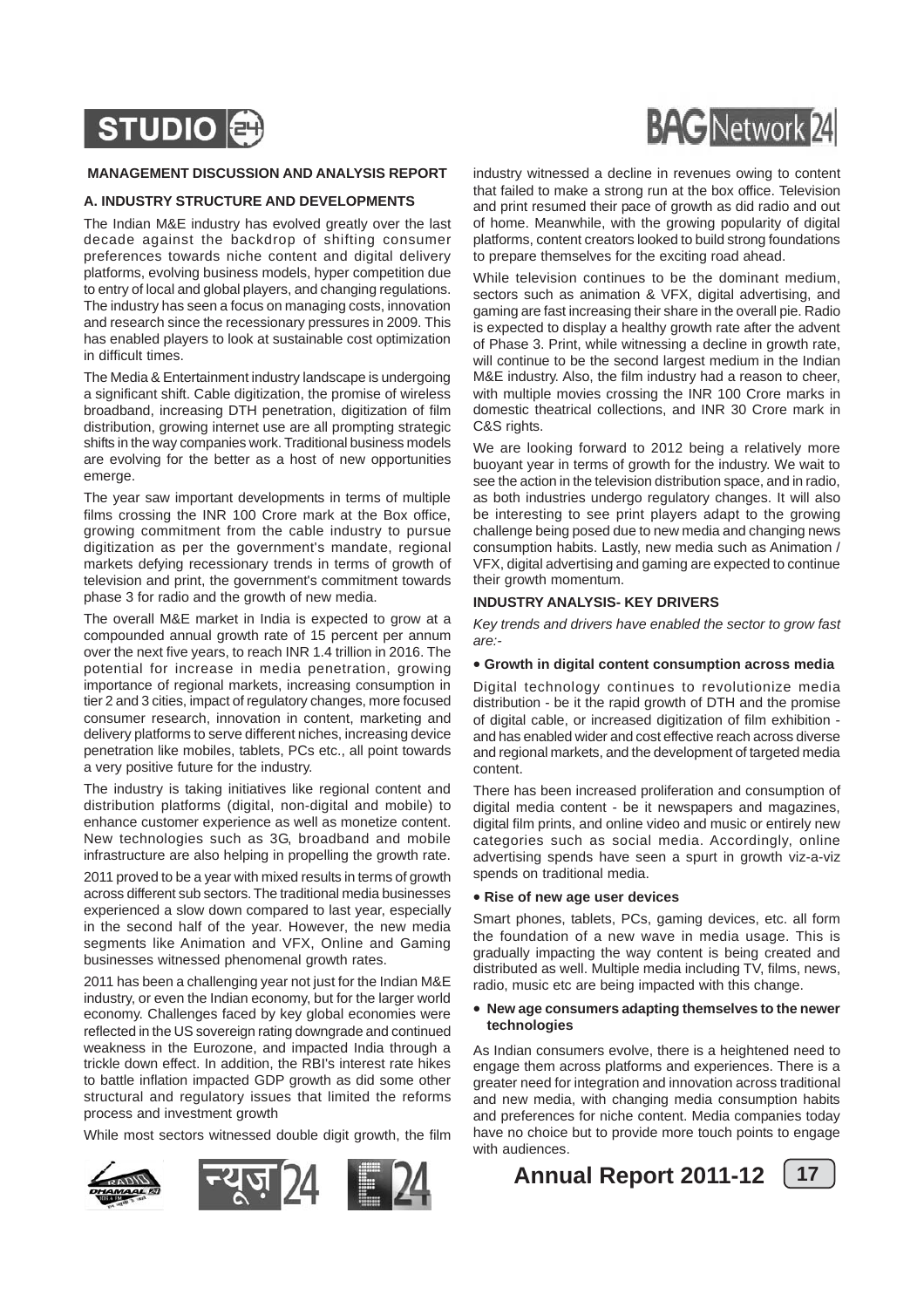

### • **Regionalization**

Regional television and print continued its strong growth trajectory owing to growth in incomes and consumption in the regional markets. National advertisers are looking at these markets as the next consumption hubs and the local advertisers are learning the benefits of marketing their products aggressively.

### • **An advertising revenue dependant industry**

The ARPU (Average Revenue Per User) for television, average newspaper cost for print and average ticket price for films continue to be low on account of hyper competition in these industries. Segments like radio and a significant portion of online content are available free of cost to consumers. Owing to this, the Indian consumer is still not used to paying for content and hence the industry players are sensitive to the impact of the slowdown which affects the budgets of advertisers.

### • **Awaited regulatory shifts**

Lastly, apart from the shifts in consumer preferences, company strategies and business models, one big change awaited for the next growth wave is the implementation of recently enacted and regulations on digitization for cable, implementation of Phase 3 and copyright for Radio and the roll out of 4G. These shifts are expected to be game changers in terms of how business is being done currently and what could be the path going forward

### **SEGMENTAL PERFORMANCE**

### **1. Television & Digitization**

Television continues to be the most prominent entertainment medium in the Indian M&E industry. 2011 has been a challenging year for the television broadcasting industry. Advertising rates faced pressure from the global and domestic economic slowdown, resulting in a lower than expected increase in advertising revenues, particularly in the second half of the year. At an aggregate level, the total TV advertising market is estimated to have grown around 12 percent in 2011, lower than the 15 percent growth projected last year. A study of the total marketing spends of large advertisers suggests muted growth in 2011 (vis-à-vis 2010), depressing advertising revenues for the television industry. Advertisers expect tighter budgets in 2012 given the current economic climate, and may face pressure to deliver 'more with less'.

It may be noted that the fundamental driver for advertising in India - private consumption expenditure -also appears to have been impacted. As per Central Statistical Organization's (CSO) advance estimates, private consumption expenditure at constant prices (2004 to 05) is estimated at INR 32,70,368 crore in 2011-12, a 6.5 percent increase over the previous year. In comparison, the increase in private consumption expenditure from 2009-10 to 2010-11 was 8.1 percent.

Moreover, TV accounted for Rs 329 billion (US\$ 6.6 billion) of revenues in overall M&E industry in 2011 and is estimated to grow at a CAGR of 17 per cent over 2011-16 to touch Rs 735 billion (US\$ 14.73 billion) in 2016.



At present India's DTH subscriber base is totaled at 45 million. India's top four metros-Delhi, Mumbai, Chennai and Kolkatawill replace all analog television networks with digital transmission from July 1, 2012. Year 2011 has been a challenging year for news channels, with carriage costs rising but advertising revenues showing muted growth. Rates have been under pressure, and not shown any material increase over the last 3 years. Further, there is very limited potential for revenue increase through volume growth for news channels, as inventory levels are already very high.

B.A.G. Network's production house **'Studio 24'** holds the unique distinction of producing programmes of all genres for a range of channels and audience. Programmes like Looteri Dulhan, Wanted-High Alert, Baba Aisa Var Dhundoo and Madhubala amongst others cover a gamut of genres in producing of television programmes. Studio-24 producing programme "Sapno ke bhawar me" for television entertainment channels Star TV. Studio-24 has set all new standards in producing television programmes. The Company continued its focus on commissioned programmes and bagged contracts from prestigious channels. The Company also produced documentary films for various State Authorities and private organizations including Ministry of External Affairs. The Company also plans to focus on sponsored programmes. With various prestigious contracts in hand, and a few more programmes are lined up for launch, Studio24 seems poised for a very healthy financial year.

Over the years, Studio 24 has emerged as one of the key players in Indian M&E industry. To capitalise the future growth opportunities in television and film market, the Company is strategically positioning itself in the market. With increasing demand of creative and niche content in television and movies, there is higher focus on creating original and diverse show content to retain the leadership position. The Company already has a strong presence in Hindi GECs. Further, it is also expanding network on the regional GECs to leverage on the increasing opportunities in regional markets. All inclusive, the Company is poised to retain its growth and it will further leverage the tremendous opportunities of the M & E industry.

The Company has entered into a new venture namely 'Nautanki Films Private Limited'( herein as 'Nautanki Films'). Your Company through Nautanki films has made a bumper opening with the very landmark shows such as 'Madhubala" for channel Colors and 'Sapno ke Bhawar mein' on Life OK channel. The show has received excellent reviews and has been liked across the audience for its unique concept.

Your Company plans to create and deliver popular, highquality programming for catering to not only domestic but also to the demands of international viewership and expects to earn high returns for their stakeholders.

News24, has been very well received by the audiences. It has crossed all parameters and has touched the new high of 10 percent market share and is available throughout India on cable and DTH platforms.









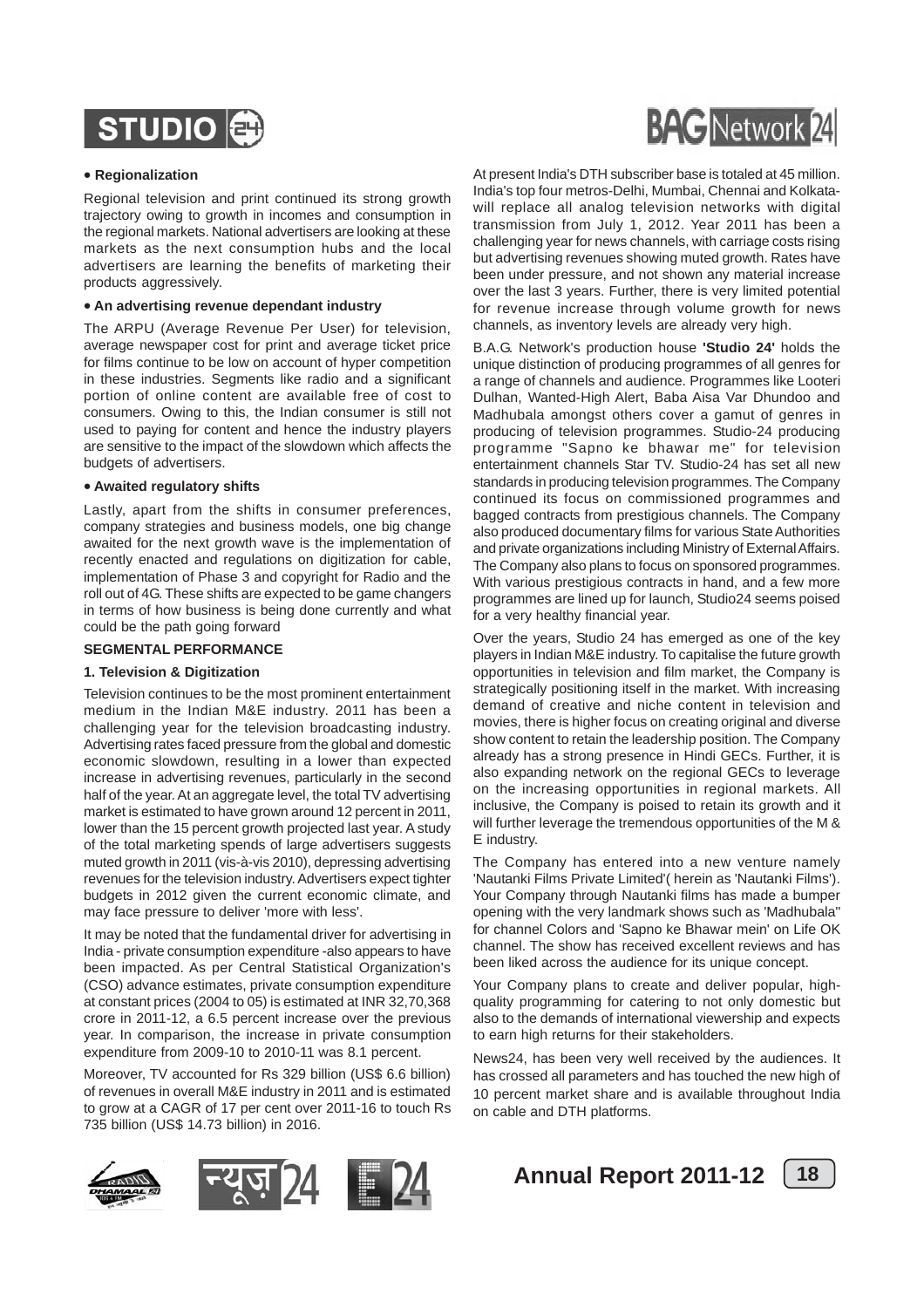

Programmes like Ek Shakhsiyat ki 50 Ansuni Kahaniyaan, Aamne Saamne, Sabse Bada Sawal, & Sanjeevani amongst others cover a gamut of genres in news reporting and have been received exceptionally well with the audiences across the nation. The channel today boasts of being the fastest growing Hindi News channel in the country and is all geared to set new standards in news reporting. Ek Shakhsiyat ki 50 Ansuni Kahaniyaan, Aamne Saamne, & Sanjeevani are few of most liked shows by our Indian viewers.

Ek Shakhsiyat ki 50 Ansuni Kahania has also been awarded the most Best-Presented Popular News Show by the News Television Awards 2012. It showcases the life of legends of India in a very unique and original style, Ek Shakhsiyat ki 50 Ansuni Kahania covers the most important less known aspects of a personlity's life in a very crisp and concise format. Within its small spell the show has provided the much needed boost to the ratings of the channel.

These shows reflects the new and innovative ways of reporting news that has given the maximum viewership and rating to our channel making its marked presence felt in the whole Media Industry.

The Hindi GEC genre will continue to grow, and be the main revenue driver for broadcasters, due to the significant reach and viewership levels.

Hindi GECs led among the genres with a 27.4 percent share of viewership, but witnessed a decrease from the 2010 figure of 29.6 percent. Nevertheless, this genre is expected to continue its dominant position going forward. South channels followed with a viewership share of 23.7 percent. Hindi movies came next, with a genre share of 11.9 percent while the Kids genre stayed flat at 6.3 percent.

'E-24' a 24 hours Bollywood Entertainment channel has also been growing at a rapid pace. Pitched as Bollywood's first news channel, E 24 managed to attract audiences of various age groups and succeeded in creating a new genre in television entertainment and today has become bollywood ka No.1 channel. It has consistently maintained 7 percent market share and is available throughout India on cable and DTH platforms.

In the past years the channel had been applauded for its programs such as Bollywood Reporter, U, Me Aur TV, Bheja Fry, E Special and E20, E100, that easily qualify as channel drivers. Various other music programmes such as **Mera Gana Kab Ayega, Melody Queen, Melody Afternoon, Maha Star, Singing Sensation** of E24 are most popular among the viewers and also qualify as channel drivers.

E 24's ratings have seen a healthy increment over the last year. With the two fold growth in GRPs the channel today is among the top channels in its segment and poised to grow even further. It is way ahead of its competitors and shows signs of improving even further. It has consistently maintained 7 percent market share and is available throughout India on cable and DTH platforms.

The Company also unveiled its third channel namely '**Darshan24'** on September 28, 2011. **'Darshan24'** is a new age devotional channel which is made for masses and all



### age groups.

The Channel endeavors to bring masses close to roots of our Indian culture and its diverse religion in order to teach & preach the new generation, our long age traditions & customs. It is the source of all wisdom, the home of all knowledge, focusing on the elevation and awakening of the soul, the enhancement of the power within us.

Ms. Anurradha Prasad, Chairperson cum Managing Director of B.A.G Films & Media Limited said,

*"Darshan24 shall portray a strong heritage of India, for the upliftment of Human life in all its spheres. It shall broadcast programs which would contribute to the goal of satisfying the deep spiritual needs from the vast community of Indian people worldwide".*

While the medium to long-term outlook remains very strong, there is a sense of caution that has set into the industry in recent times owing to the global economic slowdown. Our belief is that the challenges posed by these times would see the emergence of new business models and would lead media companies to change, innovate and re-examine their existing strategy.

B.A.G. Films & Media Limited continues to demonstrate its ideated innovations across all the well-linked broadcasters of the country. This widespread presence promises the viewers with more diversity over the years ahead.

Out of the approximately 15 million new colour TV sales in India, around 6 million are LCD / LED. Of the LCD/LED screens, around 15 percent are HD. With HD panel prices consistently dropping internationally, we see this 15 percent going up to 30 percent. Rather than move from a flat CRT to a SD LCD / LED TV set, the Indian consumer might move directly to a HD LCD / LED - just like the consumer leapfrogged landline telephones.

### **Radio**

The radio industry in India has around 36 FM radio operators and is estimated at Rs 1,200 crore (US\$ 240.46 million). Emergence of regional media in a big way has driven the growth of Indian radio segment. According to an industry report, radio is expected to display a healthy growth rate in the years to come. After the advent of Phase 3, the industry will experience another growth wave after the implementation of awaited policies like copyright for radio and the roll out of  $4G$ 

Radio is increasingly gaining acceptance among advertisers, which is expected to result in higher ad spends on radio. There are a number of advertiser categories that are currently under penetrated on radio, which could potentially increase spend. Advertisers are also increasingly focusing on nonmetro markets, given the rising purchasing power of these markets. Phase III licensing, where licensees will be on offer in over 227 additional towns is hence likely to be a catalyst for growth. The resolution of the royalties issue and improved profitability could also encourage more investment in the sector, facilitating growth. The FM Phase-III policy extends FM radio services to about 227 new cities, in addition to the present 86 cities with a total of 839 new FM radio channels.



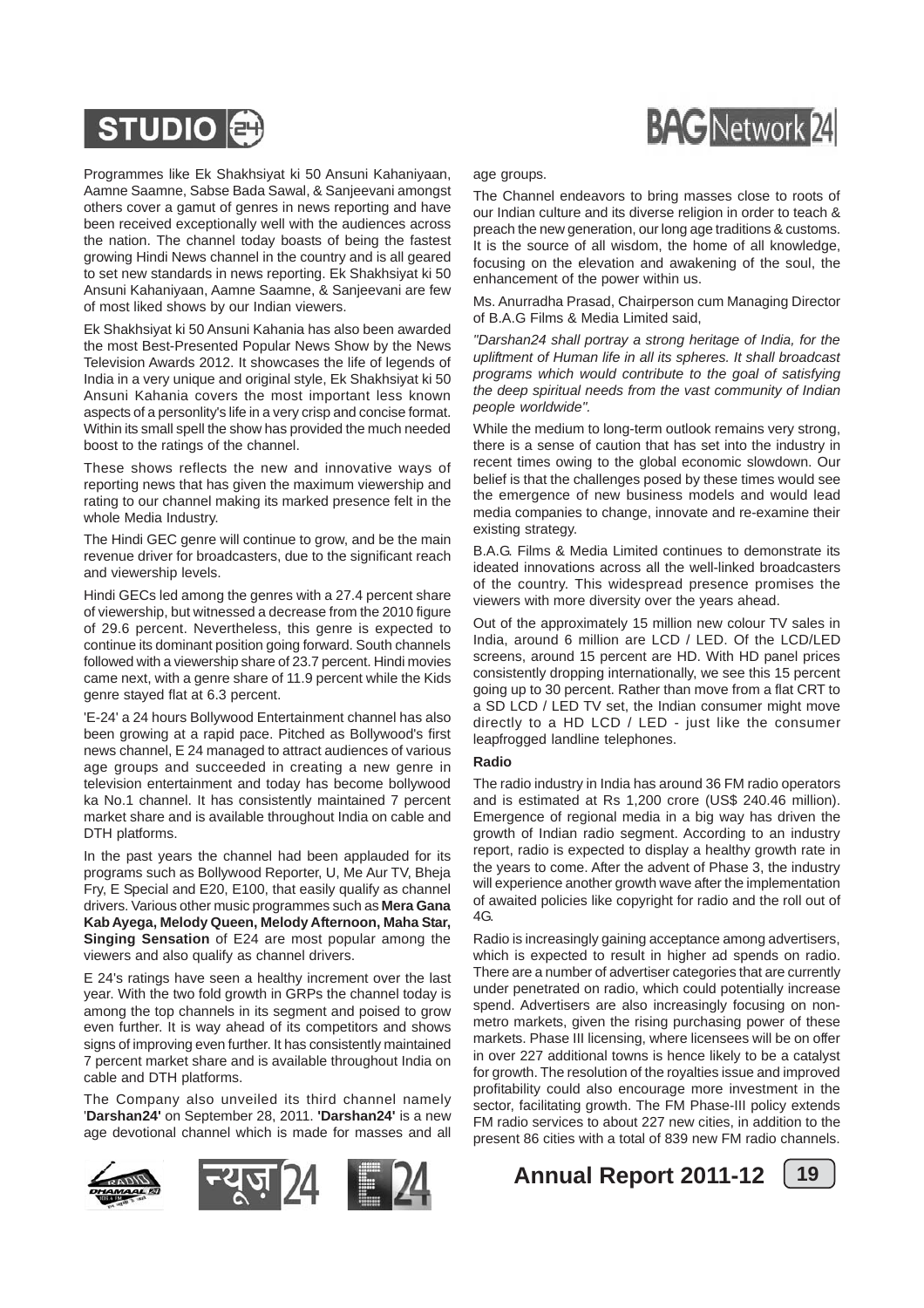



remained steady. Utilization levels are now in the 70- 85 percent range in the top eight metros, and in the 50-65 percent range in key non metros, leaving room for volume growth. Considering the new age of FM Radio industry, our Company has also revamped and changed the look of its radio station

**'Dhamaal-24 Dhinchak'** with revitalized, novel and popular shows like MorningPur, U Turn, Sumiran, Humraaz, Hit List, Dharma Yaatra, Aamne Saamne with Anuradha Prasad, Star Track, Sargoshiyan. Such shows are marked to make a difference and shall cater to needs of all listeners considering the regional flavor added in each of its Programmes making each of show unique and worth listening.

Indian Readership Survey or IRS is one of the largest readership surveys conducted in India. It also captures listenership for radio. IRS has been reporting stagnant listenership across cities. In fact, as per IRS Q4 report for 2010-11, radio listenership showed a decline. Industry players, however, feel differently on the subject. India is the fastest growing wireless market and 40 percent of mobile phones have in-built FM radio and car sales have been growing (with Maruti registering 15.5 percent growth in FY 2011). Given that 30 percent of radio listenership happens from out-of-home, it is unlikely that radio listenership would have dropped, say industry participants.

RAM data, on the other hand, has shown a consistent increase in listenership from 2007 across all major cities. The increase in listenership is partly driven by out-of home listenership driven by mobile phones. Share of radio listenership on mobile phones has increased from 20 percent in 2009 to 25 percent in 2011. Future growth in listenership is expected to come from increased penetration of FM in smaller cities as Phase III licenses are expected to be launched later this year and continued increase of listenership on platforms like mobile phones, internet, tablets etc.

Inspite of partial resolution of the royalty issue, the profitability of the radio business still remains a concern.

The number of advertisers on the medium increased and a large part of these new advertisers consisted of local and regional players which are migrating from local print ads or are trying out advertising for the first time. Radio provides a more affordable option to local / regional advertisers compared to television and print and hence can be favorably included in their overall spends.

In the tier II and tier III cities advertising is driven more by the local advertisers than by national advertisers.

Radio's share in the advertising pie is expected to have increased from 3.8 percent in 2010 to 4 percent in 2011. Growing sectors like retail and services performed better in radio spends than the average. On the other hand, financial









services and telecom, which are traditionally heavy spenders on radio were seen to be shying away from the medium due to pressure on the overall macro growth rates. The key sectors advertising on radio vis-à-vis the previous year is shown in the table below.

The high point of 2011 for the radio industry was the announcement by the Government of the Phase III policy. As on February 2012, MIB has formalized a Request for Proposal (RfP) for the appointment of auctioneer. MIB secretary is confident that E-auction for the third phase of FM radio channels will commence in June.11 The FM Phase-III policy extends FM radio services to about 227 new cities, in addition to the present 86 cities with a total of 839 new FM radio channels. FM Phase III policy will result in coverage of all cities with a population of one lakh and above through private FM channels.

TRAI has also initiated a process of evaluating the possibility of reducing the channel separation between two adjoining FM channels from the present 800 Khz to 400 Khz - a worldwide practice. Doing this will immediately double the number of channels in each city. Some of the leading radio stations have supported the proposal for key metros on several grounds, including expansion of the FM radio revenue pie in the overall media spends and providing diversity of content to radio consumers. However, players are also of the view that in order to encourage niche content, the license fees have to be lower than the ones paid by general content stations to ensure sustainability.

The industry is forecast to grow at a 16 percent CAGR till the Phase III stations start operations (expected in 2013). Post Phase III, the industry is expected to grow at a CAGR of 22 percent. Correspondingly, radio's share of media ad spends is expected to increase from around 4 percent currently to 5 percent in 2016.

### **2. Media School**

Your Company has been providing media education through its media school iSOMES (International School of Media & Entertainment Studies) in collaboration with Missouri School, U.S.A. iSOMES has its affiliation with the top universities like Guru Jambeshwar University, Hissar and offers full time graduate courses in Broadcast Journalism. The detailed discussion on the same is given elsewhere in the Director's Report.

The other courses offered by the school comprise:

- Camera workshop ( Three months, full time)
- Editing workshop ( Three months, full time)
- Radio jockey ( Three months, full time)
- Post Graduate full time Diploma in Broadcast Journalism
- Post Graduate Diploma in Television (Production and Direction)
- Post Graduate Diploma in Media Management



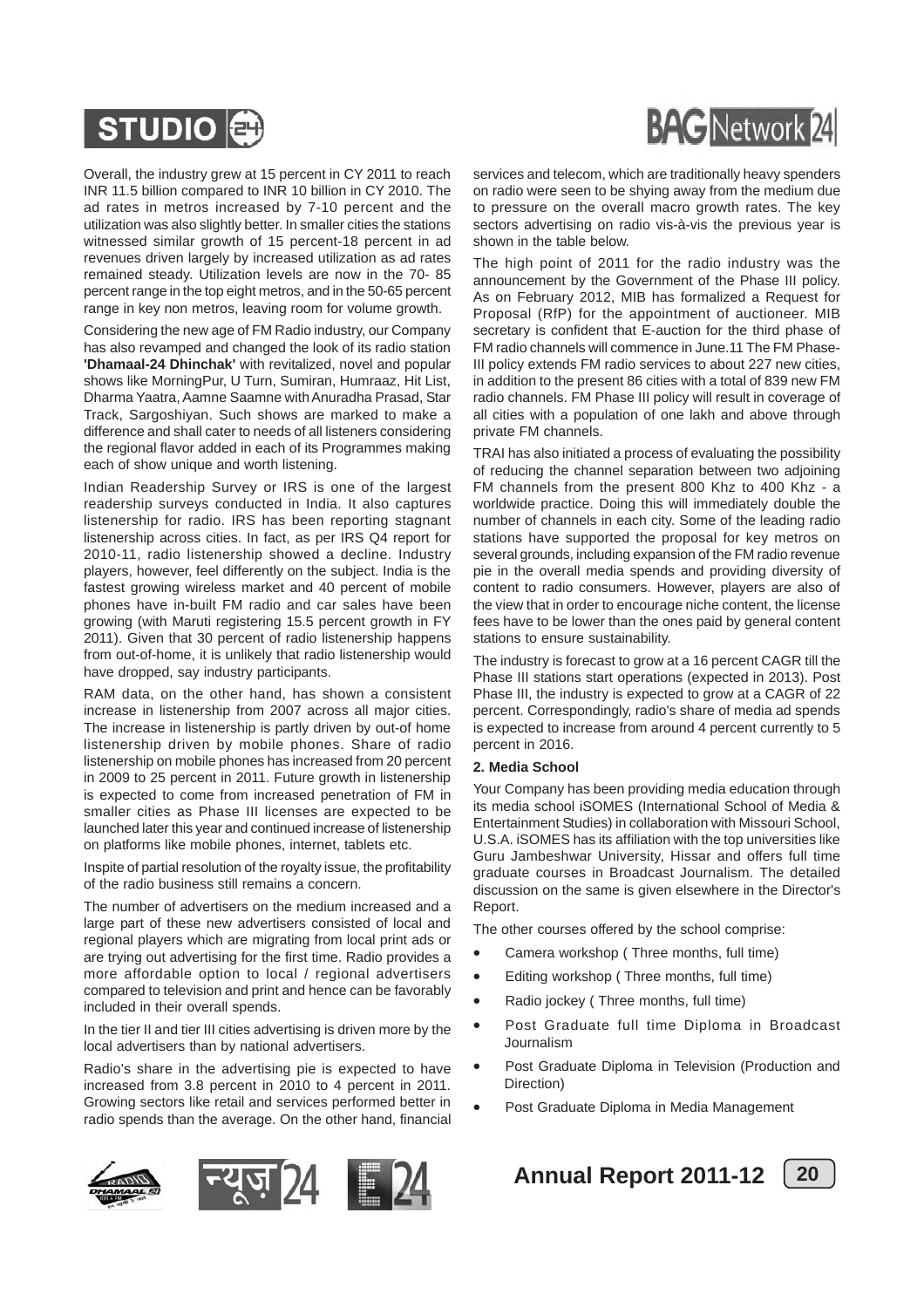

iSOMES has got the opportunity to host a number of well known professionals associated with FTII, like Raza Murad, Nadeem Khan, Adil Amaan, Kamalnath and many more who visit iSOMES to take classes.

After an overwhelming response from students, your Company had also started various branches in India order to nurture the young talent in polished and professional manner as per the international standards.

**iSOMES -ITA SCHOOL OF PERFORMING ARTS -** the two leading schools of Media and Performing Arts of India, join hands to provide a platform to empower students who are keen to carve a niche in Acting, Singing, Dancing and Grooming.

Apart from having various new courses, the ISOMES is all set to establish new standards of education and vocational training.

Your Company's vision is to offer an ace media school, based on international standards, with absolutely practical courses for the young glamour struck generation. This generation gets a feel of the television industry, with a training that makes them professionals in their own right.

### **Cinema**

With several high budget Hindi releases lined up across the year, 2012 is expected to sustain the growth momentum witnessed in 2011. The Indian film industry is projected to grow at a CAGR of 10.1 percent to touch INR 150 Billion in 2016. The industry is estimated to be INR 93 billion in 2011 indicating a growth of 11.5 percent vis-à-vis 2010.

While 2010 was the year of structural shift from physical formats to digital ones, 2011 provided users' viable options of music consumption through different digital platforms. The Indian music industry achieved revenues of INR 9 billion in 2011, registering a growth of 5 percent over 2010.

Your company did not produce any new feature films in this financial year. Your Company has produced three feature films so far which include Zindaggi Rocks, Mannat (in Punjabi) and Ami, Yaseen aur Amaar Madhubala (in Bengali).

### **Internet and Mobile Entertainment**

Internet has emerged as one of the strongest entertainment mediums owing to increasing internet penetration, higher awareness and changing demographics in the country. Not only for sending mails, watching videos and business related transactions, internet is also being used for intensive shopping by the Indian buyers.

Emergence of internet retailing and e-commerce as a completely new space is driving the growth of number of online shoppers. As a result, the internet retailing companies are getting attracted towards Indian markets which are poised to grow leaps-and-bounds in the years to come. There are about 17 million online shoppers in India and the number is projected to grow over three times in the years ahead.

According to a recent finding, 72 per cent of all mobile internet users in India use their cell-phones as their 'exclusive or primary' instrument to access the web. The mobile phone comes handy as compared to other media and hence emerged as the most preferred medium for variety of









activities. These included entertainment (41 per cent on mobile compared to 26 per cent on television), information access (58 per cent on mobile compared to 20 per cent on television), communication (72 per cent on mobile compared to 16 per cent on desktop and laptops) and shopping or searching for products online (27 per cent on mobile compared to 19 per cent on desktop and laptops).

Thus, 'internet on the go' is the new mantra for today's youth and the companies have clearly understood this as well and are making efforts to cater to this demand.

### **Government Policies**

Further integrating the brands - 'Cinemas of India' and 'Incredible India', the Ministry of Information and Broadcasting (MIB) and Ministry of Tourism have signed a memorandum of understanding (MOU) to further enhance film tourism. The MoU, which aims to endorse India as a filming destination for domestic and foreign film makers, will facilitate budgetary support for identified film festivals and provide a single window clearance for film shooting permissions. Eventually, it is expected that world tourist arrivals in India would rise from 0.06 per cent to 1 per cent by the end of the 12th Five-Year Plan (2012-17).

A government committee has proposed that FM radio frequencies should be auctioned by the department of telecommunications (DoT) after being separated from the broadcast licence by the MIB. The recommendation aims at accelerating the third phase of expansion in the FM radio industry by bringing about greater clarity in the roles and assets of the two ministries.

The government had given its nod in July 2011 for eauctioning 839 new private radio stations under the third phase of expansion of FM radio. MIB has revealed that all the licences would be awarded by 2015 and the auction is anticipated to earn revenues of about Rs 1,733 crore (US\$ 347.26 million) for the government.

The Copyright Act (Amendment) Bill, 2012 was passed by the Lok Sabha unanimously, with members from all parties supporting the measure for creative artistes, whose benefits are cornered by producers under the existing law.

The Bill, passed by the Rajya Sabha earlier, declares authors owners of the copyright, which cannot be assigned to producers, as was the practice till now.

Introducing the Bill, Human Resource Development Minister Kapil Sibal said poor artistes had been left in the lurch, as producers cornered all royalties, but the new law would help them live a good life even in old age, as they would continue to get their dues for their work.

### **B. OPPORTUNITIES AND THREATS**

Your Company has a diversified business model in media and entertainment sector and the revenue is expected to come from various segments across various levels of the value chain. The diversified business model of the Company will provide scalability apart from spreading the risk profile of the overall business. The key focus area would continue to be (1) Television content (2) Broadcasting services (3) Feature Film Production (4) FM radio



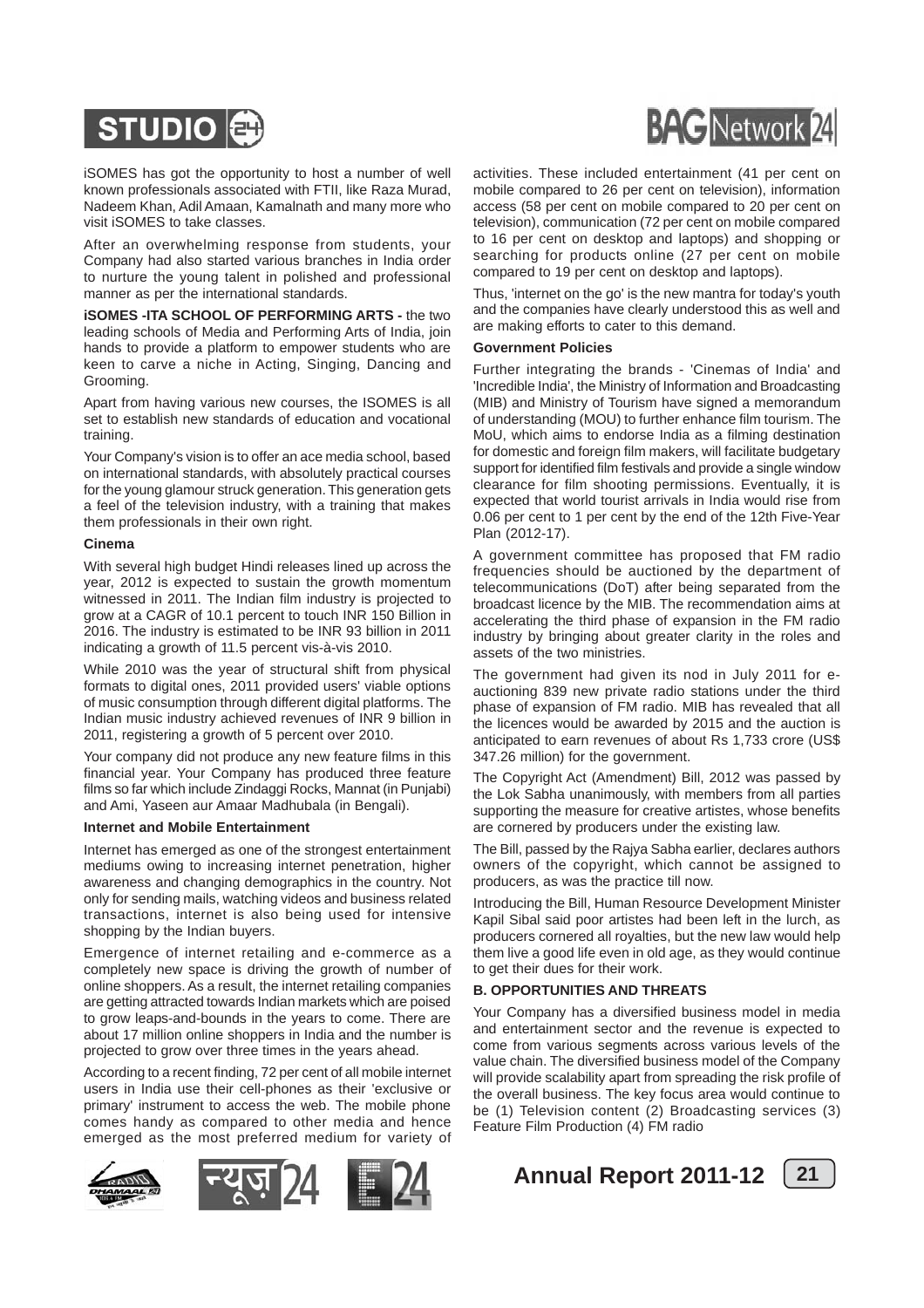

Signs of overall economic slowdown have affected the Media and Entertainment (M&E) industry too which clocked 12% growth in 2011 and touched Rs. 72,800 crore, says the latest FICCI-KPMG report. However, this is 1.5% lower (R1,000 crore) than the overall outlook for the industry projected by the last year's report of Ficci-KPMG on the M&E sector.

The print industry grew by 8.3% (instead of projected 9.5%) from Rs. 19,300 crore in 2010 to Rs. 20,900 crore in 2011. This was less than the earlier projections made by Ficci-KPMG report last year. Similarly, The over-all television industry touched Rs. 32,900 Crore in 2011 growing at 10.77%, much lower than the projections of reaching Rs. 34,100 crore made in 2011 report. Even the advertising industry witnessed a two percentage point dip in 2011 clocking only Rs. 30,000 crore as opposed to the projected Rs. 30,600 crore. Overall, the advertising revenues witnessed a growth of 13% in 2011 as against 17% in 2010, the report said. "While India is still expected to grow at a healthy pace, growth is projected to be lower than earlier expectations.

However, the performance of M&E sector in 2011 outshined its own performance of 2010 by one percentage point backed by strong consumption in tier II and III cities, and riding on the continued growth of regional media and fast-increasing new media business. Overall the industry is expected to register a CAGR of 15% to reach R1,45,700 Crore by 2016.

Radio is expected to display a healthy growth rate after the advent of Phase 3. Print, while witnessing a decline in growth rate, will continue to be the second largest medium in the Indian M&E industry. Also, the film industry had reason to cheer with multiple movies crossing the Rs. 100 Crore mark in domestic theatrical collections and Rs. 30 crore mark in C&S rights.

### **C. SEGMENT WISE PERFORMANCE**

The segment wise performance has been shown elsewhere in the Annual Report.

### **D. OUTLOOK**

Indian Media and Entertainment Industry (M&E) seems soaring higher and higher every year. It is one of the fastest growing sectors in Indian economy triggered by economic growth and increasing income levels.

The recent KPMG report anticipates the market size of Indian M&E sector to touch Rs 1,457 billion (US\$ 29.2 billion) by 2016. There is increased penetration in Indian markets, which is expected to even intensify further, owing to a revolution brought in by digital technology. Wireless broadband, growing internet usage, cable digitisation and higher DTH adoption would drive Indian M&E industry. The report also noted that smart phones, tablets, gaming devices have laid the foundation of a new wave in the industry.

The report states that the amount of media spends in India as a percentage of GDP is 0.41%. This ratio is almost half of the world's average of 0.80% and is much lesser compared to developed countries like USA and Japan. This indicates the potential for growth in spends as the industry in India matures and the potential of the untapped market is explored.

Backed by the strong consumption in Tier 2 and 3 cities, continued growth of regional media and fast increasing new





media business, the Indian Media and Entertainment industry grew by 12% in 2011 to Rs 72,800 crore, according to a report by KPMG and FICCI.

The industry is estimated to achieve a growth rate of 13% in 2012.The report suggests that the rate of expansion will accelerate to 2016 by which time the business will be worth Rs 1,45,700 crore. That translates into a compounded average growth rate (CAGR) of 15% over the five years.

The Media & Entertainment industry landscape is undergoing a significant shift. Cable digitization, the promise of wireless broadband, increasing DTH penetration, digitization of film distribution, growing internet use are all prompting strategic shifts in the way companies work. Traditional business models are evolving for the better as a host of new opportunities emerge.

The M&E industry in 2011 reported a growth across all sectors. In 2011, ad spends grew 13% a year-on-year to Rs 30,000 crore and accounted for 41% of overall industry size.

While television continues to be the dominant medium, sectors such as animation and visual effects, digital advertising, and gaming will increase their share in the overall pie. Radio is expected to display a healthy growth rate after the advent of Phase 3 reforms.

Revenues from television advertising and subscription are expected to touch Rs 21,400 Crore and Rs 41,600 Crore respectively by 2016. Contrary to western markets, print media is expected to grow at CAGR of 9percent to Rs 32,340 Crore mainly buoyed by growth in regional Media.

Radio is expected to grow at 21% per annum while film industry is going to grow to Rs 15,030 crore by 2015 from Rs 9,290 crore in 2011.Music industry is expected to grow at CAGR of 4.7% to reach Rs 1,820 crore while animation and gaming industry will grow at 17% and 29% respectively.

Digital advertising will have the highest growth rate of 30%to reach Rs 5700 Crore in 2016 from Rs 1540 crore in 2011.

Despite the growth, there could be various challenges posed by the industry which could see the emergence of new business models with media companies being under pressure to change, innovate and re-examine their existing business models to survive in the new environment.

Your Company enjoys a presence in all these segments. With so many opportunities to leverage the future looks attractive.

### **E. RISK AND CONCERN**

1. While the electronic auction planned for **Phase III** increases transparency, it could potentially lead to spiraling bids. A number of players have strong strategic reasons to acquire stations in the metros/ mini metros. Frequency availability is limited these markets, and the government has set the floor auction price as the highest price realized in Phase Two. This could result in high bid prices for these frequencies. Industry players will hence need to be cautious in their bidding strategy.

2. The Royalty issue is also not fully resolved yet, despite the August 2010 ruling by the Copyright Board limiting the royalty payment to 2 percent of revenues. Competition Commission of India (CCI) is investigating the matter and industry hopes for a resolution before Phase III bidding so they can account for costs in the auction price accordingly.



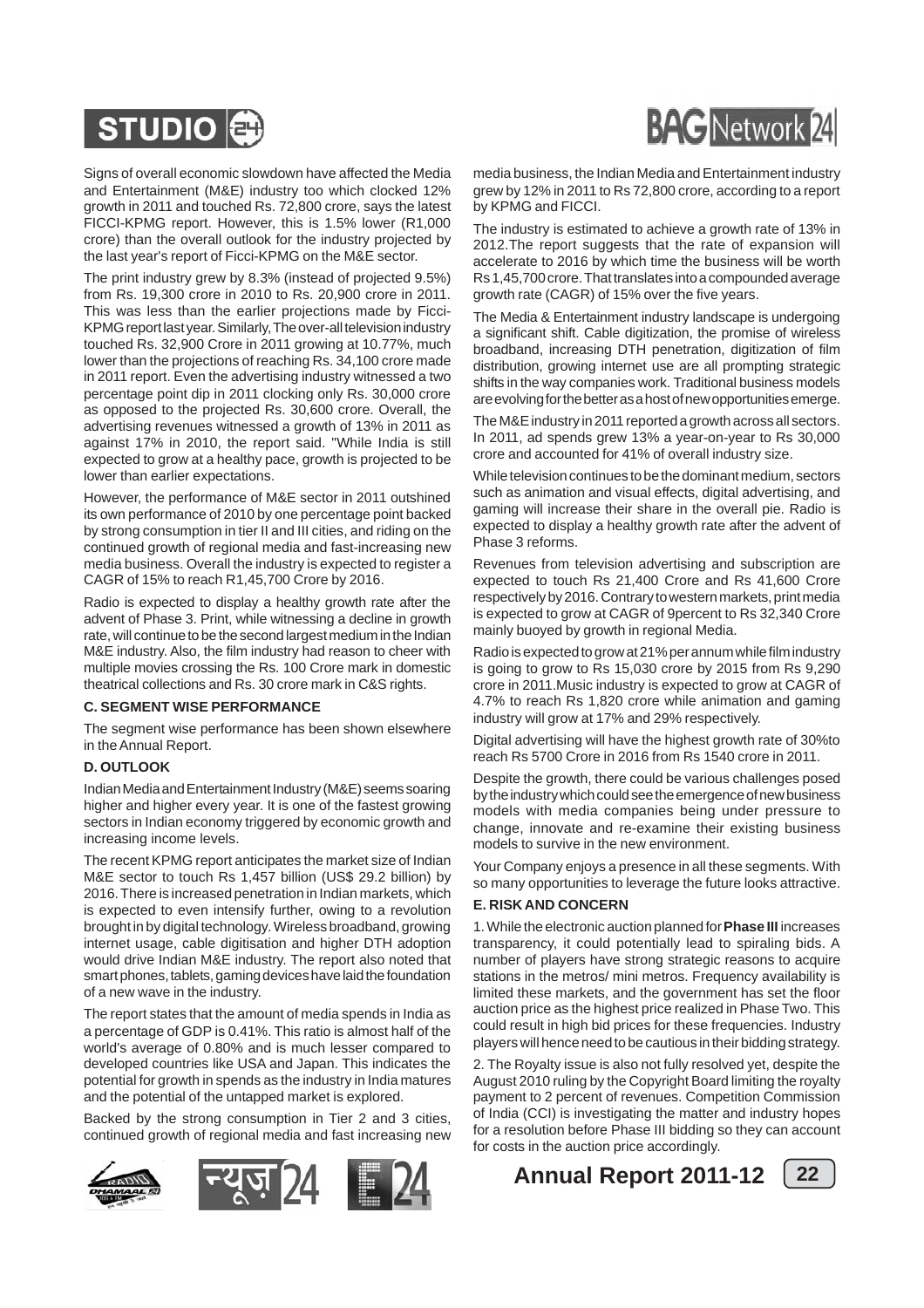

3. In addition, measurement continues to remain a challenge for the industry, particularly in the markets where RAM is not available. Due to lack of measurement, the acceptance of the medium is still not very high among media planners. Radio, therefore, still represents only 4 percent of media spends, while internationally this proportion is ~8 percent. Radio players have been trying to educate local advertisers on effectiveness of the medium and encouraging national advertisers by devising customizable options. Continued efforts, going forward will ensure an increase of radio's share in media pie.

4. The year 2011 has been a year of change for the whole Television & Media Industry due to the monumental change introduced through Policy Guidelines for Uplinking and Downlinking of TV channels by the Ministry of Information and Broadcasting ('MIB'), Government of India, vide its Notification dated 5 December 2011.. There were massive changes in basic qualifiers for start up of Television channels introduced in the said policy such as increase in net worth requirements, transfer of permission restriction, Stringent review of channels past history while renewal of their license for further 10 years etc. Such changes have although reduced and restricted the entrant of new television channel to the industry but on a longer term aspect is expected to be beneficial through its governance and has proved to creation of a code of conduct for the Television channels across India.

### F. **INTERNAL CONTROL SYSTEMS AND THEIR ADEQUACY**

The CEO and VP Finance & Corporate Certification provided elsewhere in the report discusses about the adequacy of our internal control systems and procedures.

Your Company has adequate internal control system commensurate with the size and nature of its business. Your Company's internal audit process is being handled by the your well experienced and learned management and often if required assistance is sought from one of the Leading and renowned Audit firms, which also helps in monitoring the adequacy and effectiveness of the internal control system and the status of compliance of operating systems and policies.

Your Company's Internal Control system is designed to:

- Safeguard the company's assets and to identify liabilities and managed it accordingly.
- Ensure that transactions are properly recorded and authorized.
- Ensure maintenance of proper records and processes that facilitates relevant and reliable information.
- Ensure compliance with applicable Laws and Regulations.

### **G. DISCUSSION ON FINANCIAL PERFORMANCE WITH RESPECT TO OPERATIONAL PERFORMANCE.**

The details of the financial performance of the Company are appearing in the Balance Sheet, Profit & Loss Account and other financial statements appearing separately. Please refer the Directors' Report for highlights.

### **H. MATERIAL DEVELOPMENT IN HUMAN RESOURCES**

B.A.G Network considers Human Resources to be one of the









key elements to sustain competitive advantage in the News Media Sector. Media organizations are human driven; its growth depends upon the quality contribution made by the people in the organization. Therefore, your Company recognizes human resources as a key component for facilitating organizational growth. Your Company has continuously worked to create and nurture an organization that is highly motivated, result oriented and adaptable to the changing business environment and that is why that in this slowdown your company has managed to sustain its leadership in the electronic media.

Now that the economy is getting out of the recession mode, recruitment, as well as retention of good employees is likely to become a primary concern. Employees with flexible or multiple skills (within different sectors of media) as well as in-depth knowledge of each sector may be required. Employees with niche as well entrepreneurial skills-set are likely to increase, considering the rise of new media.

B.A.G aims to recruit, nurture and retain quality professionals and provide them with a high performance environment. Knowledge and intellectual assets are being strategically shared across B.AG. At B.A.G, we have understood the potential of the human resource and its contribution to the financial standing of your company. Therefore, the human asset is highly valued and regarded by your company. No effort is spared to provide the employees with a healthy work environment and all assistance is rendered in order to bringout the best in each one of them. In this financial year your Company plans to extend the B.A.G. ESOP Scheme wherein it is proposed to issue options to all the employees of the Company and its subsidiaries, which could give rise to the issue of equity shares of the Company not exceeding ten million equity shares. B.A.G. is reassessing traditional notions about employment and experimenting with broad-based employee ownership. As a result, a new concept of ownership is emerging: one that focuses on the connections between shareholders, managers, and employees in the form of ESOP. During the previous year's your company has granted 11,50,000 options to their employees and its subsidiaries out of which 4,80,000 options are in force.

### **Cautionary statement**

Statements in the Management Discussion and Analysis and the annual report describing the Company's objectives, projections, estimates, expectations may be "forward-looking statements" within the meaning of applicable securities laws and regulations in India and other countries. Actual results could defer materially from those expressed or implied. Important factors that could make a difference to the Company's operations include economic conditions affecting the domestic market, in which the Company operates, changes in the Government regulations, tax laws and other statutes and other incidental factors and unforeseen circumstances.

*(\*Source of information: FICCI-KPMG Indian Media and Entertainment Industry Report, 2012)*

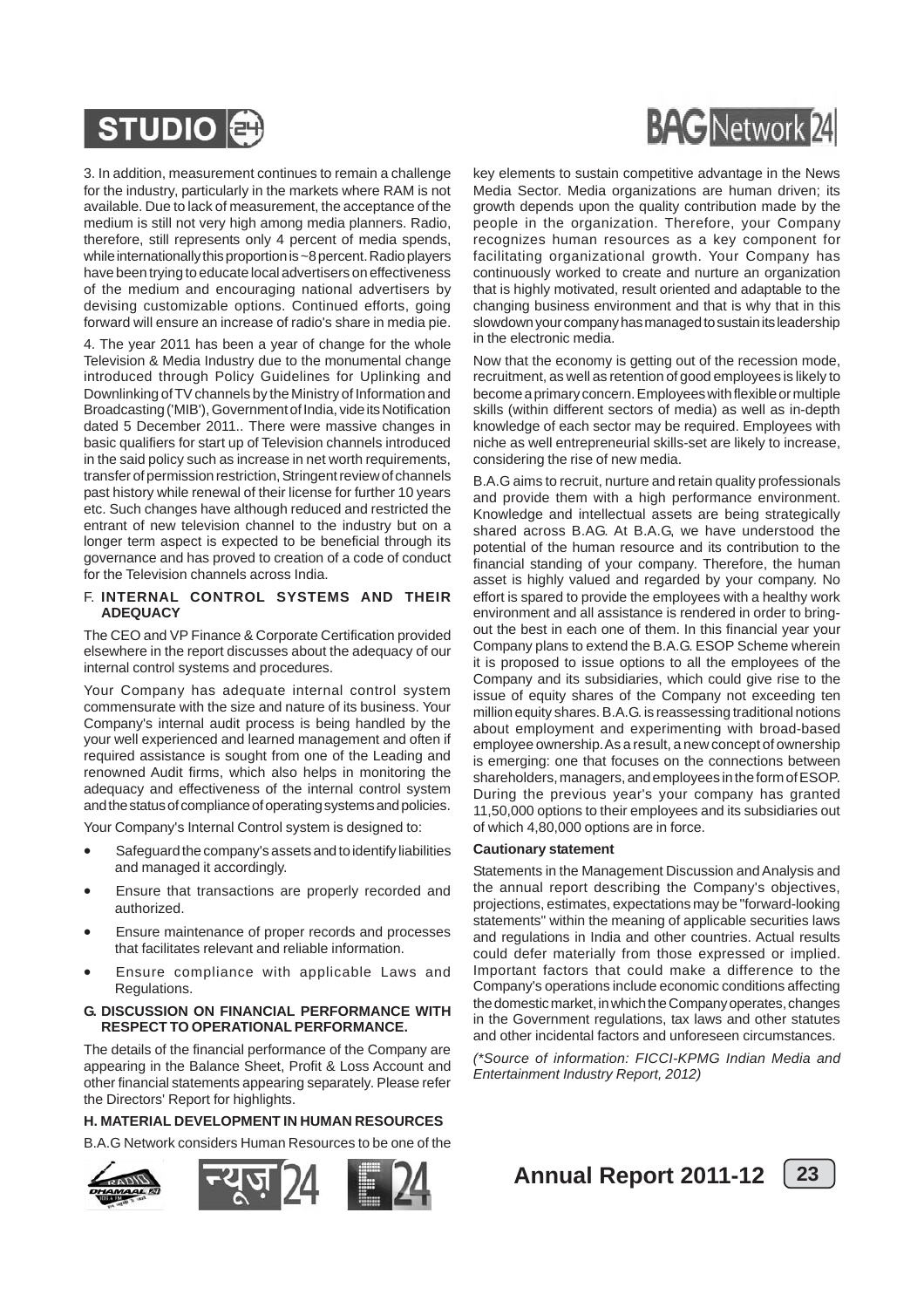## **STUDIO**

### **AUDITOR'S REPORT**

### To The Members of

### **B.A.G. Films & Media Limited**

- 1. We have audited the attached Balance Sheet of B.A.G. Films & Media Limited as at March 31, 2012 and the related Statement of Profit and Loss for the year ended on that date annexed thereto and the Cash Flow Statement for the year ended on that date, which we have signed under reference to this report. These financial statements are the responsibility of the Company's management. Our responsibility is to express an opinion on these financial statements based on our audit.
- 2. We conducted our audit in accordance with the auditing standards generally accepted in India. Those standards require that we plan and perform the audit to obtain reasonable assurance about whether the financial statements are free of material misstatement. An audit includes examining, on a test basis, evidence supporting the amounts and disclosures in the financial statements. An audit also includes assessing the accounting principles used and significant estimates made by the management, as well as evaluating the overall financial statement presentation. We believe that our audit provides a reasonable basis for our opinion.
- 3. As required by the Companies (Auditor's Report) Order, 2003 as amended by the Companies (Auditor's Report) (Amendment) Order, 2004 (together the "Order") issued by the Central Government of India in terms of subsection (4A) of Section 227 of "The Companies Act,1956" of India (the "Act") and on the basis of such checks of the books and records of the Company as we considered appropriate and according to the information and explanations given to us, we give in the Annexure a statement on the matters specified in paragraphs 4 and 5 of the said Order.
- 4. Further to our comments in the Annexure referred to in paragraph 3 above, we report that:
	- (a) We have obtained all the information and explanations, which to the best of our knowledge and belief were necessary for the purposes of our audit;
	- (b) In our opinion, proper books of account as required by law have been kept by the Company so far as appears from our examination of those books;
	- (c) The Balance Sheet, Statement of Profit and Loss and Cash Flow Statement dealt with by this report are in agreement with the books of account;
	- (d) In our opinion, the Balance Sheet, Statement of Profit and Loss and Cash Flow Statement dealt with by this report comply with the accounting standards referred to in sub-section (3C) of Section 211 of the Act;
	- (e) On the basis of written representations received from the Directors of the Company, as on March 31, 2012 and taken on record by the Board of Directors of the Company, none of the Directors of the Company is disqualified as on March 31, 2012 from









being appointed as a Director in terms of clause (g) of sub-section (1) Section 274 of the Act;

- (f) In our opinion, and to the best of our information and according to the explanations given to us, the said financial accounts, read with the significant accounting policies and notes thereon, give the information required by the Companies Act, 1956, in the manner so required and give a true and fair view in conformity with the accounting principles generally accepted in India:
	- (i) in the case of the Balance Sheet, of the state of affairs of the Company as at March 31, 2012;
	- (ii) in the case of the Statement of Profit and Loss, of the profit for the year ended on that date; and
	- (iii) in the case of the Cash Flow Statement, of the cash flow for the year ended on that date.

**For and on behalf of Joy Mukherjee & Associates** Chartered Accountants

Place : Noida *Partner* Dated: 30th May 2012

**Joy Mukherjee** *FRN: 006792C*

### **ANNEXURE TO AUDITOR'S REPORT**

### **[Referred to in paragraph 3 of our Report of even date]**

- 1. (a) The Company is maintaining proper records showing full particulars including quantitative details and situation of fixed assets.
	- (b) The fixed assets are physically verified by the management during the year in a phased periodical manner, which in our opinion is reasonable having regard to the size of the Company and the nature of its assets. No material discrepancies between the book records and the physical inventory have been noticed.
	- (c) In our opinion and according to the information and explanations given to us, a substantial part of fixed assets has not been disposed off by the Company during the year.
- 2. (a) The inventory of video tapes and films have been physically verified by the management during the year. In our opinion, the frequency of verification is reasonable.
	- (b) In our opinion, the procedures of physical verification of inventory of video tapes and films followed by the management are reasonable and adequate in relation to the size of the Company and the nature of its business.
	- (c) On the basis of our examination of the inventory records, in our opinion, the Company is maintaining proper records of inventory. As explained to us, there were no material discrepancies noticed on physical verification of inventory as compared to the book records.



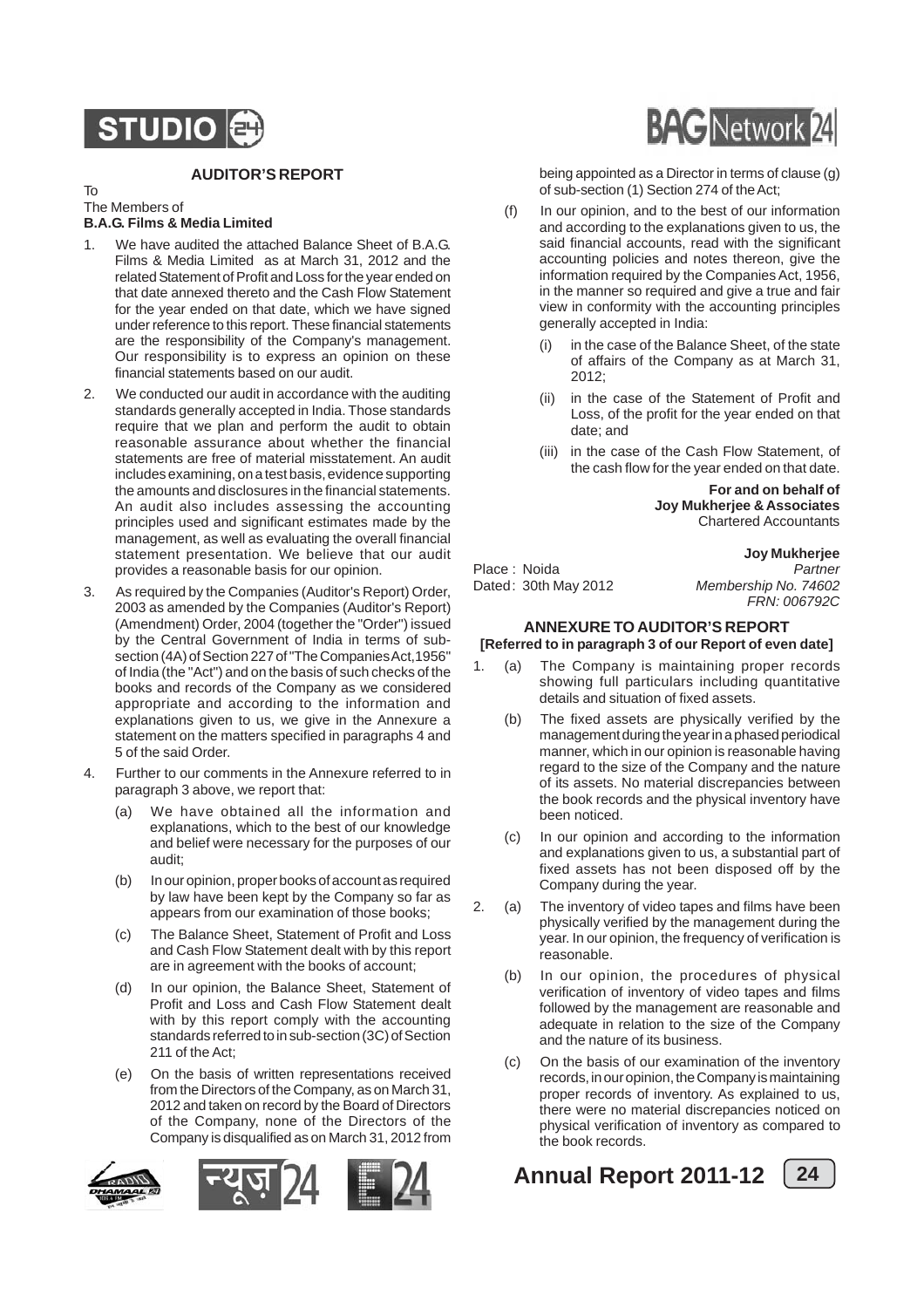

- 3. (a) The Company has not granted any Loans, secured or unsecured to companies, firms or other parties covered in the Register maintained under Section 301 of the Act.
	- (b) The Company has not taken any loans, secured or unsecured, from Companies, firms or other parties covered in the Register maintained under Section 301 of the Act.
- 4. In our opinion and according to the information and explanations given to us, there is an adequate internal control system commensurate with the size of the Company and the nature of its business with regard to purchase of inventory, fixed assets and for the sale of television serials. During the course of our audit, we have not observed any continuing failure to correct major weaknesses in internal control system.
- 5. (a) In our opinion and according to the information and explanations given to us, the particulars of contracts or arrangements referred to in Section 301 of the Act, if any, have been entered in the register required to be maintained under that section.
	- (b) In our opinion and according to the information and explanations given to us, having regard to the fact that the items sold/services rendered/received are of a special nature and suitable alternate sources do not exist for obtaining comparative quotations, the transactions made in pursuance of such contracts or arrangements and exceeding the value of Rupees Five Lakhs in respect of any party during the year, have been made at prices which are reasonable having regard to the prevailing market prices at the relevant time or the prices at which the transactions for similar goods have been made with other parties.
- 6. The Company has not accepted any deposits from the public within the meaning of Sections 58A and 58AA of the Act and the rules framed there under.
- 7. In our opinion, the Company has an internal audit system commensurate with its size and nature of business.
- 8. The Central Government of India has not prescribed the maintenance of cost records under clause (d) of sub-section (1) of Section 209 of the Act for any of the products of the Company as the Company is not involved in any manufacturing activity.
- 9. (a) According to the records of the Company, undisputed statutory dues including provident fund, investor education and protection fund, employees 'state insurance, income-tax, sales-tax, wealth tax, service tax, customs duty, excise duty, cess and other material statutory dues where applicable have been generally, regularly deposited with appropriate authorities. According to the information and explanations given to us, none of the undisputed amounts payable in respect of the









aforesaid dues were outstanding as at March 31, 2012 for a period of more than six months from the dates of becoming payable.

- (b) According to the information and explanations given to us, there are no cases of non-deposit with appropriate authorities of disputed dues of sales tax, income tax, custom duty, wealth tax, service tax, excise duty and cess.
- 10. The Company has no accumulated losses as at March 31, 2012 and it has not incurred any cash losses in the financial year ended on that date or in the immediately preceding financial year.
- 11. According to the records of the Company examined by us and the information and explanation given to us, the Company has not defaulted in repayment of dues to any financial institution or bank or debenture holders as at the balance sheet date.
- 12. The Company has not granted any loans and advances on the basis of security by way of pledge of shares, debentures and other securities.
- 13. The provisions of any special statute applicable to chit fund/nidhi/mutual benefit fund/societies are not applicable to the Company.
- 14. In our opinion, the Company is not a dealer or trader in shares, securities, debentures and other investments.
- 15. The company has obtained term loan of Rs 19,95,28,900 (Previous Year Rs. 25,00,00,000) from Punjab National Bank during the year. On basis of overall examination of Balance Sheet of Company, in our opinion and according to the information & explanation given to us no such funds is used for purpose other than for which it was raised. Therefore clause 4(xvi) of the order is not applicable.
- 16. On the basis of an overall examination of the balance sheet of the Company, in our opinion and according to the information and explanations given to us, there are no funds raised on a short-term basis which have been used for long-terms investment.
- 17. The Company has not issued any debentures.
- 18. During the course of our examination of the books and records of the Company, carried out in accordance with the generally accepted auditing practices in India, and according to the information and explanations given to us, we have neither come across any instance of fraud on or by the Company, noticed or reported during the year, nor have we been informed of such case by the management.

**For and on Behalf of Joy Mukherjee & Associates** Chartered Accountants

**Joy Mukherjee** Place : Noida *Partner* Dated: 30th May 2012 *Membership No. 74602 FRN: 006792C*



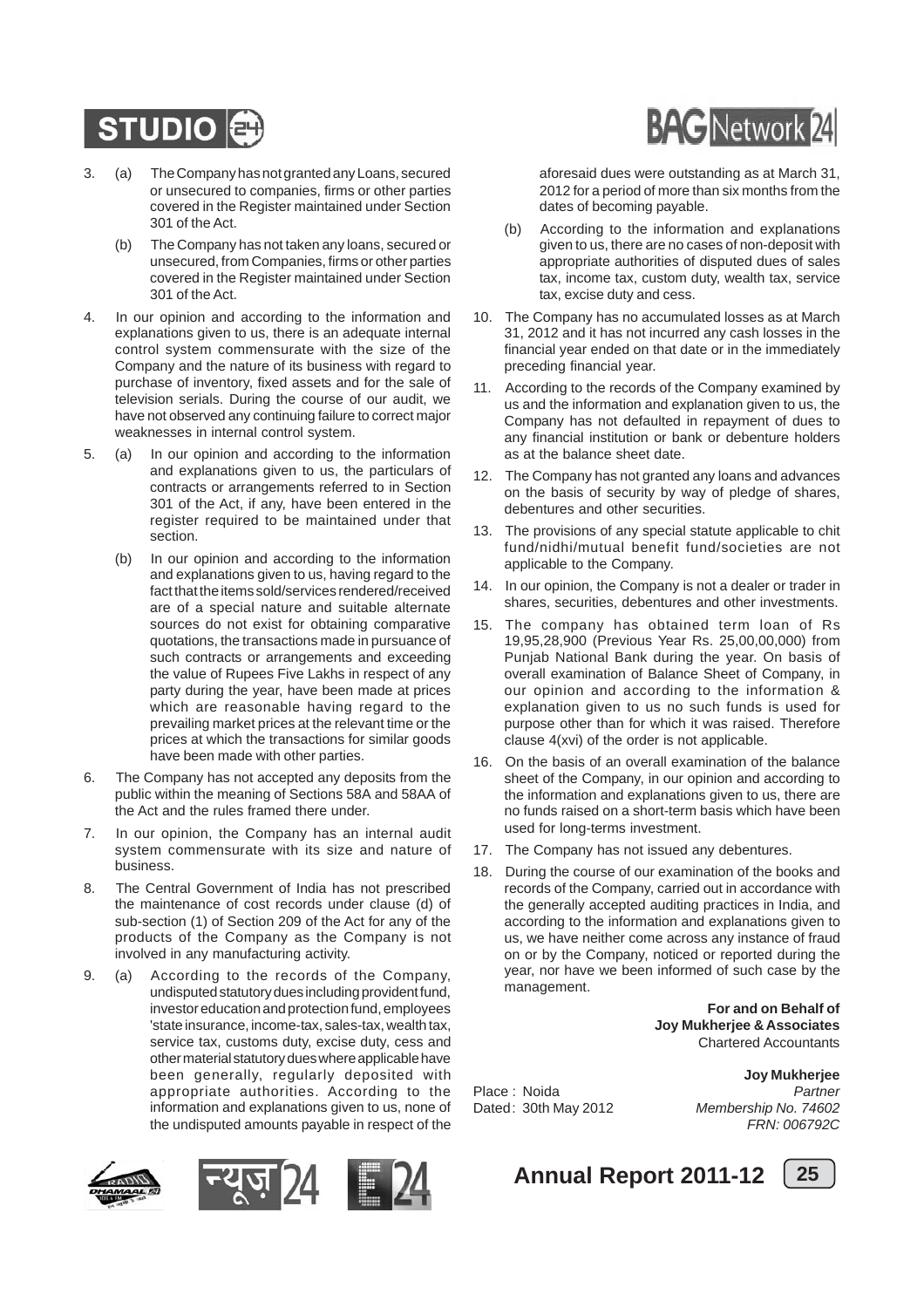



### **B.A.G Films and Media Limited Balance Sheet as at 31st March 2012**

|    | <b>Particulars</b>                        | Note No.       |                        | March 31, 2012 |                        | March 31, 2011      |
|----|-------------------------------------------|----------------|------------------------|----------------|------------------------|---------------------|
|    |                                           |                | Amount in $\bar{\tau}$ | Amount in ₹    | Amount in $\bar{\tau}$ | Amount in $\bar{x}$ |
| ı. | <b>Equity and Liabilities</b>             |                |                        |                |                        |                     |
|    | 1. Shareholder's funds                    |                |                        |                |                        |                     |
|    | (a) Share Capital                         | 1              | 330,265,339            |                | 329,991,539            |                     |
|    | (b) Reserves and Surplus                  | $\overline{2}$ | 2,543,792,902          |                | 2,535,052,800          |                     |
|    | (c) Money received against share warrants |                | 109,187,500            |                | 12,985,077             |                     |
|    | Total of shareholders' funds              |                |                        | 2,983,245,741  |                        | 2,878,029,416       |
|    | 2. Non-current liabilities                |                |                        |                |                        |                     |
|    | (a) Long-term borrowings                  | 3              | 320,120,965            |                | 218,929,571            |                     |
|    | (b) Deferred Tax liabilities (Net)        |                | 32,040,807             |                | 27,262,895             |                     |
|    | (c) Long-term Provisions                  | $\overline{4}$ | 2,211,164              |                | 1,419,820              |                     |
|    |                                           |                |                        | 354,372,936    |                        | 247,612,286         |
|    | 3. Current Liabilities                    |                |                        |                |                        |                     |
|    | (a) Short term borrowings                 | 5              | 225,981,545            |                | 123,698,176            |                     |
|    | (b) Trade payables                        |                | 80,099,658             |                | 212,957,557            |                     |
|    | (c) Other current liabilities             | 6              | 146,397,198            |                | 92,405,097             |                     |
|    | (d) Short term provisions                 | $\overline{7}$ | 12,347,845             |                | 15,869,350             |                     |
|    |                                           |                |                        | 464,826,246    |                        | 444,930,180         |
|    |                                           | <b>TOTAL</b>   |                        | 3,802,444,923  |                        | 3,570,571,882       |
| Ш  | <b>Assets</b>                             |                |                        |                |                        |                     |
| 1. | <b>Non-current assets</b>                 |                |                        |                |                        |                     |
|    | (a) Fixed assets                          |                |                        |                |                        |                     |
|    | (i) Tangible assets                       | 8              | 789,965,366            |                | 618,566,112            |                     |
|    | (ii) Intangible assets                    | 9              | 68,531,167             |                | 74,385,344             |                     |
|    | (iii) Capital work-in-progress            |                | 19,030,658             |                | 177,365,234            |                     |
|    | (b) Non-current investments               | 10             | 337,246,632            |                | 441,586,426            |                     |
|    | (c) Other non-current assets              | 11             | 6,558,571              |                | 7,527,440              |                     |
|    |                                           |                |                        | 1,221,332,394  |                        | 1,319,430,556       |
|    | 2. Current assets                         |                |                        |                |                        |                     |
|    | (a) Inventories                           | 12             | 160,095,111            |                | 124,323,451            |                     |
|    | (b) Trade receivables                     | 13             | 167,367,986            |                | 152,952,032            |                     |
|    | (c) Cash and Cash equivalents             | 14             | 48,340,498             |                | 107,581,076            |                     |
|    | (d) Short-term loans and advances         | 15             | 2,205,308,934          |                | 1,866,284,767          |                     |
|    |                                           |                |                        | 2,581,112,529  |                        | 2,251,141,326       |
|    |                                           | <b>TOTAL</b>   |                        | 3,802,444,923  |                        | 3,570,571,882       |
|    |                                           |                |                        |                |                        |                     |

For and on behalf of the Board of Directors **As per our report of even date** As per our report of even date

For Joy Mukherjee & Associates Chartered Accountants

**Anurradha Prasad Anuradha Mishra Rajeev Parashar Chairperson cum Chairperson Cum**<br>Chairperson cum Director Company Secretary Chairperson Cum Partner Chairperson cum **Director** Company Secretary **Company Company Secretary** Partner<br>Managing Director Managing Director Managing Director

FRN: 006792C

Place : Noida Date : 30th May 2012







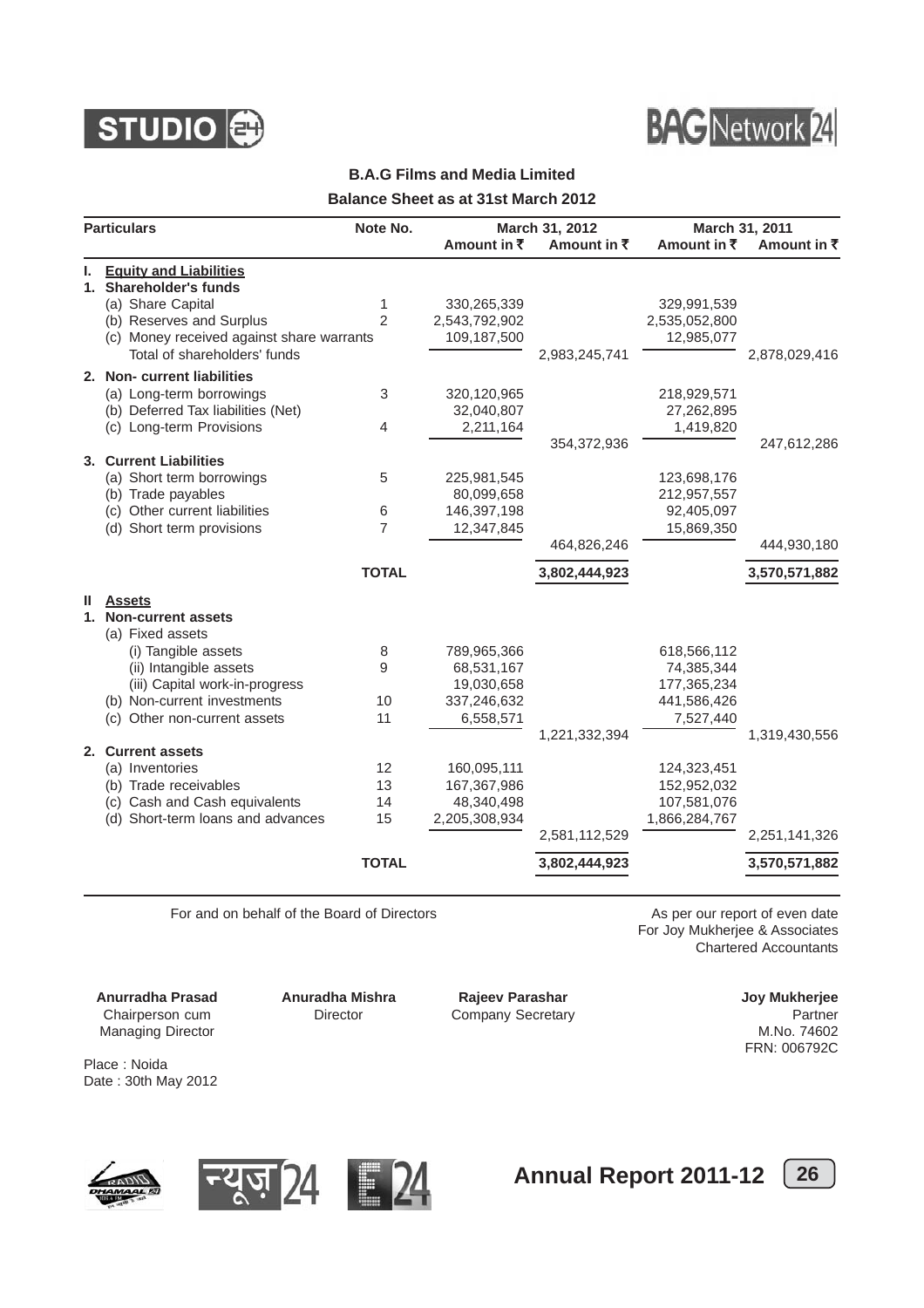



### **B.A.G Films and Media Limited**

### **Statement of Profit and Loss for the Period ended 31st March 2012**

|   | <b>Particulars</b>                                   | Note No. |                           | March 31, 2012 |                            | March 31, 2011 |  |
|---|------------------------------------------------------|----------|---------------------------|----------------|----------------------------|----------------|--|
|   |                                                      |          | Amount in ₹               | Amount in ₹    | Amount in ₹                | Amount in ₹    |  |
| Ш | Revenue from operations<br>Other Income              | 16<br>18 | 444,432,290<br>63,707,668 |                | 338,270,550<br>136,681,295 |                |  |
|   | III Total Revenue (I + II)                           |          |                           | 508,139,958    |                            | 474,951,845    |  |
|   | <b>IV Expenses</b>                                   |          |                           |                |                            |                |  |
|   | Changes in inventories of finished goods,            |          |                           |                |                            |                |  |
|   | work in progress and Stock-in-trade                  |          | (35,771,660)              |                | (5,714,259)                |                |  |
|   | Employee benefits expense                            | 19       | 25,721,587                |                | 25,280,653                 |                |  |
|   | <b>Finance Costs</b>                                 | 17       | 74,168,480                |                | 30,211,018                 |                |  |
|   | Depreciation and amortization expense                |          | 112,071,628               |                | 82,229,182                 |                |  |
|   | Other expense                                        | 20       | 325,612,771               |                | 332,567,832                |                |  |
|   | <b>Total Expense</b>                                 |          |                           | 501,802,806    |                            | 464,574,426    |  |
|   | V Profit before exceptional and extraordinary        |          |                           |                |                            |                |  |
|   | items and tax (III-IV)                               |          |                           | 6,337,152      |                            | 10,377,419     |  |
|   | VI Exceptional Items                                 |          |                           |                |                            |                |  |
|   | VII Profit before extraordinary items and tax (V-VI) |          |                           | 6,337,152      |                            | 10,377,419     |  |
|   | <b>VIIIExtraordinary items</b>                       |          |                           |                |                            |                |  |
|   | IX Profit before tax (VII-VIII)                      |          |                           | 6,337,152      |                            | 10,377,419     |  |
|   | $X$ Tax expense:                                     |          |                           |                |                            |                |  |
|   | (1) Current tax/Wealth Tax                           |          | 1,392,882                 |                | 4,655,070                  |                |  |
|   | (2) Deferred tax                                     |          | 4,777,912                 |                | 5,540,283                  |                |  |
|   |                                                      |          |                           | 6,170,794      |                            | 10,195,353     |  |
|   | XI Profit/(Loss) for the period from                 |          |                           |                |                            |                |  |
|   | continuing operations (IX - X)                       |          |                           | 166,358        |                            | 182,066        |  |
|   | XII Earnings per equity share:                       |          |                           |                |                            |                |  |
|   | (1) Basic                                            |          |                           | 0.01           |                            | 0.01           |  |
|   | (2) Diluted                                          |          |                           | 0.01           |                            | 0.01           |  |
|   |                                                      |          |                           |                |                            |                |  |

For and on behalf of the Board of Directors **As per our report of even date** 

For Joy Mukherjee & Associates Chartered Accountants

**Anurradha Prasad Anuradha Mishra Rajeev Parashar Chairperson cum Director Chairperson cum Director Company Secretary Chairperson Chairperson Chairperson Chairperson Chairperson Chairperson Chairperson Chairperson Chairper** Chairperson cum **Director** Company Secretary **Company Company Secretary** Partner<br>Managing Director Managing Director Managing Director

FRN: 006792C

Place : Noida Date : 30th May 2012







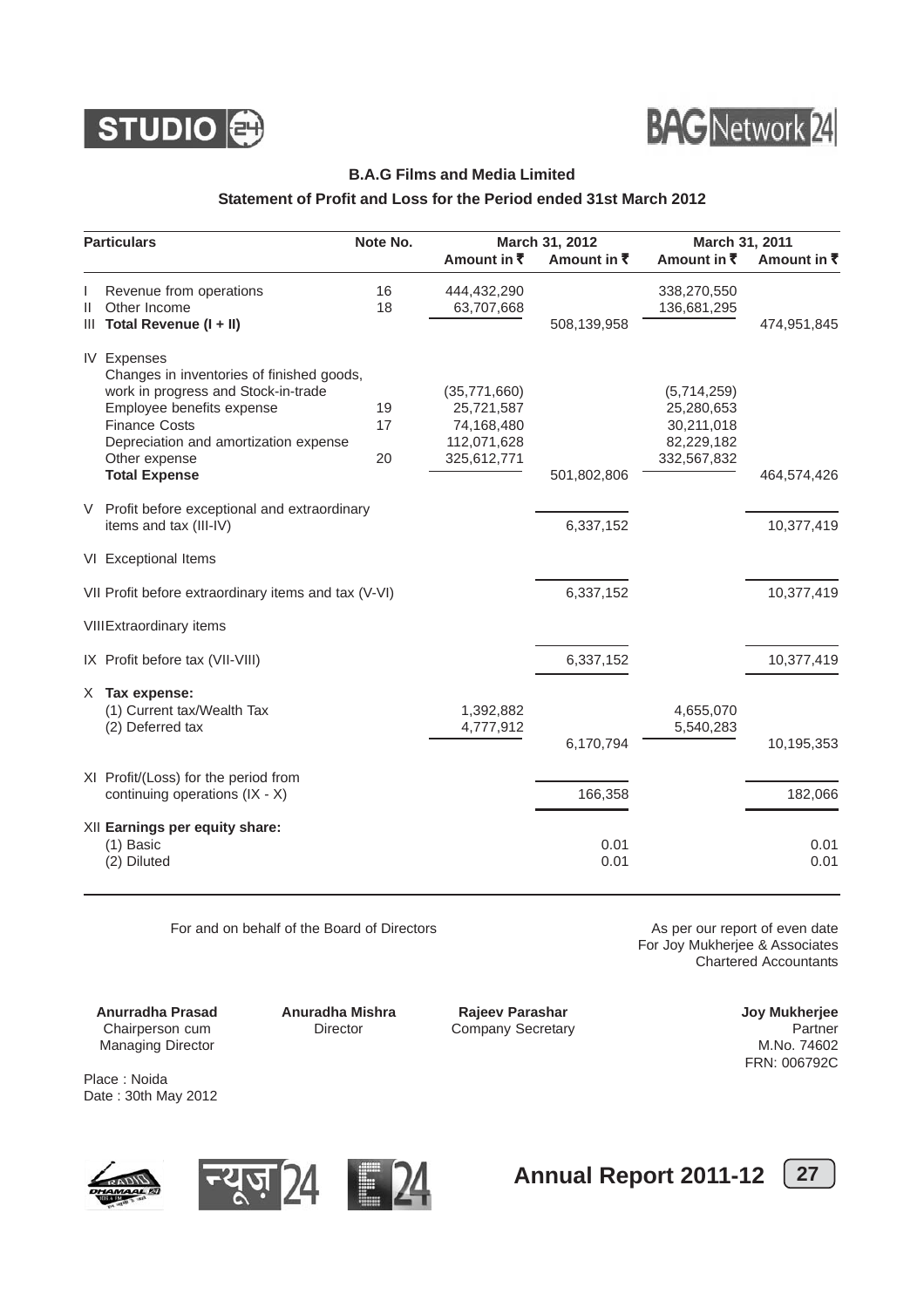

### **Notes to Financial Statement**



| Notes to Financial Statement                                                                                                                               | Amount in ₹    | Amount in ₹                     |
|------------------------------------------------------------------------------------------------------------------------------------------------------------|----------------|---------------------------------|
| <b>Particulars</b>                                                                                                                                         | March 31, 2012 | March 31, 2011                  |
| Note-1                                                                                                                                                     |                |                                 |
| <b>Share Capital</b>                                                                                                                                       |                |                                 |
| <b>Equity Share Capital</b><br><b>Authorised Share Capital</b>                                                                                             |                |                                 |
| 200,000,000 Equity Shares of Rs. 2/- each                                                                                                                  | 400,000,000    | 400,000,000                     |
| (Previous Year 200,000,000 Equity Shares @ Rs. 2/- each)                                                                                                   |                |                                 |
| <b>Total</b>                                                                                                                                               | 400,000,000    | 400,000,000                     |
| <b>Particulars</b>                                                                                                                                         | March 31, 2012 | March 31, 2011                  |
| Issued, Subscribed and Fully Paid Share Capital                                                                                                            |                |                                 |
| 37,518,890 Equity Shares of Rs. 2/- each Fully paid up for cash                                                                                            | 75,037,780     | 75,037,780                      |
| 42,728,000 Equity Shares of Rs. 2/- each Fully paid up for cash<br>in Preferential Allotment<br>(Previous Year 42,728,000 Equity Shares @ Rs. 2/- Each)    | 85,456,000     | 85,456,000                      |
| 10,000,000 Equity Shares of Rs. 2/- each Fully paid up for cash<br>by Converting Share Warrants<br>(Previous year 100,00,000 Equity Shares @ Rs. 2/- Each) | 20,000,000     | 20,000,000                      |
| 15,000,000 Equity Shares of R. 2/- Each Fully Paid up for cash<br>by Converting Share Warrants<br>(Previous Year 15,000,000 Equity Shares @ Rs.- 2/- Each  | 30,000,000     | 30,000,000                      |
| 3,70,00,000 Equity Shares @ 2.00 Per Share Represented by<br>37,00,000 GDR issued @ USD 4.71 per GDR                                                       | 74,000,000     | 74,000,000                      |
| 405000 Shares @ Rs.2/- Each against ESOPs (Previous year<br>270000 Shares @ Rs.2/- Each)                                                                   | 810,000        | 540,000                         |
| 22,566,200 Equity Shares of Rs.2/- Each Issued as<br>Bonus shares by Capitalising General Reserves                                                         | 45,132,400     | 45,132,400                      |
|                                                                                                                                                            | 330,436,180    | 330,166,180                     |
| Calls unpaid (170,841 Equity Shares @ Rs. 1/-)                                                                                                             | 170,841        | 174,641                         |
| <b>Total</b>                                                                                                                                               | 330,265,339    | 329,991,539                     |
| Details of share holding in excess of 5% of share capital:                                                                                                 |                |                                 |
| <b>Name of Shareholders</b>                                                                                                                                |                | March 31, 2012<br>No. of Shares |
| Anurradha Prasad                                                                                                                                           |                | 21,479,190                      |
| <b>ARVR Communications Pvt. Ltd.</b>                                                                                                                       |                | 33,194,868                      |
| High Growth Distributors Pvt Ltd                                                                                                                           |                | 13,078,000                      |
| Sameer Gehlaut                                                                                                                                             |                | 20,250,900                      |
| Details of issued, subscribed and fully paid up shares:                                                                                                    |                |                                 |

**Particulars March 31, 2012 March 31, 2012 March 31, 2011 Number of Shares Number of Shares Equity capital** - Number of shares held 165,218,090 165,218,090 165,083,090 165,083,090 165,083,090 165,083,090 165,083,090 165,083,090 166,083,090 166,083,090 166,083,090 166,083,090 166,083,090 166,083,090 166,083,090 167,083,090 167,08 - Number of share holders [including their nominees] 46,482 46,495



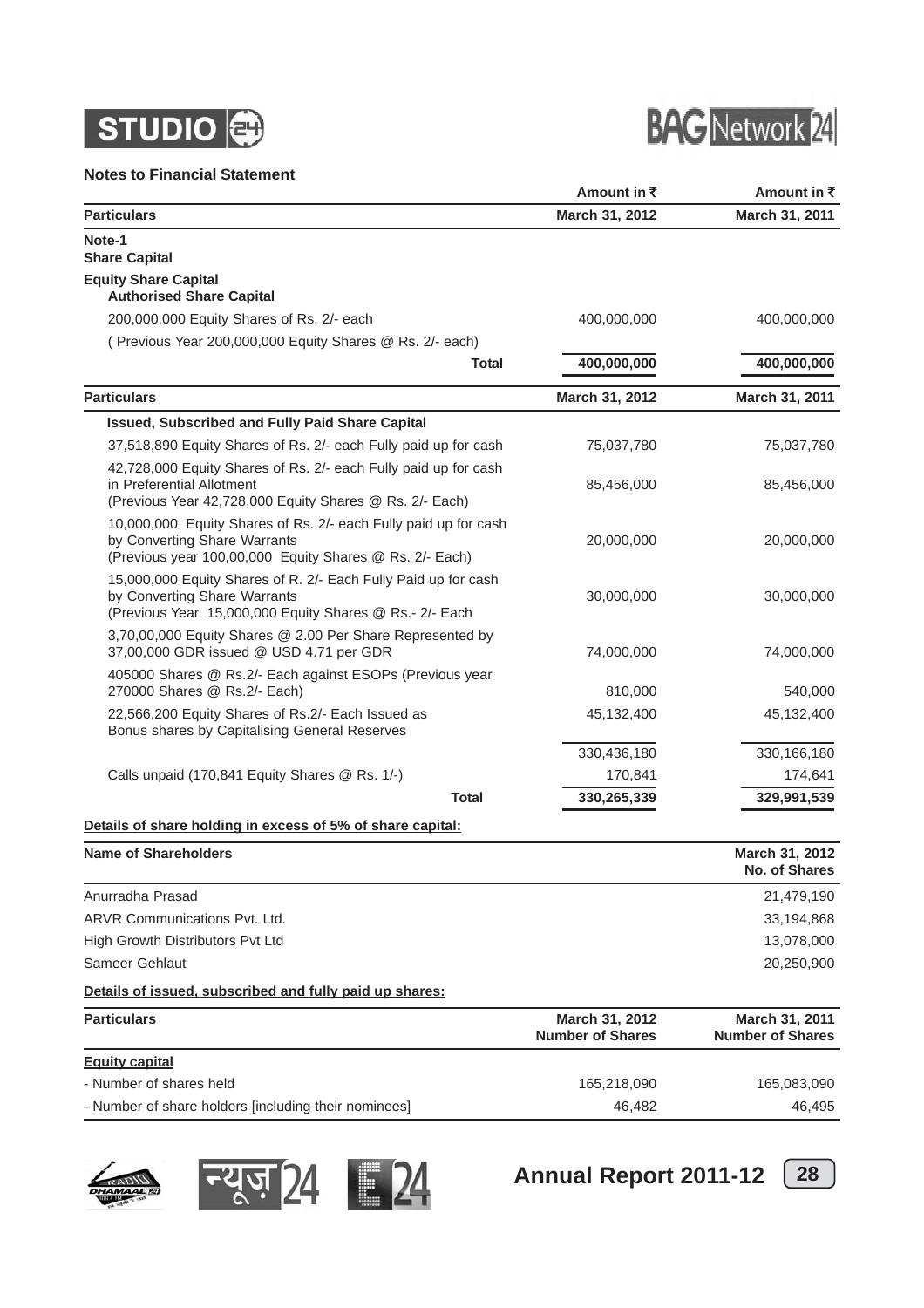



**Details of issued, subscribed and not fully paid up shares:**

| <u>Details of Issued, subscribed and not fully paid up shares:</u>                                                                                                                                                                                          |                            |                |                                                        |                            |                                                                                     |
|-------------------------------------------------------------------------------------------------------------------------------------------------------------------------------------------------------------------------------------------------------------|----------------------------|----------------|--------------------------------------------------------|----------------------------|-------------------------------------------------------------------------------------|
| <b>Particulars</b>                                                                                                                                                                                                                                          |                            |                | March 31, 2012<br><b>Number of Shares</b>              |                            | March 31, 2011<br><b>Number of Shares</b>                                           |
| <b>Equity capital</b><br>- Number of shares held<br>- Number of share holders [including their nominees]                                                                                                                                                    |                            |                | 170,841<br>287                                         |                            | 174,641<br>294                                                                      |
| <b>Details of Calls unpaid</b>                                                                                                                                                                                                                              |                            |                |                                                        |                            |                                                                                     |
| <b>Particulars</b>                                                                                                                                                                                                                                          |                            | March 31, 2012 |                                                        | March 31, 2011             |                                                                                     |
|                                                                                                                                                                                                                                                             | <b>Number</b><br>of Shares |                | <b>Total</b>                                           | <b>Number</b><br>of Shares | <b>Total</b>                                                                        |
| <b>Equity Shares with Voting rights</b><br>Aggregate of calls unpaid<br>- by others                                                                                                                                                                         | 170,841                    |                | 170,841                                                | 174,641                    | 174,641                                                                             |
| Reconciliation of the number of shares and amount outstanding at the beginning and at the end of the March 31, 2012                                                                                                                                         |                            |                |                                                        |                            |                                                                                     |
| <b>Issued, Subscribed and fully paid up shares:-</b>                                                                                                                                                                                                        |                            |                |                                                        |                            |                                                                                     |
| <b>Particulars</b>                                                                                                                                                                                                                                          |                            |                | <b>Number of Shares</b>                                |                            | Value                                                                               |
| <b>Equity share with Voting Rights</b><br>Opening Balance<br><b>ESOP</b><br><b>Closing Balance</b>                                                                                                                                                          |                            |                | 165,083,090<br>135,000<br>165,218,090                  |                            | 330, 166, 180<br>270,000<br>330,436,180                                             |
| Issued, Subscribed and not fully paid up shares:-                                                                                                                                                                                                           |                            |                |                                                        |                            |                                                                                     |
| <b>Particulars</b>                                                                                                                                                                                                                                          |                            |                | <b>Number of Shares</b>                                |                            | Value                                                                               |
| <b>Equity share with Voting Rights</b><br><b>Opening Balance</b><br>Conversion<br><b>Closing Balance</b><br>Note-2                                                                                                                                          |                            |                | 174,641<br>3,800<br>170,841                            |                            | 174,641<br>3,800<br>170,841                                                         |
| <b>Particulars</b>                                                                                                                                                                                                                                          |                            |                | March 31, 2012                                         |                            | March 31, 2011                                                                      |
| <b>Reserves and Surplus</b>                                                                                                                                                                                                                                 |                            |                |                                                        |                            |                                                                                     |
| <b>Capital Reserves</b><br><b>Opening Balance</b><br>Add: Additions during the year                                                                                                                                                                         | <b>Sub Total</b>           |                | 60,150,000<br>60,150,000                               |                            | 60,150,000<br>60,150,000                                                            |
| <b>General Reserves</b><br><b>Opening Balance</b><br>Add: Transferred from surplus in Statement of Profit and Loss                                                                                                                                          |                            |                | 37,927,284                                             |                            | 37,927,284                                                                          |
|                                                                                                                                                                                                                                                             | <b>Sub Total</b>           |                | 37,927,284                                             |                            | 37,927,284                                                                          |
| <b>Securities Premium Reserves</b><br><b>Opening Balance</b><br>Add: Premium on ESOP issued during the year<br>Add: Premium on Share Warrant<br>Add: Received Through Upfront Money of share warrant<br>Less: Calls Unpaid (170,841 Equity Shares @ Rs.4/-) |                            |                | 2,337,321,699<br>5,571,750<br>2,342,893,449<br>683,364 |                            | 2,220,069,949<br>3,143,250<br>101,983,500<br>12,125,000<br>2,337,321,699<br>698,564 |
|                                                                                                                                                                                                                                                             | <b>Sub Total</b>           |                | 2,342,210,085                                          |                            | 2,336,623,135                                                                       |





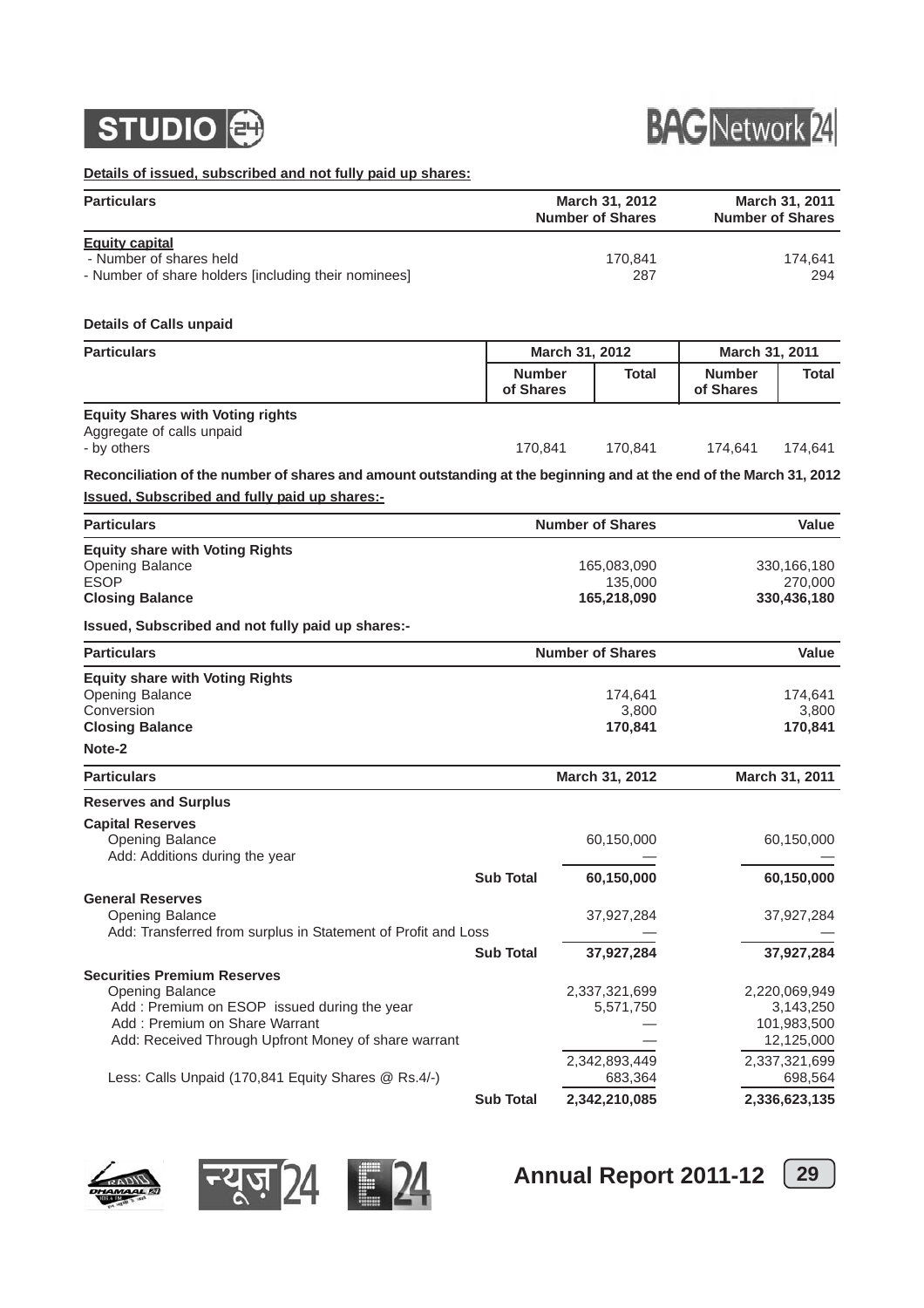



| <b>Particulars</b>                              |                  | March 31, 2012 | March 31, 2011 |
|-------------------------------------------------|------------------|----------------|----------------|
| <b>Employee Stock option oustanding account</b> |                  |                |                |
| <b>Opening Balance</b>                          |                  | 8,664,000      | 11,642,250     |
| Add: Repricing Cost                             |                  | 6,450,000      |                |
| Less: Shares allotted during the year           |                  | 5,436,750      | 2,978,250      |
|                                                 | <b>Sub Total</b> | 9,677,250      | 8,664,000      |
| <b>Surplus</b>                                  |                  |                |                |
| <b>Opening Balance</b>                          |                  | 91,688,381     | 93,367,041     |
| Add: Profit / (Loss) for the year               |                  | 166,358        | 182,066        |
| Adjustment relating to earlier year             |                  | 1,973,544      | (1,860,726)    |
|                                                 | <b>Sub Total</b> | 93,828,283     | 91,688,381     |
|                                                 | <b>Total</b>     | 2,543,792,902  | 2,535,052,800  |
| Note-3                                          |                  |                |                |
| <b>Particulars</b>                              |                  | March 31, 2012 | March 31, 2011 |
| <b>Long-Term Borrowings</b>                     |                  |                |                |
| <b>Secured Loans</b>                            |                  |                |                |
| A. Vehicle Loans                                |                  |                |                |
| - From Bank                                     |                  | 642,065        | 2,262,904      |
| <b>B.</b> Term Loans                            |                  |                |                |
| - From Bank                                     |                  | 318,278,900    | 216,666,667    |
| <b>Deposits</b><br>C.                           |                  | 1,200,000      |                |
|                                                 | <b>Total</b>     | 320,120,965    | 218,929,571    |

### **Details of terms of repayment for the long-term borrowings and security provided in respect of secured long-term borrowings:**

### **A. Term loan from banks:**

Term Loan of Rs. 25 Crores taken from Punjab National Bank, Sector-63, Noida Branch secured by pari passu charge on Land and building of B.A.G Films & Media Limited situated at FC-23, Sector-16-A, Film City, Noida and repayble in 24 Quarters of equal instalment starting from July 01, 2012. Term Loan of Rs. 19.95 Crores taken from Punjab National Bank, Sector-63, Noida Branch secured by pari passu charge on Land and building of B.A.G Films & Media Limited situated at FC-23, Sector-16-A, Film City, Noida. and repayble in 12 Quarters of equal instalment starting from October 01, 2011.

### **B. Vehicle Loans from banks:**

Vechicle Loan taken from ICICI Bank, HDFC Bank and Bank of India secured by vehicle financed by bank and repayble as per repayment schedule issued by the Bank.

### **C. Security Deposit:**

Security deposit received against letting out of building premises for office use and repayment as per agreed terms of the contract.

### **Disclouser in relation to default in repayment of loans and interest in respect of the following:**

### **A. Term loans from banks:**

No default has been made in repayment of Principal and interest on term loan during the financial year ending 31March 2012

### **B. Vehicle Loans from banks:**

No default has been made in repayment of Principal and interset on vehicle loan during the financial year ending 31March 2012









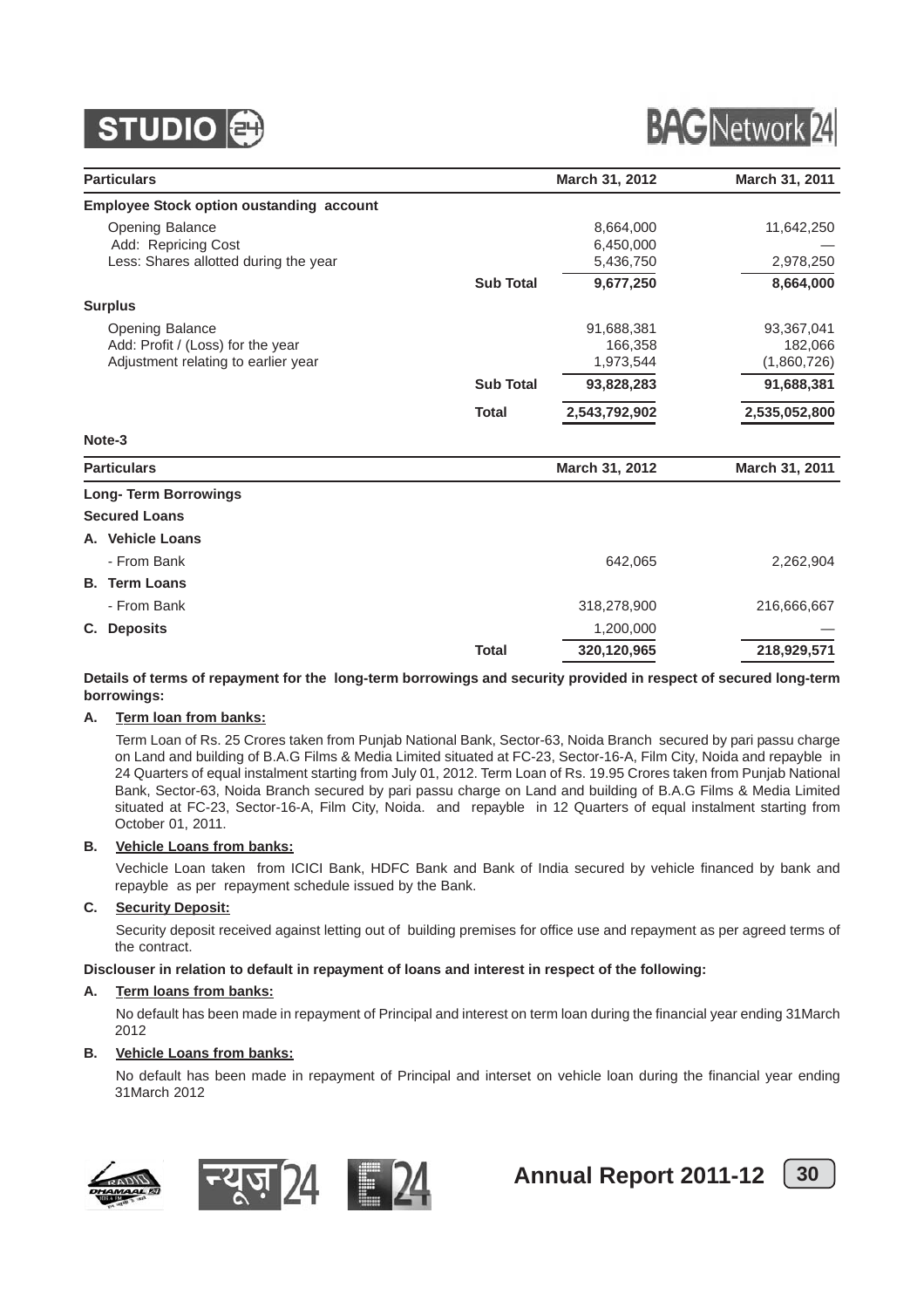



### **Note-4**

| <b>Particulars</b>                                         |              | March 31, 2012          | March 31, 2011                   |
|------------------------------------------------------------|--------------|-------------------------|----------------------------------|
| <b>Long-Term provisions</b>                                |              |                         |                                  |
| <b>Provision for Employee Benefits</b>                     |              |                         |                                  |
| - Provision for Gratuity                                   |              | 1,287,079               | 1,419,820                        |
| <b>Others</b>                                              |              |                         |                                  |
| - Provision for Leave encashment                           |              | 924,085                 |                                  |
|                                                            | <b>Total</b> | 2,211,164               | 1,419,820                        |
| Note-5                                                     |              |                         |                                  |
| <b>Particulars</b>                                         |              | March 31, 2012          | March 31, 2011                   |
| <b>Short-Term Borrowings</b>                               |              |                         |                                  |
| <b>Secured</b>                                             |              |                         |                                  |
| Loans repayable on demand<br>From Bank                     |              | 127,544,045             | 123,698,176                      |
| <b>Unsecured</b>                                           |              |                         |                                  |
| Loans and advances from related parties                    |              | 98,437,500              |                                  |
|                                                            | <b>Total</b> | 225,981,545             | 123,698,176                      |
|                                                            |              |                         |                                  |
| Details of security for the secured short-term borrowings: |              |                         |                                  |
| <b>Particulars</b>                                         |              |                         | <b>Nature of Security</b>        |
| Loan repayble on demand                                    |              |                         |                                  |
| <b>From Bank</b>                                           |              |                         |                                  |
| Canara bank<br><b>HDFC Bank Limited</b>                    |              |                         | Land & Building<br>Investment in |
| Note-6                                                     |              |                         | <b>Fixed Maturity Plan</b>       |
| <b>Particulars</b>                                         |              | March 31, 2012          | March 31, 2011                   |
| <b>Other Current liabilites</b>                            |              |                         |                                  |
| Current maturities of long term debt                       |              | 111,968,369             | 67,351,517                       |
| Income received in advance                                 |              | 6,448,704               | 1,411,216                        |
| <b>Unclaimed Dividend</b>                                  |              | 564,809                 | 591,436                          |
| Other payables                                             |              |                         |                                  |
| Statutory remittances                                      |              | 52,824                  | 55.962                           |
| <b>Taxes Payable</b><br><b>Other Liability</b>             |              | 9,566,508<br>16,081,280 | 5,733,946<br>15,927,837          |
| <b>Employee Cost</b>                                       |              | 1,381,773               | 1,040,301                        |
| Advances from customers                                    |              | 332,931                 | 292,882                          |
|                                                            | <b>Total</b> | 146,397,198             | 92,405,097                       |
| Note-7                                                     |              |                         |                                  |
| <b>Particulars</b>                                         |              | March 31, 2012          | March 31, 2011                   |
| <b>Short-Term Provisions</b>                               |              |                         |                                  |
| Provision for Income Tax                                   |              | 12,307,673              | 15,337,145                       |
| Provision for Wealth Tax                                   |              | 40,172                  | 532,205                          |
|                                                            | <b>Total</b> | 12,347,845              | 15,869,350                       |
|                                                            |              |                         |                                  |







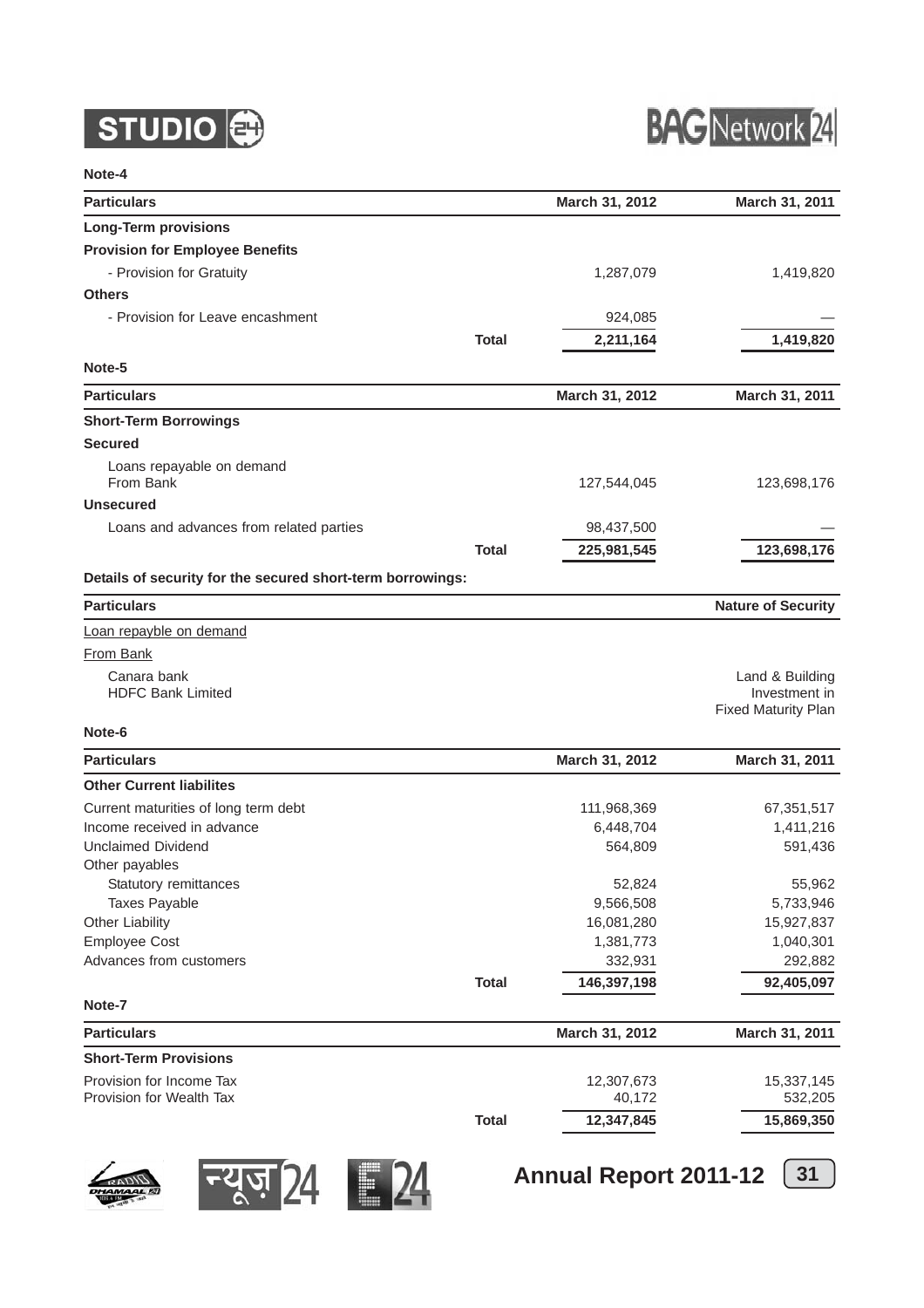

न्यूज़ 24

24

Note 8 - Fixed Assets Schedule as per Companies Act, 1956 for the year ended on March 31, 2012 **Note 8 - Fixed Assets Schedule as per Companies Act, 1956 for the year ended on March 31, 2012** Tangible Fixed Assets **Tangible Fixed Assets**

**STUDIO** 

|                         |                        |                               |                               |                            |                                                   |                                |                              |                                                   |                              | (Amt. in ₹)                  |
|-------------------------|------------------------|-------------------------------|-------------------------------|----------------------------|---------------------------------------------------|--------------------------------|------------------------------|---------------------------------------------------|------------------------------|------------------------------|
|                         |                        | GrossBlock                    |                               |                            |                                                   | Depreciation                   |                              |                                                   |                              | Net Block                    |
| Particulars             | CostAsAt<br>01.04.2011 | Addition<br>During<br>theyear | Sale/Adj<br>During<br>theyear | 31.03.2012<br>Cost<br>asat | Accumulated<br>Depreciation<br>01.04.2011<br>asat | depreciation<br>forthe<br>year | Adjustment<br>forthe<br>year | Accumulated<br>Depreciation<br>31.03.2012<br>Asat | 31.03.2012<br>AsAt<br>W.D.V. | 31.03.2011<br>W.D.V.<br>AsAt |
| and & Site Development  | 57,825,219             | I                             |                               | 57,825,219                 | I                                                 |                                |                              | I                                                 | 57,825,219                   | 57,825,219                   |
| Building                | 167,615,982            | 043<br>314,                   |                               | 167,930,025                | 37,823,437                                        | 6,496,450                      |                              | 44,319,887                                        | 123,610,138                  | 129,792,545                  |
| Plant & Machinery       | 469,813,306            | 334<br>89,350,                |                               | 559,163,640                | 179,552,680                                       | 56,516,781                     |                              | 236,069,461                                       | 323,094,179                  | 290,260,626                  |
| Computers & Peripherals | 174, 151, 446          | ,969<br>31,789,               | 5,500                         | 205,935,915                | 17,013,980                                        | 17,297,795                     | 4,163                        | 134,307,612                                       | 71,628,303                   | 57,137,466                   |
| Vehicle                 | 25,097,021             | I                             | I                             | 25,097,021                 | 16,681,839                                        | 2,178,691                      |                              | 18,860,530                                        | 6,236,491                    | 8,415,182                    |
| Furniture & Fixtures    | 93,995,284             | ,947<br>155,014,              | 15,500                        | 248,994,731                | 52,040,885                                        | 18,807,833                     | 6,712                        | 70,842,006                                        | 178, 152, 725                | 41,954,399                   |
| Office Equipments       | 51, 116, 782           | 910,162                       | I                             | 52,026,944                 | 17,936,107                                        | 4,672,526                      | I                            | 22,608,633                                        | 29,418,311                   | 33,180,675                   |
| Total                   | 1,039,615,040          | 277,379,455                   | 21,000                        | 1,316,973,495              | 421,048,928                                       | 105,970,076                    | 10,875                       | 527,008,129                                       | 789,965,366                  | 618,566,112                  |
|                         |                        |                               |                               |                            |                                                   |                                |                              |                                                   |                              |                              |

# Note 9 - Fixed Assets Schedule as per Companies Act, 1956 for the year ended on March 31, 2012 **Note 9 - Fixed Assets Schedule as per Companies Act, 1956 for the year ended on March 31, 2012**

Intangible Fixed Assets **Intangible Fixed Assets** *(Amt. in* `*)*

|                           |                       | GrossE                         | 31ock                          |                           |                                                   | Depreciation                   |                               |                                                          | Net Block                   |                              |
|---------------------------|-----------------------|--------------------------------|--------------------------------|---------------------------|---------------------------------------------------|--------------------------------|-------------------------------|----------------------------------------------------------|-----------------------------|------------------------------|
| <b>Particulars</b>        | CostAsAt<br>1.04.2011 | Addition<br>During<br>the year | Sale/Adj<br>During<br>the year | 1.03.2012<br>Cost<br>asat | Accumulated<br>depreciation<br>01.04.2011<br>asat | Depreciation<br>forthe<br>year | Adjustment<br>for the<br>year | Accumulated<br><b>Jepreciation</b><br>11.03.2012<br>Asat | 1.03.2012<br>AsAt<br>W.D.V. | 1.03.2011<br>W.D.V.<br>As At |
| Computer Software         | 147,292,705           | 250,000                        |                                | 10,800   147,531,905      | 72,907,361                                        | 6,101,552                      | 8,175                         | 79,000,738                                               | 68,531,167                  | 74,385,344                   |
| $\overline{\text{total}}$ | 47,292,705            | 250,000                        |                                | $10,800$   $147,531,905$  | 72,907,361                                        | 6,101,552                      | 8,175                         | 79,000,738                                               | 68,531,167                  | 74,385,344                   |

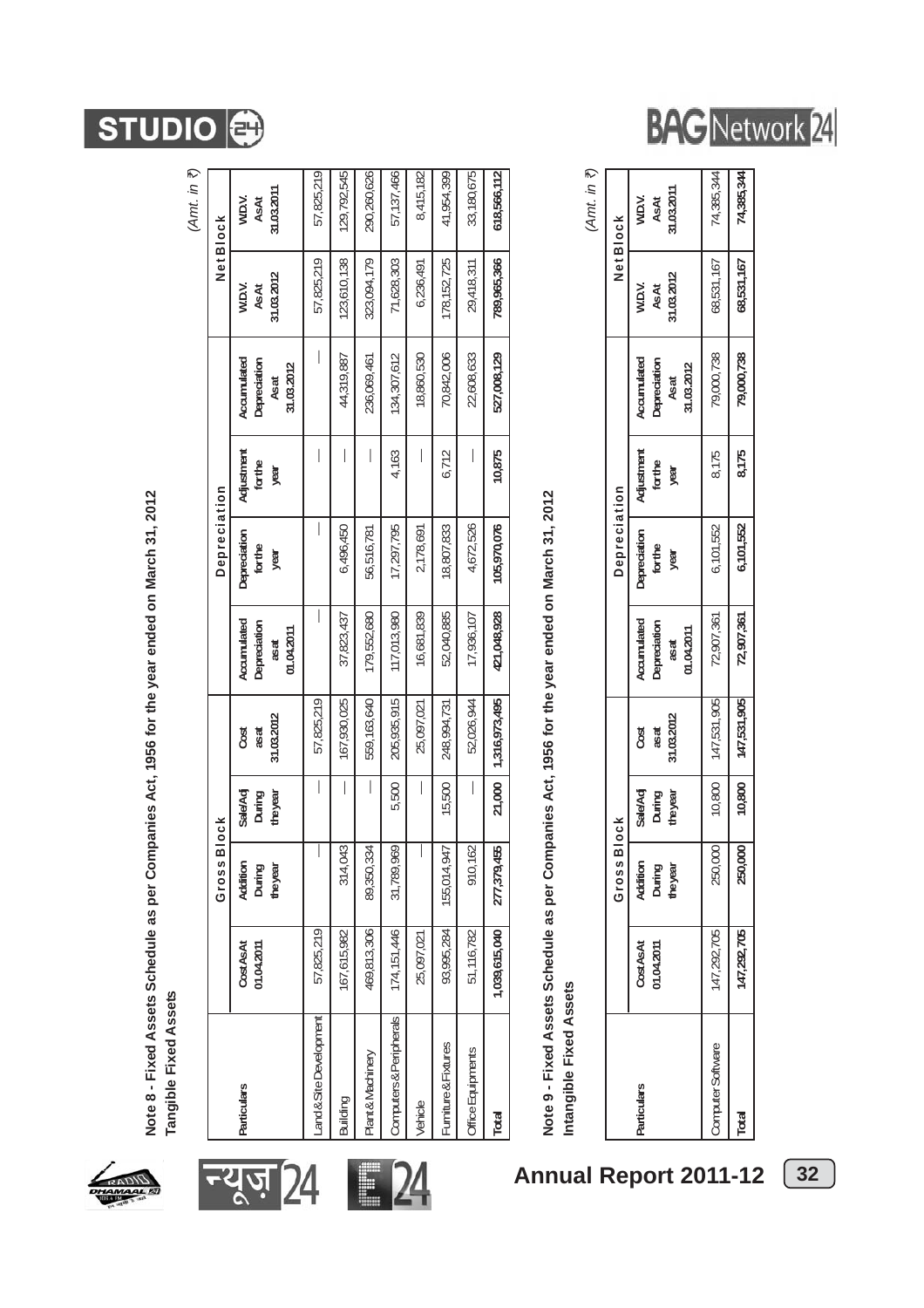# **STUDIO**



### **Note-10**

| <b>Particulars</b>                                                                                                                                                                                                      | March 31, 2012 | March 31, 2011 |
|-------------------------------------------------------------------------------------------------------------------------------------------------------------------------------------------------------------------------|----------------|----------------|
| <b>Non-Current Investments</b>                                                                                                                                                                                          |                |                |
| <b>Trade Investments at Cost</b><br>Quoted                                                                                                                                                                              |                |                |
| 5,000 Equity Shares of Mukta Arts Limited<br>Having Face Value of Rs. 5/- per share fully paid up<br>Purchased @ Rs.100/- Per Equity Share<br>(Market Price as on 31-03-2012 is Rs. 28.90)<br>(Previous Year Rs. 34.30) | 500,000        | 500,000        |
| Investment in Mutual Funds                                                                                                                                                                                              | 14,621,178     | 119,200,972    |
| <b>Non Trade Investment at Cost</b><br><b>Unquoted</b>                                                                                                                                                                  |                |                |
| 12,400 Equity Shares of B.A.G.Infotech Private Limited<br>Having Face Value of Rs 10/- per share fully paid-up<br>24,500 Equity Shares(Previous Year 24,500 Equity Shares)                                              | 124,000        | 124,000        |
| of B.A.G. Live Entertainment Limited<br>Having Face Value of Rs 10/- per share fully paid-up                                                                                                                            | 245,000        | 245,000        |
| 245,000 Equity Shares(Previous Year 245,000 Equity Shares)<br>of B.A.G. Business Ventures Limited<br>Having Face Value of Rs 1/- per share fully paid-up                                                                | 245,000        | 245,000        |
| 24,000 Equity Shares (Previous Year Nil Equity Shares)<br>of Nautanki Films Private Limited<br>Having Face Value of Rs 10/- per share fully paid-up                                                                     | 240,000        |                |
| In Joint Venture Company at Cost<br><b>Unquoted</b>                                                                                                                                                                     |                |                |
| 483,376 Equity Shares (Previous Year 483,376 Equity Shares)<br>of Sieun and B.A.G. Animation Private Limited<br>Having Face Value of Rs. 10/- per Shares fully paid up                                                  | 4,833,760      | 4,833,760      |
| In Subsidiaries at Cost<br><b>Unquoted</b>                                                                                                                                                                              |                |                |
| 12,200,000 Equity Shares (Previous Year 10,200,000 Equity Shares)<br>of Dhamaal 24 Radio Network Limited                                                                                                                |                |                |
| (formerly known as B.A.G. Infotainment Limited)<br>Having Face Value of Rs 10/- per Share fully paid up                                                                                                                 | 135,759,534    | 135,759,534    |
| 8,571,430 Equity Shares (Previous Year 8,571,430 Equity Shares)<br>of News24 Broadcast India Limited                                                                                                                    |                |                |
| (formerly known as B.A.G. Newsline Network Limited)<br>Having Face value of Rs 10/- per share fully paid up                                                                                                             | 85,714,300     | 85,714,300     |
| 9,000,286 Equity Shares (Previous Year 9,000,286 Equity Shares) of<br>E24 Glamour Limited (formerly known as B.A.G. Glamour Limited)<br>Having face Value of Rs. 10/- per Shares fully Paid up                          | 90,002,860     | 90,002,860     |
| 496,100 Equity Shares (Previous Year 496,100 Equity Shares)<br>of B.A.G. Animation Private Limited<br>Having face Value of Rs. 10/- per Shares fully Paid up                                                            | 4,961,000      | 4,961,000      |
| <b>Total</b>                                                                                                                                                                                                            | 337,246,632    | 441,586,426    |





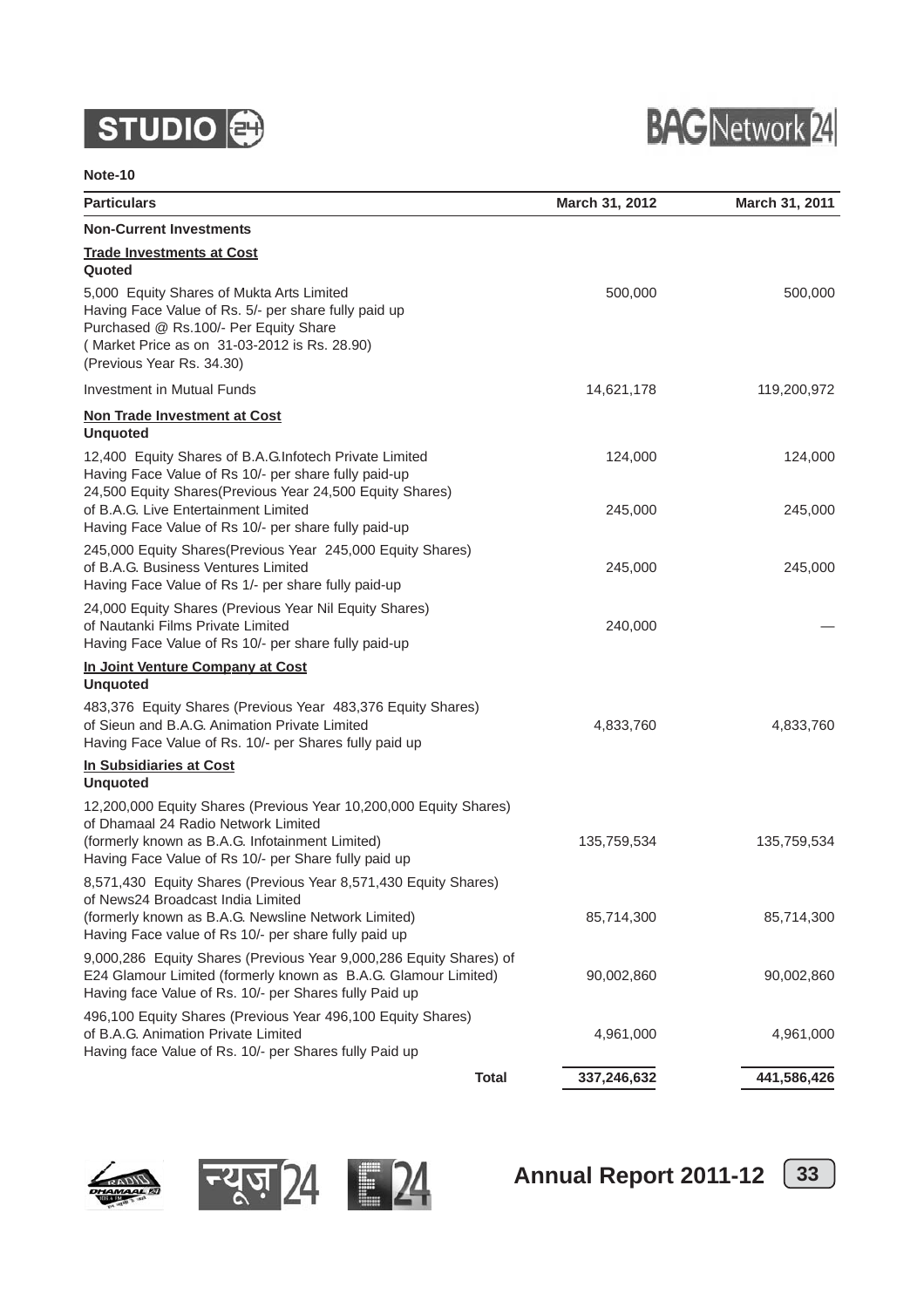

# **BAG** Network 24

|    | <b>Particulars</b>                          |            | As at 31st March 2012 |             | As at 31st March 2011 |
|----|---------------------------------------------|------------|-----------------------|-------------|-----------------------|
|    |                                             | Quoted     | <b>Unquoted</b>       | Quoted      | <b>Unquoted</b>       |
| А. | <b>Trade</b>                                |            |                       |             |                       |
|    | i) Investment in equity instruments         | 500,000    |                       | 500,000     |                       |
|    | ii) Investment in mutual funds              |            |                       |             |                       |
|    | 1. Birla Sun Life MIP - Wealth 25 Growth    |            |                       | 15,000,000  |                       |
|    | 2. Franklin India Prima Fund                | 283,382    |                       | 283,382     |                       |
|    | 3. HDFC Cash Management Fund                |            |                       | 861,865     |                       |
|    | 4. ICICI Pru Flexible Income Plan           |            |                       | 20,000,000  |                       |
|    | 5. Principal Cash Management Fund           | 62,596     |                       | 62,596      |                       |
|    | 6. Pru ICICI Infrustructure Fund-Div Payout | 2,000,000  |                       | 2,000,000   |                       |
|    | 7. Reliance MIP- Growth                     |            |                       | 35,000,000  |                       |
|    | 8. Tata Fixed Maturity Plan                 | 10,000,000 |                       |             |                       |
|    | 9. Tata Indo-Global Infrastructure Fund     | 2,000,000  |                       | 2,000,000   |                       |
|    | 9. Tata MIP Plus- Growth                    |            |                       | 28,717,929  |                       |
|    | 10. Templeton Treasury Management Account   | 275,200    |                       | 275,200     |                       |
|    | 11. UTI MIS Advantage Fund - Growth         |            |                       | 15,000,000  |                       |
|    | <b>B.</b> Other Investment                  |            |                       |             |                       |
|    | Investment in equity instruments            |            |                       |             |                       |
|    | (i) of subsidiaries                         |            | 316,437,694           |             | 316,437,694           |
|    | (ii) of joint venture companies             |            | 4,833,760             |             | 4,833,760             |
|    | (iii) of other entities                     |            | 854,000               |             | 614,000               |
|    | <b>Total</b>                                | 15,121,178 | 322,125,454           | 119,700,972 | 321,885,454           |
|    | C. Market value of Quoted Investment        |            |                       |             |                       |

The current market value of investment in Mukta Arts limited is Rs. 144,500/-

### **Note-11**

| <b>Particulars</b>                                                                              |                  | March 31, 2012          | March 31, 2011         |
|-------------------------------------------------------------------------------------------------|------------------|-------------------------|------------------------|
| <b>Other Non-Current Assets</b>                                                                 |                  |                         |                        |
| Unamortised expenses                                                                            |                  |                         |                        |
| <b>Preliminary Expenses</b><br>А.<br><b>Opening Balance</b><br>Add: Incurred during the year    |                  | 1,435,564               | 3,456,116              |
| Less: Written off                                                                               |                  | 1,435,564<br>1,435,564  | 3,456,116<br>2,020,552 |
|                                                                                                 | <b>Sub Total</b> |                         | 1,435,564              |
| Deferred Employee Compensation<br>В.<br><b>Opening Balance</b><br>Add: Incurred during the year |                  | 6,091,876<br>6,450,000  | 8,799,376              |
| Less: Written off                                                                               |                  | 12,541,876<br>5,983,305 | 8,799,376<br>2,707,500 |
|                                                                                                 | <b>Sub Total</b> | 6,558,571               | 6,091,876              |
|                                                                                                 | <b>Total</b>     | 6,558,571               | 7,527,440              |
| Note-12                                                                                         |                  |                         |                        |

|              | March 31, 2012 | March 31, 2011 |
|--------------|----------------|----------------|
|              |                |                |
|              | 618,430        | 618,430        |
|              | 20,848,375     | 15,656,715     |
|              | 138,628,306    | 108,048,306    |
| <b>Total</b> | 160,095,111    | 124,323,451    |
|              |                |                |





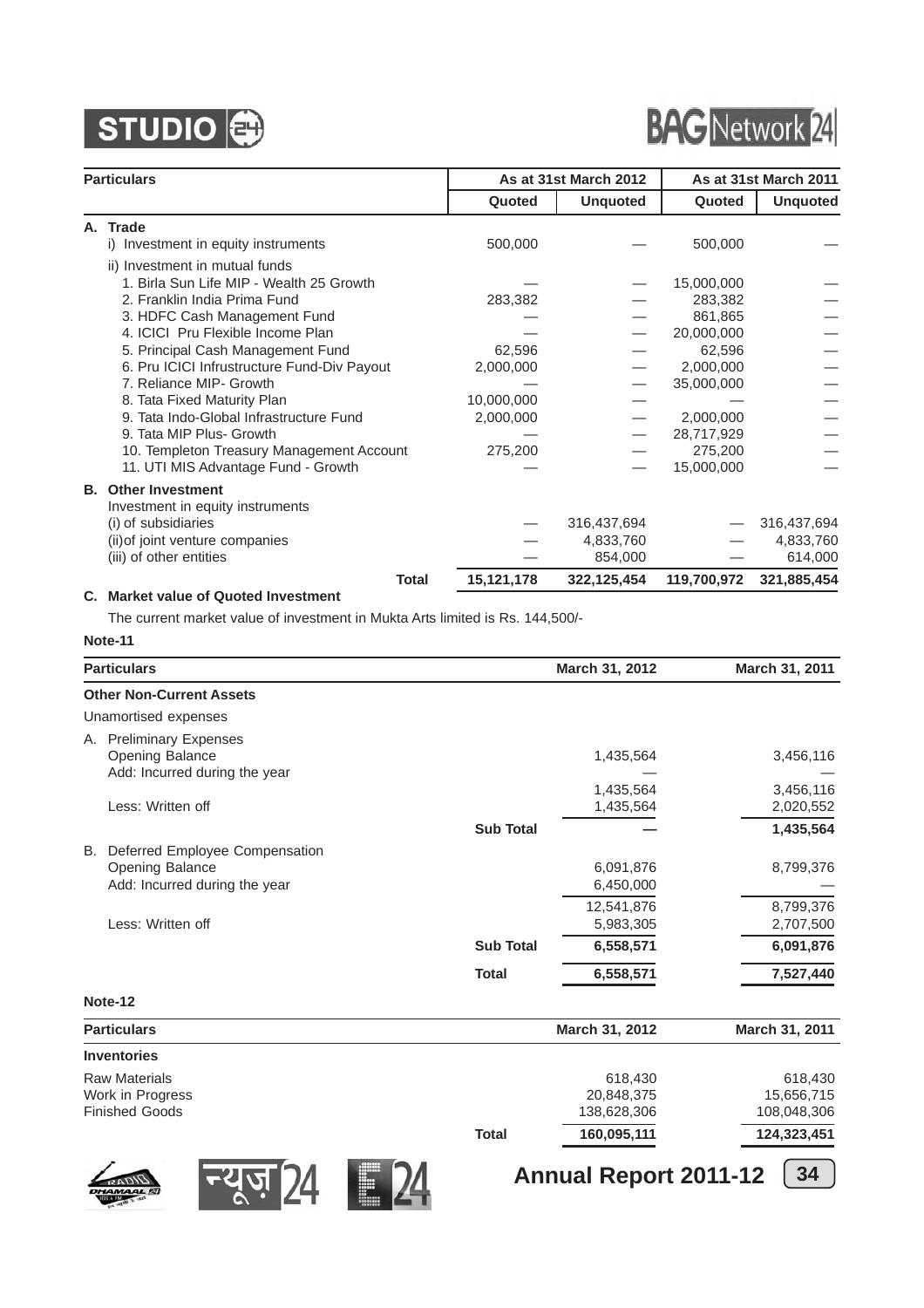



#### **Note-13**

| <b>Particulars</b>                                       |                  | March 31, 2012             | March 31, 2011             |
|----------------------------------------------------------|------------------|----------------------------|----------------------------|
| <b>Trade Receivables</b><br>Secured/ Unsecured/ Doubtful |                  |                            |                            |
| Unsecured, considered good                               |                  | 5,409,506                  | 10,988,103                 |
|                                                          |                  | 5,409,506                  | 10,988,103                 |
| Less: Provision for doubtful trade receivables           |                  |                            |                            |
|                                                          | <b>Sub Total</b> | 5,409,506                  | 10,988,103                 |
| Other Trade receivables                                  |                  | 161,958,480<br>161,958,480 | 141,963,929<br>141,963,929 |
| Less: Provision for doubtful trade receivables           |                  |                            |                            |
|                                                          | <b>Sub Total</b> | 161,958,480                | 141,963,929                |
|                                                          | <b>Total</b>     | 167,367,986                | 152,952,032                |
| Note-14                                                  |                  |                            |                            |
| <b>Particulars</b>                                       |                  | March 31, 2012             | March 31, 2011             |
| <b>Cash and Cash Equivalents</b>                         |                  |                            |                            |
| Cash in hand                                             |                  | 2,587,888                  | 2,334,392                  |
| Cheques, Draft in hand<br><b>Balance with Banks</b>      |                  | 25,049,544                 | 1,477,239                  |
| - In current accounts                                    |                  | 14,292,018                 | 95,982,544                 |
| - In deposit accounts                                    |                  | 5,650,176                  | 5,488,317                  |
| Imprest with Staff                                       |                  | 760,872                    | 2,298,585                  |
|                                                          | <b>Total</b>     | 48,340,498                 | 107,581,076                |

1. Guarantee given to bank amounting to Rs. 606,000 (Previous year Rs. 606,000) secured by fixed deposit.

2. Guarantee given on behalf of subsidiary company, News24 Broadcast India Limited (Formerly known as B.A.G. Newsline Network Limited) amounting to Rs. 2,700,000 (Previous year Rs. 2,700,000).

3. Guarantee given on behalf of subsidiary company, Dhamaal24 Radio Network Limited (Formerly known as B.A.G. Infotainment Limited) amounting to Rs. 513,000 (Previous year Rs. 513,000).

#### **Note-15**

| <b>Particulars</b>                                                 |                  | March 31, 2012 | <b>March 31, 2011</b> |
|--------------------------------------------------------------------|------------------|----------------|-----------------------|
| <b>Short Term loans and advances</b><br>Unsecured, Considered Good |                  |                |                       |
| A. Loans and advances to related parties                           |                  | 2,042,807,936  | 1,748,019,226         |
| Less: Provision for doubtful loans and advances                    |                  | 2,042,807,936  | 1,748,019,226         |
|                                                                    | <b>Sub Total</b> | 2,042,807,936  | 1,748,019,226         |
| Balances with government authorities<br>В.                         |                  |                |                       |
| Advance Taxes                                                      |                  | 81,657,452     | 83,322,049            |
|                                                                    | <b>Sub Total</b> | 81,657,452     | 83,322,049            |
| C. Earnest Money & Security Deposits                               |                  | 9,044,474      | 7,029,474             |
|                                                                    |                  | 9,044,474      | 7,029,474             |
| Less: Provision for doubtful loans and advances                    |                  |                |                       |
|                                                                    | <b>Sub Total</b> | 9,044,474      | 7,029,474             |
| <b>Prepaid Expenses</b><br>D.                                      |                  | 6,467,574      | 2,933,426             |
|                                                                    | <b>Sub Total</b> | 6,467,574      | 2,933,426             |





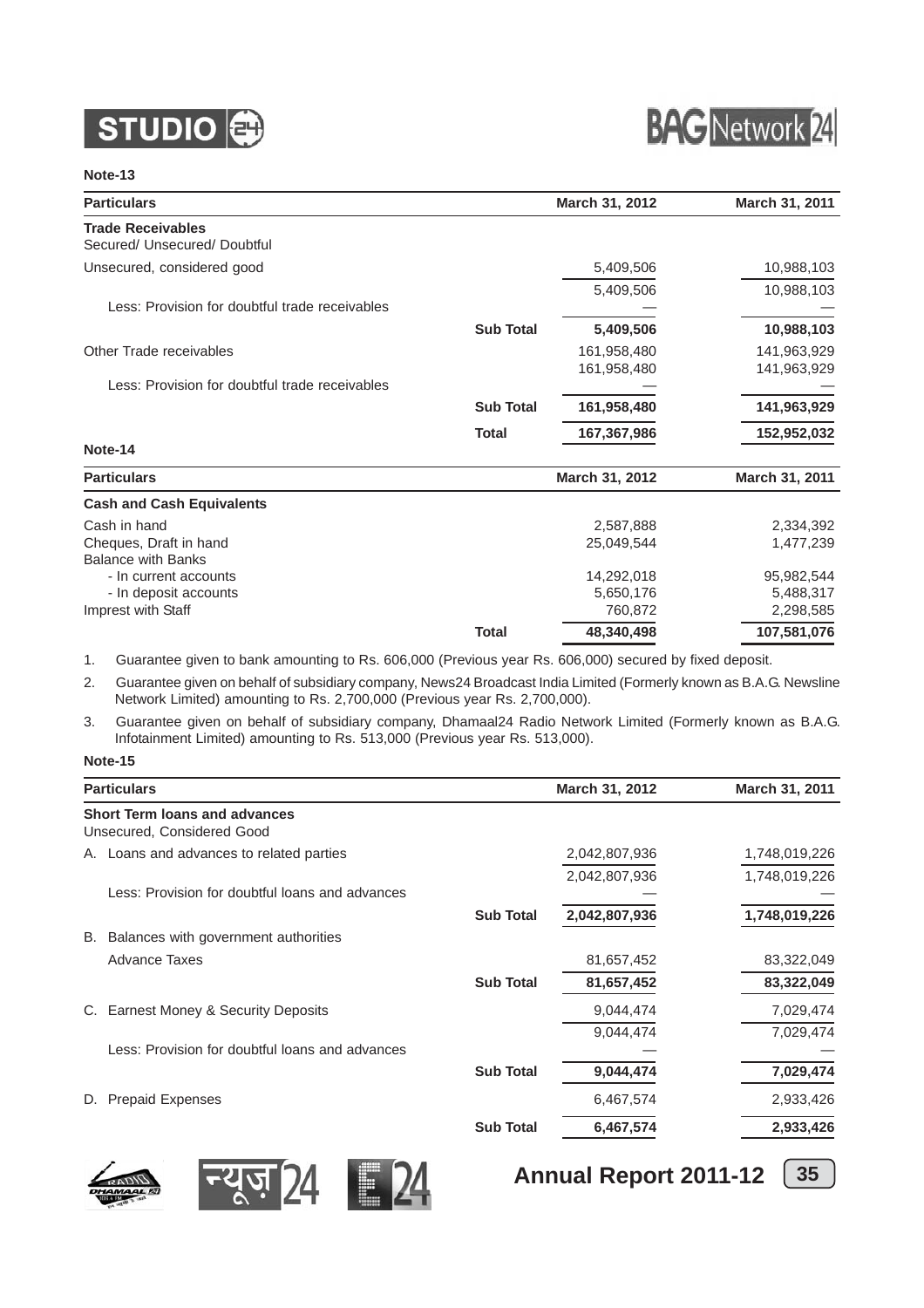



|    | <b>Particulars</b>                                                                |                  | March 31, 2012       | March 31, 2011 |
|----|-----------------------------------------------------------------------------------|------------------|----------------------|----------------|
|    | E. Loans and advances to employees                                                |                  |                      |                |
|    | Unsecured, considered good                                                        |                  | 533,891              | 949,647        |
|    |                                                                                   |                  | 533,891              | 949,647        |
|    | Less: Provision for doubtful loans and advances                                   |                  |                      |                |
|    |                                                                                   | <b>Sub Total</b> | 533,891              | 949,647        |
| E. | Others                                                                            |                  |                      |                |
|    | Advances to others                                                                |                  | 64,797,607           | 24,030,945     |
|    |                                                                                   | <b>Sub Total</b> | 64,797,607           | 24,030,945     |
|    |                                                                                   | <b>Total</b>     | 2,205,308,934        | 1,866,284,767  |
|    | Note-16                                                                           |                  |                      |                |
|    | <b>Particulars</b>                                                                |                  | March 31, 2012       | March 31, 2011 |
|    | <b>Revenue from Operations</b>                                                    |                  |                      |                |
|    | Revenue from-Sale of Services                                                     |                  |                      |                |
|    | Audio-Video Productions                                                           |                  | 372,894,910          | 264,779,124    |
|    | Media Education                                                                   |                  | 14,156,562           | 19,465,980     |
|    |                                                                                   | <b>Sub Total</b> | 387,051,472          | 284,245,104    |
|    | <b>Other Operating Revenues</b><br>Income from Leasing of Equipment               |                  | 54,396,860           | 54,025,446     |
|    | Income from Rent                                                                  |                  | 2,983,958            |                |
|    |                                                                                   | <b>Sub Total</b> | 57,380,818           | 54,025,446     |
|    |                                                                                   | <b>Total</b>     | 444,432,290          | 338,270,550    |
|    | Note-17                                                                           |                  |                      |                |
|    | <b>Particulars</b>                                                                |                  | March 31, 2012       | March 31, 2011 |
|    | <b>Finance Cost</b>                                                               |                  |                      |                |
| А. | Interest expense on                                                               |                  |                      |                |
|    | Borrowing                                                                         |                  | 73,543,966           | 30,115,934     |
|    | <b>B.</b> Other borrowing cost                                                    |                  |                      |                |
|    | <b>Bank Charges</b>                                                               |                  | 624,514              | 95,084         |
|    |                                                                                   | <b>Total</b>     | 74,168,480           | 30,211,018     |
|    | Note-18                                                                           |                  |                      |                |
|    | <b>Particulars</b>                                                                |                  | March 31, 2012       | March 31, 2011 |
|    | <b>Other Income</b>                                                               |                  |                      |                |
|    | Interest Income                                                                   |                  |                      |                |
|    | Interest income from Bank<br>Deposit                                              |                  | 620,413              | 4,718,667      |
|    | Other Balance                                                                     |                  |                      |                |
|    |                                                                                   |                  | 620,413              | 4,718,667      |
|    | Other Interest                                                                    |                  | 59,176,853           | 128,434,898    |
|    |                                                                                   |                  | 59,797,266           | 133, 153, 565  |
|    | Dividend Income                                                                   |                  | 5,000                | 77,553         |
|    | Net Gain/Loss on sale of<br>Long - Term Investment                                |                  | 138,163              | 250,658        |
|    | Other Non-Operating Income (net of expenses directly attributable to such income) |                  |                      |                |
|    | Miscellaneous income                                                              |                  | 713,837              | 110,872        |
|    | Sundry balance w/off                                                              |                  | 3,037,399            | 3,088,647      |
|    |                                                                                   |                  | 3,751,236            | 3,199,519      |
|    | Net gain on foreign currency transactions and translation                         | <b>Total</b>     | 16,003<br>63,707,668 | 136,681,295    |
|    |                                                                                   |                  |                      |                |







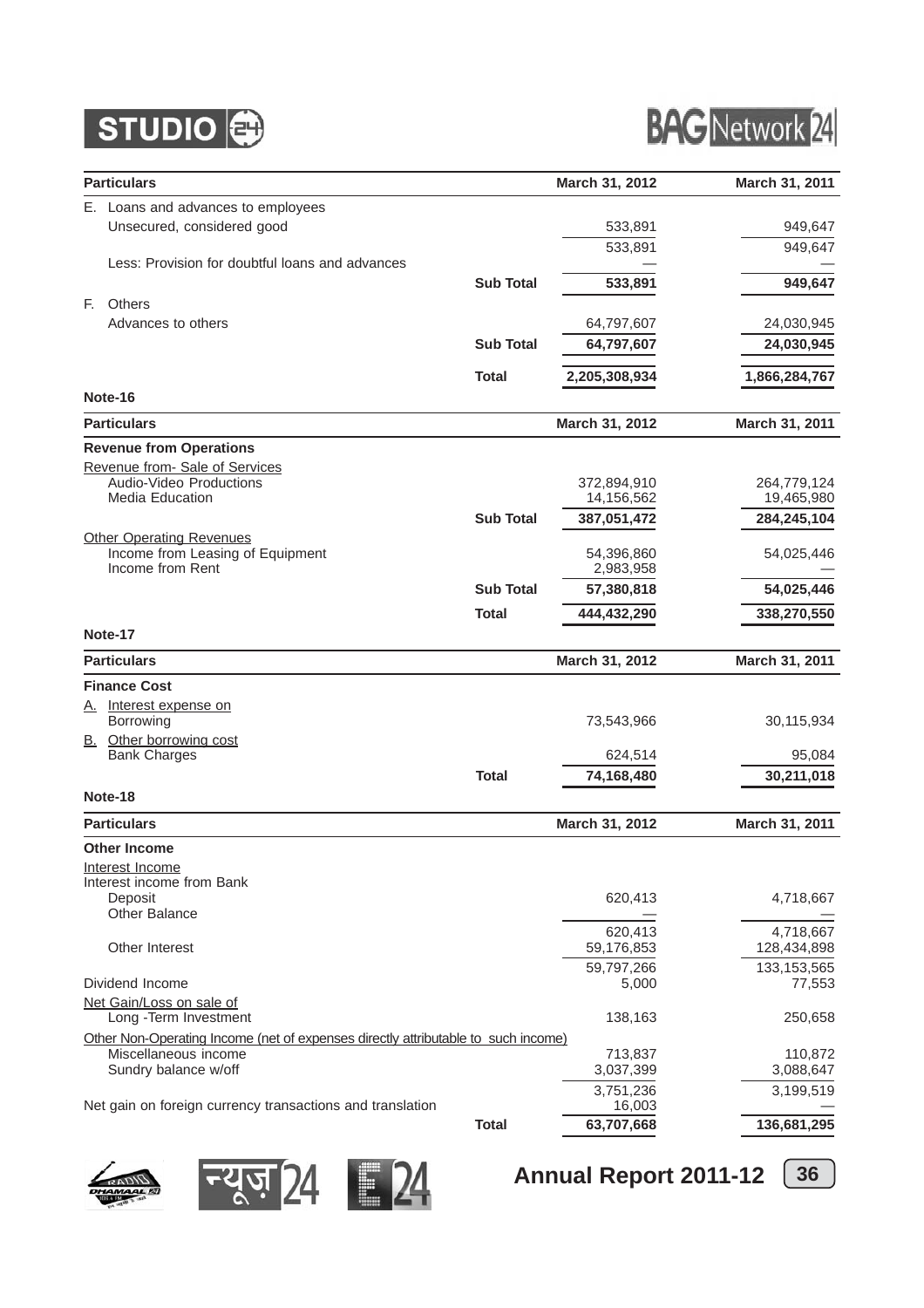



**Note-19**

| <b>Particulars</b>                                  |              | March 31, 2012 | March 31, 2011 |
|-----------------------------------------------------|--------------|----------------|----------------|
| <b>Employee Benefit Expense</b>                     |              |                |                |
| Salaries, Wages & Bonus                             |              | 18,778,653     | 21,010,798     |
| Contribution to Provident and other funds           |              | 502,057        | 870,987        |
| Expense on Employee stock option scheme (ESOP)      |              | 5,983,305      | 2,707,500      |
| <b>Staff Welfare Expenses</b>                       |              | 457,572        | 691,368        |
|                                                     | <b>Total</b> | 25,721,587     | 25,280,653     |
| Note-20                                             |              |                |                |
| <b>Particulars</b>                                  |              | March 31, 2012 | March 31, 2011 |
| <b>Other Expenses</b>                               |              |                |                |
| Power and fuel                                      |              | 9,574,850      | 8,244,852      |
| Lease Rent                                          |              | 3,224,956      | 3,622,987      |
| Repairs to Building                                 |              | 7,823,851      | 10,432,824     |
| Repairs to Machinery                                |              | 2,611,694      | 3,228,883      |
| Insurance                                           |              | 3,017,969      | 2,450,061      |
| Rates and Taxes, Excluding Taxes on Income          |              | 3,691,426      | 3,419,203      |
| Loss on foreign currency transaction                |              | 3,137,522      | 6,303,514      |
| Loss on sale of assets                              |              | 12,750         | 6,495          |
| Payment to auditors                                 |              |                |                |
| - As Auditor                                        |              | 320,000        | 200,000        |
| - For Taxation Matters                              |              | 40,000         | 40,000         |
| - For Management Services                           |              | 60,000         | 60,000         |
| - For Reimbursement of Expenses                     |              | 79,837         | 99,042         |
| Net Loss on sale of Investments                     |              |                |                |
| from long-term investments                          |              | 154,029        | 2,810,185      |
| <b>Camera Hiring Charges</b>                        |              | 4,832,733      | 2,107,626      |
| Professional Charges Artist, Directors, Technicians |              | 119,692,648    | 65,109,254     |
| Location & Studio Hiring Charges                    |              | 19,867,485     | 11,460,147     |
| Set Expenses                                        |              | 12,191,455     | 6,980,403      |
| Taxi and Equipment Hiring Charges                   |              | 12,774,956     | 8,427,837      |
| <b>Shooting Expenses</b>                            |              | 20,420,673     | 14,231,318     |
| Production travelling & conveyance                  |              | 6,860,269      | 5,559,807      |
| Publicity & Content expenses                        |              | 66,315,122     | 146,814,820    |
| Fees & Subscription                                 |              | 6,201,965      | 3,053,824      |
| Consultancy & Legal charges                         |              | 5,572,453      | 7,829,421      |
| Miscellaneous Expenses                              |              | 17,134,128     | 20,075,329     |
|                                                     | <b>Total</b> | 325,612,771    | 332,567,832    |





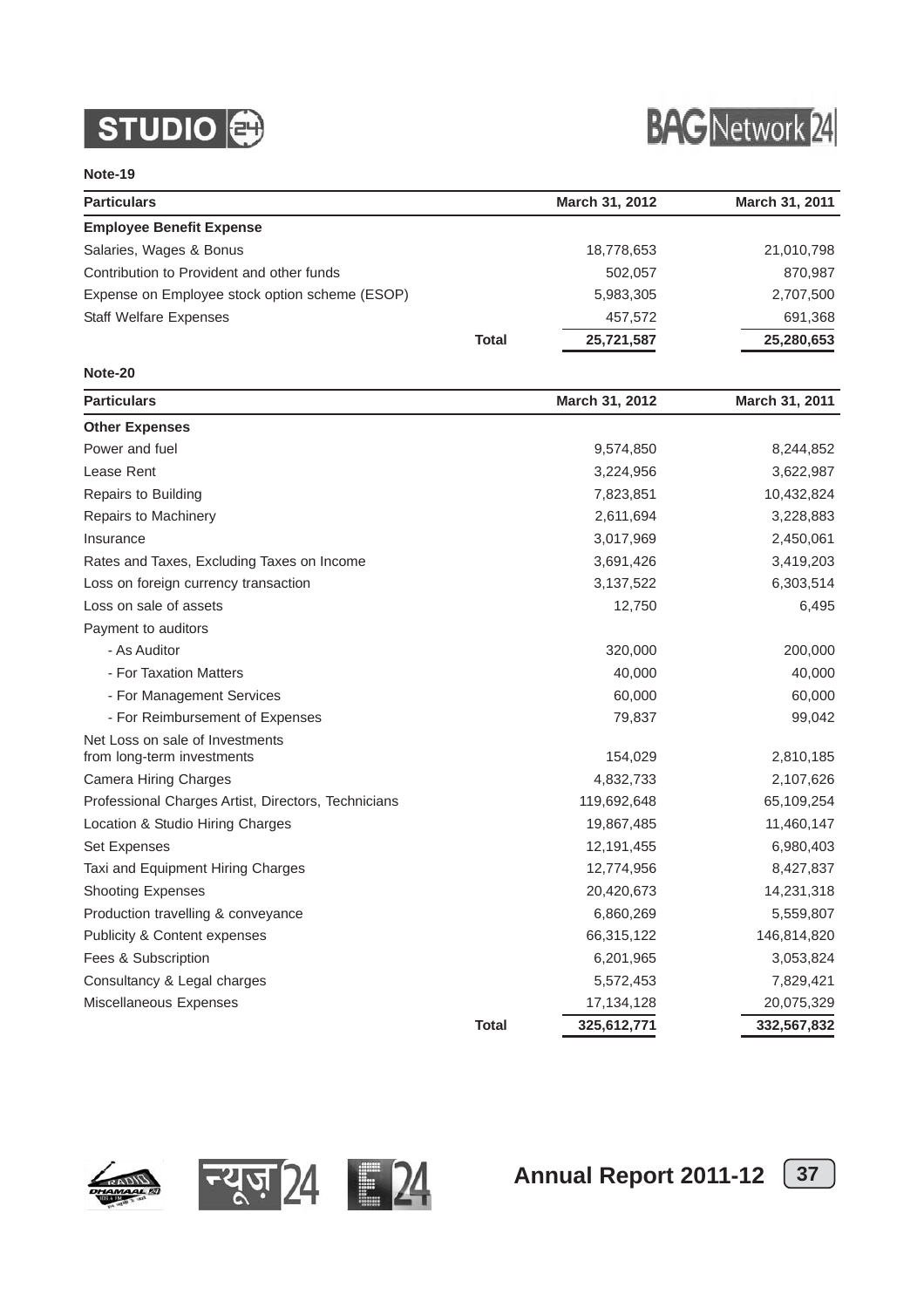

#### **Notes forming part of the Financial Statements NOTE-1**

#### **Corporate Information**

The Company is running its production house under the brand name of "Studio-24". Programmes like Lootery Dulhan, Wanted, Sapno ke bhawar me, Baba Aisa Var Dhundoo and Madhubala amongst others cover a gamut of genres in producing of television programmes. The Company continue its focus on commissioned programmes and bagged contracts from prestigious channels. The Company also produced documentary films for various State Authorities and private organizations including Ministry of External Affairs. The Company also plans to focus on sponsored programmes.

#### **NOTE - 2**

#### **Significant Accounting Policies**

#### **2.1 Basis of accounting and preparation of financial statements**

The financial statements of the Company have been prepared in accordance with Generally Accepted Accounting Principles in India (Indian GAAP) to comply with the Accounting Standards notified under the Companies (Accounting Standards) Rules, 2006 (as amended) and the relevant provisions of the Companies Act, 1956.The financial statements have been prepared under the Historical Cost Convention on the Mercantile System of accounting and in accordance with the accounting standards referred to in Section 211(3C) of the Companies Act, 1956, to the extent applicable. The accounting policies adopted in the preparation of the financial statements are consistent with those followed in the previous year.

#### **2.2 Use of Estimates**

The preparation of the financial statements is in accordance with Generally Accepted Accounting Principles. It requires the management to make estimates and assumptions that affect the reported amounts of assets and liabilities, disclosures relating to contingent liabilities as at the date of the financial statements and reported amounts of revenues and expenses during the year. Actual results could differ from these estimates and a revision to such accounting estimates is recognized in the accounting period in which such a revision takes place.

#### **2.3 Inventories**

#### **Stock of Tapes, Cassettes, Discs and Electronic Devices**

Inventories of raw stock consists of tapes, cassettes, compact discs and other electronic devices which are valued at lower of cost or estimated net realizable value. Cost is taken on First in First Out basis (FIFO).

#### **Inventories Related to Television Software and Programme Pilots**

The entire cost of the programme is charged to income when the programme is first exploited. The inventory thus comprises of unamortized cost of such









programmes. In case of Programme Pilots, the cost is expensed-off on first telecast and after the review of realisability.

#### **Inventories Related to Movies (Feature Films)**

Movies under production (WIP) - at actual unamortized cost or net realizable value whichever is lower. The company amortizes 75% of the cost of movie rights acquired or produced by it, on the first theatrical release of the movie. The said amortization is made proportionately on Domestic Theatrical Rights, International Theatrical Rights and Video Rights based on Management estimate of revenues from each of these rights. In case of aforesaid rights are not exploited along with or prior to the first theatrical release, proportionate appropriated cost of the said right is carried forward to be written off as and when such right is commercially exploited or at the end of one year from the date of first theatrical release, whichever occurs earlier. Balance 25% is amortised over the balance license period or based on management estimate of future revenue potential, as the case may be. Thus inventory comprises of unamortized cost of such movie rights.

#### **2.4 Cash and Cash Equivalents**

Cash comprises cash on hand and demand deposits with banks. Cash equivalents are highly liquid investments that are readily convertible into known amounts of cash and which are subject to insignificant risk of changes in value.

#### **2.5 Cash Flow Statement**

Cash flows are reported using the indirect method, whereby profit / (loss) before extraordinary items and tax is adjusted for the effects of transactions of noncash nature and any deferrals or accruals of past or future cash receipts or payments. The cash flows from operating, investing and financing activities of the Company are segregated based on the available information.

#### **2.6 Depreciation**

Depreciation on fixed asset is provided on Written Down Value method at the rates and in the manner prescribed in Schedule XIV of the Companies Act, 1956.

#### **2.7 Revenue Recognition**

In respect of Commissioned programmes, revenue is recognized as and when the relevant Software programme is delivered to the customers. Production expenses are net of recoveries, if any.

Interest is recognized using time proportion method and dividend income is recognized when the company's right to receive dividend is established.

Lease rental on equipment is recognized as revenue as per the terms of the lease agreement.

In all other cases, revenue is recognized when no significant uncertainty as to its determination or realization exists.

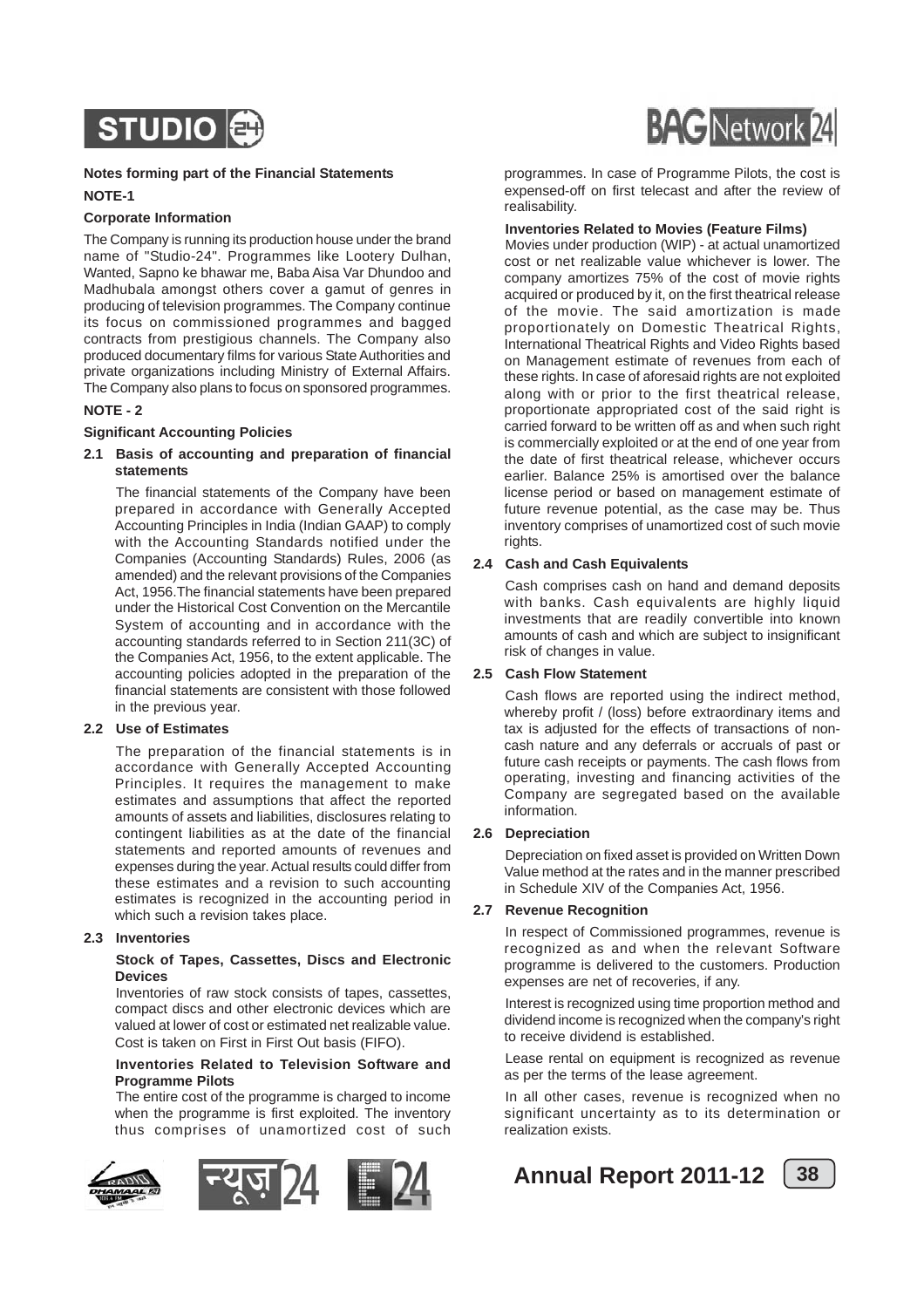

#### **2.8 Other Income**

Interest income is accounted on accrual basis.

#### **2.9 Fixed Assets & Capital Work-in-Progress**

#### Tangible fixed assets

The Fixed assets are stated at cost less accumulated depreciation and impairment. The cost of fixed assets includes interest on borrowings attributable to acquisition of qualifying fixed assets up to the date the asset is ready for its intended use and other incidental expenses incurred up to that date. Cost includes capital cost, freight, installation cost, duties and taxes and other incidental expenses incurred during the construction/ installation and attributable to bringing the asset to its intended use. Fixed assets are further adjusted by the amount of CENVAT credit available, wherever applicable. Subsequent expenditure relating to fixed assets is capitalized only if such expenditure results in an increase in the future benefits from such asset beyond its previously assessed standard of performance.

#### Capital work-in-progress

Capital work in progress comprises of cost of fixed assets that are not yet ready for their intended use and outstanding advances paid to acquire fixed assets, at the balance sheet date.

#### **2.10 Intangible Fixed Assets**

The Intangible assets are stated at cost less accumulated depreciation and impairment. Cost includes capital cost, freight, installation cost, duties and taxes and other incidental expenses incurred during the construction/installation and attributable to bringing the asset to its intended use. Fixed assets are further adjusted by the amount of CENVAT credit available, wherever applicable.

#### **2.11 Foreign Currency Transactions**

As per Companies (Accounting Standard) Rules 2006, exchange difference arising on settlement or restatement of foreign currency denominated liabilities relating to the acquisition of fixed assets, which is in accordance with Accounting Standard-11 issued by the Institute of Chartered Accountants of India are recognized in the Profit & Loss account.

As per Schedule-VI of the Companies Act, 1956 exchange differences arising on foreign currency denominated liabilities relating to the Capital work in progress/Capital advance forms part of the Capital Work in progress/Capital Advance.

#### **2.12 Government grants, subsidies and export incentives**

No Government grants, subsidies and export incentives received during the financial year 2011-12.

#### **2.13 Investments**

Current investments are stated at cost or fair value whichever is lower. Long term investments are stated





at cost. Provision for diminution in value of long term investment is made, if the diminution is other than temporary.

#### **2.14 Employee Benefits**

The Company has contributed to employee's provident fund as per provisions of the Employee's Provident Fund Act, 1952 and is charged to Profit and Loss Account.

The Company has contributed to employee's state insurance fund as per provisions of the ESI Act, 1948 and is charged to Profit and Loss Account.

As per the Company's policy, the gratuity is payable as per the provisions of the Gratuity Act. Liability in respect of Gratuity is provided for on the basis of an actuarial valuation as at the date of Balance Sheet.

Bonus is paid and charged to Profit and Loss Account as per the provisions of "The Payment of Bonus Act, 1965".

#### **2.15 Borrowing Cost**

Borrowing cost that is attributable to the acquisition or construction of a qualifying asset is capitalized as part of the cost of that asset when first put to use. Other borrowing costs are recognized as an expense in the period in which they are incurred.

#### **2.16 Segmental Reporting**

Primary segments: The company has three primary reportable business segments i.e. audio-video production, movies and leasing of property and broadcasting equipments.

Secondary segments: The Company caters to the needs of Indian market representing singular economic environments with similar risks and rewards and hence there are no reportable geographical segments.

Identifiable expenses are accounted for directly in respective segments. Overheads are apportioned prorata on revenues.

#### **2.17 Operating Lease**

The Company has given broadcasting equipments under operating leases. These lease agreements are normally renewable on expiry. The rental income on operating leases is credited to profit and losses account

#### **2.18 Earnings Per Share (EPS)**

The Company reports basic earning per equity share in accordance with the Accounting Standard-20 issued by the Institute of Chartered Accountants of India. Basic Earnings per equity share has been computed by dividing the net profit after tax by the weighted average number of equity shares outstanding during the year.

The number of shares used in computing the diluted earning per share comprises of the weighted average shares considered for deriving basic earnings per share, and also the weighted average number of equity shares that could have been issued on the conversion of all dilutive potential equity shares.

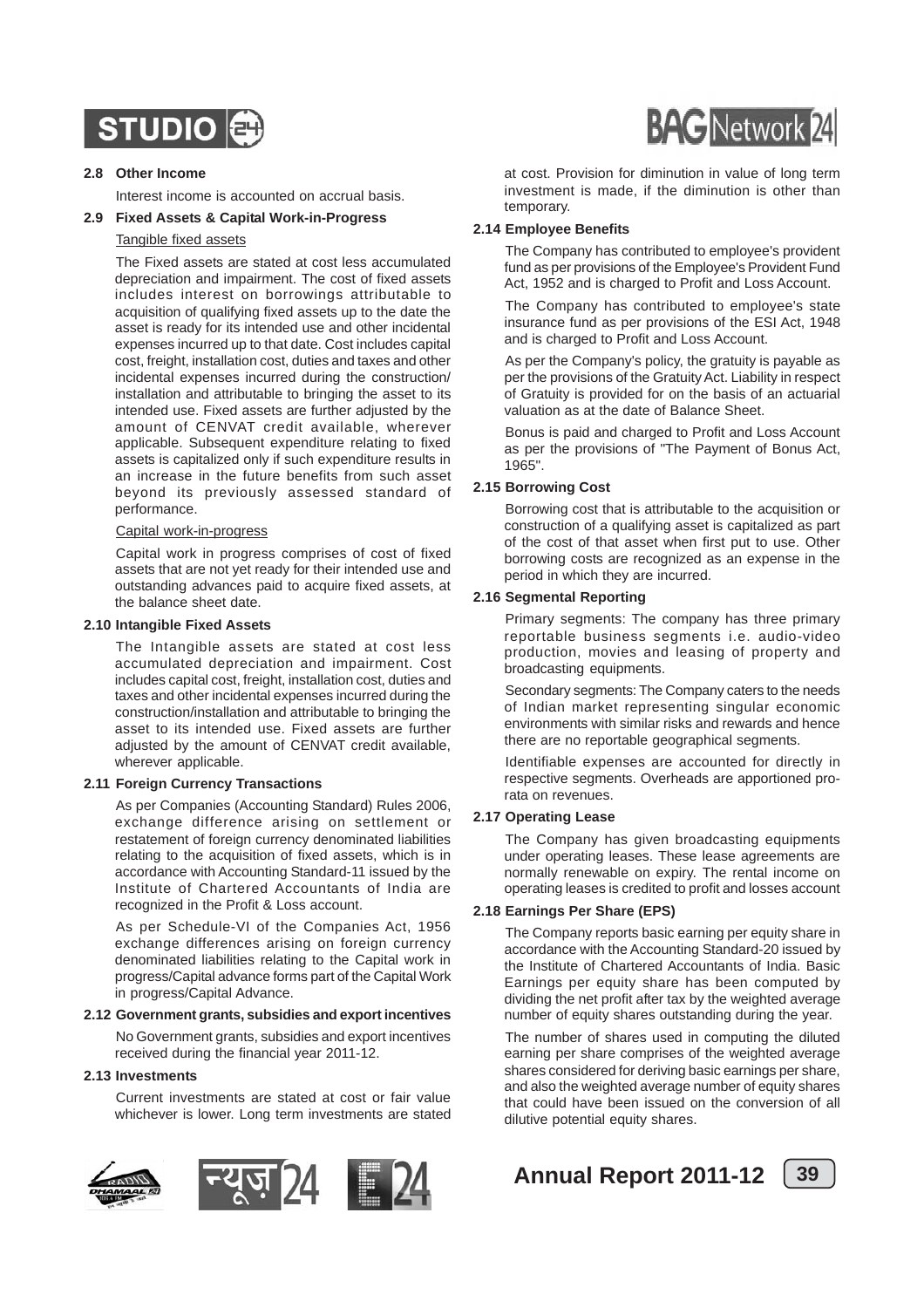

#### **2.19 Taxation**

Tax expenses for the period comprises of both, current tax and deferred tax at the applicable enacted or substantively enacted rates. Current tax represents the amount of income tax payable in respect of the taxable income for the reporting period. Deferred tax resulting from "timing difference" between taxable and accounting income is accounted for using the tax rates and laws that are enacted or substantively enacted as on the balance sheet date. The deferred tax asset is recognized and carried forward only to the extent that there is a virtual certainty that the asset will be realized in future.

#### **2.20 Impairment of Assets**

The Company assesses at each balance sheet date whether there is any indication of impairment of carrying amount of the company's assets. The recoverable amount of such assets are estimated, if any, indication exists, and impairment loss is recognized wherever the carrying amount of the assets exceeds its recoverable amount.

#### **2.21 Provisions, Contingent Liabilities and Contingent Assets**

Provisions involving substantial degree of estimation in measurement are recognized when there is a present obligation as a result of past events and it is probable that there will be an outflow of resources. Contingent liabilities are not recognized but are disclosed in the notes. Contingent assets are neither recognized nor disclosed in the financial statements.

#### **2.22 Service Tax Input Credit**

Service tax input credit is accounted for in the books in the period in which the underlying service received is accounted and when there is no uncertainty in availing / utilizing the credits.

#### **2.23 Miscellaneous Expenditure**

#### **A. Preliminary Expenses**

Preliminary expenses are amortized over a period of ten years from the year of commencement of commercial operations.

#### **B. Deferred Revenue Expenditure**

Deferred Revenue Expenditures are those expenditures which have been incurred in an accounting period and they do not create any assets but their benefit is spread in more than one accounting period.

Deferred Employee Compensation : 5 Years from the grant of the option

Expenditure incurred up to the date of commencement of commercial operations, not directly attributable to fixed assets are charged to the profit and loss account during the year as per Accounting Standard-26 issued by the Institute of Chartered Accountants of India.

#### **2.24 Employees Stock Option Scheme (ESOS)**

The Company calculates the employee stock







compensation expense based on the intrinsic value method wherein the excess of market price of underlying equity shares as on the date of the grant of options over the exercise price of the options given to employees under "the BAG ESOP Scheme" of the Company, is recognized as Deferred Employee Compensation expense and is amortized over the vesting period on the basis of generally accepting accounting principles in accordance with the guidelines of Securities and Exchange Board of India and guidance note issued by the Institute of Chartered Accountants of India. Accordingly, the excess of market price over the issue price of shares is recognized as employee compensation and is charged to the profit and loss account.

#### **Additional Information to the Financial Statements**

1. Disclosure under Chapter VII of the Securities and Exchange Board of India (Issue of Capital and Disclosure Requirements) Regulations, 2009 regarding Preferential Issue of Shares:

During the year under review your company has received balance 75% money against 5,000,000 Lacs share warrants issued at Rs. 17.70 per share warrant amounting to Rs. 66,375,000 and 25% upfront money towards 17,500,000 share warrant issued at Rs. 7.50 per share warrant amounting to Rs 32,812,500 as per the SEBI (Issue of Capital and Disclosure Requirements) Regulations, 2009.

2. The financial disclosures as per Accounting Standard - 27 issued by Institute of Chartered Accountants of India for the 50:50 joint venture Sieun & B.A.G. Animation Private Limited of B.A.G. Films & Media Limited with Sieun Design Co. Limited of South Korea is given below.

 $(Amt. in ₹)$ 

| <b>Particulars</b>            | For the year<br>ended March<br>31, 2012 | For the year<br>ended March<br>31, 2011 |
|-------------------------------|-----------------------------------------|-----------------------------------------|
| <b>ASSETS</b>                 |                                         |                                         |
| Fixed Assets                  | 11,914,970                              | 11,914,970                              |
| <b>Current Assets</b>         |                                         |                                         |
| - Cash & Bank Balance         | 12,72,023                               | 12,78,383                               |
| - Loans & Advances            | Nil                                     | 115,633                                 |
| <b>Miscellaneous Expenses</b> |                                         |                                         |
| - Preliminary Expenses        | 2,46,670                                | 2,46,670                                |
| - Pre-operative Expenses      | 11,94,663                               | 10,74,915                               |
| <b>LIABILITIES</b>            |                                         |                                         |
| <b>Share Capital</b>          |                                         |                                         |
| <b>Equity Share capital</b>   | 96,67,520                               | 96,67,520                               |
| <b>Current Liabilities</b>    | 49,60,806                               | 49,63,051                               |

The Company has not started its commercial operations as at March 31, 2012.

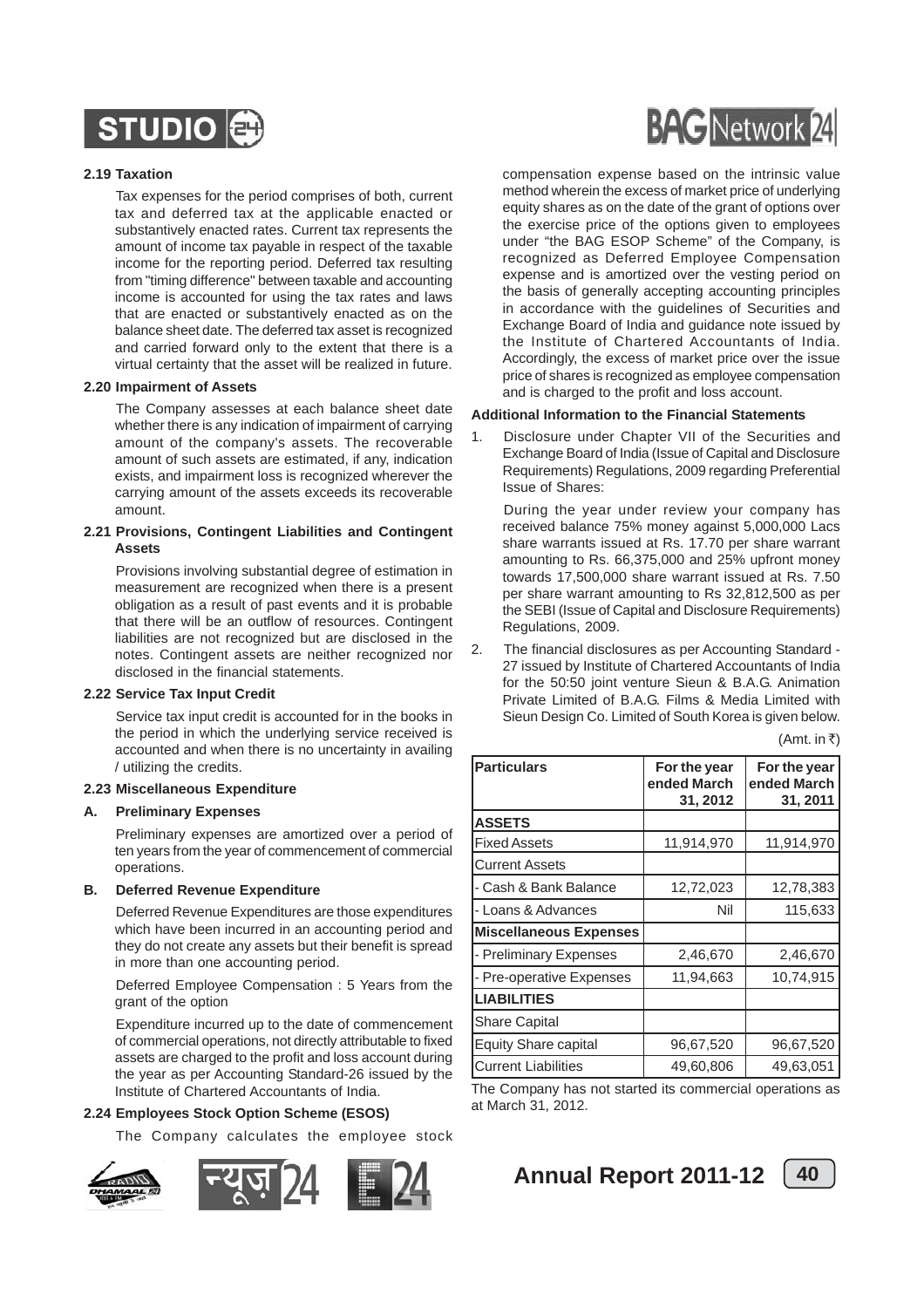### **STUDIO**

- 3. During the year B.A.G. Films & Media Limited has given loans and advances to its following subsidiaries:
	- i. News24 Broadcast India Limited ( Formerly known as B.A.G. Newsline Network Limited): Rs. 1,377,908,776 (Maximum Amount outstanding during the year Rs. 1,379,099,470) (Previous year Rs. 1,157,115,126).
	- ii. E24 Glamour Limited (Formerly known as B.A.G. Glamour Limited): Rs. 269,403,815 (Maximum Amount outstanding during the year Rs. 374,950,288) (Previous year Rs. 436,614,013).
	- iii. Dhamaal24 Radio Network Limited (Formerly known as B.A.G. Infotainment Limited): Rs. 345,058,317 (Maximum Amount outstanding during the year Rs. 648,229,531) (Previous year Rs. 402,032,065).
- 4. As per Accounting Standard (AS)-17 issued by the Institute of Chartered Accountants of India, segment information has been provided in the Notes to Consolidated Financial Statements.
- 5. Earlier year adjustment (net) of Rs. 1,973,544 (Previous Year Rs. 1,860,726) in Reserves and Surplus Account

#### 6. **Employee Stock Option Scheme**

The Company instituted the Employee Stock option scheme - **("the BAG ESOP Scheme")** to grant equity to the eligible employees of the company and its subsidiaries. "the BAG ESOP Scheme" has been approved by the Shareholders in their Extra-Ordinary General Meeting held on February 13, 2007, for grant of 10,000,000 options representing one share for each option. The equity shares covered under the scheme shall vest over a period of five years. Pursuant to the scheme, the ESOP compensation committee on July 30, 2008 granted 1,150,000 options to employees of the B.A.G. Films & Media Limited and its subsidiaries.

Accordingly the Company under the intrinsic value method has recognized the excess of the market price over the exercise price of the option amounting to Rs. 5,983,305 as an expense during the year. Further, the Liability Outstanding as at March 31, 2012 in respect of Employees Stock Options Outstanding is Rs. 9,677,250. The balance deferred compensation expense Rs. 6,558,571 will be amortized over the remaining vesting period of Options.

#### **The movement in the options granted to employees during the year ended March, 31 2012 under the "the BAG ESOP Scheme" is as below:**

| Particulars                    | March 31, 2012 March 31, 2011 |            |
|--------------------------------|-------------------------------|------------|
| Date of Grant                  | 30-Jul-08                     | 30-Jul-08  |
| Market value on date of grant  | Rs. 31.05                     | Rs. 31.05  |
| Exercise Price                 | Rs. 3.00                      | Rs. 3.00   |
| Vesting Period                 | 5 Years                       | 5 Years    |
| Options outstanding at the     |                               |            |
| beginning of year              | 2,25,000                      | 3,20,000   |
| Options granted (Nos)          | <b>NIL</b>                    | <b>NIL</b> |
| Options forfeited/Lapsed (Nos) | ΝIΙ                           |            |







|     | Options exercised (Nos)                                        |  | 75,000                | 95,000                    |
|-----|----------------------------------------------------------------|--|-----------------------|---------------------------|
|     | <b>Options Expired (Nos)</b>                                   |  | <b>NIL</b>            | NIL                       |
|     | Options outstanding at the end                                 |  |                       |                           |
|     | of year (Nos)                                                  |  | 1,50,000              | 2,25,000                  |
| 10. | <b>Contingent Liabilities and Commitments</b>                  |  |                       | (In ₹)                    |
|     |                                                                |  | As at 31<br>March, 12 | As at 31<br>March,11      |
|     | <b>Contingent liabilities</b>                                  |  |                       |                           |
|     |                                                                |  |                       |                           |
|     | a) Claims against the Company<br>not acknowledged as debt      |  | Nil                   | Nil                       |
|     | b) Guarantees                                                  |  |                       |                           |
|     | - to Bank                                                      |  | 6,06,000              | 6,06,000                  |
|     | - on behalf of subsidiaries<br>companies                       |  |                       |                           |
|     | N24 Broadcast India Limited                                    |  | 5,27,00,000           | 5,27,00,000               |
|     | E24 Glamour Limited                                            |  | 4,00,00,000           | 4,00,00,000               |
|     | Dhamaal24 Radio                                                |  |                       |                           |
|     | <b>Network Limited</b>                                         |  | 5,13,000              | 5,13,000                  |
|     | - on behalf of Other                                           |  |                       |                           |
|     | <b>ARVR Education Society</b>                                  |  |                       |                           |
|     | (Formerly Known as B.A.G.<br><b>Education Society)</b>         |  |                       | 25,00,00,000 18,00,00,000 |
|     |                                                                |  |                       |                           |
|     | c) Other money for which the<br>Company is contingently liable |  | Nil                   | Nil                       |
|     |                                                                |  | As at 31              | As at 31                  |
|     |                                                                |  | March, 12             | March,11                  |
|     | <b>Commitments</b>                                             |  |                       |                           |
|     | a) Estimated amount of contracts                               |  |                       |                           |
|     | remaining to be executed on                                    |  |                       |                           |
|     | capital account and not provided for                           |  |                       |                           |
|     | Tangible assets                                                |  | Nil                   | Nil                       |
|     | Intangible assets                                              |  | Nil                   | Nil                       |
|     | b) Uncalled liability on shares and                            |  |                       |                           |
|     | other investments partly paid                                  |  | Nil                   | Nil                       |
| C)  | Other commitments                                              |  | Nil                   | Nil                       |

**BAC** Network 24

a) Guarantee given to bank amounting to Rs. 6,06,000 (Previous year Rs. 6,06,000) secure by fixed deposit.

- b) Guarantee given on behalf of subsidiaries:
	- i) Guarantee given on behalf of subsidiary company, News24 Broadcast India Limited (Formerly known as B.A.G. Newsline Network Limited) amounting to Rs. 2,700,000 (Previous year Rs. 2,700,000).
	- ii) Guarantee given on behalf of subsidiary company, Dhamaal24 Radio Network Limited (Formerly known as B.A.G. Infotainment Limited) amounting to Rs. 513,000 (Previous year Rs. 513,000).
	- iii) Guarantee given on behalf of subsidiary company, News24 Broadcast India Limited (Formerly known as B.A.G. Newsline Network Limited) amounting to Rs. 50,000,000 (Previous year Rs. 50,000,000) by pledging 514,286 shares held by B.A.G. Films & Media Limited in the News24 Broadcast India Limited (Formerly known as B.A.G. Newsline Network Limited).

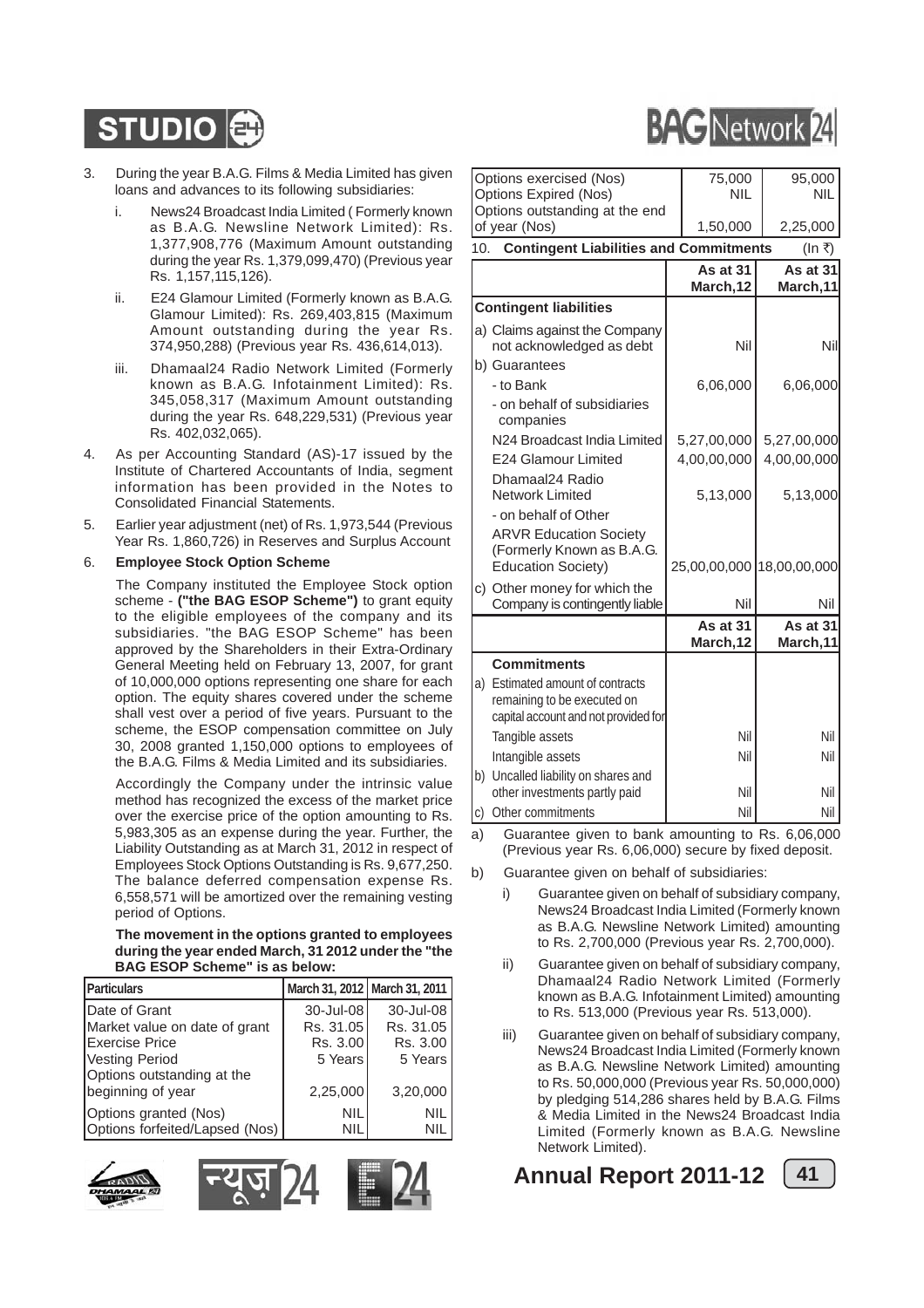

- iv) Guarantee given on behalf of subsidiary company, E24 Glamour Limited (Formerly known as B.A.G. Glamour Limited) amounting to Rs. 4,00,00,000 (Previous year Rs. 4,00,00,000) by pledging 411,430 shares held by B.A.G. Films & Media Limited in the E24 Glamour Limited (Formerly known as B.A.G. Glamour Limited).
- c) Corporate Guarantees given in favour of bank by creating charge on land situated at Plot No. HS-20, Sector-B-7, Greater Noida amounting to Rs. 25,00,00,000 (Previous year Rs. 18,00,00,000) on behalf of ARVR Education Society(Formerly Known as B.A.G. Education Society).
- d) During the year Canara bank took over the Cash credit facility limit of Rs. 12,00,00,000 from State bank of India. The facility was sanctioned by the bank on the basis of 1st charge on Land and Building of B.A.G Films & Media limited situated at FC-23, Sector-16-A, Film City, Noida.
- e) During the year B.A.G Films & Media limited availed facility of Rs. 19,95,28,900 (Previous Year Rs. 25,00,00,000 from Punjab National Bank) from Punjab National Bank Limited in the form of term loan. The sanction given by bank on the basis of pari passu charge on Land and building of B.A.G Films & Media Ltd. situated at FC-23, Sector-16-A, Film City, Noida.

#### 11. **Loans & Advances**

Loans or advances given to subsidiary Companies are shown under the head Loans & Advances where there is no repayment schedule and are re-payable on demand. Interest has been charged from the subsidiaries against loans given. The loans have been given in the best interest of the Company to fund the

#### **a. Change in present value of obligation**



financial obligations for attaining the objective of media expansion plans of the Company.

#### 12. **Export Obligation**

The Company has obtained license under the Export Promotion Credit Guarantee Scheme (EPCG Scheme) for importing capital goods at a concessional rate of custom duty against submission of undertaking to custom department. Under the terms of the EPCG Scheme, the company is required to export goods or services of at least Rs. 43,52,16,860 (Previous Year Rs. Rs. 43,52,16,860) within eight years from issue of EPCG Licenses.

13. Employee Benefits as per Accounting Standard 15 (revised) 'Employees Benefits', the disclosures of employee benefits are given below:

#### **a) Defined Contribution Plans :**

Contribution to Defined Contribution Plan recognized as expense for the year is as under:

Employer's Contribution to Provident Fund : Rs. 1,87,905 (Previous Year Rs. 210,938)

Employer's Contribution to ESI : Rs. 67,704 (Previous Year Rs.86,216)

#### **Defined Benefit Plans:**

The present value of obligation is determined based on actuarial valuation using the Projected Unit Credit method, which recognizes each period of service as giving rise to additional unit of employee benefit entitlement and measures each unit separately to build up the final obligation. The obligation for leave encashment is recognized in the same manner as gratuity.

 $(Amt in ₹)$ 

| <b>Particulars</b>                                               | <b>Gratuity</b> |               |               | <b>Leave Encashment</b> |
|------------------------------------------------------------------|-----------------|---------------|---------------|-------------------------|
|                                                                  | March31, 2012   | March31, 2011 | March31, 2012 | March31, 2011           |
| Present value of obligation as<br>at the beginning of the period | 15,52,167       | 10,06,651     | 8,48,678      | 7,50,388                |
| <b>Current Service Cost</b>                                      | 1,84,592        | 2,68,429      | 1,36,556      | 1,55,016                |
| Interest Cost                                                    | 1,31,934        | 80,532        | 72,138        | 60,031                  |
| <b>Expected Return on Plan Assets</b>                            | <b>NIL</b>      | <b>NIL</b>    | <b>NIL</b>    | <b>NIL</b>              |
| Actuarial (gain)/loss                                            | (5,81,614)      | (73, 394)     | (1, 33, 287)  | (1,167,757)             |
| Past Service Cost                                                | <b>NIL</b>      | 2,69,949      | <b>NIL</b>    | <b>NIL</b>              |
| Curtailment and settlement<br>Cost/(credit)                      | <b>NIL</b>      | <b>NIL</b>    | <b>NIL</b>    | <b>NIL</b>              |
| Present value of obligation as at<br>the end of the period       | 12,87,079       | 15,52,167     | 9,24,085      | 8,48,678                |





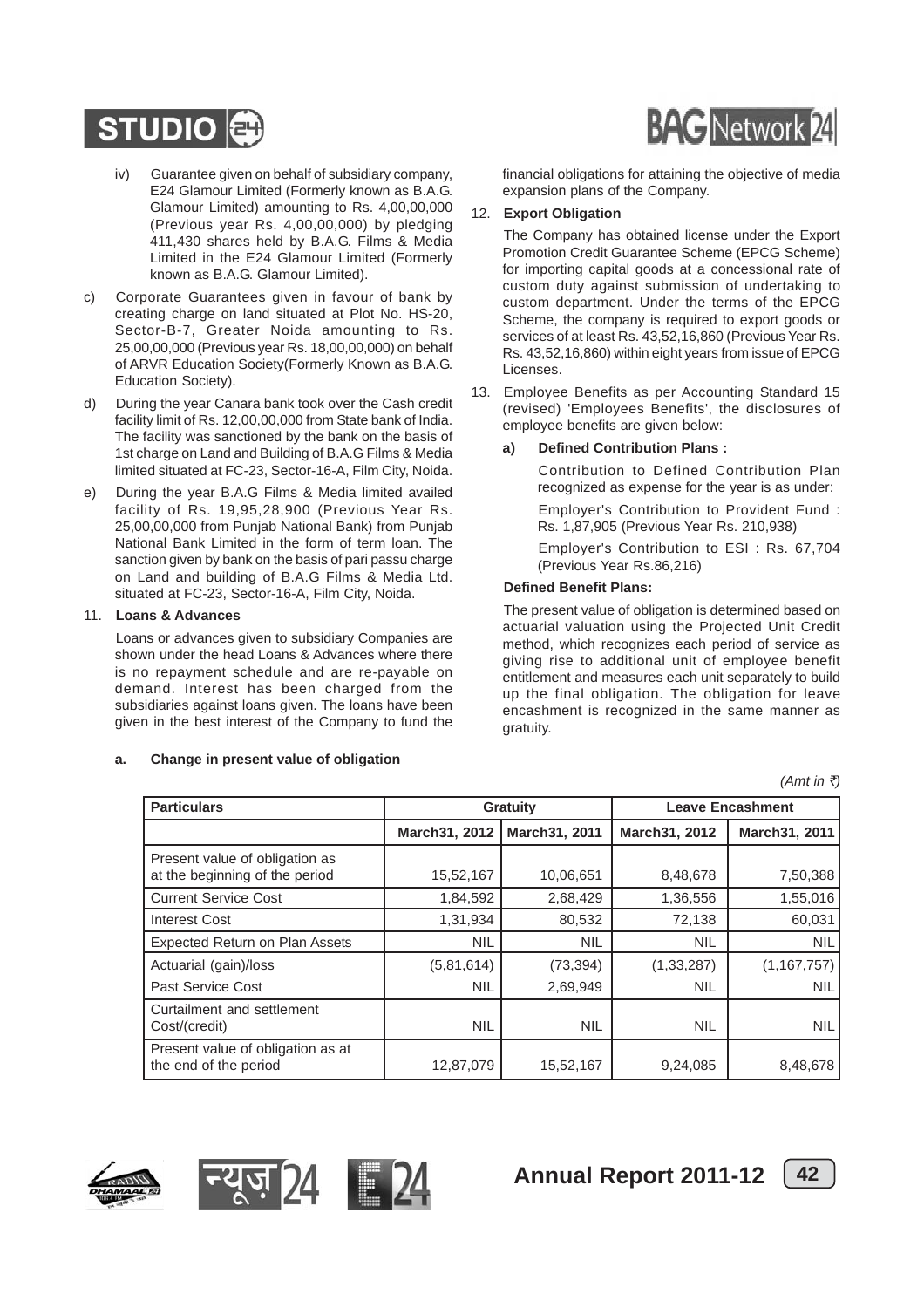

## **BAG** Network 24

#### **b. Expense recognized in the statement of profit and loss**

|                                                            |                 |               |               | (Amt in ₹)              |
|------------------------------------------------------------|-----------------|---------------|---------------|-------------------------|
| <b>Particulars</b>                                         | <b>Gratuity</b> |               |               | <b>Leave Encashment</b> |
|                                                            | March31, 2012   | March31, 2011 | March31, 2012 | March31, 2011           |
| Current service cost                                       | 1,84,592        | 2,68,429      | 1,36,556      | 1,55,016                |
| Past service cost                                          |                 | 2,69,949      |               |                         |
| Interest cost                                              | 1,31,934        | 80,532        | 72,138        | 60,031                  |
| Expected return on plan assets                             |                 |               |               |                         |
| Curtailment cost / (Credit)                                |                 |               |               |                         |
| Settlement cost / (credit)                                 |                 |               |               |                         |
| Net actuarial (gain)/ loss recognized<br>in the period     | (5,81,614)      | (73, 394)     | (1, 33, 287)  | (1, 16, 757)            |
| Expenses recognized in the statement<br>of profit & losses | (2,65,088)      | 5,45,516      | 75,407        | 98,290                  |

#### **c. Actuarial Assumptions**

**Particulars Constanting Enterprise Constanting Cratuity Constanting Leave Encashment March31, 2012 March31, 2011 March31, 2012 March31, 2011** Discount Rate (%)  $8.50$  8.00 8.00 8.50 8.00 Expected Rate of increase in Compensation Levels (%) 6.00 5.50 6.00 5.50 Expected Rate of Return on Plan Assets | NIL | NIL | NIL | NIL Expected Average remaining working lives of employees (years) 22.83 24.47 22.83 24.47

The estimated rate of escalation in salary considered in actuarial valuation, takes into account inflation, seniority, promotion and other relevant factors including supply and demand in the employment market. The above information is certified by the actuary.

- 14. Additional information required to be given pursuant to Part II of Schedule VI of the Companies Act, 1956 is as follows:
	- i. The aggregate managerial remuneration under section 198 read with section 309 of the Companies Act, 1956 to the directors:  $(Amt \in \bar{\tau})$

| <b>Particulars</b>                                   | Year ended     | Year ended     |
|------------------------------------------------------|----------------|----------------|
|                                                      | March 31, 2012 | March 31, 2011 |
| Managing Directors Remuneration and Other Allowances | 10,000,000     | 10,000,000     |
| <b>Total</b>                                         | 10,000,000     | 10,000,000     |

| н. |                     |                                     | (Amt, in ₹)                         |
|----|---------------------|-------------------------------------|-------------------------------------|
|    | <b>IParticulars</b> | Year ended<br><b>March 31, 2012</b> | Year ended<br><b>March 31, 2011</b> |
|    | Sitting Fees        | 450,000                             | 390,000                             |

iii. The Company is in the business of media and entertainment, which is not subject to any license; hence licensed capacity is not given.









 $(Amt in ₹)$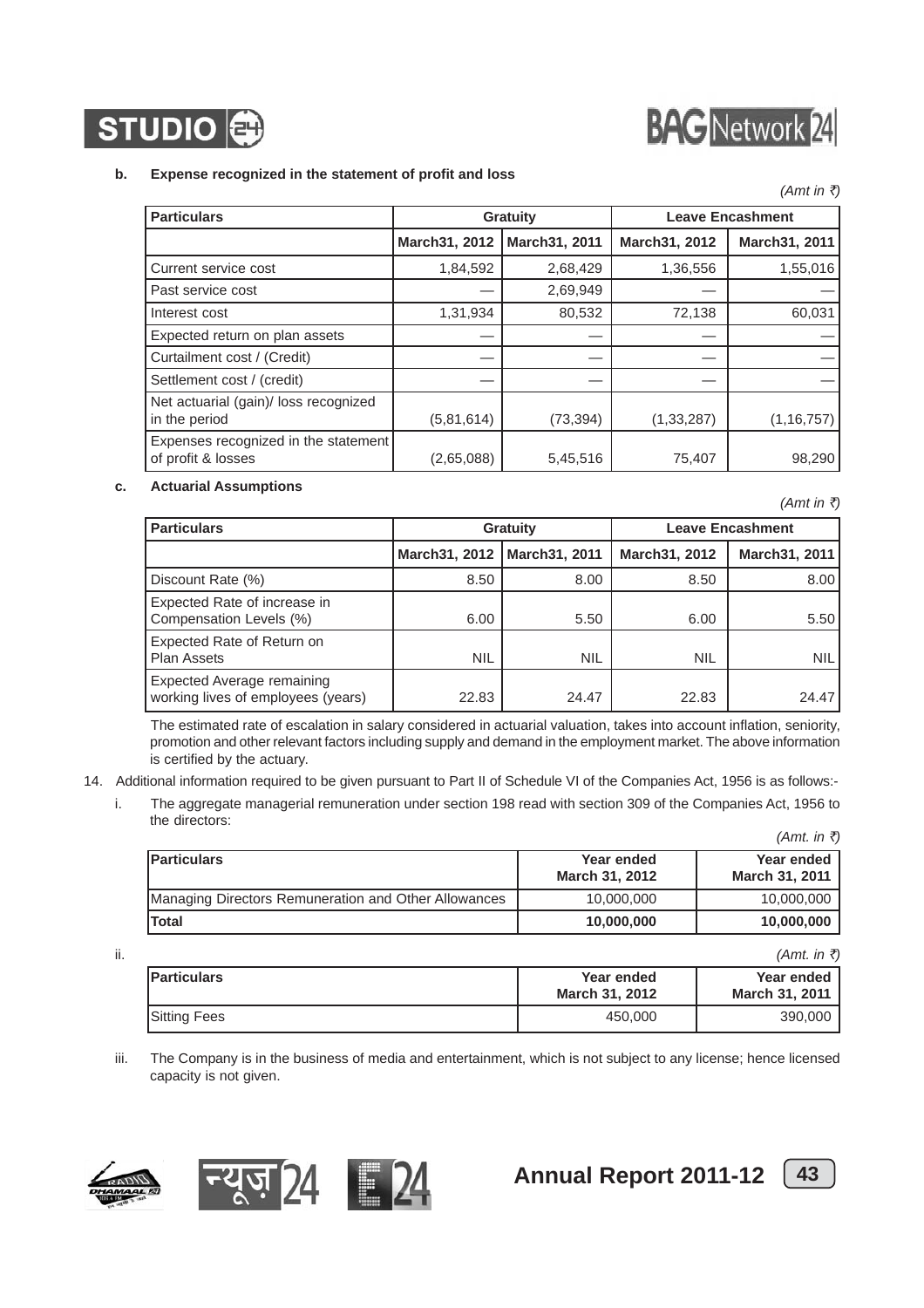



#### iv. Activity in Foreign Currency

|                                        |                              | $(Amt.$ in ₹)                |
|----------------------------------------|------------------------------|------------------------------|
| <b>Particulars</b>                     | Year ended<br>March 31, 2012 | Year ended<br>March 31, 2011 |
| <b>Earnings in Foreign Currency</b>    |                              |                              |
| Income from Commissioned Serials       | <b>NIL</b>                   | <b>NIL</b>                   |
| Income from Sale of Rights             | <b>NIL</b>                   | <b>NIL</b>                   |
| <b>Expenditure in Foreign Currency</b> |                              |                              |
| Fees & Subscription                    | 585,810                      | 451,034                      |
| <b>Travel Expenses</b>                 | <b>NIL</b>                   | 203,743                      |
| <b>Equipments Purchased</b>            | 316,575                      | 3,670,441                    |
| Import of Services                     | 1,775,540                    | 1,573,100                    |
| Interest                               | NIL                          | <b>NIL</b>                   |

Value of Export of Services of Rs. NIL (Previous Year Rs. NIL).

v. Repairs & Maintenance included in the total cost is as follows: -

|                                   |                              | (Amt. in ₹)                                |
|-----------------------------------|------------------------------|--------------------------------------------|
| <b>Particulars</b>                | Year ended<br>March 31, 2012 | <b>Year ended</b><br><b>March 31, 2011</b> |
| Repairs & Maintenance - Building  | 7.823.851                    | 1,276,500                                  |
| Repairs & Maintenance - Machinery | 2.611.694                    | 1.721.804                                  |

vi. Information pursuant to other provisions of Part -II of Schedule -VI to The Act, is either nil or not applicable to the Company for the year.

#### 15. **The Deferred Tax Liability (Net) comprises of the following:**

|                                                                                                                                      |                              | (Amt. in ₹)                  |
|--------------------------------------------------------------------------------------------------------------------------------------|------------------------------|------------------------------|
| <b>Particulars</b>                                                                                                                   | Year ended<br>March 31, 2012 | Year ended<br>March 31, 2011 |
| <b>Opening Balance of Deferred Tax Liability (Net)</b>                                                                               | 27,262,895                   | 21,722,612                   |
| A. Tax effects of items constituting Deferred Tax Liability<br>On difference between book balance and tax balance<br>of Fixed Assets | 5,290,396                    | 6,412,490                    |
| B. Tax effects of items constituting Deferred Tax Assets                                                                             |                              |                              |
| Related to Gratuity & Leave Encashment                                                                                               | (68, 895)                    | (185,421)                    |
| Disallowance under the Income Tax Act                                                                                                | (443,589)                    | (686,786)                    |
| <b>Closing Balance of Deferred Tax Liability (Net)</b>                                                                               | 32,040,807                   | 27,262,895                   |

- 16. There is no amount outstanding to be credited to Investor Education and Protection Fund.
- 17. Related Parties Disclosures as per Accounting Standard (AS-18) are as follows:

#### **1. List of Related Parties**

| Name of Related Parties                                                                                        | <b>Description of Relationship</b>                                       |
|----------------------------------------------------------------------------------------------------------------|--------------------------------------------------------------------------|
| Anurradha Prasad                                                                                               | Chairperson cum Managing Director                                        |
| Dhamaal24 Radio Network Limited                                                                                | Subsidiary                                                               |
| News24 Broadcast India Limited                                                                                 | Subsidiary                                                               |
| <b>E24 Glamour Limited</b>                                                                                     | Subsidiary                                                               |
| <b>B.A.G Animation Private Limited</b>                                                                         | Subsidiary                                                               |
| <b>B.A.G. Business Ventures Limited</b>                                                                        | Associates                                                               |
| Approach Films & Televisions Limited                                                                           | Enterprises over which KMP are able to exercise<br>significant influence |
| Skyline Tele Media Services Limited                                                                            | Enterprises over which KMP are able to exercise<br>significant influence |
| <b>ARVR Communications Pyt. Limited</b><br>(Formerly known as Anu Films and<br>Communications Private Limited) | <b>Promoter Company</b>                                                  |









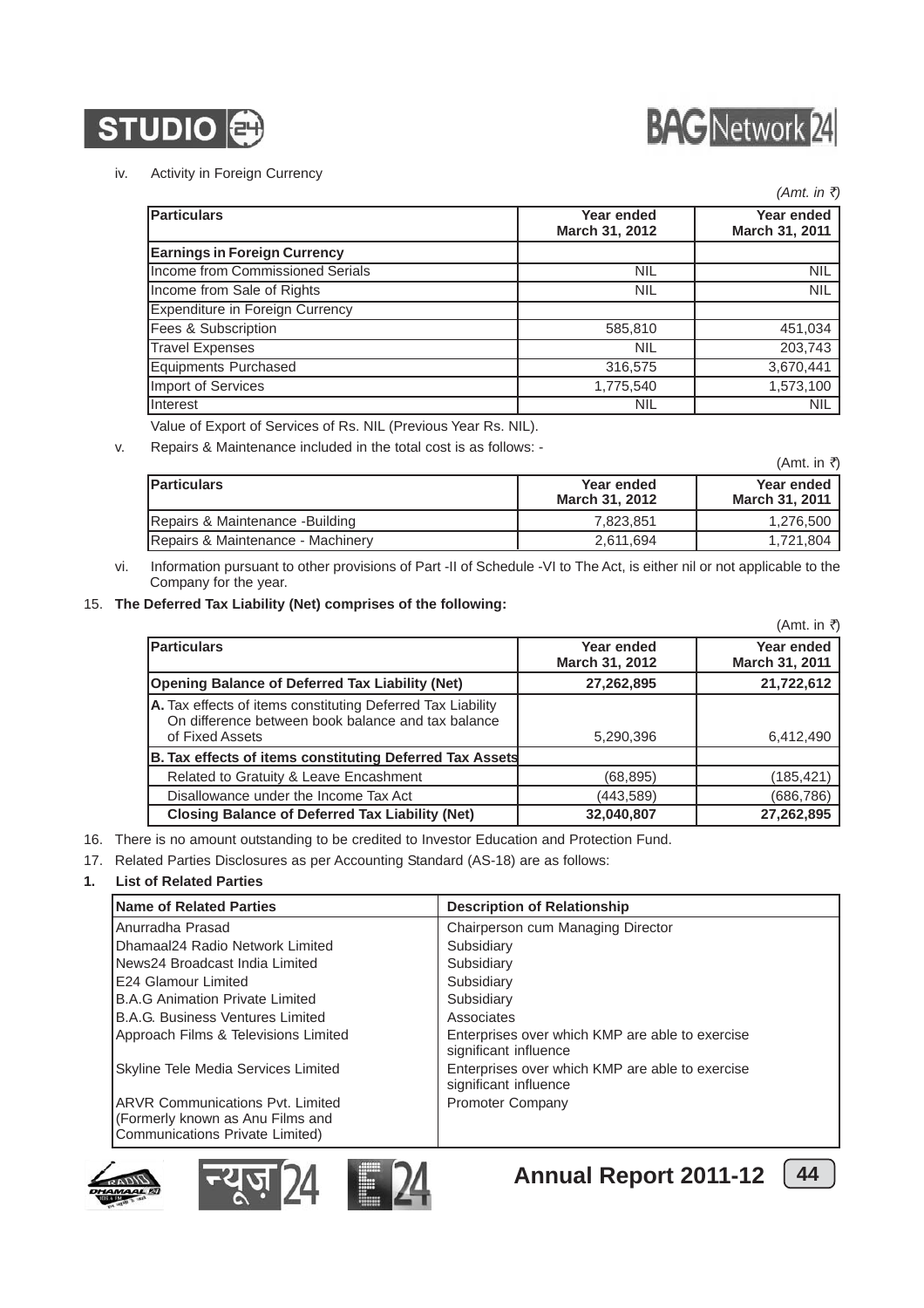



#### **2. Related party Transactions**

|                                        | (Amt. in ₹) |                                             |               |               |                     |             |                                                                                |      |
|----------------------------------------|-------------|---------------------------------------------|---------------|---------------|---------------------|-------------|--------------------------------------------------------------------------------|------|
| Particulars                            |             | Chairperson cum<br><b>Managing Director</b> |               | Subsidiaries  | Promoter<br>Company |             | Enterprises over<br>which KMP are able<br>to exercise<br>significant influence |      |
|                                        | 2012        | 2011                                        | 2012          | 2011          | 2012                | 2011        | 2012                                                                           | 2011 |
| Salary                                 | 10,000,000  | 10,000,000                                  |               |               |                     |             |                                                                                |      |
| Advance against share<br>capital given |             |                                             |               |               |                     |             |                                                                                |      |
| Lease rent on<br>equipments received   |             |                                             | 54,396,860    | 54,025,446    |                     |             |                                                                                |      |
| Security deposit<br>Receipt - Refunded |             |                                             |               |               |                     |             |                                                                                |      |
| Income from Television<br>Programming  |             |                                             | 34,901,430    | 149,900,000   |                     | ÷,          | 30,000,000                                                                     |      |
| <b>Advertisement Expenses</b>          |             |                                             | 35,000,000    | 145,000,000   |                     |             |                                                                                |      |
| Expenses incurred                      |             |                                             | 92,041,534    | 186,418,576   |                     | 70,515      |                                                                                |      |
| <b>Expenses Reimbursed</b>             |             |                                             |               | 156,736,302   |                     |             |                                                                                |      |
| <b>Interest Earned</b>                 |             |                                             | 59,156,584    | 130,983,645   |                     |             |                                                                                |      |
| Unsecured loan(taken)                  |             |                                             |               | 642,104,096   | 98,437,500          |             |                                                                                |      |
| Unsecured Ioan<br>(given/returned)     |             |                                             |               | 1,398,487,797 |                     |             |                                                                                |      |
| Loan & Advances                        |             |                                             | 187,599,382   |               |                     |             | 50,288,123                                                                     |      |
| Share application<br>money invested    |             |                                             | 1,804,771,525 | 357,737,974   |                     |             |                                                                                |      |
| Share application<br>money Received    |             |                                             |               |               |                     | 22,125,000  |                                                                                |      |
| Share's issued                         |             |                                             |               |               |                     | 101,983,500 |                                                                                |      |

18. Disclosures required under Section 22 of the Micro, Small and Medium Enterprises Development Act, 2006

|        |                                                                                                                                                     | As at 31<br><b>March, 2012</b> | As at 31<br><b>March, 2011</b> |
|--------|-----------------------------------------------------------------------------------------------------------------------------------------------------|--------------------------------|--------------------------------|
|        | Principal amount remaining unpaid to any supplier as<br>at the end of the accounting year                                                           | Nil                            | Nil                            |
| lii)   | Interest due thereon remaining unpaid to any supplier as<br>at the end of the accounting year                                                       | Nil                            | Nil                            |
| l iii) | The amount of interest paid along with the amounts of the<br>payment made to the supplier beyond the appointed day                                  | Nil                            | Nil                            |
| , iv)  | The amount of interest due and payable for the year                                                                                                 | Nil                            | Nil                            |
| V)     | The amount of interest accrued and remaining unpaid at<br>the end of the accounting year                                                            | Nil                            | Nil                            |
| Vİ)    | The amount of further interest due and payable even in the<br>succeeding year, until such date when the interest dues as<br>above are actually paid | Nil                            | Nil                            |

Note: The above information regarding the small scale undertakings and Micro, Small and Medium Enterprise has been determined to the extent such parties have been identified on the basis of the information available with the Company.







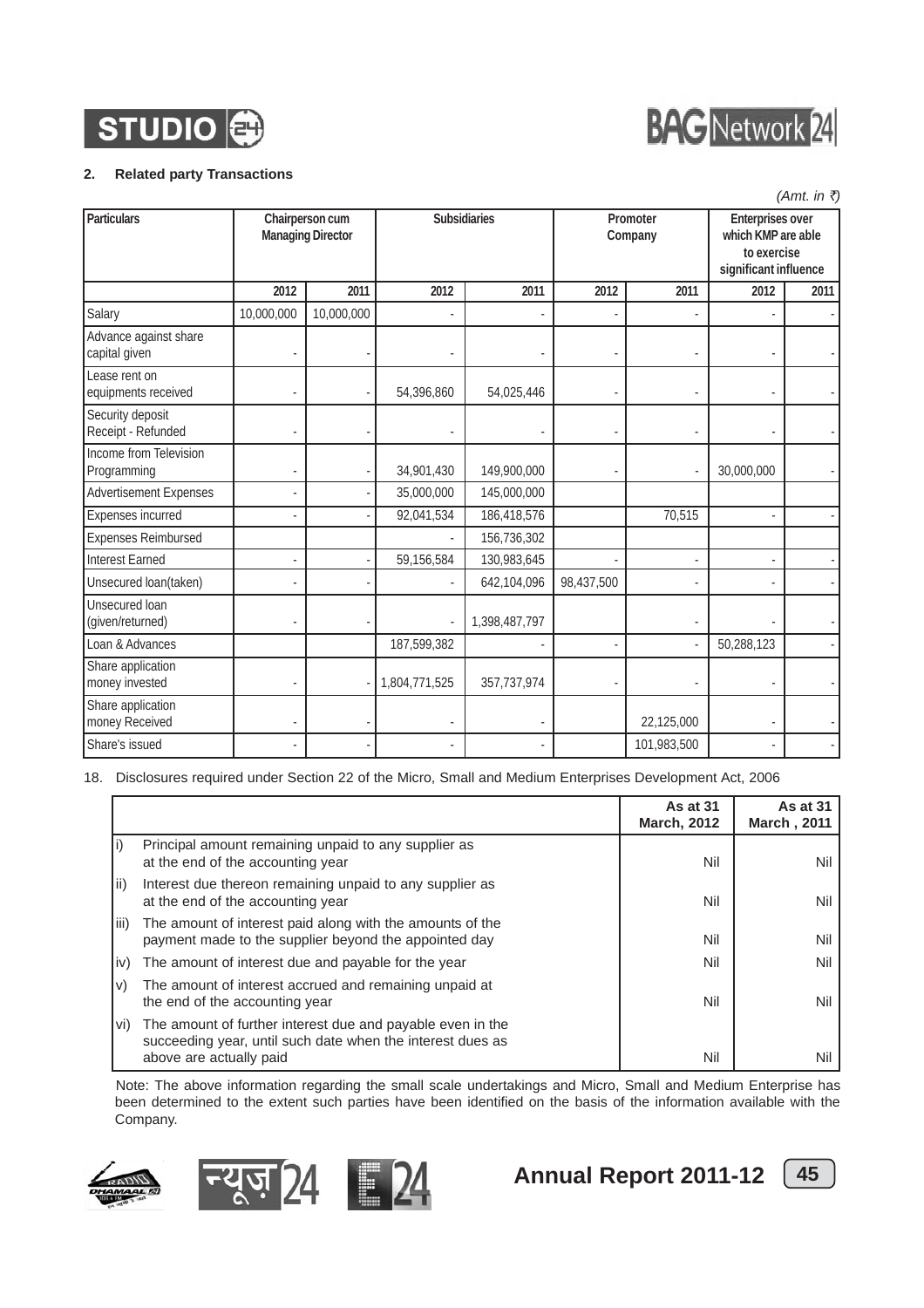



- 2. The Company has not made any provision for cess payable u/s 441A of the Companies Act, 1956. The said provision shall be made as and when the requisite notification is issued by the Central Government in this regard.
- 3. Earnings Per Share (EPS) is Computed in Accordance with Accounting Standard-20:-

|       |                                                                                             |                                              | (Amt. in ₹)                           |
|-------|---------------------------------------------------------------------------------------------|----------------------------------------------|---------------------------------------|
|       | <b>Particulars</b>                                                                          | For the year ended<br><b>31st March 2012</b> | For the year ended<br>31st March 2011 |
| i)    | Net Profit after tax as per profit and loss account                                         | 1,66,358                                     | 1,82,066                              |
| ii)   | Short provision for tax of earlier years                                                    | 19,73,544                                    | (18,60,726)                           |
| iii)  | Net Profit attributable to Equity Shareholders                                              | 21,39,902                                    | 20,42,792                             |
| iv)   | Net Profit before Exceptional Item                                                          | 21,39,902                                    | 20,42,792                             |
| V)    | Weighted Average number of equity shares used as<br>denominator for calculating Basic EPS   | 1,65,173,090                                 | 157,030,900                           |
| vi)   | Basic Earnings per share                                                                    | 0.01                                         | 0.01                                  |
| vii)  | Weighted Average number of equity shares used as<br>denominator for calculating Diluted EPS | 1,79,066,533                                 | 157,071,070                           |
| viii) | Diluted Earnings per share                                                                  | 0.01                                         | 0.01                                  |
| ix)   | Basic Earnings (before exceptional item) per share                                          | 0.01                                         | 0.01                                  |
| X)    | Diluted Earnings (before exceptional item) per share                                        | 0.01                                         | 0.01                                  |
| xi)   | Face Value per equity share                                                                 | 2.00                                         | 2.00                                  |

19. Previous year figures are regrouped, rearranged or recast wherever necessary to make them comparable with the current year figures.

Chartered Accountants

FRN: 006792

Place: Noida (Company Secretary) Date: 30th May, 2012

**For Joy Mukherjee & Associates** For and on behalf of Board of Directors

**Joy Mukherjee Anurradha Prasad Anuradha Mishra** Partner (Director) **Partner (Proportional Chairperson cum** (Director) M. NO. 74602 Managing Director)

**Rajeev Parashar**







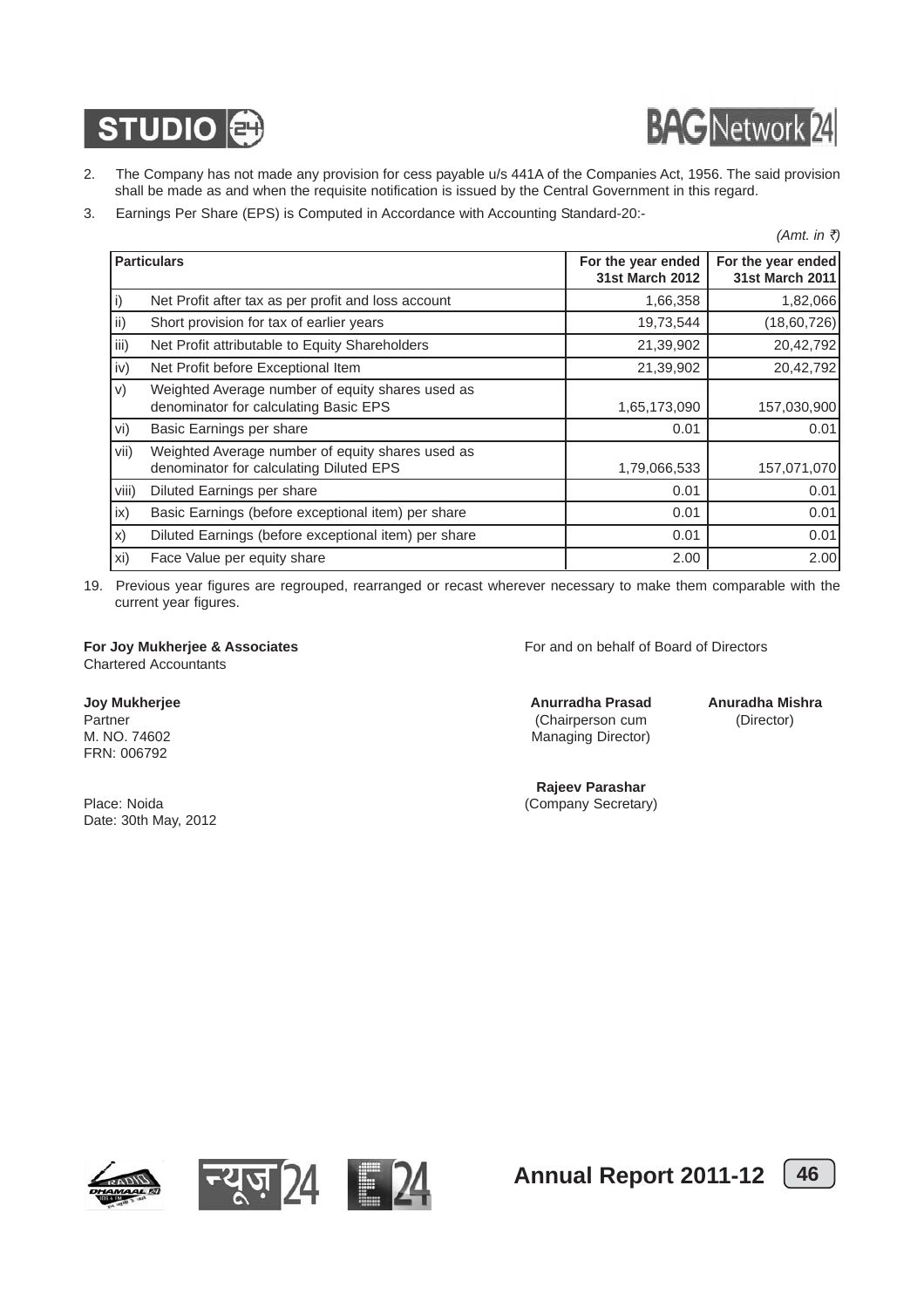



#### **B.A.G Films and Media Limited**

#### **Cash Flow Statement for the year ended March 31, 2012**

| <b>Particulars</b>                                            |                 | For the year ended<br>March 31,2012 | For the year ended<br><b>March 31,2011</b> |                 |  |
|---------------------------------------------------------------|-----------------|-------------------------------------|--------------------------------------------|-----------------|--|
|                                                               | Amount in ₹     | Amount in ₹                         | Amount in ₹                                | Amount in ₹     |  |
| A. Cash flow from operating activities                        |                 |                                     |                                            |                 |  |
| Net Profit / (Loss) before extraordinary items and tax        |                 | 6,337,152                           |                                            | 10,377,419      |  |
| Adjustments for:                                              |                 |                                     |                                            |                 |  |
| Depreciation and amortisation                                 | 112,071,628     |                                     | 82,229,182                                 |                 |  |
| (Profit) / loss on sale / write off of assets                 | 12,750          |                                     | 6,495                                      |                 |  |
| Finance costs                                                 | 74,168,480      |                                     | 30,211,018                                 |                 |  |
| Interest income                                               | (59, 797, 266)  |                                     | (133, 153, 565)                            |                 |  |
| Dividend income                                               | (5,000)         |                                     | (77, 553)                                  |                 |  |
| Net (gain) / loss on sale of investments                      | 15,866          |                                     | 2,559,527                                  |                 |  |
| Liabilities / provisions no longer required written back      | (3,037,400)     |                                     | (3,088,647)                                |                 |  |
| Other non-cash charges<br>Adjustment relating to earlier year | 1,973,544       |                                     | (1,860,726)                                |                 |  |
|                                                               |                 |                                     |                                            |                 |  |
| Operating profit / (loss) before working capital changes      |                 | 125,402,602                         |                                            | (23, 174, 269)  |  |
| Changes in working capital:                                   |                 |                                     |                                            |                 |  |
| Adjustments for (increase)/decrease in operating assets:      |                 |                                     |                                            |                 |  |
| Inventories                                                   | (35,771,660)    |                                     | (5,714,259)                                |                 |  |
| Trade receivables                                             | (14, 415, 954)  |                                     | 4,174,681                                  |                 |  |
| Short-term loans and advances                                 | (339, 024, 168) |                                     | (779, 973, 750)                            |                 |  |
| Long-term loans and advances                                  |                 |                                     |                                            |                 |  |
| Other non-current assets                                      | 968,869         |                                     | 4,728,052                                  |                 |  |
| Adjustments for increase/(decrease) in operating liabilities: |                 |                                     |                                            |                 |  |
| Trade payables                                                | (129, 820, 500) |                                     | 135,927,012                                |                 |  |
| Other current liabilities                                     | 53,992,101      |                                     | (2,676,247)                                |                 |  |
| Short-term provisions                                         | (4,914,387)     |                                     | (6,716,004)                                |                 |  |
| Long-term provisions                                          | 791,344         | (468, 194, 355)                     | 360,302                                    | (649, 890, 213) |  |
|                                                               |                 |                                     |                                            |                 |  |
| Cash generated from operations                                |                 | (336, 454, 601)                     |                                            | (662, 687, 063) |  |
| Net cash flow from / (used in) operating activities (A)       |                 | (336, 454, 601)                     |                                            | (662, 687, 063) |  |
| B. Cash flow from investing activities                        |                 |                                     |                                            |                 |  |
| Capital expenditure on fixed assets,                          |                 |                                     |                                            |                 |  |
| including capital advances                                    | (277, 629, 455) |                                     | (420, 941, 075)                            |                 |  |
| Proceeds from sale of fixed assets                            | 158,334,578     |                                     | 956,501                                    |                 |  |
| Purchase of long-term investments                             |                 |                                     |                                            |                 |  |
| - Subsidiaries                                                |                 |                                     | (33,759,534)                               |                 |  |
| - Associates                                                  | (240,000)       |                                     |                                            |                 |  |
| - Others                                                      | (10,000,000)    |                                     | (114, 579, 793)                            |                 |  |
| Proceeds from sale of long-term investments                   |                 |                                     |                                            |                 |  |
| - Others                                                      | 114,563,928     |                                     | 6,090,473                                  |                 |  |
| Interest received                                             |                 |                                     |                                            |                 |  |
| - Subsidiaries                                                | 59,156,584      |                                     | 126,294,960                                |                 |  |
| - Associates                                                  | 20,269          |                                     |                                            |                 |  |
| - Others                                                      | 620,413         |                                     | 6,858,605                                  |                 |  |
| Dividend received                                             |                 |                                     |                                            |                 |  |
| - Others                                                      | 5,000           |                                     | 77,553                                     |                 |  |
|                                                               |                 | 44,831,317                          |                                            | (429,002,310)   |  |
| Net cash flow from / (used in) investing activities (B)       |                 | 44,831,317                          |                                            | (429, 002, 310) |  |





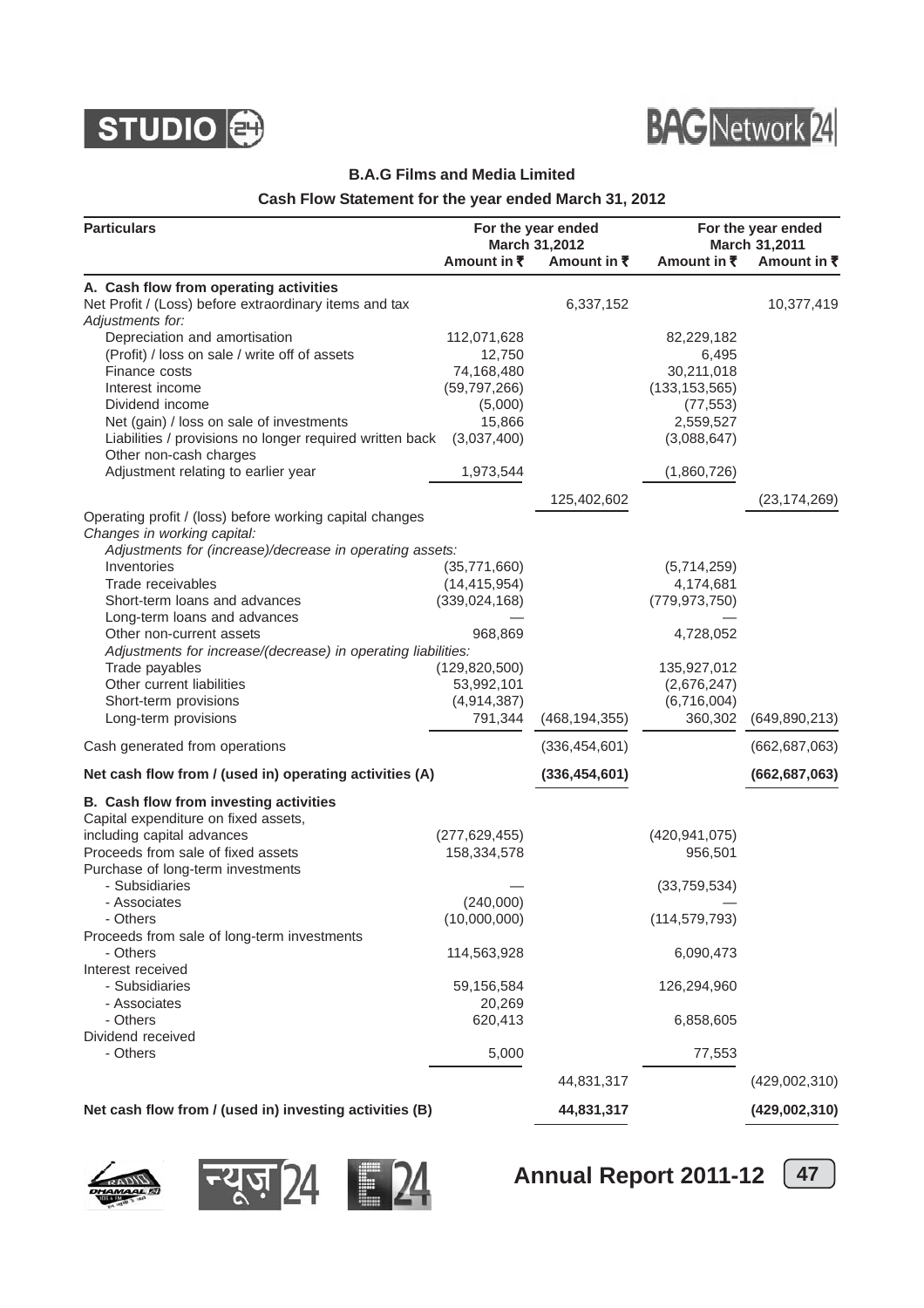



| <b>Particulars</b>                                                  |                        | For the year ended<br>March 31,2012 | For the year ended<br>March 31,2011 |                     |
|---------------------------------------------------------------------|------------------------|-------------------------------------|-------------------------------------|---------------------|
|                                                                     | Amount in $\bar{\tau}$ | Amount in $\bar{z}$                 | Amount in $\bar{z}$                 | Amount in $\bar{z}$ |
| C. Cash flow from financing activities                              |                        |                                     |                                     |                     |
| Proceeds from issue of equity shares                                | 6,874,000              |                                     | 130,353,000                         |                     |
| Proceeds from issue of share warrants                               | 96,202,423             |                                     | (5, 199, 015)                       |                     |
| Proceeds from long-term borrowings                                  | 101,191,394            |                                     | 265,992,294                         |                     |
| Proceeds from other short-term borrowings                           | 102,283,369            |                                     | (93,680,847)                        |                     |
| Finance cost                                                        | (74, 168, 480)         |                                     | (30, 211, 018)                      |                     |
|                                                                     |                        | 232,382,706                         |                                     | 267,254,414         |
| Net cash flow from / (used in) financing activities (C)             |                        | 232,382,706                         |                                     | 267,254,414         |
| Net increase / (decrease) in Cash and cash equivalents (A+B+C)      |                        | (59, 240, 578)                      |                                     | (824, 434, 959)     |
| Cash and cash equivalents at the beginning of the year              |                        | 107,581,076                         |                                     | 932,016,035         |
| Cash and cash equivalents at the end of the year                    |                        | 48,340,498                          |                                     | 107,581,076         |
| Reconciliation of Cash and cash equivalents with the Balance Sheet: |                        |                                     |                                     |                     |
| Cash and cash equivalents as per Balance Sheet                      |                        | 48,340,498                          |                                     | 107,581,076         |
| Cash and cash equivalents at the end of the year *                  |                        | 48,340,498                          |                                     | 107,581,076         |
| * Comprises:                                                        |                        |                                     |                                     |                     |
| (a) Cash on hand                                                    |                        | 2,587,888                           |                                     | 2,334,392           |
| (b) Cheques, drafts on hand                                         |                        | 25,049,544                          |                                     | 1,477,239           |
| (c) Balances with banks                                             |                        |                                     |                                     |                     |
| In current accounts<br>(i)                                          |                        | 14,292,018                          |                                     | 95,982,544          |
| (ii)<br>In deposit accounts                                         |                        | 5,650,176                           |                                     | 5,488,317           |
| (d)<br><b>Others</b>                                                |                        |                                     |                                     |                     |
| Staff Imprest                                                       |                        | 760,872                             |                                     | 2,298,585           |
|                                                                     |                        | 48,340,498                          |                                     | 107,581,076         |

#### Chartered Accountants

FRN: 006792

Place: Noida (Company Secretary) Date: 30th May, 2012

**For Joy Mukherjee & Associates For and on behalf of Board of Directors** 

**Joy Mukherjee Anurradha Prasad Anuradha Mishra** Partner (Chairperson cum (Director)<br>
M. NO. 74602 (M. No. 74602 Managing Director) Managing Director)

**Rajeev Parashar**



![](_page_49_Picture_11.jpeg)

![](_page_49_Picture_12.jpeg)

![](_page_49_Picture_13.jpeg)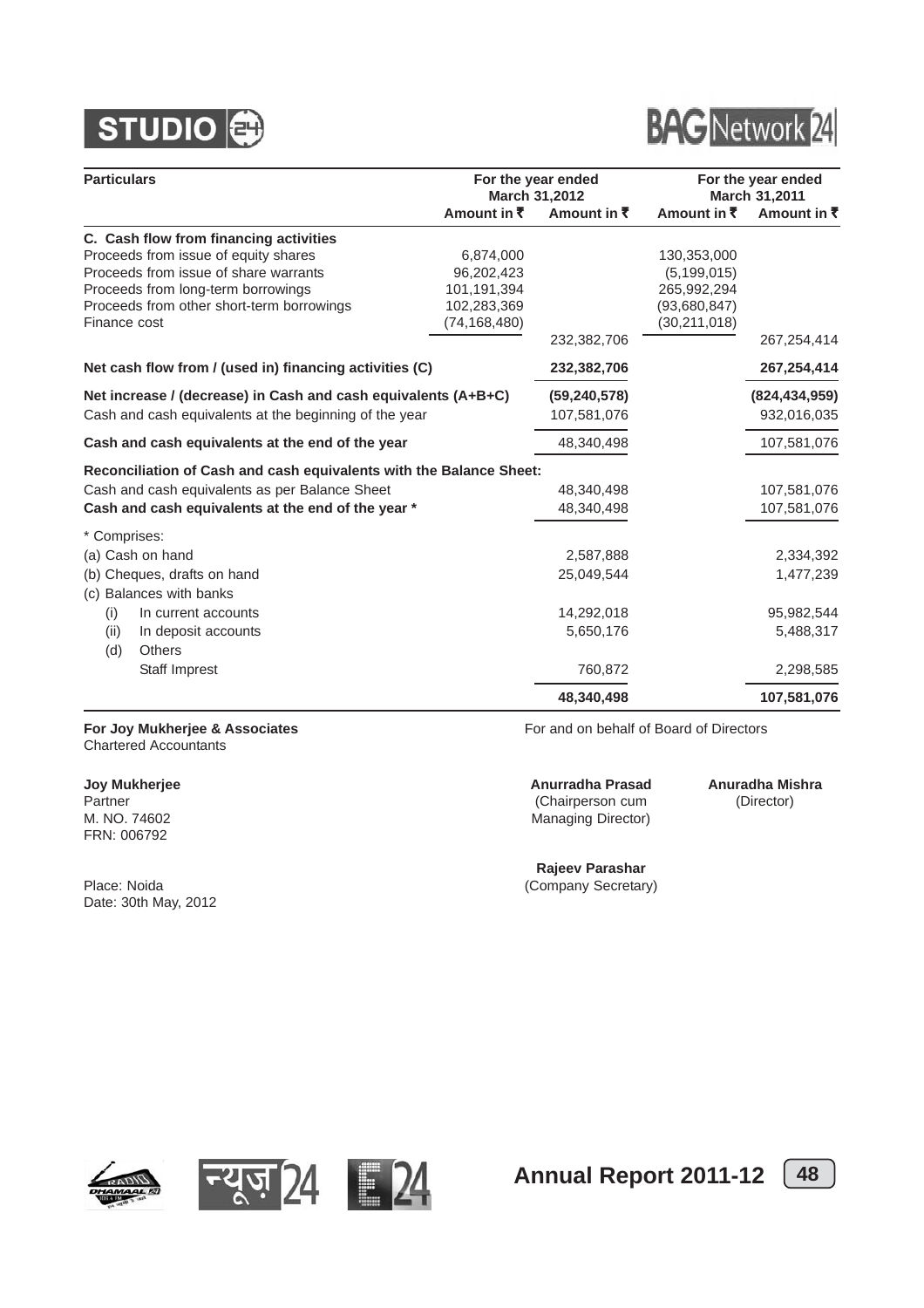![](_page_50_Picture_0.jpeg)

![](_page_50_Picture_1.jpeg)

#### **Statement Pursuant to Section 212 of the Companies Act, 1956 Related to Subsidiary Companies**

| Name of the Subsidiary Companies |                                                                                                                                                                                            | Dhamaal24<br><b>Radio Network</b><br>Limited | E24<br>Glamour<br>Limited  | News24<br><b>Broadcast India</b><br>Limited | <b>B.A.G.</b><br><b>Animation</b><br><b>Private Limited</b> |
|----------------------------------|--------------------------------------------------------------------------------------------------------------------------------------------------------------------------------------------|----------------------------------------------|----------------------------|---------------------------------------------|-------------------------------------------------------------|
|                                  | Financial year ended on                                                                                                                                                                    | March 31, 2012                               | March 31, 2012             | March 31, 2012                              | March 31, 2012                                              |
|                                  | Shares of the Subsidiary Held By<br>B.A.G. Films & Media Limited on the above date:                                                                                                        |                                              |                            |                                             |                                                             |
| A)                               | Number<br>Face Value                                                                                                                                                                       | 12,200,000<br>Rs. 10                         | 9,000,286<br><b>Rs. 10</b> | 8,571,430<br>Rs. 10                         | 496,100<br>Rs. 10                                           |
| B)                               | <b>Extent Of Holding</b>                                                                                                                                                                   | 61%                                          | 52.50%                     | 50%                                         | 98.02%                                                      |
|                                  | The net aggregate amount of Profits/(Losses)<br>of the Subsidiary Company for the above<br>financial year so far as It concerns the<br>members of B.A.G. Films & Media Limited             | 11,333,853                                   | 3,207,088                  | (206, 407, 940)                             | (172, 446)                                                  |
| A)                               | Dealt With In The Accounts Of The<br>Company For The Year Ended March 31,2012                                                                                                              | Yes                                          | Yes                        | Yes                                         | Yes                                                         |
| B)                               | Not Dealt With In The Accounts Of The<br>Company For The Year Ended March 31, 2012                                                                                                         | Nil                                          | Nil                        | Nil                                         | Nil                                                         |
|                                  | Net Aggregate Amount of Profits/(Loss) For<br>previous financial years of the subsidiary,<br>A Subsidiary so far as It concerns members of<br>since It became B.A.G. Films & Media Limited | (110, 182, 439)                              | (385, 950, 307)            | (690, 576, 482)                             | (251, 406)                                                  |
| A)                               | Dealt With In The Accounts Of The<br>Company For The Year Ended March 31, 2012                                                                                                             | Yes                                          | Yes                        | Yes                                         | Yes                                                         |
| B)                               | Not Dealt With In The Accounts Of The<br>Company For The Year Ended March 31, 2012                                                                                                         | Nil                                          | Nil                        | Nil                                         | Nil                                                         |

For and on behalf of the Board of Directors

**Anurradha Prasad Anuradha Mishra**<br> **Anuradha Mishra** (Director) (Director) (Chairperson cum Managing Director)

Place : Noida<br>
Date: 30th May, 2012<br> **Place : 30th May, 2012** 

(Company Secretary)

![](_page_50_Picture_9.jpeg)

![](_page_50_Picture_10.jpeg)

![](_page_50_Picture_11.jpeg)

![](_page_50_Picture_12.jpeg)

![](_page_50_Picture_13.jpeg)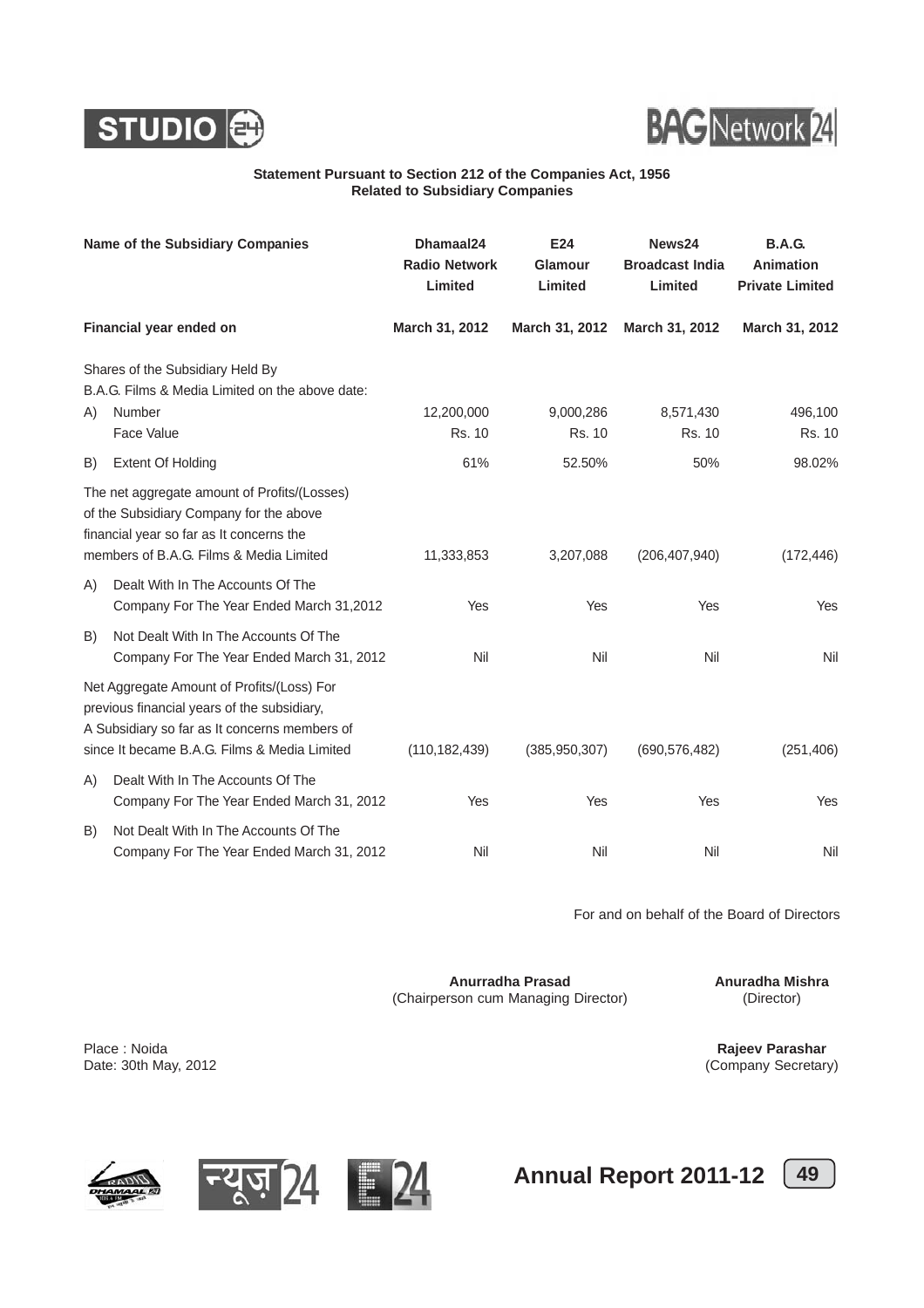![](_page_51_Picture_0.jpeg)

#### **DIRECTORS' REPORT**

#### **To,**

The Members, **Dhamaal24 Radio Network Limited**

(Formerly known as B.A.G. Infotainment Limited)

Your Directors are pleased to present their 7th Annual Report on the business and operations of the company along with the Audited Statements of Accounts for the financial year ended March 31, 2012.

#### **FINANCIAL RESULTS**

|                            |          | (Rs. in Lacs) |
|----------------------------|----------|---------------|
| <b>Particulars</b>         | 2011-12  | 2010-11       |
| Total Income               | 1,137.66 | 1075.52       |
| Profit/(Loss) before       |          |               |
| depreciation and financial |          |               |
| charges                    | 381.27   | 404.35        |
| Financial charges          | 0.28     | 200.12        |
| Cash Profit/(Loss)         | 394.43   | 217.67        |
| Depreciation               | 202.81   | 201.45        |
| Profit/(Loss) before Tax   | 178.17   | 2.77          |
| Provision for Tax          | (7.00)   | 10.16         |
| Profit/(Loss) after Tax    | 185.18   | (7.40)        |
| Proposed Dividend (%)      |          |               |

#### **PERFORMANCE REVIEW**

During the financial year under review, your company's revenue from operations has been Rs. 1,137.66 lacs compared to Rs. 1,075.52 lacs last year, a marginal increase of 5.78 %, however, profitability of the Company shown a healthy improvement due to saving on financial charges. Profit after tax has been Rs. 185.18 lacs compared to loss of Rs. 7.40 lacs in the previous year.

Your FM radio station, on frequency 106.4 in the name of "Dhamaal24" is now the voice of the regions and its many shows are household names in all ten cities where it is operational i.e.Hissar, Karnal, Patiala, Ranchi, Muzaffarpur, Dhule, Jalgaon, Ahemednagar, Simla and Jabalpur.

Your Company has also revamped and changed the look of its radio station 'Dhamaal24' with revitalized, novel and popular shows like MorningPur, Gossip Mohalla, Dhamaal Matinee, U Turn, Sumiran, Humraaz, Dharma Yaatra, Jhumri Talaiya, Tau on Air, Sargoshiyan and Star Track are aired on Dhamaal 24 keeping the regional flavor in each of its programmes offered to its listeners. During the year new programmes like Gossip Mohalla Dharma Yaatra, Jhumri Talaiya, Tau on Air, Sargoshiyan and Star Track are aired on our radio stations which gives positive response from listeners.

Radio FM in now a new lifestyle of young Indians. Radio has the reputation of being the oldest and the cheapest

![](_page_51_Picture_13.jpeg)

medium of entertainment in India. The radio industry has been completely energized by the various private players that entered the sector after the government has allowed foreign investment into the segment and opened the licenses to the private players with new innovation happening almost every day basis thereby keeping up the spirit of competiveness alive and also providing the daily dose of unique and new entertainment.

#### **DIVIDEND**

The Directors are of the view that resources of the Company need to be conserved for its future growth plans and hence do not recommend any dividend for the financial year ended March 31, 2012.

#### **DIRECTORS**

There are three directors in the company viz. Ms. Anurradha Prasad, Dr. Anuradha Mishra and Ms. Ankita Kumar.

Pursuant to the provisions of section 256 of the Companies Act, 1956, and Articles of Association of the Company, Dr. Anuradha Mishra is liable to retire by rotation at the ensuing Annual General Meeting and being eligible has offered herself for re-appointment. Your Board of Directors recommends her re-appointment. During the year, Mr. Rohit Lal, Mr. Prem Behl and Mr. Rajeev Shanker appointed as Additional Director have resigned from the Board of the Company.

Ms. Ankita Kumar was appointed as Additional Director of the Company on May 30, 2012 to hold office upto the conclusion of the ensuing Annual General Meeting. The Company has received notice along with requisite fee under Section 257 of the Companies Act, 1956 from Member proposing the appointment of Ms. Ankita Kumar as Director of the Company. The Board recommends her appointment as Director, liable to retire by rotation.

#### **CHANGE IN NAME OF THE COMPANY**

During the year the Company changed its name to Dhamaal24 Radio Network Limited pursuant to resolution passed by the Members of the Company at the Extra-Ordinary General Meeting dated August 24, 2011.

#### **DEPOSITS**

During the year the Company did not accept any Deposits as per the provisions of Section-58A of the Companies Act, 1956 read with Companies (Acceptance of Deposits) Rules, 1975.

#### **DIRECTORS' RESPONSIBILITY STATEMENT**

As required under section 217(2AA) of the Companies Act, 1956, the Directors of the Company hereby state and confirm-

1. That in preparation of the accounts for the financial period ended 31st March, 2012, the applicable accounting standards have been followed along with proper explanation relating to material departures, if any;

![](_page_51_Picture_28.jpeg)

![](_page_51_Picture_29.jpeg)

![](_page_51_Picture_30.jpeg)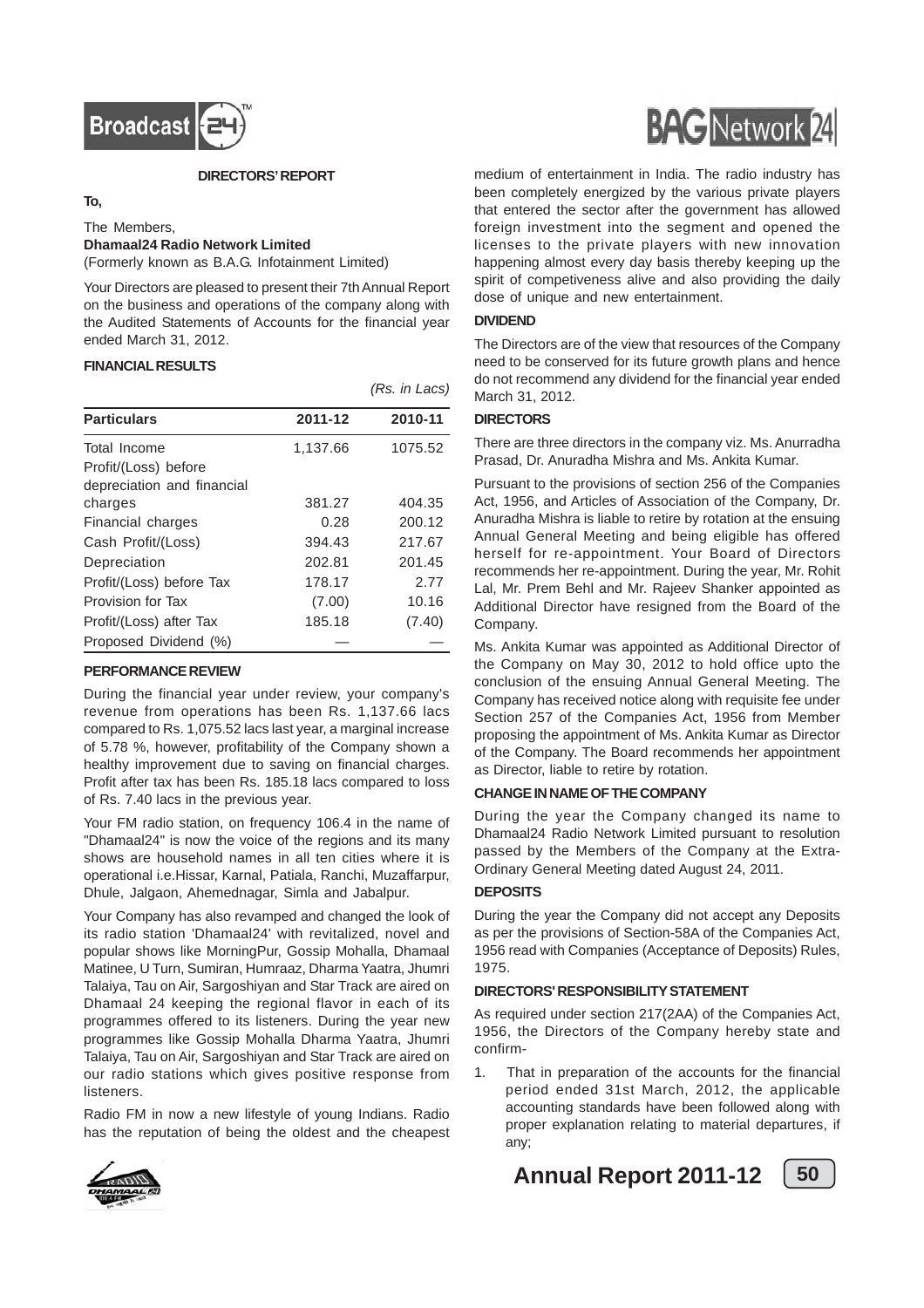![](_page_52_Picture_0.jpeg)

- 2. That the Directors have selected accounting policies and applied them consistently and made judgments and estimates that are reasonable and prudent so as to give a true and fair view of the state of affairs of the Company at the end of the financial period and of profit and loss of the Company for that period;
- 3. That the Directors have taken proper and sufficient care for the maintenance of adequate accounting records in accordance with the provisions of the Companies Act, 1956 for safeguarding the assets of the Company and for preventing and detecting fraud and other irregularities;
- 4. That the accounts for the financial period ended 31st March 2012 have been prepared on a "going concern" basis.

#### **SUBSIDIARY COMPANY**

The Company has a wholly owned foreign subsidiary company which has been registered in the United Arab Emirates with the name of "Radio Dhamal Twenty Four Network Limited" with a view to expansion in International Market.

#### **AUDIT COMMITTEE**

The Company has constituted an Audit Committee of Directors in accordance with the requirements of section 292A of the Companies Act 1956. Presently, the Audit Committee of the Company comprises of three Members, Dr. Anuradha Mishra, Chairperson of the Committee is an independent director, other members are Ms. Anurradha Prasad and Ms. Ankita Kumar.

During the last financial year, four Audit Committee Meetings were held on May 30, 2011, August 12, 2011, November 11, 2011 and February 14, 2012.

#### **AUDITORS**

M/s Joy Mukherjee & Associates, Chartered Accountants, the Statutory Auditors of the Company hold office until the conclusion of the ensuing Annual General Meeting and being eligible, offer themselves for re-appointment. The Company has received a certificate from the auditors to the effect that their re-appointment if made, would be within the prescribe limit as mentioned under Section 224 (1B) of the Companies Act, 1956 and they are not disqualified for such reappointment within the meaning of section 226 of such Act.

#### **AUDITORS' REPORT**

All observations made in the Auditors' Report and Notes to the Accounts are self explanatory and do not call for any

![](_page_52_Picture_13.jpeg)

further comments under section 217 of the Companies Act, 1956.

#### **HUMAN RESOURCES**

Your Directors would like to place on record their deep appreciation of all employees for rendering quality services to every constituent of the company be its viewers, producers, regulatory agencies, creditors or shareholders. The unstinting efforts of the employees have enabled your company to remain in the forefront of media and entertainment business.

#### **PERSONNEL**

There is no employee whose particulars are required to be disclosed under section 217(2A) of the Companies Act, 1956 read with Companies (Particulars of Employees) Rules, 1975 as amended.

#### **CONSERVATION OF ENERGY AND TECHNOLOGY ABSORPTION**

Your Company is not engaged in any manufacturing or processing activity, as such particulars required to be given in terms of Section 217(1)(e) of the Companies Act, 1956 read with Companies (Disclosure of Particulars in the Report of the Board of Directors) Rules, 1988, regarding conservation of energy and technology absorption are not applicable.

#### **FOREIGN EXCHANGE EARNINGS AND OUTGO**

During the year, your Company has incurred expenditure in foreign currency to the extent of Rs. 848,534/- as against Rs. NIL in the previous financial year.

#### **ACKNOWLEDGEMENT**

Your Directors wish to express their grateful appreciation for the cooperation and support received from vendors, customers, bank, financial institutions, Central and State Government Bodies, Auditors, legal advisors, consultants, shareholders and the society at large. Your directors also place on record their appreciation for the contribution and hardwork of employees across all levels. Without their commitment, inspiration and hard work, your company's consistent growth would not have been possible.

#### **For and on behalf of the Board of Directors**

Date: May 30, 2012 Chairperson

Place: Noida **Anurradha Prasad**

![](_page_52_Picture_28.jpeg)

![](_page_52_Figure_30.jpeg)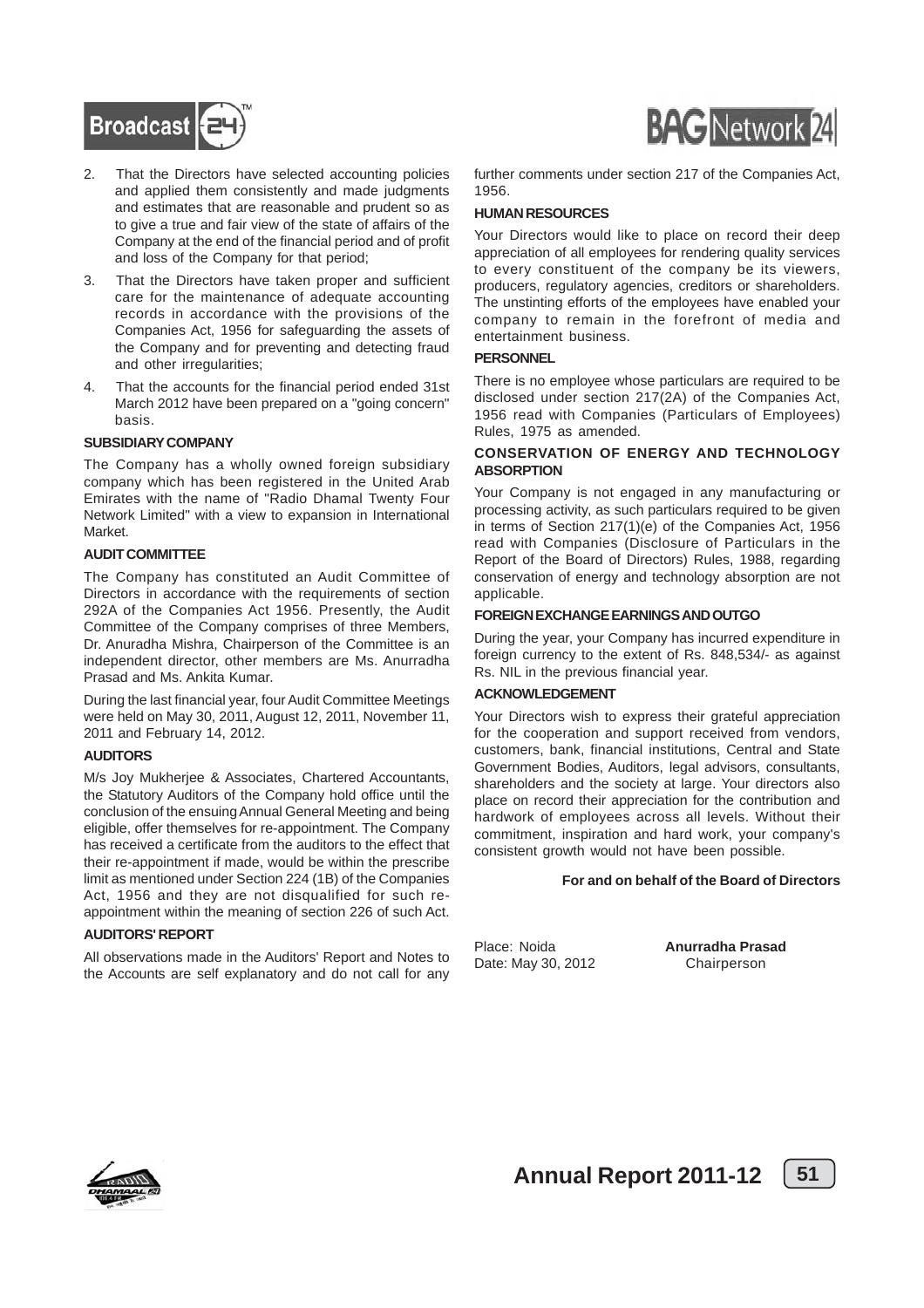![](_page_53_Picture_0.jpeg)

#### **AUDITORS' REPORT**

#### To The Members of **Dhamaal24 Radio Network Limited** (Formerly known as B.A.G. Infotainment Limited)

- We have audited the attached Balance Sheet of **Dhamaal24 Radio Network Limited**, as at March 31, 2012 and the related, Statement of Profit and Loss for the year ended on that date annexed thereto, and the Cash Flow Statement for the year ended on that date, which we have signed under reference to this report. These financial statements are the responsibility of the Company's management. Our responsibility is to express an opinion on these financial statements based
- on our audit. 2. We conducted our audit in accordance with the auditing standards generally accepted in India. Those Standards require that we plan and perform the audit to obtain reasonable assurance about whether the financial statements are free of material misstatement. An audit includes examining, on a test basis, evidence supporting the amounts and disclosures in the financial statements. An audit also includes assessing the accounting principles used and significant estimates made by the management, as well as evaluating the overall financial statement presentation. We believe that our audit provides a reasonable basis for our opinion.
- 3. As required by the Companies (Auditor's Report) Order, 2003 as amended by the Companies (Auditor's Report) (Amendment) Order, 2004 (together the "Order") issued by the Central Government of India in terms of subsection (4A) of Section 227 of "The Companies Act, 1956" of India (the "Act") and on the basis of such checks of the books and records of the Company as we considered appropriate and according to the information and explanations given to us, we give in the Annexure a statement on the matters specified in paragraphs 4 and 5 of the said Order.
- Further to our comments in the Annexure referred to in paragraph 3 above, we report that:
	- (a) We have obtained all the information and explanations, which to the best of our knowledge and belief were necessary for the purposes of our audit;
	- (b) In our opinion, proper books of account as required by law have been kept by the Company so far as appears from our examination of those books;
	- (c) The Balance Sheet, Statement of Profit and Loss and Cash Flow Statement dealt with by this report are in agreement with the books of account;
	- (d) In our opinion, the Balance Sheet, Statement of Profit and Loss and Cash Flow Statement dealt with by this report comply with the accounting standards referred to in sub-section (3C) of Section 211 of the Act;
	- (e) On the basis of written representations received from the Directors of the Company, as on March 31, 2012 and taken on record by the Board of Directors of the Company, none of the Directors of

![](_page_53_Picture_12.jpeg)

the Company is disqualified as on March 31, 2012 from being appointed as a Director in terms of clause (g) of sub-section (1) Section 274 of the Act;

- (f) In our opinion, and to the best of our information and according to the explanations given to us, the said Financial accounts, read with the significant accounting policies and notes thereon, give the information required by the Companies Act, 1956, in the manner so required and give a true and fair view in conformity with the accounting principles generally accepted in India:
	- (i) in the case of the Balance Sheet, of the state of affairs of the Company as at March 31, 2012;
	- (ii) in the case of the Statement of Profit and Loss, of the Profit for the year ended on that date; and
	- (iii) in the case of the Cash Flow Statement, of the cash flow for the year ended on that date.

**For and on behalf of Joy Mukherjee & Associates** Chartered Accountants

Place: Noida Partner Dated: 30th May 2012

**Joy Mukherjee** FRN: 006792C

#### **ANNEXURE TO AUDITORS' REPORT [Referred to in paragraph 3 of our Report of even date]**

- 1. (a) The Company is maintaining proper records showing full particulars including quantitative details and situation of fixed assets.
	- (b) The fixed assets are physically verified by the management during the year in a phased Periodical manner, which in our opinion is reasonable having regard to the size of the Company and the nature of its assets. No material discrepancies between the book records and the physical inventory have been noticed.
	- (c) In our opinion and according to the information and explanations given to us, a substantial part of fixed assets has not been disposed off by the Company during the year.
- 2. (a) The inventory of audio tapes, cassettes and compact discs have been physically verified by the management during the year. In our opinion, the frequency of verification is reasonable.
	- (b) In our opinion, the procedures of physical verification of inventory of video tapes, cassettes and compact discs followed by the management are reasonable and adequate in relation to the size of the Company and the nature of its business.
	- (c) On the basis of our examination of the inventory records, in our opinion, the Company is maintaining proper records of inventory. As explained to us, there was no material discrepancies noticed on physical verification of inventory as compared to the book records

![](_page_53_Picture_28.jpeg)

![](_page_53_Picture_29.jpeg)

![](_page_53_Picture_30.jpeg)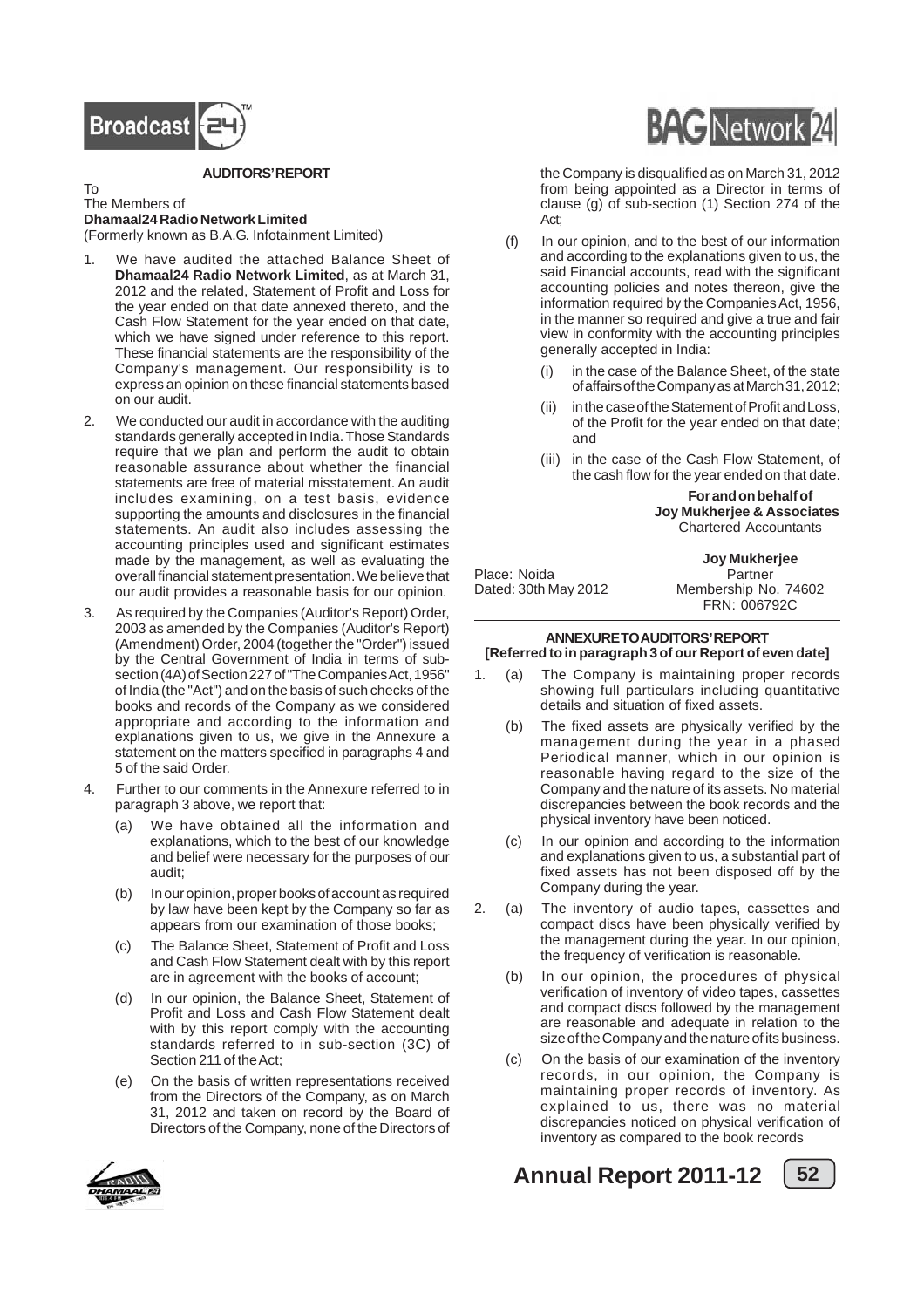![](_page_54_Picture_0.jpeg)

- 3. (a) The Company has not granted any loans, secured or unsecured, to Companies, firms or other parties covered in the Register maintained under Section 301 of the Act. Accordingly, clauses (iii) (b) to (iii) (d) of paragraph 4 of the Order are not applicable to the Company for the current year.
	- (b) The Company has not taken any loans, secured or unsecured, from Companies, firms or other parties covered in the Register maintained under Section 301 of the Act. Accordingly, clauses (iii) (f) to (iii) (g) of paragraph 4 of the Order are not applicable to the Company for the current year.
- 4. In our opinion and according to the information and explanations given to us, there is an adequate internal control system commensurate with the size of the Company and the nature of its business with regard to purchase of fixed assets for the radio broadcasting. During the course of our audit, we have not observed any continuing failure to correct major weaknesses in internal controls system.
- 5. (a) In our opinion and according to the information and explanations given to us, the particulars of contracts or arrangements referred to in Section 301 of the Act, if any, have been entered in the register required to be maintained under that section.
	- (b) In our opinion and according to the information and explanations given to us, having regard to the fact that the items sold/services rendered/received are of a special nature and suitable alternate sources do not exist for obtaining comparative quotations, the transactions made in pursuance of such contracts or arrangements and exceeding the value of Rupees Five Lakhs in respect of any party during the year, have been made at prices which are reasonable having regard to the prevailing market prices at the relevant time or the prices at which the transactions for similar goods have been made with other parties.
- 6. The Company has not accepted any deposits from the public within the meaning of Sections 58A and 58AA of the Act and the rules framed there under.
- 7. In our opinion, the Company has an internal audit system commensurate with its size and nature of business.
- 8. The Central Government of India has not prescribed the maintenance of cost records under clause (d) of subsection (1) of Section 209 of the Act for any of the products of the Company as the Company is not involved in any manufacturing activity.
- 9. (a) According to the records of the Company, undisputed statutory dues including provident fund, investor education and protection fund, employees 'state insurance, income-tax, salestax, wealth tax, service tax, customs duty, excise duty, cess and other material statutory dues where applicable have been generally, regularly deposited with appropriate authorities. According to the information and explanations given to us, none of the undisputed amounts payable in respect of the aforesaid dues were outstanding

![](_page_54_Picture_10.jpeg)

as at March 31, 2012 for a period of more than six months from the dates of becoming payable.

- (b) According to the information and explanations given to us, there are no cases of non-deposit with appropriate authorities of disputed dues of sales tax, income tax, custom duty, wealth tax, service tax, excise duty and cess.
- 10. The Company has incurred profit amounting to Rs 18,517,776/-. (Previous Year loss Rs. 739,509/-) during the year ending March 31, 2012 further, The Company has incurred Cash profit after tax of Rs 40,143,485/- (Previous year cash profit of Rs. 20,750,311/-) during the financial year ended on that date.
- 11. According to the records of the Company examined by us and the information and explanation given to us, the Company has not defaulted in repayment of dues to any financial institution or bank or debenture holders as at the balance sheet date.
- 12. The Company has not granted any loans and advances on the basis of security by way of pledge of shares, debentures and other securities.
- 13. The provisions of any special statute applicable to chit fund/nidhi/mutual benefit fund/societies are not applicable to the Company.
- 14. In our opinion, the Company is not a dealer or trader in shares, securities, debentures and other investments.
- 15. According to the information and explanations given to us, the Company has not given any guarantee for loans taken by others from banks or financial institutions.
- 16. The company has not obtained any term loan during the period. So the clause 4(xvi) of the order is not applicable.
- 17. On the basis of an overall examination of the balance sheet of the Company, in our opinion and according to the information and explanations given to us, there are no funds raised on a short-term basis which have been used for long-terms investment.
- 18. The Company has not made any preferential allotment of shares to parties and Companies covered in the register maintained under Section 301 of the Act during the year
- 19. The Company has not issued any debentures.
- 20. During the year, the Company has not raised money by public issue(s).
- 21. During the course of our examination of the books and records of the Company, carried out in accordance with the generally accepted auditing practices in India, and according to the information and explanations given to us, we have neither come across any instance of fraud on or by the Company, noticed or reported during the year, nor have we been informed of such case by the management.

**For and on behalf of Joy Mukherjee & Associates** Chartered Accountants

Place: Noida **Partner** 

**Joy Mukherjee** Dated: 30th May 2012 Membership No. 74602 FRN: 006792C

![](_page_54_Picture_28.jpeg)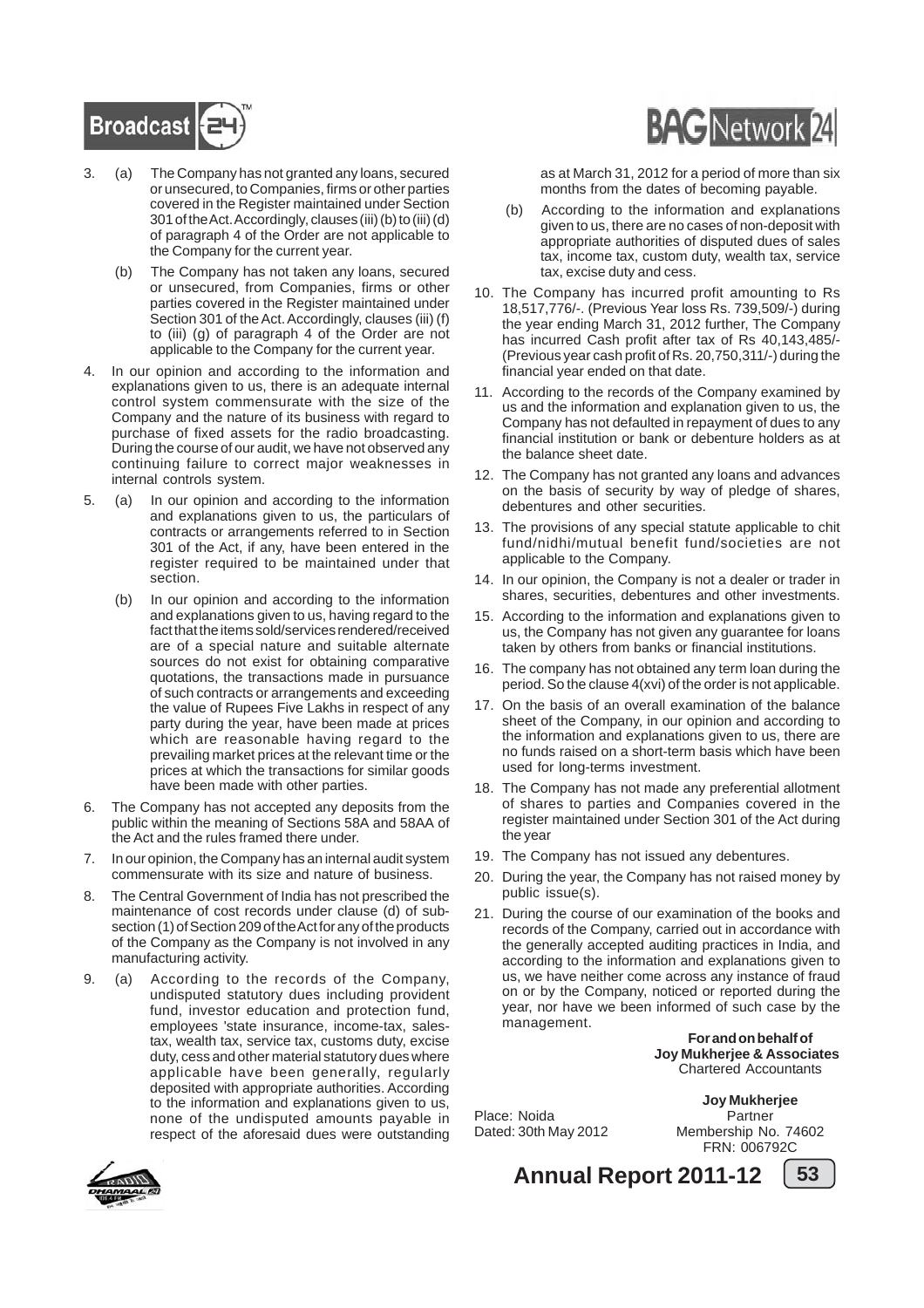![](_page_55_Picture_0.jpeg)

![](_page_55_Picture_1.jpeg)

#### **Dhamaal24 Radio Network Limited**

(Formerly known as B.A.G Infotainment Limited)

**Balance Sheet as at March 31, 2012**

| <b>Particulars</b>                                  | Note No.       |                          | March 31, 2012      | March 31, 2011           |                |
|-----------------------------------------------------|----------------|--------------------------|---------------------|--------------------------|----------------|
|                                                     |                | Amount in $\bar{x}$      | Amount in $\bar{x}$ | Amount in $\bar{z}$      | Amount in ₹    |
| <b>Equity and Liabilities</b><br>ı.                 |                |                          |                     |                          |                |
| 1. Shareholder's funds                              |                |                          |                     |                          |                |
| (a) Share Capital                                   | 1              | 200,000,000              |                     | 200,000,000              |                |
| (b) Reserves and Surplus                            | $\overline{2}$ | (195, 818, 911)          |                     | (214, 398, 997)          |                |
|                                                     |                |                          | 4,181,089           |                          | (14, 398, 997) |
| 2. Share application money                          |                |                          |                     |                          |                |
| pending allotment                                   | 3              | 360,058,316              | 360,058,316         | 367,737,974              | 367,737,974    |
| 3. Non-current liabilities                          |                |                          |                     |                          |                |
| (a) Deferred Tax liabilities (Net)                  |                | 8,019,325                |                     | 8,719,628                |                |
| (b) Long-term Provisions                            | 4              | 490,326                  |                     | 351,439                  |                |
|                                                     |                |                          | 8,509,651           |                          | 9,071,067      |
| 4. Current Liabilities                              |                |                          |                     |                          |                |
| (a) Short term borrowings                           | 5              |                          |                     | 51,318,830               |                |
| (b) Trade payables<br>(c) Other current liabilities | 6              | 27,062,268<br>18,748,367 |                     | 19,259,178<br>17,399,822 |                |
|                                                     |                |                          |                     |                          |                |
|                                                     |                |                          | 45,810,635          |                          | 87,977,830     |
|                                                     | <b>TOTAL</b>   |                          | 418,559,691         |                          | 450,387,874    |
| <b>Assets</b>                                       |                |                          |                     |                          |                |
| <b>Non-current assets</b><br>1.                     |                |                          |                     |                          |                |
| (a) Fixed assets                                    |                |                          |                     |                          |                |
| (i) Tangible assets                                 | 7              | 88,668,821               |                     | 102,231,566              |                |
| (ii) Intangible assets                              | 8              | 29,975,287               |                     | 35,567,302               |                |
| (iii) Capital work-in-progress                      |                | 2,662,500                |                     | 2,291,988                |                |
| (b) Non-current investments                         | 9              | 69,000                   |                     |                          |                |
| (c) Other non-current assets                        | 10             | 394,170                  |                     | 1,738,697                |                |
|                                                     |                |                          | 121,769,778         |                          | 141,829,553    |
| 2. Current assets                                   |                |                          |                     |                          |                |
| (a) Inventories                                     | 11             | 10,075,495               |                     |                          |                |
| (b) Trade receivables                               | 12             | 46,767,120               |                     | 55,889,471               |                |
| (c) Cash and Cash equivalents                       | 13             | 28,679,725               |                     | 66,030,274               |                |
| (d) Short-term loans and advances                   | 14             | 211,267,573              |                     | 186,638,576              |                |
|                                                     |                |                          | 296,789,913         |                          | 308,558,321    |
|                                                     | <b>TOTAL</b>   |                          | 418,559,691         |                          | 450,387,874    |

For and on behalf of the Board of Directors **As per our report of even date** As per our report of even date

For Joy Mukherjee & Associates Chartered Accountants

**Anurradha Prasad Anuradha Mishra Ajay Mishra Ajay Anuradha Ajay Mishra Ajay Mishra Ajay Mishra Ajay Mishra Ajay Mishra Ajay Mishra Ajay Mishra Ajay Mishra Ajay Mishra Ajay Mishra Ajay Mishra Ajay Mishra Ajay Mishra Ajay M** Managing Director **Director** Director Company Secretary

Date : 30th May 2012

M.No. 74602 Place : Noida FRN: 006792C

**Annual Report 2011-12** [54]

![](_page_55_Picture_14.jpeg)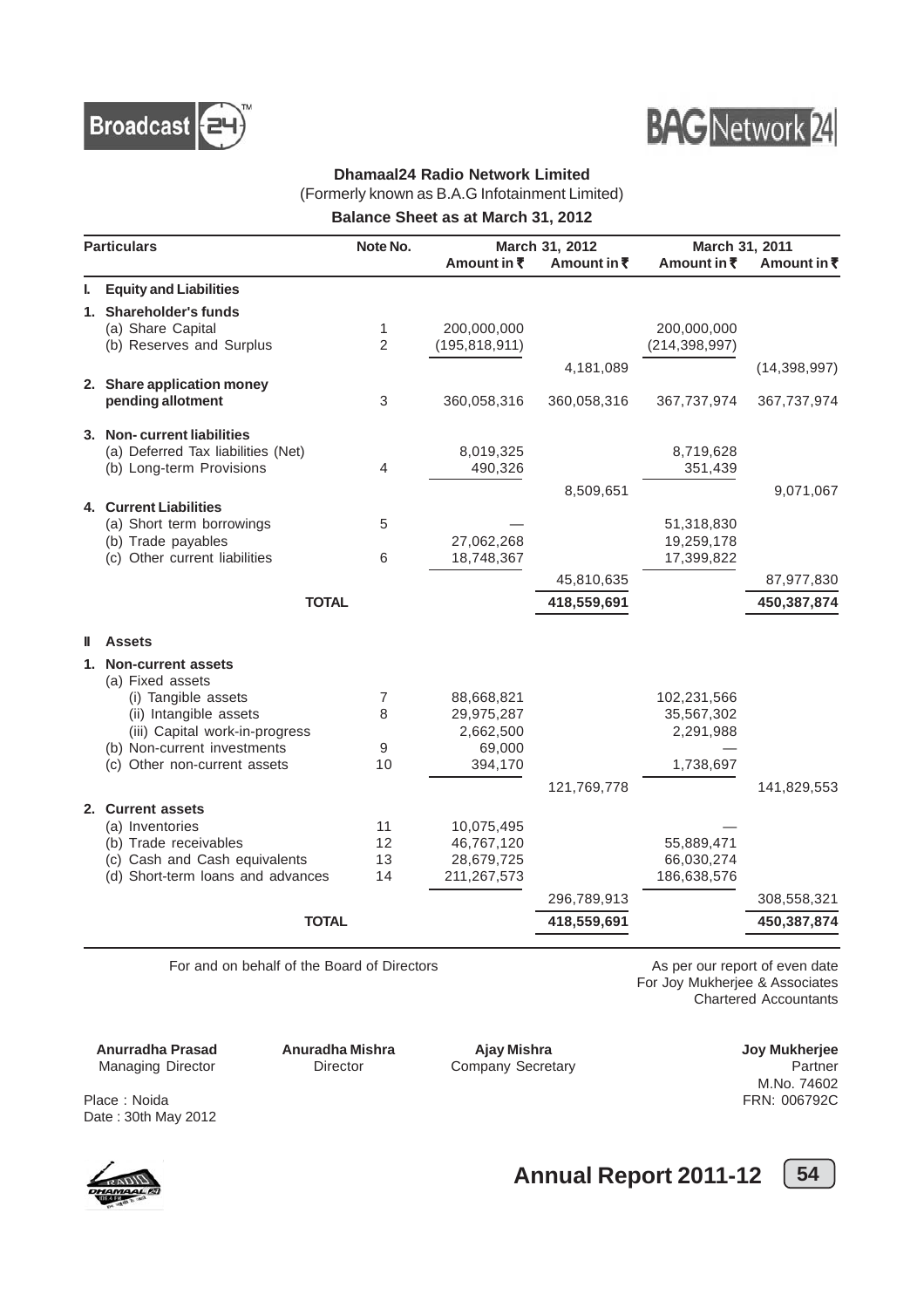![](_page_56_Picture_0.jpeg)

![](_page_56_Picture_1.jpeg)

#### **Dhamaal24 Radio Network Limited**

(Formerly known as B.A.G Infotainment Limited)

#### **Statement of Profit and Loss for the period ended 31st March 2012**

| <b>Particulars</b> |                                                      | Note No. |                     | March 31, 2012      |             | March 31, 2011 |  |
|--------------------|------------------------------------------------------|----------|---------------------|---------------------|-------------|----------------|--|
|                    |                                                      |          | Amount in $\bar{x}$ | Amount in $\bar{x}$ | Amount in ₹ | Amount in ₹    |  |
|                    | Revenue from operations                              | 15       | 113,146,435         |                     | 107,468,972 |                |  |
| $\mathbf{I}$       | Other Income                                         | 17       | 619,575             |                     | 83,089      |                |  |
| $\mathbf{III}$     | Total Revenue (I + II)                               |          |                     | 113,766,010         |             | 107,552,061    |  |
| M                  | <b>Expenses</b>                                      |          |                     |                     |             |                |  |
|                    | Changes in inventories of finished goods,            |          |                     |                     |             |                |  |
|                    | work in progress and Stock-in-trade                  |          | (10,075,495)        |                     |             |                |  |
|                    | Employee benefits expense                            | 18       | 18,957,759          |                     | 13,692,621  |                |  |
|                    | <b>Finance Costs</b>                                 | 16       | 27,971              |                     | 20,012,459  |                |  |
|                    | Depreciation and amortization expense                |          | 20,281,182          |                     | 20,145,292  |                |  |
|                    | Other expense                                        | 19       | 66,757,120          |                     | 53,424,663  |                |  |
|                    | <b>Total Expense</b>                                 |          |                     | 95,948,537          |             | 107,275,035    |  |
| V                  | Profit before exceptional and extraordinary          |          |                     |                     |             |                |  |
|                    | items and tax (III-IV)                               |          |                     | 17,817,473          |             | 277,026        |  |
|                    | VI. Profit before extraordinary items and tax (V-VI) |          |                     | 17,817,473          |             | 277,026        |  |
|                    | VII Extraordinary items                              |          |                     |                     |             |                |  |
|                    | VIII Profit before tax (VI-VII)                      |          |                     | 17,817,473          |             | 277,026        |  |
|                    | $K$ Tax expense:                                     |          |                     |                     |             |                |  |
|                    | (1) Current tax                                      |          |                     |                     |             |                |  |
|                    | (2) Deferred tax                                     |          | (700, 303)          |                     | 1,016,535   |                |  |
|                    |                                                      |          |                     | (700, 303)          |             | 1,016,535      |  |
|                    | X Profit/(Loss) for the period from continuing       |          |                     |                     |             |                |  |
|                    | operations (VIII - IX)                               |          |                     | 18,517,776          |             | (739, 509)     |  |
| XI.                | Earnings per equity share:                           |          |                     |                     |             |                |  |
|                    | (1) Basic                                            |          |                     | 0.93                |             | (0.04)         |  |
|                    | (2) Diluted                                          |          |                     | 0.25                |             | (0.04)         |  |

For and on behalf of the Board of Directors **As per our report of even date** As per our report of even date

For Joy Mukherjee & Associates Chartered Accountants

**Anurradha Prasad Anuradha Mishra Ajay Mishra Agamaging Director Company Secretary Anuradha Director Company Secretary Partner** Managing Director **Director** Director Company Secretary

M.No. 74602

Place : Noida FRN: 006792C Date : 30th May 2012

![](_page_56_Picture_13.jpeg)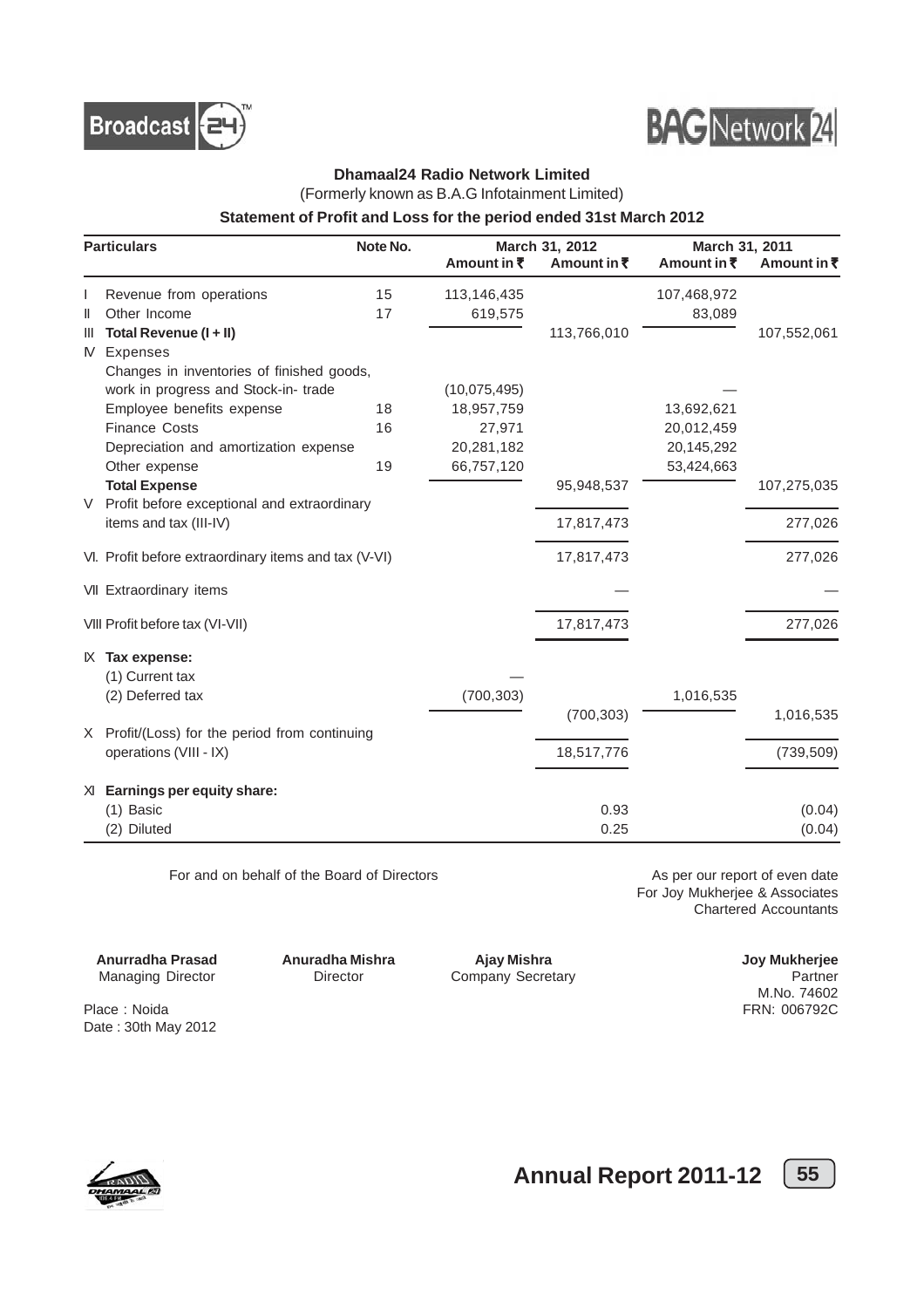![](_page_57_Picture_0.jpeg)

#### **Notes to Financial Statement**

![](_page_57_Picture_2.jpeg)

|                                                                                                                                    |            | Amount in $\bar{z}$ |            | Amount in ₹    |
|------------------------------------------------------------------------------------------------------------------------------------|------------|---------------------|------------|----------------|
| <b>Particulars</b>                                                                                                                 |            | March 31, 2012      |            | March 31, 2011 |
| Note-1<br><b>Share Capital</b>                                                                                                     |            |                     |            |                |
| <b>Authorised share capital</b>                                                                                                    |            |                     |            |                |
| <b>Equity Share Capital</b><br>25,000,000 equity shares of Rs.10 each<br>(Previous Year 25,000,000 Equity Shares of Rs. 10/- each) |            | 250,000,000         |            | 250,000,000    |
| <b>Total</b>                                                                                                                       |            | 250,000,000         |            | 250,000,000    |
| Issued, subscribed and fully paid share capital                                                                                    |            |                     |            |                |
| 20,000,000 equity shares of Rs. 10 each<br>(Previous Year 20,000,000 equity shares of Rs. 10/- each                                |            | 200,000,000         |            | 200,000,000    |
| <b>Total</b>                                                                                                                       |            | 200,000,000         |            | 200,000,000    |
| <b>Particulars</b>                                                                                                                 |            | March 31, 2012      |            | March 31, 2011 |
|                                                                                                                                    | Qty        | Value               | Qty        | <b>Value</b>   |
| <b>Subscribed and fully paid up</b>                                                                                                |            |                     |            |                |
| Equity Shares of Rs. 10 each                                                                                                       | 20,000,000 | 200,000,000         | 20,000,000 | 200,000,000    |

**- Reconciliation of the number of shares and amount outstanding at the beginning and at the end of the 31 March 2012**

| <b>Particulars</b>                                         |              | March 31, 2012            | March 31, 2011               |
|------------------------------------------------------------|--------------|---------------------------|------------------------------|
| Equity shares Fully paid up                                |              |                           |                              |
| Number of Shares outstanding at the Beginning of the Year: | Qty<br>Value | 20,000,000<br>200,000,000 | 200,000,000<br>2,000,000,000 |
| Add: Further Issue during the year                         | Qty<br>Value |                           |                              |
| Number of Shares outstanding at the end of the Year:       | Qty<br>Value | 20,000,000<br>200,000,000 | 200,000,000<br>200,000,000   |

#### **- Details of shares held by the holding company, their subsidiaries and associates :**

| <b>Number of Shares</b>                                     | March 31, 2012 | March 31, 2011 |
|-------------------------------------------------------------|----------------|----------------|
| B.A.G. Films & Media Limited<br>(Holding Company)           | 12,200,000     | 12,200,000     |
| - Details of shares holding in excess of 5% shares capital: |                |                |
| Name of shareholders                                        |                | March 31, 2012 |

|                                           | No. of Shares |
|-------------------------------------------|---------------|
| B.A.G. Films & Media Limited              | 12,200,000    |
| Santosh Industries Limited                | 1,000,000     |
| <b>ARVR Communication Private Limited</b> | 5,200,000     |
|                                           |               |

![](_page_57_Picture_9.jpeg)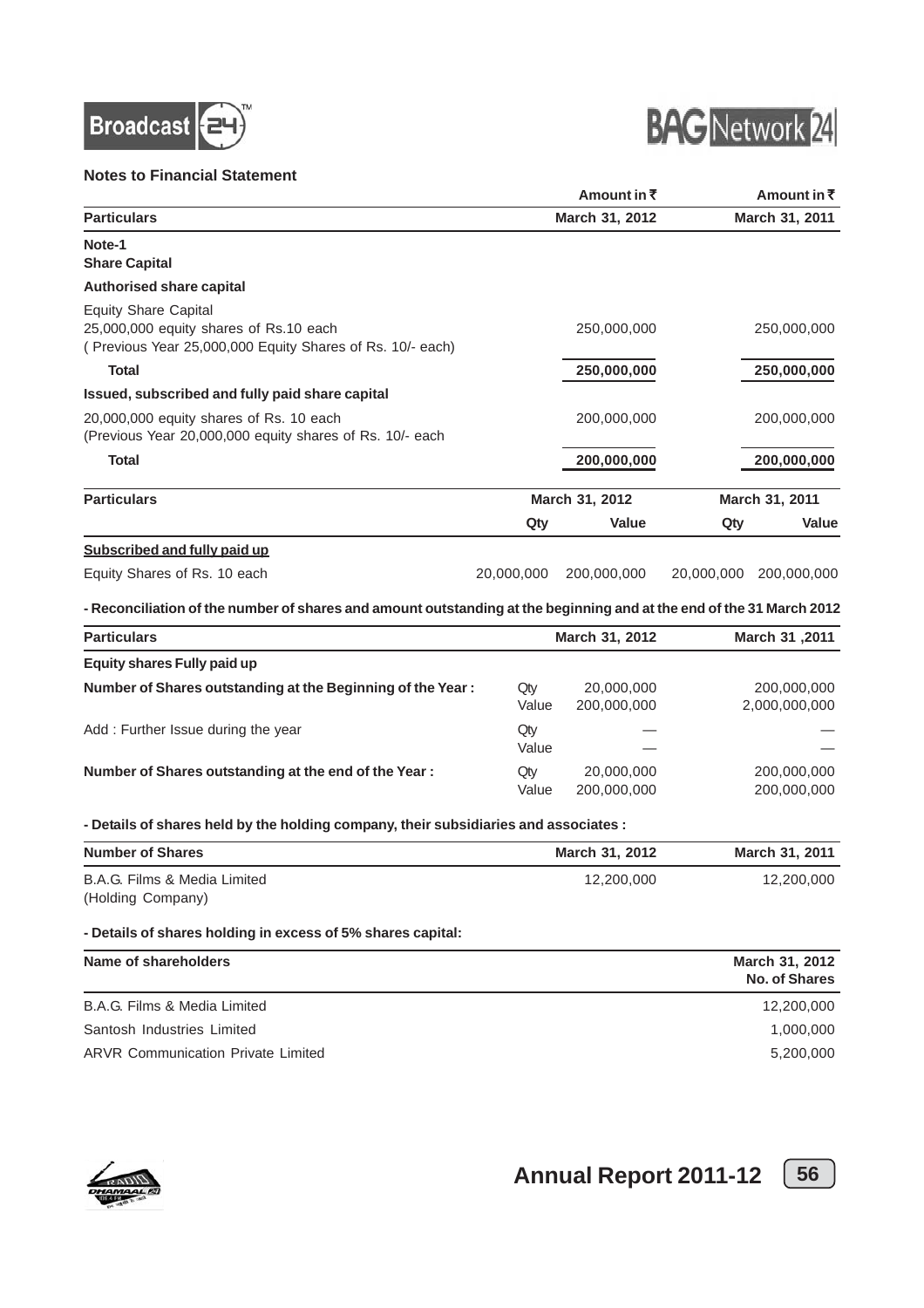![](_page_58_Picture_0.jpeg)

![](_page_58_Picture_1.jpeg)

| <b>Particulars</b>                            |                  | March 31, 2012  | March 31, 2011  |
|-----------------------------------------------|------------------|-----------------|-----------------|
| <b>Reserves and Surplus</b>                   |                  |                 |                 |
| <b>Securities Premium Reserves</b>            |                  |                 |                 |
| Opening balance                               |                  | 1,500,000       | 1,500,000       |
| Add: Premium on shares issued during the year |                  |                 |                 |
| Less: Utilised during the year                |                  |                 |                 |
| Closing balance                               | <b>Sub Total</b> | 1,500,000       | 1,500,000       |
| Surplus                                       |                  |                 |                 |
| Opening balance                               |                  | (215, 898, 997) | (215, 159, 488) |
| Add: Profit / (Loss) for the year             |                  | 18,517,776      | (739, 509)      |
| Adjustment relating to earlier year           |                  | 62,310          |                 |
| Less: Tranfered to General Reserve            |                  |                 |                 |
| Closing balance                               | <b>Sub Total</b> | (197, 318, 911) | (215, 898, 997) |
|                                               | Total            | (195, 818, 911) | (214, 398, 997) |
| Note 3                                        |                  |                 |                 |
| <b>Particulars</b>                            |                  | March 31, 2012  | March 31, 2011  |
| Share Application Money Pending Allotment     |                  | 360,058,316     | 367,737,974     |
|                                               | <b>Total</b>     | 360,058,316     | 367,737,974     |
| Note 4                                        |                  |                 |                 |
| <b>Particulars</b>                            |                  |                 |                 |
|                                               |                  | March 31, 2012  | March 31, 2011  |
| <b>Long-Term Provisions</b>                   |                  |                 |                 |
| Provision for Employee benefits               |                  |                 |                 |
| - Provision for Gratuity                      |                  | 367,578         | 351,439         |
| - Provision for Leave encashment              |                  | 122,748         |                 |
|                                               | <b>Total</b>     | 490,326         | 351,439         |
| Note 5                                        |                  |                 |                 |
| <b>Particulars</b>                            |                  | March 31, 2012  | March 31, 2011  |
| Short-term borrowings                         |                  |                 |                 |
| Unsecured                                     |                  |                 |                 |
| A Loans from related parties                  |                  |                 |                 |
| Unsecured                                     |                  |                 | 51,318,830      |
|                                               |                  |                 |                 |
|                                               | Total            |                 | 51,318,830      |
| Note <sub>6</sub>                             |                  |                 |                 |
| <b>Particulars</b>                            |                  | March 31, 2012  | March 31, 2011  |
| <b>Other Current Liabilities</b>              |                  |                 |                 |
| Other payables                                |                  |                 |                 |
| Statutory remittances                         |                  | 164,260         | 119,424         |
| Advance received from customers               |                  | 1,358,630       |                 |
| <b>Other Liabilities</b>                      |                  | 4,543,998       | 8,152,051       |
| Employee Cost                                 |                  | 1,742,814       | 967,197         |
| <b>Taxes Payble</b>                           |                  | 10,938,665      | 8,161,150       |
|                                               | <b>Total</b>     | 18,748,367      | 17,399,822      |

![](_page_58_Picture_4.jpeg)

![](_page_58_Figure_6.jpeg)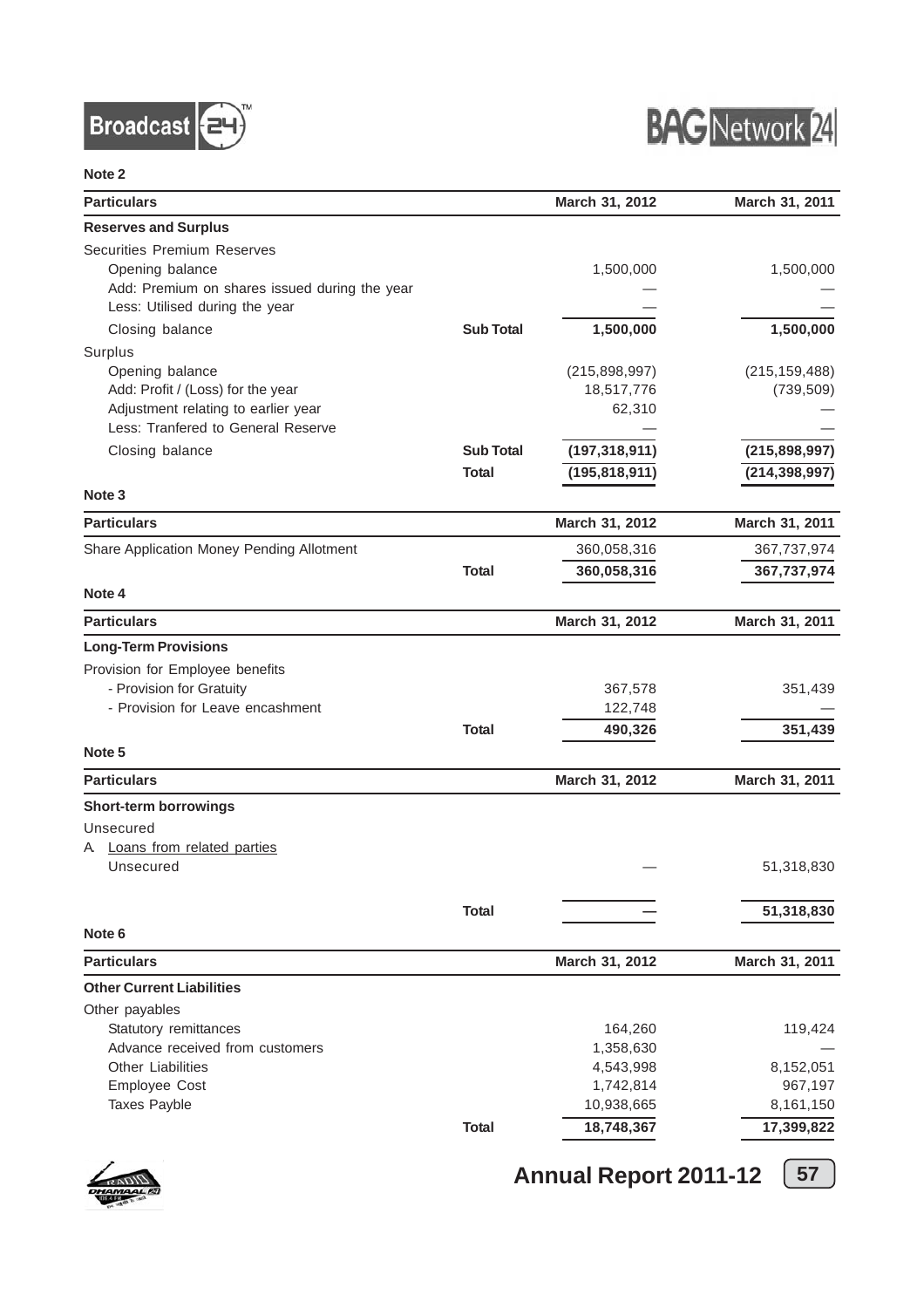![](_page_59_Picture_0.jpeg)

Note 7 - Fixed Assets Schedule as per Companies Act, 1956 for the year ended on March 31, 2012<br>Tangible Fixed Assets **Note 7 - Fixed Assets Schedule as per Companies Act, 1956 for the year ended on March 31, 2012 Tangible Fixed Assets**

|                       |                          |                                |                                |                             |                                                    |                                 |                               |                                                    |                              | (Amt. in ₹)                   |
|-----------------------|--------------------------|--------------------------------|--------------------------------|-----------------------------|----------------------------------------------------|---------------------------------|-------------------------------|----------------------------------------------------|------------------------------|-------------------------------|
|                       |                          | Gross                          | <b>Block</b>                   |                             |                                                    | Depreciation                    |                               |                                                    |                              | Net Block                     |
| articulars            | Cost As At<br>01.04.2011 | Addition<br>During<br>the year | Sale/Adj<br>the year<br>During | 31.03.2012<br>as at<br>Cost | Accumulated<br>Depreciation<br>11.04.2011<br>as at | Depreciation<br>for the<br>year | Adjustment<br>for the<br>year | Accumulated<br>Depreciation<br>31.03.2012<br>As at | 1.03.2012<br>W.D.V.<br>As At | 11.03.2011<br>W.D.V.<br>As At |
| 'lant & Machinery     | 71,386,218               |                                |                                | 71,386,218                  | 27,331,829                                         | 6,127,965                       |                               | 33,459,794                                         | 37,926,424                   | 44,054,389                    |
| omputer & Peripherals | 7,188,107                |                                |                                | 7,188,107                   | 5,868,938                                          | 527,667                         |                               | 6,396,605                                          | 791,502                      | 1,319,169                     |
| urniture and Fixture  | 3,586,677                |                                | I                              | 3,586,677                   | 1,555,022                                          | 367,730                         |                               | 1,922,752                                          | 1,663,925                    | 2,031,655                     |
| ffice Equipment       | 76,510,294               | 55<br>4,256,0                  | 3,516,009                      | 77,250,340                  | 21,683,941                                         | 7,665,805                       | 386,376                       | 28,963,370                                         | 48,286,970                   | 54,826,353                    |
| ital                  | 158,671,296              | 4,256,055                      | 3,516,009                      | 159,411,342                 | 56,439,730                                         | 14,689,167                      | 386,376                       | 70,742,521                                         | 88,668,821                   | 102,231,566                   |
|                       |                          |                                |                                |                             |                                                    |                                 |                               |                                                    |                              |                               |

# Note 8 - Fixed Assets Schedule as per Companies Act, 1956 for the year ended on March 31, 2012<br>Intangible Fixed Assets **Note 8 - Fixed Assets Schedule as per Companies Act, 1956 for the year ended on March 31, 2012**

# **Intangible Fixed Assets**

|                     |                            |                                |                                |                             |                                                    |                                 |                    |                                                    |                               | (Amt. in ₹)                   |
|---------------------|----------------------------|--------------------------------|--------------------------------|-----------------------------|----------------------------------------------------|---------------------------------|--------------------|----------------------------------------------------|-------------------------------|-------------------------------|
|                     |                            | Gross B                        | lo c k                         |                             |                                                    | Depreciation                    |                    |                                                    |                               | Net Block                     |
| <b>Particulars</b>  | $Cost As At$<br>01.04.2011 | Addition<br>During<br>the year | Sale/Adj<br>the year<br>During | 31.03.2012<br>as at<br>Cost | Accumulated<br>Depreciation<br>01.04.2011<br>as at | Depreciation<br>for the<br>year | Adjustment<br>year | Accumulated<br>Depreciation<br>31.03.2012<br>As at | 11.03.2012<br>W.D.V.<br>As At | 31.03.2011<br>W.D.V.<br>As At |
| Software            | 7,307,316                  |                                | I                              | 7,307,316                   | 5,835,537                                          | 588,712                         |                    | 6,424,249                                          | 883,067                       | 1,471,779                     |
| Radio Licences Fees | 49,910,000                 |                                |                                | 49,910,000                  | 15,814,477                                         | 5,003,303                       |                    | 20,817,780                                         | 29,092,220                    | 34,095,523                    |
| Total               | 57,217,316                 |                                | I                              | 57,217,316                  | 21,650,014                                         | 5,592,015                       |                    | 27,242,029                                         | 29,975,287                    | 35,567,302                    |

**Annual Report 2011-12 58**

![](_page_59_Picture_7.jpeg)

Broadcast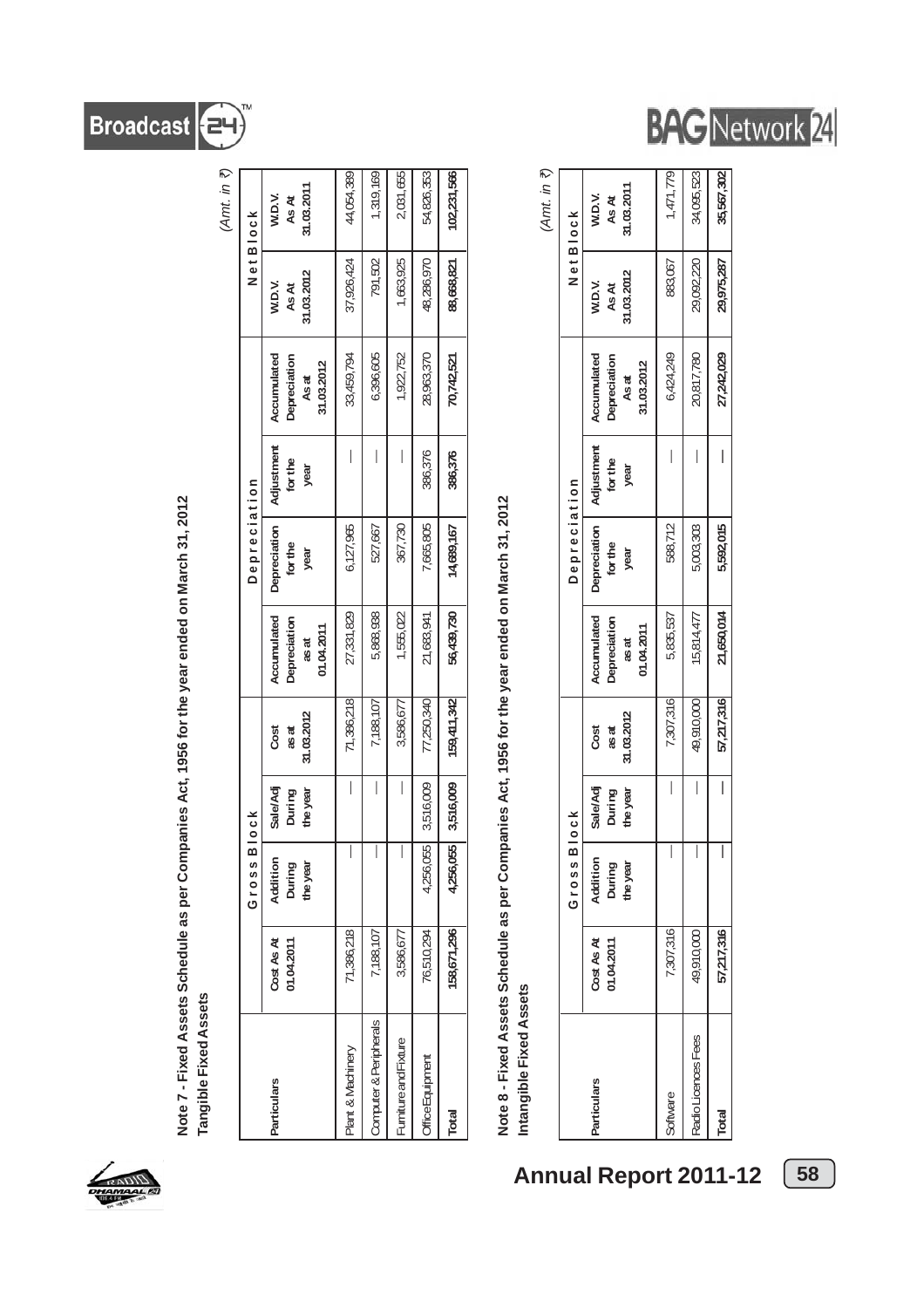![](_page_60_Picture_0.jpeg)

![](_page_60_Picture_1.jpeg)

| <b>Particulars</b>                                                                                              |                  | March 31, 2012        |        | March 31, 2011        |
|-----------------------------------------------------------------------------------------------------------------|------------------|-----------------------|--------|-----------------------|
| <b>Non Trade Investment at Cost</b>                                                                             |                  |                       |        |                       |
| <b>Unquoted</b>                                                                                                 |                  |                       |        |                       |
| 6900 Equity Shares OF B.A.G. Live Entertainment Limited<br>Having Face Value of Rs 10/- per share fully paid-up |                  | 69,000                |        |                       |
|                                                                                                                 | <b>Total</b>     | 69,000                |        |                       |
|                                                                                                                 |                  |                       |        |                       |
| <b>Particulars</b>                                                                                              |                  | As at 31st March 2012 |        | As at 31st March 2011 |
|                                                                                                                 | Quoted           | <b>Unquoted</b>       | Quoted | <b>Unquoted</b>       |
| A. Other Investment                                                                                             |                  |                       |        |                       |
| Investment in equity instruments<br>(i) of other entities                                                       |                  | 69,000                |        |                       |
| Note 10                                                                                                         |                  |                       |        |                       |
| <b>Particulars</b>                                                                                              |                  | March 31, 2012        |        | March 31, 2011        |
|                                                                                                                 |                  |                       |        |                       |
| <b>Other Non-Current assets</b><br>Unamortised expenses                                                         |                  |                       |        |                       |
| A Preliminary Expenses                                                                                          |                  |                       |        |                       |
| Opening Balance                                                                                                 |                  | 473,002               |        | 551,834               |
| Add: Incurred during the year                                                                                   |                  |                       |        |                       |
| Less: Written off during the year                                                                               |                  | 473,002               |        | 551,834               |
|                                                                                                                 | <b>Sub Total</b> | 78,832<br>394,170     |        | 78,832<br>473,002     |
| B. Preoperative Expense                                                                                         |                  |                       |        |                       |
| Opening Balance                                                                                                 |                  | 1,265,695             |        | 2,531,391             |
| Add: Incurred during the year                                                                                   |                  |                       |        |                       |
|                                                                                                                 | <b>Sub Total</b> | 1,265,695             |        | 2,531,391             |
| Less: Written off                                                                                               |                  | 1,265,695             |        | 1,265,696             |
|                                                                                                                 | <b>Sub Total</b> |                       |        | 1,265,695             |
|                                                                                                                 | <b>Total</b>     | 394,170               |        | 1,738,697             |
| Note 11                                                                                                         |                  |                       |        |                       |
| <b>Particulars</b>                                                                                              |                  | March 31, 2012        |        | March 31, 2011        |
| <b>Inventories</b>                                                                                              |                  |                       |        |                       |
| Finished goods                                                                                                  |                  | 10,075,495            |        |                       |
|                                                                                                                 | Total            | 10,075,495            |        |                       |
| Note 12                                                                                                         |                  |                       |        |                       |
| <b>Particulars</b>                                                                                              |                  | March 31, 2012        |        | March 31, 2011        |
| <b>Trade Receivables (Unsecured)</b>                                                                            |                  |                       |        |                       |
| Considered good                                                                                                 |                  |                       |        |                       |
| Over six months from the date they were due for payment<br>Less: Provision for doubtful trade receivables       |                  | 345,170               |        | 8,590,204             |
|                                                                                                                 | <b>Sub Total</b> | 345,170               |        | 8,590,204             |
| Other Trade receivables                                                                                         |                  | 46,421,950            |        | 47,299,267            |
| Less: Provision for doubtful trade receivables                                                                  |                  |                       |        |                       |
|                                                                                                                 | <b>Sub Total</b> | 46,421,950            |        | 47,299,267            |
|                                                                                                                 | <b>Total</b>     | 46,767,120            |        | 55,889,471            |

![](_page_60_Picture_4.jpeg)

![](_page_60_Figure_6.jpeg)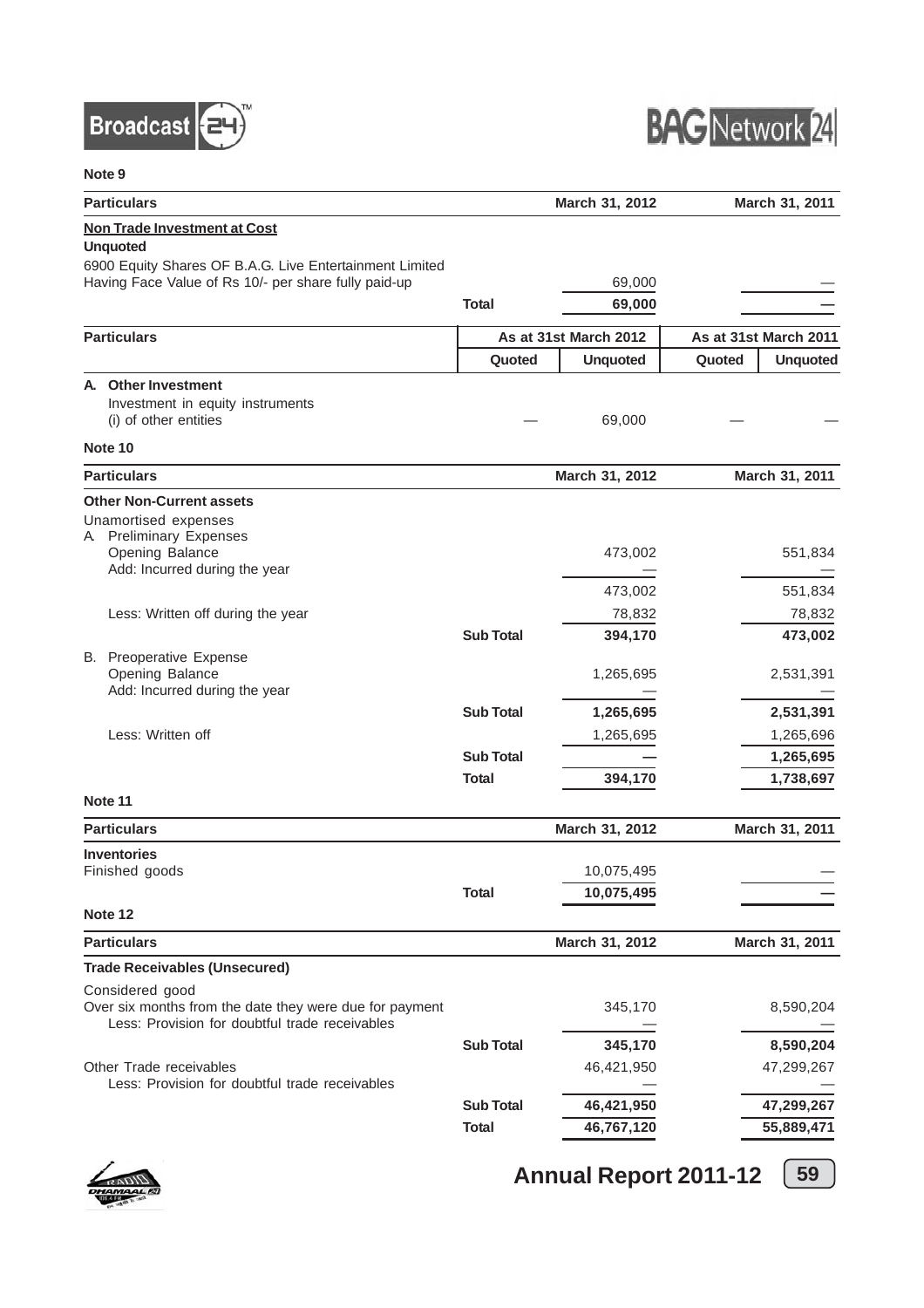![](_page_61_Picture_0.jpeg)

![](_page_61_Picture_1.jpeg)

| <b>Particulars</b>                                              |                  | March 31, 2012 | March 31, 2011 |
|-----------------------------------------------------------------|------------------|----------------|----------------|
| <b>Cash and Cash Equivalents</b>                                |                  |                |                |
| Cash on hand                                                    |                  | 17,321         | 20,775         |
| Cheques, Draft in hand                                          |                  | 22,631,859     | 52,839,826     |
| Balance with bank                                               |                  |                |                |
| In current accounts                                             |                  | 4,678,616      | 11,654,094     |
| Balances held as security against guarantees                    |                  | 1,271,200      | 1,271,200      |
| Others                                                          |                  |                |                |
| Imprest with staff                                              |                  | 80,729         | 244,379        |
|                                                                 | <b>Total</b>     | 28,679,725     | 66,030,274     |
| Note 14                                                         |                  |                |                |
| <b>Particulars</b>                                              |                  | March 31, 2012 | March 31, 2011 |
| <b>Short Term Loans and Advances (Unsecured)</b>                |                  |                |                |
| <b>Considered Good</b>                                          |                  |                |                |
| A Loans and advances to related parties                         |                  | 5,987,807      | 52,500,000     |
|                                                                 |                  | 5,987,807      | 52,500,000     |
| Less: Provision for doubtful loans and advances                 |                  |                |                |
|                                                                 | <b>Sub Total</b> | 5,987,807      |                |
|                                                                 |                  |                | 52,500,000     |
| B. Balances with government authorities<br><b>Advance Taxes</b> |                  | 5,548          |                |
| TDS receivable                                                  |                  | 2,754,385      | 2,438,770      |
|                                                                 | <b>Sub Total</b> | 2,759,933      | 2,438,770      |
| C. Security Deposits                                            |                  | 7,923,131      | 7,923,131      |
|                                                                 |                  |                |                |
| Less: Provision for doubtful loans and advances                 |                  | 7,923,131      | 7,923,131      |
|                                                                 | <b>Sub Total</b> | 7,923,131      | 7,923,131      |
| D. Prepaid Expenses                                             |                  | 5,380,101      |                |
|                                                                 |                  |                | 5,377,257      |
|                                                                 | <b>Sub Total</b> | 5,380,101      | 5,377,257      |
| E. Loans and advances to employees<br><b>Staff Advances</b>     |                  |                | 192,000        |
|                                                                 |                  | 110,318        |                |
|                                                                 |                  | 110,318        | 192,000        |
| Less: Provision for doubtful loans and advances                 |                  |                |                |
|                                                                 | <b>Sub Total</b> | 110,318        | 192,000        |
| E.<br><b>Others</b>                                             |                  |                |                |
| Advance to Other<br>Advance to Vendor                           |                  | 189,102,848    | 118,200,000    |
|                                                                 |                  | 3,435          | 7,418          |
|                                                                 | <b>Sub Total</b> | 189,106,283    | 118,207,418    |
|                                                                 | <b>Total</b>     | 211,267,573    | 186,638,576    |
| Note 15                                                         |                  |                |                |
| <b>Particulars</b>                                              |                  | March 31, 2012 | March 31, 2011 |
| <b>Revenue from Operations</b>                                  |                  |                |                |
| Revenue from - Sale of Services                                 |                  |                |                |
| Income from Advertisement Sales                                 |                  | 113,146,435    | 107,468,972    |
|                                                                 | <b>Total</b>     | 113,146,435    | 107,468,972    |

![](_page_61_Picture_4.jpeg)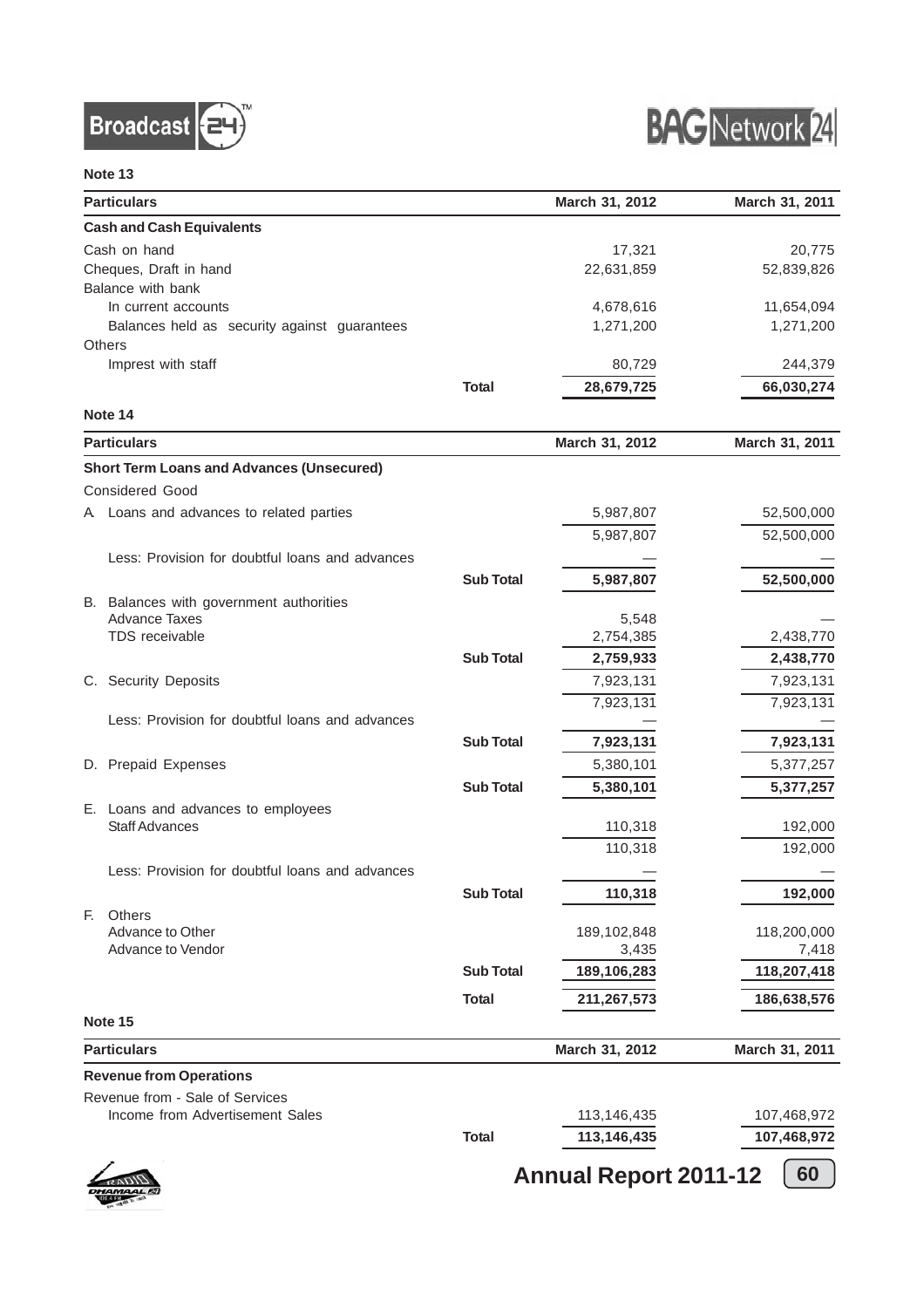![](_page_62_Picture_0.jpeg)

![](_page_62_Picture_1.jpeg)

| <b>Particulars</b>                                     |              | March 31, 2012 | March 31, 2011 |
|--------------------------------------------------------|--------------|----------------|----------------|
| <b>Finance Costs</b>                                   |              |                |                |
| Interest expense on<br>A.                              |              |                |                |
| other                                                  |              |                | 19,967,079     |
| B. Other borrowing costs                               |              |                |                |
| <b>Bank Charges</b>                                    |              | 27,971         | 45,380         |
|                                                        | <b>Total</b> | 27,971         | 20,012,459     |
| Note 17                                                |              |                |                |
| <b>Particulars</b>                                     |              | March 31, 2012 | March 31, 2011 |
| <b>Other Income</b>                                    |              |                |                |
| Other non-operating income                             |              |                |                |
| (net of expenses directly attributable to such income) |              |                |                |
| Miscellaneous income                                   |              | 19,195         | 83,089         |
| Sundry balance w/off                                   |              | 205,369        |                |
| Profit on sale of assets                               |              | 395,011        |                |
|                                                        | <b>Total</b> | 619,575        | 83,089         |
| Note 18                                                |              |                |                |
| <b>Particulars</b>                                     |              | March 31, 2012 | March 31, 2011 |
| <b>Employee Benefits Expense</b>                       |              |                |                |
| Salaries, Wages & Bonus                                |              | 17,633,404     | 12,435,140     |
| Contribution to Provident and other funds              |              | 1,015,827      | 918,377        |
| Staff welfare expenses                                 |              | 308,528        | 339,104        |
|                                                        | <b>Total</b> | 18,957,759     | 13,692,621     |
| Note 19                                                |              |                |                |
| <b>Particulars</b>                                     |              | March 31, 2012 | March 31, 2011 |
| <b>Other Expenses</b>                                  |              |                |                |
| Power and fuel                                         |              | 14,538,297     | 13,173,063     |
| Rent                                                   |              | 1,647,750      | 1,767,353      |
| Repairs to buildings                                   |              | 552,101        |                |
| Repairs to machinery                                   |              | 1,536,984      | 1,149,803      |
| Insurance                                              |              | 1,355          |                |
| Rates and taxes, excluding, taxes on income            |              | 1,786,252      | 543,515        |
| Loss on foreign currency transaction and transaction   |              |                |                |
| (Other than considered as finance Cost)                |              | 10,782         | 80,414         |
| Loss on sale of fixed assets                           |              |                | 236,784        |
| Payment to auditors<br>- As Auditor                    |              | 50,000         | 50,000         |
| - For Taxation Matters                                 |              | 40,000         | 40,000         |
| - For Management Services                              |              | 10,000         | 10,000         |
| - For Reimbursement of Expenses                        |              | 470            |                |
| <b>Professional Charges</b>                            |              | 1,572,692      | 1,435,111      |
| Royalty                                                |              | 5,783,339      | 7,291,680      |
| Programming & Promo Expenses                           |              | 11,643,123     | 3,403,369      |
| License & Other Operational Fees                       |              | 18,646,764     | 12,592,276     |
| <b>Security Services</b>                               |              | 1,453,483      | 1,405,006      |
| Bad & doubtful debt W/off                              |              | 1,786,476      | 1,029,996      |
| Commission & Other Marketing Expenses                  |              | 1,100,119      | 5,263,891      |
| Preoperative W/off                                     |              | 1,265,695      | 1,265,696      |
| Miscellaneous Expenses                                 |              | 3,331,438      | 2,686,706      |
|                                                        | <b>Total</b> | 66,757,120     | 53,424,663     |

![](_page_62_Picture_4.jpeg)

![](_page_62_Figure_6.jpeg)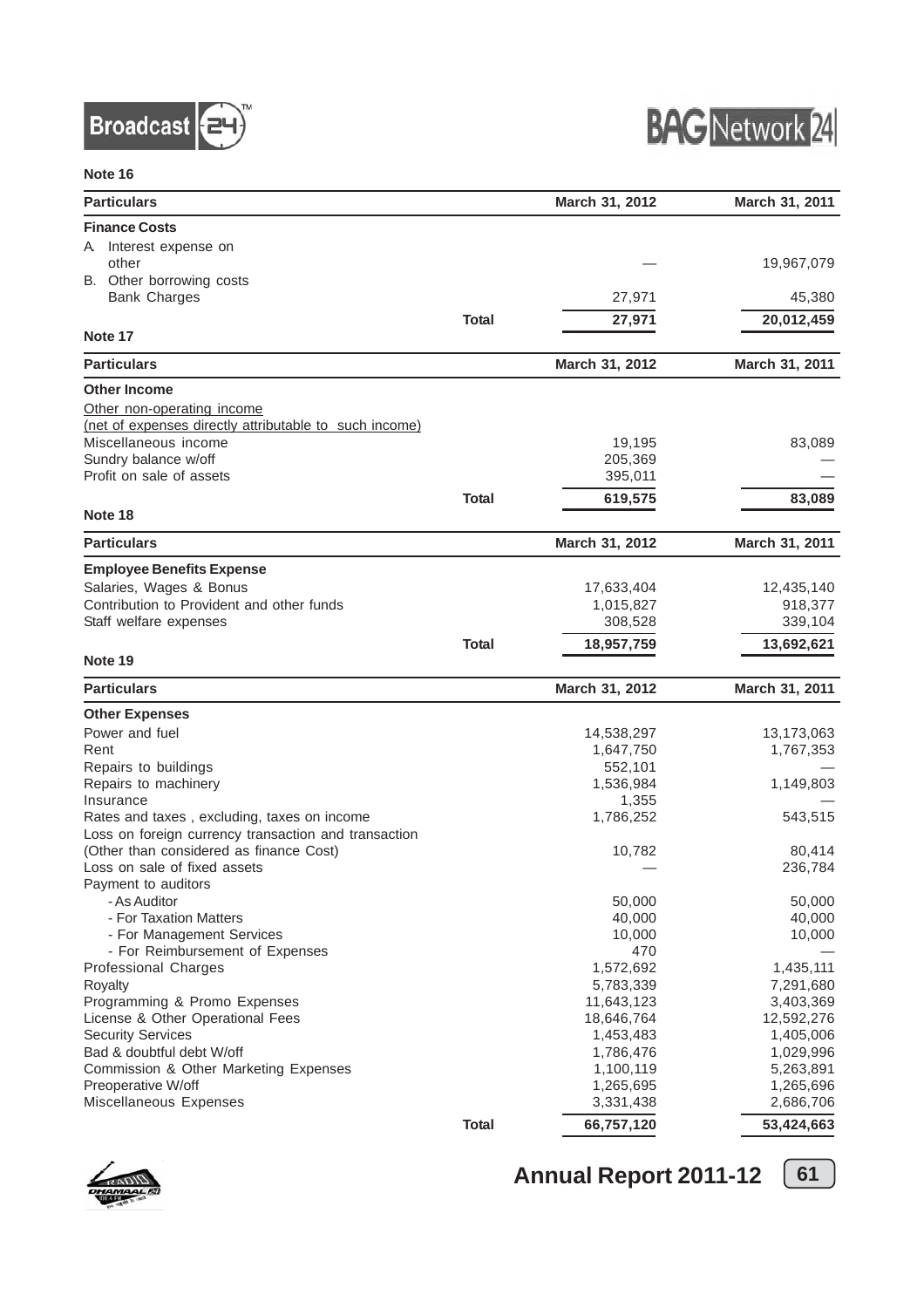![](_page_63_Picture_0.jpeg)

#### **NOTE-1**

#### **Corporate Information**

Dhamaal24 Radio Network Limited (formerly known as B.A.G. Infotainment Limited) was incorporated on 21st October 2005 with main objective to carry on the business of Radio Broadcasting through FM radio channels.

Presently the company is running FM radio channel at frequency of 106.4 MHz under the brand name "Dhamaal 24" at 10 locations viz, Hissar, Karnal, Patiala, Shimla, Ranchi, Muzaffarpur, Jabalpur, Ahmednagar, Dhule and Jalgaon.

Dhamaal24 Radio Network Limited launched its first three radio broadcasting stations in June 2007 and had all the ten stations made operational by November 2009 vide the licenses granted under the FM Radio Broadcasting Phase II.

#### **NOTE-2**

#### **Significant Accounting Policies**

#### **2.1 Basis of accounting and preparation of financial statements**

The financial statements of the Company have been prepared in accordance with the Generally Accepted Accounting Principles in India (Indian GAAP) to comply with the Accounting Standards notified under the Companies (Accounting Standards) Rules, 2006 (as amended) and the relevant provisions of the Companies Act, 1956.The financial statements have been prepared under the Historical Cost Convention on the Mercantile System of accounting and in accordance with the accounting standards referred to in Section 211(3C) of the Companies Act, 1956 to the extent applicable.

#### **2.2 Use of Estimates**

The preparation of the financial statements is in accordance with Generally Accepted Accounting Principles. It requires the management to make estimates and assumptions that affect the reported amounts of assets and liabilities, disclosures relating to contingent liabilities as at the date of the financial statements and reported amounts of revenues and expenses during the year. Actual results could differ from these estimates and a revision to such accounting estimates is recognised in the accounting year in which such a revision takes place.

#### **2.3 Inventories**

#### **Stock of Tapes, Cassettes, Discs and Electronic Devices**

Inventories of raw stock consists of tapes, cassettes, compact discs and other electronic devices which are valued at lower of cost or estimated net realizable value. Cost is taken on First in First out basis (FIFO).

#### **Inventories Related to Radio Software and Programme Pilots**

The entire cost of the programme is charged to income when the programme is first exploited. The inventory thus comprises of unamortized cost of such programmes. In case of Programme Pilots, the cost is expensed-off on first telecast or on after the review of realisability.

![](_page_63_Picture_17.jpeg)

Cash comprises cash on hand and demand deposits with banks. Cash equivalents are highly liquid investments that are readily convertible into known amounts of cash and which are subject to insignificant risk of changes in value.

#### **2.5 Cash flow statement**

Cash flows are reported using the indirect method, whereby profit / (loss) before extraordinary items and tax is adjusted for the effects of transactions of non-cash nature and any deferrals or accruals of past or future cash receipts or payments. The cash flows from operating, investing and financing activities of the Company are segregated based on the available information.

#### **2.6 Depreciation**

- a. Depreciation on fixed asset is provided on Written down Value method at the rates and in the manner prescribed in schedule XIV of the Companies Act, 1956.
- b. One time entry fee paid by the company for acquiring radio license is amortized over a period of ten years, being the period of the license, from the date of operationalisation of the radio station.

#### **2.7 Revenue recognition**

Advertisement revenue from sale of advertising time is recognized on the accrual basis when advertisements are telecast in accordance with contractual obligations.

Interest is recognized using time proportion method and dividend income is recognized when the company's right to receive dividend is established.

#### **2.8 Other Income**

Profit/Loss on sale of Fixed Assets is accounted as per accounting policy.

#### **2.9 Fixed Assets & Capital Work-in-Progress**

#### Tangible fixed assets

The Fixed assets are stated at cost less accumulated depreciation and impairment. The cost of fixed assets includes interest on borrowings attributable to acquisition of qualifying fixed assets up to the date the asset is ready for its intended use and other incidental expenses incurred up to that date. Cost includes capital cost, freight, installation cost, duties and taxes and other incidental expenses incurred during the construction/installation and attributable to bringing the asset to its intended use. Fixed assets are further adjusted by the amount of CENVAT credit available, wherever applicable. Subsequent expenditure relating to fixed assets is capitalized only if such expenditure results in an increase in the future benefits from such asset beyond its previously assessed standard of performance.

#### Capital work-in-progress

Capital work in progress comprises of cost of fixed assets that are not yet ready for their intended use and outstanding advances paid to acquire fixed assets, at the balance sheet date.

![](_page_63_Picture_34.jpeg)

![](_page_63_Picture_35.jpeg)

![](_page_63_Picture_37.jpeg)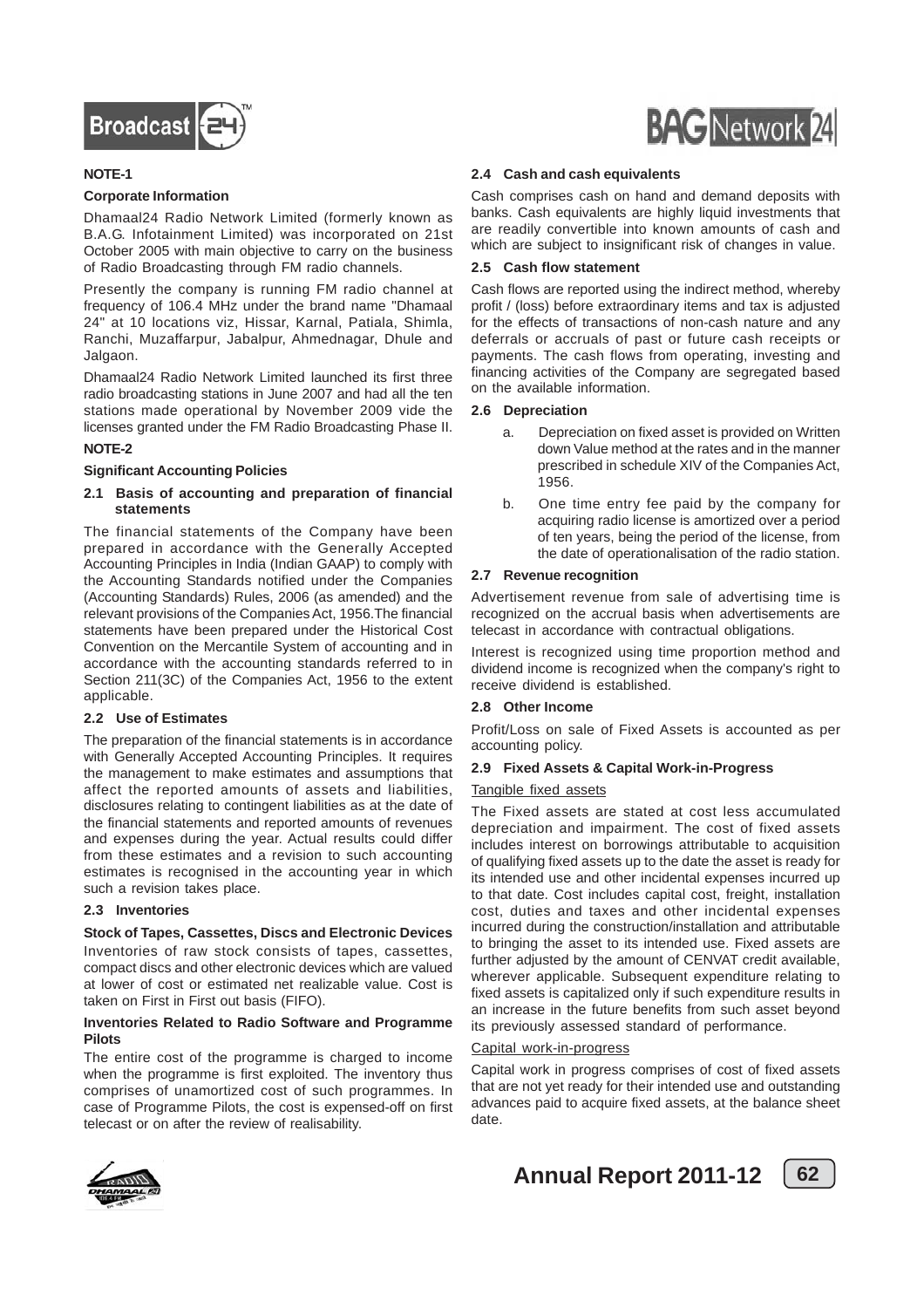![](_page_64_Picture_0.jpeg)

#### **2.10 Intangible Fixed Assets**

The Intangible assets are stated at cost less accumulated depreciation and impairment. Cost includes capital cost, freight, installation cost, duties and taxes and other incidental expenses incurred during the construction/installation and attributable to bringing the asset to its intended use. Fixed assets are further adjusted by the amount of CENVAT credit available, wherever applicable.

#### **2.11 Foreign Currency Transactions**

As per Companies (Accounting Standard) Rules 2006, exchange difference arising on settlement or restatement of foreign currency denominated liabilities relating to the acquisition of fixed assets, which is in accordance with Accounting Standard-11 issued by the Institute of Chartered Accountants of India are recognized in the Profit & Loss account.

As per Schedule-VI of the Companies Act, 1956 exchange differences arising on foreign currency denominated liabilities relating to the Capital work in progress/Capital advance forms part of the Capital Work in progress/Capital Advance.

#### **2.12 Government grants, subsidies and export incentives**

No Government grants, subsidies and export incentives received during the financial year 2011-12

#### **2.13 Investments**

Current investments are stated at cost or fair value whichever is lower. Long term investments are stated at cost. Provision for diminution in value of long term investment is made, if the diminution is other than temporary.

#### **2.14 Employee Benefits**

The company has contributed to employee's provident fund as per provisions of the Employee's Provident Fund Act, 1952 and is charged to Profit and Loss Account.

The company has contributed to employee's state insurance fund as per provisions of the ESI Act, 1948 and is charged to Profit and Loss Account.

As per the Company's policy, the gratuity is payable as per the provisions of the Gratuity Act. Liability in respect of Gratuity is provided for on the basis of an actuarial valuation as at the date of Balance Sheet.

Bonus is paid and charged to Profit and Loss Account as per the provisions of "The Payment of Bonus Act, 1965".

#### **2.15 Borrowing Costs**

Borrowing costs include interest, amortization of ancillary costs incurred and exchange differences arising from foreign currency borrowings to the extent they are regarded as an adjustment to the interest cost. Borrowing costs that are attributable to the acquisition or construction of qualifying assets are capitalized as part of the cost of such assets. A qualifying asset is one that takes necessarily substantial period of time to get ready for its intended use. All other borrowing costs are charged to revenue.

![](_page_64_Picture_17.jpeg)

#### **2.16 Segmental Reporting**

In accordance with Accounting Standard -17 issued by the Institute of Chartered Accountants of India, the company's business segment is radio FM broadcasting and it has no other primary reportable segment. The Company caters only to the needs of Indian market hence there are no reportable geographical segments.

#### **2.17 Operating Leases**

The Company has taken broadcasting equipments under operating leases. These lease agreements are normally renewable on expiry. The rental expenses on operating leases are charged to Profit and Loss account.

#### **2.18 Earnings Per Share (EPS)**

The Company reports basic earning per equity share in accordance with the Accounting Standard-20 issued by the Institute of Chartered Accountants of India. Basic earning per equity share has been computed by dividing the net profit after tax by the weighted average number of equity shares outstanding during the year.

The number of shares used in computing the diluted earning per share comprises of the weighted average shares considered for deriving basic earnings per share, and also the weighted average number of equity shares that could have been issued on the conversion of all dilutive potential equity shares.

#### **2.19 Taxation**

Tax expenses for the year comprise both, current tax and deferred tax at the applicable enacted or substantively enacted rates. Current tax represents the amount of income tax payable in respect of the taxable income for the reporting year. Deferred tax resulting from "timing difference" between taxable and accounting income is accounted for using the tax rates and laws that are enacted or substantively enacted as on the balance sheet date. The deferred tax asset is recognised and carried forward only to the extent that there is a virtual certainty that the asset will be realized in future.

#### **2.20 Impairment of Assets**

As per Accounting Standard-28 issued by the Institute of Chartered Accountants of India, the Company assesses at each balance sheet date whether there is any indication of impairment of carrying amount of the company's assets. The recoverable amount of such assets are estimated, if any indication exists, and impairment loss is recognized wherever the carrying amount of the assets exceeds its recoverable amount.

#### **2.21 Provisions, Contingent Liabilities and Contingent Assets**

Provisions involving substantial degree of estimation in measurement are recognized when there is a present obligation as a result of past events and it is probable that there will be an outflow of resources. Contingent Liabilities are not recognized but are disclosed in the notes. Contingent Assets are neither recognized nor disclosed in the financial statements.

![](_page_64_Picture_31.jpeg)

![](_page_64_Picture_33.jpeg)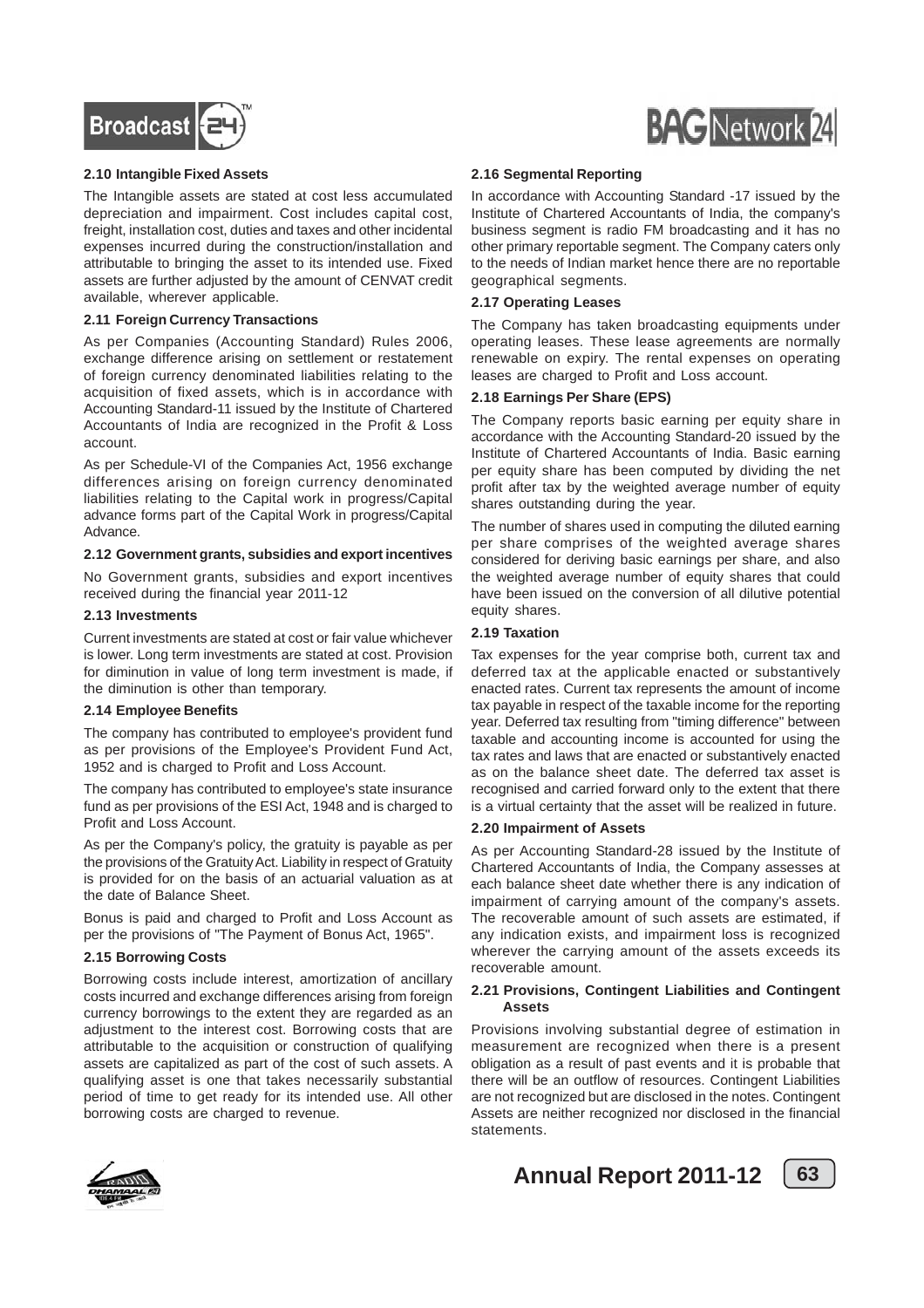![](_page_65_Picture_0.jpeg)

#### **2.22 Service Tax Input Credit**

Service tax input credit is accounted for in the books in the period in which the underlying service received is accounted and when there is no uncertainty in availing / utilizing the credits.

#### **2.23 License Fee**

As per the new Frequency Module (FM) effective from April 1st, 2005 License Fees are charged to revenue at rate of 4% of Gross Revenue for the period or 10% of revenue one time entry fees (ROTEF\*) for the concerned city, whichever is higher. Gross Revenue for this purpose shall mean revenue on the basis of billing rate inclusive of any taxes and without deduction of any discount given to the advertiser and any commission paid to advertising agency. Barter advertising contracts shall also be included in gross revenue on basis of relevant billing rates.

[\* ROTEF means 25% of highest value bid in the city]

#### **2.24 Miscellaneous Expenditure**

#### **A. Preliminary Expenses**

Preliminary expenses are amortized over a period of ten years from the year of commencement of commercial operations.

#### **B. Pre-Operative Expenditure**

Expenditure incurred by the Company from the date of acquisition of radio license up to the date of operationalisation of that station, not directly attributable to fixed asset, are charged to the profit and loss account.

#### **Additional Information to the Financial Statements**

#### 1. **Share application money pending allotment**

As at 31st March 2012, the Company had received amount from parent company & others to the tune of Rs 360,058,316.00(Previous year 367,737,974.00) as unsecured loan & advances. The company proposed to convert this amount into equity shares within the financial year 2012-13 at price determined by Fair Valuation, hence the amount of unsecured loan has been converted into share application money. The authorized capital of the company may have to be increased depending upon the share premium determined.

#### 2. **Contingent Liabilities and Commitments**

|                                                                    | As at 31<br>March, 12 | As at 31<br>March, 11 |
|--------------------------------------------------------------------|-----------------------|-----------------------|
| <b>Contingent liabilities</b>                                      |                       |                       |
| a) Claims against the Company<br>not acknowledged as debt          | Nil                   | Nil                   |
| b) Guarantees<br>-Bank Guarantee given<br>-Bank Guarantee given by | 12,71,200             | 12,71,200             |
| holding company<br>(B.A.G. Films & Media Limited)                  | 5,13,000              | 5,13,000              |
| Other money for which the<br>C)<br>Company is contingently liable  | Nil                   |                       |

![](_page_65_Picture_16.jpeg)

|    |                                                                                                             | As at 31<br>March, 12 | As at 31<br>March,11 |
|----|-------------------------------------------------------------------------------------------------------------|-----------------------|----------------------|
|    | Commitments                                                                                                 |                       |                      |
| a) | <b>Estimated amount of contracts</b><br>remaining to be executed on<br>capital account and not provided for |                       |                      |
|    | Tangible assets                                                                                             | Nil                   | Nil                  |
|    | Intangible assets                                                                                           | Nil                   | Nil                  |
| b) | Uncalled liability on shares and<br>other investments partly paid                                           | Nil                   |                      |

c) Other commitments Nil Nil

3. Disclosures required under Section 22 of the Micro, Small and Medium Enterprises Development Act, 2006

|                                                                                                                                                            | As at $31$<br>March, 12 | As at 31<br>March, 11 |
|------------------------------------------------------------------------------------------------------------------------------------------------------------|-------------------------|-----------------------|
| l i)<br>Principal amount remaining unpaid<br>to any supplier as at the end of the<br>accounting year                                                       | Nil                     | Nil                   |
| l ii)<br>Interest due thereon remaining unpaid<br>to any supplier as at the end of the<br>accounting year                                                  | Nil                     | Nil                   |
| iii) The amount of interest paid along with<br>the amounts of the payment made to<br>the supplier beyond the appointed day                                 | Nil                     | Nil                   |
| iv) The amount of interest due and payable<br>for the year                                                                                                 | Nil                     | Nil                   |
| The amount of interest accrued and remaining<br>$ v\rangle$<br>unpaid at the end of the accounting year                                                    | Nil                     | Nil                   |
| vi) The amount of further interest due and<br>payable even in the succeeding year,<br>until such date when the interest dues<br>as above are actually paid | Nil                     | Nil                   |

Note: The above information regarding the small scale undertakings and Micro, Small and Medium Enterprise has been determined to the extent such parties have been identified on the basis of information available with the company. This has been relied upon by the Auditors.

4. The detail of Capital Work in Progress (including Capital Advances ) is as follows :

|  | (Amt. in Rs.) |
|--|---------------|
|  |               |
|  |               |
|  |               |

| <b>Particulars</b>                           | For the<br>year ended | For the<br>year ended<br>March 31, 2012 March 31, 2011 |  |
|----------------------------------------------|-----------------------|--------------------------------------------------------|--|
| Capital Work in Progress<br>Capital Advances | 26,62,500<br>Nil      | 22,91,988<br>Nil                                       |  |
| Total                                        | 26,62,500             | 22,91,988                                              |  |

**5.** There is no amount outstanding to be credited to Investor Education and Protection Fund.

**BAC** Network 24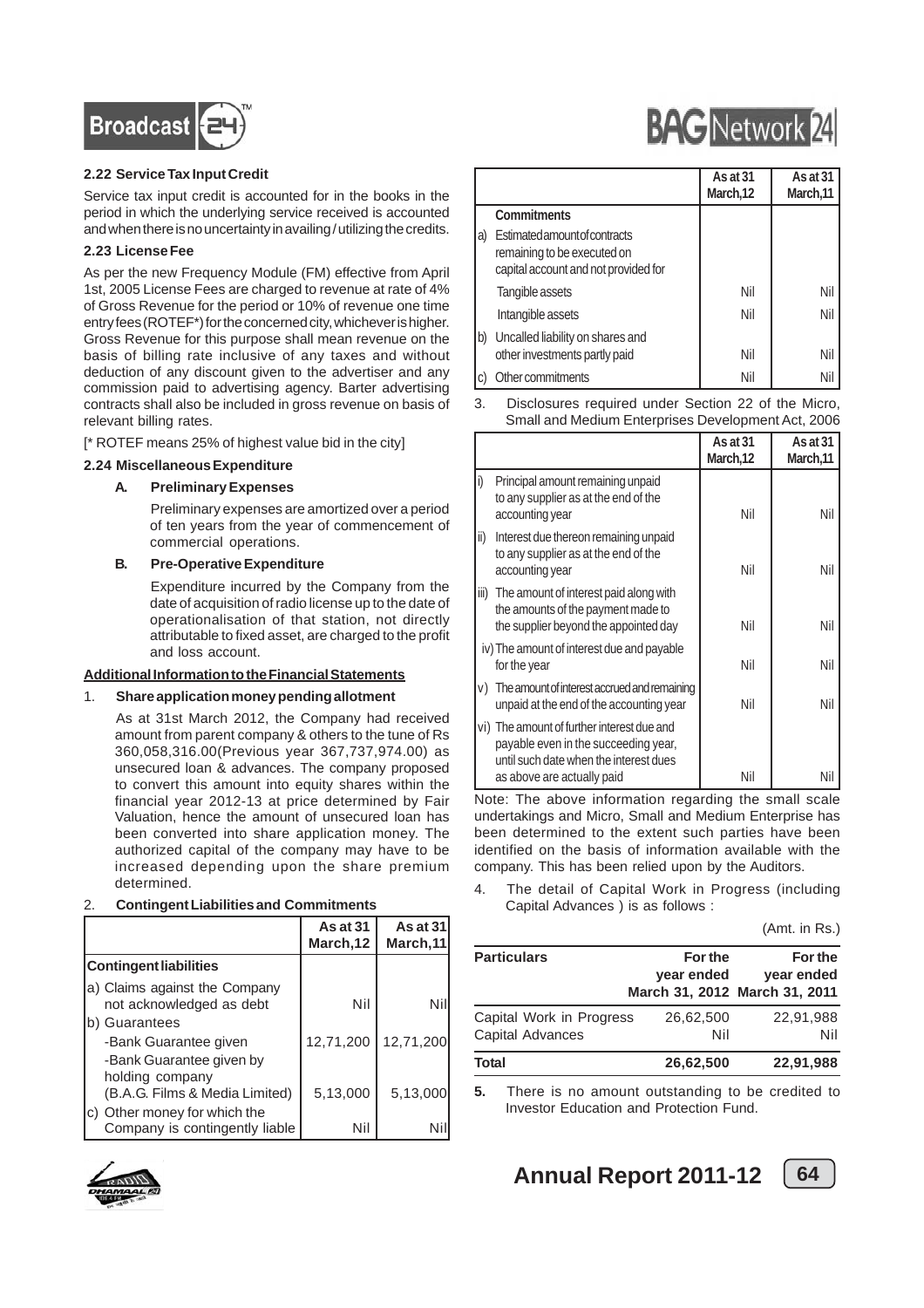![](_page_66_Picture_0.jpeg)

- 6. The company has not made any provision for cess payable u/s 441A of the companies Act, 1956. The said provision shall be made as and when the requisite notification is issued by the Central Government in this regard.
- 7. Advances taken from associated companies are shown as unsecured loans under the head short term borrowing where there is no repayment schedule and are re-payable on demand.
- 8. The Deferred Tax Liability (Net) comprises of the following:  $(Amt. in  $Da$ )$

|                                                    |                         | (AIIII. III KS.)        |
|----------------------------------------------------|-------------------------|-------------------------|
| <b>Particulars</b>                                 | As at<br>March 31, 2012 | As at<br>March 31, 2011 |
| Opening Balance of<br>Deferred Tax Liability (Net) | 87,19,628               | 77,03,093               |
| Related to Fixed Assets                            | (3,31,987)              | 6,71,521                |
| Disallowance under the<br>Income Tax Act           | (3,66,741)              | 4,15,459                |
| <b>Related to Leave</b><br>encashment & Gratuity   | (1575)                  | (70, 445)               |
| Deferred Tax Liability (Net)                       | 80,19,325               | 87,19,628               |

# **BAG** Network 24

#### 9. **Employee Benefits**

As per Accounting Standard 15 (revised) 'Employees Benefits', the disclosures of employee benefits are given below:

#### a. **Defined Contribution Plans :**

Contribution to Defined Contribution Plan recognised as expense for the year is as under:

Employer's Contribution to Provident Fund : Rs. 7,04,280 (Previous Year Rs. 6,54,279)

Employer's Contribution to ESI : Rs. 2,95,408 (Previous Year Rs. Nil)

#### **Defined Benefit Plans:**

The present value of obligation is determined based on actuarial valuation using the Projected Unit Credit method, which recognises each year of service as giving rise to additional unit of employee benefit entitlement and measures each unit separately to build up the final obligation. The obligation for leave encashment is recognised in the same manner as gratuity.

| a. | Change in present value of obligation                            |              | (Amt in Rs.)    |                         |              |  |
|----|------------------------------------------------------------------|--------------|-----------------|-------------------------|--------------|--|
|    | <b>Particulars</b>                                               |              | <b>Gratuity</b> | <b>Leave Encashment</b> |              |  |
|    |                                                                  | March31,2012 | March31,2011    | March31,2012            | March31,2011 |  |
|    | Present value of obligation as<br>at the beginning of the period | 3,51,439     | 1,23,461        | 1,33,789                | 1,90,487     |  |
|    | <b>Current Service Cost</b>                                      | 1,27,583     | 1,58,066        | 48,158                  | 71,479       |  |
|    | Interest Cost                                                    | 29,872       | 14,269          | 11,372                  | 15,239       |  |
|    | Expected Return on Plan Assets                                   | <b>NIL</b>   | <b>NIL</b>      | <b>NIL</b>              | <b>NIL</b>   |  |
|    | Actuarial (gain)/loss                                            | (1, 41, 316) | 55,643          | (70, 571)               | (1,43,416)   |  |
|    | Past Service Cost                                                | <b>NIL</b>   | NIL.            | <b>NIL</b>              | <b>NIL</b>   |  |
|    | Curtailment and settlement<br>Cost/(credit)                      | <b>NIL</b>   | NIL.            | NIL.                    | <b>NIL</b>   |  |
|    | Present value of obligation as<br>at the end of the period       | 3,67,578     | 3,51,439        | 1,22,748                | 1,33,789     |  |

**b. Expense recognized in the statement of profit and loss** *(Amt in Rs.)*

| <b>Particulars</b>                                         |              | <b>Leave Encashment</b><br>Gratuity |              |              |  |  |
|------------------------------------------------------------|--------------|-------------------------------------|--------------|--------------|--|--|
|                                                            | March31,2012 | March31,2011                        | March31,2012 | March31,2011 |  |  |
| Current service cost                                       | 1,27,583     | 1,58,066                            | 48,158       | 71,479       |  |  |
| Past service cost                                          | --           | $- -$                               | $- -$        |              |  |  |
| Interest cost                                              | 29,872       | 14,269                              | 11,372       | 15,239       |  |  |
| Expected return on plan assets                             | --           | $- -$                               | --           |              |  |  |
| Curtailment cost / (Credit)                                | --           | $-$                                 | $- -$        |              |  |  |
| Settlement cost / (credit)                                 | --           | $- -$                               | $- -$        |              |  |  |
| Net actuarial (gain)/ loss<br>recognized in the period     | (1, 41, 316) | 55,643                              | (70, 571)    | (1,43,416)   |  |  |
| Expenses recognized in the<br>statement of profit & losses | 16,139       | 2,27,978                            | (11, 041)    | (56, 698)    |  |  |

![](_page_66_Picture_17.jpeg)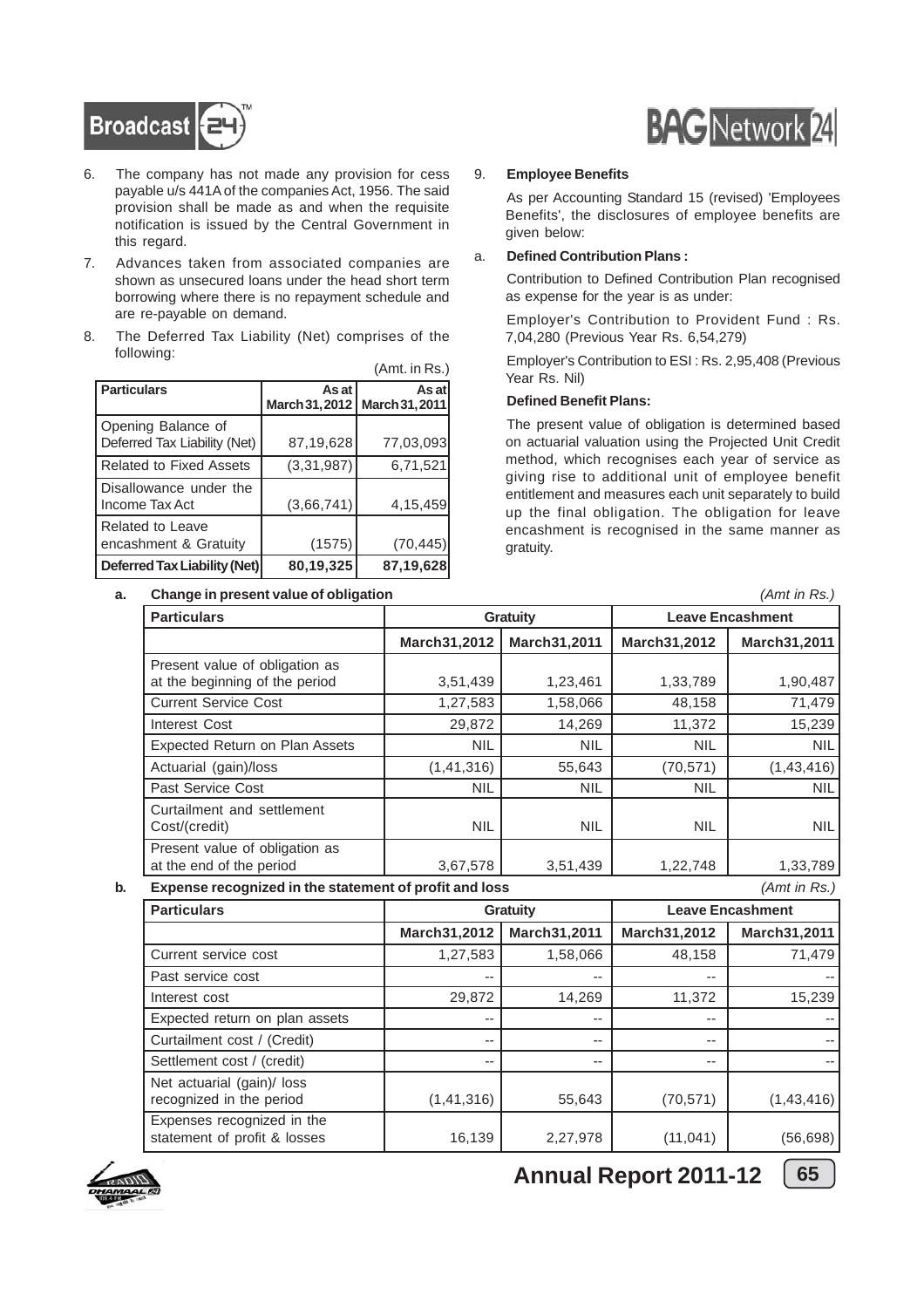![](_page_67_Picture_0.jpeg)

![](_page_67_Picture_1.jpeg)

 $(Amt$  in  $Den$ )

#### c. **Actuarial Assumptions**

|                                                                         |               |                 |                         | (Amt in Rs.)  |
|-------------------------------------------------------------------------|---------------|-----------------|-------------------------|---------------|
| <b>Particulars</b>                                                      |               | <b>Gratuity</b> | <b>Leave Encashment</b> |               |
|                                                                         | March31, 2012 | March31, 2011   | March31, 2012           | March31, 2011 |
| Discount Rate (%)                                                       | 8.50          | 8.00            | 8.50                    | 8.00          |
| Expected Rate of increase in<br>Compensation Levels (%)                 | 6.00          | 5.50            | 6.00                    | 5.501         |
| Expected Rate of Return on<br><b>Plan Assets</b>                        | <b>NIL</b>    | <b>NIL</b>      | <b>NIL</b>              | <b>NIL</b>    |
| <b>Expected Average remaining</b><br>working lives of employees (years) | 28.25         | 26.67           | 28.25                   | 26.67         |

The estimated rate of escalation in salary considered in actuarial valuation, takes into account inflation, seniority, promotion and other relevant factors including supply and demand in the employment market. The above information is certified by the actuary.

#### d) **Commitments and Contingencies**

|                                                                                     |                                             | , ה-ט ו ווי ווי ווי ווי <i>ו</i>            |
|-------------------------------------------------------------------------------------|---------------------------------------------|---------------------------------------------|
| <b>Particulars</b>                                                                  | <b>For the Year Ended</b><br>March 31, 2012 | <b>For the Year Ended</b><br>March 31, 2011 |
| Bank Guarantees given                                                               | 12,71,200                                   | 12,71,200                                   |
| Bank Guarantees given by holding company,<br>IB.A.G. Films & Media Limited          | 5,13,000                                    | 5,13,000                                    |
| Bank Guarantees given on behalf of holding<br>company, B.A.G. Films & Media Limited | NIL                                         | <b>NIL</b>                                  |

e) Additional information required to be given pursuant to part II of Schedule VI of the Companies Act, 1956 is as follows:

a. Managerial Remuneration : Nil (Previous Year Nil)

- b. The business of the company is not subject to license as required by schedule VI; hence licensed capacity is not given.
- c. CIF Value of Imports Rs. Nil (Previous Year Nil)
- d. Expenditure in Foreign Currency : Rs. 8,48,534 (Previous Year Rs. 5,26,912)
- e. Earnings in Foreign Currency : Nil (Previous Year Nil)

Information pursuant to other provisions of part-II of Schedule VI to the Act, is either Nil or not applicable to the company.

f) As per Accounting Standard 18, 'Related Party Disclosures', notified in the Companies (Accounting Standards) Rules 2006, the disclosures of transactions with the related parties as defined therein are given below:

| <b>Name</b>                                                                          | <b>Relationship</b>                                                      |
|--------------------------------------------------------------------------------------|--------------------------------------------------------------------------|
| B.A.G. Films & Media Limited                                                         | Holding Company                                                          |
| Anurradha Prasad                                                                     | Key Managerial Personnel                                                 |
| E24 Glamour Limited<br>(Formerly known as B.A.G Glamour Limited)                     | Enterprises over which KMP are able to<br>exercise significant influence |
| News24 Broadcast India Limited<br>(Formerly known as B.A.G Newsline Network Limited) | Enterprises over which KMP are able to<br>exercise significant influence |
| Skyline Tele Media Services Limited                                                  | Enterprises over which KMP are able to<br>exercise significant influence |

#### **i) List of Related Parties:**

![](_page_67_Picture_17.jpeg)

![](_page_67_Figure_19.jpeg)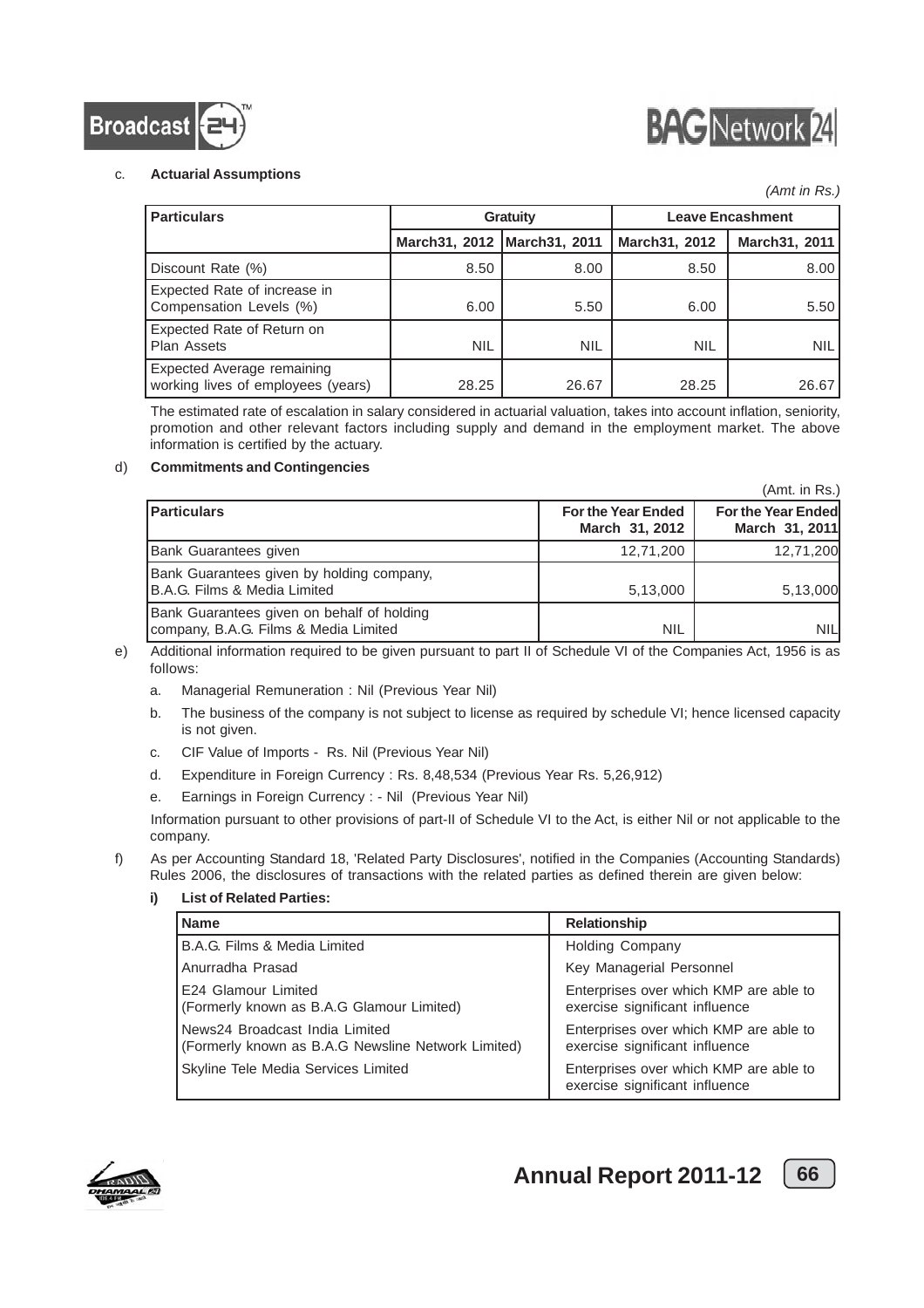![](_page_68_Picture_0.jpeg)

![](_page_68_Picture_1.jpeg)

#### **ii) Related Party Transactions:**

| Particulars                  | Key Managerial<br>Personnel |            | Enterprises over which<br>KMP exercise significant<br>influence |             |             | <b>Holding Company</b> |
|------------------------------|-----------------------------|------------|-----------------------------------------------------------------|-------------|-------------|------------------------|
|                              | Year Ended March 31         |            | Year Ended March 31                                             |             |             | Year Ended March 31    |
|                              | 2012                        | 2011       | 2012                                                            | 2011        | 2012        | 2011                   |
| Rent                         | 240,000                     | 240,000    | <b>NIL</b>                                                      | <b>NIL</b>  | NIL         | <b>NIL</b>             |
| Security Deposits received   | NIL                         | NIL        | <b>NIL</b>                                                      | <b>NIL</b>  | <b>NIL</b>  | NIL                    |
| Security Deposits refund     | <b>NIL</b>                  | <b>NIL</b> | <b>NIL</b>                                                      | NIL         | NIL         | NIL                    |
| Unsecured Loans received     | <b>NIL</b>                  | <b>NIL</b> | NIL                                                             | 2,34,29,868 | <b>NIL</b>  | 24,83,77,884           |
| Unsecured Loans given/Repaid | <b>NIL</b>                  | <b>NIL</b> | <b>NIL</b>                                                      | 5,38,74,303 | NIL         | 6,08,38,446            |
| <b>Expense Reimbursed</b>    | NIL                         | <b>NIL</b> | 550,000                                                         | NIL         | 48,76,360   | 45,74,168              |
| Income from Ad Sales         | NIL                         | <b>NIL</b> | NIL                                                             | <b>NIL</b>  | 100,00,000  | NIL                    |
| Interest Paid                | NIL                         | <b>NIL</b> | NIL                                                             | <b>NIL</b>  | <b>NIL</b>  | 1,99,67,079            |
| Share Application Received   | <b>NIL</b>                  | <b>NIL</b> | <b>NIL</b>                                                      | <b>NIL</b>  | 345,058,316 | 357.737.974            |
| Equity Share Capital         | NIL                         | <b>NIL</b> | <b>NIL</b>                                                      | NIL         | NIL         | 2.00.00.000            |
| Advance Given                | <b>NIL</b>                  | NIL        | 5.987.807                                                       | 5.25.00.000 | NIL         | NIL                    |

g) Earnings /(Loss) per share (EPS) in accordance with Accounting Standard-20 issued by Institute of Chartered Accountants of India

|           |                                                            |             | (Amt. in Rs.) |
|-----------|------------------------------------------------------------|-------------|---------------|
| <b>SL</b> | <b>Particulars</b>                                         | 2011-12     | 2010-11       |
|           | Net Profit/(Loss) after tax as per profit and loss account | 1,85,17,776 | (7, 39, 509)  |
| 2         | Short provision for tax of earlier years                   | 62,310      | <b>NIL</b>    |
| 3         | Net Profit /(Loss) attributable to Equity Shareholders     | 1,85,80,086 | (7, 39, 509)  |
| 4         | Net Profit/(Loss) before Exceptional Item                  | 1,85,80,086 | (7, 39, 509)  |
| 5         | Weighted Average number of equity shares used as           |             |               |
|           | denominator for calculating Basic EPS                      | 20,000,000  | 20,000,000    |
| 6         | Basic Earnings per share                                   | 0.93        | (0.04)        |
| 7         | Weighted Average number of equity shares used as           |             |               |
|           | denominator for calculating Diluted EPS                    | 7,31,69,024 | 2,00,70,613   |
| 8         | Diluted Earnings per share                                 | 0.25        | (0.04)        |
| 9         | Basic Earnings (before exceptional item) per share         | 0.93        | (0.04)        |
| 10        | Diluted Earnings (before exceptional item) per share       | 0.25        | (0.04)        |
| 11        | Face Value per equity share                                | 10          | 10.00         |

h) Previous year figures are regrouped, rearranged or re-classified wherever necessary to make them comparable with the current year figures.

Chartered Accountants

#### **For Joy Mukherjee & Associates For and on behalf of Board of Directors**

**Joy Mukherjee <b>Anuradha Prasad** Anuradha Mishra<br>Partner (Managing Director) (Director) (Director) (Managing Director)

**Ajay Mishra** Place: Noida (Company Secretary)

M. NO. 74602 FRN: 006792

Date: 30th May, 2012

![](_page_68_Picture_15.jpeg)

![](_page_68_Figure_17.jpeg)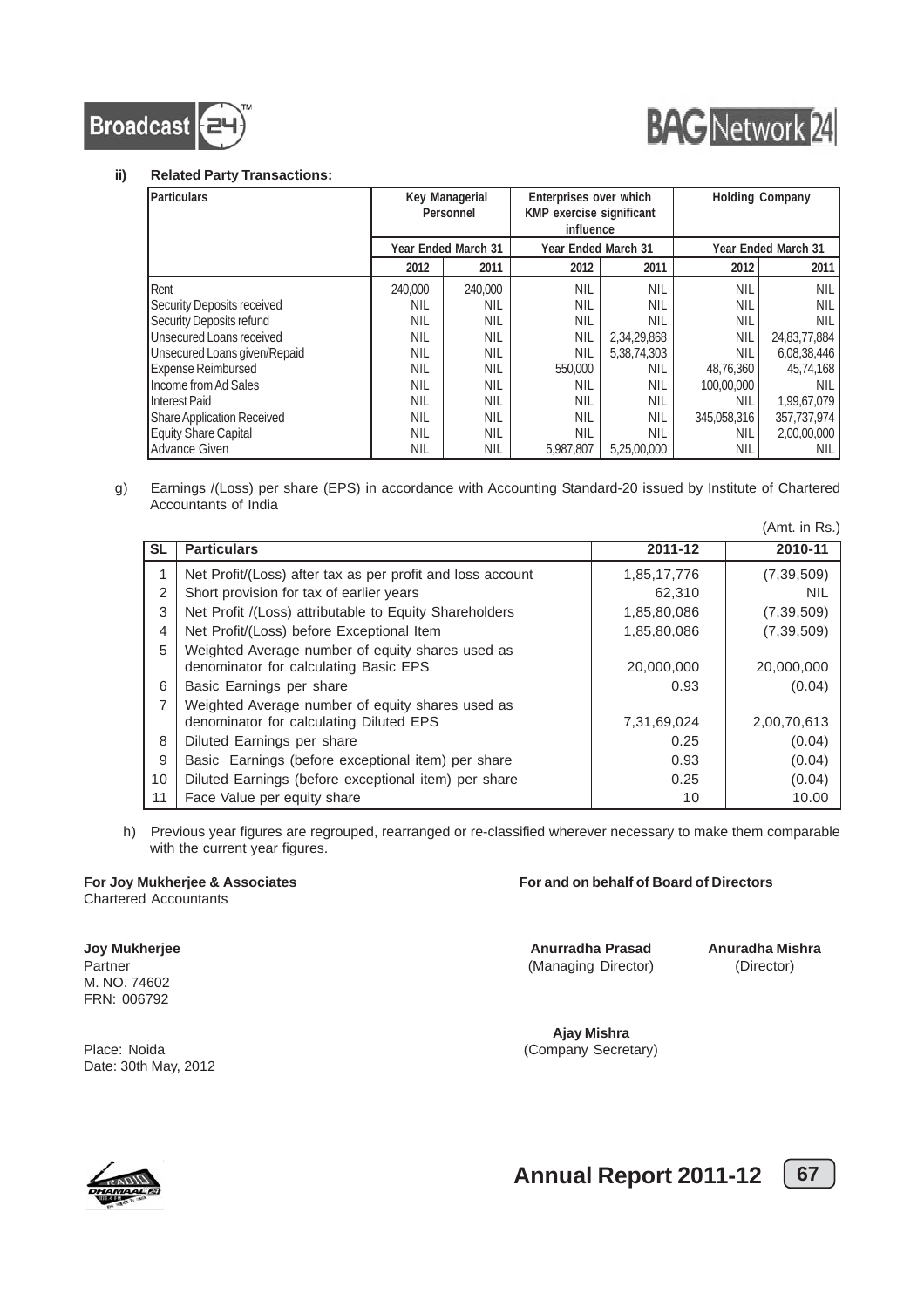![](_page_69_Picture_0.jpeg)

![](_page_69_Picture_1.jpeg)

#### **Dhamaal24 Radio Network Limited**

(Formerly known as B.A.G Infotainment Limited)

#### **Cash Flow Statement for the year ended March 31, 2012**

| <b>Particulars</b>                                                                              |                             | For the year ended           |                                   | For the year ended           |  |
|-------------------------------------------------------------------------------------------------|-----------------------------|------------------------------|-----------------------------------|------------------------------|--|
|                                                                                                 | Amount in $\bar{z}$         | March 31,2012<br>Amount in ₹ | Amount in ₹                       | March 31,2011<br>Amount in ₹ |  |
| A. Cash flow from operating activities                                                          |                             |                              |                                   |                              |  |
| Net Profit / (Loss) before extraordinary items and tax                                          |                             | 17,817,473                   |                                   | 277,026                      |  |
| Adjustments for:                                                                                |                             |                              |                                   |                              |  |
| Depreciation and amortisation                                                                   | 20,281,182                  |                              | 20,145,292                        |                              |  |
| (Profit) / loss on sale / write off of assets                                                   | (395, 011)                  |                              |                                   |                              |  |
| Finance costs                                                                                   | 27,971                      |                              | 20,012,459                        |                              |  |
| Liabilities / provisions no longer required written back<br>Adjustment relating to earlier year | (205, 369)<br>62,310        |                              |                                   |                              |  |
|                                                                                                 |                             |                              |                                   |                              |  |
|                                                                                                 |                             | 19,771,083                   |                                   | 40,157,751                   |  |
| Operating profit / (loss) before working capital changes<br>Changes in working capital:         |                             |                              |                                   |                              |  |
| Adjustments for (increase) / decrease in operating assets:                                      |                             |                              |                                   |                              |  |
| Inventories                                                                                     | (10, 075, 495)              |                              |                                   |                              |  |
| Trade receivables                                                                               | 9,122,351                   |                              | (24, 387, 323)                    |                              |  |
| Short-term loans and advances                                                                   | (24, 628, 998)              |                              | (170,002,556)                     |                              |  |
| Long-term loans and advances<br>Other current assets                                            |                             |                              | 14,916,715                        |                              |  |
| Other non-current assets                                                                        | 1,344,527                   |                              | 1,344,526                         |                              |  |
| Adjustments for increase / (decrease) in operating liabilities:                                 |                             |                              |                                   |                              |  |
| Trade payables                                                                                  | 8,008,460                   |                              | 12,346,324                        |                              |  |
| Other current liabilities                                                                       | 1,348,545                   |                              | (23, 917, 555)                    |                              |  |
| Long-term provisions                                                                            | 138,887                     | (14, 741, 723)               | 193,791                           | (189, 506, 078)              |  |
|                                                                                                 |                             |                              |                                   |                              |  |
|                                                                                                 |                             | 22,846,833                   |                                   | (149,071,301)                |  |
| Net cash flow from / (used in) operating activities (A)                                         |                             | 22,846,833                   |                                   | (149, 071, 301)              |  |
| B. Cash flow from investing activities                                                          |                             |                              |                                   |                              |  |
| Capital expenditure on fixed assets,                                                            |                             |                              |                                   |                              |  |
| including capital advances<br>Proceeds from sale of fixed assets                                | (4,626,567)<br>3,524,644    |                              | (20, 619, 145)<br>351,619         |                              |  |
| Purchase of long-term investments                                                               |                             |                              |                                   |                              |  |
| - Others                                                                                        | (69,000)                    |                              |                                   |                              |  |
|                                                                                                 |                             | (1, 170, 923)                |                                   | (20, 267, 526)               |  |
| Net cash flow from / (used in) investing activities (B)                                         |                             | (1, 170, 923)                |                                   | (20, 267, 526)               |  |
| C. Cash flow from financing activities                                                          |                             |                              |                                   |                              |  |
| Share application money received/(refunded)                                                     | (7,679,658)                 |                              | 367,737,974                       |                              |  |
| Proceeds from other short-term borrowings<br>Finance cost                                       | (51, 318, 830)<br>(27, 971) |                              | (118, 879, 707)<br>(20, 012, 459) |                              |  |
|                                                                                                 |                             | (59,026,459)                 |                                   | 228,845,808                  |  |
| Net cash flow from / (used in) financing activities (C)                                         |                             | (59,026,459)                 |                                   | 228,845,808                  |  |
| Net increase / (decrease) in Cash and cash equivalents (A+B+C)                                  |                             | (37, 350, 549)               |                                   | 59,506,981                   |  |
| Cash and cash equivalents at the beginning of the year                                          |                             | 66,030,274                   |                                   | 6,523,293                    |  |
| Cash and cash equivalents at the end of the year                                                |                             | 28,679,725                   |                                   | 66,030,274                   |  |
|                                                                                                 |                             |                              |                                   |                              |  |

![](_page_69_Picture_6.jpeg)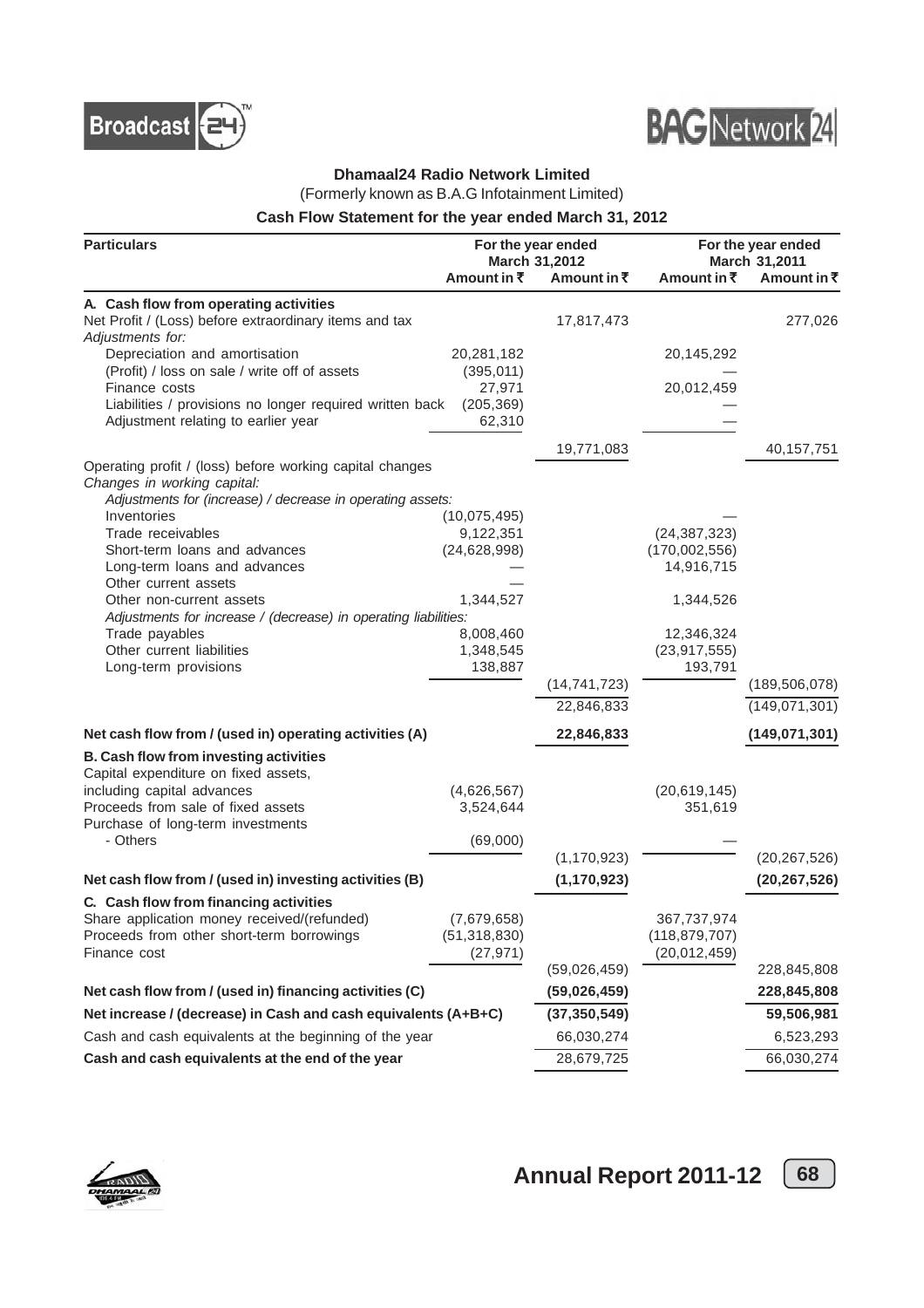![](_page_70_Picture_0.jpeg)

![](_page_70_Picture_1.jpeg)

| <b>Particulars</b>                                                                                                                                                                       |             | For the year ended<br>March 31,2012 |             | For the year ended<br>March 31,2011 |  |
|------------------------------------------------------------------------------------------------------------------------------------------------------------------------------------------|-------------|-------------------------------------|-------------|-------------------------------------|--|
|                                                                                                                                                                                          | Amount in ₹ | Amount in ₹                         | Amount in ₹ | Amount in ₹                         |  |
| Reconciliation of Cash and cash equivalents with the Balance Sheet:<br>Cash and cash equivalents as per Balance Sheet<br>Less: Bank balances not considered as Cash and cash equivalents |             | 28,679,725                          |             | 66,030,274                          |  |
| Net Cash and cash equivalents<br>Add: Current investments considered as part of Cash and cash equivalents                                                                                |             | 28,679,725                          |             | 66,030,274                          |  |
| Cash and cash equivalents at the end of the year *<br>* Comprises:                                                                                                                       |             | 28,679,725                          |             | 66,030,274                          |  |
| (a) Cash on hand                                                                                                                                                                         |             | 17,321                              |             | 20,775                              |  |
| (b) Cheques, drafts on hand<br>(c) Balances with banks                                                                                                                                   |             | 22,631,859                          |             | 52,839,826                          |  |
| (i) In current accounts                                                                                                                                                                  |             | 4,678,616                           |             | 11,654,094                          |  |
| (iv) In earmarked accounts<br>(d) Others                                                                                                                                                 |             | 1,271,200                           |             | 1,271,200                           |  |
| Imprest with staff                                                                                                                                                                       |             | 80,729                              |             | 244,379                             |  |
| (e) Current investments considered as part of Cash<br>and cash equivalent                                                                                                                |             |                                     |             |                                     |  |
|                                                                                                                                                                                          |             | 28,679,725                          |             | 66,030,274                          |  |

Chartered Accountants

M. NO. 74602 FRN: 006792

Date: 30th May, 2012

**For Joy Mukherjee & Associates For and on behalf of Board of Directors**

**Joy Mukherjee <b>Anuradha Prasad** Anuradha Mishra<br>
Partner (Managing Director) (Director) (Managing Director)

**Ajay Mishra** Place: Noida (Company Secretary)

![](_page_70_Picture_11.jpeg)

![](_page_70_Figure_13.jpeg)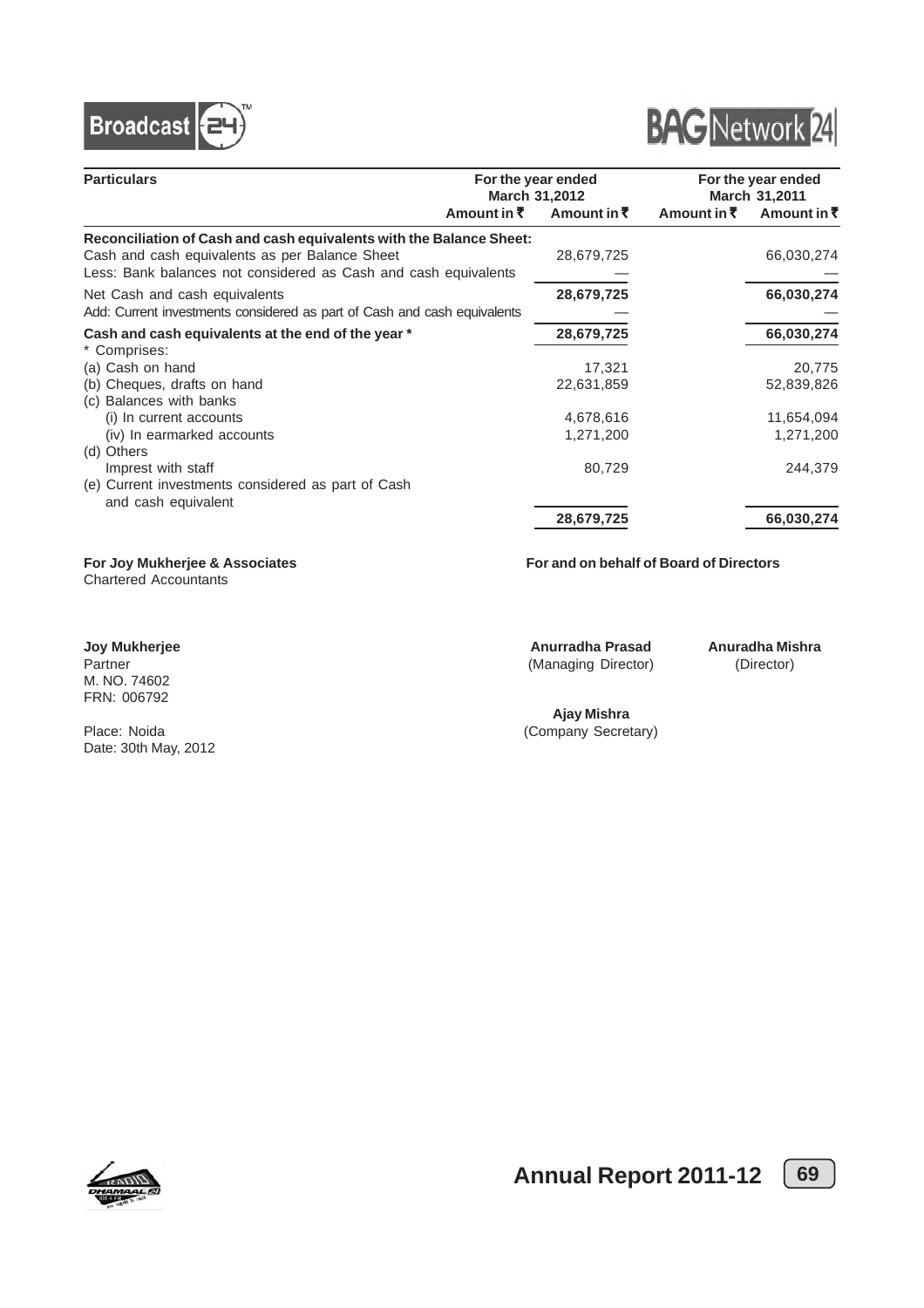![](_page_71_Picture_0.jpeg)

**DIRECTORS' REPORT**

#### **To,**

The Members, **News24 Broadcast India Limited** (Formerly known as B.A.G. Newsline Network Limited)

Your Directors are pleased to present their 5th Annual Report on the business and operations of the Company along with the Audited Statements of Accounts for the year ended March 31, 2012.

#### **FINANCIAL RESULTS**

|                                          |             | (₹ in Lacs) |
|------------------------------------------|-------------|-------------|
| <b>Particulars</b>                       | 2011-12     | 2010-11     |
| Total Income                             | 4,189.57    | 3939.37     |
| Profit/(Loss) before<br>depreciation and |             |             |
| financial charges                        | (3,355.86)  | (2328.77)   |
| Financial charges                        | 593.51      | 815.10      |
| Cash Profit/(Loss)                       | (3,948.94)  | (3143.45)   |
| Depreciation                             | 167.45      | 175.10      |
| Profit/(Loss) before Tax                 | (4, 116.82) | (3318.97)   |
| Provision for Tax                        | (18.89)     | (18.79)     |
| Profit/(Loss) after Tax                  | (4,097.93)  | (3300.17)   |
| Proposed Dividend (%)                    |             |             |

#### **PERFORMANCE REVIEW**

During the financial year under review, your company's revenue from operations has been Rs. 4,189.57 lacs compared to Rs. 3,939.37 lacs last year, a marginal increase of 6.35 %, however losses of the company increased due to increase in expenditure for improving the distribution of our channel.

 News24, a 24 hour National Hindi free to air news channel has been very well received by the audiences. It has consistently maintained around 10% market share and is available throughout India on cable and DTH platforms.

Programmes like Ek Shakhsiyat ki 50 Ansuni Kahaniyaan, Aamne Saamne, Sabse Bada Sawal & Sanjeevani amongst others cover a gamut of genres in news reporting and have been received exceptionally well with the audiences across the nation. Ek Shakhsiyat ki 50 Ansuni Kahaniyaan, Aamne Saamne, & Sanjeevani are few of most liked shows by our Indian viewers.

These shows reflects the new and innovative ways of reporting news that has given the maximum viewership and rating to our channel making its marked presence felt in the whole Media Industry.

Ek Shakhsiyat ki 50 Ansuni Kahania has also been awarded the most Best-Presented Popular News Show by the News Television Awards 2012.

![](_page_71_Picture_13.jpeg)

#### **DIVIDEND**

The Directors express their inability to declare any dividend for the financial year ended March 31, 2012 on account of losses during the year under review. The Company has not made any transfer to General Reserve.

#### **DIRECTORS**

There are four directors in the company viz. Ms. Anurradha Prasad, Mr. Ajit Anjum, Dr. Anuradha Mishra and Ms. Ankita Kumar. During the year Ms. Ankita Kumar was appointed as Director of the Company.

Pursuant to the provisions of section 256 of the Companies Act, 1956, and Articles of Association of the Company, Dr. Anuradha Mishra is liable to retire by rotation at the ensuing Annual General Meeting and she being eligible has offered herself for re-appointment. Your Board of Directors recommends her re-appointment.

#### **CHANGE IN NAME OF THE COMPANY**

During the year the Company has changed its name from B.A.G. Newsline Network Limited to News24 Broadcast India Limited pursuant to resolution passed by the Members of the Company at the Extra-Ordinary General Meeting dated August 03, 2011.

#### **DEPOSITS**

During the year the Company did not accept any Deposits as per the provisions of Section-58A of the Companies Act, 1956 read with Companies (Acceptance of Deposits) Rules, 1975.

#### **DIRECTORS' RESPONSIBILITY STATEMENT**

As required under section 217(2AA) of the Companies Act, 1956, the Directors of the Company hereby state and confirm-

- 1. That in preparation of the accounts for the financial period ended 31st March, 2012, the applicable accounting standards have been followed along with proper explanation relating to material departures, if any;
- 2. That the Directors have selected accounting policies and applied them consistently and made judgments and estimates that are reasonable and prudent so as to give a true and fair view of the state of affairs of the Company at the end of the financial period and of profit and loss of the Company for that period;
- 3. That the Directors have taken proper and sufficient care for the maintenance of adequate accounting records in accordance with the provisions of the Companies Act, 1956 for safeguarding the assets of the Company and for preventing and detecting fraud and other irregularities;
- 4. That the accounts for the financial period ended 31st March 2012 have been prepared on a "going concern" basis.

![](_page_71_Picture_29.jpeg)

![](_page_71_Picture_31.jpeg)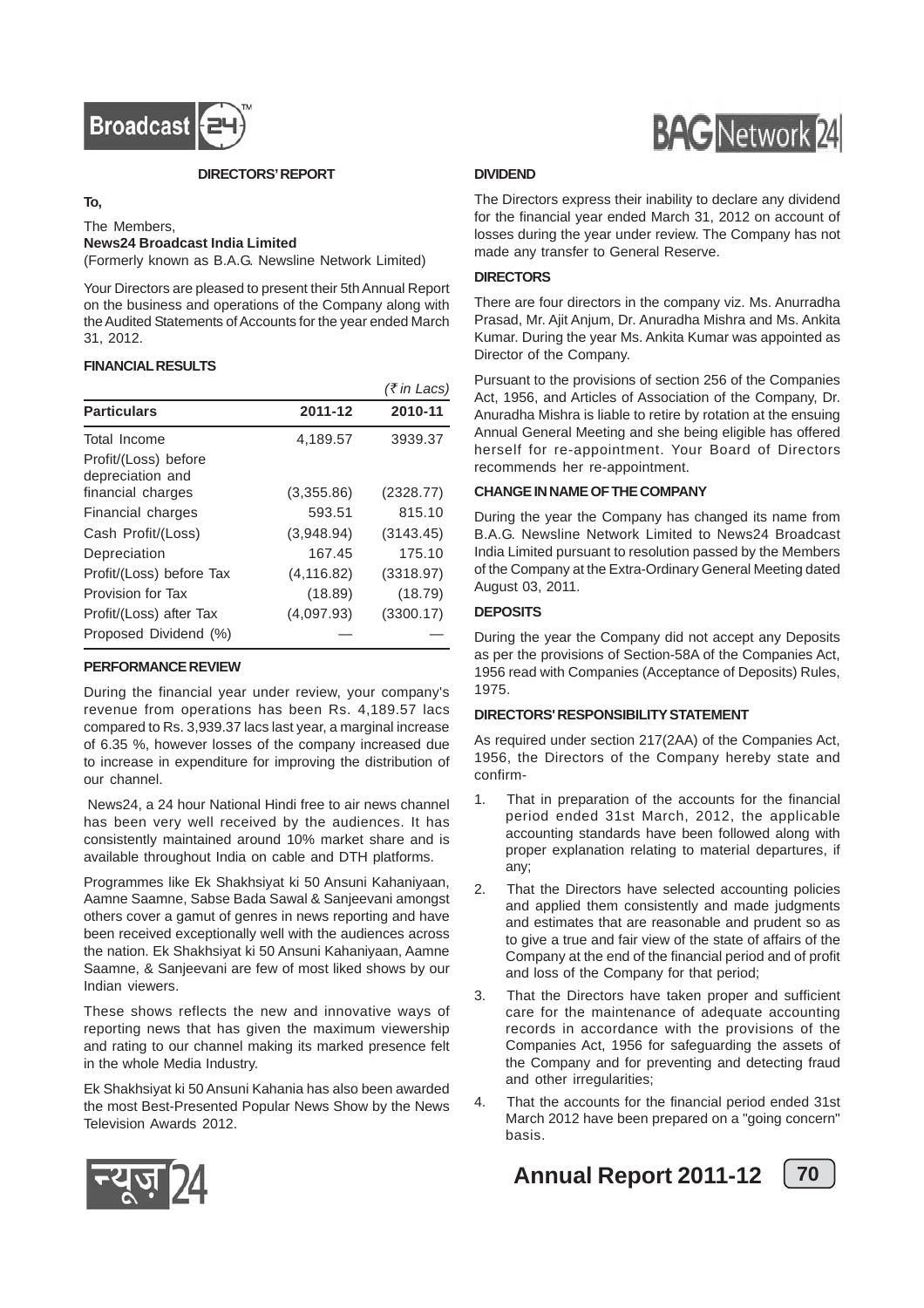



#### **AUDIT COMMITTEE**

The Company has constituted an Audit Committee of Board of Directors in accordance with the requirements of section 292A of the Companies Act 1956. Presently, the Audit Committee of the Company comprises of three Members. Mr. Ajit Anjum, Chairman of the Committee is an executive director, other members are Ms. Anurradha Prasad and Dr. Anuradha Mishra.

During the last financial year, four Audit Committee Meetings were held on May 30, 2011, August 12, 2011, November 11, 2011 and February 14, 2012.

#### **AUDITORS**

M/s Joy Mukherjee & Associates, Chartered Accountants, the Statutory Auditors of the Company hold office until the conclusion of the ensuing Annual General Meeting and being eligible, offer themselves for re-appointment. The Company has received a certificate from the auditors to the effect that their re-appointment if made, would be within the prescribed limit as mentioned under Section 224 (1B) of the Companies Act, 1956 and they are not disqualified for such re-appointment within the meaning of section 226 of such Act.

#### **AUDITORS' REPORT**

All observations made in the Auditors' Report and Notes to the Accounts are self explanatory and do not call for any further comments under section 217 of the Companies Act, 1956.

#### **HUMAN RESOURCES**

Your Directors would like to place on record their deep appreciation of all employees for rendering quality services to every constituent of the company be its viewers, producers, regulatory agencies, creditors or shareholders. The unstinting efforts of the employees have enabled your company to remain in the forefront of media business.

#### **PERSONNEL**

There is no employee whose particulars are required to be disclosed under section 217(2A) of the Companies Act, 1956 read with Companies (Particulars of Employees) Rules, 1975 as amended.

#### **CONSERVATION OF ENERGY AND TECHNOLOGY ABSORPTION**

Your Company is not engaged in any manufacturing or processing activity, as such particulars required to be given in terms of Section 217(1)(e) of the Companies Act, 1956 read with Companies (Disclosure of Particulars in the Report of the Board of Directors) Rules, 1988, regarding conservation of energy and technology absorption are not applicable

#### **FOREIGN EXCHANGE EARNINGS AND OUTGO**

During the year, your Company has incurred expenditure in foreign currency to the extent of Rs. 31,20,871 as against Rs. 5,718,521 in the previous financial year.

#### **ACKNOWLEDGEMENT**

Your Directors wish to express their grateful appreciation for the cooperation and support received from vendors, customers, bank, financial institutions, Central and State Government Bodies, Auditors, legal advisors, consultants, shareholders and the society at large. Your directors also place on record their appreciation for the contribution and hard work of employees across all levels. Without their commitment, inspiration and hard work, your company's consistent growth would not have been possible.

For and on behalf of the Board of Directors

Place: Noida **Anurradha Prasad** Date: May 30, 2012



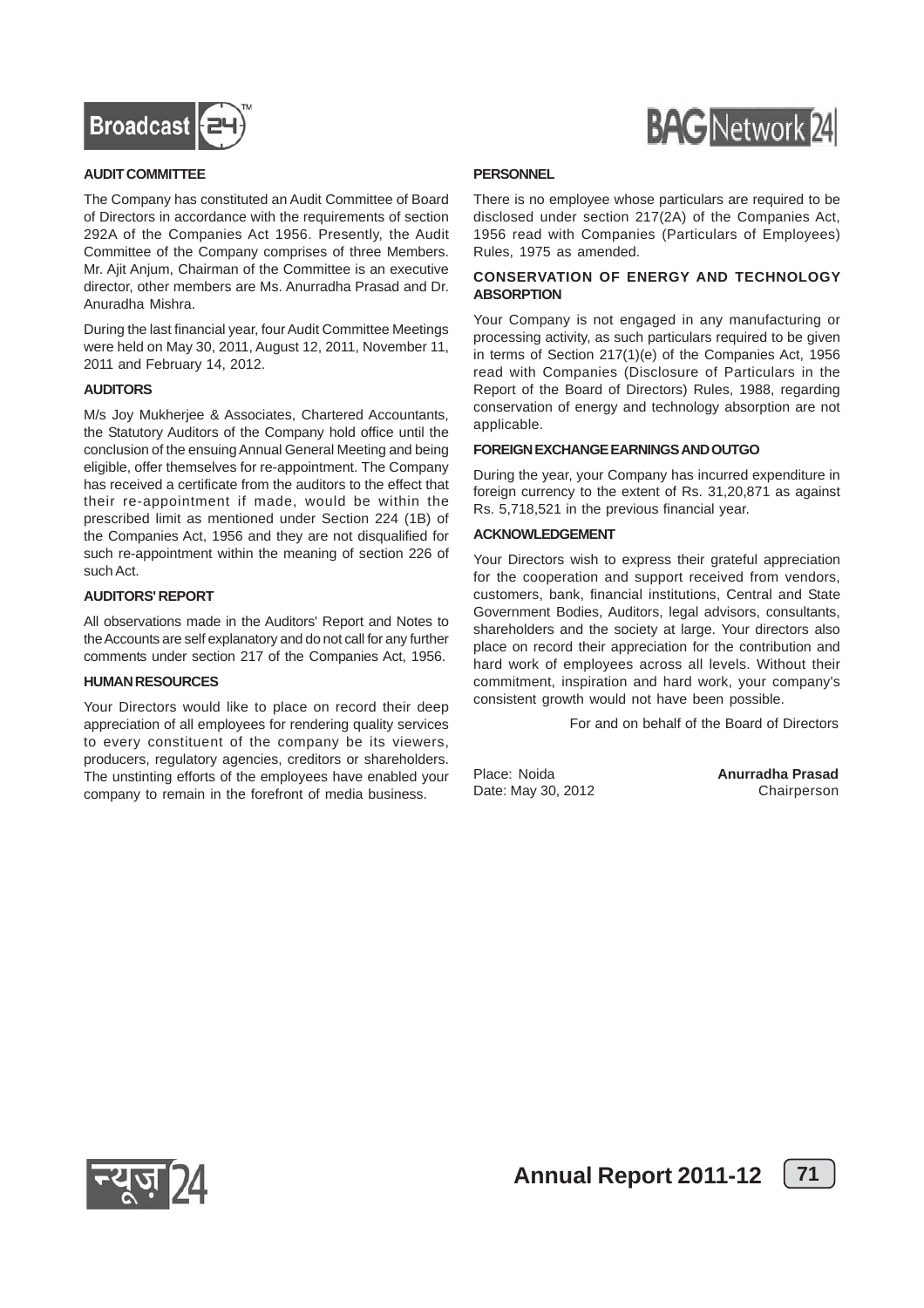

#### **AUDITORS' REPORT**

#### To The Members of **News24 Broadcast India Limited**

(Formerly known as B.A.G. Newsline Network Limited)

- 1. We have audited the attached Balance Sheet of **News24 Broadcast India Limited**, as at March 31, 2012 and the related, Statement of Profit and Loss for the year ended on that date annexed thereto, and the Cash Flow Statement for the year ended on that date, which we have signed under reference to this report. These financial statements are the responsibility of the Company's management. Our responsibility is to express an opinion on these financial statements based on our audit.
- 2. We conducted our audit in accordance with the auditing standards generally accepted in India. Those Standards require that we plan and perform the audit to obtain reasonable assurance about whether the financial statements are free of material misstatement. An audit includes examining, on a test basis, evidence supporting the amounts and disclosures in the financial statements. An audit also includes assessing the accounting principles used and significant estimates made by the management, as well as evaluating the overall financial statement presentation. We believe that our audit provides a reasonable basis for our opinion.
- 3. As required by the Companies (Auditor's Report) Order, 2003 as amended by the Companies (Auditor's Report) (Amendment) Order, 2004 (together the "Order") issued by the Central Government of India in terms of subsection (4A) of Section 227 of "The Companies Act,1956" of India (the "Act") and on the basis of such checks of the books and records of the Company as we considered appropriate and according to the information and explanations given to us, we give in the Annexure a statement on the matters specified in paragraphs 4 and 5 of the said Order.
- Further to our comments in the Annexure referred to in paragraph 3 above, we report that:
	- (a) We have obtained all the information and explanations, which to the best of our knowledge and belief were necessary for the purposes of our audit;
	- (b) In our opinion, proper books of account as required by law have been kept by the Company so far as appears from our examination of those books;
	- (c) The Balance Sheet, Statement of Profit and Loss and Cash Flow Statement dealt with by this report are in agreement with the books of account;
	- (d) In our opinion, the Balance Sheet, Statement of Profit and Loss and Cash Flow Statement dealt with by this report comply with the Accounting Standards referred to in sub-section (3C) of Section 211 of the Act;
	- (e) On the basis of written representations received from the Directors of the Company as on March 31, 2012 and taken on record by the Board of Directors of the Company, none of the Directors of



the Company is disqualified as on March 31, 2012 from being appointed as a Director in terms of clause (g) of sub-section (1) Section 274 of the Act;

- (f) In our opinion, and to the best of our information and according to the explanations given to us, the said financial accounts, read with the significant accounting policies and notes thereon, give the information required by the Companies Act, 1956, in the manner so required and give a true and fair view in conformity with the accounting principles generally accepted in India:
	- (i) in the case of the Balance Sheet, of the state of affairs of the Company as at March 31, 2012;
	- (ii) in the case of the Statement of Profit and Loss, of the loss for the year ended on that date; and
	- (iii) in the case of the Cash Flow Statement, of the cash flow for the year ended on that date.

**For and on behalf of Joy Mukherjee & Associates** Chartered Accountants

**Joy Mukherjee** Place: Noida Partner Dated: 30th May, 2012 Membership No. 74602 FRN: 006792C

#### **ANNEXURE TO AUDITORS' REPORT [Referred to in paragraph 3 of our Report of even date]**

- 1. (a) The Company is maintaining proper records showing full particulars including quantitative details and situation of fixed assets.
	- (b) The fixed assets are physically verified by the management during the year in a phased periodical manner, which in our opinion is reasonable having regard to the size of the Company and the nature of its assets. No material discrepancies between the book records and the physical inventory have been noticed.
	- (c) In our opinion and according to the information and explanations given to us, a substantial part of fixed assets has not been disposed off by the Company during the year.
- 2. (a) The inventory of video tapes and footage have been physically verified by the management during the year. In our opinion, the frequency of verification is reasonable.
	- (b) In our opinion, the procedures of physical verification of inventory of video tapes and films followed by the management are reasonable and adequate in relation to the size of the Company and the nature of its business.
	- (c) On the basis of our examination of the inventory records, in our opinion, the Company is maintaining proper records of inventory. As explained to us, there was no material discrepancies noticed on physical verification of inventory as compared to the book records.

**Annual Report 2011-12** [72]



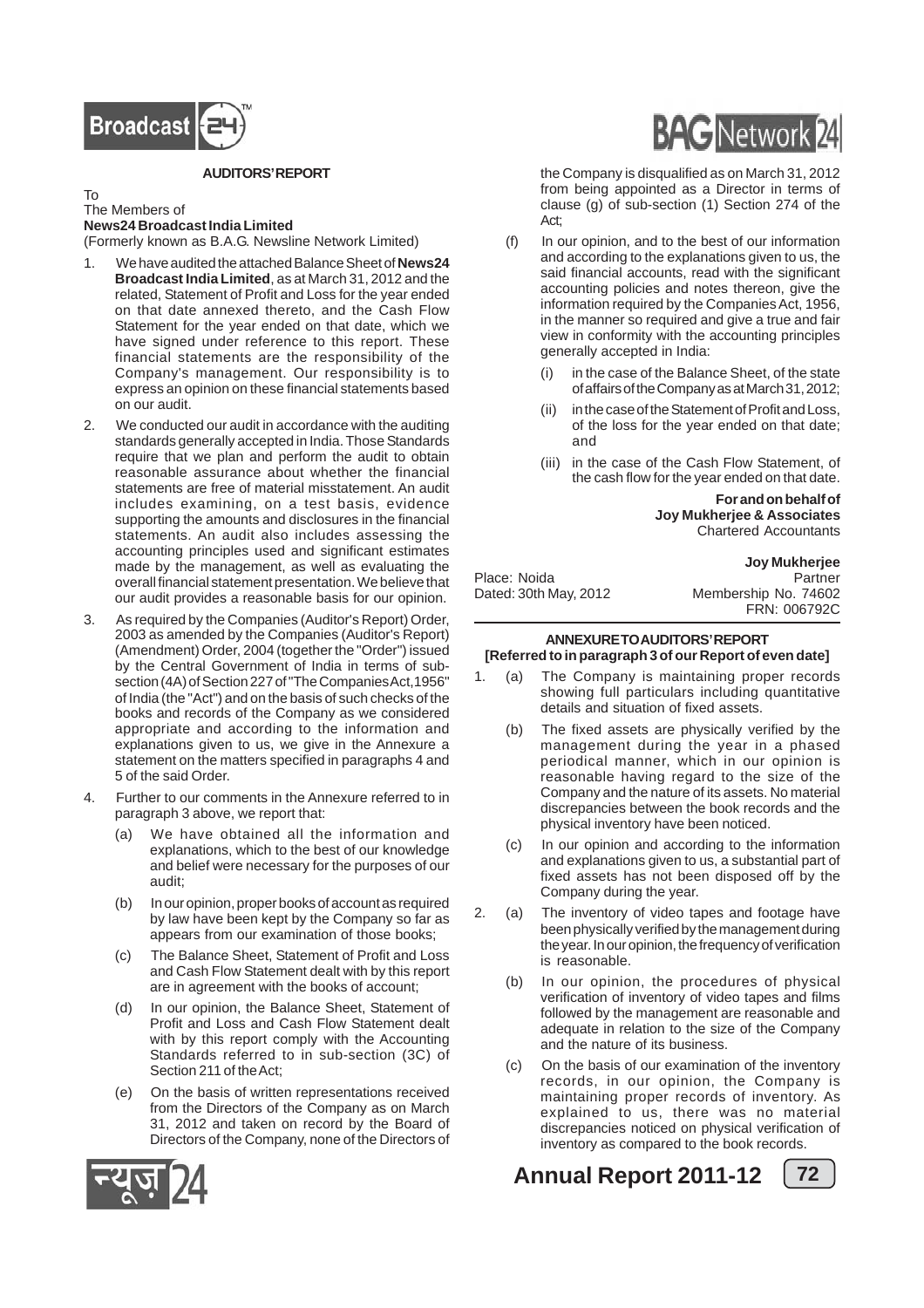

- 3. (a) The Company has not granted any loans, secured or unsecured, to Companies, firms or other parties covered in the Register maintained under Section 301 of the Act. Accordingly, clauses (iii) (b) to (iii) (d) of paragraph 4 of the Order are not applicable to the Company for the current year.
	- (b) The Company has not taken any loans, secured or unsecured, from Companies, firms or other parties covered in the Register maintained under Section 301 of the Act. Accordingly, clauses (iii) (f) to (iii) (g) of paragraph 4 of the Order are not applicable to the Company for the current year.
- 4. In our opinion and according to the information and explanations given to us, there is an adequate internal control system commensurate with the size of the Company and the nature of its business with regard to purchase of fixed assets for the television broadcasting. During the course of our audit, we have not observed any continuing failure to correct major weaknesses in internal controls system.
- 5. (a) In our opinion and according to the information and explanations given to us, the particulars of contracts or arrangements referred to in Section 301 of the Act, if any, have been entered in the register required to be maintained under that section.
	- (b) In our opinion and according to the information and explanations given to us, having regard to the fact that the items sold/services rendered/received are of a special nature and suitable alternate sources do not exist for obtaining comparative quotations, the transactions made in pursuance of such contracts or arrangements and exceeding the value of Rupees Five Lakhs in respect of any party during the year, have been made at prices which are reasonable having regard to the prevailing market prices at the relevant time or the prices at which the transactions for similar goods have been made with other parties.
- 6. The Company has not accepted any deposits from the public within the meaning of Sections 58A and 58AA of the Act and the rules framed there under.
- 7. In our opinion, the Company has an internal audit system commensurate with its size and nature of business.
- 8. The Central Government of India has not prescribed the maintenance of cost records under clause (d) of sub-section (1) of Section 209 of the Act for any of the products of the Company as the Company is not involved in any manufacturing activity.
- 9. (a) According to the records of the Company, undisputed statutory dues including provident fund, investor education and protection fund, employees 'state insurance, income-tax, salestax, wealth tax, service tax, customs duty, excise duty, cess and other material statutory dues where applicable have been generally, regularly deposited with appropriate authorities. According to the information and explanations given to us, none of the undisputed amounts payable in



respect of the aforesaid dues were outstanding as at March 31, 2012 for a period of more than six months from the dates of becoming payable.

- (b) According to the information and explanations given to us, there are no cases of non-deposit with appropriate authorities of disputed dues of sales tax, income tax, custom duty, wealth tax, service tax, excise duty and cess.
- 10. The Company has incurred loss amounting to Rs. 409,792,689/- (Previous Year Rs. 33,00,17,473/-) during the year ending March 31, 2012 and cash loss after tax of Rs. 393,004,997/-(Previous Year Rs. 312,465,653/-) in the financial year ended on that date.
- 11. According to the records of the Company examined by us and the information and explanation given to us, the Company has not defaulted in repayment of dues to any financial institution or bank or debenture holders as at the balance sheet date.
- 12. The Company has not granted any loans and advances on the basis of security by way of pledge of shares, debentures and other securities.
- 13. The provisions of any special statute applicable to chit fund/nidhi/mutual benefit fund/societies are not applicable to the Company.
- 14. In our opinion, the Company is not a dealer or trader in shares, securities, debentures and other investments.
- 15. According to the information and explanations given to us, the Company has not given any guarantee for loans taken by others from banks or financial institutions.
- 16. The company has not obtained any term loan during the period hence the clause 4(xvi) is not applicable.
- 17. On the basis of an overall examination of the balance sheet of the Company, in our opinion and according to the information and explanations given to us, there are no funds raised on a short-term basis which have been used for long-terms investment.
- 18. The Company has not made any preferential allotment of shares to parties and Companies covered in the register maintained under Section 301 of the Act during the year.
- 19. During the year, the Company has not raised money by public issue(s).
- 20. During the course of our examination of the books and records of the Company, carried out in accordance with the generally accepted auditing practices in India, and according to the information and explanations given to us, we have neither come across any instance of fraud on or by the Company, noticed or reported during the year, nor have we been informed of such case by the management.

#### **For and on behalf of Joy Mukherjee & Associates** Chartered Accountants

**Joy Mukherjee** Place: Noida **Partner** Dated: 30th May, 2012 Membership No. 74602 FRN: 006792C



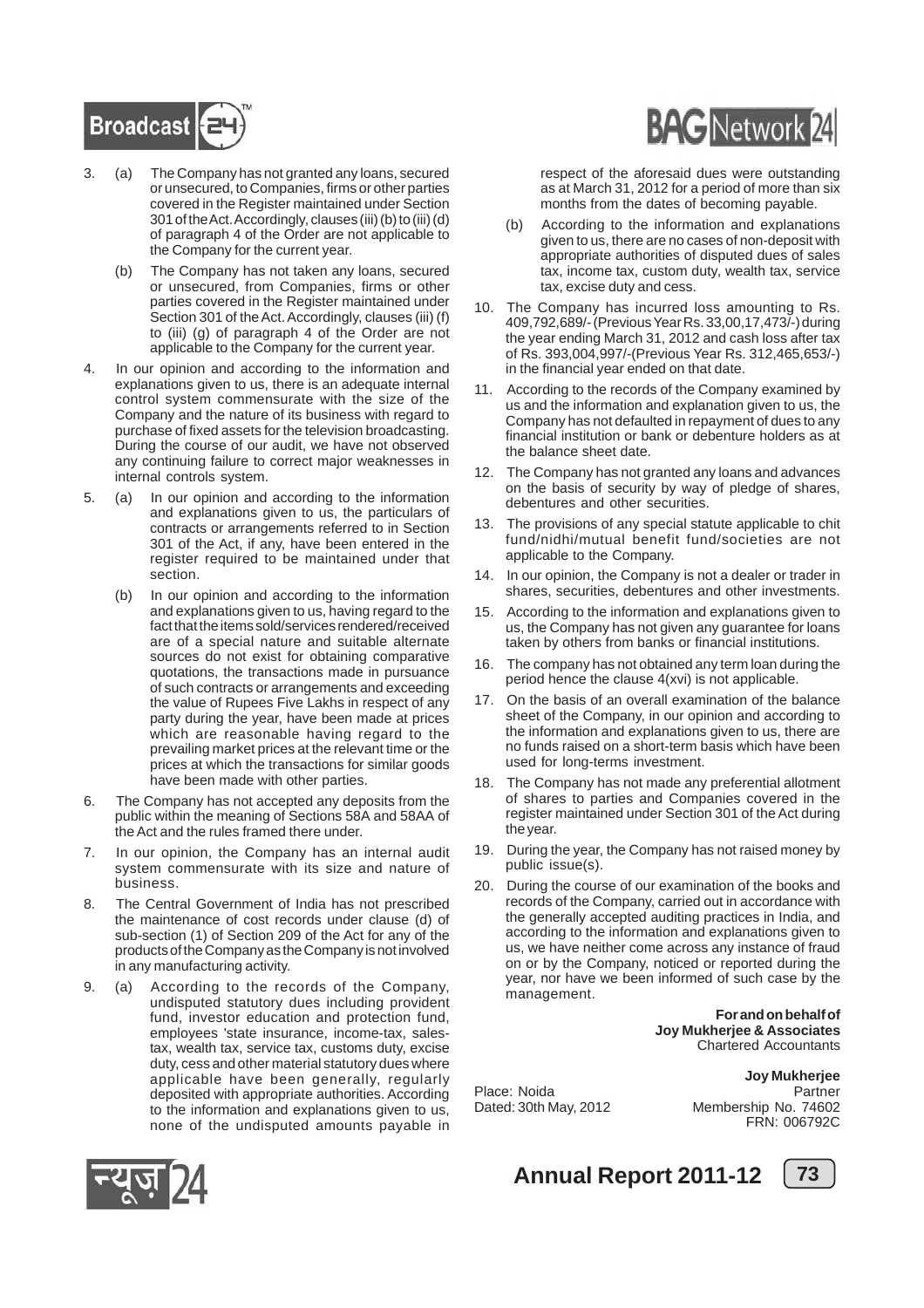



### **News24 Broadcast India Limited**

(Formerly known as B.A.G Newsline Network Limited)

**Balance Sheet as at March 31, 2012**

|    | <b>Particulars</b>                 | Note No.       | Amount in $\bar{z}$ | March 31, 2012<br>Amount in $\bar{z}$ | Amount in $\bar{\tau}$ | March 31, 2011<br>Amount in $\bar{\tau}$ |
|----|------------------------------------|----------------|---------------------|---------------------------------------|------------------------|------------------------------------------|
| L. | <b>Equity and Liabilities</b>      |                |                     |                                       |                        |                                          |
|    | 1. Shareholder's funds             |                |                     |                                       |                        |                                          |
|    | (a) Share Capital                  | 1              | 171,428,560         |                                       | 171,428,560            |                                          |
|    | (b) Reserves and Surplus           | $\overline{2}$ | (1,345,361,526)     |                                       | (932, 553, 901)        |                                          |
|    |                                    |                |                     | (1, 173, 932, 966)                    |                        | (761, 125, 341)                          |
|    | 2. Share application money         |                |                     |                                       |                        |                                          |
|    | pending allotment                  | 3              |                     | 1,336,909,394 1,336,909,394           | 136,763,226            | 136,763,226                              |
|    | 3. Non-current liabilities         |                |                     |                                       |                        |                                          |
|    | (a) Long-term borrowings           | 4              | 175,556,558         |                                       | 176,104,456            |                                          |
|    | (b) Deferred Tax liabilities (Net) |                | 1,241,170           |                                       | 3,130,487              |                                          |
|    | (c) Long-term Provisions           | 5              | 3,729,786           |                                       | 2,769,852              |                                          |
|    |                                    |                |                     | 180,527,514                           |                        | 182,004,795                              |
|    | 4. Current Liabilities             |                |                     |                                       |                        |                                          |
|    | (a) Short term borrowings          | 6              | 213,105,875         |                                       | 1,104,195,398          |                                          |
|    | (b) Trade payables                 |                | 23,273,616          |                                       | 125,205,118            |                                          |
|    | (c) Other current liabilities      | 7              | 53,668,254          |                                       | 55,079,170             |                                          |
|    |                                    |                |                     | 290,047,745                           |                        | 1,284,479,686                            |
|    | <b>TOTAL</b>                       |                |                     | 633,551,687                           |                        | 842,122,366                              |
| ш  | <b>Assets</b>                      |                |                     |                                       |                        |                                          |
| 1. | <b>Non-current assets</b>          |                |                     |                                       |                        |                                          |
|    | (a) Fixed assets                   |                |                     |                                       |                        |                                          |
|    | (i) Tangible assets                | 8              | 77,128,379          |                                       | 58,475,283             |                                          |
|    | (ii) Intangible assets             | 9              | 2,937,696           |                                       | 4,896,160              |                                          |
|    | (iii) Capital work-in-progress     |                | 5,496,875           |                                       | 21,578,861             |                                          |
|    | (b) Other non-current assets       | 10             | 25,194,579          |                                       | 50,220,163             |                                          |
|    |                                    |                |                     | 110,757,529                           |                        | 135, 170, 467                            |
|    | 2. Current assets                  |                |                     |                                       |                        |                                          |
|    | (a) Inventories                    | 11             | 80,151,389          |                                       | 70,247,389             |                                          |
|    | (b) Trade receivables              | 12             | 121,363,981         |                                       | 95,202,987             |                                          |
|    | (c) Cash and Cash equivalents      | 13             | 50.247.273          |                                       | 141,284,321            |                                          |
|    | (d) Short-term loans and advances  | 14             | 271,031,515         |                                       | 400,217,202            |                                          |
|    |                                    |                |                     | 522,794,158                           |                        | 706,951,899                              |
|    | <b>TOTAL</b>                       |                |                     | 633,551,687                           |                        | 842,122,366                              |
|    |                                    |                |                     |                                       |                        |                                          |

For and on behalf of the Board of Directors **As per our report of even date** 

For Joy Mukherjee & Associates Chartered Accountants

**Anurradha Prasad Ajit Anjum Nakul Grover Joy Mukherjee**

Director Director Company Secretary

M.No. 74602

Place : Noida FRN: 006792C Date : 30th May, 2012



**Annual Report 2011-12** [74]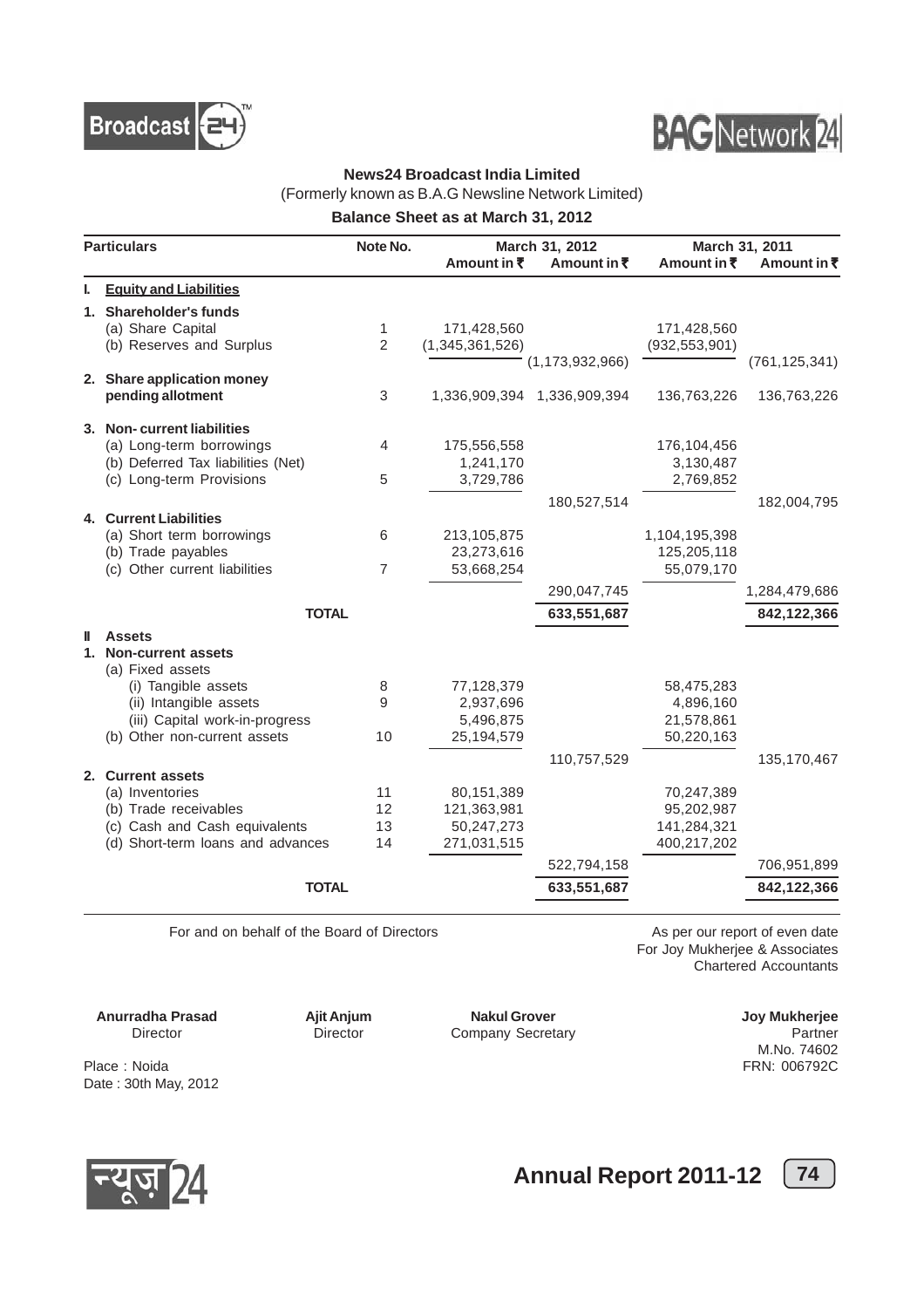



#### **News24 Broadcast India Limited**

(Formerly known as B.A.G Newsline Network Limited)

#### **Statement of Profit and Loss for the period ended 31st March 2012**

|              | <b>Particulars</b>                       | Note No. |             | March 31, 2012  |                | March 31, 2011  |  |
|--------------|------------------------------------------|----------|-------------|-----------------|----------------|-----------------|--|
|              |                                          |          | Amount in ₹ | Amount in ₹     | Amount in ₹    | Amount in ₹     |  |
| L            | Revenue from operations                  | 15       | 415,142,256 |                 | 388,953,894    |                 |  |
| $\mathsf{I}$ | Other Income                             | 17       | 3,814,472   |                 | 4,983,275      |                 |  |
| Ш            | Total Revenue (I + II)                   |          |             | 418,956,728     |                | 393,937,169     |  |
|              | <b>N</b> Expenses                        |          |             |                 |                |                 |  |
|              | Changes in inventories of finished goods |          | (9,904,000) |                 | (20, 134, 000) |                 |  |
|              | Employee benefits expense                | 18       | 125,618,848 |                 | 113,253,008    |                 |  |
|              | <b>Finance Costs</b>                     | 16       | 59,350,633  |                 | 81,509,823     |                 |  |
|              | Depreciation and amortization expense    |          | 16,745,440  |                 | 17,509,568     |                 |  |
|              | Other expense                            | 19       | 638,827,813 |                 | 533,695,481    |                 |  |
|              | <b>Total Expense</b>                     |          |             | 830,638,734     |                | 725,833,880     |  |
|              | V Profit before exceptional and          |          |             |                 |                |                 |  |
|              | extraordinary items and tax (III-IV)     |          |             | (411, 682, 006) |                | (331, 896, 711) |  |
|              | VI Exceptional Items                     |          |             |                 |                |                 |  |
|              | VII. Profit before extraordinary         |          |             |                 |                |                 |  |
|              | items and tax (V-VI)                     |          |             | (411, 682, 006) |                | (331, 896, 711) |  |
|              | VIII Extraordinary items                 |          |             |                 |                |                 |  |
|              | IX Profit before tax (VII-VIII)          |          |             | (411, 682, 006) |                | (331, 896, 711) |  |
|              | X Tax expense:                           |          |             |                 |                |                 |  |
|              | (1) Current tax                          |          |             |                 |                |                 |  |
|              | (2) Deferred tax                         |          | (1,889,317) |                 | (1,879,238)    |                 |  |
|              |                                          |          |             | (1,889,317)     |                | (1,879,238)     |  |
|              | XI Profit/(Loss) for the period from     |          |             |                 |                |                 |  |
|              | continuing operations (IX - X)           |          |             | (409, 792, 689) |                | (330, 017, 473) |  |
|              | XII Earnings per equity share:           |          |             |                 |                |                 |  |
|              | (1) Basic                                |          |             | (24.08)         |                | (19.25)         |  |
|              | (2) Diluted                              |          |             | (24.08)         |                | (19.25)         |  |

For and on behalf of the Board of Directors **As per our report of even date** As per our report of even date

For Joy Mukherjee & Associates Chartered Accountants

**Anurradha Prasad Ajit Anjum Nakul Grover Joy Mukherjee**

Director **Director Director Company Secretary <b>Partner** Partner

M.No. 74602

Place : Noida FRN: 006792C Date : 30th May, 2012



**Annual Report 2011-12** [75]

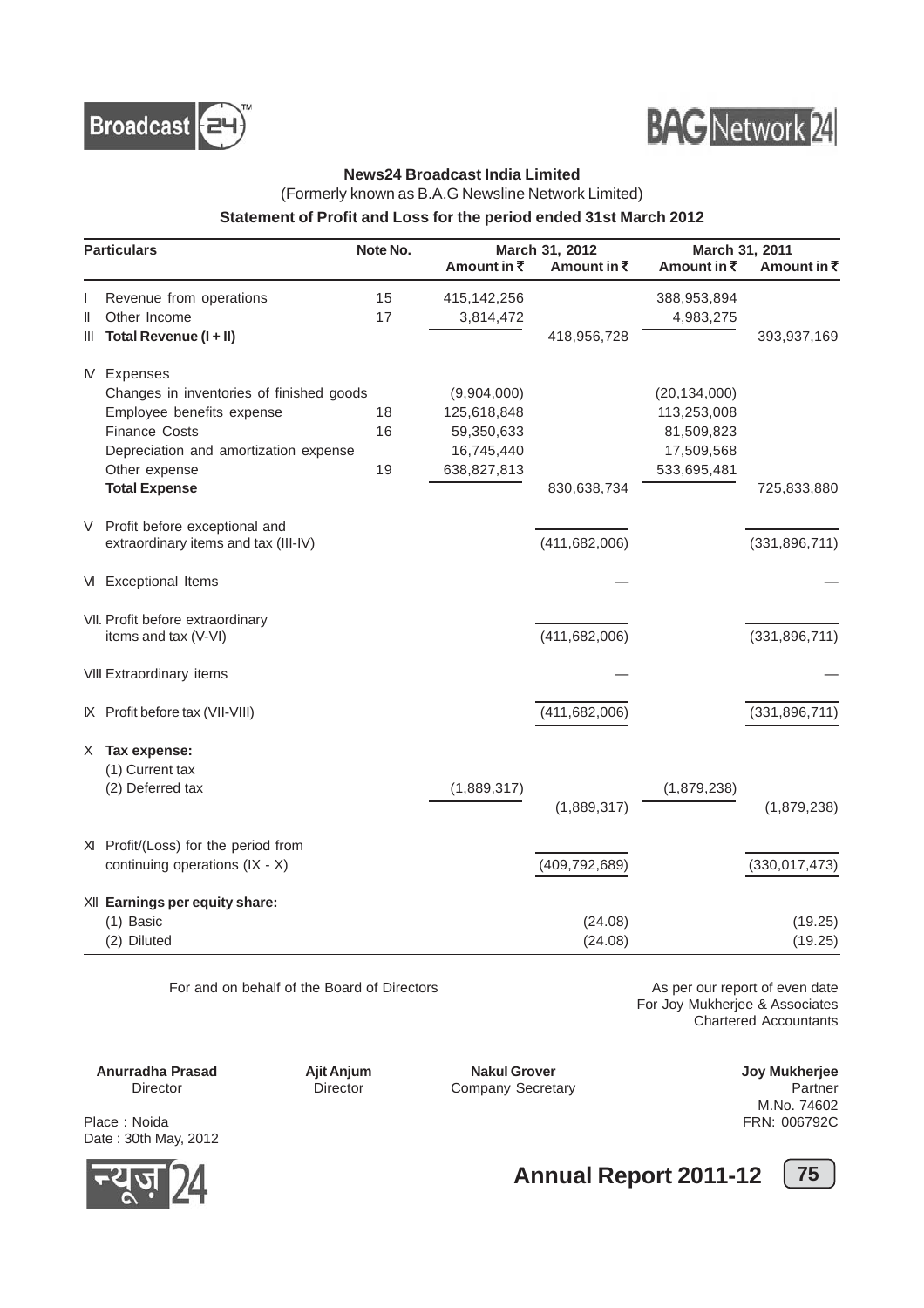

#### **Notes to Financial Statement**



|                                                           | Amount in $\bar{z}$ | Amount in $\bar{z}$ |
|-----------------------------------------------------------|---------------------|---------------------|
| <b>Particulars</b>                                        | March 31, 2012      | March 31, 2011      |
| Note-1                                                    |                     |                     |
| <b>Share Capital</b>                                      |                     |                     |
| <b>Authorised share capital</b>                           |                     |                     |
| <b>Equity Share Capital</b>                               |                     |                     |
| 30,000,000 Equity Shares of Rs. 10/- each                 | 300.000.000         | 300,000,000         |
| (Previous Year 30,000,000 Equity Shares of Rs. 10/- each) |                     |                     |
| <b>Total</b>                                              | 300,000,000         | 300,000,000         |
| Issued, subscribed and fully paid up share capital        |                     |                     |
| 17,142,856 Equity Shares of Rs 10/- per share             | 171.428.560         | 171,428,560         |
| (Previous Year 17,142,856 Equity Shares @ Rs 10/- each)   |                     |                     |
| <b>Total</b>                                              | 171,428,560         | 171,428,560         |
|                                                           |                     |                     |

**- Reconciliation of the number of shares and amount outstanding at the beginning and at the end of the 31st March 2012**

| <b>Particulars</b>                                         |              | March 31, 2012            | March 31, 2011            |  |
|------------------------------------------------------------|--------------|---------------------------|---------------------------|--|
| Equity shares Fully paid up                                |              |                           |                           |  |
| Number of Shares outstanding at the Beginning of the Year: | Qty<br>Value | 17,142,856<br>171,428,560 | 17,142,856<br>171,428,560 |  |
| Add: Further Issue during the year                         | Qty<br>Value |                           |                           |  |
| Number of Shares outstanding at the end of the Year:       | Qty<br>Value | 17,142,856<br>171,428,560 | 17,142,856<br>171,428,560 |  |

**- Details of shares held by the holding company, their subsidiaries and associates :**

| <b>Number of Shares</b>      | March 31, 2012 | March 31, 2011 |
|------------------------------|----------------|----------------|
| B.A.G. Films & Media Limited | 8.571.430      | 8.571.430      |
| (Holding Company)            |                |                |

#### **- Details of shares holding in excess of 5% of shares capital:**

| Name of shareholders                       | March 31, 2012<br>No. of Shares |
|--------------------------------------------|---------------------------------|
| B.A.G. Films and Media Limited             | 8,571,430                       |
| Carwin Mercantiles (P) Limited             | 1,000,000                       |
| <b>ARVR Communications Private Limited</b> | 990,000                         |
| Sameer Gehlaut                             | 2,571,428                       |
| High Growth Distributors Private Limited   | 2,571,428                       |
| Par Vision Consultancy Private Limited     | 1,428,570                       |

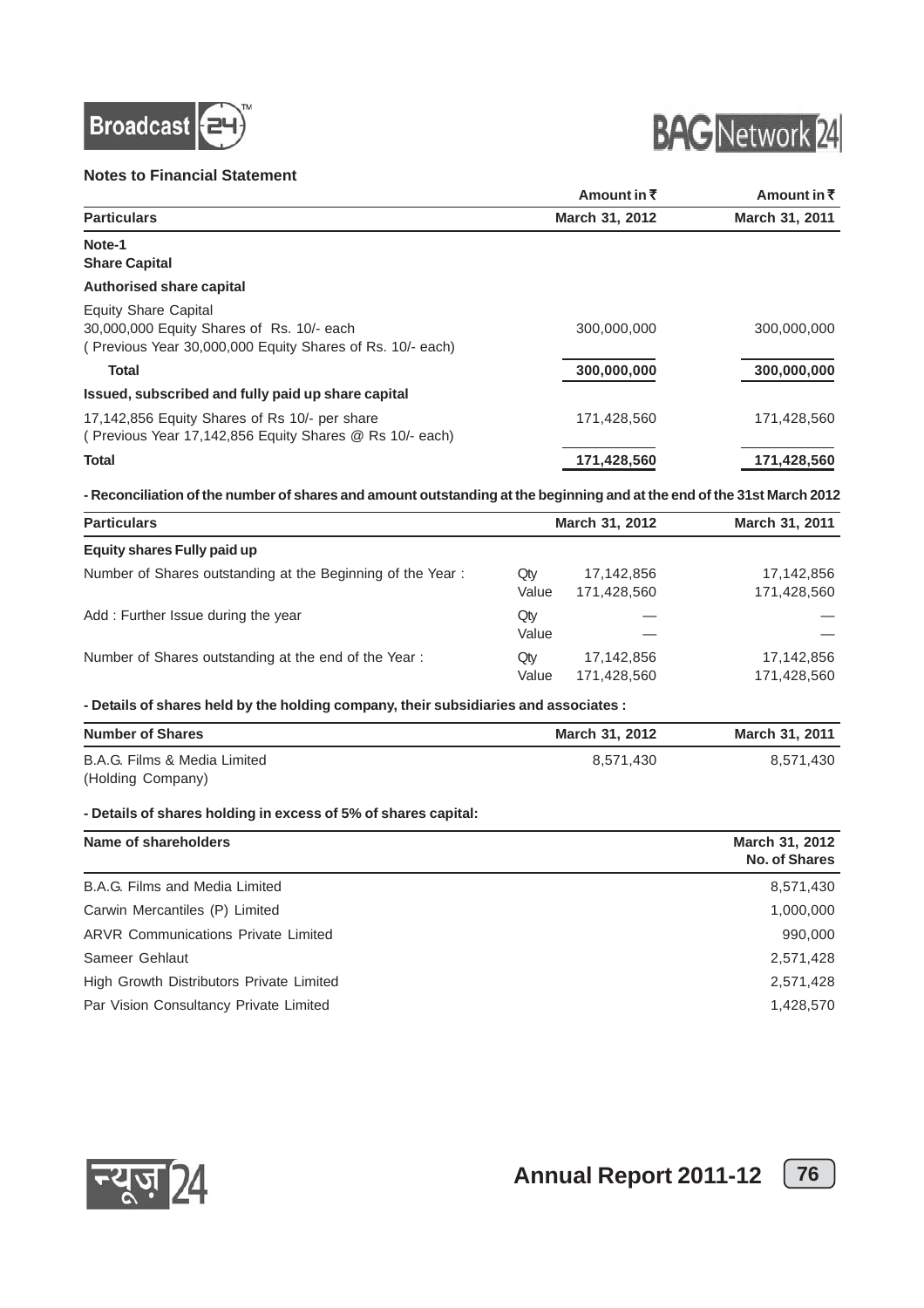



| <b>Particulars</b>                            |                  | March 31, 2012  | March 31, 2011  |
|-----------------------------------------------|------------------|-----------------|-----------------|
| <b>Reserves and Surplus</b>                   |                  |                 |                 |
| <b>Securities Premium Reserves</b>            |                  |                 |                 |
| Opening balance                               |                  | 448,571,440     | 448,571,440     |
| Add: Premium on shares issued during the year |                  |                 |                 |
| Less: Utilised during the year                |                  |                 |                 |
| Closing balance                               | <b>Sub Total</b> | 448,571,440     | 448,571,440     |
| Surplus                                       |                  |                 |                 |
| Opening balance                               |                  | (1,381,125,341) | (1,051,107,868) |
| Add: Profit / (Loss) for the year             |                  | (409, 792, 689) | (330, 017, 473) |
| Adjustment relating to earlier year           |                  | (3,014,936)     |                 |
| Less: Tranfered to General Reserve            |                  |                 |                 |
| Closing balance                               | <b>Sub Total</b> | (1,793,932,966) | (1,381,125,341) |
|                                               | <b>Total</b>     | (1,345,361,526) | (932, 553, 901) |
| Note 3                                        |                  |                 |                 |
| <b>Particulars</b>                            |                  | March 31, 2012  | March 31, 2011  |
| Share Application Money Pending Allotment     |                  | 1,336,909,394   | 136,763,226     |
|                                               | <b>Total</b>     | 1,336,909,394   | 136,763,226     |
| Note 4                                        |                  |                 |                 |
| <b>Particulars</b>                            |                  | March 31, 2012  | March 31, 2011  |
| <b>Long-Term Borrowings</b>                   |                  |                 |                 |
| <b>Secured Loans</b>                          |                  |                 |                 |
| A Vehicle Loans                               |                  |                 |                 |
| - from Banks                                  |                  | 556,558         | 1,104,456       |
| Others Loan & advances<br>В.                  |                  | 50,000,000      | 50,000,000      |
| <b>Unsecured Loans</b>                        |                  |                 |                 |
| A Optionally Fully Convertible Debentures     |                  | 125,000,000     | 125,000,000     |
|                                               | <b>Total</b>     | 175,556,558     | 176,104,456     |

#### **Disclosure in relation to Optionally Fully Convertible Debenture**

The Company had issued 1,250,000 optionally fully convertible debenture (OFCDs) of face value Rs. 100/-each. The OFCDs are fully convertible into equity shares at any time after the expiry of 4 years of issue at a conversion price arrived at a fair valuation mutually agreeble to the both parties.

#### **Details of terms of repayment for the long-term borrowings and security provided in respect of the secured long-term borrowings:**

#### **A. Others Loan & Advances**

The amount of Rs 50,000,000 (Previous year Rs. 50,000,000) is secured by pledging 514,286 equity shares held by B.A.G. Films & Media Limited in News24 Broadcast India Limited (formerly known as B.A.G. Newsline Network Limited ). The amount is convertible into equity shares after a period mutually agreed between the parties

#### **B. Vehicle Loans from Banks**

Vechicle Loan financed from HDFC Bank secured by vehicles financed by bank and repayable as per repayment schedule issued" by the Bank.

#### **Disclosure in realtion to default in repayment of loans and interest in respect of the following:**

No default has been made in repayment of Principal and interset on vehicle loan or any other loan during the financial year ending 31March 2012.





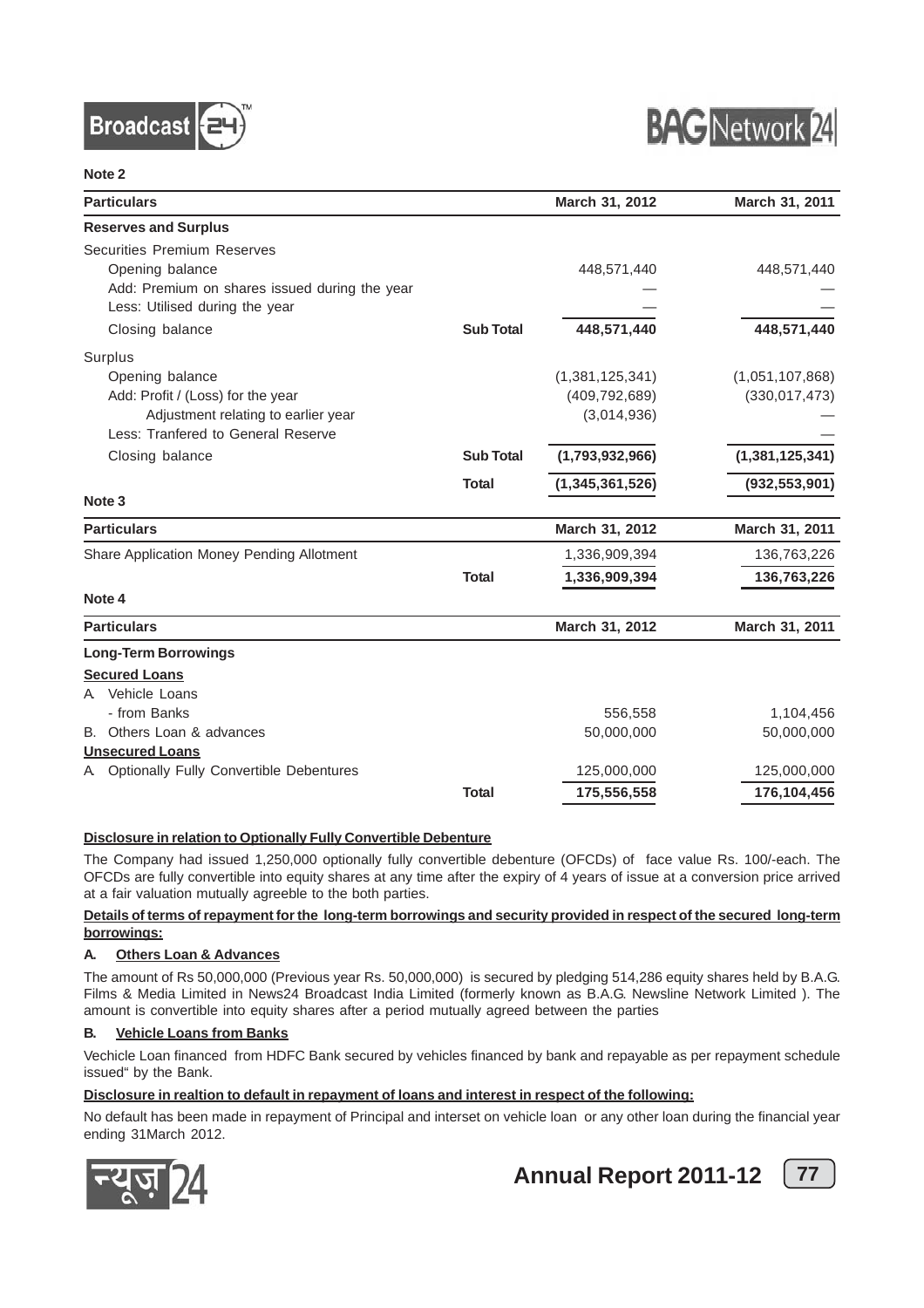



| <b>Particulars</b>                   |              | March 31, 2012 | March 31, 2011 |
|--------------------------------------|--------------|----------------|----------------|
| Long-term provisions                 |              |                |                |
| Provision for Employee benefits      |              |                |                |
| - Provision for Gratuity             |              | 2,318,392      | 2,769,852      |
| - Provision for Leave encashment     |              | 1,411,394      |                |
|                                      | <b>Total</b> | 3,729,786      | 2,769,852      |
| Note 6                               |              |                |                |
| <b>Particulars</b>                   |              | March 31, 2012 | March 31, 2011 |
| <b>Short-term borrowings</b>         |              |                |                |
| A Loans from related parties         |              |                |                |
| Unsecured                            |              | 213, 105, 875  | 1,063,088,656  |
| B. Other loans                       |              |                |                |
| Unsecured                            |              |                | 41,106,742     |
|                                      | <b>Total</b> | 213,105,875    | 1,104,195,398  |
| Note <sub>7</sub>                    |              |                |                |
| <b>Particulars</b>                   |              | March 31, 2012 | March 31, 2011 |
| <b>Other current Liabilities</b>     |              |                |                |
| Current maturities of long term debt |              | 547,898        | 492,182        |
| Other payables                       |              |                |                |
| Statutory remittances                |              | 1,896,957      | 1,147,667      |
| <b>Taxes Payable</b>                 |              | 33,083,682     | 33,870,128     |
| Advance received from customers      |              | 1,366,176      |                |
| <b>Other Liabilities</b>             |              | 7,816,495      | 12,484,626     |
| <b>Employee Cost</b>                 |              | 8,957,046      | 7,084,567      |
|                                      | <b>Total</b> | 53,668,254     | 55,079,170     |

#### **Note 8 - Fixed Assets Schedule as per Companies Act, 1956 for The Year Ended on March 31, 2012 Tangible Fixed Assets** (Amt. in ₹)

| Gross Block                |                           |                                |                                | Depreciation              |                                               |                                 |                               | Block<br>Net                                  |                             |                             |
|----------------------------|---------------------------|--------------------------------|--------------------------------|---------------------------|-----------------------------------------------|---------------------------------|-------------------------------|-----------------------------------------------|-----------------------------|-----------------------------|
| Particulars                | Cost<br>As on<br>01.04.11 | Addition<br>During<br>the Year | Sale/Adj<br>During<br>the Year | Cost<br>As on<br>31.03.12 | Accumulated<br>Depreciation<br>As at 01.04.11 | Depreciation<br>For the<br>year | Adjustment<br>For the<br>Year | Accumulated<br>Depreciation<br>As at 31.03.12 | W.D.V.<br>As at<br>31.03.12 | W.D.V.<br>As at<br>31.03.11 |
| Plant & Machinery          |                           | 31,065,658 23,711,603          |                                | 54,777,261                | 11,271,653                                    | 4,959,829                       |                               | 16,231,482                                    | 38,545,779                  | 19,794,005                  |
| Computers &<br>Peripherals | 38,320,200                | –                              |                                | 38,320,200                | 30,611,904                                    | 3,084,487                       | –                             | 33,696,391                                    | 4,623,809                   | 7,708,296                   |
| Furniture & Fixtures       | 39,801,616                |                                | 211,184 23,927.00              | 39,988,873                | 18,034,409                                    | 3,955,319                       |                               | 21,989,728                                    | 17.999.145                  | 21,767,207                  |
| Office Equipments          | 10.915.021                | 60.700                         |                                | 10.975.721                | 4.279.852                                     | 1.022.951                       |                               | 5,302,803                                     | 5.672.918                   | 6.635.169                   |
| Production<br>Equipment    | 579.819                   | 9,480,511                      | -                              | 10,060,330                | 48,484                                        | 1,236,422                       |                               | 1,284,906                                     | 8,775,424                   | 531,335                     |
| Vehicle                    | 2.083.609                 | —                              |                                | 2.083.609                 | 44,338                                        | 527.967                         | –                             | 572,305                                       | 1,511,304                   | 2,039,271                   |
| Total                      | 122,765,923 33,463,998    |                                | 23.927                         | 156.205.994               | 64,290,640                                    | 14,786,975                      | $\overline{\phantom{0}}$      | 79.077.615                                    | 77,128,379                  | 58,475,283                  |

#### **Note 9 - Fixed Assets Schedule as per Companies Act, 1956 For The Year Ended On March 31, 2012 Intangible Fixed Assets** (Amt. in `)

Gross Block **Depreciation** Net Block **Particulars Cost Addition Sale/Adj Cost Accumulated Depreciation Adjustment Accumulated W.D.V. W.D.V.** As on During During As on **Propertion As on Depreciation For the Form and The Perciation Properties Experiment Conduct As at As at As at As at As at As at As at As at As at As at As at As at As at As at As at \sqrt 01.04.11 the Year the Year 31.03.12 As at 01.04.11 year Year As at 31.03.12 31.03.12 31.03.11** Computer Softwares 25,274,140 — — 25,274,140 20,377,980 1,958,464 — 22,336,444 2,937,696 4,896,160 **Total 25,274,140 — — 25,274,140 20,377,980 1,958,464 — 22,336,444 2,937,696 4,896,160**



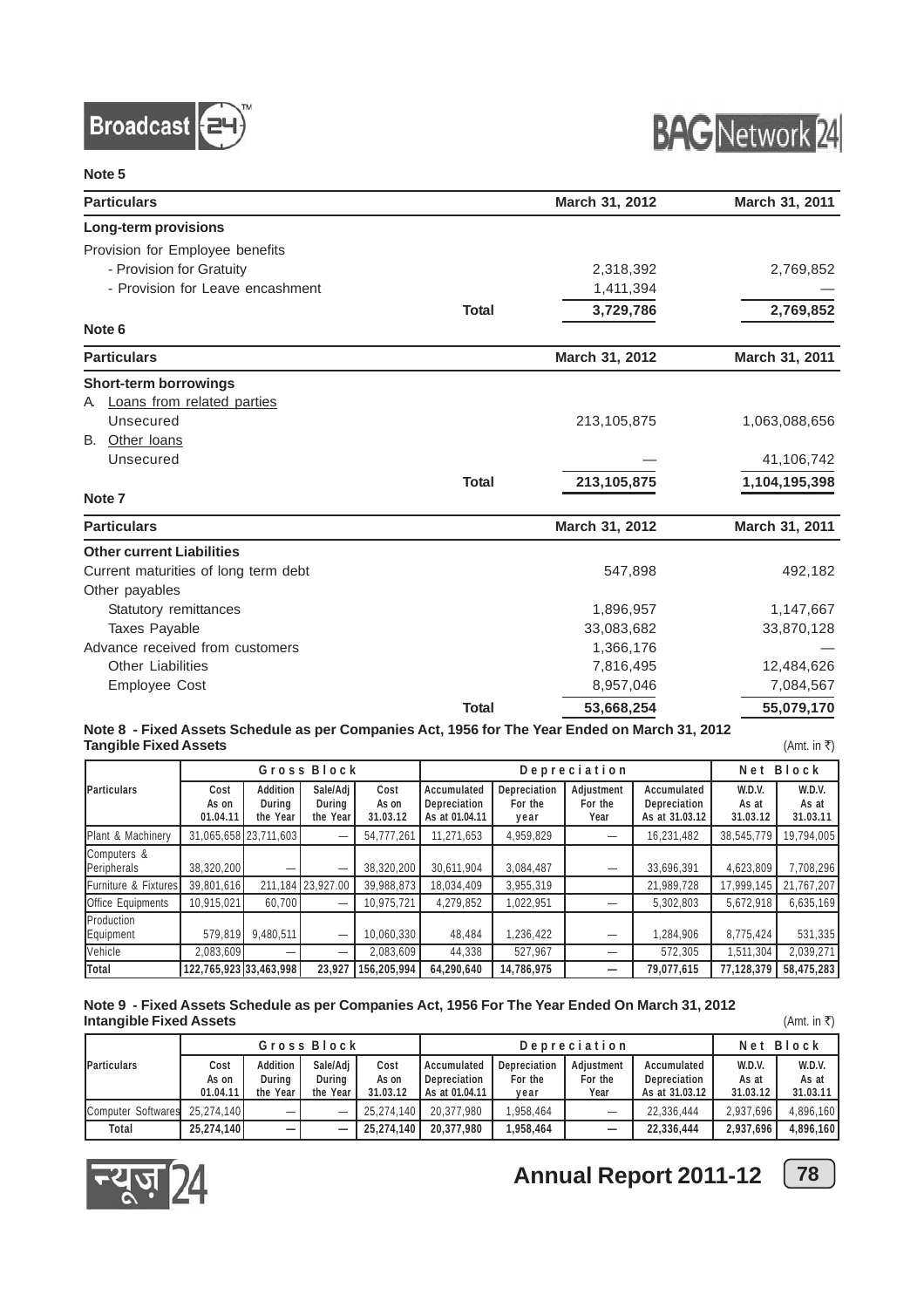



| <b>Particulars</b>                                      |                  | March 31, 2012 | March 31, 2011 |
|---------------------------------------------------------|------------------|----------------|----------------|
| <b>Other Non-Current Assets</b>                         |                  |                |                |
| Unamortised expenses                                    |                  |                |                |
| A. Deferred Revenue Expenditure                         |                  |                |                |
| Opening Balance                                         |                  | 49,966,667     |                |
| Add: Incurred during the year                           |                  |                | 74,950,000     |
|                                                         |                  | 49,966,667     | 74,950,000     |
| Less: Written off during the year                       |                  | 24,983,332     | 24,983,333     |
|                                                         | <b>Sub Total</b> | 24,983,335     | 49,966,667     |
| <b>B.</b> Preliminary Expenses                          |                  |                |                |
| Opening Balance                                         |                  | 253,496        | 295,748        |
| Add: Incurred during the year                           |                  |                |                |
|                                                         |                  | 253,496        | 295,748        |
| Less: Written off                                       |                  | 42,252         | 42,252         |
|                                                         | <b>Sub Total</b> |                |                |
|                                                         |                  | 211,244        | 253,496        |
|                                                         | Total            | 25, 194, 579   | 50,220,163     |
| Note 11                                                 |                  |                |                |
| <b>Particulars</b>                                      |                  | March 31, 2012 | March 31, 2011 |
| <b>Inventories</b>                                      |                  |                |                |
| Finished goods                                          |                  | 80,151,389     | 70,247,389     |
|                                                         |                  |                | 70,247,389     |
| Note 12                                                 | <b>Total</b>     | 80,151,389     |                |
|                                                         |                  |                |                |
| <b>Particulars</b>                                      |                  | March 31, 2012 | March 31, 2011 |
| <b>Trade Receivables</b>                                |                  |                |                |
| Considered good                                         |                  |                |                |
| Over six months from the date they were due for payment |                  | 3,328,575      | 21,060,969     |
|                                                         |                  | 3,328,575      | 21,060,969     |
| Less: Provision for doubtful trade receivables          |                  |                |                |
|                                                         | <b>Sub Total</b> | 3,328,575      | 21,060,969     |
| Other Trade receivables                                 |                  | 118,035,406    | 74,142,018     |
|                                                         |                  | 118,035,406    | 74,142,018     |
| Less: Provision for doubtful trade receivables          |                  |                |                |
|                                                         |                  |                |                |
|                                                         | <b>Sub Total</b> | 118,035,406    | 74,142,018     |
|                                                         | <b>Total</b>     | 121,363,981    | 95,202,987     |
| Note 13                                                 |                  |                |                |
| <b>Particulars</b>                                      |                  | March 31, 2012 | March 31, 2011 |
| <b>Cash and cash equivalents</b>                        |                  |                |                |
| Cash on hand                                            |                  | 244,695        | 120,241        |
| Balance with banks                                      |                  |                |                |
| -In current accounts                                    |                  | 1,691,698      | 125,774,796    |
| - In deposit accounts                                   |                  | 15,451,432     | 14,574,701     |
| Cheques, Draft in hand                                  |                  | 32,798,181     |                |
| Imprest with Staff                                      |                  | 61,267         | 814,583        |
|                                                         | <b>Total</b>     | 50,247,273     | 141,284,321    |
|                                                         |                  |                |                |



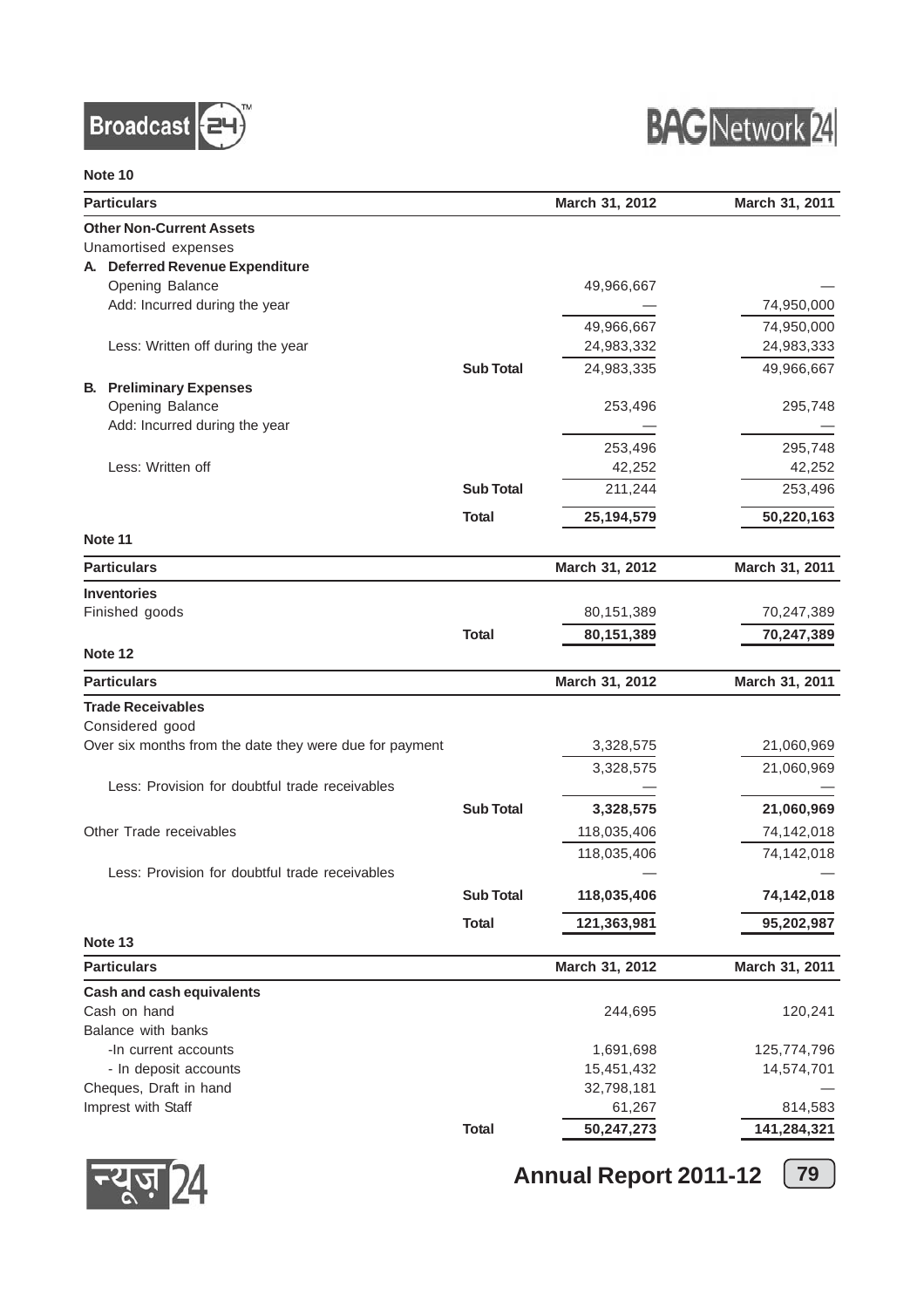



| <b>Particulars</b>                 |                                                  |                  | March 31, 2012 | March 31, 2011 |
|------------------------------------|--------------------------------------------------|------------------|----------------|----------------|
|                                    | <b>Short Term Loans and Advances (Unsecured)</b> |                  |                |                |
| <b>Considered Good</b>             |                                                  |                  |                |                |
|                                    | A Loans and advances to related parties          |                  |                | 105,863,649    |
|                                    |                                                  |                  |                | 105,863,649    |
|                                    | Less: Provision for doubtful loans and advances  |                  |                |                |
|                                    |                                                  | <b>Sub Total</b> |                | 105,863,649    |
|                                    | B. Balances with government authorities          |                  |                |                |
| <b>Advance Taxes</b>               |                                                  |                  | 14,653,701     | 16,840,394     |
| Service Tax Credit                 |                                                  |                  | 2,767,163      | 23,695,324     |
|                                    |                                                  | <b>Sub Total</b> | 17,420,864     | 40,535,718     |
| C. Security Deposits               |                                                  |                  | 1,488,200      | 1,544,679      |
|                                    |                                                  |                  | 1,488,200      | 1,544,679      |
|                                    | Less: Provision for doubtful loans and advances  |                  |                |                |
|                                    |                                                  | <b>Sub Total</b> | 1,488,200      | 1,544,679      |
|                                    |                                                  |                  |                |                |
| D. Prepaid Expenses                |                                                  |                  | 1,756,265      | 2,270,727      |
|                                    |                                                  | <b>Sub Total</b> | 1,756,265      | 2,270,727      |
| E. Loans and advances to employees |                                                  |                  |                |                |
| <b>Staff Advances</b>              |                                                  |                  | 790,792        | 1,152,321      |
|                                    |                                                  |                  | 790,792        | 1,152,321      |
|                                    | Less: Provision for doubtful loans and advances  |                  |                |                |
| Others<br>E.                       |                                                  | <b>Sub Total</b> | 790,792        | 1,152,321      |
| Advance to Others                  |                                                  |                  | 249,575,394    | 248,850,108    |
|                                    |                                                  | <b>Sub Total</b> | 249,575,394    |                |
|                                    |                                                  |                  |                | 248,850,108    |
|                                    |                                                  | <b>Total</b>     | 271,031,515    | 400,217,202    |
| Note 15                            |                                                  |                  |                |                |
| <b>Particulars</b>                 |                                                  |                  | March 31, 2012 | March 31, 2011 |
| <b>Revenue from Operations</b>     |                                                  |                  |                |                |
| Revenue from - Sale of Services    |                                                  |                  |                |                |
| Advertisement Sales Revenue        |                                                  |                  | 415,142,256    | 388,953,894    |
|                                    |                                                  | Total            | 415,142,256    | 388,953,894    |
| Note 16                            |                                                  |                  |                |                |
| <b>Particulars</b>                 |                                                  |                  | March 31, 2012 | March 31, 2011 |
| <b>Finance Costs</b>               |                                                  |                  |                |                |
| A. Interest expense on             |                                                  |                  |                |                |
| Borrowing                          |                                                  |                  | 386,182        |                |
| others                             |                                                  |                  | 58,918,564     | 81,431,616     |
|                                    |                                                  |                  | 59,304,746     | 81,431,616     |
| <b>Other borrowing costs</b><br>В. |                                                  |                  |                |                |
| <b>Bank Charges</b>                |                                                  |                  | 45,887         | 78,207         |
|                                    |                                                  | <b>Total</b>     | 59,350,633     | 81,509,823     |

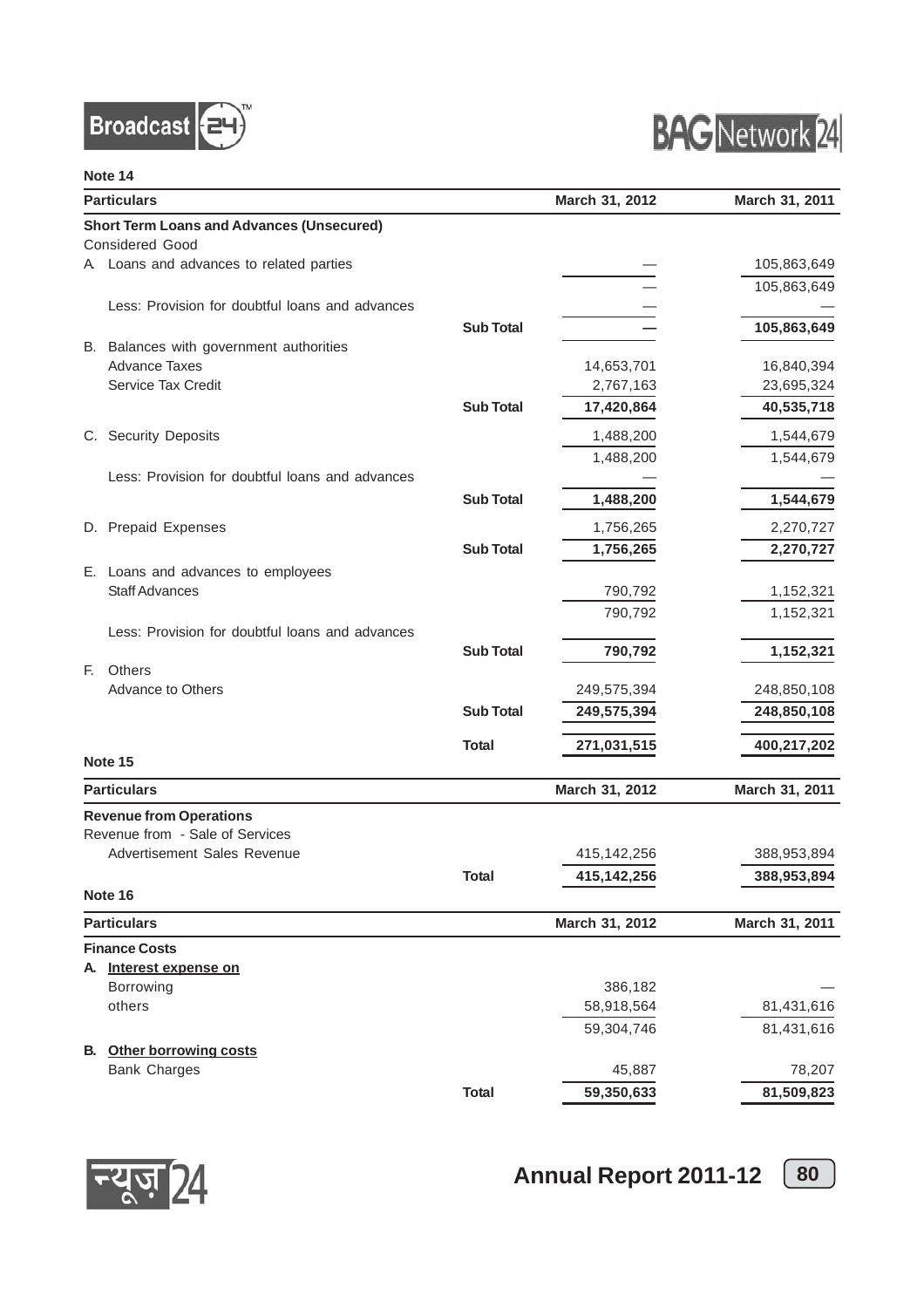



| <b>Particulars</b>                          |              | March 31, 2012 | March 31, 2011 |
|---------------------------------------------|--------------|----------------|----------------|
| <b>Other Income</b>                         |              |                |                |
| Interest income<br>A.                       |              |                |                |
| Interest from banks on:                     |              |                |                |
| Deposits                                    |              | 956,111        | 1,226,760      |
| Interest from other                         |              | 276,610        |                |
|                                             |              | 1,232,721      | 1,226,760      |
| B. Other Non-Operating Income               |              |                |                |
| Income from Equipment Hiring                |              | 1,265,880      | 3,108,358      |
| Income from sale of scrap                   |              |                | 18,000         |
| Miscellaneous income                        |              | 999,280        | 10,413         |
| Sundry balance w/off                        |              | 316,591        | 619,744        |
|                                             |              | 2,581,751      | 3,756,515      |
|                                             | <b>Total</b> | 3,814,472      | 4,983,275      |
| Note 18                                     |              |                |                |
| <b>Particulars</b>                          |              | March 31, 2012 | March 31, 2011 |
|                                             |              |                |                |
| <b>Enmployee Benefits Expense</b>           |              |                |                |
| Salaries and wages                          |              | 120,939,864    | 105,584,995    |
| Contribution to Provident and other funds   |              | 4,054,359      | 4,687,183      |
| Staff welfare expenses                      |              | 624,625        | 2,980,830      |
| Note 19                                     | <b>Total</b> | 125,618,848    | 113,253,008    |
|                                             |              |                |                |
| <b>Particulars</b>                          |              | March 31, 2012 | March 31, 2011 |
| <b>Other Expenses</b>                       |              |                |                |
| Power and fuel                              |              | 7,682,803      | 7,886,997      |
| Lease Rent                                  |              | 51,825,787     | 50,947,519     |
| Repairs to machinery                        |              | 1,232,054      | 1,781,073      |
| Insurance                                   |              | 91,775         | 85,004         |
| Rates and taxes, excluding, taxes on income |              | 2,407,351      | 1,555,535      |
| Loss on foreign currency transaction        |              | 51,272         | 5,871,907      |
| Payment to auditors                         |              |                |                |
| - As Auditor                                |              | 50,000         | 50,000         |
| - For Taxation Matters                      |              | 40,000         | 40,000         |
| - For Management Services                   |              | 10,000         | 10,000         |
| - For Reimbursement of Expenses             |              | 23,903         | 27,364         |
| <b>Professional Charges</b>                 |              | 7,949,502      | 8,042,960      |
| Space segment charges                       |              | 14,116,569     | 31,606,463     |
| Telephone, Courier, Postage & Telegram      |              | 4,193,796      | 4,179,922      |
| <b>Travelling Expenses</b>                  |              | 20,641,658     | 15,136,935     |
| <b>Subscription Charges</b>                 |              | 13,247,579     | 12,229,069     |
| Licence Fees                                |              | 3,977,550      | 3,793,944      |
| Stories Purchases                           |              | 4,082,834      | 2,629,845      |
| Shooting/set & Programming Expenses         |              | 35,791,735     | 26,372,796     |
| Office maintenance                          |              | 9,400,658      | 3,817,714      |
| Annual Maintenance charges                  |              | 5,755,912      | 6,460,912      |
| Carriage Charges                            |              | 432,901,543    | 308,166,047    |
| Advertisement & Publicity                   |              | 9,619,536      | 1,546,540      |
| Miscellaneous Expenses                      |              | 13,733,996     | 41,456,935     |
|                                             | <b>Total</b> | 638,827,813    | 533,695,481    |



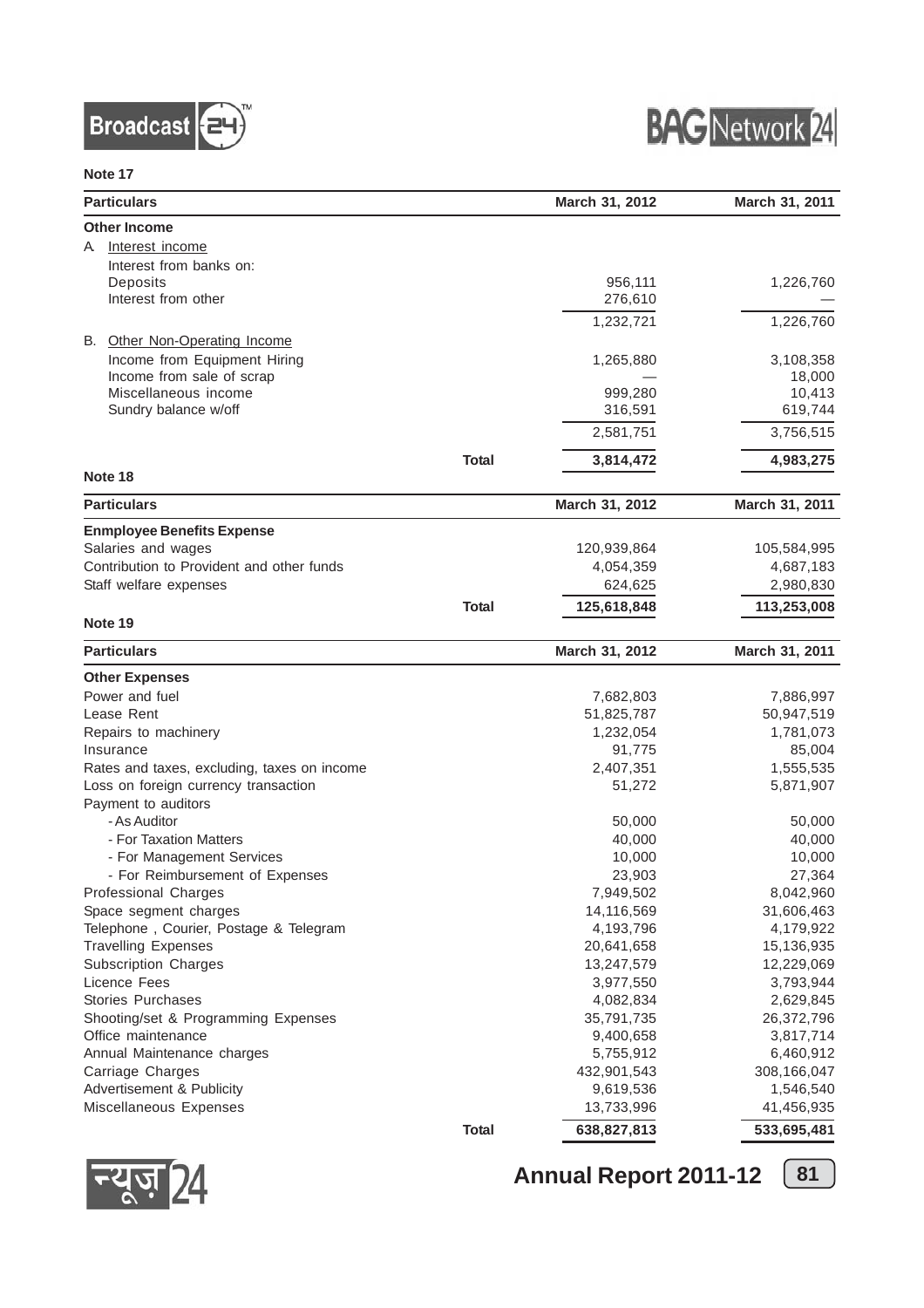

#### **NOTE-1**

#### **Corporate Information**

The Company is running its 24 hours National Hindi free to air news channel in the name of "News24". Programmes like Aamne-Saamne, Kismet Connection, News Shatak, Dhram Yatra, Kaal Chakra, Bindas Bolly wood, Naukuri-24, U me aur TV amongst others cover a gamut of genres in news reporting and have been received exceptionally well with the audiences across the nation. The channel today boasts of being one of the leading Hindi News channel in the country.

#### **NOTE-2**

#### **Significant Accounting Policies**

**2.1 Basis of accounting and preparation of financial statements**

The financial statements of the Company have been prepared in accordance with the Generally Accepted Accounting Principles in India (Indian GAAP) to comply with the Accounting Standards notified under the Companies (Accounting Standards) Rules, 2006 (as amended) and the relevant provisions of the Companies Act, 1956.The financial statements have been prepared under the Historical Cost Convention on the Mercantile System of accounting and in accordance with the accounting standards referred to in Section 211(3C) of the Companies Act, 1956 to the extent applicable.

#### **2.2 Use of Estimates**

The preparation of the financial statements is in accordance with Generally Accepted Accounting Principles. It requires the management to make estimates and assumptions that affect the reported amounts of assets and liabilities, disclosures relating to contingent liabilities as at the date of the financial statements and reported amounts of revenues and expenses during the year. Actual results could differ from these estimates and a revision to such accounting estimates is recognised in the accounting year in which such a revision takes place.

#### **2.3 Inventories**

#### **Stock of Tapes, Cassettes, Discs and Electronic Devices**

Inventories of raw stock consists of tapes, cassettes, compact discs and other electronic devices which are valued at lower of cost or estimated net realizable value. Cost is taken on First in First out basis (FIFO).

#### **Inventories Related to Television Software and Programme Pilots**

The entire cost of the programme is charged to income when the programme is first exploited. The inventory thus comprises of unamortized cost of such programmes. In case of Programme Pilots, the cost is expensed-off on first telecast or on after the review of realisability.

#### **2.4 Cash and cash equivalents**

Cash comprises cash on hand and demand deposits with banks. Cash equivalents are highly liquid investments that are readily convertible into known amounts of cash and which are subject to insignificant risk of changes in value.



#### **2.5 Cash Flow statement**

Cash flows are reported using the indirect method, whereby profit / (loss) before extraordinary items and tax is adjusted for the effects of transactions of non-cash nature and any deferrals or accruals of past or future cash receipts or payments. The cash flows from operating, investing and financing activities of the Company are segregated based on the available information.

#### **2.6 Depreciation**

Depreciation on fixed asset is provided on Written Down Value method at the rates and in the manner prescribed in schedule XIV of the Companies Act, 1956.

#### **2.7 Revenue Recognition**

Advertisement revenue from sale of advertising time is recognized on the accrual basis when advertisements are telecast in accordance with contractual obligations.

Subscription revenue is recognized on accrual basis in accordance with the terms of the contract with the distribution and collection agency.

Interest is recognized using time proportion method and dividend income is recognized when the company's right to receive dividend is established.

#### **2.8 Other Income**

Interest income is accounted on accrual basis.

#### **2.9 Fixed Assets & Capital Work-in-Progress**

#### Tangible fixed assets

The Fixed assets are stated at cost less accumulated depreciation and impairment. The cost of fixed assets includes interest on borrowings attributable to acquisition of qualifying fixed assets up to the date the asset is ready for its intended use and other incidental expenses incurred up to that date. Cost includes capital cost, freight, installation cost, duties and taxes and other incidental expenses incurred during the construction/installation and attributable to bringing the asset to its intended use. Fixed assets are further adjusted by the amount of CENVAT credit available, wherever applicable. Subsequent expenditure relating to fixed assets is capitalized only if such expenditure results in an increase in the future benefits from such asset beyond its previously assessed standard of performance.

#### Capital work-in-progress

Capital work in progress comprises of cost of fixed assets that are not yet ready for their intended use and outstanding advances paid to acquire fixed assets, at the balance sheet date.

#### **2.10 Intangible Fixed Assets**

#### Intangible Fixed Assets

The Intangible assets are stated at cost less accumulated depreciation and impairment. Cost includes capital cost, freight, installation cost, duties and taxes and other incidental expenses incurred during the construction/installation and attributable to bringing the asset to its intended use. Fixed assets are further adjusted by the amount of CENVAT credit available, wherever applicable.



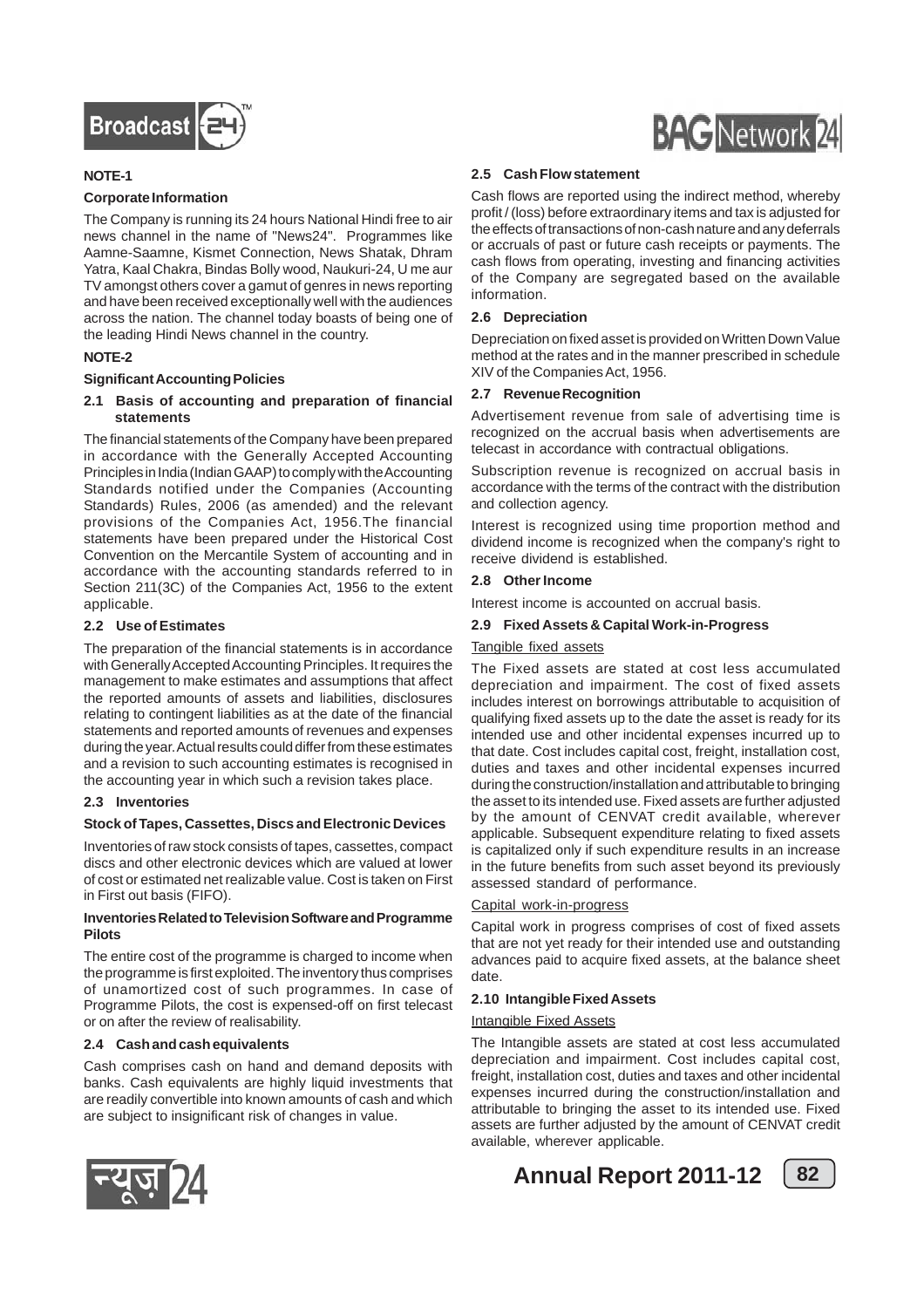

#### **2.11 Foreign Currency Transactions**

As per Companies (Accounting Standard) Rules 2006, exchange difference arising on settlement or restatement of foreign currency denominated liabilities relating to the acquisition of fixed assets, which is in accordance with Accounting Standard-11 issued by the Institute of Chartered Accountants of India are recognized in the Profit & Loss account.

As per Schedule-VI of the Companies Act, 1956 exchange differences arising on foreign currency denominated liabilities relating to the Capital work in progress/Capital advance forms part of the Capital Work in progress/Capital Advance.

#### **2.12 Government grants, subsidies and export incentives**

No Government grants, subsidies and export incentives received during the financial year 2011-12

#### **2.13 Investments**

Current investments are stated at cost or fair value whichever is lower. Long term investments are stated at cost. Provision for diminution in value of long term investment is made, if the diminution is other than temporary.

#### **2.14 Employee Benefits**

The company has contributed to employee's provident fund as per provisions of the Employee's Provident Fund Act, 1952 and is charged to Profit and Loss Account.

The company has contributed to employee's state insurance fund as per provisions of the ESI Act, 1948 and is charged to Profit and Loss Account.

As per the Company's policy, the gratuity is payable as per the provisions of the Gratuity Act. Liability in respect of Gratuity is provided for on the basis of an actuarial valuation as at the date of Balance Sheet.

Bonus is paid and charged to Profit and Loss Account as per the provisions of "The Payment of Bonus Act, 1965".

#### **2.15 Borrowing Costs**

Borrowing costs include interest, amortization of ancillary costs incurred and exchange differences arising from foreign currency borrowings to the extent they are regarded as an adjustment to the interest cost. Borrowing costs that are attributable to the acquisition or construction of qualifying assets are capitalized as part of the cost of such assets. A qualifying asset is one that takes necessarily substantial period of time to get ready for its intended use. All other borrowing costs are charged to revenue.

#### **2.16 Segmental Reporting**

In accordance with Accounting Standard -17 issued by the Institute of Chartered Accountants of India, the company's single business segment is broadcasting of news and related operations and it has no other primary reportable segment. The Company caters only to the needs of Indian market hence there are no reportable geographical segments.

#### **2.17 Operating Leases**

The Company has taken broadcasting equipments under



operating leases. These lease agreements are normally renewable on expiry. The rental expenses on operating leases are charged to Profit and Loss account.

#### **2.18 Earnings Per Share (EPS)**

The Company reports basic earning per equity share in accordance with the Accounting Standard-20 issued by the Institute of Chartered Accountants of India. Basic earning per equity share has been computed by dividing the net profit after tax by the weighted average number of equity shares outstanding during the year.

The number of shares used in computing the diluted earning per share comprises of the weighted average shares considered for deriving basic earnings per share, and also the weighted average number of equity shares that could have been issued on the conversion of all dilutive potential equity shares.

#### **2.19 Taxation**

Tax expenses for the year comprise both, current tax and deferred tax at the applicable enacted or substantively enacted rates. Current tax represents the amount of income tax payable in respect of the taxable income for the reporting year. Deferred tax resulting from "timing difference" between taxable and accounting income is accounted for using the tax rates and laws that are enacted or substantively enacted as on the balance sheet date. The deferred tax asset is recognised and carried forward only to the extent that there is a virtual certainty that the asset will be realized in future.

#### **2.20 Impairment of Assets**

As per Accounting Standard-28 issued by the Institute of Chartered Accountants of India, the Company assesses at each balance sheet date whether there is any indication of impairment of carrying amount of the company's assets. The recoverable amount of such assets are estimated, if any indication exists, and impairment loss is recognized wherever the carrying amount of the assets exceeds its recoverable amount.

#### **2.21 Provisions, Contingent Liabilities and Contingent Assets**

Provisions involving substantial degree of estimation in measurement are recognized when there is a present obligation as a result of past events and it is probable that there will be an outflow of resources. Contingent Liabilities are not recognized but are disclosed in the notes. Contingent Assets are neither recognized nor disclosed in the financial statements.

#### **2.22 Service tax input credit**

Service tax input credit is accounted for in the books in the period in which the underlying service received is accounted and when there is no uncertainty in availing / utilizing the credits.

#### **2.23 Miscellaneous Expenditure**

#### **A. Preliminary Expenses**

Preliminary expenses are amortized over a period of ten years from the year of commencement of commercial operations.



**Annual Report 2011-12** (83)

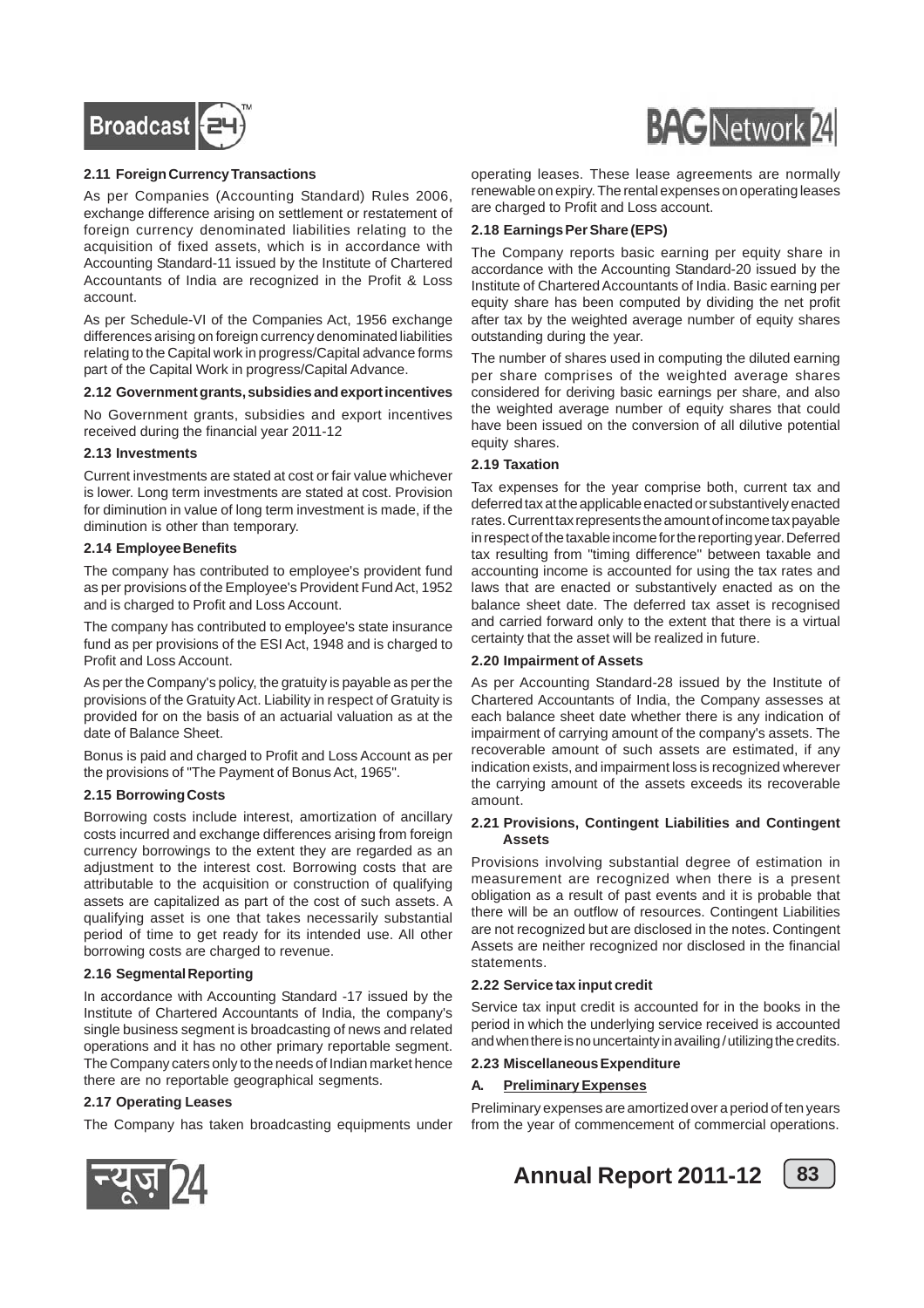

#### **B. Pre-Operative Expenditure**

Expenditure incurred by the company till the date of operationalisation of 24 Hours Hindi News Channel, not directly attributable to fixed asset is charged to the profit and loss account.

#### **C. Deferred Revenue Expenditure**

Deferred Revenue Expenditures are those expenditures which have been incurred in an accounting period and they do not create any assets but their benefit is spread in more than one accounting period.

Expenditure incurred by company on programming and sets for future shows will be amortized over a period of three years from the date of its incurrence. Expenditure amortized during a year over period of three years will be expensed out in the profit and loss account of that financial year. The benefit of these expenses will spread over a period of three years.

#### **Additional Information to the Financial Statements**

#### 1. **Share application money pending allotment**

As at 31st March 2012, the Company had received amount from parent company & others to the tune of Rs. 133,69,09,394 (Previous year Rs. 13,67,63,226) as unsecured loan & advances. The Company proposes to convert this amount into equity shares within the financial year 2012-13 at price determined by Fair Valuation, hence the amount of unsecured loan has been converted into share application money. The authorized capital of the company may have to be increased depending upon the share premium determined as above.

#### 2. **Contingent Liabilities and Commitments**

|                                                                            | As at 31<br>March, 12 | As at 31<br>March, 11 |
|----------------------------------------------------------------------------|-----------------------|-----------------------|
| <b>Contingent liabilities</b>                                              |                       |                       |
| a) Claims against the Company<br>not acknowledged as debt<br>b) Guarantees | Nil                   | Nil                   |
| -Bank Guarantee given<br>-Bank Guarantee given by                          | 74,81,031             | 6,390,000             |
| holding company<br>(B.A.G. Films & Media Limited)                          | 27,00,000             | 2,700,000             |
| c) Other money for which the<br>Company is contingently liable             | Nil                   | Nil                   |
|                                                                            | As at 31<br>March,12  | As at 31<br>March.11  |
| $\cap$ ommitmonte                                                          |                       |                       |

|   | <b>Commitments</b>                                                                                   |     |  |
|---|------------------------------------------------------------------------------------------------------|-----|--|
| a | Estimated amount of contracts<br>remaining to be executed on<br>capital account and not provided for |     |  |
|   | Tangible assets                                                                                      | Nil |  |
|   | Intangible assets                                                                                    | Nil |  |
|   | Uncalled liability on shares and                                                                     |     |  |
|   | other investments partly paid                                                                        | Nil |  |
|   | Other commitments                                                                                    | Nil |  |

3. Disclosures required under Section 22 of the Micro, Small and Medium Enterprises Development Act, 2006  $(A$ mount in ₹)

|      |                                                                                                                              | As at $31$<br>March,12 | As at $31$<br>March, 11 |
|------|------------------------------------------------------------------------------------------------------------------------------|------------------------|-------------------------|
| i)   | Principal amount remaining unpaid<br>to any supplier as at the end of the<br>accounting year                                 | Nil                    | Nil                     |
| ii)  | Interest due thereon remaining unpaid<br>to any supplier as at the end of the<br>accounting year                             | Nil                    | Nil                     |
| iii) | The amount of interest paid along with<br>the amounts of the payment made to the<br>supplier beyond the appointed day        | Nil                    | Nil                     |
|      | iv) The amount of interest due and payable<br>for the year                                                                   | Nil                    | Nil                     |
| V)   | The amount of interest accrued and<br>remaining unpaid at the end of the<br>accounting year                                  | Nil                    | Nil                     |
|      | vi) The amount of further interest due and<br>payable even in the succeeding year,<br>until such date when the interest dues | Nil                    | Nil                     |
|      | as above are actually paid                                                                                                   |                        |                         |

Note: The above information regarding the small scale undertakings and Micro, Small and Medium Enterprise has been determined to the extent such parties have been identified on the basis of information available with the company. This has been relied upon by the Auditors.

4. The detail of Capital Work in Progress (including Capital Advances ) is as follows :

| (Amt. in ₹) |  |
|-------------|--|
|-------------|--|

| <b>Particulars</b>       | For the    | For the                       |
|--------------------------|------------|-------------------------------|
|                          | year ended | year ended                    |
|                          |            | March 31, 2012 March 31, 2011 |
| Capital Work in Progress | 54,96,875  | 15,796,985                    |
| Capital Advances         | Nil        | 57,81,875                     |
| Total                    | 54,96,875  | 21,578,860                    |

5. There is no amount outstanding to be credited to Investor Education and Protection Fund.

- 6. The Company has not made any provision for cess payable u/s 441A of the companies Act, 1956. The said provision shall be made as and when the requisite notification is issued by the Central Government in this regard.
- 7. Advances taken from associated companies are shown as unsecured loans under the head Loan Funds where there is no repayment schedule and are re-payable on demand.





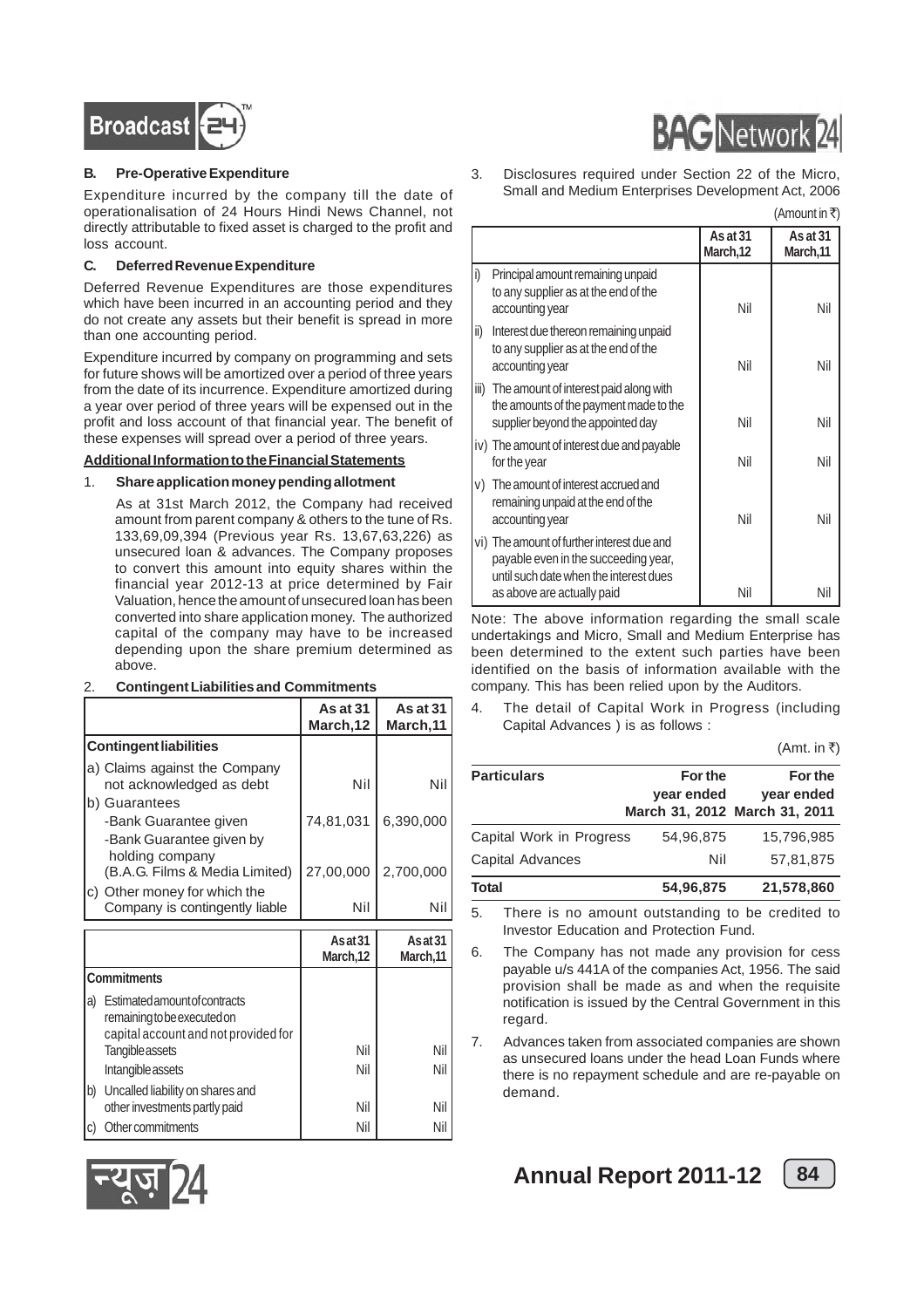

8. The Deferred Tax Liability (Net) comprises of the following:

|                                                    |                         | (Amt. in ₹)             |
|----------------------------------------------------|-------------------------|-------------------------|
| <b>Particulars</b>                                 | As at<br>March 31, 2012 | As at<br>March 31, 2011 |
| Opening Balance of<br>Deferred Tax Liability (Net) | 3,130,487               | 50,09,725               |
| <b>Related to Fixed Assets</b>                     | (8, 54, 130)            | (15, 83, 389)           |
| Disallowance under the<br>Income Tax Act           | 13,056                  | 13,056                  |
| Related to Leave<br>encashment & Gratuity          | (10, 48, 243)           | 308,905                 |
| Deferred Tax Liability (Net)                       | 12.41.170               | 3,130,487               |

#### 9. **Employee Benefits**

As per Accounting Standard 15 (revised) 'Employees Benefits', the disclosures of employee benefits are given below:

#### **a.** Change in present value of obligation **below that the contract of the contract of the contract of the contract of the contract of the contract of the contract of the contract of the contract of the contract of the co**

# **BAG** Network 24

#### **a. Defined Contribution Plans :**

Contribution to Defined Contribution Plan recognised as expense for the year is as under:

Employer's Contribution to Provident Fund : Rs. 33,92,372 (Previous Year Rs. 2,983,826)

Employer's Contribution to ESI : Rs. 6,61,987 (Previous Year Rs. 703,666)

#### **Defined Benefit Plans:**

The present value of obligation is determined based on actuarial valuation using the Projected Unit Credit method, which recognises each year of service as giving rise to additional unit of employee benefit entitlement and measures each unit separately to build up the final obligation. The obligation for leave encashment is recognised in the same manner as gratuity.

**Particulars Gratuity Leave Encashment March31, 2012 March31, 2011 March31, 2012 March31, 2011** Present value of obligation as at the beginning of the period 27,69,852 1,790,930 17,40,328 20,95,548 Current Service Cost 7,45,960 880,725 4,27,616 5,70,272 Interest Cost  $2,35,437$  143,274 147,928 1,67,644 Expected Return on Plan Assets NIL NIL NIL NIL Actuarial (gain)/loss (14,32,857) (45,077) (9,04,478) (10,93,136) Past Service Cost NIL NIL NIL NIL Curtailment and settlement Cost/(credit) NIL NIL NIL NIL Present value of obligation as at the end of the period 23,18,392 27,69,852 14,11,394 17,40,328 **b.** Expense recognized in the statement of profit and loss  $(Amt in \bar{z})$ 

**Particulars Gratuity Leave Encashment March31, 2012 March31, 2011 March31, 2012 March31, 2011** Current service cost 7,45,960 880,725 4,27,616 5,70,272 Past service cost  $\begin{vmatrix} 1 & 1 & 1 \\ 1 & 1 & 1 \end{vmatrix}$  --  $\begin{vmatrix} 1 & 1 & 1 \\ 1 & 1 & 1 \end{vmatrix}$  --Interest cost 1,67,644 1,64,043 1,64,043 1,47,928 1,67,644 Expected return on plan assets -- -- -- -- Curtailment cost / (Credit) -- -- -- -- Settlement cost / (credit) -- -- -- -- Net actuarial (gain)/ loss recognized in the period  $(14.32,857)$   $(45.077)$   $(9.04.478)$   $(10.93.136)$ Expenses recognized in the statement of profit & losses  $(4,51,460)$  9,99,691 (3,28,934) (3,55,220)

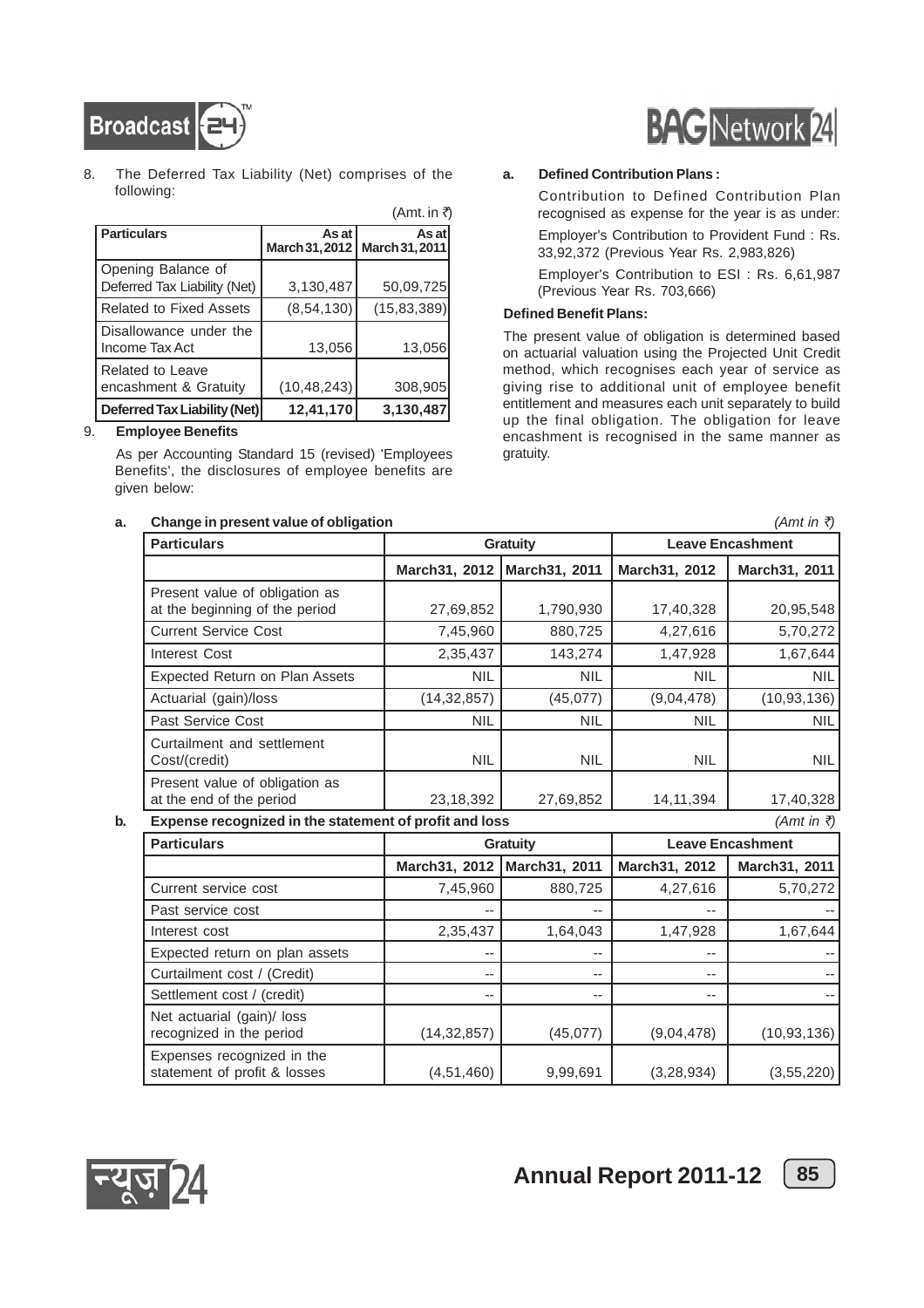



 $(Amt in \; \bar{\tau})$ 

#### c. **Actuarial Assumptions**

| <b>Particulars</b>                                                      |                               | <b>Gratuity</b> | <b>Leave Encashment</b> |                  |  |
|-------------------------------------------------------------------------|-------------------------------|-----------------|-------------------------|------------------|--|
|                                                                         | March31, 2012   March31, 2011 |                 | March31, 2012           | March 31, 2011   |  |
| Discount Rate (%)                                                       | 8.50                          | 8.00            | 8.50                    | 8.00             |  |
| Expected Rate of increase in<br>Compensation Levels (%)                 | 6.00                          | 5.50            | 6.00                    | 5.501            |  |
| Expected Rate of Return on<br><b>Plan Assets</b>                        | <b>NIL</b>                    | <b>NIL</b>      | <b>NIL</b>              | NIL <sup>I</sup> |  |
| <b>Expected Average remaining</b><br>working lives of employees (years) | 27.49                         | 28.42           | 27.49                   | 28.42            |  |

The estimated rate of escalation in salary considered in actuarial valuation, takes into account inflation, seniority, promotion and other relevant factors including supply and demand in the employment market. The above information is certified by the actuary.

#### d) **Export Obligation**

The Company has obtained license under the Export Promotion Credit Guarantee Scheme (EPCG Scheme) dated August 24, 2007 and December 31, 2007 for importing capital goods at a concessional rate of custom duty against submission of bank guarantee and bonds. Under the terms of the EPCG Scheme, the company is required to export goods or services of at least Rs. 6,36,95,720 (Previous Year Rs. 6,36,95,720) within eight years from the date of Licences.

e) The Holding Company B.A.G. Films and Media Limited granted options Nil (P.Y. Nil) to the employees of its subsidiary Company News24 Broadcast India Limited (Formerly known as B.A.G. Newsline Network Limited) under the Employees stock option scheme-"the BAG ESOP Scheme" approved by its shareholders in their Extra-Ordinary General Meeting held on February 13, 2007.The cost of the compensation of options granted to the employees of the company is Rs. 29,91,653 (P.Y. Rs. 28,66,000).

The movement in the options granted to employees of the company during the year ended March, 31 2012 under the "the BAG ESOP scheme" is as below:

| <b>Particulars</b>                           | F.Y 2011-12<br>(Amount in ₹) | F.Y. 2010-11<br>(Amount in ₹) |
|----------------------------------------------|------------------------------|-------------------------------|
| Date of Grant                                | 30-Jul-2008                  | 30-Jul-2008                   |
| Market Value on date of grant                | Rs. 31.05                    | Rs. 31.05                     |
| Exercise Price                               | Rs. 13                       | Rs. 13                        |
| <b>Vesting Period</b>                        | 5 Years                      | 5 Years                       |
| Options outstanding at the beginning of year | 255000                       | 3,25,000                      |
| Options Granted (Nos)                        | Nil                          | Nil                           |
| Options forfeited/Lapsed (Nos)               | Nil                          | Nil                           |
| Options exercised (Nos)                      | 60000                        | 70000                         |
| Options Expired (Nos)                        | Nil                          | Nil                           |
| Options outstanding at the end of year (nos) | 195000                       | 255000                        |

f) Additional information required to be given pursuant to part II of Schedule VI of the Companies Act, 1956 is as follows:

- a. Managerial Remuneration : Nil (Previous Year Nil)
- b. The business of the Company is not subject to license as required by Schedule VI; hence licensed capacity is not given.
- c. CIF Value of Imports Rs. 67,19,625 (Previous Year Nil)



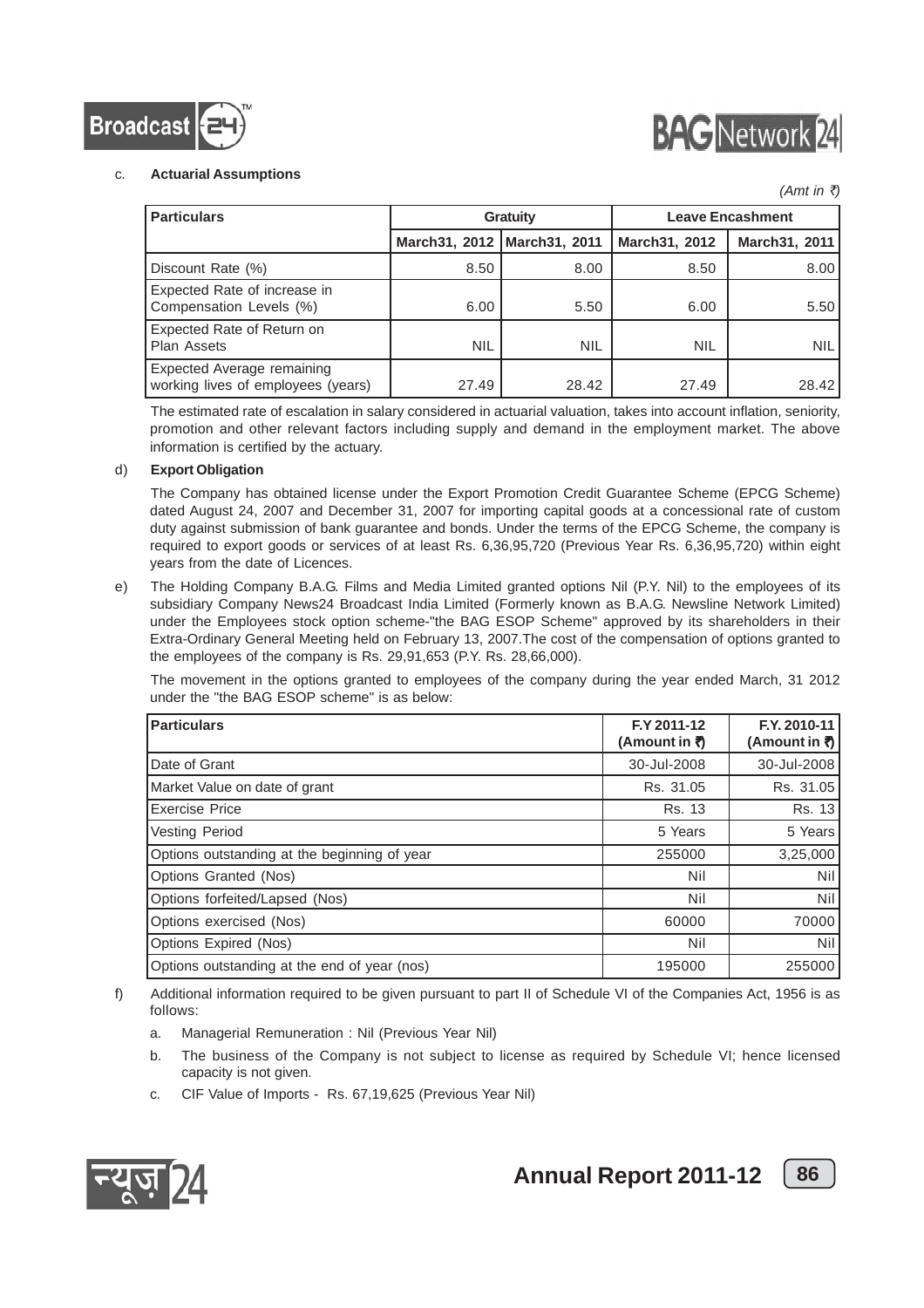



- d. Expenditure in Foreign Currency : Rs. 31,20,871 (Previous Year Rs. 57,18,521)
- e. Earnings in Foreign Currency : Nil (Previous Year Nil)

Information pursuant to other provisions of part-II of Schedule VI to the Act, is either Nil or not applicable to the company.

- g) As per Accounting Standard 18, 'Related Party Disclosures', notified in the Companies (Accounting Standards) Rules 2006, the disclosures of transactions with the related parties as defined therein are given below:
	- **i) List of Related Parties:**

| <b>Name</b>                                                                                               | <b>Relationship</b>                                                      |
|-----------------------------------------------------------------------------------------------------------|--------------------------------------------------------------------------|
| B.A.G. Films & Media Limited                                                                              | <b>Holding Company</b>                                                   |
| Anurradha Prasad                                                                                          | Key Managerial Personnel                                                 |
| <b>ARVR Communications Pvt. Limited</b><br>(Formerly known as Anu Films &<br>Communications Pvt. Limited) | Enterprises over which KMP are able to<br>exercise significant influence |
| E24 Glamour Limited<br>(Formerly known as B.A.G Glamour Limited)                                          | Enterprises over which KMP are able to<br>exercise significant influence |
| Approach Films & Televisions Limited                                                                      | Enterprises over which KMP are able to<br>exercise significant influence |
| Dhamaal24 Radio Network Limited<br>(Formerly known as B.A.G. Infotainment Limited)                        | Enterprises over which KMP are able to<br>exercise significant influence |
| Skyline Tele Media Services Limited                                                                       | Enterprises over which KMP are able to<br>exercise significant influence |

#### **ii) Related Party Transactions:**

| <b>Particulars</b>                                                  | Key Managerial<br>Personnel |                     | Enterprises over which<br>KMP exercise significant<br>influence |            | <b>Holding Company</b> |                     |
|---------------------------------------------------------------------|-----------------------------|---------------------|-----------------------------------------------------------------|------------|------------------------|---------------------|
|                                                                     |                             | Year Ended March 31 | Year Ended March 31                                             |            |                        | Year Ended March 31 |
|                                                                     | 2012                        | 2011                | 2012                                                            | 2011       | 2012                   | 2011                |
| <b>Office Rent</b>                                                  | <b>NIL</b>                  | <b>NIL</b>          | <b>NIL</b>                                                      | <b>NIL</b> | <b>NIL</b>             | <b>NIL</b>          |
| Lease rental on Equipments                                          | 48,443,145                  | 48,145,988          | <b>NIL</b>                                                      | <b>NIL</b> |                        | <b>NIL</b>          |
| Security Deposits Paid                                              | <b>NIL</b>                  | <b>NIL</b>          | <b>NIL</b>                                                      | <b>NIL</b> | <b>NIL</b>             | <b>NIL</b>          |
| <b>Security Deposits Refund</b>                                     | <b>NIL</b>                  | <b>NIL</b>          | NIL                                                             | <b>NIL</b> | <b>NIL</b>             | <b>NIL</b>          |
| Proceeds from Issue of Share<br>Capital and Share Application Money | 1,190,309,394               | <b>NIL</b>          | <b>NIL</b>                                                      | <b>NIL</b> | <b>NIL</b>             | NIL                 |
| Programming Expenses                                                | 1,00,00,000                 | 74,950,000          | <b>NIL</b>                                                      | <b>NIL</b> | <b>NIL</b>             | <b>NIL</b>          |
| Unsecured Loans received                                            | 187,599,382                 | 815,878,260         | <b>NIL</b>                                                      | <b>NIL</b> | 25,506,493             | 38,379,514          |
| Unsecured Loans returned                                            | <b>NIL</b>                  | 258,816,332         | <b>NIL</b>                                                      | <b>NIL</b> | <b>NIL</b>             | 95,291,760          |
| <b>Expenses Reimbursed</b>                                          | 58,874,162                  | 41,509,445          | NIL                                                             | <b>NIL</b> | 15,259,165             | 31,606,463          |
| <b>Expenses Incurred</b>                                            | <b>NIL</b>                  | <b>NIL</b>          | <b>NIL</b>                                                      | <b>NIL</b> | 20,48,230              | <b>NIL</b>          |
| <b>Interest Paid</b>                                                | 59,156,584                  | 7,74,64,730         | <b>NIL</b>                                                      | <b>NIL</b> | <b>NIL</b>             | 3,966,886           |
| Income from Ad Sales                                                | 1,50,00,000                 | 72,500,000          | NIL                                                             | <b>NIL</b> | 12,016,930             | NIL                 |

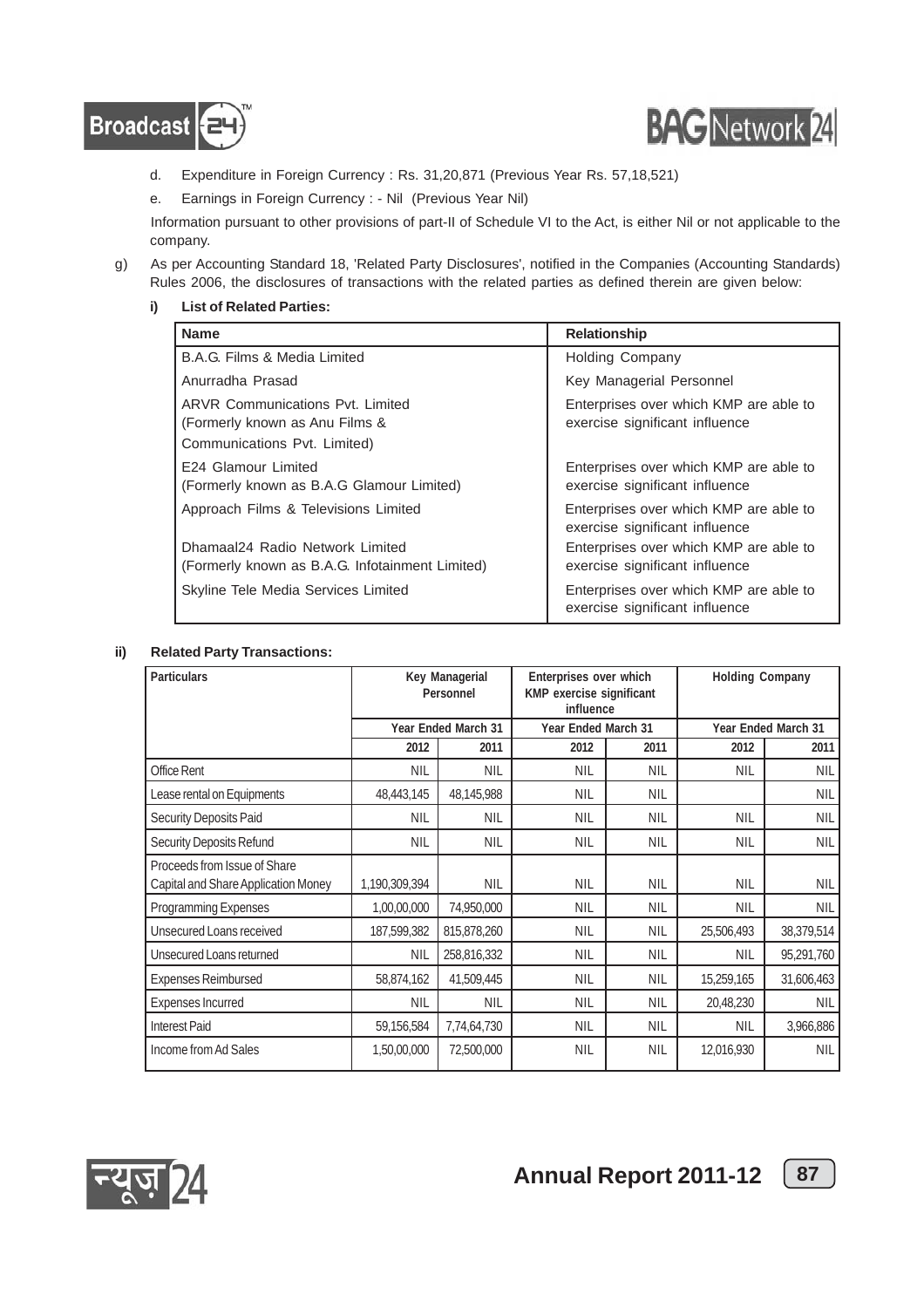



h) Earnings /(Loss) per share (EPS) in accordance with Accounting Standard-20 issued by Institute of Chartered Accountants of India  $(Amt in  $\vec{r}$ )$ 

|           |                                                                                             |                   | (MIII. III.1)  |
|-----------|---------------------------------------------------------------------------------------------|-------------------|----------------|
| <b>SL</b> | <b>Particulars</b>                                                                          | 2011-12           | 2010-11        |
|           | Net Profit /(Loss) after tax as per profit and loss account                                 | (40, 97, 92, 689) | (33,00,17,473) |
| 2         | Short provision for tax of earlier years                                                    | (30, 14, 936)     | <b>NIL</b>     |
| 3         | Net Profit /(Loss) attributable to Equity Shareholders                                      | (41, 28, 07, 625) | (33,00,17,473) |
| 4         | Net Profit/(Loss) before Exceptional Item                                                   | (41, 28, 07, 625) | (33,00,17,473) |
| 5         | Weighted Average number of equity shares used as<br>denominator for calculating Basic EPS   | 17,142,856        | 17,142,856     |
| 6         | Basic Earnings per share                                                                    | (24.08)           | (19.25)        |
| 7         | Weighted Average number of equity shares used as<br>denominator for calculating Diluted EPS | 17,142,856        | 19,819,179     |
| 8         | Diluted Earnings per share                                                                  | (24.08)           | (16.65)        |
| 9         | Basic Earnings (before exceptional item) per share                                          | (24.08)           | (19.25)        |
| 10        | Diluted Earnings (before exceptional item) per share                                        | (24.08)           | (16.65)        |
| 11        | Face Value per equity share                                                                 | 10.00             | 10.00          |

i) Previous year figures are regrouped, rearranged or re-classified wherever necessary to make them comparable with the current year figures.

Chartered Accountants

#### **For Joy Mukherjee & Associates For and on behalf of Board of Directors**

**Joy Mukherjee Anurradha Prasad Ajit Anjum** M. NO. 74602 FRN: 006792

Partner (Director) (Director) (Director) (Director) (Director) (Director) (Director) (Director) (Director) (Director) (Director) (Director) (Director) (Director) (Director) (Director) (Director) (Director) (Director) (Dire

**Nakul Grover** Place: Noida (Company Secretary)

Date: 30th May, 2012

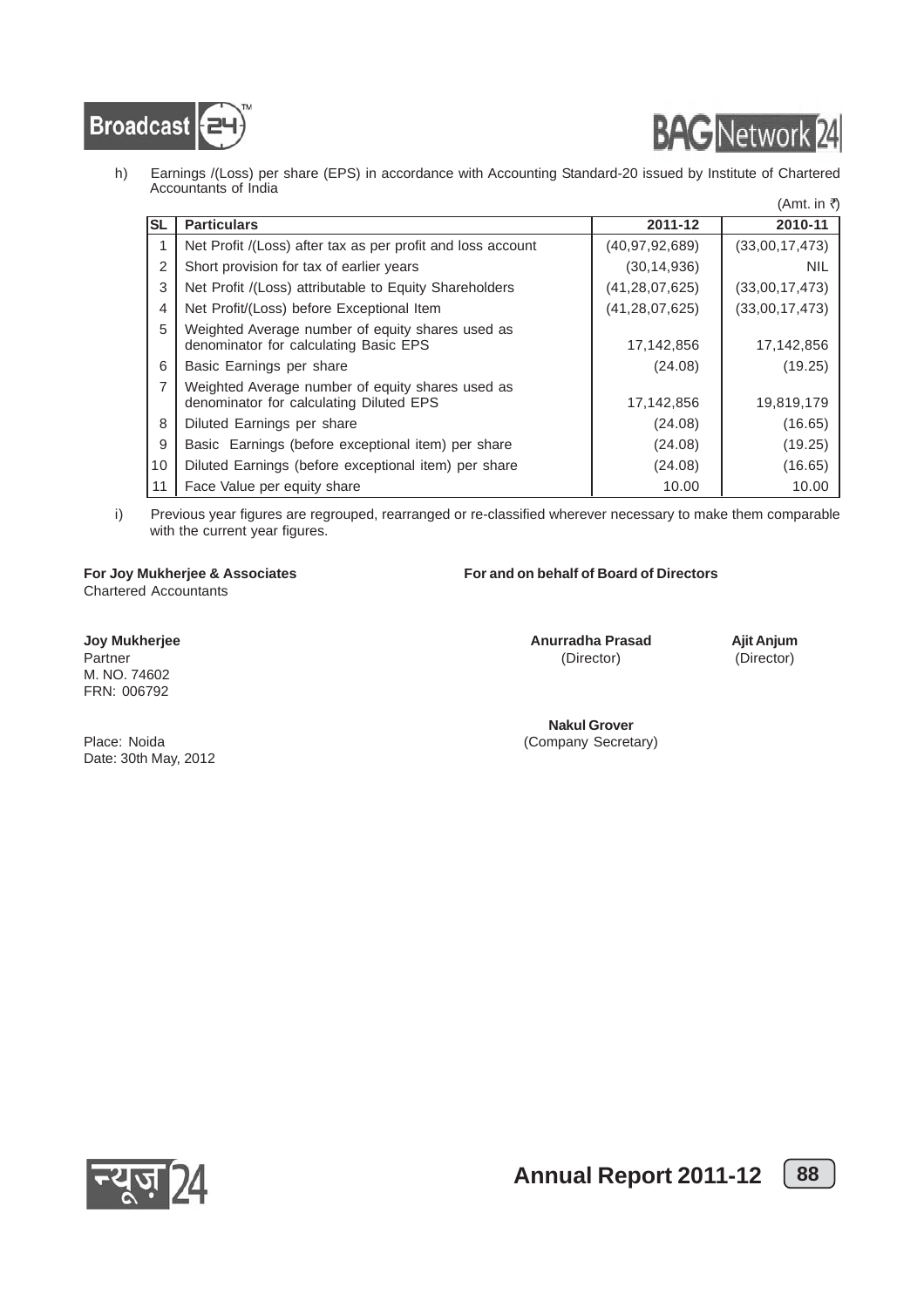



#### **News24 Broadcast India Limited**

(Formerly known as B.A.G Newsline Network Limited)

#### **Cash Flow Statement for the year ended March 31, 2012**

| March 31, 2012<br>March 31, 2011<br>Amount in ₹<br>Amount in ₹<br>Amount in ₹<br>Amount in ₹<br>A. Cash flow from operating activities<br>Net Profit / (Loss) before extraordinary items and tax<br>(411, 682, 006)<br>(331, 896, 711)<br>Adjustments for:<br>Depreciation and amortisation<br>16,745,440<br>17,509,568<br>59,350,633<br>Finance costs<br>81,509,823<br>(1,232,721)<br>(1,226,760)<br>Interest income<br>Liabilities/provisions no longer required written back<br>(316, 591)<br>619,744<br>Other non-cash charges<br>Adjustment Relating to earlier year<br>(3,014,936)<br>71,531,825<br>98,412,375<br>71,531,825<br>Operating profit / (loss) before working capital changes<br>98,412,375 |
|--------------------------------------------------------------------------------------------------------------------------------------------------------------------------------------------------------------------------------------------------------------------------------------------------------------------------------------------------------------------------------------------------------------------------------------------------------------------------------------------------------------------------------------------------------------------------------------------------------------------------------------------------------------------------------------------------------------|
|                                                                                                                                                                                                                                                                                                                                                                                                                                                                                                                                                                                                                                                                                                              |
|                                                                                                                                                                                                                                                                                                                                                                                                                                                                                                                                                                                                                                                                                                              |
|                                                                                                                                                                                                                                                                                                                                                                                                                                                                                                                                                                                                                                                                                                              |
|                                                                                                                                                                                                                                                                                                                                                                                                                                                                                                                                                                                                                                                                                                              |
|                                                                                                                                                                                                                                                                                                                                                                                                                                                                                                                                                                                                                                                                                                              |
|                                                                                                                                                                                                                                                                                                                                                                                                                                                                                                                                                                                                                                                                                                              |
|                                                                                                                                                                                                                                                                                                                                                                                                                                                                                                                                                                                                                                                                                                              |
|                                                                                                                                                                                                                                                                                                                                                                                                                                                                                                                                                                                                                                                                                                              |
|                                                                                                                                                                                                                                                                                                                                                                                                                                                                                                                                                                                                                                                                                                              |
|                                                                                                                                                                                                                                                                                                                                                                                                                                                                                                                                                                                                                                                                                                              |
|                                                                                                                                                                                                                                                                                                                                                                                                                                                                                                                                                                                                                                                                                                              |
| Changes in working capital:                                                                                                                                                                                                                                                                                                                                                                                                                                                                                                                                                                                                                                                                                  |
| Adjustments for (increase) / decrease in operating assets:                                                                                                                                                                                                                                                                                                                                                                                                                                                                                                                                                                                                                                                   |
| Inventories<br>(9,904,000)<br>(20, 134, 000)                                                                                                                                                                                                                                                                                                                                                                                                                                                                                                                                                                                                                                                                 |
| 95,582,340<br>Trade receivables<br>(26, 160, 994)                                                                                                                                                                                                                                                                                                                                                                                                                                                                                                                                                                                                                                                            |
| Short-term loans and advances<br>(270, 632, 259)<br>129, 185, 687                                                                                                                                                                                                                                                                                                                                                                                                                                                                                                                                                                                                                                            |
| 25,025,584<br>(49, 924, 415)<br>Other non-current assets                                                                                                                                                                                                                                                                                                                                                                                                                                                                                                                                                                                                                                                     |
| Adjustments for increase / (decrease) in operating liabilities:                                                                                                                                                                                                                                                                                                                                                                                                                                                                                                                                                                                                                                              |
| Trade payables<br>(101, 614, 912)<br>3,911,587                                                                                                                                                                                                                                                                                                                                                                                                                                                                                                                                                                                                                                                               |
| Other current liabilities<br>9,555,061<br>(1,410,915)                                                                                                                                                                                                                                                                                                                                                                                                                                                                                                                                                                                                                                                        |
| 959,934<br>Long-term provisions<br>16,080,384<br>359,178<br>(231, 282, 508)                                                                                                                                                                                                                                                                                                                                                                                                                                                                                                                                                                                                                                  |
| 87,612,209<br>(132, 870, 133)                                                                                                                                                                                                                                                                                                                                                                                                                                                                                                                                                                                                                                                                                |
| Net cash flow from / (used in) operating activities (A)<br>(324,069,797)<br>(464, 766, 844)                                                                                                                                                                                                                                                                                                                                                                                                                                                                                                                                                                                                                  |
| B. Cash flow from investing activities                                                                                                                                                                                                                                                                                                                                                                                                                                                                                                                                                                                                                                                                       |
| Capital expenditure on fixed assets,                                                                                                                                                                                                                                                                                                                                                                                                                                                                                                                                                                                                                                                                         |
| including capital advances<br>(33, 463, 998)<br>(3,375,939)                                                                                                                                                                                                                                                                                                                                                                                                                                                                                                                                                                                                                                                  |
| Proceeds from sale of fixed assets<br>16,105,912<br>7,940,501                                                                                                                                                                                                                                                                                                                                                                                                                                                                                                                                                                                                                                                |
| Interest received                                                                                                                                                                                                                                                                                                                                                                                                                                                                                                                                                                                                                                                                                            |
| - Others<br>1,232,721<br>(16, 125, 365)<br>1,226,760<br>5,791,322                                                                                                                                                                                                                                                                                                                                                                                                                                                                                                                                                                                                                                            |
| Net cash flow from / (used in) investing activities (B)<br>5,791,322<br>(16, 125, 365)                                                                                                                                                                                                                                                                                                                                                                                                                                                                                                                                                                                                                       |
| C. Cash flow from financing activities                                                                                                                                                                                                                                                                                                                                                                                                                                                                                                                                                                                                                                                                       |
| Share application money received / (refunded)<br>1,200,146,168<br>120,000,000                                                                                                                                                                                                                                                                                                                                                                                                                                                                                                                                                                                                                                |
| Proceeds from long-term borrowings<br>1,596,638                                                                                                                                                                                                                                                                                                                                                                                                                                                                                                                                                                                                                                                              |
| Repayment of long-term borrowings<br>(547, 898)                                                                                                                                                                                                                                                                                                                                                                                                                                                                                                                                                                                                                                                              |
| Proceeds from other short-term borrowings<br>543,323,486                                                                                                                                                                                                                                                                                                                                                                                                                                                                                                                                                                                                                                                     |
| Repayment of other short-term borrowings<br>(891,089,523)                                                                                                                                                                                                                                                                                                                                                                                                                                                                                                                                                                                                                                                    |
| Finance cost<br>(81, 509, 823)<br>583,410,301<br>(59, 350, 633)<br>249,158,114                                                                                                                                                                                                                                                                                                                                                                                                                                                                                                                                                                                                                               |
| Net cash flow from / (used in) financing activities (C)<br>249,158,114<br>583,410,301                                                                                                                                                                                                                                                                                                                                                                                                                                                                                                                                                                                                                        |
| Net increase / (decrease) in Cash and cash equivalents (A+B+C)<br>(91, 037, 048)<br>124,434,779                                                                                                                                                                                                                                                                                                                                                                                                                                                                                                                                                                                                              |
| Cash and cash equivalents at the beginning of the year<br>16,849,542<br>141,284,321                                                                                                                                                                                                                                                                                                                                                                                                                                                                                                                                                                                                                          |
| Cash and cash equivalents at the end of the year<br>50,247,273<br>141,284,321                                                                                                                                                                                                                                                                                                                                                                                                                                                                                                                                                                                                                                |



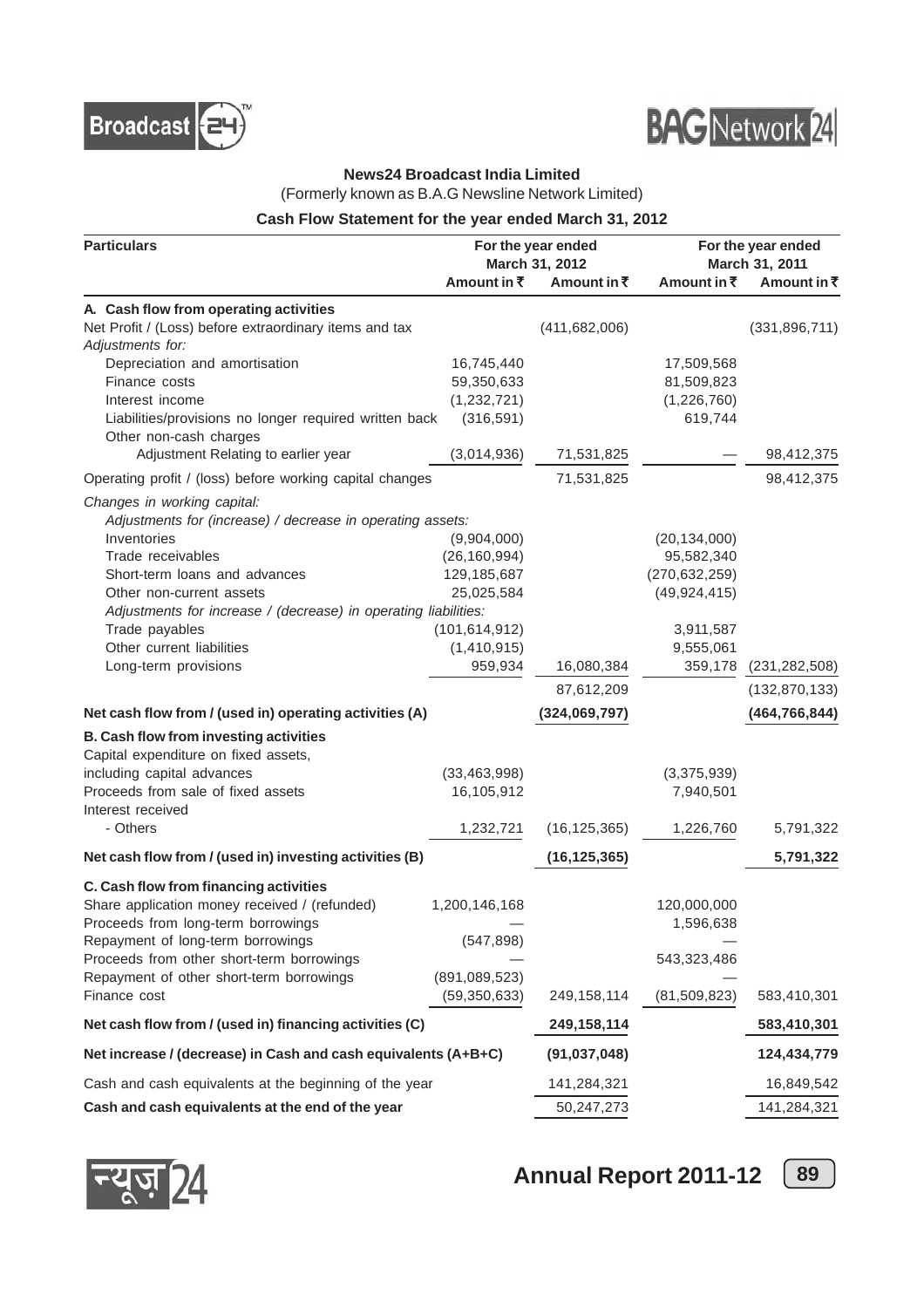



| <b>Particulars</b>                                                                                           |                        | For the year ended<br>March 31, 2012 |             | For the year ended<br>March 31, 2011 |  |
|--------------------------------------------------------------------------------------------------------------|------------------------|--------------------------------------|-------------|--------------------------------------|--|
|                                                                                                              | Amount in $\bar{\tau}$ | Amount in $\bar{z}$                  | Amount in ₹ | Amount in ₹                          |  |
| Reconciliation of Cash and cash equivalents with the Balance Sheet:                                          |                        |                                      |             |                                      |  |
| Cash and cash equivalents as per Balance Sheet                                                               |                        | 50,247,273                           |             | 141,284,321                          |  |
| Net Cash and cash equivalents<br>Add: Current investments considered as part<br>of Cash and cash equivalents |                        | 50,247,273                           |             | 141,284,321                          |  |
| Cash and cash equivalents at the end of the year *                                                           |                        | 50,247,273                           |             | 141,284,321                          |  |
| * Comprises:                                                                                                 |                        |                                      |             |                                      |  |
| (a) Cash on hand                                                                                             |                        | 244,695                              |             | 120,241                              |  |
| (b) Cheques, drafts on hand                                                                                  |                        | 32,798,181                           |             |                                      |  |
| (c) Balances with banks                                                                                      |                        |                                      |             |                                      |  |
| (i) In current accounts                                                                                      |                        | 1,691,698                            |             | 125,774,796                          |  |
| (ii) In deposit accounts                                                                                     |                        | 15,451,432                           |             | 14,574,701                           |  |
| (d) Others                                                                                                   |                        |                                      |             |                                      |  |
| Imprest with Staff                                                                                           |                        | 61,267                               |             | 814,583                              |  |
|                                                                                                              |                        | 50,247,273                           |             | 141,284,321                          |  |

Chartered Accountants

M. NO. 74602 FRN: 006792

Date: 30th May, 2012

#### **For Joy Mukherjee & Associates For and on behalf of Board of Directors**

**Joy Mukherjee Anurradha Prasad Ajit Anjum**<br>Partner (Director) (Director) (Director) (Director) Partner (Director) (Director) (Director) (Director) (Director) (Director) (Director) (Director) (Director) (Director) (Director) (Director) (Director) (Director) (Director) (Director) (Director) (Director) (Director) (Dire

**Nakul Grover** Place: Noida (Company Secretary)



**Annual Report 2011-12**  $\boxed{90}$ 

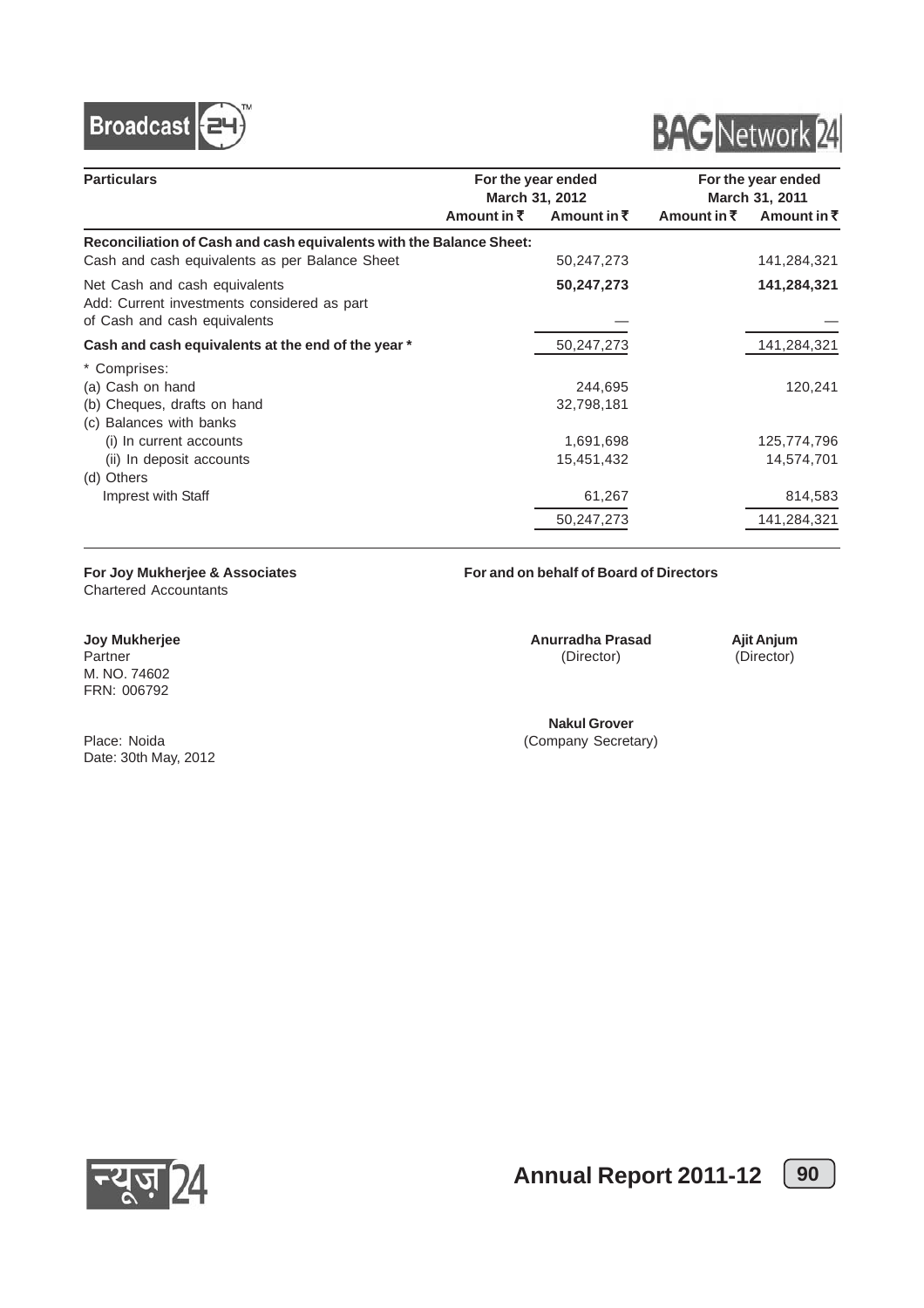

#### **DIRECTORS' REPORT**

#### **To,**

The Members,

#### **E24 Glamour Limited**

(Formerly known as B.A.G. Glamour Limited)

Your Directors are pleased to present their 5th Annual Report on the business and operations of the company along with the Audited Statements of Accounts for the financial year ended March 31, 2012.

#### **FINANCIAL RESULTS**

|                                          |          | $(3\overline{5})$ in Lacs) |
|------------------------------------------|----------|----------------------------|
| <b>Particulars</b>                       | 2011-12  | 2010-11                    |
| Total Income                             | 3,224.30 | 2671.77                    |
| Profit/(Loss) before<br>depreciation and |          |                            |
| financial charges                        | 129.15   | 353.78                     |
| Financial charges                        | 0.05     | 296.15                     |
| Cash Profit/(Loss)                       | 130.56   | 59.08                      |
| Depreciation                             | 67.17    | 105.25                     |
| Profit/(Loss) before Tax                 | 61.93    | (47.63)                    |
| Provision for Tax                        | (6.39)   | (65.83)                    |
| Profit/(Loss) after Tax                  | 68.32    | (113.46)                   |
| Proposed Dividend (%)                    |          |                            |

#### **PERFORMANCE REVIEW**

During the financial year under review, your company's revenue from operations has been Rs. 3,224.30 lacs compared to Rs. 2671.77 lacs. In the previous year, an increase of 20.68%, however, profitability of the Company shown a healthy improvement due to saving on financial charges. Profit after tax has been Rs. 68.32 lacs compared to loss of Rs. 113.46 lacs in the previous year.

The Company running it's a 24 hours Bollywood Entertainment channel in the name of **"E24"**. E24 managed to attract audiences of various age groups and succeeded in creating a new genre in television entertainment and today has become bollywood ka No.1 channel. The channel has not only successfully been able to entertain its audience but has also been educating the youth by sending important messages and uplifting the lifestyle up-to to the global standard at the same time not forgetting its culture and traditions.

In the past years the channel has been applauded for its programs such as Bollywood Reporter, U, Me Aur TV, Bheja Fry, E Special and E20, E100, that easily qualify as channel drivers. Various other music programmes such as Mera Gana Kab Ayega, Melody Queen, Melody Afternoon, Maha Star , Singing Sensation of E24 are most popular among the viewers.

E 24's ratings have seen a healthy increment over the last year. With the two fold growth in GRPs the channel today is



among the top channels in its segment and poised to grow even further. It is way ahead of its competitors and shows signs of improving even further.

#### **DIVIDEND**

The Directors are of the view that resources of the Company need to be conserved for its future growth plans and hence do not recommend any dividend for the financial year ended March 31, 2012.

#### **DIRECTORS**

There are three directors in the company viz. Ms. Anurradha Prasad, Ms. Ankita Kumar and Ms. Ragini Kumar. During the year Ms. Ragini Kumar is appointed as an Additional Director and Mr. Rajeev Shankar and Ajit Anjum has resigned from the Board of the Company.

Pursuant to the provisions of section 256 of the Companies Act, 1956, and Articles of Association of the Company, Ms. Anurradha Prasad is liable to retire by rotation at the ensuing Annual General Meeting and being eligible has offered herself for re-appointment. Your Board of Directors recommends her re-appointment.

Ms. Ragini Kumar was appointed as an Additional Director of the Company on May 30, 2012 to hold office upto the conclusion of the ensuing Annual General Meeting. The Company has received notice along with requisite fee under Section 257 of the Companies Act, 1956 from Member proposing the appointment of Ms. Ragini Kumar as Director of the Company. The Board recommends her appointment as Director, liable to retire by rotation.

#### **CHANGE IN NAME OF THE COMPANY**

During the year there have been changes in the name of the Company from B.A.G. Glamour Limited to E24 Glamour Limited pursuant to resolution passed by the Members of the Company at the Extra-Ordinary General Meeting dated August 03, 2011.

#### **DEPOSITS**

During the year the Company did not accept any Deposits as per the provisions of Section-58A of the Companies Act, 1956 read with Companies (Acceptance of Deposits) Rules, 1975.

#### **DIRECTORS' RESPONSIBILITY STATEMENT**

As required under section 217(2AA) of the Companies Act, 1956, the Directors of the Company hereby state and confirm-

- 1. That in preparation of the accounts for the financial period ended March 31, 2012 the applicable accounting standards have been followed along with proper explanation relating to material departures, if any;
- 2. That the Directors have selected accounting policies and applied them consistently and made judgments and estimates that are reasonable and prudent so as to give a true and fair view of the state of affairs of the Company at the end of the financial period and of profit and loss of the Company for that period;



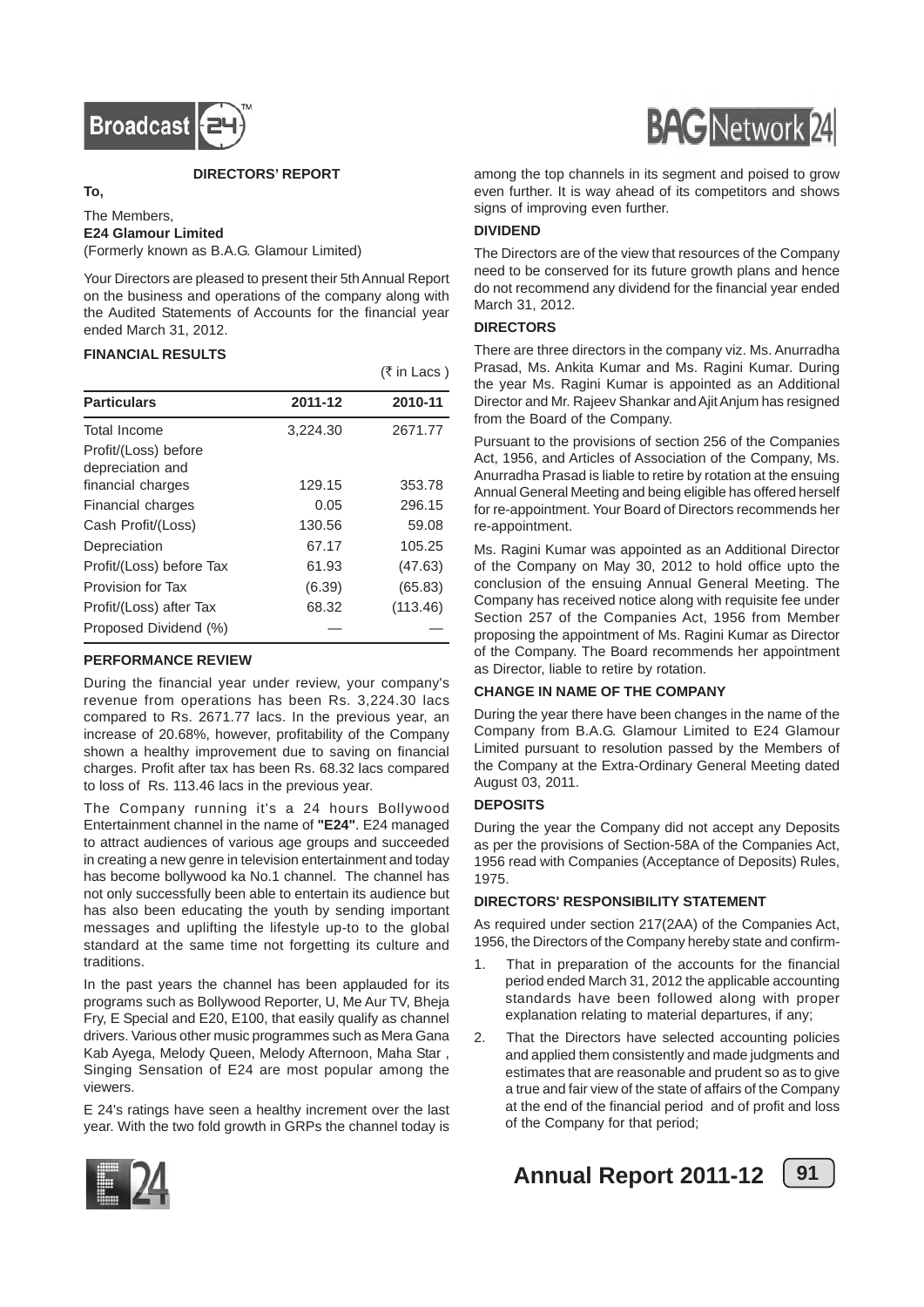

- 3. That the Directors have taken proper and sufficient care for the maintenance of adequate accounting records in accordance with the provisions of the Companies Act, 1956 for safeguarding the assets of the Company and for preventing and detecting fraud and other irregularities;
- 4. That the accounts for the financial period ended March 31, 2012 has been prepared on a "going concern" basis.

#### **AUDIT COMMITTEE**

The Company has constituted an Audit Committee of Board of Directors in accordance with the requirements of Sec 292A of the Companies Act 1956. Presently, the Audit Committee of the Company comprises of three Members, Ms. Ragini Kumar, Chairperson of the Committee is a non executive independent director, other members are Ms. Anurradha Prasad and Ms. Ankita Kumar.

During the last financial year, four Audit Committee Meetings were held on May 30, 2011, August 12, 2011, November 11, 2011 and February 14, 2012.

#### **AUDITORS**

M/s Joy Mukherjee & Associates, Chartered Accountants, the Statutory Auditors of the Company hold office until the conclusion of the ensuing Annual General Meeting and being eligible,, offer themselves for re-appointment. The Company has received a certificate from the auditors to the effect that their re-appointment if made, would be within the prescribed limit as mentioned under Section 224 (1B) of the Companies Act, 1956 and they are not disqualified for such reappointment within the meaning of section 226 of such Act.

#### **AUDITORS' REPORT**

All observations made in the Auditors' Report and notes to the accounts are self explanatory and do not call for any further comments under section 217 of the Companies Act, 1956.

#### **HUMAN RESOURCES**

Your Directors would like to place on record their deep appreciation of all employees for rendering quality services to every constituent of the company be its viewers, producers,



regulatory agencies, creditors or shareholders. The unstinting efforts of the employees have enabled your company to remain in the forefront of media and entertainment business.

#### **PERSONNEL**

Particulars of the employee as required to be disclosed under section 217(2A) of the Companies Act, 1956 read with Companies (Particulars of Employees) Rules, 1975 as amended form part of this Report and is attached herewith as Annexure-I.

#### **CONSERVATION OF ENERGY AND TECHNOLOGY ABSORPTION**

Your Company is not engaged in any manufacturing or processing activity, as such particulars required to be given in terms of Section 217(1)(e) of the Companies Act, 1956 read with Companies (Disclosure of Particulars in the Report of the Board of Directors) Rules, 1988, regarding conservation of energy and technology absorption are not applicable.

#### **FOREIGN EXCHANGE EARNINGS AND OUTGO**

During the year, your company has incurred expenditure in foreign currency to the extent of Rs. Nil as against Rs. Nil in the previous financial year.

#### **ACKNOWLEDGEMENT**

Your Directors wish to express their grateful appreciation for the cooperation and support received from vendors, customers, bank, financial institutions, Central and State Government Bodies, Auditors, legal advisors, consultants, shareholders and the society at large. Your directors also place on record their appreciation for the contribution and hard work of employees across all levels. Without their commitment, inspiration and hard work, your company's consistent growth would not have been possible.

#### **For and on behalf of the Board of Directors**

| Place: Noida       | Anurradha Prasad |
|--------------------|------------------|
| Date: May 30, 2012 | Chairperson      |

#### **Annexure I**

Particular of employees pursuant to the provisions of Sec 217(2A) of the Companies Act, 1956 is:

| Is<br>IΝ | Name       | Age | Desig-<br>nation | Remu-<br>neration<br>$($ ln Rs. $)$ | Qualification<br>and<br>Experience<br>(In Years) | Date of<br>Commencement<br>0f<br>employment | Last<br>employment<br>held                      | Percentage<br>of Equity<br>shares<br>held |
|----------|------------|-----|------------------|-------------------------------------|--------------------------------------------------|---------------------------------------------|-------------------------------------------------|-------------------------------------------|
|          | Amit Kumar | 46  | COO              | 600,000<br>p.m.                     | M.A. (21 Years) 01.09.2011                       |                                             | Independent<br><b>News Sevices</b><br>Pvt. Ltd. | <b>NIL</b>                                |

#### **Notes:**

1. Remuneration includes Basic Salary, Commission, other allowances and taxable value of perquisites and company's contribution to provident fund.

- 2. The above mentioned appointment is on non-contractual basis.
- 3. Mr. Kumar is not related to any employee of the company.



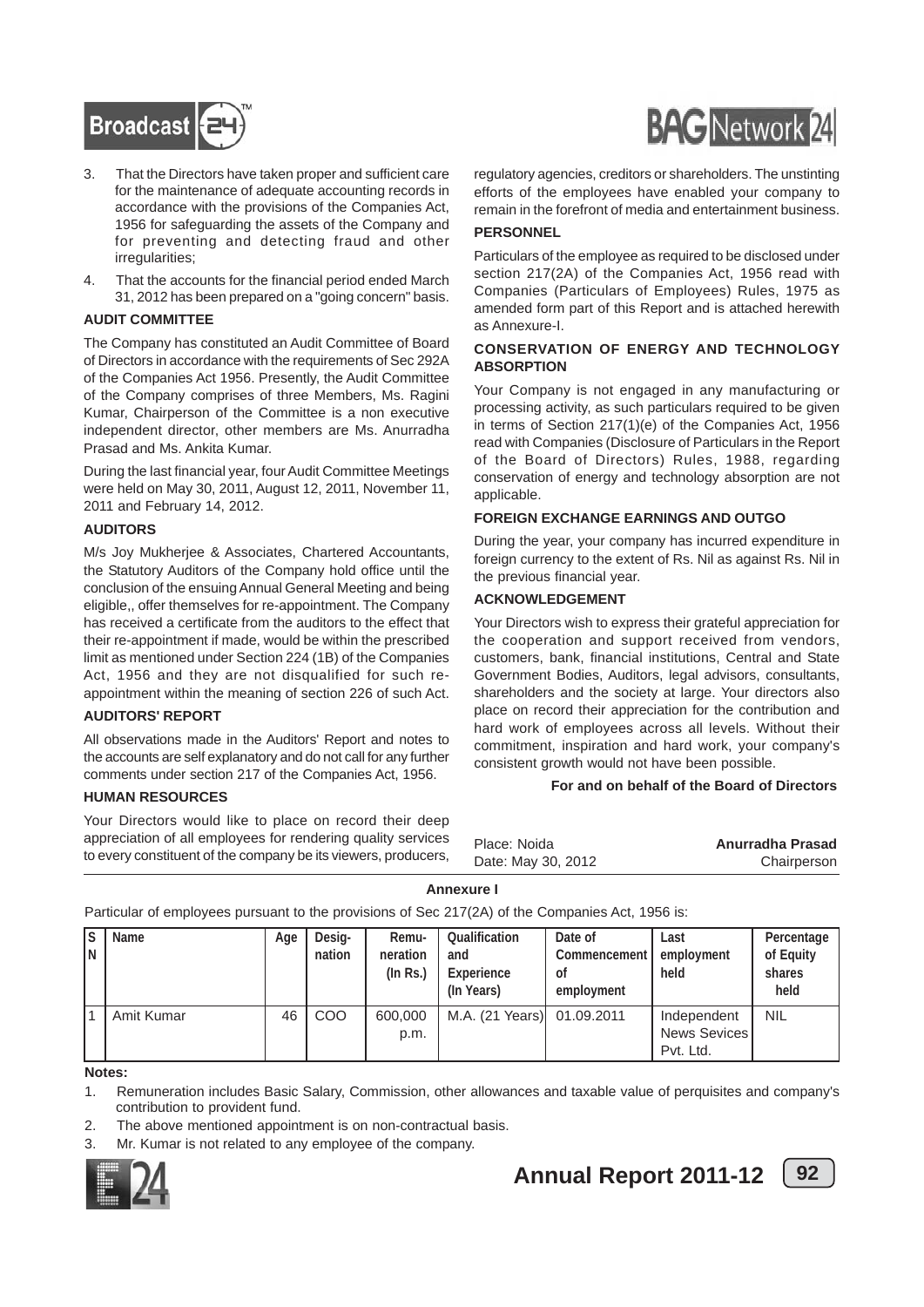

#### **AUDITORS' REPORT**

#### To The Members of **E24 Glamour Limited**

(Formerly known as B.A.G. Glamour Limited)

- We have audited the attached Balance Sheet of E24 Glamour Limited as at March 31, 2012 and the related, Statement of Profit and Loss for the year ended on that date annexed thereto, and the Cash Flow Statement for the year ended on that date, which we have signed under reference to this report. These financial statements are the responsibility of the Company's management. Our responsibility is to express an opinion on these financial statements based on our audit.
- 2. We conducted our audit in accordance with the auditing standards generally accepted in India. Those Standards require that we plan and perform the audit to obtain reasonable assurance about whether the financial statements are free of material misstatement. An audit includes examining, on a test basis, evidence supporting the amounts and disclosures in the financial statements. An audit also includes assessing the accounting principles used and significant estimates made by the management, as well as evaluating the overall financial statement presentation. We believe that our audit provides a reasonable basis for our opinion.
- 3. As required by the Companies (Auditor's Report) Order, 2003 as amended by the Companies (Auditor's Report) (Amendment) Order, 2004 (together the "Order") issued by the Central Government of India in terms of subsection (4A) of Section 227 of "The Companies Act, 1956" of India (the "Act") and on the basis of such checks of the books and records of the Company as we considered appropriate and according to the information and explanations given to us, we give in the Annexure a statement on the matters specified in paragraphs 4 of the said Order.
- 4. Further to our comments in the Annexure referred to in paragraph 3 above, we report that:
	- (a) We have obtained all the information and explanations, which to the best of our knowledge and belief were necessary for the purposes of our audit;
	- (b) In our opinion, proper books of account as required by law have been kept by the Company so far as appears from our examination of those books;
	- (c) The Balance Sheet, Statement of Profit and Loss and Cash Flow Statement dealt with by this report are in agreement with the books of account;
	- (d) In our opinion, the Balance Sheet, Statement of Profit and Loss and Cash Flow Statement dealt with by this report comply with the accounting standards referred to in sub-section (3C) of Section 211 of the Act;
	- (e) On the basis of written representations received from the Directors of the Company, as on March 31, 2012 and taken on record by the Board of Directors of the Company, none of the Directors of the Company is disqualified as on March 31, 2012



from being appointed as a Director in terms of clause (g) of sub-section (1) Section 274 of the Act;

- (f) In our opinion, and to the best of our information and according to the explanations given to us, the said Financial accounts, read with the significant accounting policies and notes thereon, give the information required by the Companies Act, 1956, in the manner so required and give a true and fair view in conformity with the accounting principles generally accepted in India:
	- (i) in the case of the Balance Sheet, of the state of affairs of the Company as at March 31, 2012;
	- (ii) in the case of the Statement of Profit and Loss, of the Profit for the year ended on that date; and
	- (iii) in the case of the Cash Flow Statement, of the cash flow for the year ended on that date.

**For and on behalf of Joy Mukherjee & Associates** Chartered Accountants

|                       | <b>Joy Mukherjee</b> |
|-----------------------|----------------------|
| Place: Noida          | Partner              |
| Dated: 30th May, 2012 | Membership No. 74602 |
|                       | FRN: 006792C         |

#### **ANNEXURE TO AUDITORS' REPORT [Referred to in paragraph 3 of our Report of even date]**

- (a) The Company is maintaining proper records showing full particulars including quantitative details and situation of fixed assets.
	- (b) The fixed assets are physically verified by the management during the year in a phased Periodical manner, which in our opinion is reasonable having regard to the size of the Company and the nature of its assets. No material discrepancies between the book records and the physical inventory have been noticed.
	- (c) In our opinion and according to the information and explanations given to us, a substantial part of fixed assets has not been disposed off by the Company during the year.
- 2. (a) The inventory of video tapes, cassettes and compact discs have been physically verified by the management during the year. In our opinion, the frequency of verification is reasonable.
	- (b) In our opinion, the procedures of physical verification of inventory of video tapes, cassettes and compact discs followed by the management are reasonable and adequate in relation to the size of the Company and the nature of its business.
	- (c) On the basis of our examination of the inventory records, in our opinion, the Company is maintaining proper records of inventory. As explained to us, there was no material discrepancies noticed on physical verification of inventory as compared to the book records.





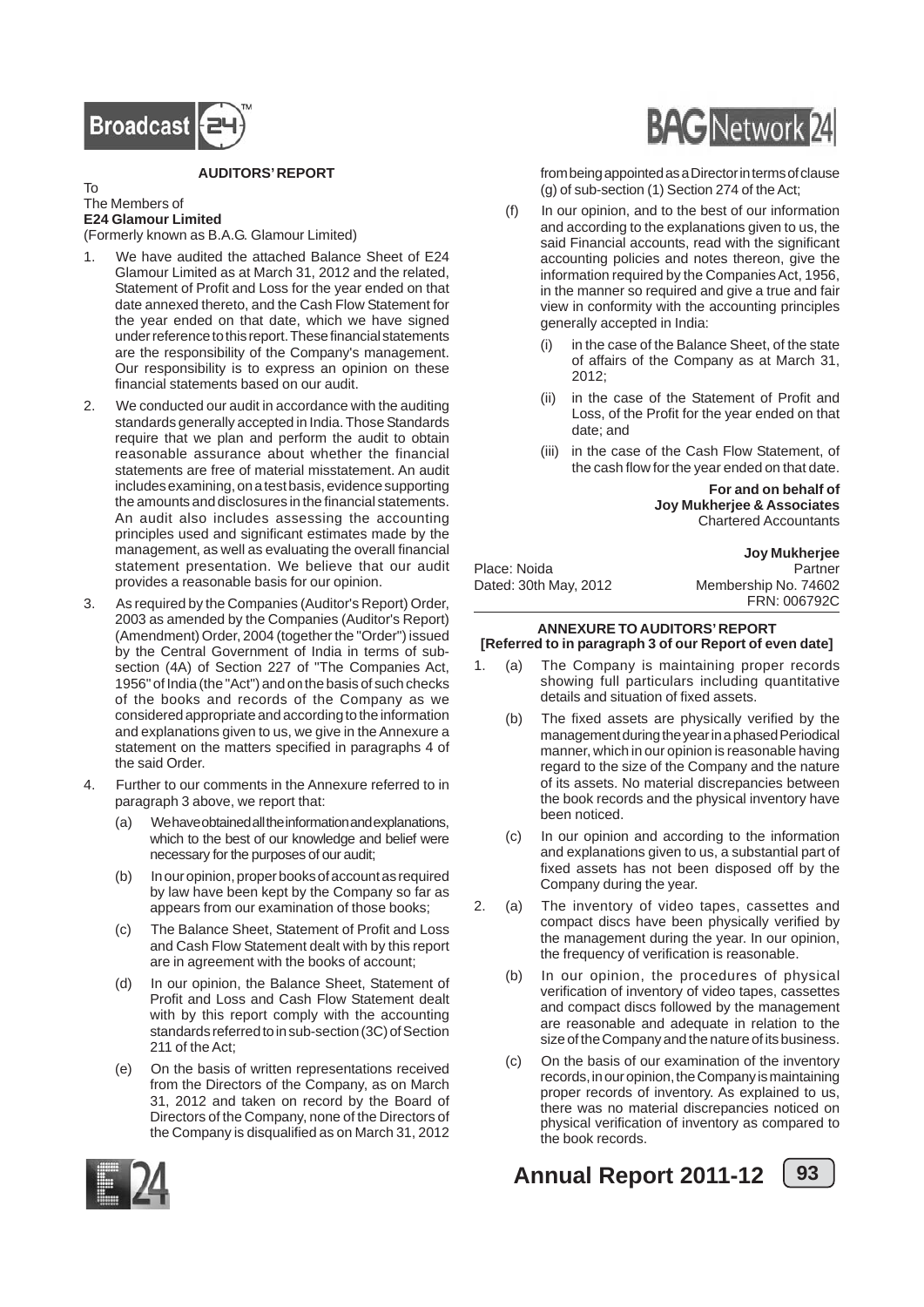

- 3. (a) The Company has not granted any loans, secured or unsecured, to Companies, firms or other parties covered in the Register maintained under Section 301 of the Act. Accordingly, clauses (iii) (b) to (iii) (d) of paragraph 4 of the Order are not applicable to the Company for the current year.
	- (b) The Company has not taken loans, secured or unsecured, from the Companies, firms or other parties covered in the Register maintained under Section 301 of the Act. Accordingly, clauses (iii) (f) to (iii) (g) of paragraph 4 of the Order are not applicable to the Company for the current year.
- 4. In our opinion and according to the information and explanations given to us, there is an adequate internal control system commensurate with the size of the Company and the nature of its business with regard to purchase of fixed assets for the television broadcasting. During the course of our audit, we have not observed any continuing failure to correct major weaknesses in internal controls system.
- 5. (a) In our opinion and according to the information and explanations given to us, the particulars of contracts or arrangements referred to in Section 301 of the Act ,if any, have been entered in the register required to be maintained under that section.
	- (b) In our opinion and according to the information and explanations given to us, having regard to the fact that the items sold/services rendered/received are of a special nature and suitable alternate sources do not exist for obtaining comparative quotations, the transactions made in pursuance of such contracts or arrangements and exceeding the value of Rupees Five Lakhs in respect of any party during the period, have been made at prices which are reasonable having regard to the prevailing market prices at the relevant time or the prices at which the transactions for similar goods have been made with other parties.
- 6. The Company has not accepted any deposits from the public within the meaning of Sections 58A and 58AA of the Companies Act, 1956 and the rules framed there under.
- 7. In our opinion, the Company has an internal audit system commensurate with its size and nature of business.
- 8. The Central Government of India has not prescribed the maintenance of cost records under clause (d) of subsection (1) of Section 209 of the Act for any of the products of the Company as the Company is not involved in any manufacturing activity.
- 9. (a) According to the records of the Company, undisputed statutory dues including provident fund, investor education and protection fund, employees 'state insurance, income-tax, sales-tax, wealth tax, service tax, customs duty, excise duty, cess and other material statutory dues where applicable have been generally, regularly deposited with appropriate authorities. According to the information and explanations given to us, none of the undisputed amounts payable in respect of the



aforesaid dues were outstanding as at March 31, 2012 for a period of more than six months from the dates of becoming payable.

- (b) According to the information and explanations given to us, there are no cases of non-deposit with appropriate authorities of disputed dues of sales tax, income tax, custom duty, wealth tax, service tax, excise duty and cess.
- 10. The Company has incurred profit after tax amounting to Rs. 6,832,199/- (Previous Year loss Rs. 1,13,46,254/-) during the year ending March 31, 2012 and cash profit 1,36,94,830/- after tax of Rs (Previous Year Cash Loss Rs. 6,74,927) in the financial year ended on that date.
- 11. According to the records of the Company examined by us and the information and explanation given to us, the Company has not defaulted in repayment of dues to any financial institution or bank or debenture holders as at the balance sheet date.
- 12. The Company has not granted any loans and advances on the basis of security by way of pledge of shares, debentures and other securities.
- 13. The provisions of any special statute applicable to chit fund/nidhi/mutual benefit fund/societies are not applicable to the Company.
- 14. In our opinion, the Company is not a dealer or trader in shares, securities, debentures and other investments.
- 15. According to the information and explanations given to us, the Company has not given any guarantee for loans taken by others from banks or financial institutions.
- 16. The company has not obtained any term loan during the period. So the clause 4(xvi) is not applicable.
- 17. On the basis of an overall examination of the balance sheet of the Company, in our opinion and according to the information and explanations given to us, there are no funds raised on a short-term basis which have been used for long-terms investment.
- 18. The Company has not made any preferential allotment of shares to parties and Companies covered in the register maintained under Section 301 of the Act during the year.
- 19. During the year, the Company has not raised money by public issue(s).
- 20. During the course of our examination of the books and records of the Company, carried out in accordance with the generally accepted auditing practices in India, and according to the information and explanations given to us, we have neither come across any instance of fraud on or by the Company, noticed or reported during the year, nor have we been informed of such case by the management.

**For and on behalf of Joy Mukherjee & Associates** Chartered Accountants

Dated: 30th May, 2012

**Joy Mukherjee** Place: Noida Partner FRN: 006792C



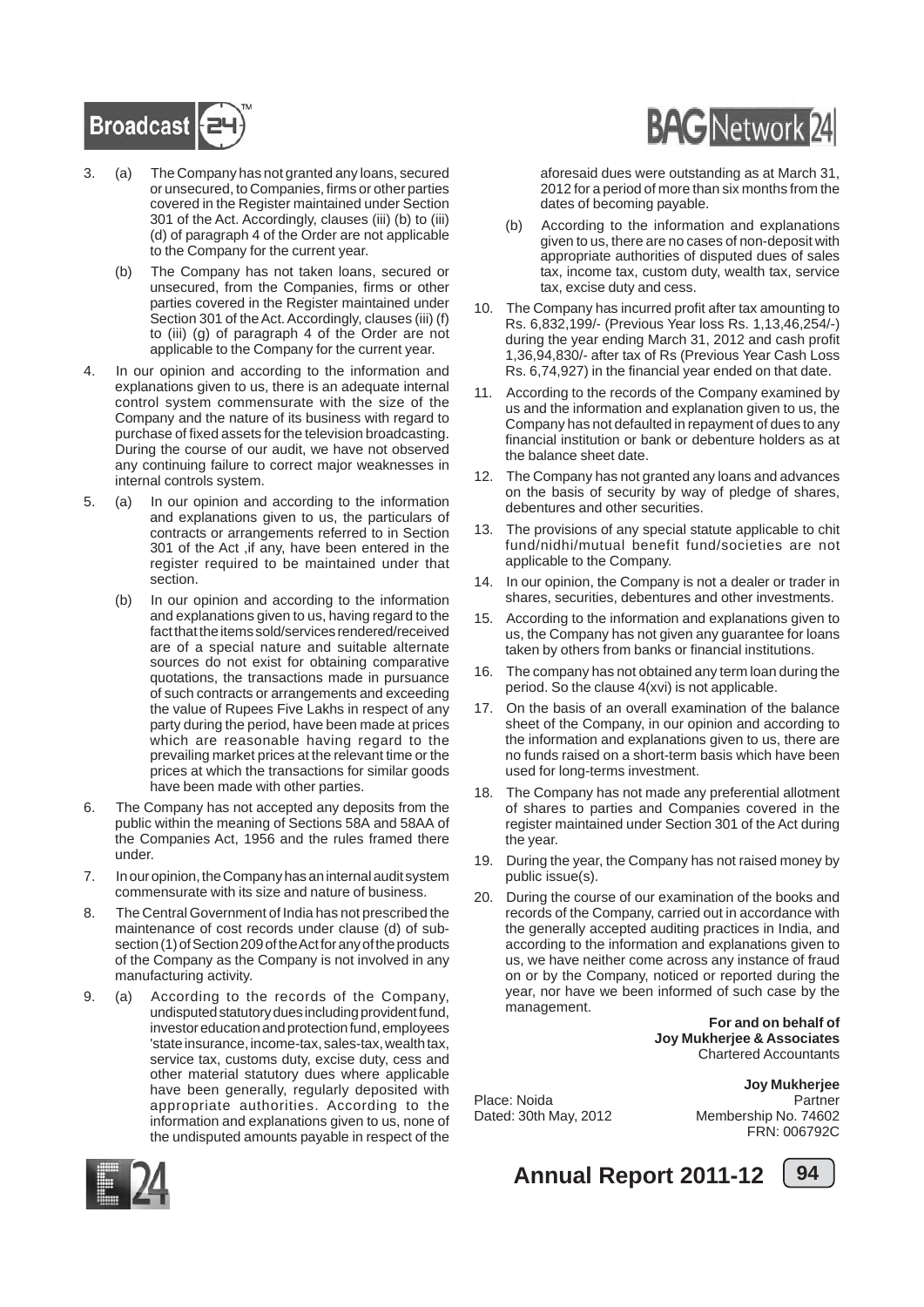



### **E24 Glamour Limited** (Formerly known as B.A.G Glamour Limited)

**Balance Sheet as at March 31, 2012**

| <b>Particulars</b> |                                    | Note No.       |                     | March 31, 2012      |                     | March 31, 2011      |  |
|--------------------|------------------------------------|----------------|---------------------|---------------------|---------------------|---------------------|--|
|                    |                                    |                | Amount in $\bar{z}$ | Amount in $\bar{z}$ | Amount in $\bar{z}$ | Amount in $\bar{x}$ |  |
| ı.                 | <b>Equity and Liabilities</b>      |                |                     |                     |                     |                     |  |
| 1.                 | <b>Shareholder's funds</b>         |                |                     |                     |                     |                     |  |
|                    | (a) Share Capital                  | 1              | 171,428,560         |                     | 171,428,560         |                     |  |
|                    | (b) Reserves and Surplus           | $\overline{2}$ | (280, 463, 265)     |                     | (286, 572, 003)     |                     |  |
|                    |                                    |                |                     | (109, 034, 705)     |                     | (115, 143, 443)     |  |
|                    | 2. Share application money         |                |                     |                     |                     |                     |  |
|                    | pending allotment                  | 3              | 284,403,815         | 284,403,815         |                     |                     |  |
|                    | 3. Non-current liabilities         |                |                     |                     |                     |                     |  |
|                    | (a) Long-term borrowings           | 4              | 175,000,000         |                     | 165,000,000         |                     |  |
|                    | (b) Deferred Tax liabilities (Net) |                | 4,249,065           |                     | 4,888,188           |                     |  |
|                    | (c) Long-term Provisions           | 5              | 722,744             |                     | 662,955             |                     |  |
|                    |                                    |                |                     | 179,971,809         |                     | 170,551,143         |  |
|                    | <b>4. Current Liabilities</b>      |                |                     |                     |                     |                     |  |
|                    | (a) Short term borrowings          | 6              |                     |                     | 352,050,494         |                     |  |
|                    | (b) Trade payables                 |                | 16,931,237          |                     | 33,908,001          |                     |  |
|                    | (c) Other current liabilities      | $\overline{7}$ | 25,788,257          |                     | 33,873,397          |                     |  |
|                    | (d) Short term provisions          | 8              | 7,818,016           | 50,537,510          | 7,818,016           |                     |  |
|                    |                                    |                |                     |                     |                     | 427,649,908         |  |
|                    | <b>TOTAL</b>                       |                |                     | 405,878,429         |                     | 483,057,608         |  |
| Ш                  | <b>Assets</b>                      |                |                     |                     |                     |                     |  |
| 1.                 | <b>Non-current assets</b>          |                |                     |                     |                     |                     |  |
|                    | (a) Fixed assets                   |                |                     |                     |                     |                     |  |
|                    | (i) Tangible assets                | 9              | 12,047,992          |                     | 16,573,695          |                     |  |
|                    | (ii) Intangible assets             | 10             | 3,073,247           |                     | 5,122,078           |                     |  |
|                    | (b) Other non-current assets       | 11             | 25,710,137          |                     | 50,838,833          |                     |  |
|                    | 2. Current assets                  |                |                     | 40,831,376          |                     | 72,534,606          |  |
|                    | (a) Inventories                    | 12             | 77,476,558          |                     | 57,650,379          |                     |  |
|                    | (b) Trade receivables              | 13             | 84,937,388          |                     | 71,511,798          |                     |  |
|                    | (c) Cash and Cash equivalents      | 14             | 8,954,654           |                     | 3,458,932           |                     |  |
|                    | (d) Short-term loans and advances  | 15             | 193,678,453         |                     | 277,901,893         |                     |  |
|                    |                                    |                |                     | 365,047,053         |                     | 410,523,002         |  |
|                    | <b>TOTAL</b>                       |                |                     | 405,878,429         |                     | 483,057,608         |  |
|                    |                                    |                |                     |                     |                     |                     |  |

For and on behalf of the Board of Directors **As per our report of even date** 

For Joy Mukherjee & Associates Chartered Accountants

**Anurradha Prasad Ankita Kumar Pinki Pilani Pilani Phinki Pilani Director Phinki Pilani** Director Director Director Company Secretary Partner

Company Secretary

M.No. 74602 Place : Noida FRN: 006792C

Date : 30th May, 2012

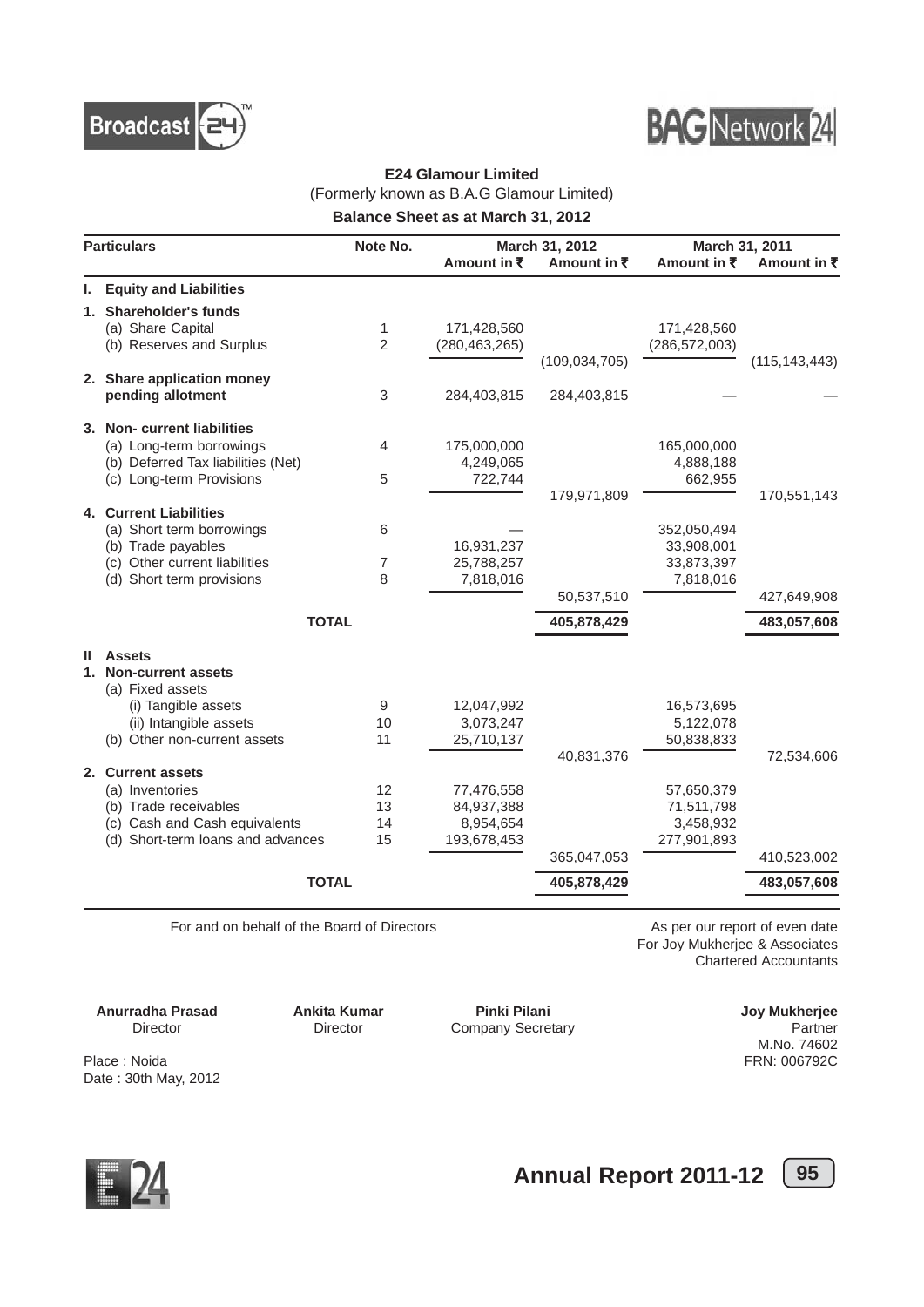



#### **E24 Glamour Limited** (Formerly known as B.A.G Glamour Limited)

#### **Statement of Profit and Loss for the period ended March 31, 2012**

| <b>Particulars</b> |                                                      | Note No. |              | March 31, 2012 | March 31, 2011 |                |
|--------------------|------------------------------------------------------|----------|--------------|----------------|----------------|----------------|
|                    |                                                      |          | Amount in ₹  | Amount in ₹    | Amount in ₹    | Amount in ₹    |
|                    | Revenue from operations                              | 16       | 320,864,804  |                | 267,083,683    |                |
| $\mathbf{H}$       | Other Income                                         | 18       | 1,564,838    |                | 93,003         |                |
|                    | III Total Revenue (I + II)                           |          |              | 322,429,642    |                | 267,176,686    |
|                    | <b>IV Expenses</b>                                   |          |              |                |                |                |
|                    | Changes in inventories of finished goods,            |          |              |                |                |                |
|                    | work in progress and Stock-in-trade                  |          | (19,826,179) |                | (27, 564, 700) |                |
|                    | Employee benefits expense                            | 19       | 30,468,589   |                | 26,882,713     |                |
|                    | <b>Finance Costs</b>                                 | 17       | 4,640        |                | 29,615,312     |                |
|                    | Depreciation and amortization expense                |          | 6,717,267    |                | 10,525,963     |                |
|                    | Other expense                                        | 20       | 298,872,248  |                | 232,480,323    |                |
|                    | <b>Total Expense</b>                                 |          |              | 316,236,565    |                | 271,939,611    |
| V                  | Profit before exceptional and                        |          |              |                |                |                |
|                    | extraordinary items and tax (III-IV)                 |          |              | 6,193,077      |                | (4,762,925)    |
|                    | VI Exceptional Items                                 |          |              |                |                |                |
|                    | VII Profit before extraordinary items and tax (V-VI) |          |              | 6,193,077      |                | (4,762,925)    |
|                    | <b>VIIIExtraordinary items</b>                       |          |              |                |                |                |
|                    | IX Profit before tax (VII-VIII)                      |          |              | 6,193,077      |                | (4,762,925)    |
|                    | X Tax expense:                                       |          |              |                |                |                |
|                    | (1) Current tax                                      |          |              |                | 7,818,016      |                |
|                    | (2) Deferred tax                                     |          | (639, 122)   |                | (1, 234, 687)  |                |
|                    |                                                      |          |              | (639, 122)     |                | 6,583,329      |
|                    | XI Profit/(Loss) for the period from                 |          |              |                |                |                |
|                    | continuing operations (IX - X)                       |          |              | 6,832,199      |                | (11, 346, 254) |
|                    | XII Earnings per equity share:                       |          |              |                |                |                |
|                    | (1) Basic                                            |          |              | 0.36           |                | (0.67)         |
|                    | (2) Diluted                                          |          |              | 0.10           |                | (0.67)         |

For and on behalf of the Board of Directors **As per our report of even date** 

For Joy Mukherjee & Associates Chartered Accountants

**Anurradha Prasad Ankita Kumar Pinki Pilani Pilani Director Director Director Director Partner** 

Director Director Director Company Secretary

M.No. 74602

Place : Noida FRN: 006792C Date : 30th May, 2012



**Annual Report 2011-12** [96]

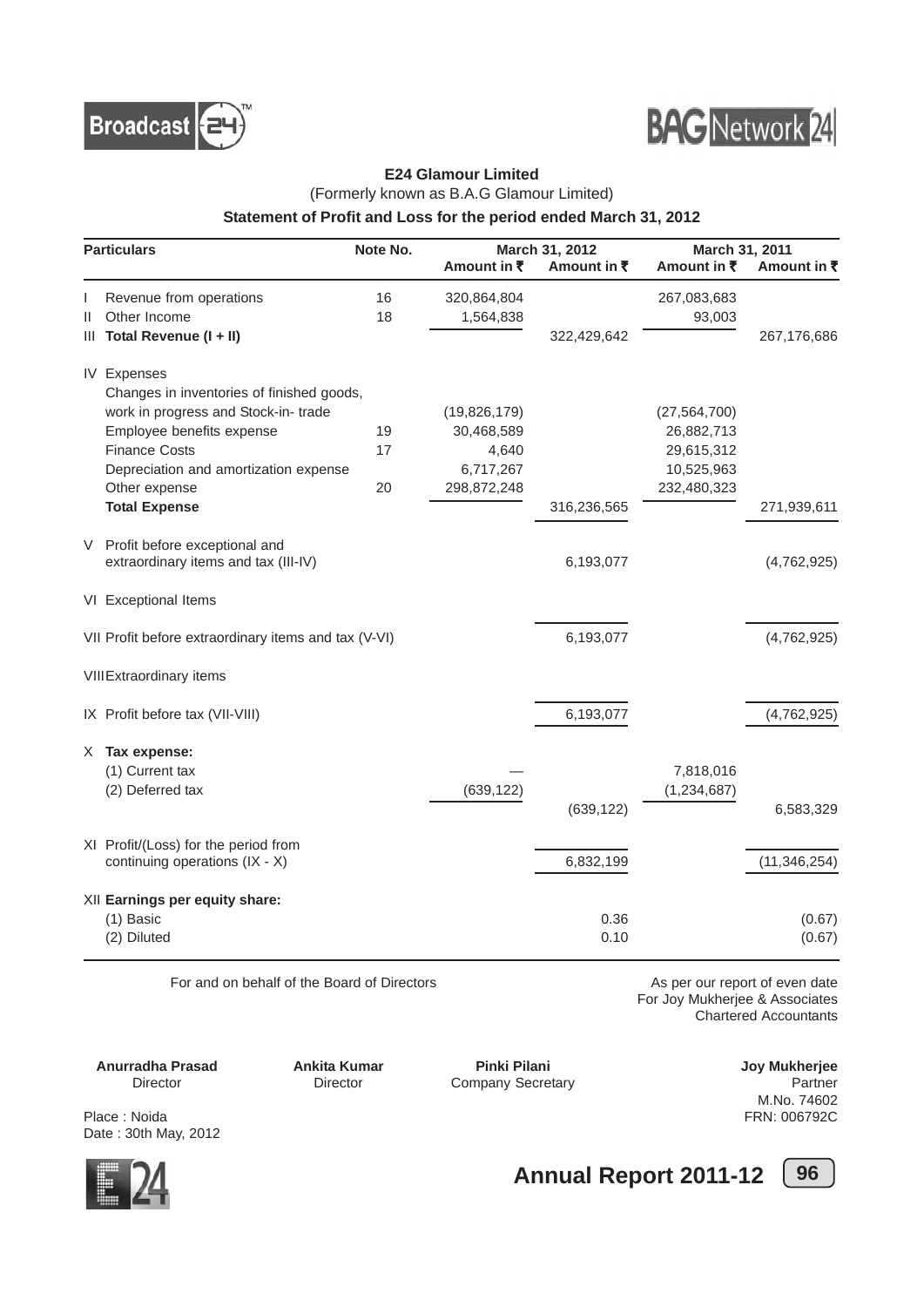

#### **Notes to Financial Statement**



|                                                                                                                       |              |              | Amount in ₹               | Amount in ₹               |
|-----------------------------------------------------------------------------------------------------------------------|--------------|--------------|---------------------------|---------------------------|
| <b>Particulars</b>                                                                                                    |              |              | March 31, 2012            | March 31, 2011            |
| Note-1                                                                                                                |              |              |                           |                           |
| <b>Share Capital</b>                                                                                                  |              |              |                           |                           |
| <b>Authorised share capital</b>                                                                                       |              |              |                           |                           |
| <b>Equity Share Capital</b>                                                                                           |              |              |                           |                           |
| 30,000,000 Equity Shares of Rs. 10/- each<br>(Previous Year 30,000,000 Equity Shares of Rs. 10/- each)                |              |              | 300,000,000               | 300,000,000               |
|                                                                                                                       | <b>Total</b> |              | 300,000,000               | 300,000,000               |
| Issued, subscribed and fully paid share capital                                                                       |              |              |                           |                           |
| 17,142,856 Equity Shares of Rs 10/- per share                                                                         |              |              | 171,428,560               | 171,428,560               |
| (Previous Year 17,142,856 Equity Shares @ Rs 10/- each)                                                               |              |              |                           |                           |
|                                                                                                                       | <b>Total</b> |              | 171,428,560               | 171,428,560               |
| - Reconciliation of the number of shares and amount outstanding at the beginning and at the end of the March 31, 2012 |              |              |                           |                           |
| <b>Particulars</b>                                                                                                    |              |              | March 31, 2012            | March 31, 2011            |
| <b>Equity shares Fully paid up</b>                                                                                    |              |              |                           |                           |
| Number of Shares outstanding at the Beginning of the Year:                                                            |              | Qty          | 17,142,856                | 17,142,856                |
|                                                                                                                       |              | Value        | 171,428,560               | 171,428,560               |
| Add: Further Issue during the year                                                                                    |              | Qty          |                           |                           |
|                                                                                                                       |              | Value        |                           |                           |
| Number of Shares outstanding at the end of the Year :                                                                 |              | Qty<br>Value | 17,142,856<br>171,428,560 | 17,142,856<br>171,428,560 |
| - Details of shares held by the holding company, their subsidiaries and associates :                                  |              |              |                           |                           |
| <b>Number of Shares</b>                                                                                               |              |              | March 31, 2012            | March 31, 2011            |
| B.A.G. Films & Media Limited                                                                                          |              |              | 9,000,286                 | 9,000,286                 |
| (Holding Company)                                                                                                     |              |              |                           |                           |
| - Details of shares holding in excess of 5% of shares capital:                                                        |              |              |                           |                           |
| <b>Name of shareholders</b>                                                                                           |              |              |                           | March 31, 2012            |
|                                                                                                                       |              |              |                           | <b>No. of Shares</b>      |
| Gauri Khan                                                                                                            |              |              |                           | 1,000,000                 |
| B.A.G. Films & Media Limited                                                                                          |              |              |                           | 9,000,286                 |
| Arion Commercial Private Limited                                                                                      |              |              |                           | 1,000,000                 |
| <b>ARVR Communications Pvt Ltd.</b>                                                                                   |              |              |                           | 944,714                   |
| Sameer Gehlaut                                                                                                        |              |              |                           | 2,571,428                 |
| High Growth Distributors Pvt Ltd.                                                                                     |              |              |                           | 2,571,428                 |



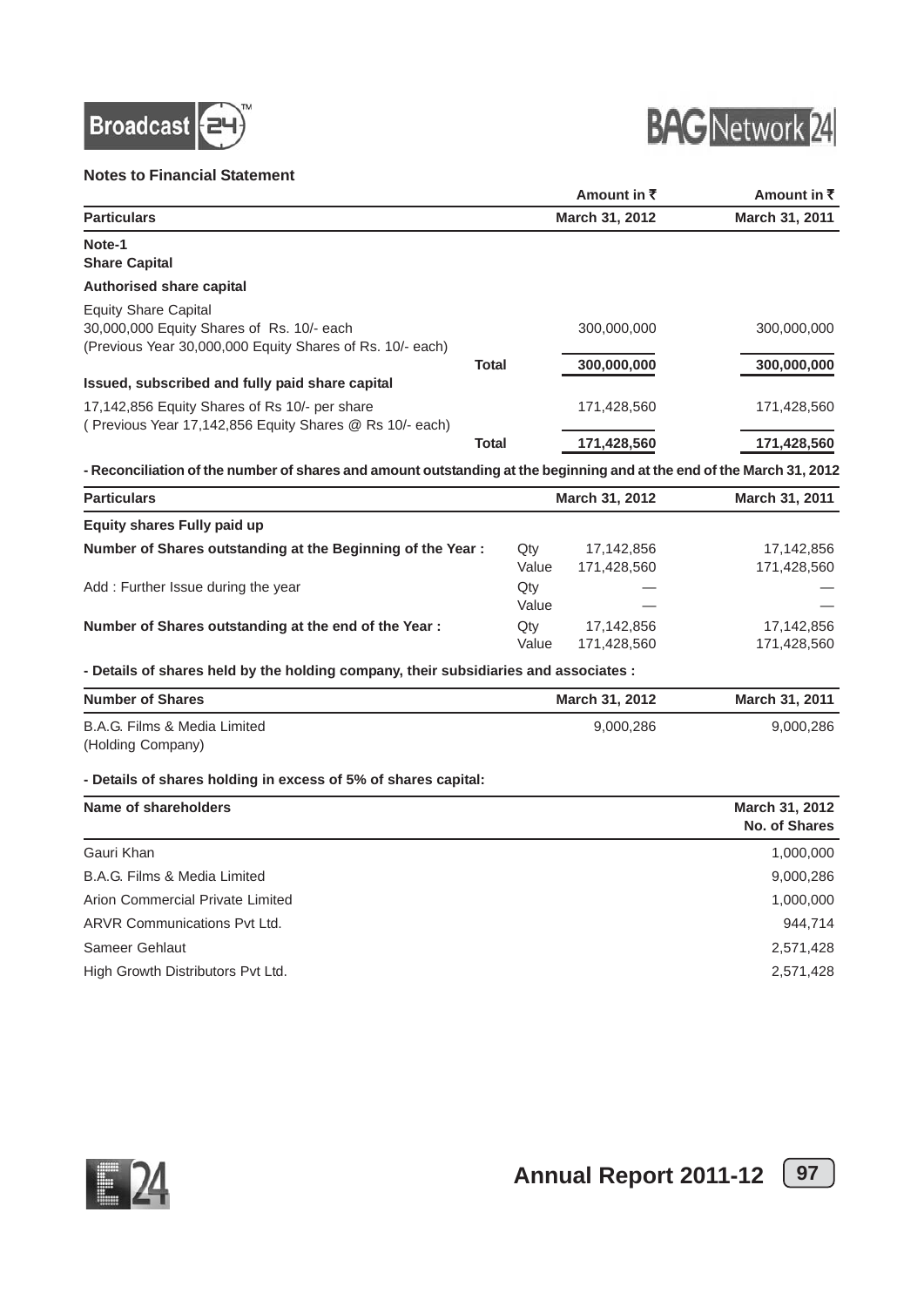



| <b>Particulars</b>                                                                                                                       |                  | March 31, 2012                             | March 31, 2011                                 |
|------------------------------------------------------------------------------------------------------------------------------------------|------------------|--------------------------------------------|------------------------------------------------|
| <b>Reserves and Surplus</b>                                                                                                              |                  |                                            |                                                |
| <b>Securities Premium Reserves</b><br>Opening balance<br>Add: Premium on shares issued during the year<br>Less: Utilised during the year |                  | 448,571,440                                | 448,571,440                                    |
| <b>Closing Balance</b>                                                                                                                   | <b>Sub Total</b> | 448,571,440                                | 448,571,440                                    |
| Surplus                                                                                                                                  |                  |                                            |                                                |
| Opening balance<br>Add: Profit / (Loss) for the year<br>Adjustment relating to earlier year<br>Less: Tranfered to General Reserve        |                  | (735, 143, 443)<br>6,832,199<br>(723, 461) | (723, 725, 075)<br>(11, 346, 254)<br>(72, 114) |
| Closing balance                                                                                                                          | <b>Sub Total</b> | (729, 034, 705)                            | (735, 143, 443)                                |
|                                                                                                                                          | <b>Total</b>     | (280, 463, 265)                            | (286, 572, 003)                                |
| Note <sub>3</sub>                                                                                                                        |                  |                                            |                                                |
| <b>Particulars</b>                                                                                                                       |                  | March 31, 2012                             | March 31, 2011                                 |
| Share Application Money Pending Allotment                                                                                                |                  | 284,403,815                                |                                                |
|                                                                                                                                          |                  | 284,403,815                                |                                                |
| Note 4                                                                                                                                   |                  |                                            |                                                |
| <b>Particulars</b>                                                                                                                       |                  | March 31, 2012                             | March 31, 2011                                 |
| <b>Long-Term Borrowings</b>                                                                                                              |                  |                                            |                                                |
| <b>Secured Loans</b>                                                                                                                     |                  |                                            |                                                |
| Others Loan & advances<br><b>Unsecured Loans</b>                                                                                         |                  | 40,000,000                                 | 40,000,000                                     |
| <b>Optionally Fully Convertible Debentures</b>                                                                                           |                  | 125,000,000                                | 125,000,000                                    |
| <b>Others</b>                                                                                                                            |                  | 10,000,000                                 |                                                |
|                                                                                                                                          | <b>Total</b>     | 175,000,000                                | 165,000,000                                    |

#### **Disclosure in relation to Optionally Fully Convertible Debenture**

The Company issued 1250000 Optionally Fully Convertible Debenture (OFCDs) of face value Rs 100/-each .The OFCDs are convertible into equity shares at any time after the expiry of 4 years of issue at a conversion price arrived at a Fair valuation mutually agreeble to the both parties.

#### **Details of terms of repayment for the long-term borrowings and security provided in respect of the secured longterm borrowings:**

#### **A. Others Loan & Advances**

The amount of Rs 40,000,000 (Previous year Rs. 40,000,000) is secured by pledging 411,430 equity shares held by B.A.G. films & Media Limited in E24 Glamour Limited (formerly known as B.A.G. Glamour Limited ). The amount is convertible into equity shares after a period mutually agreed between the parties

#### **Disclosure in realtion to default in repayment of loans and interest in respect of the borrowings:**

No default has been made in repayment of Principal and interset during the financial year ending 31March 2012.

#### **Note 5**

| <b>Particulars</b>                                                                              |              | March 31, 2012     | <b>March 31, 2011</b> |
|-------------------------------------------------------------------------------------------------|--------------|--------------------|-----------------------|
| <b>Long-Term Provisions</b>                                                                     |              |                    |                       |
| Provision for Employee benefits<br>- Provision for Gratuity<br>- Provision for Leave encashment |              | 542,855<br>179.889 | 662,955               |
|                                                                                                 | <b>Total</b> | 722.744            | 662,955               |



**Annual Report 2011-12** [98]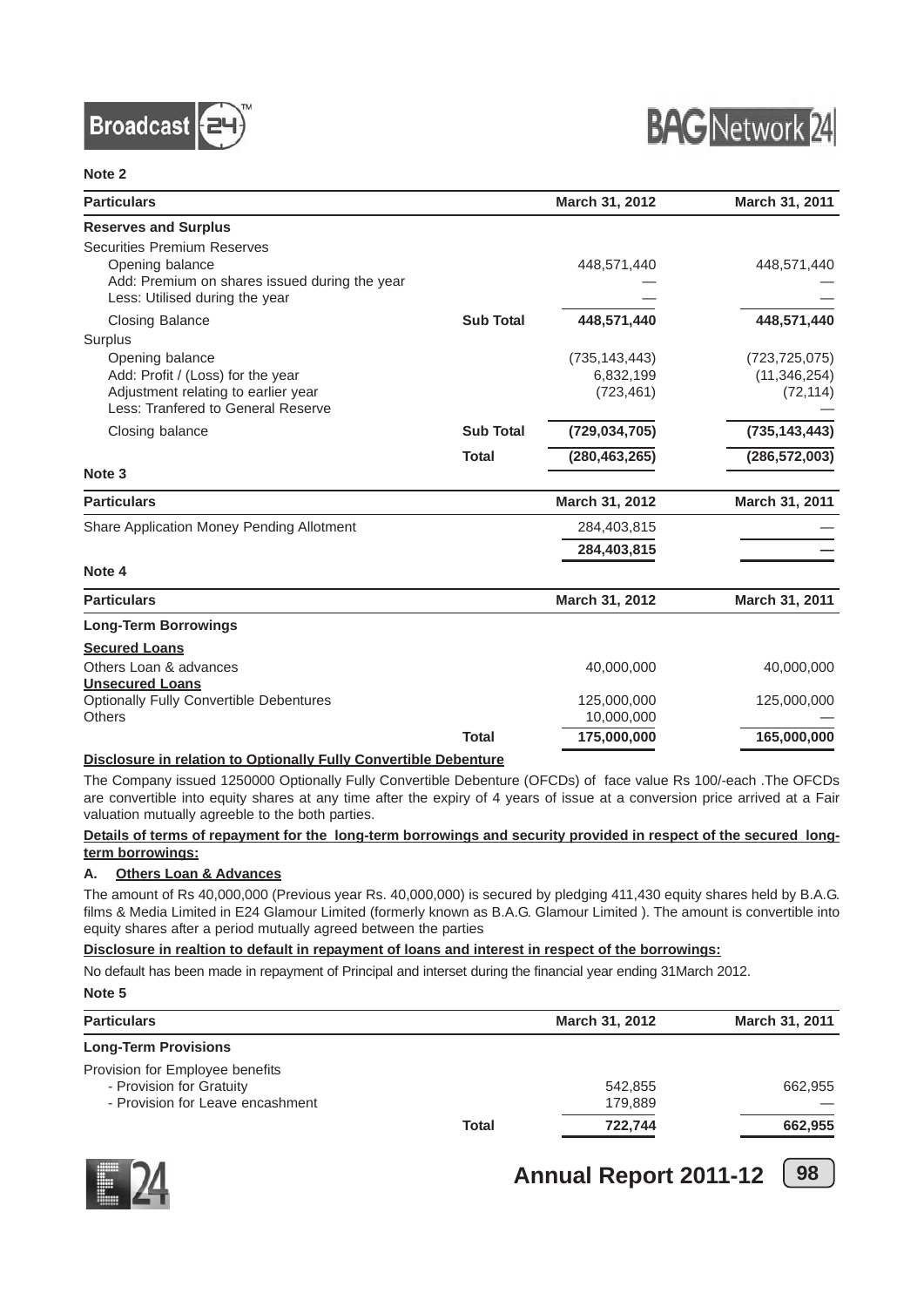



| <b>Particulars</b>               |              | March 31, 2012 | March 31, 2011 |
|----------------------------------|--------------|----------------|----------------|
| <b>Short-Term Borrowings</b>     |              |                |                |
| <b>Unsecured Loans</b>           |              |                |                |
| Loans from related parties       |              |                | 352,050,494    |
|                                  | <b>Total</b> |                | 352,050,494    |
| Note <sub>7</sub>                |              |                |                |
| <b>Particulars</b>               |              | March 31, 2012 | March 31, 2011 |
| <b>Other Current Liabilities</b> |              |                |                |
| Other payables                   |              |                |                |
| Statutory remittances            |              | 39,312         | 149,431        |
| <b>Taxes Payable</b>             |              | 10,068,320     | 13,578,232     |
| Advance received from customers  |              | 466,598        | 628,172        |
| <b>Other Liabilities</b>         |              | 12,905,918     | 18,085,802     |
| <b>Employee Cost</b>             |              | 2,308,109      | 1,431,760      |
|                                  | <b>Total</b> | 25,788,257     | 33,873,397     |
| Note 8                           |              |                |                |
| <b>Particulars</b>               |              | March 31, 2012 | March 31, 2011 |
| <b>Short-Term Provisions</b>     |              |                |                |
| <b>Others</b>                    |              |                |                |
| Provision for Income Tax         |              | 7,818,016      | 7,818,016      |
|                                  | <b>Total</b> | 7,818,016      | 7,818,016      |

#### **Note 9 - Fixed Assets Schedule as per Companies Act, 1956 for the year ended on March 31, 2012 Tangible Fixed Assets** (Amt. in ₹)

|                            | Gross Block               |                                |                                |                           | Depreciation                                  |                                 |                               |                                               | Net Block                   |                             |
|----------------------------|---------------------------|--------------------------------|--------------------------------|---------------------------|-----------------------------------------------|---------------------------------|-------------------------------|-----------------------------------------------|-----------------------------|-----------------------------|
| <b>IParticulars</b>        | Cost<br>As on<br>01.04.11 | Addition<br>During<br>the Year | Sale/Adj<br>During<br>the Year | Cost<br>As on<br>31.03.12 | Accumulated<br>Depreciation<br>As at 01.04.11 | Depreciation<br>For the<br>year | Adjustment<br>For the<br>Year | Accumulated<br>Depreciation<br>As at 31.03.12 | W.D.V.<br>As at<br>31.03.12 | W.D.V.<br>As at<br>31.03.11 |
| Plant & Machinery          | 2.209.084                 | –                              |                                | 2.209.084                 | 1,040,152                                     | 233.787                         |                               | 1.273.939                                     | 935.145                     | 1.168.932                   |
| Computers &<br>Peripherals | 39.654.841                | 98.250                         |                                | 39.753.091                | 31,066,463                                    | 3,468,002                       |                               | 34,534,465                                    | 5.218.626                   | 8,588,378                   |
| Furniture's & Fixtures     | 2.658.570                 | $\overline{\phantom{a}}$       | –                              | 2.658.570                 | 2,320,211                                     | 61.243                          | $\overline{\phantom{m}}$      | 2,381,454                                     | 277.116                     | 338,359                     |
| <b>Office Equipments</b>   | 8.879.501                 | 44.483                         |                                | 8.923.984                 | 2,401,475                                     | 905.404                         |                               | 3,306,879                                     | 5.617.105                   | 6.478.026                   |
| <b>TOTAL</b>               | 53,401,996                | 142.733                        |                                | 53.544.729                | 36.828.301                                    | 4,668,436                       | –                             | 41,496,737                                    | 12.047.992                  | 16.573.695                  |

#### **Note 10 - Fixed Assets Schedule as per Companies Act, 1956 for the year ended on March 31, 2012 Intangible Fixed Assets** (Amt. in ₹)

|                     | Gross Block               |                                |                                | Depreciation              |                                                      |                                 |                               |                                               | Net Block                   |                             |
|---------------------|---------------------------|--------------------------------|--------------------------------|---------------------------|------------------------------------------------------|---------------------------------|-------------------------------|-----------------------------------------------|-----------------------------|-----------------------------|
| <b>IParticulars</b> | Cost<br>As on<br>01.04.11 | Addition<br>During<br>the Year | Sale/Adj<br>During<br>the Year | Cost<br>As on<br>31.03.12 | Accumulated<br><b>Depreciation</b><br>As at 01.04.11 | Depreciation<br>For the<br>year | Adjustment<br>For the<br>Year | Accumulated<br>Depreciation<br>As at 31.03.12 | W.D.V.<br>As at<br>31.03.12 | W.D.V.<br>As at<br>31.03.11 |
| Computer Software   | 23.566.735                |                                |                                | 23.566.735                | 18.444.657                                           | 2.048.831                       |                               | 20.493.488                                    | 3.073.247                   | 5.122.078                   |
| Total               | 23.566.735                | –                              | -                              | 23.566.735                | 18,444,657                                           | 2.048.831                       | $\overline{\phantom{0}}$      | 20.493.488                                    | 3.073.247                   | 5.122.078                   |



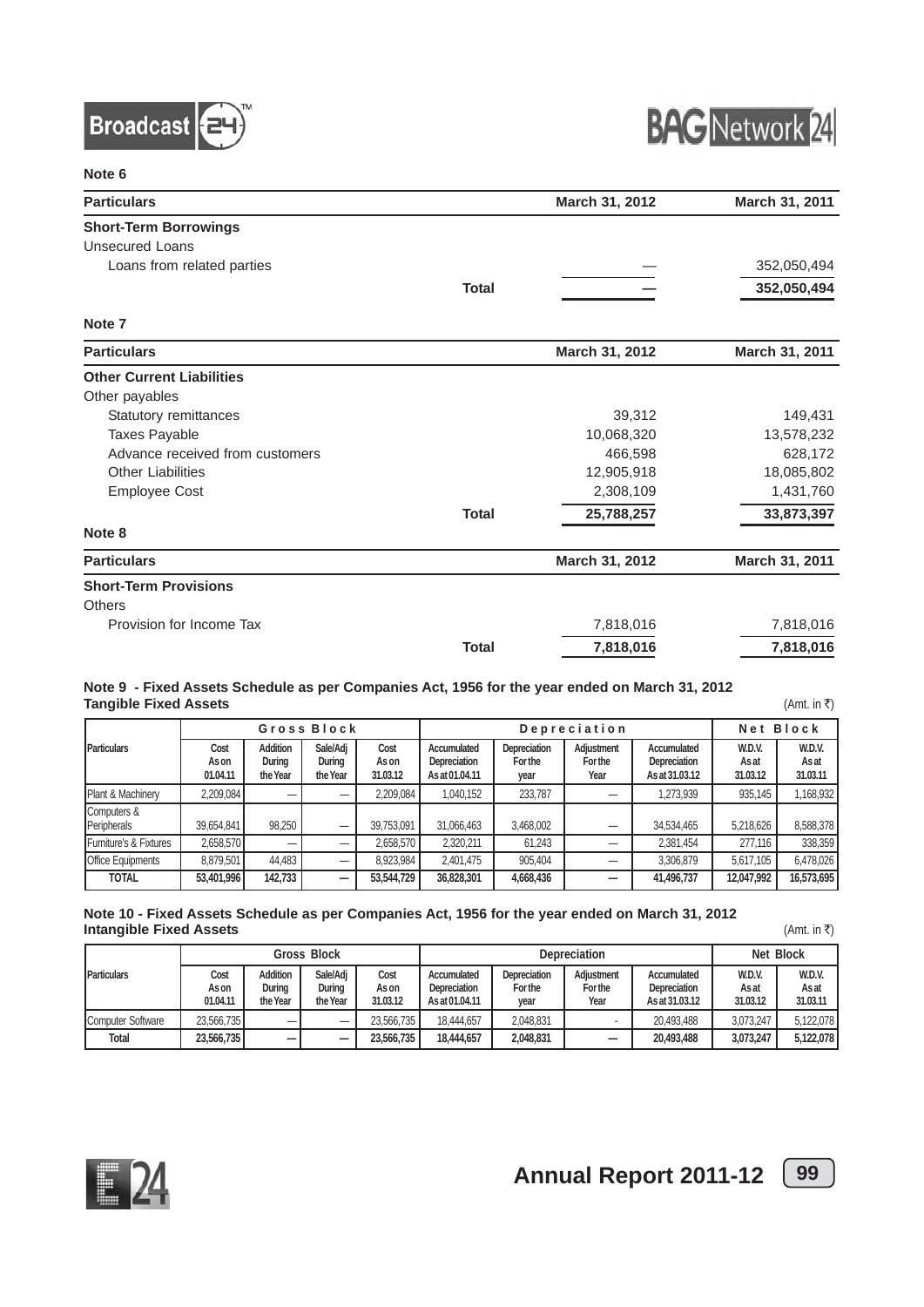



| <b>Particulars</b>                                      |                  | March 31, 2012 | March 31, 2011 |
|---------------------------------------------------------|------------------|----------------|----------------|
| <b>Other Non-Current Assets</b>                         |                  |                |                |
| Unamortised expenses                                    |                  |                |                |
| A. Deferred Revenue Expenditure                         |                  |                |                |
| Opening Balance                                         |                  | 49,966,667     |                |
| Add: Incurred during the year                           |                  |                | 74,950,000     |
|                                                         |                  | 49,966,667     | 74,950,000     |
| Less: Written off during the year                       |                  | 24,983,332     | 24,983,333     |
|                                                         |                  | 24,983,335     | 49,966,667     |
| <b>B. Preliminary Expenses</b>                          |                  |                |                |
| Opening Balance                                         |                  | 872,166        | 1,017,530      |
| Add: Incurred during the year                           |                  |                |                |
|                                                         |                  | 872,166        | 1,017,530      |
| Less: Written off                                       |                  | 145,364        | 145,364        |
|                                                         |                  |                |                |
|                                                         |                  | 726,802        | 872,166        |
|                                                         | <b>Total</b>     | 25,710,137     | 50,838,833     |
| Note 12                                                 |                  |                |                |
| <b>Particulars</b>                                      |                  | March 31, 2012 | March 31, 2011 |
| <b>Inventories</b>                                      |                  |                |                |
|                                                         |                  |                |                |
| Finished goods                                          |                  | 77,476,558     | 57,650,379     |
|                                                         | <b>Total</b>     | 77,476,558     | 57,650,379     |
| Note 13                                                 |                  |                |                |
| <b>Particulars</b>                                      |                  | March 31, 2012 | March 31, 2011 |
| <b>Trade Receivables</b>                                |                  |                |                |
| Considered good                                         |                  |                |                |
| Over six months from the date they were due for payment |                  | 19,439,758     | 26,264,584     |
|                                                         |                  | 19,439,758     | 26,264,584     |
| Less: Provision for doubtful trade receivables          |                  |                |                |
|                                                         | <b>Sub Total</b> | 19,439,758     | 26,264,584     |
| Considered good                                         |                  |                |                |
| Other Trade receivables                                 |                  | 65,497,630     | 45,247,214     |
|                                                         |                  | 65,497,630     | 45,247,214     |
|                                                         |                  |                |                |
| Less: Provision for doubtful trade receivables          |                  |                |                |
|                                                         | <b>Sub Total</b> | 65,497,630     | 45,247,214     |
|                                                         | <b>Total</b>     | 84,937,388     | 71,511,798     |
| Note 14                                                 |                  |                |                |
| <b>Particulars</b>                                      |                  | March 31, 2012 | March 31, 2011 |
| <b>Cash and cash equivalents</b>                        |                  |                |                |
| Cash on hand                                            |                  | 426,932        | 187,257        |
| Balances with banks;                                    |                  |                |                |
| -In Current accounts                                    |                  | 7,378,624      | 3,150,355      |
| - In Deposit accounts                                   |                  | 1,149,098      | 121,320        |
|                                                         |                  |                |                |
|                                                         | <b>Total</b>     | 8,954,654      | 3,458,932      |

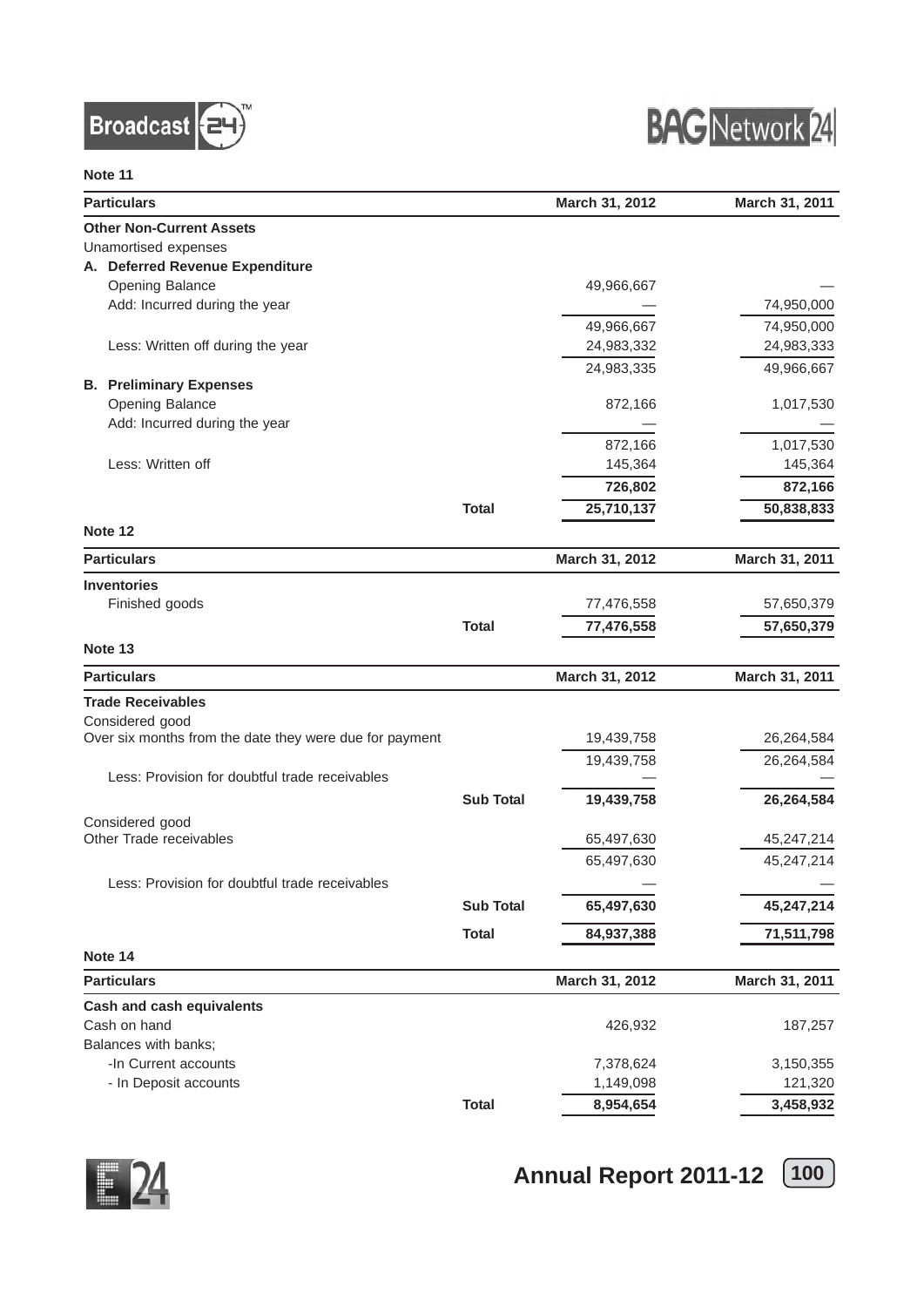



|    | <b>Particulars</b>                              | March 31, 2012   | March 31, 2011 |                |
|----|-------------------------------------------------|------------------|----------------|----------------|
|    | <b>Short Term Loans and Advances</b>            |                  |                |                |
|    | <b>Considered Good</b>                          |                  |                |                |
|    | A. Loans and advances to related parties        |                  | 16,438,860     | 83,170,430     |
|    |                                                 |                  | 16,438,860     | 83,170,430     |
|    | Less: Provision for doubtful loans and advances |                  |                |                |
|    |                                                 | <b>Sub Total</b> | 16,438,860     | 83,170,430     |
|    | B. Balances with government authorities         |                  |                |                |
|    | <b>Advance Taxes</b>                            |                  | 13,049,771     | 8,650,956      |
|    | Service Tax Credit                              |                  |                | 3,530,647      |
|    |                                                 | <b>Sub Total</b> | 13,049,771     | 12,181,603     |
|    | C. Security Deposits                            |                  | 4,368,337      | 4,362,337      |
|    |                                                 |                  | 4,368,337      | 4,362,337      |
|    | Less: Provision for doubtful loans and advances |                  |                |                |
|    |                                                 | <b>Sub Total</b> | 4,368,337      | 4,362,337      |
|    | D. Prepaid Expenses                             |                  | 2,776,319      | 2,328,842      |
|    |                                                 | <b>Sub Total</b> | 2,776,319      | 2,328,842      |
|    | E. Loans and advances to employees              |                  |                |                |
|    | <b>Staff Advances</b>                           |                  | 99,632         | 495,104        |
|    |                                                 |                  | 99,632         | 495,104        |
|    | Less: Provision for doubtful loans and advances |                  |                |                |
|    |                                                 | <b>Sub Total</b> | 99,632         | 495,104        |
| E. | Others                                          |                  |                |                |
|    | Advance to Other                                |                  | 156,945,534    | 175,363,577    |
|    |                                                 | <b>Sub Total</b> | 156,945,534    | 175,363,577    |
|    |                                                 | <b>Total</b>     | 193,678,453    | 277,901,893    |
|    | Note 16                                         |                  |                |                |
|    | <b>Particulars</b>                              |                  | March 31, 2012 | March 31, 2011 |
|    | <b>Revenue from Operations</b>                  |                  |                |                |
|    | Revenue from - Sale of Services                 |                  |                |                |
|    | Income from Advertisement Sales                 |                  | 320,864,804    | 267,083,683    |
|    |                                                 | <b>Total</b>     | 320,864,804    | 267,083,683    |
|    | Note 17                                         |                  |                |                |
|    | <b>Particulars</b>                              |                  | March 31, 2012 | March 31, 2011 |
|    | <b>Finance Costs</b>                            |                  |                |                |
|    | A. Interest expense on                          |                  |                |                |
|    | Other                                           |                  |                | 29,611,664     |
|    | B. Other borrowing costs<br><b>Bank Charges</b> |                  | 4,640          |                |
|    |                                                 |                  |                | 3,648          |
|    |                                                 | <b>Total</b>     | 4,640          | 29,615,312     |



**Annual Report 2011-12** [101]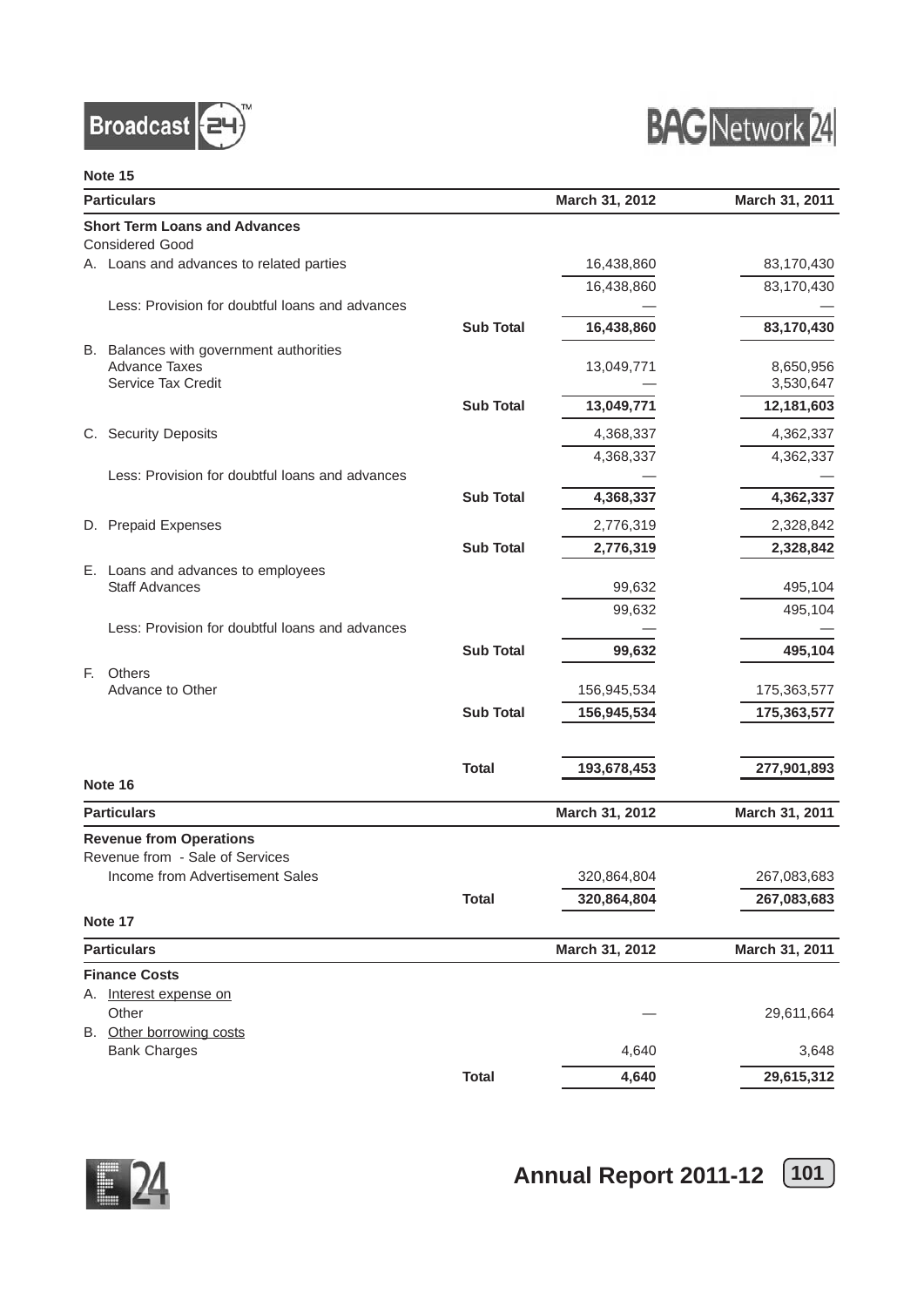



| <b>Particulars</b>                                  |              | March 31, 2012 | March 31, 2011            |
|-----------------------------------------------------|--------------|----------------|---------------------------|
| <b>Other Income</b>                                 |              |                |                           |
| Interest income                                     |              |                |                           |
| Interest from banks on:                             |              |                |                           |
| <b>Fixed Deposits</b>                               |              | 160,766        | 23,756                    |
|                                                     |              | 160,766        | 23,756                    |
| Other Non-Operating Income                          |              |                |                           |
| Miscellaneous income                                |              | 227,203        | 35,411                    |
| Sundry balance w/off                                |              | 1,176,869      | 33,836                    |
|                                                     |              | 1,404,072      | 69,247                    |
|                                                     | <b>Total</b> | 1,564,838      | 93,003                    |
|                                                     |              |                |                           |
| Note 19                                             |              |                |                           |
| <b>Particulars</b>                                  |              | March 31, 2012 | March 31, 2011            |
| <b>Enmployee Benefits Expense</b>                   |              |                |                           |
| Salaries, Wages & Bonus                             |              | 29,546,704     | 26,136,580                |
| Contribution to Provident and other funds           |              | 230,448        | 486,059                   |
| Staff welfare expenses                              |              | 691,437        | 260,074                   |
|                                                     | <b>Total</b> | 30,468,589     | 26,882,713                |
| Note 20                                             |              |                |                           |
| <b>Particulars</b>                                  |              | March 31, 2012 | March 31, 2011            |
| <b>Other Expenses</b>                               |              |                |                           |
| Power and fuel                                      |              | 1,965,021      | 2,054,418                 |
| Rent                                                |              | 6,053,915      | 6,091,427                 |
| Repairs to machinery                                |              | 1,056,653      | 676,476                   |
| Insurance                                           |              | 75,613         |                           |
| Rates and taxes, excluding, taxes on income         |              | 1,126,716      | 567,841                   |
| Loss on foreign currency transaction                |              |                |                           |
| (Other than considered as finance Cost)             |              | 310            | 1,685                     |
| Payment to auditors                                 |              |                |                           |
| - As Auditor                                        |              | 50,000         | 50,000                    |
| - For Taxation Matters                              |              | 40,000         | 40,000                    |
| - For Management Services                           |              | 10,000         | 10,000                    |
| - For Reimbursement of Expenses                     |              |                | 6,303                     |
| Professional Charges Artist, Directors, Technicians |              | 5,313,484      | 4,393,623                 |
| Set and programming expenses                        |              | 39,783,832     | 24,983,333                |
| Royalty                                             |              | 41,927,014     | 35, 111, 477              |
| <b>Uplinking Charges</b>                            |              | 7,705,160      | 12,641,562                |
| <b>Carriage Fees</b>                                |              | 178,482,210    |                           |
| Miscellaneous Expenses                              |              | 15,282,320     | 113,368,515<br>32,483,663 |
|                                                     | <b>Total</b> | 298,872,248    | 232,480,323               |

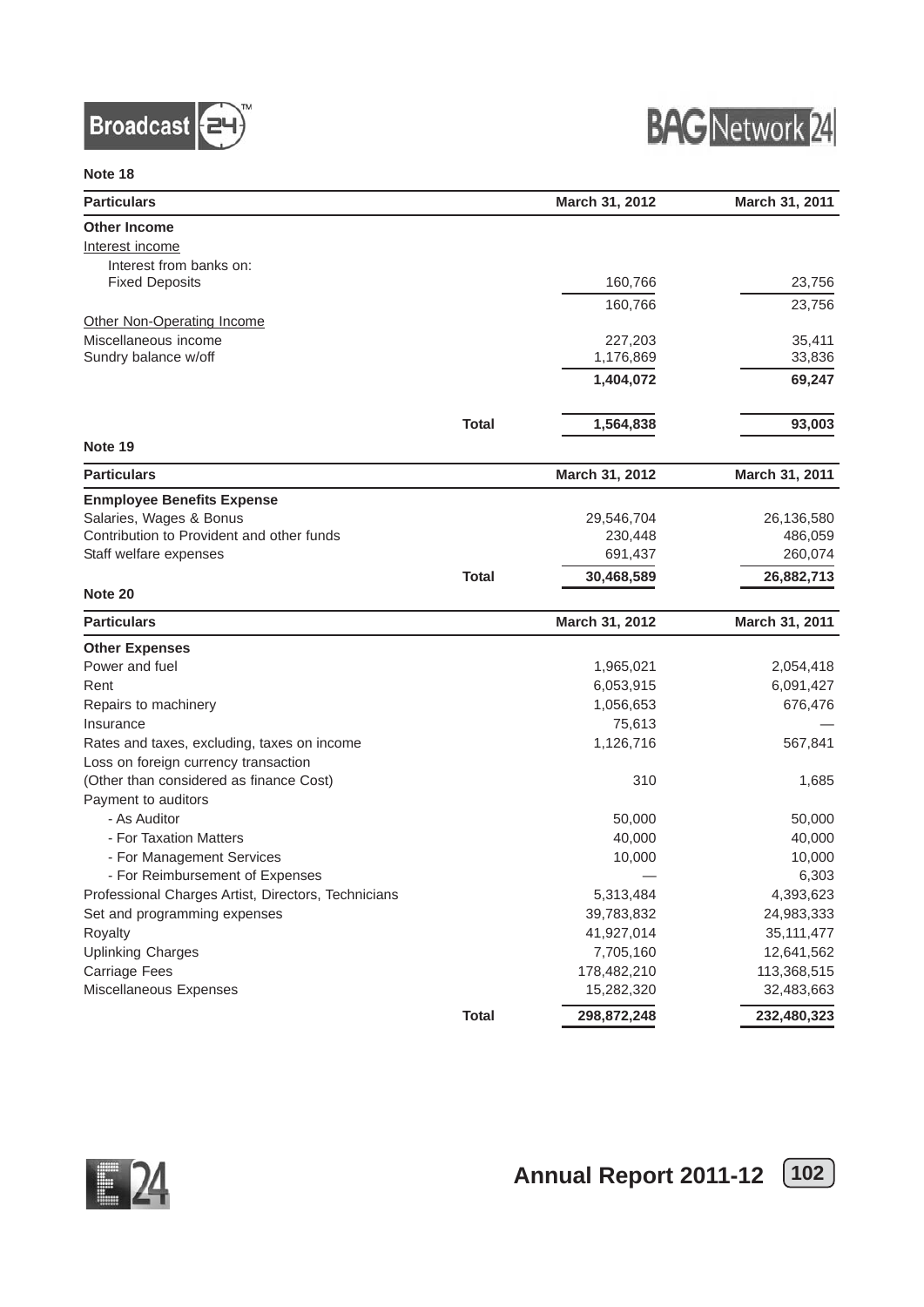

#### **Notes Forming Part of the Financial Statements NOTE- 1**

#### **Corporate Information**

The Company is running a 24 hours entertainment channel in the name of **"E24"** at FC-23, Sector 16A, Film City, Noida - 201301(U.P.). Modern, interactive, informative and passionate, the channel reports the glitz and glamour of Bollywood with honesty, zeal and commitment. Films, music, entertainment reviews, gossip, scoops and scandals- the channel features all such programmes in unique style and looks.

#### **NOTE - 2**

#### **Significant Accounting Policies**

#### **2.1 Basis of Accounting and Preparation of Financial Statements**

The financial statements of the company have been prepared in accordance with Generally Accepted Accounting Principles in India (Indian GAAP) to comply with the Accounting Standards notified under the Companies (Accounting Standards) Rules, 2006 (as amended) and the relevant provisions of the Companies Act, 1956.The financial statements have been prepared under the Historical Cost Convention on the Mercantile System of accounting and in accordance with the accounting standards referred to in Section 211(3C) of the Companies Act, 1956, to the extent applicable. The accounting policies adopted in the preparation of the financial statements are consistent with those followed in the previous year.

#### **2.2 Use of Estimates**

The preparation of the financial statements is in accordance with Generally Accepted Accounting Principles. It requires the management to make estimates and assumptions that affect the reported amounts of assets and liabilities, disclosures relating to contingent liabilities as at the date of the financial statements and reported amounts of revenues and expenses during the year. Actual results could differ from these estimates and a revision to such accounting estimates is recognized in the accounting period in which such a revision takes place.

#### **2.3 Inventories**

#### **a. Stock of Tapes, Cassettes and Discs**

Inventories consists of tapes, cassettes and compact discs which are valued at lower of cost or estimated net realizable value. Cost is taken on First in First out basis (FIFO).

#### **b. Inventories related to Television Software and Program Pilots**

The entire cost of the program is charged to Profit and Loss account when the program is first exploited. The inventory thus comprises of unamortized cost of such program. In case of Program Pilots, the cost is expensed off on first telecast or after the review of reliability.



#### **2.4 Cash and Cash Equivalents**

Cash comprises cash on hand and demand deposits with banks. Cash equivalents are highly liquid investments that are readily convertible into known amounts of cash and which are subject to insignificant risk of changes in value.

#### **2.5 Cash flow statement**

Cash flows are reported using the indirect method, whereby profit / (loss) before extraordinary items and tax is adjusted for the effects of transactions of non-cash nature and any deferrals or accruals of past or future cash receipts or payments. The cash flows from operating, investing and financing activities of the Company are segregated based on the available information.

#### **2.6 Depreciation**

Depreciation on fixed asset is provided on Written down Value method at the rates and in the manner prescribed in schedule XIV of the Companies Act, 1956.

#### **2.7 Revenue Recognition**

#### **Income from Services**

Advertisement revenue from sale of advertising time is recognized on the accrual basis when advertisements are telecast in accordance with contractual obligations.

Subscription revenue is recognized on accrual basis in accordance with the terms of the contract with the distribution and collection agency.

Interest is recognized using time proportion method and dividend income is recognized when the company's right to receive dividend is established.

#### **2.8 Other Income**

Interest income is accounted on accrual basis.

#### **2.9 Tangible Fixed Assets & Capital Work-in-Progress**

#### Tangible Fixed Assets

The Fixed assets are stated at cost less accumulated depreciation and impairment. Cost includes capital cost, freight, installation cost, duties and taxes and other incidental expenses incurred during the construction/installation and attributable to bringing the asset to its intended use. Fixed assets are further adjusted by the amount of CENVAT credit available, wherever applicable.

#### Capital work-in-progress

Capital work in progress comprises the cost of fixed assets that are not yet ready for their intended use and outstanding advances paid to acquire fixed assets, at the balance sheet date.

#### **2.10 Intangible Fixed Assets**

The Intangible assets are stated at cost less accumulated depreciation and impairment. Cost includes capital cost, freight, installation cost, duties and taxes and other incidental expenses incurred during the construction/installation and attributable to bringing the asset to its intended use. Fixed assets are further adjusted by the amount of CENVAT credit available, wherever applicable.



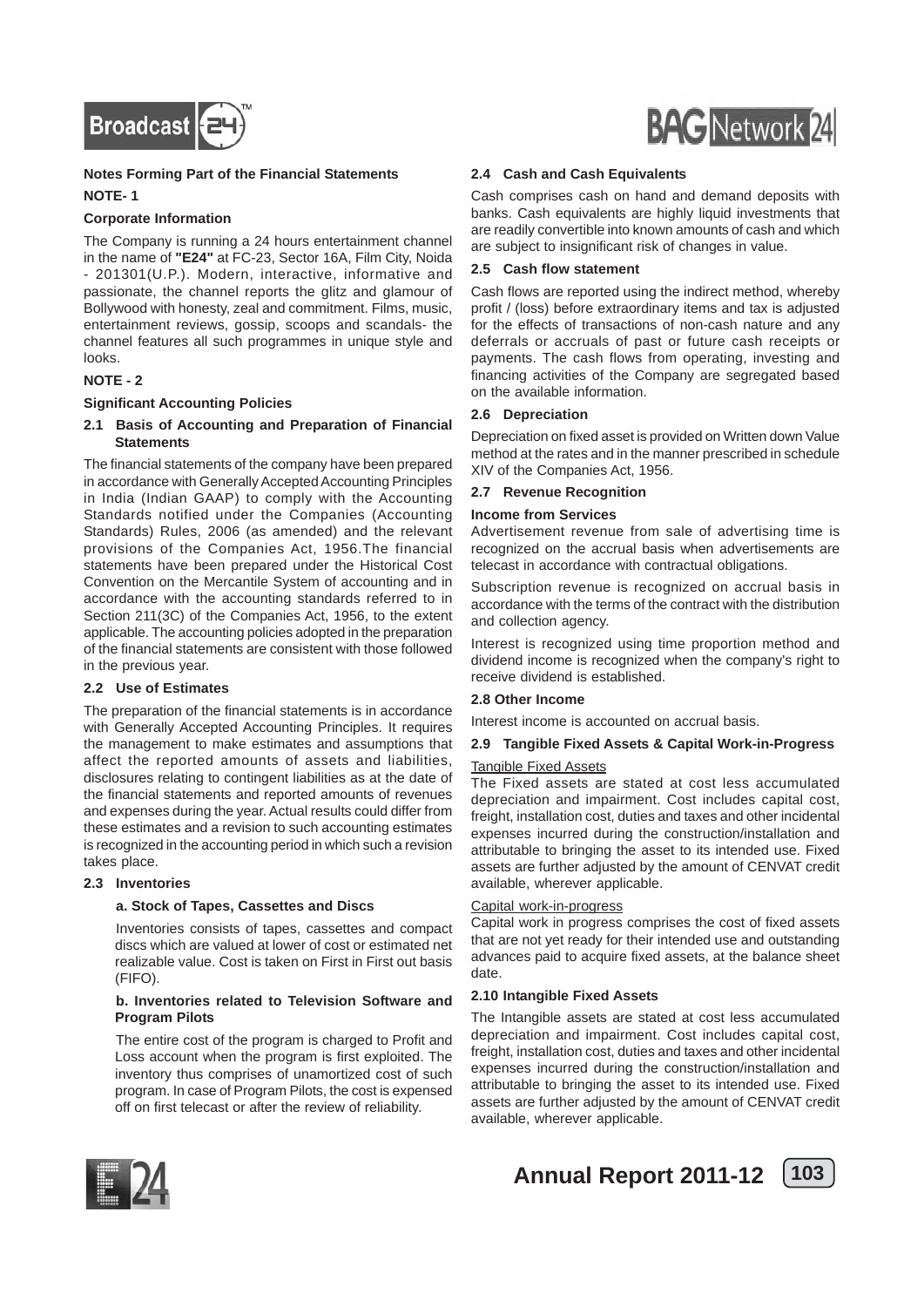

#### **2.11 Foreign Currency Transactions**

As per Companies (Accounting Standard) Rules 2006, exchange difference arising on settlement or restatement of foreign currency denominated liabilities relating to the acquisition of fixed assets, which is in accordance with Accounting Standard-11 issued by the Institute of Chartered Accountants of India are recognized in the Statement of Profit & Loss.

As per Schedule-VI of the Companies Act, 1956 exchange differences arising on foreign currency denominated liabilities relating to the Capital work in progress/Capital advance forms part of the Capital Work in progress/Capital Advance.

#### **2.12 Government Grants, Subsidies and Export Incentives**

No Government grants, subsidies and export incentives received during the financial year 2011-12

#### **2.13 Investments**

Current investments are stated at cost or fair value whichever is lower. Long term investments are stated at cost. Provision for diminution in value of long term investment is made, if the diminution is other than temporary.

#### **2.14 Employee Benefits**

The company has contributed to employee's provident fund as per provisions of the Employee's Provident Fund Act, 1952 and is charged to Statement of Profit and Loss.

As per the Company's policy, the gratuity is payable as per the provisions of the Gratuity Act. Liability in respect of Gratuity is provided for on the basis of an actuarial valuation as at the date of Balance Sheet.

Bonus is paid and charged to Profit and Loss Account as per the provisions of "The Payment of Bonus Act, 1965".

#### **2.15 Borrowing cost**

Borrowing costs include interest, amortization of ancillary costs incurred and exchange differences arising from foreign currency borrowings to the extent they are regarded as an adjustment to the interest cost. Borrowing costs that are attributable to the acquisition or construction of qualifying assets are capitalized as part of the cost of such assets. A qualifying asset is one that takes necessarily substantial period of time to get ready for its intended use. All other borrowing costs are charged to revenue.

#### **2.16 Segmental Reporting**

In accordance with Accounting Standard -17 issued by the Institute of Chartered Accountants of India, the company's single business segment is broadcasting of Bollywood centric entertainment and infotainment program and related operations and it has no other primary reportable segment. The Company caters only to the needs of Indian markets hence there are no reportable geographical segments.

#### **2.17 Operating Lease**

The Company has taken broadcasting equipments under operating leases. These lease agreements are normally renewable on expiry. The rental expenses on operating leases are charged to Statement of Profit and Loss.



#### **2.18 Earnings Per Share (EPS)**

The Company reports basic earning per equity share in accordance with the Accounting Standard-20 issued by the Institute of Chartered Accountants of India. Basic earning per equity share has been computed by dividing the net profit after tax by the weighted average number of equity shares outstanding during the year.

The number of shares used in computing the diluted earnings per share comprises of the weighted average shares considered for deriving basic earnings per share, and also the weighted average number of equity shares that could have been issued on the conversion of all dilutive potential equity shares.

#### **2.19 Taxes on Income**

Tax expenses for the period comprises of both, current tax and deferred tax at the applicable enacted or substantively enacted rates. Current tax represents the amount of income tax payable in respect of the taxable income for the reporting period. Deferred tax resulting from "timing difference" between taxable and accounting income is accounted for using the tax rates and laws that are enacted or substantively enacted as on the balance sheet date. The deferred tax asset is recognized and carried forward only to the extent that there is a virtual certainty that the asset will be realized in future.

#### **2.20 Impairment of Assets**

As per Accounting Standard-28 issued by the Institute of Chartered Accountants of India, the company assesses at each balance sheet date whether there is any indication of impairment of carrying amount of the company's assets. The recoverable amount of such assets are estimated, if any indication exists, and impairment loss is recognized wherever the carrying amount of the assets exceeds its recoverable amount.

#### **2.21 Provisions, Contingent Liabilities and Contingent Assets**

Provisions involving substantial degree of estimation in measurement are recognized when there is a present obligation as a result of past events and it is probable that there will be an outflow of resources. Contingent Liabilities are not recognized but are disclosed in the notes. Contingent Assets are neither recognized nor disclosed in the financial statements.

#### **2.22 Service Tax Input Credit**

Service tax input credit is accounted for in the books in the period in which the underlying service received is accounted and when there is no uncertainty in availing / utilizing the credits.

#### **2.23 Miscellaneous Expenditure**

#### **A. Preliminary Expenses**

Preliminary expenses are amortized over a period of ten years from the year of commencement of commercial operations.

#### **B. Pre-Operative Expenditure**

Expenditure incurred by the company till the date of operationalisation of Entertainment Channel, not directly attributable to fixed asset is charged to the Statement of profit and loss.

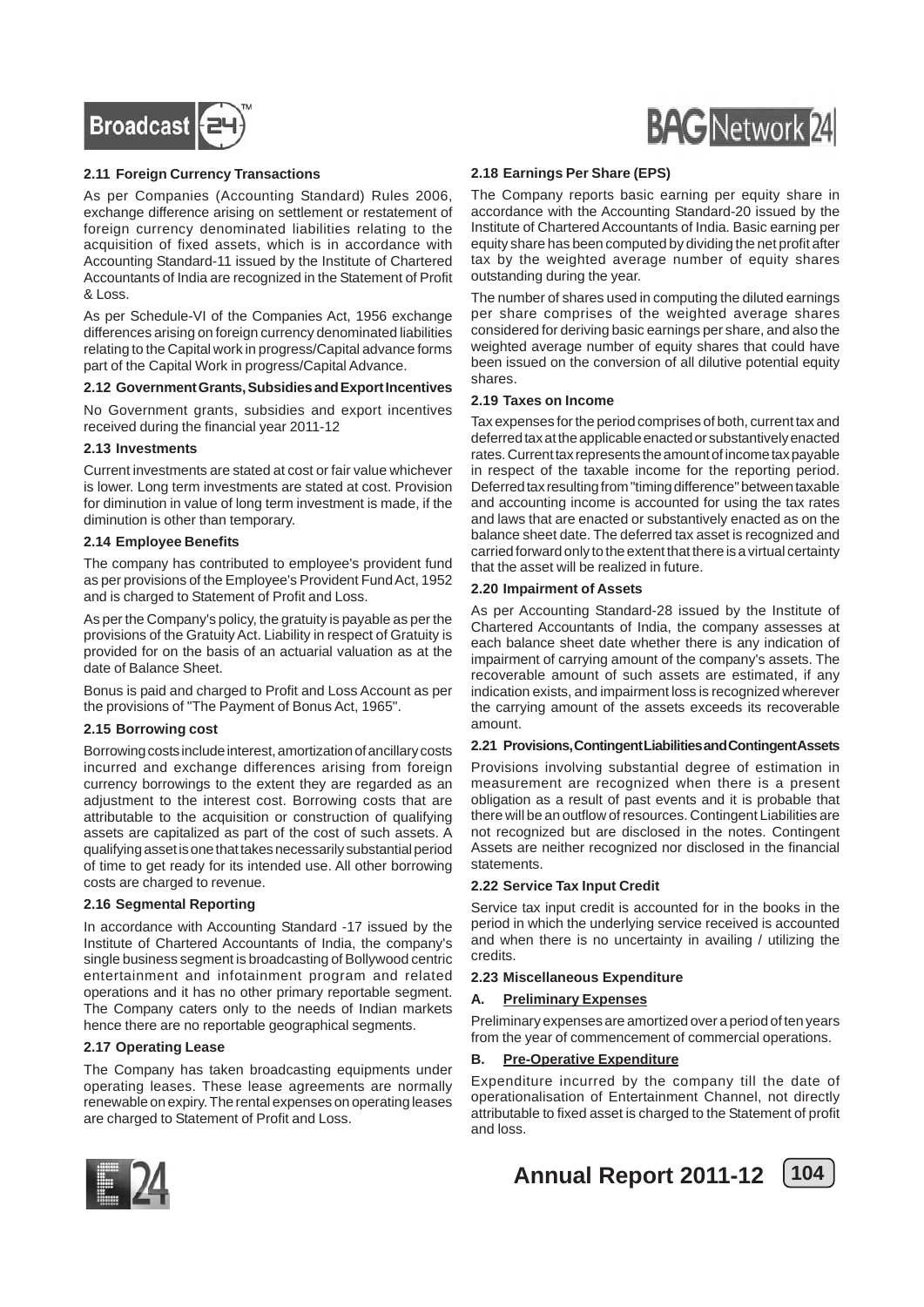

#### **C. Deferred Revenue Expenditure**

Deferred Revenue Expenditures are those expenditures which have been incurred in an accounting period and they do not create any assets but their benefit is spread in more than one accounting period.

Expenditure incurred by company on programming and sets for future shows will be amortized over a period of three years from the date of its incurrence. Expenditure amortized during a year over period of three years will be expensed out in the profit and loss account of that financial year. The benefit of these expenses will spread over a period of three years.

#### **Additional Information to the Financial Statements**

#### 1. **Share application money pending allotment**

As at 31st March 2012, the Company had received amount from parent company & others to the tune of Rs 28,44,03,815 as unsecured loan & advances. The company proposes to convert this amount into equity shares within the financial year 2012-13 at price determined by Fair Valuation. Hence the amount of unsecured loan has been converted into share application money. The authorized capital of the company may have to be increased depending upon the share premium determined as above.

#### 2. **Contingent Liabilities and Commitments**

|                                                                                                                            |                       | (Amount in ₹)        |
|----------------------------------------------------------------------------------------------------------------------------|-----------------------|----------------------|
|                                                                                                                            | As at 31<br>March, 12 | As at 31<br>March,11 |
| <b>Contingent liabilities</b>                                                                                              |                       |                      |
| a) Claims against the Company<br>not acknowledged as debt                                                                  | Nil                   | Nil                  |
| b) Guarantees                                                                                                              | Nil                   | Nil                  |
| c) Other money for which the<br>Company is contingently liable                                                             | Nil                   | Nil                  |
|                                                                                                                            | As at 31<br>March,12  | As at 31<br>March,11 |
| <b>Commitments</b>                                                                                                         |                       |                      |
| a) Estimated amount of contracts<br>remaining to be executed on<br>capital account and not provided for<br>Tangible assets | Nil                   | Nil                  |
| Intangible assets                                                                                                          | Nil                   | Nil                  |
| b)<br>Uncalled liability on shares and<br>other investments partly paid                                                    | Nil                   | Nil                  |
| Other commitments                                                                                                          | Nil                   | Nil                  |

3. Disclosures required under Section 22 of the Micro, Small and Medium Enterprises Development Act, 2006

|                                                                                                  |                       | $(A$ mount in ₹)      |
|--------------------------------------------------------------------------------------------------|-----------------------|-----------------------|
|                                                                                                  | As at 31<br>March, 12 | As at 31<br>March, 11 |
| Principal amount remaining unpaid<br>to any supplier as at the end of the<br>accounting year     | Nil                   |                       |
| Interest due thereon remaining unpaid<br>to any supplier as at the end of the<br>accounting year | Nil                   |                       |



| <b>BAG</b> Network 24 |
|-----------------------|
| $(A$ mount in ₹)      |

**BAART** 

|    |                                                                                                                                                            | As at 31<br>March, 12 | As at 31<br>March, 11 |
|----|------------------------------------------------------------------------------------------------------------------------------------------------------------|-----------------------|-----------------------|
|    | iii) The amount of interest paid along with<br>the amounts of the payment made to the<br>supplier beyond the appointed day                                 | Nil                   | Nil                   |
|    | iv) The amount of interest due and payable<br>for the year                                                                                                 | Nil                   | Nil                   |
| V) | The amount of interest accrued and<br>remaining unpaid at the end of the<br>accounting year                                                                | Nil                   | Nil                   |
|    | vi) The amount of further interest due and<br>payable even in the succeeding year,<br>until such date when the interest dues<br>as above are actually paid | Nil                   |                       |

Note: The above information regarding the small scale undertakings and Micro, Small and Medium Enterprise has been determined to the extent such parties have been identified on the basis of information available with the Company. This has been relied upon by the Auditors.

4. The details of Capital Work in Progress (including Capital Advances) is as follows :

|  |  |  | (Amount in ₹) |  |
|--|--|--|---------------|--|
|  |  |  |               |  |
|  |  |  |               |  |

| <b>Particulars</b>                                  | For the<br>year ended<br>March 31, 2012 March 31, 2011 | For the<br>year ended |
|-----------------------------------------------------|--------------------------------------------------------|-----------------------|
| Capital Work in Progress<br><b>Capital Advances</b> | <b>NIL</b><br>NIL                                      | <b>NIL</b><br>NIL     |
| <b>Total</b>                                        | NII                                                    | NII                   |

- 5. There is no amount outstanding to be credited to Investor Education and Protection Fund.
- 6. The company has not made any provision for cess payable u/s 441A of the companies Act, 1956. The said provision shall be made as and when the requisite notification is issued by the Central Government in this regard.
- 7. Advances taken from associated companies are shown as unsecured loans under the head short term borrowings where there is no repayment schedule and are re-payable on demand.
- 8. The Deferred Tax Liability(Net) comprises of the following:

| (Amount in ₹) |
|---------------|
|---------------|

| <b>Particulars</b>                                 | <b>As at</b><br>March 31, 2012 | As at<br>March 31, 2011 |
|----------------------------------------------------|--------------------------------|-------------------------|
| Opening Balance of<br>Deferred Tax Liability (Net) | 4,888,187                      | 6,122,874               |
| <b>Related to Fixed Assets</b>                     | (7, 17, 134)                   | (1, 194, 267)           |
| Disallowance under the<br>Income Tax Act           | 44,917                         | 44,917                  |
| <b>Related to Leave</b><br>Encashment & Gratuity   | 33,095                         | (85, 337)               |
| <b>Deferred Tax Liability (Net)</b>                | 42,49,065                      | 4,888,187               |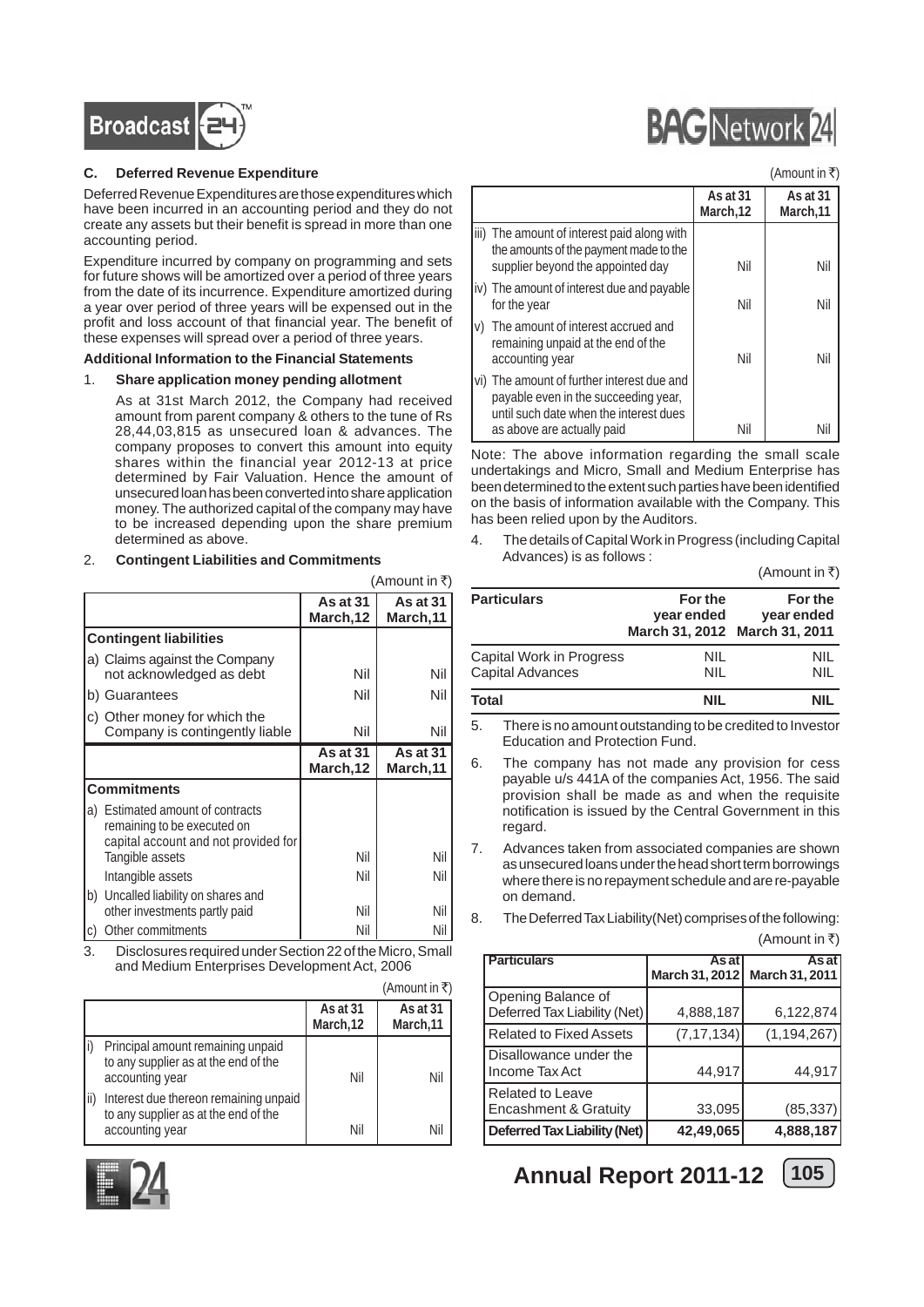

#### 9. **Employee Benefits**

As per Accounting Standard 15 (revised) 'Employees Benefits', the disclosures of employee benefits are given below:

#### a. **Defined Contribution Plans :**

Contribution to Defined Contribution Plan recognized as expense for the year is as under:

Employer's Contribution to Provident Fund : Rs. 1,21,062 (Previous Year Rs. 1,14,064)

Employer's Contribution to E.S.I. : Rs. Nil (Previous Year Rs. Nil)

#### **a.** Change in present value of obligation **and the contract of the contract of the contract of the contract of the contract of the contract of the contract of the contract of the contract of the contract of the contract o**



#### **Defined Benefit Plans:**

The present value of obligation is determined based on actuarial valuation using the Projected Unit Credit method, which recognizes each period of service as giving rise to additional unit of employee benefit entitlement and measures each unit separately to build up the final obligation. The obligation for leave encashment is recognized in the same manner as gratuity.

| <b>Particulars</b>                                               | <b>Gratuity</b> |               | <b>Leave Encashment</b> |                |
|------------------------------------------------------------------|-----------------|---------------|-------------------------|----------------|
|                                                                  | March31, 2012   | March31, 2011 | March31, 2012           | March31, 2011  |
| Present value of obligation as<br>at the beginning of the period | 6,62,955        | 3,86,783      | 2,86,992                | 2,88,173       |
| <b>Current Service Cost</b>                                      | 2,37,654        | 3,12,556      | 78,188                  | 1,45,356       |
| <b>Interest Cost</b>                                             | 56,351          | 30,943        | 24,394                  | 23,054         |
| <b>Expected Return on Plan Assets</b>                            | <b>NIL</b>      | <b>NIL</b>    | <b>NIL</b>              | <b>NIL</b>     |
| Actuarial (gain)/loss                                            | (4, 14, 105)    | (67, 327)     | (2,09,685)              | (1,69,591)     |
| Past Service Cost                                                | <b>NIL</b>      | <b>NIL</b>    | <b>NIL</b>              | <b>NIL</b>     |
| Curtailment and settlement<br>Cost/(credit)                      | <b>NIL</b>      | <b>NIL</b>    | <b>NIL</b>              | NIL.           |
| Present value of obligation as<br>at the end of the period       | 5,42,855        | 6,62,955      | 1,79,889                | 2,86,992       |
| Expense recognized in the statement of profit and loss           |                 |               |                         | (Amount in ₹)  |
| <b>Particulars</b>                                               | Gratuity        |               | <b>Leave Encashment</b> |                |
|                                                                  | March31, 2012   | March31, 2011 | March31, 2012           | March31, 2011  |
| Current service cost                                             | 2,37,654        | 3,12,556      | 78,188                  | 1,45,356       |
| Past service cost                                                |                 |               |                         |                |
| Interest cost                                                    | 56,351          | 30,943        | 24,394                  | 23,054         |
| Expected return on plan assets                                   | --              |               |                         |                |
| Curtailment cost / (Credit)                                      | --              |               | --                      |                |
| Settlement cost / (credit)                                       | --              | --            | --                      | $\overline{a}$ |
| Net actuarial (gain)/ loss<br>recognized in the period           | (4, 14, 105)    | (67, 327)     | (2,09,685)              | (1,69,591)     |
| Expenses recognized in the<br>statement of profit & losses       | (1, 20, 100)    | 2,76,172      | (1,07,103)              | (1, 181)       |

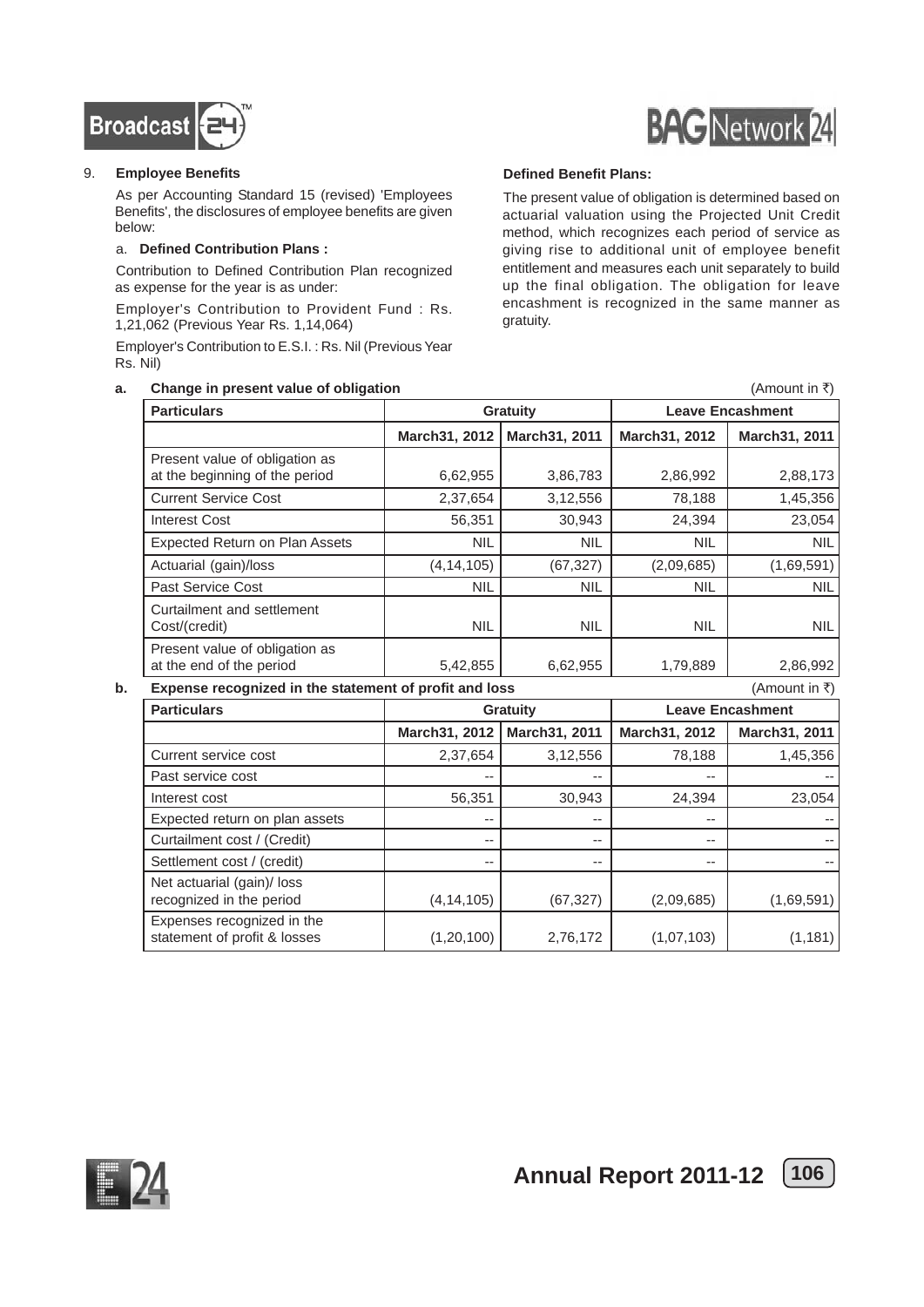



#### c. **Actuarial Assumptions**

| <i>(Amt in ₹)</i>                                                       |                |                 |                         |                |  |
|-------------------------------------------------------------------------|----------------|-----------------|-------------------------|----------------|--|
| <b>Particulars</b>                                                      |                | <b>Gratuity</b> | <b>Leave Encashment</b> |                |  |
|                                                                         | March 31, 2012 | March31, 2011   | March31, 2012           | March 31, 2011 |  |
| Discount Rate (%)                                                       | 8.50           | 8.00            | 8.50                    | 8.00           |  |
| Expected Rate of increase in                                            |                |                 |                         |                |  |
| Compensation Levels (%)                                                 | 6.00           | 5.50            | 6.00                    | 5.50           |  |
| Expected Rate of Return on<br><b>Plan Assets</b>                        | <b>NIL</b>     | <b>NIL</b>      | <b>NIL</b>              | <b>NIL</b>     |  |
| <b>Expected Average remaining</b><br>working lives of employees (years) | 30.22          | 30.96           | 30.22                   | 30.96          |  |

The estimated rate of escalation in salary considered in actuarial valuation, takes into account inflation, seniority, promotion and other relevant factors including supply and demand in the employment market. The above information is certified by the actuary.

- 10. Additional information required to be given pursuant to part II of Schedule VI of the Companies Act, 1956 is as follows:
	- a. Managerial Remuneration : Nil (Previous Year Nil)
		- b. The business of the company is not subject to license as required by schedule VI; hence licensed capacity is not given.
		- c. CIF Value of Imports Rs. Nil (Previous Year Nil)
		- d. Expenditure in Foreign Currency (on accrual basis): Rs. Nil (Previous Year NIL)
		- e. Earnings in Foreign Currency: Rs. Nil (Previous Year Nil)

Information pursuant to other provisions of part-II of Schedule VI to the Act, is either Nil or not applicable to the company.

- 11. As per Accounting Standard-18, 'Party Disclosures', notified in the Companies (Accounting Standards) Rules 2006, the disclosures of transactions with the related parties as defined therein are given below
	- **i) List of Related Parties:**

| <b>Name</b>                                                                                          | <b>Relationship</b>                                                      |
|------------------------------------------------------------------------------------------------------|--------------------------------------------------------------------------|
| B.A.G. Films & Media Limited                                                                         | <b>Holding Company</b>                                                   |
| Anurradha Prasad                                                                                     | Key Managerial Personnel                                                 |
| ARVR Communications Pyt. Ltd.<br>(Formerly known as Anu Films and<br>communications Private Limited) | Enterprises over which KMP are able to<br>exercise significant influence |
| Dhamaal24 Radio Network Limited<br>(Formerly B.A.G. Infotainment Limited)                            | Enterprises over which KMP are able to<br>exercise significant influence |
| News24 Broadcast India Limited<br>(Formerly Known as B.A.G. Newsline Network Limited)                | Enterprises over which KMP are able to<br>exercise significant influence |
| Skyline Tele Media Services Limited                                                                  | Enterprises over which KMP are able to<br>exercise significant influence |

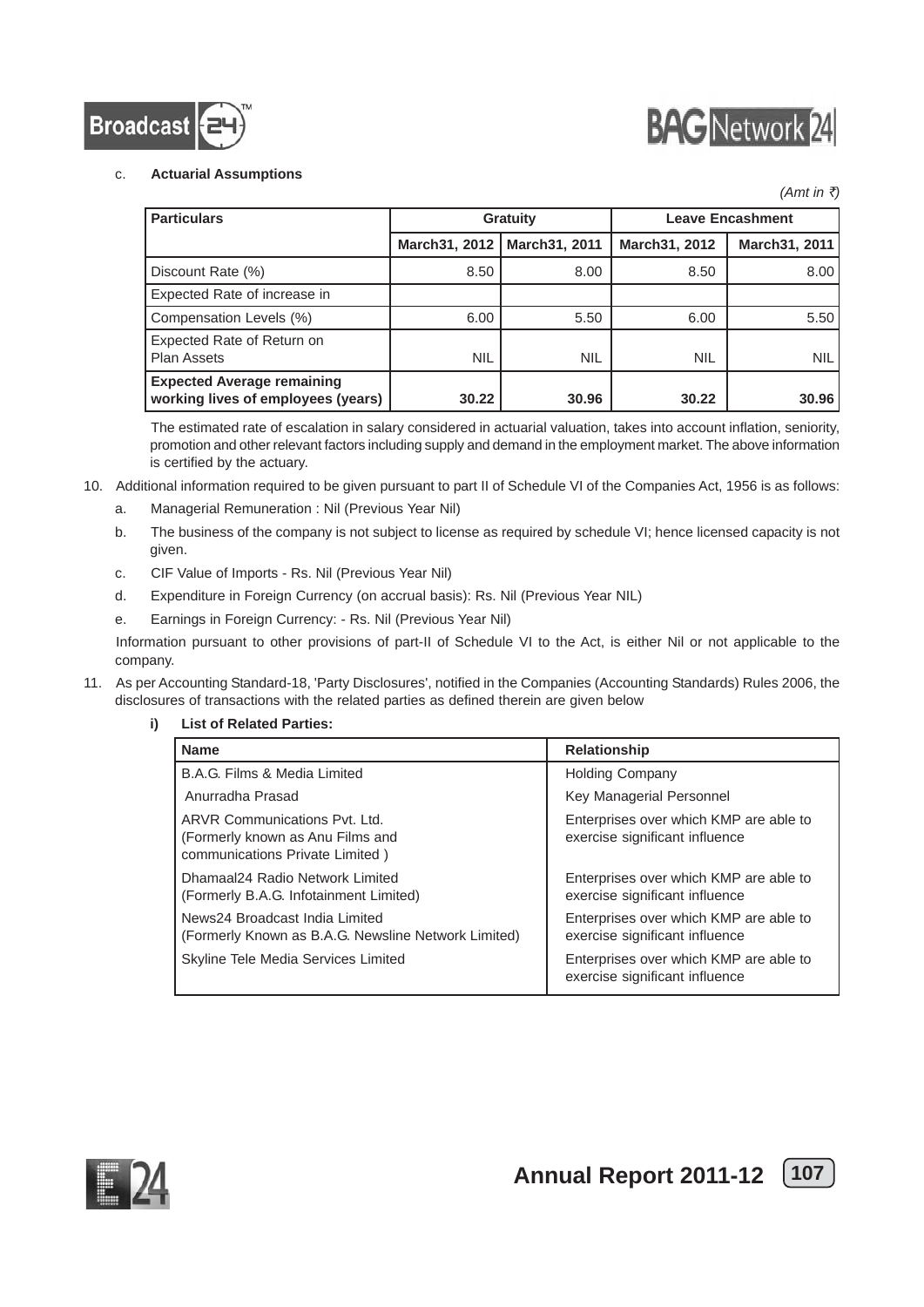



#### **ii) Related Party Transactions:**

| <b>Particulars</b>               |             | <b>Holding Company</b>     | Key Managerial<br>Personnel<br>(KMP) |            | Enterprises over which<br><b>KMP exercise significant</b><br>influence |                            |
|----------------------------------|-------------|----------------------------|--------------------------------------|------------|------------------------------------------------------------------------|----------------------------|
|                                  |             | <b>Year Ended March 31</b> | Year Ended March 31                  |            |                                                                        | <b>Year Ended March 31</b> |
|                                  | 2012        | 2011                       | 2012                                 | 2011       | 2012                                                                   | 2011                       |
| Office Rent                      | <b>NIL</b>  | <b>NIL</b>                 | <b>NIL</b>                           | <b>NIL</b> | <b>NIL</b>                                                             | <b>NIL</b>                 |
| Lease rental on Equipments       | 59,53,715   | 58,79,428                  | <b>NIL</b>                           | <b>NIL</b> | <b>NIL</b>                                                             | <b>NIL</b>                 |
| Security Deposits Refunded       | <b>NIL</b>  | <b>NIL</b>                 | <b>NIL</b>                           | <b>NIL</b> | <b>NIL</b>                                                             | <b>NIL</b>                 |
| Unsecured Loans (taken)          | <b>NIL</b>  | 266,954,330                | <b>NIL</b>                           | <b>NIL</b> | <b>NIL</b>                                                             | <b>NIL</b>                 |
| Unsecured Loans (given/returned) | <b>NIL</b>  | 6,88,87,242                | <b>NIL</b>                           | <b>NIL</b> | 1,64,38,860                                                            | 5,70,62,085                |
| <b>Interest Paid</b>             | <b>NIL</b>  | 2,88,63,150                | <b>NIL</b>                           | <b>NIL</b> | NIL                                                                    | 748,514                    |
| Programming Expenses             | 148,00,500  | 7,49,50,000                | <b>NIL</b>                           | <b>NIL</b> | <b>NIL</b>                                                             | <b>NIL</b>                 |
| <b>Expenses Reimbursed</b>       | 282,91,016  | 63,95,891                  | <b>NIL</b>                           | <b>NIL</b> | 97,00,916                                                              | <b>NIL</b>                 |
| <b>Expenses Incurred</b>         | <b>NIL</b>  | <b>NIL</b>                 | <b>NIL</b>                           | <b>NIL</b> | <b>NIL</b>                                                             | <b>NIL</b>                 |
| <b>Advertisement Expenses</b>    | <b>NIL</b>  | <b>NIL</b>                 | <b>NIL</b>                           | <b>NIL</b> | <b>NIL</b>                                                             | <b>NIL</b>                 |
| Income from Ad Sales             | 1,00,00,000 | 7,25,00,000                | <b>NIL</b>                           | <b>NIL</b> | <b>NIL</b>                                                             | <b>NIL</b>                 |
| Share application money received | 269,403,815 | <b>NIL</b>                 | <b>NIL</b>                           | <b>NIL</b> | <b>NIL</b>                                                             | <b>NIL</b>                 |

12. Earnings/(Loss) per share (EPS) in accordance with Accounting Standard -20 issued by Institute of Chartered Accountants of India

|                |                                                                                             |              | (Amt. in ₹)      |
|----------------|---------------------------------------------------------------------------------------------|--------------|------------------|
| ISL            | <b>Particulars</b>                                                                          | 2011-12      | 2010-11          |
| 1              | Net Profit /(Loss) after tax as per Statement of Profit & Loss                              | 68,32,199    | (1, 13, 46, 254) |
| $\overline{2}$ | Short provision for tax of earlier years                                                    | (7, 23, 461) | (72, 114)        |
| 3              | Net Profit /(Loss) attributable to Equity Shareholders                                      | 61,08,738    | (1, 14, 18, 368) |
| 4              | Net Profit/(Loss) before Exceptional Item                                                   | 61,08,738    | (1, 14, 18, 368) |
| 5              | Weighted Average number of equity shares used as<br>denominator for calculating Basic EPS   | 1,71,42,856  | 17,142,856       |
| 6              | Basic Earnings per share                                                                    | 0.36         | (0.67)           |
| 7              | Weighted Average number of equity shares used as<br>denominator for calculating Diluted EPS | 6,23,99,583  | 17,142,856       |
| 8              | Diluted Earnings per share                                                                  | 0.10         | (0.67)           |
| 9              | Basic Earnings (before exceptional item) per share                                          | 0.36         | (0.67)           |
| 10             | Diluted Earnings (before exceptional item) per share                                        | 0.10         | (0.67)           |
| 11             | Face Value per equity share                                                                 | 10.00        | 10.00            |

13. Previous year figures are regrouped, rearranged or re-classified wherever necessary to make them comparable with the current year figures.

**For Joy Mukherjee & Associates For and on the behalf of Board of Directors** Chartered Accountants

**Joy Mukherjee Anurradha Prasad Ankita Kumar**

Partner (Director) (Director) (Director) (Director) (Director) (Director) (Director) (Director) (Director) (Director) (Director) (Director) (Director) (Director) (Director) (Director) (Director) (Director) (Director) (Dire

FRN: 006792 Place: Noida **(Company Secretary) Place:** Noida Date: 30th May, 2012

**Pinki Pilani**



M. NO. 74602

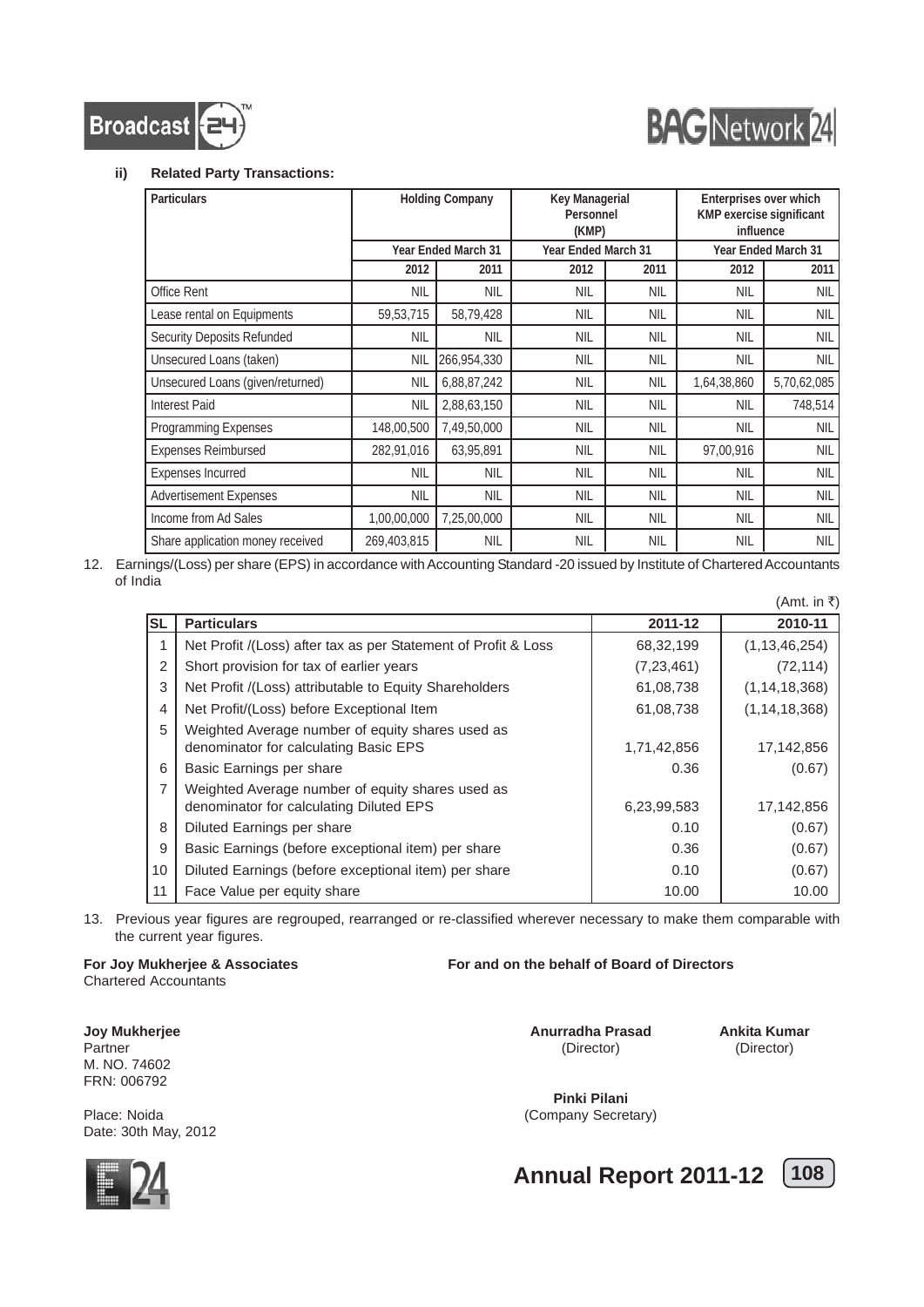



#### **E24 Glamour Limited** (Formerly known as B.A.G Glamour Limited) **Cash Flow Statement for the year ended 31 March, 2012**

| <b>Particulars</b>                                                        |                             | For the year ended<br>March 31, 2012 |                        | For the year ended<br>March 31, 2011 |  |
|---------------------------------------------------------------------------|-----------------------------|--------------------------------------|------------------------|--------------------------------------|--|
|                                                                           | Amount in ₹                 | Amount in ₹                          | Amount in ₹            | Amount in ₹                          |  |
| A. Cash flow from operating activities                                    |                             |                                      |                        |                                      |  |
| Net Profit/(Loss) before extraordinary items and tax                      |                             | 6,193,077                            |                        | (4,762,925)                          |  |
| <b>Adjustments for:</b>                                                   |                             |                                      |                        |                                      |  |
| Depreciation and amortisation                                             | 6,717,267                   |                                      | 10,525,963             |                                      |  |
| Finance costs                                                             | 4,640                       |                                      | 29,615,312             |                                      |  |
| Interest income<br>Liabilities/provisions no longer required written back | (160, 766)<br>(1, 134, 245) |                                      | (23, 756)<br>(33, 836) |                                      |  |
| Other non-cash charges                                                    |                             |                                      |                        |                                      |  |
| Adjustment Relating to earlier year                                       | (723, 461)                  |                                      |                        |                                      |  |
|                                                                           |                             | 4,703,435                            |                        | 40,083,683                           |  |
| Operating profit/(loss) before working capital changes                    |                             |                                      |                        |                                      |  |
| Changes in working capital :                                              |                             |                                      |                        |                                      |  |
| Adjustments for (increase)/decrease in operating assets:                  |                             |                                      |                        |                                      |  |
| Inventories                                                               | (19,826,179)                |                                      | (27, 564, 700)         |                                      |  |
| Trade receivables                                                         | (12, 291, 345)              |                                      | 18,459,296             |                                      |  |
| Short-term loans and advances                                             | 84,223,441                  |                                      | 44,916,213             |                                      |  |
| Other non-current assets                                                  | 25,128,696                  |                                      | (49, 821, 303)         |                                      |  |
| Adjustments for increase/(decrease) in operating liabilities:             |                             |                                      |                        |                                      |  |
| Trade payables                                                            | (16, 976, 764)              |                                      | (127, 268, 896)        |                                      |  |
| Other current liabilities                                                 | (8,085,142)<br>59,789       |                                      | 12,470,480<br>242,336  |                                      |  |
| Long-term provisions                                                      |                             | 52,232,496                           |                        | (128, 566, 574)                      |  |
| Cash generated from operations                                            |                             | 63,129,008                           |                        | (93, 245, 816)                       |  |
| Net cash flow from/(used in) operating activities (A)                     |                             | 63,129,008                           |                        | (93, 245, 816)                       |  |
|                                                                           |                             |                                      |                        |                                      |  |
| B. Cash flow from investing activities                                    |                             |                                      |                        |                                      |  |
| Capital expenditure on fixed assets,<br>including capital advances        | (142, 733)                  |                                      | (602, 111)             |                                      |  |
| Interest received                                                         |                             |                                      |                        |                                      |  |
| - Others                                                                  | 160,766                     |                                      | 23,756                 |                                      |  |
|                                                                           |                             | 18,033                               |                        | (578, 355)                           |  |
|                                                                           |                             | 18,033                               |                        | (578, 355)                           |  |
| Net cash flow from / (used in) investing activities (B)                   |                             | 18,033                               |                        | (578, 355)                           |  |
| C. Cash flow from financing activities                                    |                             |                                      |                        |                                      |  |
| Share application money received / (refunded)                             | 284,403,815                 |                                      |                        |                                      |  |
| Proceeds from long-term borrowings                                        | 10,000,000                  |                                      |                        |                                      |  |
| Proceeds from other short-term borrowings                                 |                             |                                      | 121,466,974            |                                      |  |
| Repayment of other short-term borrowings                                  | (352,050,494)               |                                      |                        |                                      |  |
| Finance cost                                                              | (4,640)                     | (57,651,319)                         | (29, 615, 312)         | 91,851,662                           |  |
| Net cash flow from/(used in) financing activities (C)                     |                             | (57,651,319)                         |                        | 91,851,662                           |  |
| Net increase/(decrease) in Cash and cash equivalents (A+B+C)              |                             | 5,495,722                            |                        | (1,972,509)                          |  |
| Cash and cash equivalents at the beginning of the year                    |                             | 3,458,932                            |                        | 5,431,441                            |  |
| Cash and cash equivalents at the end of the year                          |                             | 8,954,654                            |                        | 3,458,932                            |  |

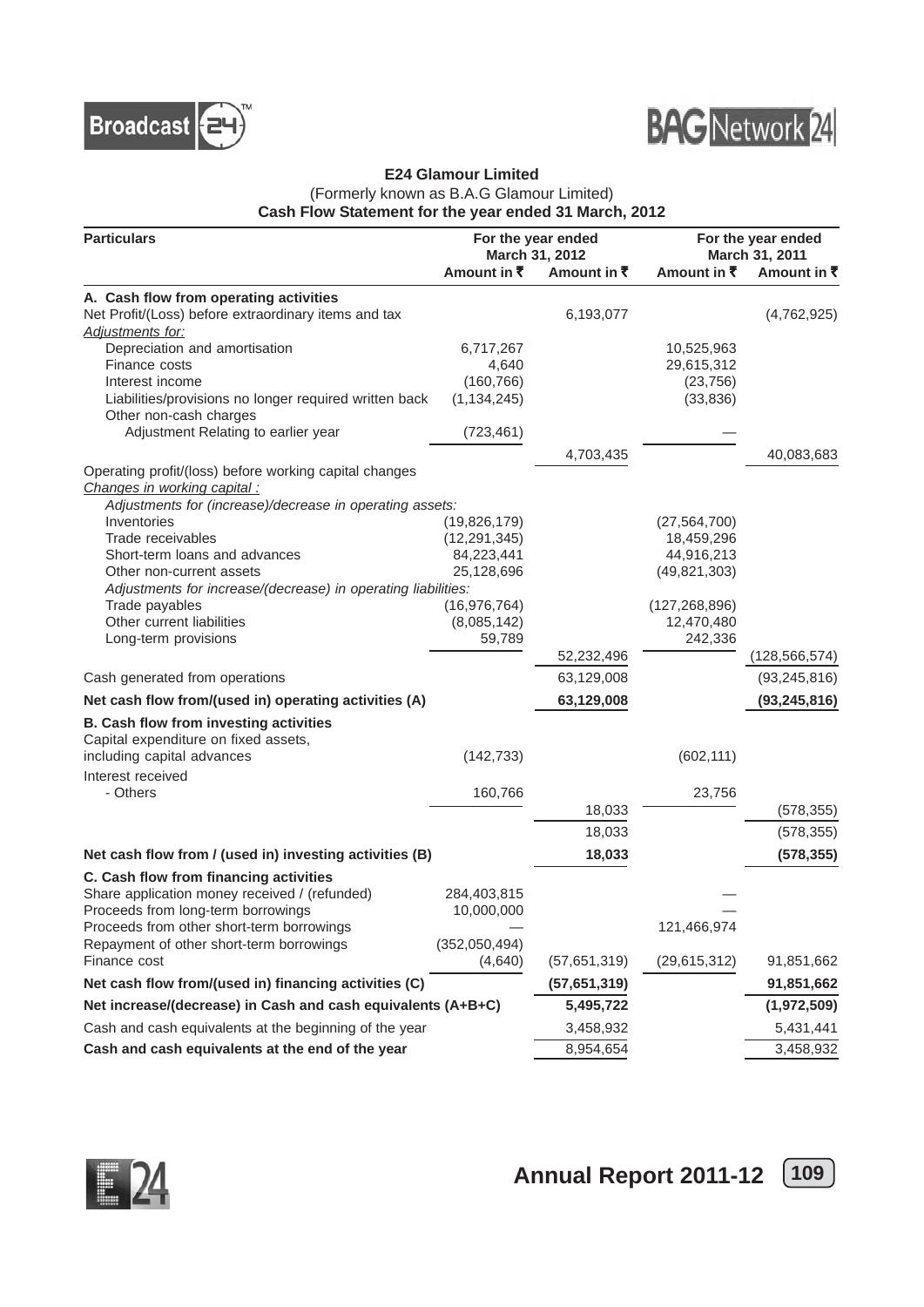



| <b>Particulars</b>                                                  |             | For the year ended<br>March 31, 2012 |             | For the year ended<br>March 31, 2011 |  |
|---------------------------------------------------------------------|-------------|--------------------------------------|-------------|--------------------------------------|--|
|                                                                     | Amount in ₹ | Amount in $\bar{z}$                  | Amount in ₹ | Amount in ₹                          |  |
| Reconciliation of Cash and cash equivalents with the Balance Sheet: |             |                                      |             |                                      |  |
| Cash and cash equivalents as per Balance Sheet                      |             | 8,954,654                            |             | 3,458,932                            |  |
| Net Cash and cash equivalents                                       |             | 8,954,654                            |             | 3,458,932                            |  |
| Cash and cash equivalents at the end of the year *<br>* Comprises:  |             | 8,954,654                            |             | 3,458,932                            |  |
| (a) Cash on hand<br>(b) Balances with banks                         |             | 426.932                              |             | 187,257                              |  |
| (i) In current accounts                                             |             | 7,378,624                            |             | 3,150,355                            |  |
| (ii) I in fixed deposit accounts                                    |             | 1,149,098                            |             | 121,320                              |  |
|                                                                     |             | 8,954,654                            |             | 3,458,932                            |  |

# Chartered Accountants

M. NO. 74602 FRN: 006792

Date: 30th May, 2012

**For Joy Mukherjee & Associates For and on the behalf of Board of Directors**

**Joy Mukherjee Anurradha Prasad Ankita Kumar**<br>
Partner (Director) (Director) (Director) Partner (Director) (Director)

**Pinki Pilani** Place: Noida (Company Secretary)

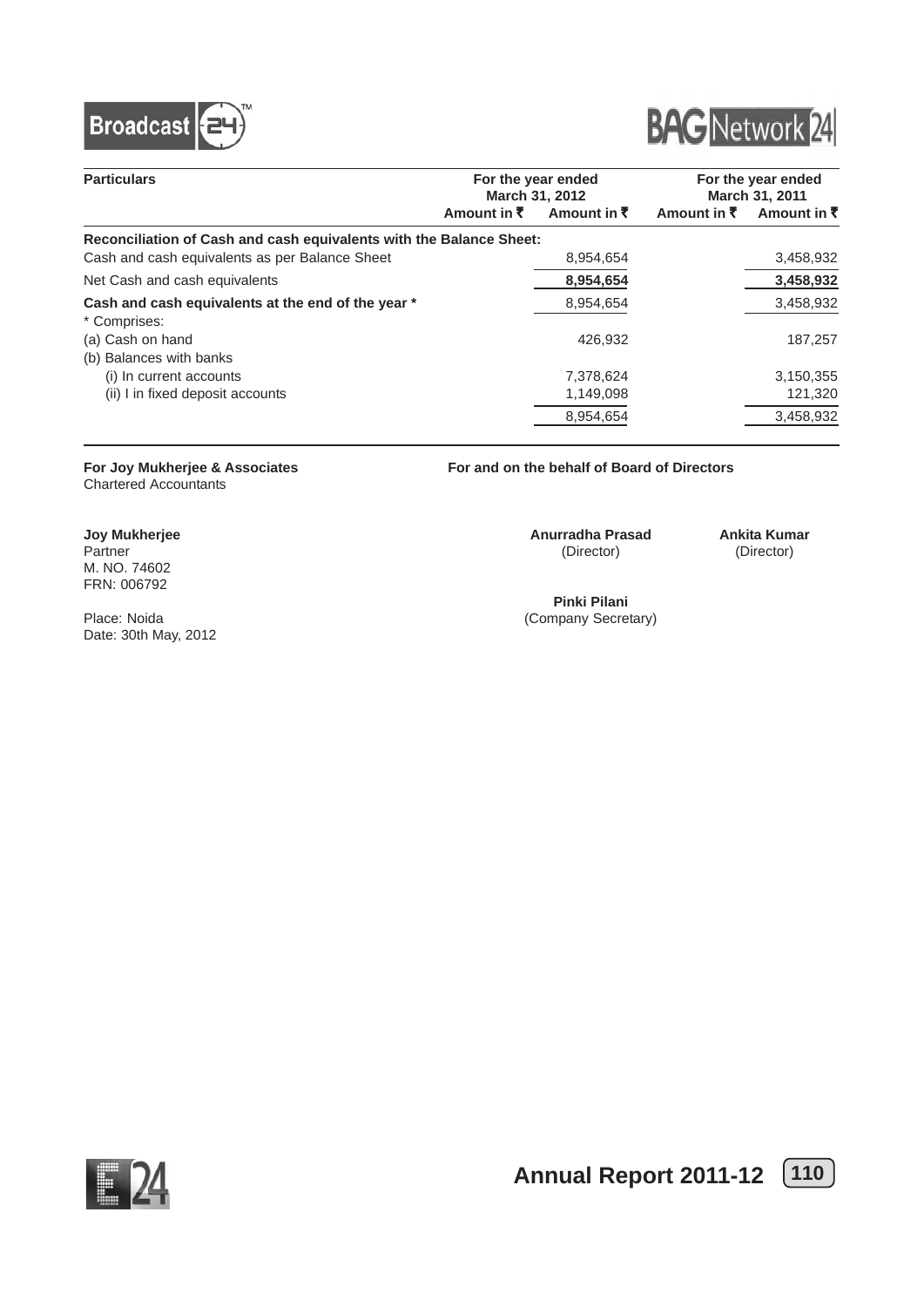



#### **Auditor's Report to the Board of Directors of B.A.G. Films & Media Limited on the Consolidated Financial Statements of B.A.G. Films & Media Limited and its Subsidiaries.**

- 1. We have audited the attached Consolidated Balance Sheet of **B.A.G. Films & Media Limited** and its subsidiaries (collectively called **"The Company"**) as at March 31, 2012, and also the Consolidated Statement of Profit and Loss and the consolidated Cash Flow Statement for the year ended on that date annexed thereto. These consolidated financial statements are the responsibility of the Company's management and have been prepared by the management on the basis of separate financial statements and other financial information regarding components. Our responsibility is to express an opinion on these financial statements based on our audit.
- 2. We conducted our audit in accordance with the auditing standards generally accepted in India. Those Standards require that we plan and perform the audit to obtain reasonable assurance about whether the financial statements are free of material misstatements. An audit includes examining, on a test basis, evidence supporting the amounts and disclosures in the financial statements. An audit also includes assessing the accounting principles used and significant estimates made by management, as well as evaluating the overall financial statement presentation. We believe that our audit provides a reasonable basis for our opinion.
- 3. This is the seventh year of Consolidation of Financial Statements of B.A.G. Films & Media Limited and its subsidiaries. The Company has four subsidiaries.
- 4. We report that the consolidated financial statements have been prepared by The Company's management in accordance with the requirements of Accounting Standard 21, Consolidated Financial Statements issued by the Institute of Chartered Accountants of India.
- 5. In our opinion and to the best of our information and according to the explanations given to us, the attached consolidated financial statements give a true and fair view in conformity with the accounting principles generally accepted in India:
	- a) in the case of the consolidated Balance Sheet, of the state of affairs of "The Company" as at March 31, 2012;
	- b) in the case of the consolidated Statement of Profit and Loss, of the loss of "The Company" for the year ended on that date; and
	- c) in the case of the consolidated Cash Flow Statement, of the cash flows of "The Company" for the year ended on that date.

**For and on behalf of Joy Mukherjee & Associates** *Chartered Accountants*

Place: Noida Partner

**Joy Mukherjee** Date: 30th May, 2012 *Membership No.74602 FRN : 006792C*







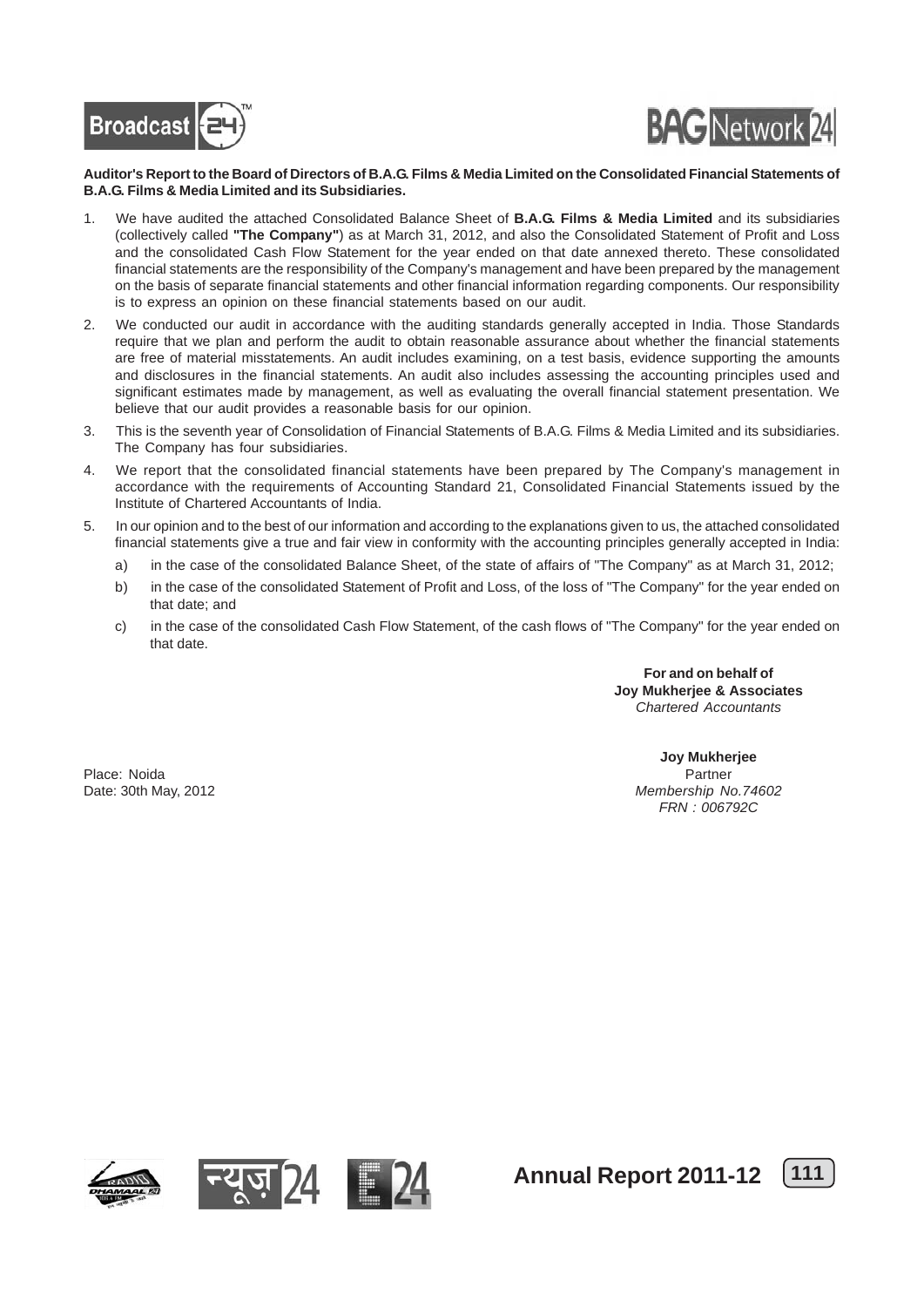



### **B.A.G Films and Media Limited**

**Consolidated Balance Sheet as at 31st March 2012**

| <b>Particulars</b> |                                           | Note No.       |             | March 31, 2012 | March 31, 2011 |               |  |
|--------------------|-------------------------------------------|----------------|-------------|----------------|----------------|---------------|--|
|                    |                                           |                | Amount in ₹ | Amount in ₹    | Amount in ₹    | Amount in ₹   |  |
| ı.                 | <b>Equity and Liabilities</b>             |                |             |                |                |               |  |
|                    | 1. Shareholder's funds                    |                |             |                |                |               |  |
|                    | (a) Share Capital                         | 1              | 330,265,339 |                | 329,991,539    |               |  |
|                    | (b) Reserves and Surplus                  | $\overline{2}$ | 901,932,331 |                | 1,232,974,996  |               |  |
|                    | (c) Money received against share warrants |                | 109,187,500 |                | 12,985,077     |               |  |
|                    | <b>Total of shareholders' funds</b>       |                |             | 1,341,385,170  |                | 1,575,951,612 |  |
|                    | 2. Share application money                |                |             |                |                |               |  |
|                    | pending allotment                         | 3              | 176,600,000 | 176,600,000    | 146,763,226    | 146,763,226   |  |
| 3.                 | <b>Minority interest</b>                  |                | 1,630,625   | 1,630,625      |                |               |  |
|                    | 4. Non-current liabilities                |                |             |                |                |               |  |
|                    | (a) Long-term borrowings                  | 4              | 670,677,523 |                | 560,034,027    |               |  |
|                    | (b) Deferred Tax liabilities (Net)        |                | 45,550,367  |                | 44,001,197     |               |  |
|                    | (c) Long-term Provisions                  | 5              | 7,154,020   |                | 5,204,066      |               |  |
|                    |                                           |                |             | 723,381,910    |                | 609,239,290   |  |
|                    | 5. Current Liabilities                    |                |             |                |                |               |  |
|                    | (a) Short term borrowings                 | 6              | 237,579,084 |                | 182,601,637    |               |  |
|                    | (b) Trade payables                        |                | 147,366,779 |                | 271,331,228    |               |  |
|                    | (c) Other current liabilities             | 7              | 244,602,076 |                | 198,757,486    |               |  |
|                    | (d) Short term provisions                 | 8              | 20,165,861  |                | 23,687,366     |               |  |
|                    |                                           |                |             | 649,713,800    |                | 676, 377, 717 |  |
|                    |                                           | <b>TOTAL</b>   |             | 2,892,711,505  |                | 3,008,331,845 |  |
| Ш                  | <b>Assets</b>                             |                |             |                |                |               |  |
|                    | 1. Non-current assets                     |                |             |                |                |               |  |
|                    | (a) Fixed assets                          |                |             |                |                |               |  |
|                    | (i) Tangible assets                       | 9              | 967,810,559 |                | 795,846,656    |               |  |
|                    | (ii) Intangible assets                    | 10             | 104,517,396 |                | 119,970,883    |               |  |
|                    | (iii) Capital work-in-progress            |                | 27,190,033  |                | 201,236,083    |               |  |
|                    | (b) Non-current investments               | 11             | 25,838,938  |                | 130,109,731    |               |  |
|                    | (c) Other non-current assets              | 12             | 7,890,789   |                | 10,391,801     |               |  |
|                    |                                           |                |             | 1,133,247,715  |                | 1,257,555,154 |  |
|                    | 2. Current assets                         |                |             |                |                |               |  |
|                    | (a) Inventories                           | 13             | 327,798,553 |                | 252,221,219    |               |  |
|                    | (b) Trade receivables                     | 14             | 420,436,476 |                | 255,557,665    |               |  |
|                    | (c) Cash and Cash equivalents             | 15             | 136,222,150 |                | 318,354,604    |               |  |
|                    | (d) Short-term loans and advances         | 16             | 875,006,611 |                | 924,643,203    |               |  |
|                    |                                           |                |             | 1,759,463,790  |                | 1,750,776,691 |  |
|                    |                                           | <b>TOTAL</b>   |             | 2,892,711,505  |                | 3,008,331,845 |  |

For and on behalf of the Board of Directors As per our report of even date

For Joy Mukherjee & Associates Chartered Accountants

**Anurradha Prasad Anuradha Mishra Rajeev Parashar Chairperson cum Director Chairperson cum Director Company Secretary** Managing Director M.No. 74602

Company Secretary

FRN: 006792C

Place : Noida Date : 30th May 2012







**Annual Report 2011-12** [112]

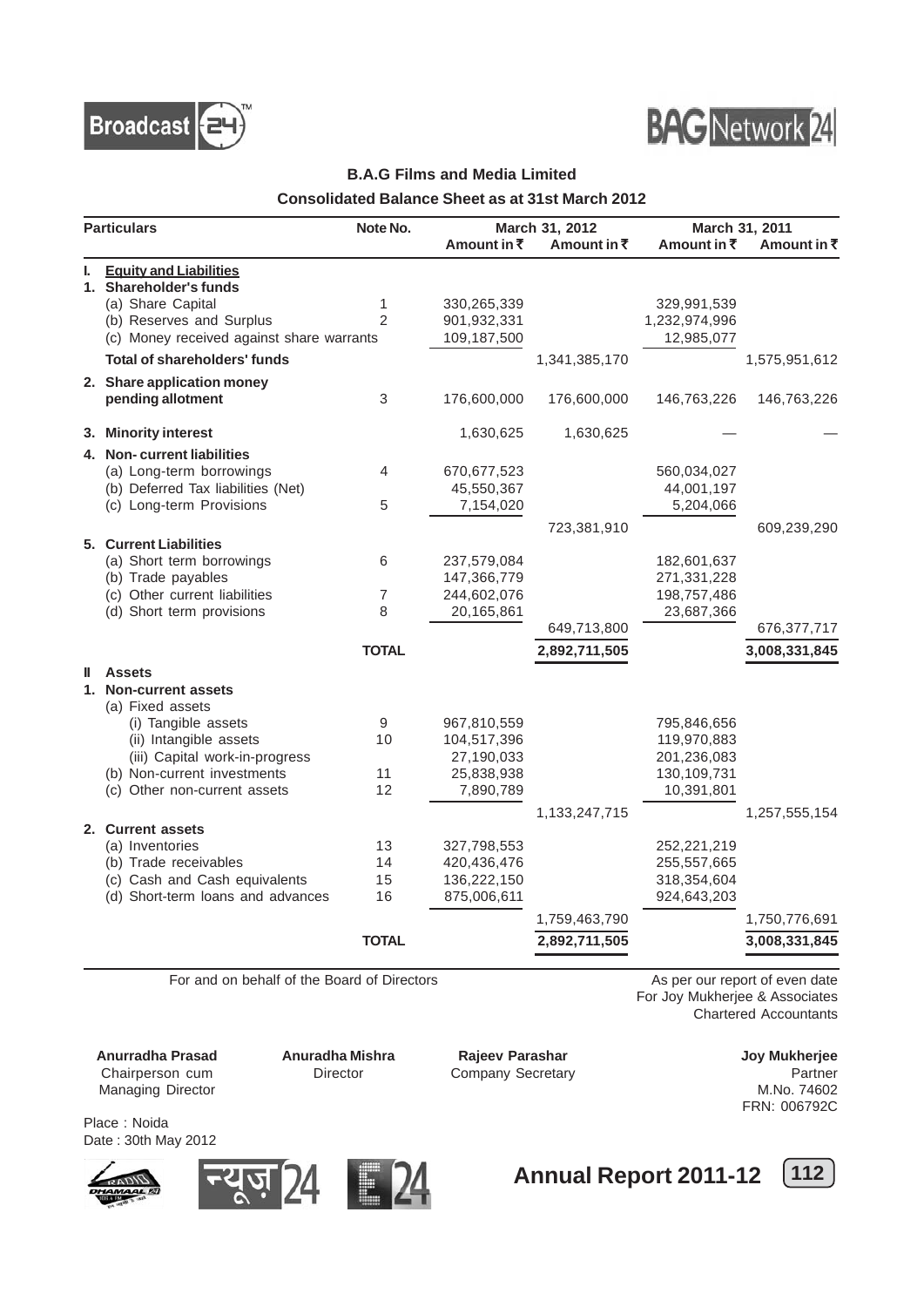



#### **B.A.G Films and Media Limited**

**Consolidated Statement of Profit and Loss for the period ended 31st March 2012**

|    | <b>Particulars</b>                                   | Note No. |                | March 31, 2012  |                | March 31, 2011  |
|----|------------------------------------------------------|----------|----------------|-----------------|----------------|-----------------|
|    |                                                      |          | Amount in ₹    | Amount in ₹     | Amount in ₹    | Amount in ₹     |
|    | Revenue from operations                              | 17       | 1,169,287,494  |                 | 752,851,653    |                 |
| Ш  | Other Income                                         | 19       | 10,549,970     |                 | 15,545,702     |                 |
| Ш  | Total Revenue (I + II)                               |          |                | 1,179,837,464   |                | 768,397,355     |
|    | <b>N</b> Expenses                                    |          |                |                 |                |                 |
|    | Changes in inventories of finished goods,            |          |                |                 |                |                 |
|    | work in progress and Stock-in-trade                  |          | (75, 577, 334) |                 | (53, 412, 959) |                 |
|    | Employee benefits expense                            | 20       | 200,766,783    |                 | 179,108,995    |                 |
|    | <b>Finance Costs</b>                                 | 18       | 74,395,140     |                 | 35,053,652     |                 |
|    | Depreciation and amortization expense                |          | 155,815,516    |                 | 130,410,005    |                 |
|    | Other expense                                        | 21       | 1,155,805,005  |                 | 903,176,187    |                 |
|    | <b>Total Expense</b>                                 |          |                | 1,511,205,110   |                | 1,194,335,880   |
|    | V Profit before exceptional and                      |          |                |                 |                |                 |
|    | extraordinary items and tax (III-IV)                 |          |                | (331, 367, 646) |                | (425, 938, 525) |
|    | VI Exceptional Items                                 |          |                |                 |                |                 |
|    | VII Profit before extraordinary items and tax (V-VI) |          |                | (331, 367, 646) |                | (425, 938, 525) |
|    | VIII Extraordinary items                             |          |                |                 |                |                 |
|    | IX Profit before tax (VII-VIII)                      |          |                | (331, 367, 646) |                | (425, 938, 525) |
| X. | Tax expense:                                         |          |                |                 |                |                 |
|    | (1) Current tax/Wealth Tax                           |          | 1,392,882      |                 | 12,473,086     |                 |
|    | (2) Deferred tax                                     |          | 1,549,170      |                 | 3,442,893      |                 |
|    |                                                      |          |                | 2,942,052       |                | 15,915,979      |
|    | $XI$ Profit/(Loss) for the period (IX - X)           |          |                | (334, 309, 698) |                | (441, 854, 504) |
|    |                                                      |          |                |                 |                |                 |
|    | XII Earnings per equity share:                       |          |                |                 |                |                 |
|    | (1) Basic                                            |          |                | (2.03)          |                | (2.80)          |
|    | (2) Diluted                                          |          |                | (2.03)          |                | (2.79)          |

For and on behalf of the Board of Directors **As per our report of even date** 

For Joy Mukherjee & Associates Chartered Accountants

Anurradha Prasad Anuradha Mishra Rajeev Parashar **Martia Anuradha Mishra** Rajeev Parashar Chairperson cum Director Company Secretary Company Company Company Company Company Company Company Company Company Company Company Company Company Company Company Company Company Company Company Company Company Company Com Managing Director

FRN: 006792C

Place : Noida Date : 30th May 2012







**Annual Report 2011-12** [113]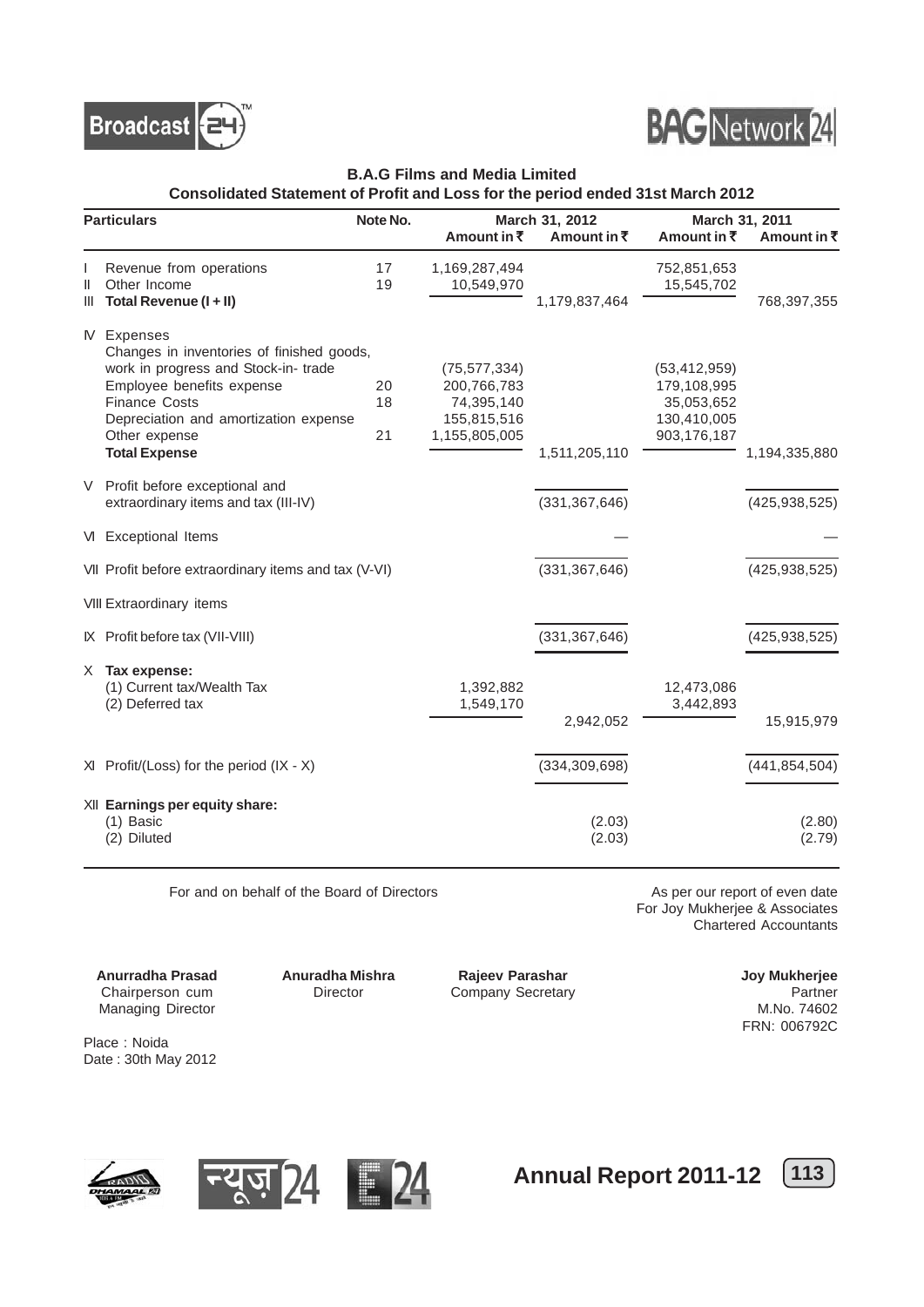



**Notes to Financial Statement**

| Note-1                                                                                                                                                    | Amount in ₹                               | Amount in ₹                               |
|-----------------------------------------------------------------------------------------------------------------------------------------------------------|-------------------------------------------|-------------------------------------------|
| <b>Particulars</b>                                                                                                                                        | March 31,2012                             | March 31,2011                             |
| <b>Share Capital</b>                                                                                                                                      |                                           |                                           |
| <b>Equity Share Capital</b><br><b>Authorised Share Capital</b>                                                                                            |                                           |                                           |
| 200,000,000 Equity Shares of Rs. 2/- each                                                                                                                 | 400,000,000                               | 400,000,000                               |
| (Previous Year 200000000 Equity Shares @ Rs 2/- each)                                                                                                     |                                           |                                           |
| <b>Total</b>                                                                                                                                              | 400,000,000                               | 400,000,000                               |
| <b>Particulars</b>                                                                                                                                        | March 31,2012                             | March 31,2011                             |
| Issued, Subscribed and Fully Paid Share Capital                                                                                                           |                                           |                                           |
| 37,518,890 Equity Shares of Rs. 2/- each Fully paid up for cash                                                                                           | 75,037,780                                | 75,037,780                                |
| 42,728,000 Equity Shares of Rs. 2/- each Fully paid up for cash<br>in Preferential Allotment<br>(Previous Year 42,728,000 Equity Shares @ Rs 2/- Each)    | 85,456,000                                | 85,456,000                                |
| 10,000,000 Equity Shares of Rs. 2/- each Fully paid up for cash<br>by Converting Share Warrants<br>(Previous year 100,00,000 Equity Shares @ Rs 2/- Each) | 20,000,000                                | 20,000,000                                |
| 15,000,000 Equity Shares of R. 2/- Each Fully Paid up for cash<br>by Converting Share Warrants<br>(Previous Year 15,000,000 Equity Shares @ Rs 2/- Each   | 30,000,000                                | 30,000,000                                |
| 3,70,00,000 Equity Shares @ 2.00 Per Share Represented by<br>37,00,000 GDR issued @ USD 4.71 per GDR                                                      | 74,000,000                                | 74,000,000                                |
| 405000 Shares of Rs.2/- Each against ESOP (Previous year<br>270000 Shares @ RS.2/- Each)                                                                  | 810,000                                   | 540,000                                   |
| 22,566,200 Equity Shares of Rs.2/- Each Issued as<br>Bonus shares by Capitalising General Reserves                                                        | 45,132,400                                | 45,132,400                                |
|                                                                                                                                                           | 330,436,180                               | 330,166,180                               |
| Calls unpaid (170,841 Equity Shares @ Rs. 1/-)                                                                                                            | 170,841                                   | 174,641                                   |
| <b>Total</b>                                                                                                                                              | 330,265,339                               | 329,991,539                               |
| Details of share holding in excess of 5% of share capital:                                                                                                |                                           |                                           |
| <b>Name of Shareholders</b>                                                                                                                               |                                           | March 31, 2012<br><b>No. of Shares</b>    |
| Anurradha Prasad                                                                                                                                          |                                           | 21,479,190                                |
| <b>ARVR Communications Pvt. Ltd.</b>                                                                                                                      |                                           | 33,194,868                                |
| High Growth Distributors Pvt Ltd.                                                                                                                         |                                           | 13,078,000                                |
| Details of issued, subscribed and fully paid up shares:                                                                                                   |                                           |                                           |
| <b>Particulars</b>                                                                                                                                        | March 31, 2012<br><b>Number of Shares</b> | March 31, 2011<br><b>Number of Shares</b> |
| <b>Equity Capital</b>                                                                                                                                     |                                           |                                           |
| - Number of shares held                                                                                                                                   | 165,218,090                               | 165,083,090                               |
| - Number of share holders [including their nominees]                                                                                                      | 46,482                                    | 46,495                                    |





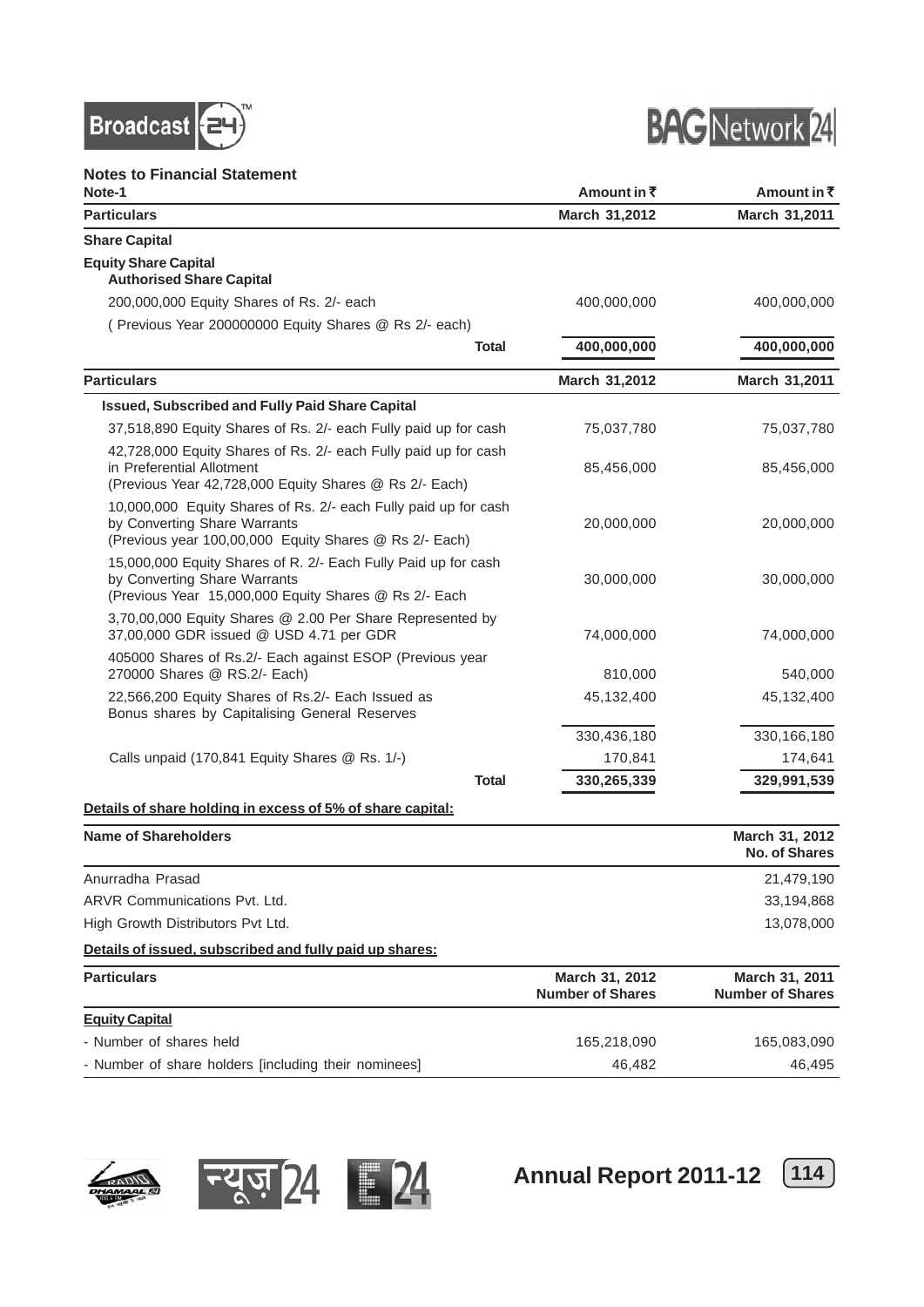



**Details of issued, subscribed and not fully paid up shares:**

| 199000, 9009011000 and not faily paid ap 911al 09.                                                                    |                                           |                |                                       |                            |                                           |
|-----------------------------------------------------------------------------------------------------------------------|-------------------------------------------|----------------|---------------------------------------|----------------------------|-------------------------------------------|
| <b>Particulars</b>                                                                                                    | March 31, 2012<br><b>Number of Shares</b> |                |                                       |                            | March 31, 2011<br><b>Number of Shares</b> |
| <b>Equity capital</b><br>- Number of shares held<br>- Number of share holders [including their nominees]              |                                           |                | 170,841<br>287                        |                            | 174,641<br>294                            |
| <b>Details of Calls unpaid</b>                                                                                        |                                           |                |                                       |                            |                                           |
| <b>Particulars</b>                                                                                                    |                                           | March 31, 2012 |                                       |                            | March 31, 2011                            |
|                                                                                                                       | <b>Number</b><br>of Shares                |                | Total                                 | <b>Number</b><br>of Shares | Total                                     |
| <b>Equity Shares with Voting rights</b><br>Aggregate of calls unpaid<br>- by others                                   | 170,841                                   |                | 170,841                               | 174,641                    | 174,641                                   |
| Reconciliation of the number of shares and amount outstanding at the beginning and at the end of the 31st March, 2012 |                                           |                |                                       |                            |                                           |
| <b>Issued, Subscribed and fully paid up shares:-</b>                                                                  |                                           |                |                                       |                            |                                           |
| <b>Particulars</b>                                                                                                    |                                           |                | <b>Number of Shares</b>               |                            | <b>Value</b>                              |
| <b>Equity share with Voting Rights</b><br>Opening Balance<br>Fresh Issue<br><b>ESOP</b><br><b>Closing Balance</b>     |                                           |                | 165,083,090<br>135,000<br>165,218,090 |                            | 330,166,180<br>270,000<br>330,436,180     |
| <b>Issued, Subscribed and not fully paid up shares:-</b>                                                              |                                           |                |                                       |                            |                                           |
| <b>Particulars</b>                                                                                                    |                                           |                | <b>Number of Shares</b>               |                            | Value                                     |
|                                                                                                                       |                                           |                |                                       |                            |                                           |
| <b>Equity share with Voting Rights</b><br>Opening Balance<br>Fresh Issue<br>Conversion<br><b>Closing Balance</b>      |                                           |                | 174,641<br>(3,800)<br>170,841         |                            | 174,641<br>(3,800)<br>170,841             |
| Note-2                                                                                                                |                                           |                |                                       |                            |                                           |
| <b>Particulars</b>                                                                                                    |                                           |                | March 31, 2012                        |                            | March 31, 2011                            |
| <b>Reserves and Surplus</b>                                                                                           |                                           |                |                                       |                            |                                           |
| <b>Capital Reserves</b><br>Opening Balance<br>Add: Additions during the year                                          |                                           |                | 24,969,054                            |                            | 60,150,000                                |
| Less: Goodwill                                                                                                        |                                           |                |                                       |                            | 35,180,946                                |
|                                                                                                                       | <b>Sub Total</b>                          |                | 24,969,054                            |                            | 24,969,054                                |
| <b>General Reserves</b><br>Opening Balance<br>Add: Transferred from surplus in                                        |                                           |                | 37,927,284                            |                            | 37,927,284                                |
| Statement of Profit and Loss                                                                                          |                                           |                |                                       |                            |                                           |
|                                                                                                                       | <b>Sub Total</b>                          |                | 37,927,284                            |                            | 37,927,284                                |
| <b>Securities Premium Reserves</b><br>Opening Balance<br>Less: Share Warrants Forfieted                               |                                           |                | 2,764,120,443                         |                            | 1,820,793,523<br>40,150,000               |
| Add: Premium on ESOP issued during the year                                                                           |                                           |                | 5,571,750                             |                            | 6,193,500                                 |





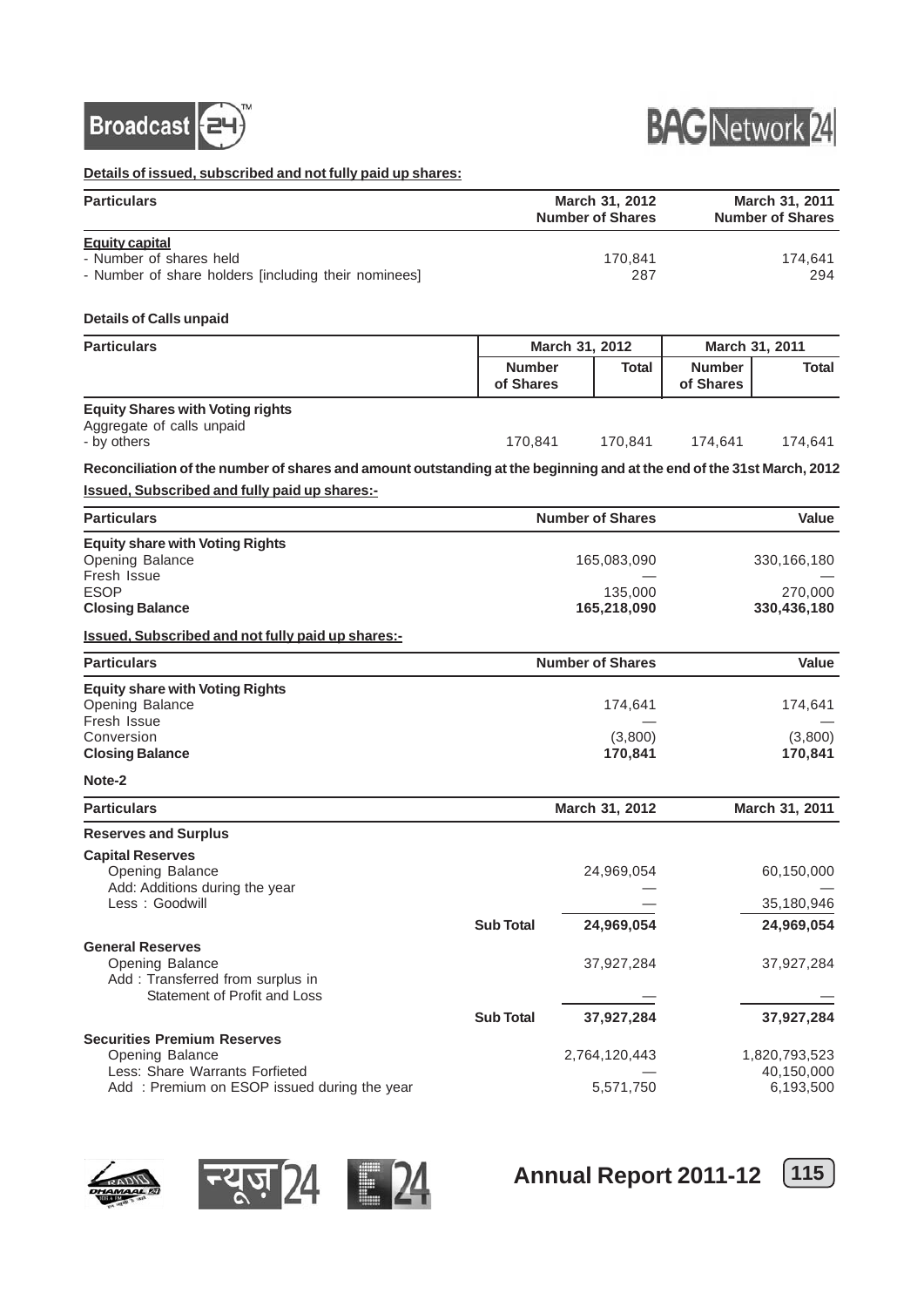



#### *Note-2 Contd.............*

| Add: Premium on Share Warrant<br>229,500,000<br>Add: Received Through GDR<br>735,658,420<br>Add: Received Through Upfront Money of share warrant<br>12,125,000<br>2,769,692,193<br>2,764,120,443<br>Less: Calls Unpaid (170841 Equity Shares @ Rs.4/-)<br>683,364<br>698,564<br>2,769,008,829<br>2,763,421,879<br><b>Sub Total</b><br><b>Employee Stock option oustanding account</b><br><b>Opening Balance</b><br>8,664,000<br>11,642,250<br>Add: Repricing Cost<br>6,450,000<br>Less: Shares allotted during the year<br>5,436,750<br>2,978,250<br><b>Sub Total</b><br>9,677,250<br>8,664,000<br><b>Surplus</b><br>Opening Balance<br>(1,602,007,221)<br>(1, 193, 400, 823)<br>Add: Profit / (Loss) for the year<br>(69, 791, 093)<br>(69, 364, 703)<br>(266, 149, 230)<br>Minority Interest<br>(372, 489, 801)<br>Adjustment relating to earlier year<br>(1,702,542)<br>(1,932,840)<br>Goodwill<br>35,180,946<br><b>Sub Total</b><br>(1,939,650,086)<br>(1,602,007,221)<br>Total<br>901,932,331<br>1,232,974,996<br>Note <sub>3</sub><br><b>Particulars</b><br>March 31, 2012<br>March 31, 2011<br>Share Application Money Pending Allotment<br>176,600,000<br>146,763,226<br><b>Total</b><br>176,600,000<br>146,763,226<br>Note-4<br>March 31, 2012<br>March 31, 2011<br><b>Particulars</b><br><b>Long-Term Borrowings</b><br><b>Secured Loans</b><br>A. Vehicle Loans<br>- From Bank<br>1,198,623<br>3,367,360<br><b>B.</b> Term loans<br>- From Bank<br>216,666,667<br>318,278,900<br>C. Deposits<br>1,200,000<br>D. Others Loan & advances<br>90,000,000<br>90,000,000<br><b>Unsecured Loans</b><br>Optionally fully convertible Debentures<br>250,000,000<br>250,000,000<br>B. Others<br>10,000,000 |    | <b>Particulars</b> |              | March 31, 2012 | March 31, 2011 |
|-------------------------------------------------------------------------------------------------------------------------------------------------------------------------------------------------------------------------------------------------------------------------------------------------------------------------------------------------------------------------------------------------------------------------------------------------------------------------------------------------------------------------------------------------------------------------------------------------------------------------------------------------------------------------------------------------------------------------------------------------------------------------------------------------------------------------------------------------------------------------------------------------------------------------------------------------------------------------------------------------------------------------------------------------------------------------------------------------------------------------------------------------------------------------------------------------------------------------------------------------------------------------------------------------------------------------------------------------------------------------------------------------------------------------------------------------------------------------------------------------------------------------------------------------------------------------------------------------------------------------------------------------------------------------------------------------------------|----|--------------------|--------------|----------------|----------------|
|                                                                                                                                                                                                                                                                                                                                                                                                                                                                                                                                                                                                                                                                                                                                                                                                                                                                                                                                                                                                                                                                                                                                                                                                                                                                                                                                                                                                                                                                                                                                                                                                                                                                                                             |    |                    |              |                |                |
|                                                                                                                                                                                                                                                                                                                                                                                                                                                                                                                                                                                                                                                                                                                                                                                                                                                                                                                                                                                                                                                                                                                                                                                                                                                                                                                                                                                                                                                                                                                                                                                                                                                                                                             |    |                    |              |                |                |
|                                                                                                                                                                                                                                                                                                                                                                                                                                                                                                                                                                                                                                                                                                                                                                                                                                                                                                                                                                                                                                                                                                                                                                                                                                                                                                                                                                                                                                                                                                                                                                                                                                                                                                             |    |                    |              |                |                |
|                                                                                                                                                                                                                                                                                                                                                                                                                                                                                                                                                                                                                                                                                                                                                                                                                                                                                                                                                                                                                                                                                                                                                                                                                                                                                                                                                                                                                                                                                                                                                                                                                                                                                                             |    |                    |              |                |                |
|                                                                                                                                                                                                                                                                                                                                                                                                                                                                                                                                                                                                                                                                                                                                                                                                                                                                                                                                                                                                                                                                                                                                                                                                                                                                                                                                                                                                                                                                                                                                                                                                                                                                                                             |    |                    |              |                |                |
|                                                                                                                                                                                                                                                                                                                                                                                                                                                                                                                                                                                                                                                                                                                                                                                                                                                                                                                                                                                                                                                                                                                                                                                                                                                                                                                                                                                                                                                                                                                                                                                                                                                                                                             |    |                    |              |                |                |
|                                                                                                                                                                                                                                                                                                                                                                                                                                                                                                                                                                                                                                                                                                                                                                                                                                                                                                                                                                                                                                                                                                                                                                                                                                                                                                                                                                                                                                                                                                                                                                                                                                                                                                             |    |                    |              |                |                |
|                                                                                                                                                                                                                                                                                                                                                                                                                                                                                                                                                                                                                                                                                                                                                                                                                                                                                                                                                                                                                                                                                                                                                                                                                                                                                                                                                                                                                                                                                                                                                                                                                                                                                                             |    |                    |              |                |                |
|                                                                                                                                                                                                                                                                                                                                                                                                                                                                                                                                                                                                                                                                                                                                                                                                                                                                                                                                                                                                                                                                                                                                                                                                                                                                                                                                                                                                                                                                                                                                                                                                                                                                                                             |    |                    |              |                |                |
|                                                                                                                                                                                                                                                                                                                                                                                                                                                                                                                                                                                                                                                                                                                                                                                                                                                                                                                                                                                                                                                                                                                                                                                                                                                                                                                                                                                                                                                                                                                                                                                                                                                                                                             |    |                    |              |                |                |
|                                                                                                                                                                                                                                                                                                                                                                                                                                                                                                                                                                                                                                                                                                                                                                                                                                                                                                                                                                                                                                                                                                                                                                                                                                                                                                                                                                                                                                                                                                                                                                                                                                                                                                             |    |                    |              |                |                |
|                                                                                                                                                                                                                                                                                                                                                                                                                                                                                                                                                                                                                                                                                                                                                                                                                                                                                                                                                                                                                                                                                                                                                                                                                                                                                                                                                                                                                                                                                                                                                                                                                                                                                                             |    |                    |              |                |                |
|                                                                                                                                                                                                                                                                                                                                                                                                                                                                                                                                                                                                                                                                                                                                                                                                                                                                                                                                                                                                                                                                                                                                                                                                                                                                                                                                                                                                                                                                                                                                                                                                                                                                                                             |    |                    |              |                |                |
|                                                                                                                                                                                                                                                                                                                                                                                                                                                                                                                                                                                                                                                                                                                                                                                                                                                                                                                                                                                                                                                                                                                                                                                                                                                                                                                                                                                                                                                                                                                                                                                                                                                                                                             |    |                    |              |                |                |
|                                                                                                                                                                                                                                                                                                                                                                                                                                                                                                                                                                                                                                                                                                                                                                                                                                                                                                                                                                                                                                                                                                                                                                                                                                                                                                                                                                                                                                                                                                                                                                                                                                                                                                             |    |                    |              |                |                |
|                                                                                                                                                                                                                                                                                                                                                                                                                                                                                                                                                                                                                                                                                                                                                                                                                                                                                                                                                                                                                                                                                                                                                                                                                                                                                                                                                                                                                                                                                                                                                                                                                                                                                                             |    |                    |              |                |                |
|                                                                                                                                                                                                                                                                                                                                                                                                                                                                                                                                                                                                                                                                                                                                                                                                                                                                                                                                                                                                                                                                                                                                                                                                                                                                                                                                                                                                                                                                                                                                                                                                                                                                                                             |    |                    |              |                |                |
|                                                                                                                                                                                                                                                                                                                                                                                                                                                                                                                                                                                                                                                                                                                                                                                                                                                                                                                                                                                                                                                                                                                                                                                                                                                                                                                                                                                                                                                                                                                                                                                                                                                                                                             |    |                    |              |                |                |
|                                                                                                                                                                                                                                                                                                                                                                                                                                                                                                                                                                                                                                                                                                                                                                                                                                                                                                                                                                                                                                                                                                                                                                                                                                                                                                                                                                                                                                                                                                                                                                                                                                                                                                             |    |                    |              |                |                |
|                                                                                                                                                                                                                                                                                                                                                                                                                                                                                                                                                                                                                                                                                                                                                                                                                                                                                                                                                                                                                                                                                                                                                                                                                                                                                                                                                                                                                                                                                                                                                                                                                                                                                                             |    |                    |              |                |                |
|                                                                                                                                                                                                                                                                                                                                                                                                                                                                                                                                                                                                                                                                                                                                                                                                                                                                                                                                                                                                                                                                                                                                                                                                                                                                                                                                                                                                                                                                                                                                                                                                                                                                                                             |    |                    |              |                |                |
|                                                                                                                                                                                                                                                                                                                                                                                                                                                                                                                                                                                                                                                                                                                                                                                                                                                                                                                                                                                                                                                                                                                                                                                                                                                                                                                                                                                                                                                                                                                                                                                                                                                                                                             |    |                    |              |                |                |
|                                                                                                                                                                                                                                                                                                                                                                                                                                                                                                                                                                                                                                                                                                                                                                                                                                                                                                                                                                                                                                                                                                                                                                                                                                                                                                                                                                                                                                                                                                                                                                                                                                                                                                             |    |                    |              |                |                |
|                                                                                                                                                                                                                                                                                                                                                                                                                                                                                                                                                                                                                                                                                                                                                                                                                                                                                                                                                                                                                                                                                                                                                                                                                                                                                                                                                                                                                                                                                                                                                                                                                                                                                                             |    |                    |              |                |                |
|                                                                                                                                                                                                                                                                                                                                                                                                                                                                                                                                                                                                                                                                                                                                                                                                                                                                                                                                                                                                                                                                                                                                                                                                                                                                                                                                                                                                                                                                                                                                                                                                                                                                                                             |    |                    |              |                |                |
|                                                                                                                                                                                                                                                                                                                                                                                                                                                                                                                                                                                                                                                                                                                                                                                                                                                                                                                                                                                                                                                                                                                                                                                                                                                                                                                                                                                                                                                                                                                                                                                                                                                                                                             |    |                    |              |                |                |
|                                                                                                                                                                                                                                                                                                                                                                                                                                                                                                                                                                                                                                                                                                                                                                                                                                                                                                                                                                                                                                                                                                                                                                                                                                                                                                                                                                                                                                                                                                                                                                                                                                                                                                             |    |                    |              |                |                |
|                                                                                                                                                                                                                                                                                                                                                                                                                                                                                                                                                                                                                                                                                                                                                                                                                                                                                                                                                                                                                                                                                                                                                                                                                                                                                                                                                                                                                                                                                                                                                                                                                                                                                                             |    |                    |              |                |                |
|                                                                                                                                                                                                                                                                                                                                                                                                                                                                                                                                                                                                                                                                                                                                                                                                                                                                                                                                                                                                                                                                                                                                                                                                                                                                                                                                                                                                                                                                                                                                                                                                                                                                                                             |    |                    |              |                |                |
|                                                                                                                                                                                                                                                                                                                                                                                                                                                                                                                                                                                                                                                                                                                                                                                                                                                                                                                                                                                                                                                                                                                                                                                                                                                                                                                                                                                                                                                                                                                                                                                                                                                                                                             |    |                    |              |                |                |
|                                                                                                                                                                                                                                                                                                                                                                                                                                                                                                                                                                                                                                                                                                                                                                                                                                                                                                                                                                                                                                                                                                                                                                                                                                                                                                                                                                                                                                                                                                                                                                                                                                                                                                             |    |                    |              |                |                |
|                                                                                                                                                                                                                                                                                                                                                                                                                                                                                                                                                                                                                                                                                                                                                                                                                                                                                                                                                                                                                                                                                                                                                                                                                                                                                                                                                                                                                                                                                                                                                                                                                                                                                                             |    |                    |              |                |                |
|                                                                                                                                                                                                                                                                                                                                                                                                                                                                                                                                                                                                                                                                                                                                                                                                                                                                                                                                                                                                                                                                                                                                                                                                                                                                                                                                                                                                                                                                                                                                                                                                                                                                                                             |    |                    |              |                |                |
|                                                                                                                                                                                                                                                                                                                                                                                                                                                                                                                                                                                                                                                                                                                                                                                                                                                                                                                                                                                                                                                                                                                                                                                                                                                                                                                                                                                                                                                                                                                                                                                                                                                                                                             | А. |                    |              |                |                |
|                                                                                                                                                                                                                                                                                                                                                                                                                                                                                                                                                                                                                                                                                                                                                                                                                                                                                                                                                                                                                                                                                                                                                                                                                                                                                                                                                                                                                                                                                                                                                                                                                                                                                                             |    |                    |              |                |                |
|                                                                                                                                                                                                                                                                                                                                                                                                                                                                                                                                                                                                                                                                                                                                                                                                                                                                                                                                                                                                                                                                                                                                                                                                                                                                                                                                                                                                                                                                                                                                                                                                                                                                                                             |    |                    | <b>Total</b> | 670,677,523    | 560,034,027    |

#### **Details of terms of repayment for the long-term borrowings and security provided in respect of the secured long-term borrowings:**

#### **A. Term loans from banks:**

Term Loan of Rs. 25 Crores taken from Punjab National Bank, Sector-63, Noida Branch secured by pari passu charge on Land and building of B.A.G Films & Media Limited situated at FC-23, Sector-16-A, Film City, Noida and repayble in 24 Quarters of equal installment start from July 01, 2012. Term Loan of Rs. 19.95 Crores taken from Punjab National Bank, Sector-63, Noida Branch secured by pari passu charge on Land and building of B.A.G Films & Media Limited situated at FC-23, Sector-16-A, Film City, Noida. and repayble in 12 Quarters of equal installment start from October 01, 2011.









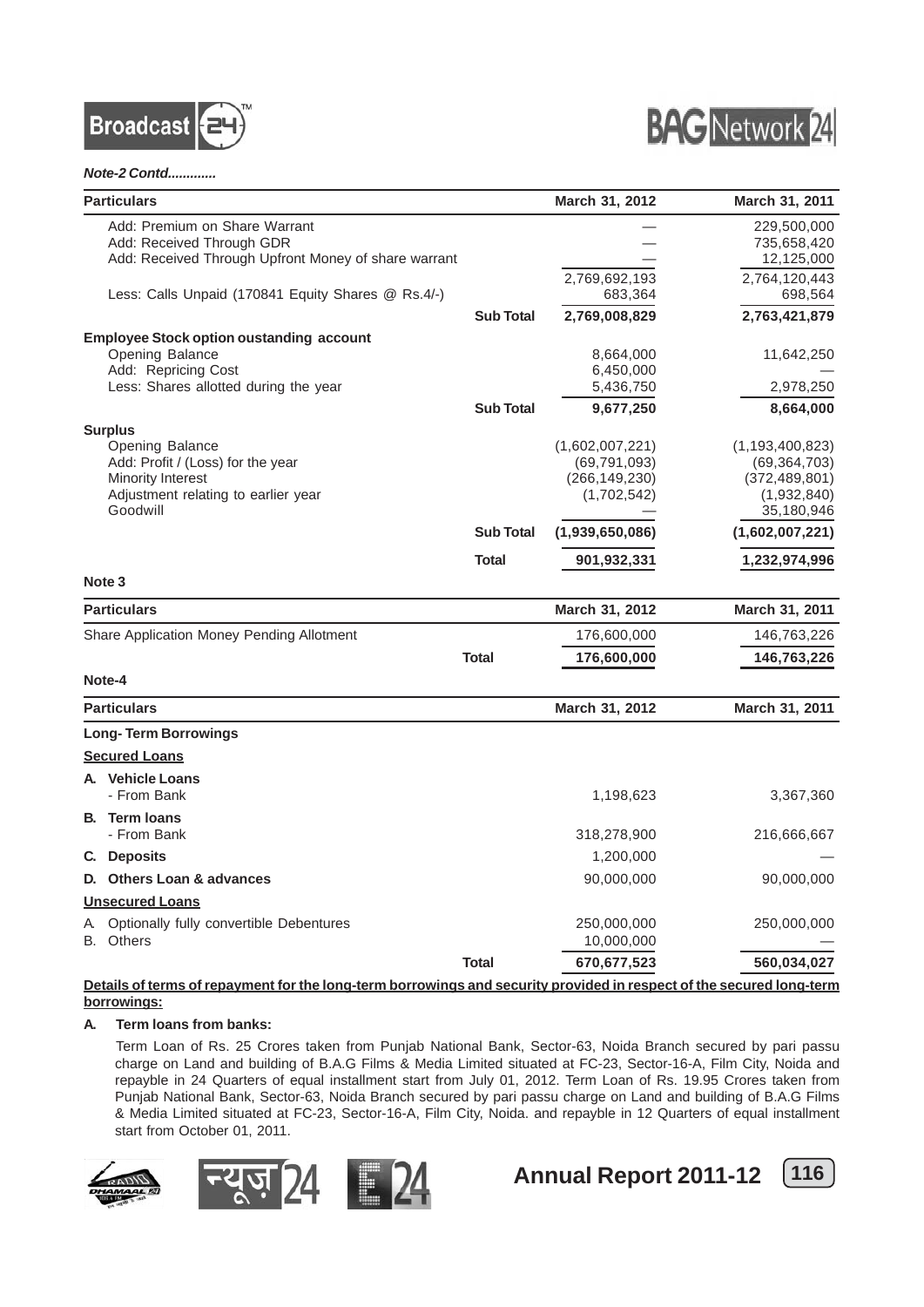



#### **B. Vehicle Loans from banks:**

Vechicle Loan taken from ICICI Bank, HDFC Bank and Bank of India secured by vehicle financed by bank and repayable as per repayment schedule "issued by the Bank.

#### **C. Security Deposit:**

Security deposit received against letting out of building premises for office use and repayment as per agreed terms of the contarct.

#### **D. Others Loan & Advances**

The amount of Rs. 40,000,000 (Previous year Rs. 40,000,000) availed by E24 Glamour Limited is secured by pledging 411,430 equity shares held by B.A.G. Films & Media Limited in E24 Glamour Limited (formerly known as B.A.G. Glamour Limited ). The amount is convertible into equity shares after a period mutually agreed between the parties.

The amount of Rs 50,000,000 (Previous year Rs. 50,000,000) availed by News24 Broadcast India Limited is secured by pledging 514,286 equity shares held by B.A.G. Films & Media Limited in News24 Broadcast India Limited (formerly known as B.A.G. Newsline Network Limited). The amount is convertible into equity shares after a period mutually agreed between the parties

#### **Disclosure in realtion to default in repayment of loans and interest in respect of the following:**

#### **A. Term loans from banks:**

No default has been made in repayment of Principal and interset on term loan during the financial year ending March 31, 2012

#### **B. Vehicle Loans from banks:**

No default has been made in repayment of Principal and interset on vehicle loan during the financial year ending March 31, 2012

#### **Disclosure in Relation to Convertible Debenture**

E24 Glamour Limited (formerly known as B.A.G. Glamour Limited) and News24 Broadcast India Limited (formerly known as B.A.G. Newsline Network Limited ) had issued 1,250,000 each optionally fully convertible debenture (OFCDs) of face value Rs 100/- each. The OFCDs fully convertible into equity shares at any time after the expiry of 4 years of issue at a conversion price arrived at a Fair valuation mutually agreeble to the both parties.

#### **Note-5**

| <b>Particulars</b>                                          |              | March 31,2012 | March 31,2011 |
|-------------------------------------------------------------|--------------|---------------|---------------|
| <b>Long-Term provisions</b>                                 |              |               |               |
| Provision for Employee Benefits<br>- Provision for Gratuity |              | 4,515,904     | 5,204,066     |
| <b>Others</b><br>- Provision for Leave encashment           |              | 2,638,116     |               |
|                                                             | <b>Total</b> | 7,154,020     | 5,204,066     |
| Note-6                                                      |              |               |               |
| <b>Particulars</b>                                          |              | March 31,2012 | March 31,2011 |
| <b>Short-Term Borrowings</b>                                |              |               |               |
| <b>Secured</b>                                              |              |               |               |
| Loans repayable on demand<br>From Bank                      |              | 127,544,045   | 123,698,176   |
| <b>Unsecured</b>                                            |              |               |               |
| Loans and advances from related parties                     |              | 110,035,039   | 17,796,719    |
| Other Loans & Advances                                      |              |               | 41,106,742    |
|                                                             | <b>Total</b> | 237,579,084   | 182,601,637   |







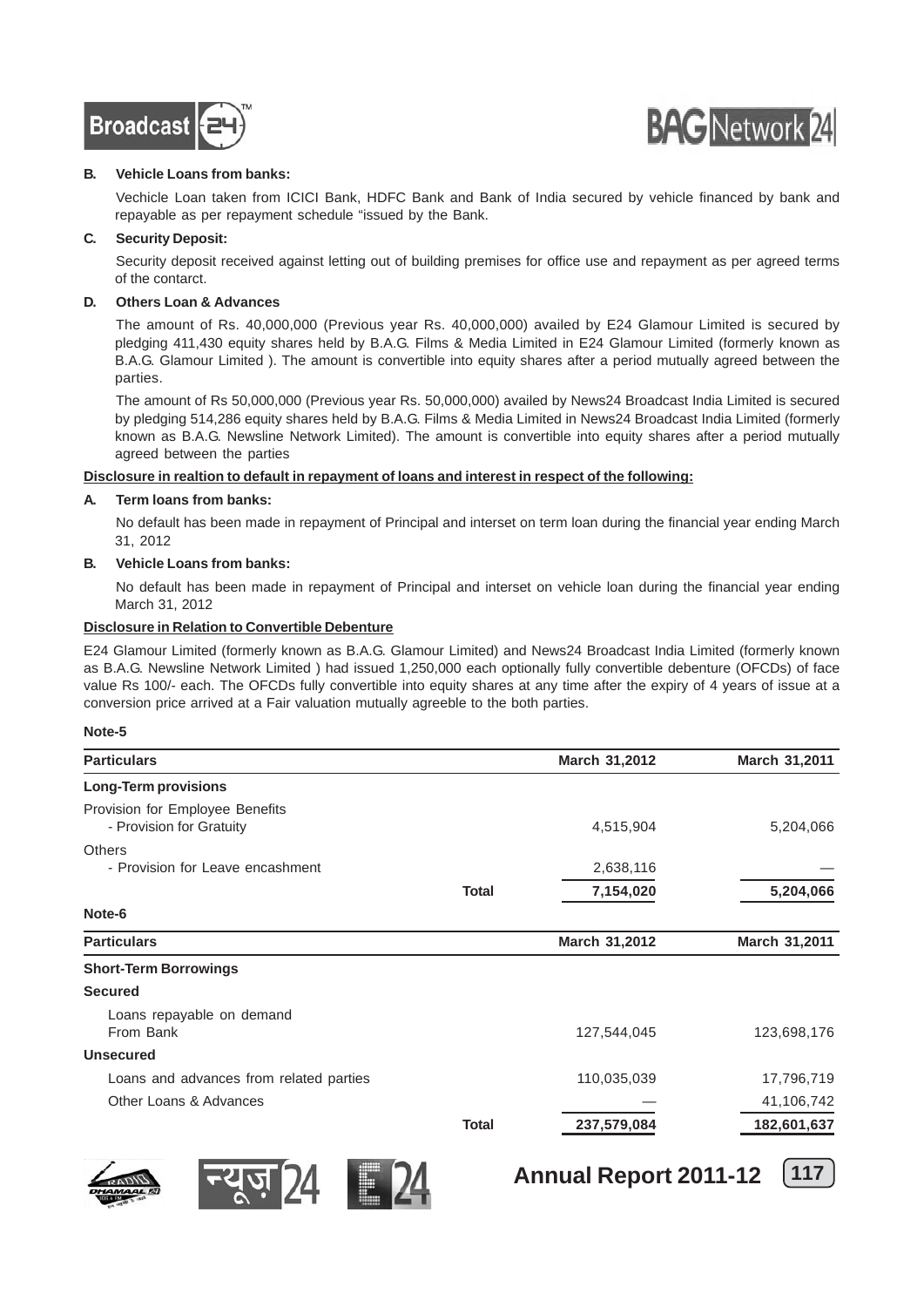



**Details of security for the secured short-term borrowings:**

| <b>Particulars</b>                      | <b>Nature of Security</b>     |
|-----------------------------------------|-------------------------------|
| Loan repayable on demand<br>From Bank   |                               |
| Canara bank<br><b>HDFC Bank Limited</b> | Land & Building<br>Investment |

#### **Note-7**

| <b>Particulars</b>                   |              | March 31, 2012 | March 31, 2011 |
|--------------------------------------|--------------|----------------|----------------|
| <b>Other Current liabilites</b>      |              |                |                |
| Current maturities of long term debt |              | 112,516,268    | 67,843,699     |
| Income received in advance           |              | 6,448,704      | 1,411,216      |
| Uncalimed Dividend                   |              | 564,809        | 591,436        |
| Other payables                       |              |                |                |
| Statutory remittances                |              | 2,153,353      | 1,472,484      |
| <b>Taxes Payable</b>                 |              | 63,657,175     | 61,343,456     |
| Other Liability                      |              | 41,347,690     | 54,650,316     |
| <b>Employee Cost</b>                 |              | 14,389,742     | 10,523,825     |
| Advances from customers              |              | 3,524,335      | 921,054        |
|                                      | <b>Total</b> | 244,602,076    | 198,757,486    |
| Note-8                               |              |                |                |
| <b>Particulars</b>                   |              | March 31, 2012 | March 31, 2011 |
| <b>Short-Term Provisions</b>         |              |                |                |
| Provision for Income Tax             |              | 20,125,689     | 23, 155, 161   |
| Provision for Wealth Tax             |              | 40,172         | 532,205        |
|                                      | <b>Total</b> | 20,165,861     | 23,687,366     |







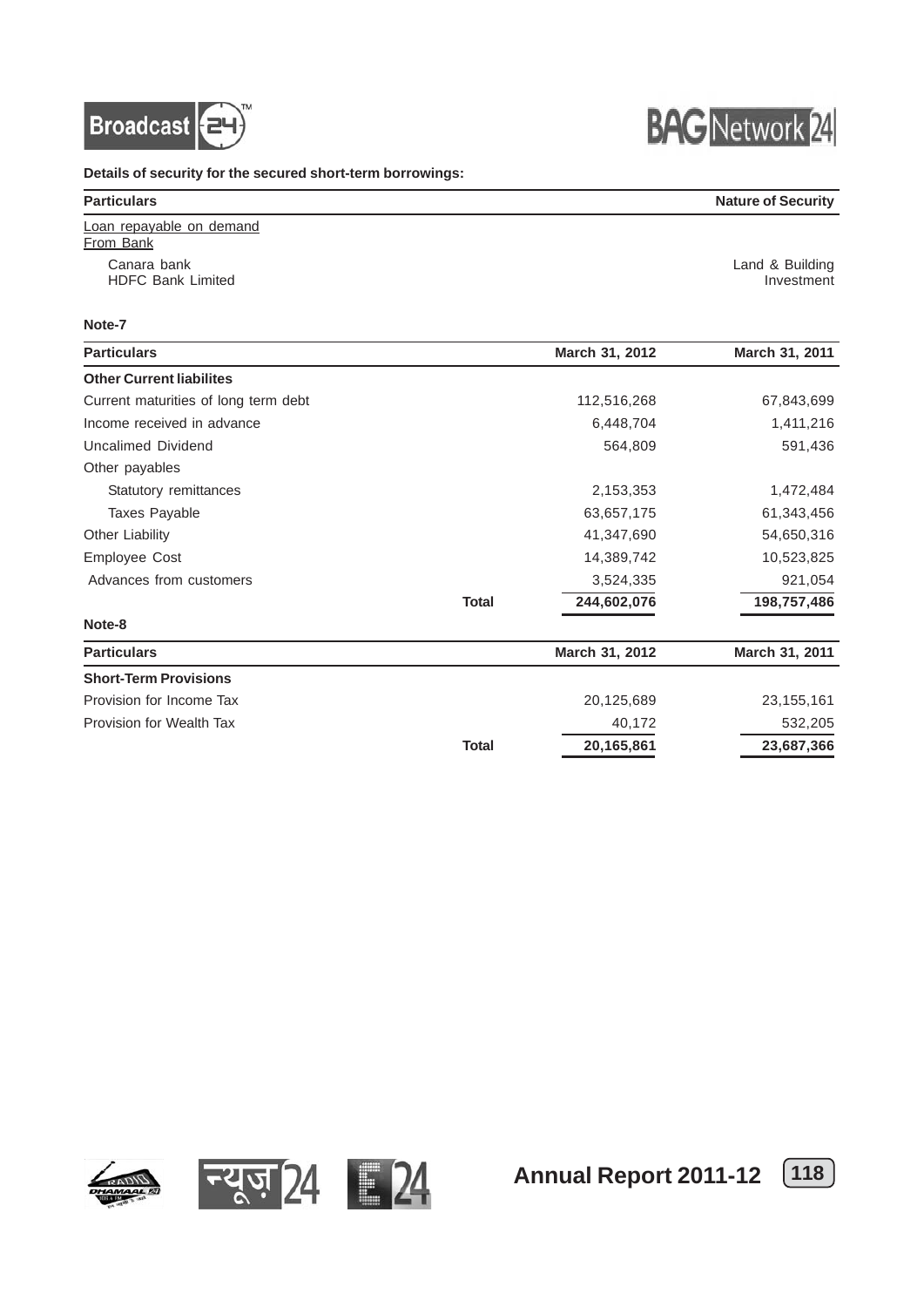

Note 9 - Fixed Assets Schedule as per Companies Act, 1956 for the year ended on March 31, 2012 **Note 9 - Fixed Assets Schedule as per Companies Act, 1956 for the year ended on March 31, 2012** Tangible Fixed Assets **Tangible Fixed Assets**

|                         |                          |                                |                                |                             |                                                    |                                 |                               |                                                    |                               | (Amt. in ₹)                   |
|-------------------------|--------------------------|--------------------------------|--------------------------------|-----------------------------|----------------------------------------------------|---------------------------------|-------------------------------|----------------------------------------------------|-------------------------------|-------------------------------|
|                         |                          | Gross                          | <b>Block</b>                   |                             |                                                    | Depreciation                    |                               |                                                    | Net Block                     |                               |
| <b>PARTICULARS</b>      | Cost As At<br>01.04.2011 | Addition<br>During<br>the year | Sale/Adj<br>During<br>the year | 31.03.2012<br>Cost<br>as at | Accumulated<br>Depreciation<br>01.04.2011<br>as at | Depreciation<br>for the<br>year | Adjustment<br>for the<br>year | Accumulated<br>Depreciation<br>31.03.2012<br>As at | 31.03.2012<br>W.D.V.<br>As At | 31.03.2011<br>W.D.V.<br>As At |
| Land & Site Development | 57,825,219               | I                              |                                | 57,825,219                  |                                                    |                                 |                               |                                                    | 57,825,219                    | 57,825,219                    |
| Building                | 167,615,982              | 314,043                        |                                | 167,930,025                 | 37,823,437                                         | 6,496,450                       |                               | 44,319,887                                         | 123,610,138                   | 129,792,545                   |
| Plant & Machinery       | 575,054,085              | 122,542,448                    | I                              | 697,596,533                 | 219,244,797                                        | 69,074,784                      |                               | 288,319,581                                        | 409,276,952                   | 355,809,288                   |
| Computers & Peripherals | 259,314,594              | 219<br>31,888,                 | 5,500                          | 291, 197, 313               | 184,561,284                                        | 24,377,952                      | 4,163                         | 208,935,073                                        | 82,262,240                    | 74,753,310                    |
| Vehicle                 | 27,180,630               | I                              | I                              | 27,180,630                  | 16,726,177                                         | 2,706,658                       | I                             | 19,432,835                                         | 7,747,795                     | 10,454,453                    |
| Furniture's & Fixtures  | 140,042,147              | 131<br>155,226,                | 39,427                         | 295,228,851                 | 73,950,528                                         | 23, 192, 124                    | 6,712                         | 97, 135, 940                                       | 198,092,911                   | 66,091,619                    |
| Office Equipments       | 147,421,599              | 400<br>5,271,                  | 3,516,009                      | 149, 176, 990               | 46,301,376                                         | 14,266,686                      | 386,376                       | 60,181,686                                         | 88,995,304                    | 101,120,223                   |
| Total                   | 1,374,454,256            | 315,242,241                    | 3,560,936                      | 1,686,135,561               | 578,607,599                                        | 140,114,654                     | 397,251                       | 718,325,002                                        | 967,810,559                   | 795,846,656                   |
|                         |                          |                                |                                |                             |                                                    |                                 |                               |                                                    |                               |                               |

24

न्यूज़ 24

# Note 10 - Fixed Assets Schedule as per Companies Act, 1956 for the year ended on March 31, 2012 **Note 10 - Fixed Assets Schedule as per Companies Act, 1956 for the year ended on March 31, 2012**

Intangible Fixed Assets **Intangible Fixed Assets**

*(Amt. in* `*)*

|                     |                          | Gross                          | <b>Block</b>                   |                             |                                                           | Depreciation                      |                               |                                                    |                               | Net Block                     |
|---------------------|--------------------------|--------------------------------|--------------------------------|-----------------------------|-----------------------------------------------------------|-----------------------------------|-------------------------------|----------------------------------------------------|-------------------------------|-------------------------------|
| PARTICULARS         | Cost As At<br>01.04.2011 | Addition<br>During<br>the year | Sale/Adj<br>the year<br>During | 31.03.2012<br>Cost<br>as at | Accumulated<br><b>Depreciation</b><br>11.04.2011<br>as at | Depreciation  <br>for the<br>year | Adjustment<br>for the<br>year | Accumulated<br>Depreciation<br>31.03.2012<br>As at | 31.03.2012<br>W.D.V.<br>As At | 81.03.2011<br>W.D.V.<br>As At |
| Computer Software   | 203,440,896              | 250,000                        | 10,800                         | 203,680,096                 | 117,565,535                                               | 10,697,559                        | 8,175                         | 128,254,919                                        | 75,425,176                    | 85,875,360                    |
| Radio Licences Fees | 49,910,000               |                                |                                | 49,910,000                  | 15,814,477                                                | 5,003,303                         |                               | 20,817,780                                         | 29,092,220                    | 34,095,523                    |
| Total               | 253,350,896              | 250,000                        | 10,800                         | 253,590,096                 | 133,380,012                                               | 15,700,862                        | 8,175                         | 149,072,699                                        | 104,517,396                   | 119,970,883                   |

**Annual Report 2011-12 119**

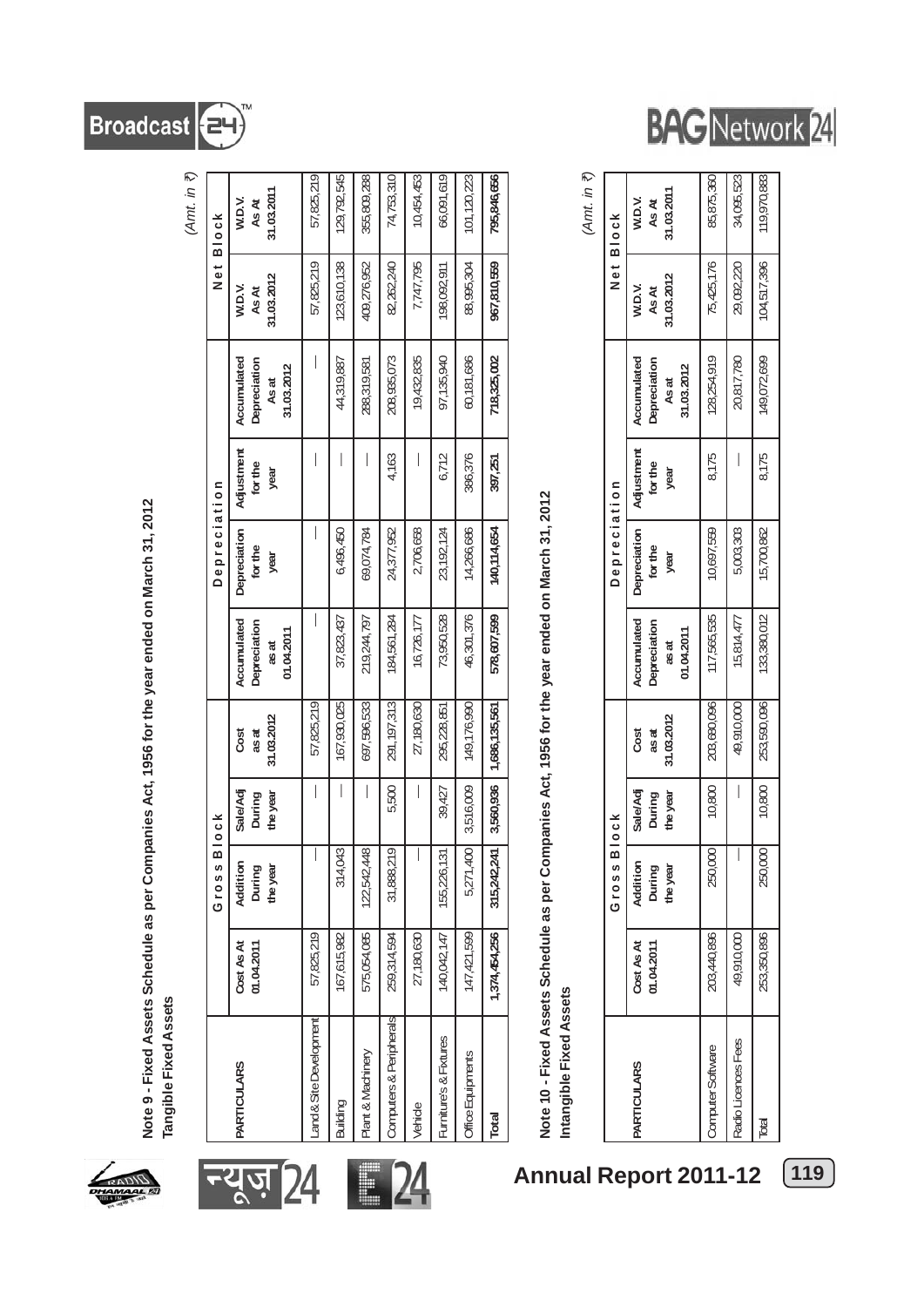



#### **Note-11**

| <b>Particulars</b>                                                                                                                                                                                                      |              | March 31, 2012        |                    | March 31, 2011        |
|-------------------------------------------------------------------------------------------------------------------------------------------------------------------------------------------------------------------------|--------------|-----------------------|--------------------|-----------------------|
| <b>Non-Current Investments</b>                                                                                                                                                                                          |              |                       |                    |                       |
| <b>Trade Investments at cost</b><br>Quoted                                                                                                                                                                              |              |                       |                    |                       |
| 5,000 Equity Shares of Mukta Arts Limited<br>Having Face Value of Rs. 5/- per share fully paid up<br>Purchased @ RS.100/- Per Equity Share<br>(Market Price as on 31-03-2012 is Rs. 28.90)<br>(Previous Year Rs. 34.30) |              | 500,000               |                    | 500,000               |
| Investment in Mutual Funds                                                                                                                                                                                              |              | 14,621,178            |                    | 119,200,971           |
| Non Trade Investment at Cost<br><b>Unquoted</b>                                                                                                                                                                         |              |                       |                    |                       |
| 12,400 Equity Shares of B.A.G.Infotech Private Limited<br>Having Face Value of Rs 10/- per share fully paid-up                                                                                                          |              | 124,000               |                    | 124,000               |
| 31,400 Equity Shares(Previous Year 24,500 Equity Shares)<br>of B.A.G. Live Entertainment Limited<br>Having Face Value of Rs 10/- per share fully paid-up                                                                |              | 314,000               |                    | 245,000               |
| 245,000 Equity Shares(Previous Year 245,000 Equity Shares)<br>of B.A.G. Business Ventures Limited<br>Having Face Value of Rs 1/- per share fully paid-up                                                                |              | 245,000               |                    | 245,000               |
| 24,000 Equity Shares(Previous Year Nil Equity Shares)<br>of Nautanki Films Private Limited<br>Having Face Value of Rs 10/- per share fully paid-up                                                                      |              | 240,000               |                    |                       |
| In Joint Venture Company at Cost                                                                                                                                                                                        |              |                       |                    |                       |
| <b>Unquoted</b><br>483,376 Equity Shares (Previous Year 483,376 Equity Shares)<br>of Seiun and B.A.G. Animation Private Limited<br>Having Face Value of Rs. 10/- per Shares fully paid up                               |              | 4,833,760             |                    | 4,833,760             |
| In Subsidaries at Cost<br><b>Unquoted</b>                                                                                                                                                                               |              |                       |                    |                       |
| 496,100 Equity Shares (Previous Year 496,100 Equity Shares)<br>of B.A.G. Animation Private Limited<br>Having face Value of Rs. 10/- per Shares fully Paid up                                                            |              | 4,961,000             |                    | 4,961,000             |
|                                                                                                                                                                                                                         | <b>Total</b> | 25,838,938            |                    | 130,109,731           |
| <b>Particulars</b>                                                                                                                                                                                                      |              | As at 31st March 2012 |                    | As at 31st March 2011 |
|                                                                                                                                                                                                                         | Quoted       | <b>Unquoted</b>       | Quoted             | <b>Unquoted</b>       |
| A. Trade<br>i) Investment in equity instruments                                                                                                                                                                         | 500,000      |                       | 500,000            |                       |
| ii) Investment in mutual funds<br>1. Birla Sun Life MIP - Wealth 25 Growth                                                                                                                                              |              |                       | 15,000,000         |                       |
| 2. Franklin India Prima Fund<br>3. HDFC Cash Management Fund                                                                                                                                                            | 283,382      |                       | 283,382<br>861,865 |                       |
| 4. ICICI Pru Flexible Income Plan                                                                                                                                                                                       |              |                       | 20,000,000         |                       |
| 5. Principal Cash Management Fund                                                                                                                                                                                       | 62,596       |                       | 62,596             |                       |
| 6. Pru ICICI Infrustructure Fund-Div Payout                                                                                                                                                                             | 2,000,000    |                       | 2,000,000          |                       |
| 7. Reliance MIP- Growth                                                                                                                                                                                                 |              |                       | 35,000,000         |                       |
| 8. Tata Fixed Maturity Plan                                                                                                                                                                                             | 10,000,000   |                       |                    |                       |
| 9. Tata Indo-Global Infrastructure Fund                                                                                                                                                                                 | 2,000,000    |                       | 2,000,000          |                       |





**Annual Report 2011-12 120**

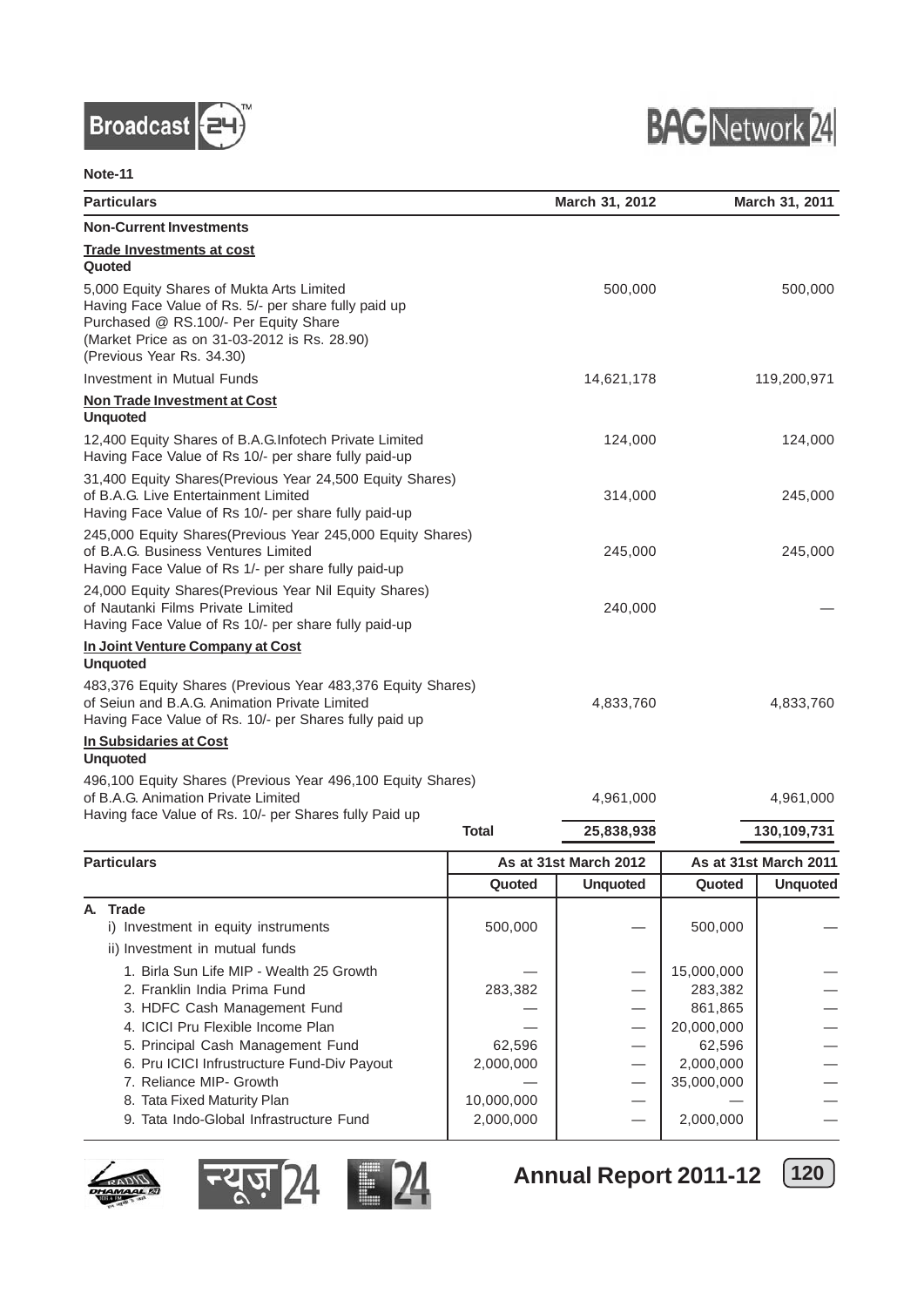



|    | <b>Particulars</b>                        |            | As at 31st March 2012 |             | As at 31st March 2011 |
|----|-------------------------------------------|------------|-----------------------|-------------|-----------------------|
|    |                                           | Quoted     | <b>Unquoted</b>       | Quoted      | <b>Unquoted</b>       |
|    | Tata MIP Plus- Growth<br>9.               |            |                       | 28,717,929  |                       |
|    | 10. Templeton Treasury Management Account | 275,200    |                       | 275,200     |                       |
|    | 11. UTI MIS Advantage Fund - Growth       |            |                       | 15,000,000  |                       |
| B. | <b>Other Investment</b>                   |            |                       |             |                       |
|    | Investment in equity instruments          |            |                       |             |                       |
|    | of subsidiaries                           |            | 4,961,000             |             | 4.961.000             |
|    | (ii) of joint venture companies           |            | 4,833,760             |             | 4,833,760             |
|    | (iii) of other entities                   |            | 923.000               |             | 614,000               |
|    |                                           | 15,121,178 | 10,717,760            | 119,700,972 | 10,408,760            |

#### **C. Market value of Quoted Investment**

The current market value of investment in Mukta Arts Limited is Rs. 144,500/-

#### **Note-12**

|    | <b>Particulars</b>                                                                 |                  | March 31, 2012                       | March 31, 2011         |
|----|------------------------------------------------------------------------------------|------------------|--------------------------------------|------------------------|
|    | <b>Other Non-Current Assets</b>                                                    |                  |                                      |                        |
|    | Unamortised expenses                                                               |                  |                                      |                        |
|    | A Preliminary Expenses<br>Opening Balance<br>Add: Incurred during the year         |                  | 3,034,230                            | 5,321,230              |
|    |                                                                                    |                  | 3,034,230                            | 5,321,230              |
|    | Less: Written off                                                                  |                  | 1,702,012                            | 2,287,000              |
|    |                                                                                    | <b>Sub Total</b> | 1,332,218                            | 3,034,230              |
| В. | Deferred Employee Compensation<br>Opening Balance<br>Add: Incurred during the year |                  | 6,091,876<br>6,450,000<br>12,541,876 | 8,799,376<br>8,799,376 |
|    | Less: Written off                                                                  |                  | 5,983,305                            | 2,707,500              |
|    |                                                                                    | <b>Sub Total</b> | 6,558,571                            | 6,091,876              |
|    | <b>B.</b> Preoperative Expense<br>Opening Balance<br>Add: Incurred during the year |                  | 1,265,695<br>1,265,695               | 2,531,391<br>2,531,391 |
|    | Less: Written off                                                                  |                  | 1,265,695                            | 1,265,696              |
|    |                                                                                    | <b>Sub Total</b> |                                      | 1,265,695              |
|    |                                                                                    | <b>Total</b>     | 7,890,789                            | 10,391,801             |
|    | Note-13                                                                            |                  |                                      |                        |
|    | <b>Particulars</b>                                                                 |                  | March 31, 2012                       | March 31, 2011         |
|    | <b>Inventories</b>                                                                 |                  |                                      |                        |
|    | <b>Raw Materials</b>                                                               |                  | 618,430                              | 618,430                |







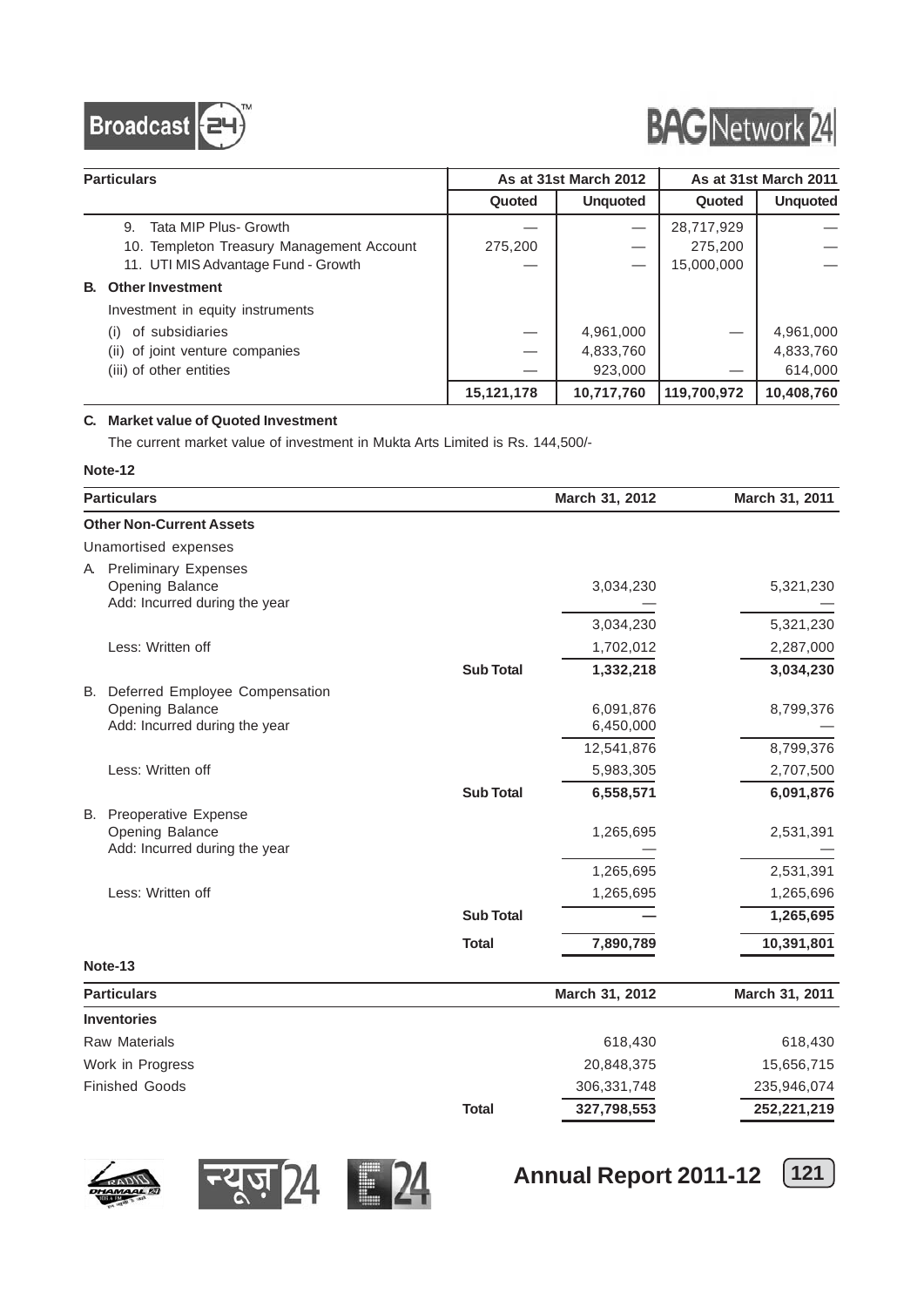



#### **Note-14**

| <b>Particulars</b>                                   |                  | March 31, 2012 | March 31, 2011 |
|------------------------------------------------------|------------------|----------------|----------------|
| <b>Trade Receivables</b>                             |                  |                |                |
| Unsecured, considered good                           |                  |                |                |
| Trade receivables outstanding for a period exceeding |                  |                |                |
| six months from the date they were due for payment   |                  | 28,523,010     | 66,903,859     |
|                                                      |                  | 28,523,010     | 66,903,859     |
| Less: Provision for doubtful trade receivables       |                  |                |                |
|                                                      | <b>Sub Total</b> | 28,523,010     | 66,903,859     |
| Other Trade receivables                              |                  | 391,913,466    | 188,653,806    |
|                                                      |                  | 391,913,466    | 188,653,806    |
| Less: Provision for doubtful trade receivables       |                  |                |                |
|                                                      | <b>Sub Total</b> | 391,913,466    | 188,653,806    |
|                                                      | <b>Total</b>     | 420,436,476    | 255,557,665    |
| Note-15                                              |                  |                |                |
| <b>Particulars</b>                                   |                  | March 31, 2012 | March 31, 2011 |
| <b>Cash and Cash Equivalents</b>                     |                  |                |                |
| Cash in hand                                         |                  | 3,276,836      | 2,662,665      |
| Cheques, Draft in hand                               |                  | 80,479,584     | 54,317,065     |
| <b>Balance with Banks</b>                            |                  |                |                |
| - In current accounts                                |                  | 28,040,956     | 236,561,788    |
| - In deposit accounts                                |                  | 23,521,906     | 21,455,538     |
| Imprest with Staff                                   |                  | 902,868        | 3,357,548      |
|                                                      | <b>Total</b>     | 136,222,150    | 318,354,604    |

- 1. Guarantee given to bank amounting to Rs. 606,000 (Previous year Rs. 6,06,000) secure by fixed deposit.
- 2. Guarantee given on behalf of subsidiary company, News24 Broadcast India Limited (Formerly known as B.A.G. Newsline Network Limited) amounting to Rs. 2,700,000 (Previous year Rs. 2,700,000).
- 3. Guarantee given on behalf of subsidiary company, Dhamaal24 Radio Network Limited (Formerly known as B.A.G. Infotainment Limited) amounting to Rs. 513,000 (Previous year Rs. 513,000).

**Note-16**

| <b>Particulars</b>                                    |                                                 |                  | <b>March 31, 2012</b>                                | <b>March 31, 2011</b>                                 |
|-------------------------------------------------------|-------------------------------------------------|------------------|------------------------------------------------------|-------------------------------------------------------|
| <b>Short Term Loans and Advances</b>                  |                                                 |                  |                                                      |                                                       |
| Unsecured, Considered Good                            |                                                 |                  |                                                      |                                                       |
| A.<br>(Secured/Unsecured/ Doubtful)                   | Loans and advances to related parties           |                  | 58,954,740<br>58,954,740                             | 183,154,070<br>183.154.070                            |
|                                                       | Less: Provision for doubtful loans and advances | <b>Sub Total</b> | 58,954,740                                           | 183,154,070                                           |
| В.                                                    | Balances with government authorities            |                  |                                                      |                                                       |
| Advance Taxes<br>Service Tax Credit<br>TDS receivable |                                                 | <b>Sub Total</b> | 109,366,471<br>2,767,163<br>2,754,385<br>114,888,019 | 108,813,399<br>27,225,971<br>2,438,770<br>138,478,140 |







**Annual Report 2011-12** [122]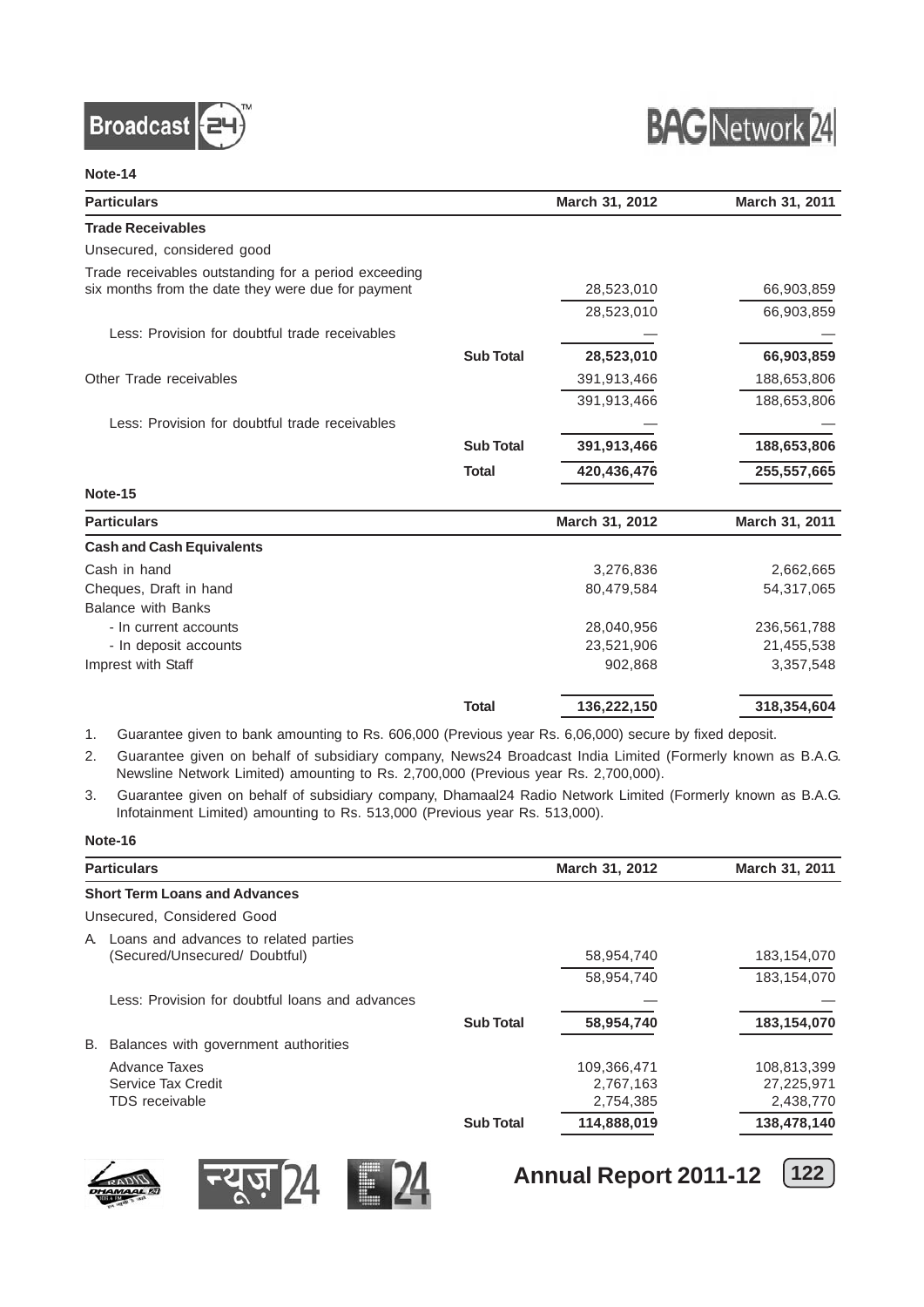

# **BAG** Network 24

|    | <b>Particulars</b>                              |                  | March 31, 2012 | March 31, 2011 |
|----|-------------------------------------------------|------------------|----------------|----------------|
|    | C. Earnest Money & Security Deposits            |                  | 22,824,142     | 20,859,621     |
|    |                                                 |                  | 22,824,142     | 20,859,621     |
|    | Less: Provision for doubtful loans and advances |                  |                |                |
|    |                                                 | <b>Sub Total</b> | 22,824,142     | 20,859,621     |
|    | D. Prepaid Expenses                             |                  | 16,380,259     | 12,910,251     |
|    |                                                 | <b>Sub Total</b> | 16,380,259     | 12,910,251     |
|    | E. Loans and advances to employees              |                  |                |                |
|    | Unsecured, considered good                      |                  | 1,534,633      | 2,789,073      |
|    |                                                 |                  | 1,534,633      | 2,789,073      |
|    | Less: Provision for doubtful loans and advances |                  |                |                |
|    |                                                 | <b>Sub Total</b> | 1,534,633      | 2,789,073      |
| E. | Others                                          |                  |                |                |
|    | Advances to others                              |                  | 660,424,818    | 566,452,048    |
|    |                                                 | <b>Sub Total</b> | 660,424,818    | 566,452,048    |
|    |                                                 | <b>Total</b>     | 875,006,611    | 924,643,203    |
|    | Note-17                                         |                  |                |                |
|    | <b>Particulars</b>                              |                  | March 31, 2012 | March 31, 2011 |
|    | <b>Revenue from Operations</b>                  |                  |                |                |
|    | Revenue from - Sale of Services                 |                  |                |                |
|    | Audio - Video Productions                       |                  | 348,094,410    | 114,879,124    |
|    | Media School                                    |                  | 14,156,562     | 19,465,980     |
|    | Advertisement sales revenue                     |                  | 804,052,564    | 618,506,549    |
|    |                                                 | <b>Sub Total</b> | 1,166,303,536  | 752,851,653    |
|    | <b>Other Operating Revenues</b>                 |                  |                |                |
|    | Income from Rent                                |                  | 2,983,958      |                |
|    |                                                 | <b>Sub Total</b> | 2,983,958      |                |
|    |                                                 | <b>Total</b>     | 1,169,287,494  | 752,851,653    |
|    | Note-18                                         |                  |                |                |
|    | <b>Particulars</b>                              |                  | March 31, 2012 | March 31, 2011 |
|    | <b>Finance Costs</b>                            |                  |                |                |
|    | A Interest expense on                           |                  |                |                |
|    | Borrowing                                       |                  | 73,692,128     | 30,115,934     |
|    | Others                                          |                  |                | 4,715,399      |
|    | B. Other borrowing costs                        |                  |                |                |
|    | <b>Bank Charges</b>                             |                  | 703,012        | 222,319        |
|    |                                                 | <b>Total</b>     | 74,395,140     | 35,053,652     |





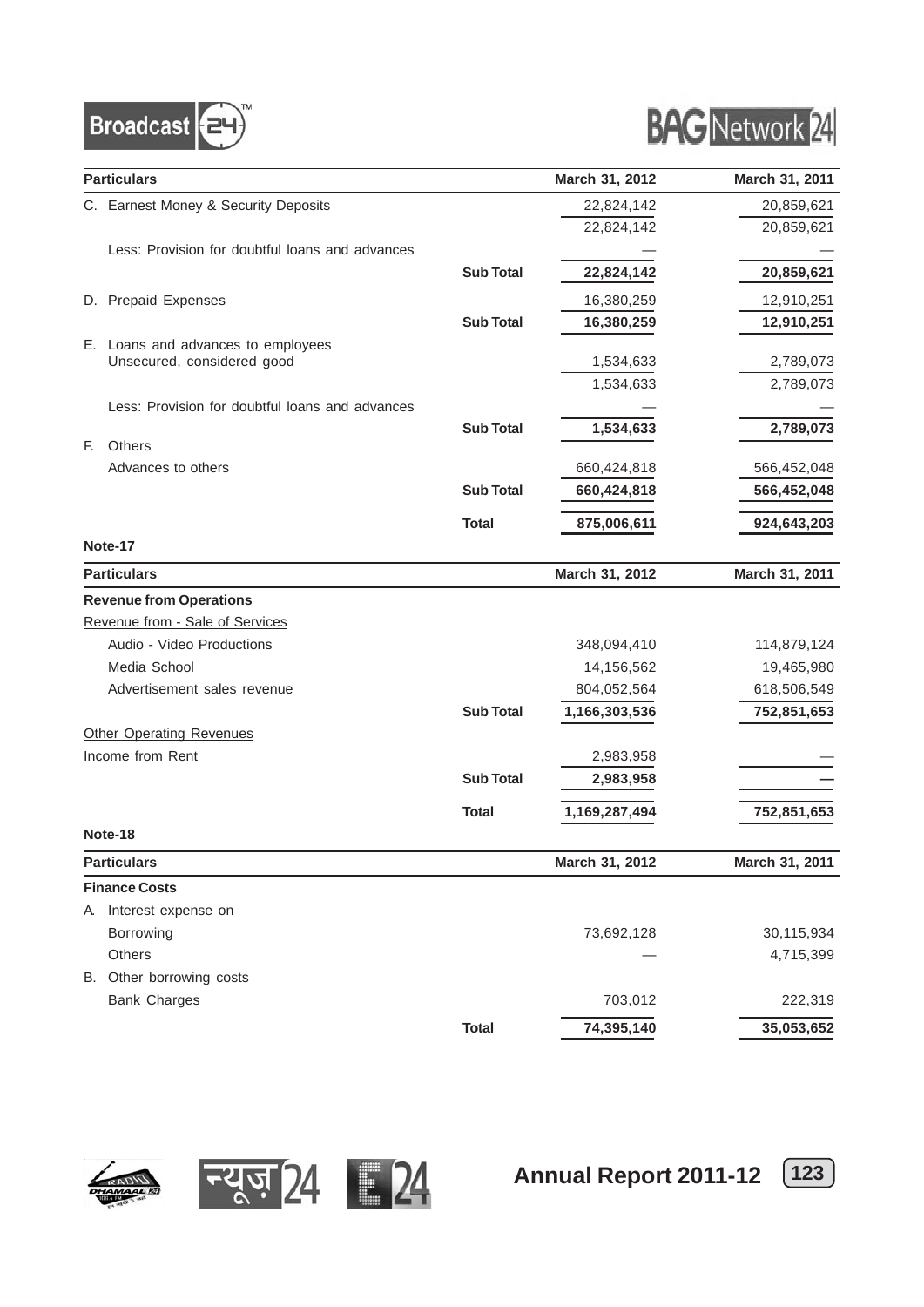



**Note-19**

| <b>Particulars</b>                                        |              | March 31, 2012 | March 31, 2011 |
|-----------------------------------------------------------|--------------|----------------|----------------|
| <b>Other Income</b>                                       |              |                |                |
| Interest Income                                           |              |                |                |
| Interest income from Bank                                 |              |                |                |
| Deposit                                                   |              | 1,576,524      | 5,945,427      |
| <b>Other Balance</b>                                      |              | 160,766        | 23,756         |
|                                                           |              | 1,737,291      | 5,969,183      |
| Other Interest                                            |              | 296,879        | 2,139,938      |
|                                                           |              | 2,034,170      | 8,109,121      |
| Dividend Income                                           |              | 5,000          | 77,553         |
| Net Gain/Loss on sale of                                  |              |                |                |
| Long -Term Investment                                     |              | 138,163        | 250,658        |
| Other Non-Operating Income(net of expenses                |              |                |                |
| directly attributable to such income)                     |              |                |                |
| Income from Equipment Hiring                              |              | 1,265,880      | 3,108,358      |
| Profit on sale of fixed assets                            |              | 395,011        | 18,000         |
| Miscellaneous income                                      |              | 1,959,515      | 239,785        |
| Sundry balance w/off                                      |              | 4,736,228      | 3,742,227      |
|                                                           |              | 8,356,634      | 7,108,370      |
| Net gain on foreign currency transactions and translation |              | 16,003         |                |
|                                                           | <b>Total</b> | 10,549,970     | 15,545,702     |
| Note-20                                                   |              |                |                |
| <b>Particulars</b>                                        |              | March 31, 2012 | March 31, 2011 |
| <b>Employee Benefit Expense</b>                           |              |                |                |
| Salaries, Wages and Bonus                                 |              | 186,898,625    | 165, 167, 513  |
| Contribution to Provident and other funds                 |              | 5,802,691      | 6,962,606      |
| Expense on Employee stock option scheme (ESOP)            |              | 5,983,305      | 2,707,500      |
| <b>Staff Welfare Expenses</b>                             |              | 2,082,162      | 4,271,376      |
|                                                           | <b>Total</b> | 200,766,783    | 179,108,995    |





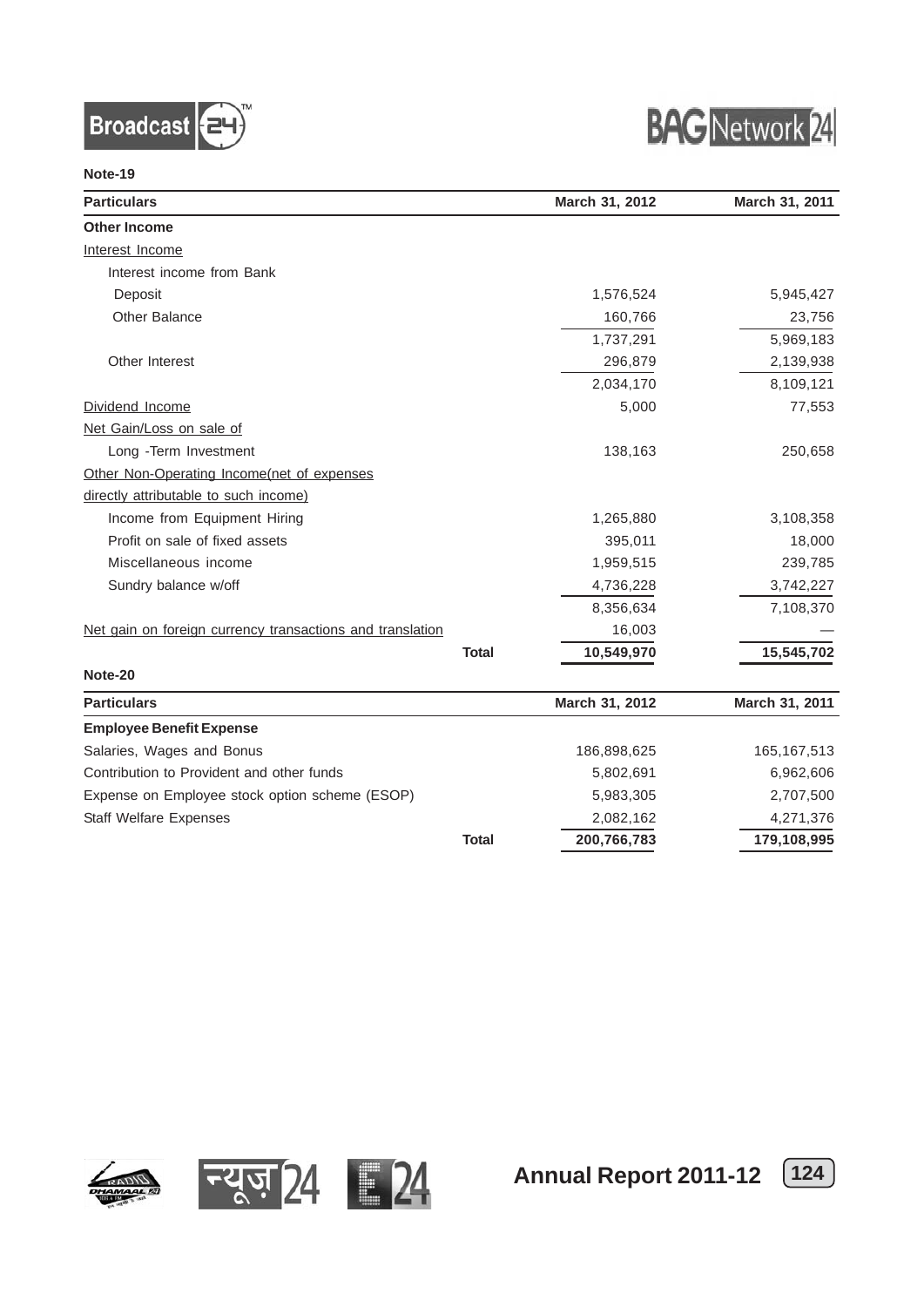



#### **Note-21**

| <b>Particulars</b>                                   |              | March 31, 2012 | March 31, 2011 |
|------------------------------------------------------|--------------|----------------|----------------|
| <b>Other Expenses</b>                                |              |                |                |
| Power and fuel                                       |              | 33,760,971     | 31,359,330     |
| Rent                                                 |              | 8,355,548      | 8,403,840      |
| Repairs to Building                                  |              | 8,375,952      | 10,432,824     |
| Repairs to Machinery                                 |              | 6,437,386      | 6,836,235      |
| Insurance                                            |              | 3,186,712      | 2,535,065      |
| Rates and Taxes, Excluding Taxes on Income           |              | 9,011,746      | 6,086,094      |
| Loss on foreign currency transaction and transaction |              | 3,199,885      | 12,257,519     |
| Loss on sale of assets                               |              | 12,750         | 243,279        |
| Payment to auditors                                  |              |                |                |
| - As Auditor                                         |              | 470,000        | 350,000        |
| - For Taxation Matters                               |              | 160,000        | 160,000        |
| - For Management Services                            |              | 90,000         | 90,000         |
| - For Reimbursement of Expenses                      |              | 104,210        | 132,709        |
| Net Loss on sale of Investments                      |              |                |                |
| from long-term investments                           |              | 154,029        | 2,810,185      |
| <b>Camera Hiring Charges</b>                         |              | 4,832,733      | 2,107,626      |
| Professional Charges Artist, Directors, Technicians  |              | 134,528,326    | 78,980,948     |
| Location & Studio Hiring Charges                     |              | 19,870,985     | 11,460,147     |
| Set Expenses                                         |              | 12,999,858     | 8,435,192      |
| <b>Equipment Hiring Charges</b>                      |              | 12,794,705     | 8,461,326      |
| <b>Shooting Expenses</b>                             |              | 21,138,512     | 15,239,374     |
| Travellings & conveyance                             |              | 33,773,922     | 25,557,423     |
| Publicity & Content expenses                         |              | 32,857,315     | 5,218,189      |
| Managerial Remuneration                              |              |                |                |
| Fees & Subscription                                  |              | 7,782,503      | 3,830,050      |
| Consultancy & Legal charges                          |              | 7,871,278      | 11,933,745     |
| Royalty                                              |              | 47,710,353     | 42,403,157     |
| License & Other Operational Fees                     |              | 23,579,041     | 17,202,887     |
| <b>Security Services</b>                             |              | 1,453,483      | 1,405,006      |
| Bad & doubtful debt W/off                            |              | 1,955,274      | 5,237,847      |
| Commission & Other Marketing Expenses                |              | 1,100,119      | 5,263,891      |
| Preoperative W/off                                   |              | 1,265,695      | 1,265,696      |
| Space segment charges                                |              | 14,116,569     | 31,606,463     |
| Telephone, Courier, Postage & Telegram               |              | 9,508,901      | 11,492,969     |
| <b>Subscription Charges</b>                          |              | 14,239,153     | 12,229,069     |
| Stories Purchases                                    |              | 4,082,834      | 2,629,845      |
| Office maintenance                                   |              | 12,296,893     | 5,931,764      |
| Annual Maintenance charges                           |              | 5,755,912      | 6,460,912      |
| Carriage Charges                                     |              | 611,383,753    | 421,534,562    |
| Advertisement & Publicity                            |              | 11,479,295     | 13,433,527     |
| <b>Uplinking Charges</b>                             |              | 8,151,860      | 17,340,049     |
| Miscellaneous Expenses                               |              | 25,956,544     | 54,817,443     |
|                                                      | <b>Total</b> | 1,155,805,005  | 903,176,187    |





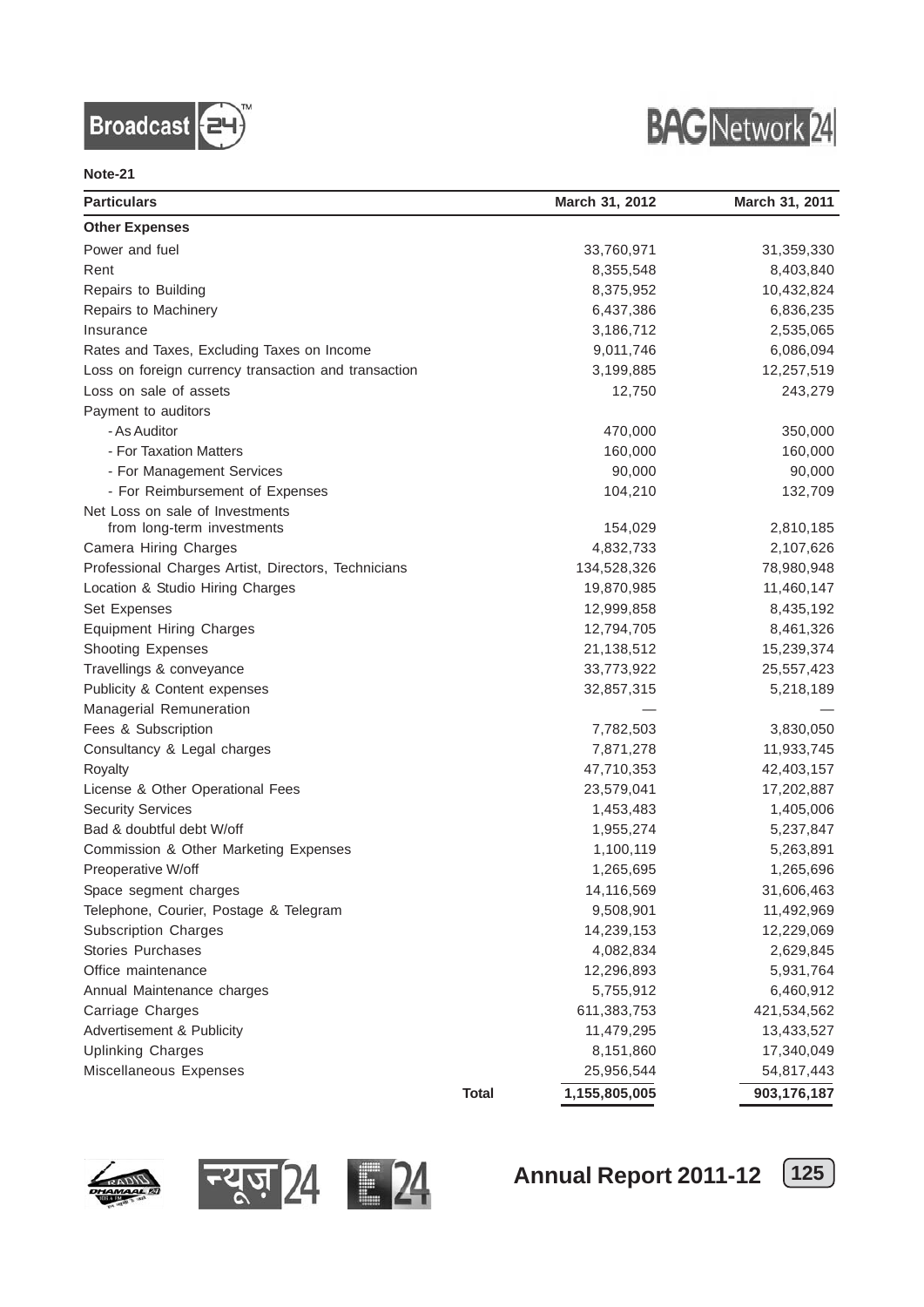

#### **Notes Forming part of the Financial Statements**

**Significant Accounting Policies and Notes to the Consolidated Balance Sheets and Statement of Profit and Loss**

#### **NOTE-1**

#### **Significant Accounting Policies**

- 1.1 Principles of Consolidation:- The consolidated financial statements have been prepared on the following basis:
	- a) The financial statements of the Company and its subsidiary companies are combined on a lineby-line basis by adding together the book values of like items of assets, liabilities, income and expenses, after fully eliminating intra-group balances and intra group transactions in accordance with Accounting Standard (AS) 21 - "Consolidated Financial Statements".
	- b) Minority Interest's share of net profit/loss of consolidated subsidiaries for the year is identified and adjusted against the income of the group in order to arrive at the net income attributable to shareholders of the company.
	- c) Minority Interest's share of net assets of consolidated subsidiaries is identified and presented in the consolidated balance sheet separate from liabilities and the equity of the company's shareholders.
	- d) The consolidated financials statements are prepared by adopting uniform accounting policies for similar transactions and other events in similar circumstances and are presented to the extent possible, in the same manner as the holding company's financial statements.
	- e) The excess of losses of minority shareholders in consolidated subsidiary over their interest in equity of subsidiary, are adjusted against the majority interest except to the extent that minority has binding obligation to, and is able to, make good the losses. If subsidiary subsequently reports profits, all such profits are allocated to majority interest until minority share of losses previously absorbed by majority has been recovered.
	- f) In case of successive purchases of shares in subsidiary company, even though holding company may already be enjoying controlling interest, the cost of control will have to be calculated by taking into account cost of shares acquired and holding company's share in capital profits/Losses of subsidiaries. In case it is adjusted against the share of holding company in losses of subsidiary, Goodwill to be created.
- 1.2 Investments other than in subsidiaries and associates have been accounted for as per Accounting Standard



# **BAG** Network 24

(AS) 13 "Accounting for Investments".

1.3 Other significant accounting policies

These are set out under "Significant Accounting Policies" as given in the Standalone Financial Statements of B.A.G Films & Media Limited & its Subsidiaries.

**A) Notes to Accounts**

#### **Additional information to the financial statements**

#### **Share application money pending allotment**

- 1. As at 31st March 2012, Subsidiary Companies had received an amount to the tune of Rs. 17,66,00,000 (Previous year Rs. 14,67,63,226) as unsecured loan & advances. Companies proposed to convert this amount into equity shares within the financial year 2012-13 at price determined by Fair Valuation; hence the amount of unsecured loan has been converted into share application money. The authorized capital of the company may have to be increased depending upon the share premium determined as above.
- 2. The details of subsidiaries (all incorporated in India) included in the consolidated financial statements are as under :-

| Name of the Subsidiaries                                                             | Proportion of<br>ownership as at<br>March 31, 2012 |
|--------------------------------------------------------------------------------------|----------------------------------------------------|
| IDhamaal24 Radio Network Limited<br>(Formerly known as B.A.G Infotainment Limited)   | 61.00%                                             |
| E24 Glamour Limited (Formerly known as<br><b>B.A.G Glamour Limited)</b>              | 52.50%                                             |
| News24 Broadcast India Limited (Formerly<br>known as B.A.G Newsline Network Limited) | 50.001%                                            |
| B.A.G Animation Private Limited**                                                    | 98.02%                                             |

\*\*The company B.A.G. Animation Private Limited became subsidiary of B.A.G. Films & Media Limited by virtue of the investment of Rs. 4,961,000 in 496,100 (98.02%) equity shares of Rs. 10 each made in the financial year 2007-08. However the subsidiary could not commence its commercial operations. The subsidiary is immaterial to the group by virtue of insignificant investment as a whole and nil turnovers hence not included in the Consolidated Financial Statements as per the Accounting Standard-21. The investment in the subsidiary has been accounted for in accordance with Accounting Standard -13.

3. The Company has valued its investment in equity shares of Mukta Arts Limited at cost. The current market price of the said shares is Rs. 144,500 (Previous year Rs. 171,500). This being a long-term investment, the Company considers this fall in value as temporary.

Disclosure under Chapter VII of the Securities and Exchange Board of India (Issue of Capital and Disclosure Requirements) Regulations, 2009 regarding Preferential Issue of Shares:

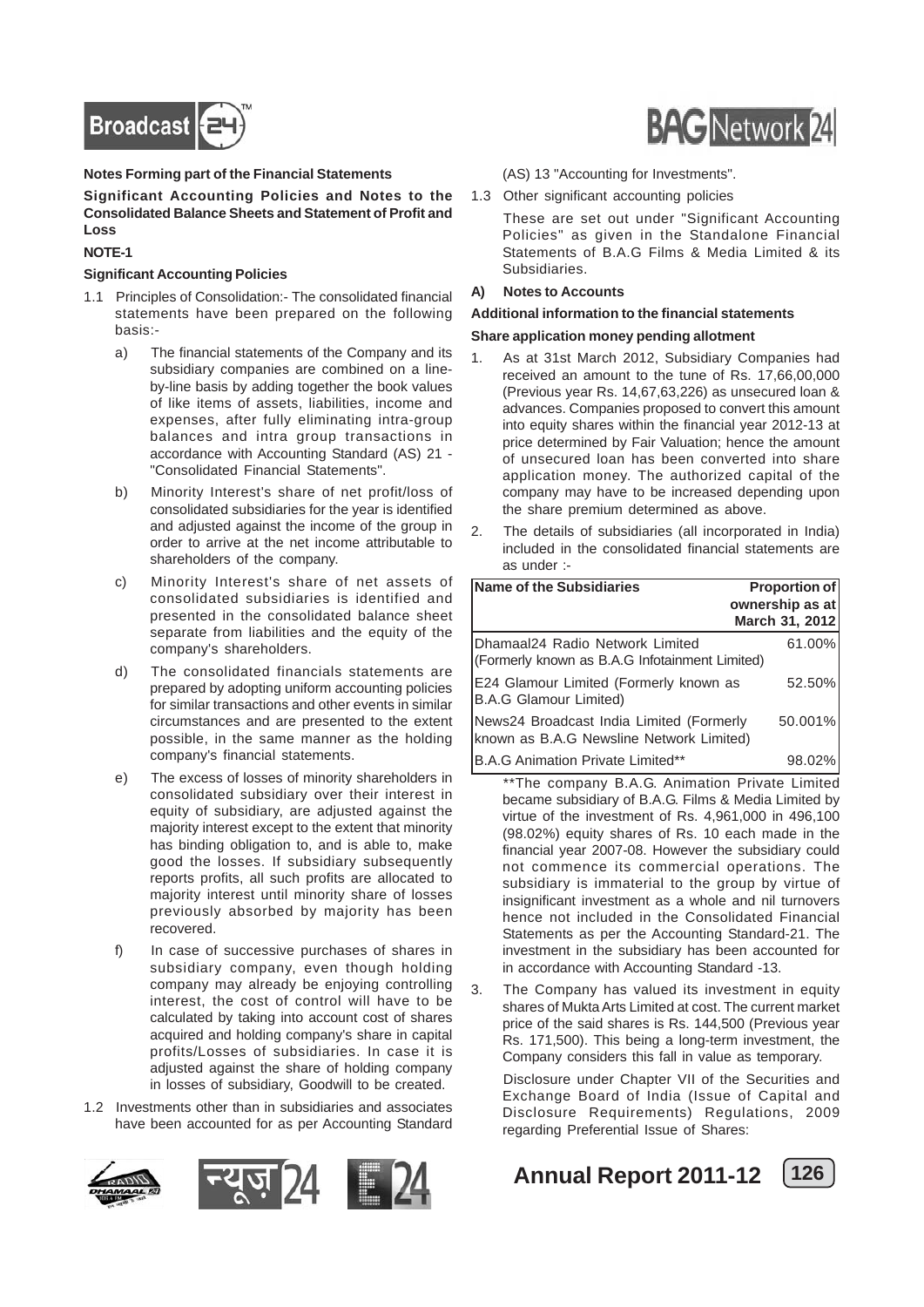

During the year under review your company has received balance 75% money against 50 Lac share warrants issued at Rs. 17.70 per share warrant amounting to Rs. 6,63,75,000 and 25% upfront money towards 17500000 share warrant issued at Rs. 7.50 amounting to Rs 32,812,500 as per the SEBI (Issue of Capital and Disclosure Requirements) Regulations, 2009.

4. The financial disclosures as per Accounting Standard - 27 issued by Institute of Chartered Accountants of India for the 50:50 Joint venture Sieun & B.A.G. Animation Private Limited of B.A.G. Films & Media Limited with Sieun Design Co. Limited of South Korea is given below.

| <b>Particulars</b>          | For the year<br>ended March<br>31, 2012 | For the year<br>ended March<br>31, 2011 |  |
|-----------------------------|-----------------------------------------|-----------------------------------------|--|
| <b>ASSETS</b>               |                                         |                                         |  |
| <b>Fixed Assets</b>         | 11,914,970                              | 11,914,970                              |  |
| <b>Current Assets</b>       |                                         |                                         |  |
| - Cash & Bank Balance       | 12,72,023                               | 12,78,383                               |  |
| - Loans & Advances          | Nil                                     | 115,633                                 |  |
| Miscellaneous Expenses      |                                         |                                         |  |
| - Preliminary Expenses      | 2,46,670                                | 2,46,670                                |  |
| - Pre-operative Expenses    | 11,94,663                               | 10,74,915                               |  |
| <b>LIABILITIES</b>          |                                         |                                         |  |
| Share Capital               |                                         |                                         |  |
| <b>Equity Share capital</b> | 96,67,520                               | 96,67,520                               |  |
| <b>Current Liabilities</b>  | 49.60.806                               | 49.63.051                               |  |

 $(Amt.$  *in*  $\bar{z})$ 

**The company has not started its commercial operations as at March 31, 2012.**

| 5. | <b>Commitments &amp; Contingent Liabilities</b> (Amount in $\bar{z}$ ) |  |
|----|------------------------------------------------------------------------|--|
|    |                                                                        |  |

|                                                                                                                            | As at 31<br>March, 12 | As at 31<br>March,11 |
|----------------------------------------------------------------------------------------------------------------------------|-----------------------|----------------------|
| <b>Contingent liabilities</b>                                                                                              |                       |                      |
| a) Claims against the Company<br>not acknowledged as debt<br>b) Guarantees                                                 | Nil                   | Nil                  |
| - to Bank                                                                                                                  | 12,571,231            | 11,480,200           |
| - on behalf of Other                                                                                                       | 250,000,000           | 180,000,000          |
|                                                                                                                            | As at 31<br>March, 12 | As at 31<br>March,11 |
| <b>Commitments</b>                                                                                                         |                       |                      |
| <b>Estimated amount of contracts</b><br>$ a\rangle$<br>remaining to be executed on<br>capital account and not provided for |                       |                      |
| <b>Tangible assets</b>                                                                                                     | Nil                   | Nil                  |
| Intangible assets                                                                                                          | Nil                   | Nil                  |
| b)<br>Uncalled liability on shares and                                                                                     |                       |                      |
| other investments partly paid                                                                                              | Nil                   | Nil                  |
| Othercommitments                                                                                                           | Nil                   | Nil                  |







# **BAG** Network 24

#### 6. **Export Obligation**

B.A.G. Films & Media Limited and its subsidiary News24 Broadcast India Limited (Formerly known as B.A.G Newsline Network Limited) has obtained various licenses under the Export Promotion Credit Guarantee Scheme (EPCG) for importing capital goods at concessional rate of custom duty against submission of bank guarantee and bond.

Under the terms of the respective schemes the company is required to export goods or services of FOB value equivalent to or more than five times its CIF value of imports in respect of certain license and eight times the duty saved in respect of license fair export obligation has been re-fixed by the order of Director General Foreign Trade Ministry of Finance as applicable. Accordingly, the company is required to export goods or services of FOB value of at least Rs. 498,912,580 (Previous year 498,912,580) within Eight years.

#### 7. **Loans & Advances**

Loans or advances given to subsidiary Companies are shown under the head Loans & Advances where there is no repayment schedule and are re-payable on demand. Interest has been charged from the subsidiaries against loans given. The loans have been given in the best interest of the Company to fund the financial obligations for attaining the objective of media expansion plans of the Company.

#### 8. **Employee Stock Option Scheme**

The Company instituted the Employee Stock option scheme - **("the BAG ESOP Scheme")** to grant equity to the eligible employees of the company and its subsidiaries. "the BAG ESOP Scheme" has been approved by the Shareholders in their Extra-Ordinary General Meeting held on February 13, 2007, for grant of 10,000,000 options representing one share for each option. The equity shares covered under the scheme shall vest over a period of five years. Pursuant to the scheme, the ESOP compensation committee on July 30, 2008 granted 1,150,000 options to employees of the B.A.G. Films & Media Limited and its subsidiaries.

Accordingly the Company under the intrinsic value method has recognized the excess of the market price over the exercise price of the option amounting to Rs. 64,34,553 as an expense during the year. Further, the Liability Outstanding as at March 31, 2012 in respect of Employees Stock Options Outstanding is Rs. 96,77,250. The balance deferred compensation expense Rs. 65,58,571 will be amortized over the remaining vesting period of Options.

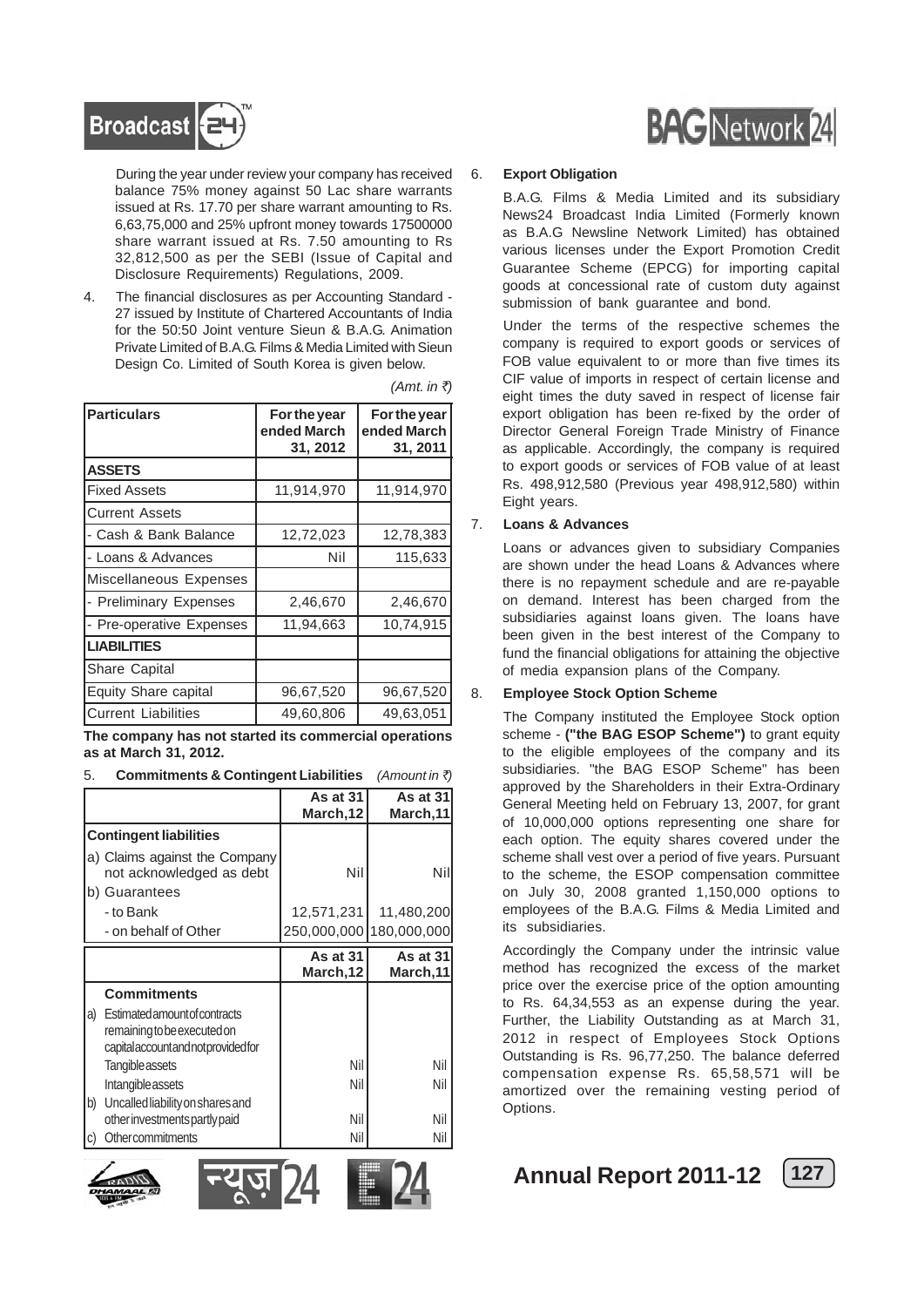



 $(Amount in **F**)$ 

**The movement in the options granted to employees during the year ended March, 31 2012 under the "the BAG ESOP Scheme" is as below:**

|                                                                                                                                                                 |                                                           | <i>(Amount in ₹)</i>                                      |
|-----------------------------------------------------------------------------------------------------------------------------------------------------------------|-----------------------------------------------------------|-----------------------------------------------------------|
| Particulars                                                                                                                                                     | March, 12                                                 | March,11                                                  |
| <b>IDate of Grant</b><br>Market value on date of grant<br><b>IExercise Price</b><br><b>IVesting Period</b><br>Options outstanding at the<br>beginning of year   | 30-Jul-08<br>Rs. 31.05<br>Rs. 3.00<br>5 Years<br>4,80,000 | 30-Jul-08<br>Rs. 31.05<br>Rs. 3.00<br>5 Years<br>6,45,000 |
| Options granted (Nos)<br>Options forfeited/Lapsed (Nos)<br>Options exercised (Nos)<br>Options Expired (Nos)<br>Options outstanding at the end<br>lof vear (Nos) | NIL<br><b>NIL</b><br>135,000<br>NIL<br>3,45,000           | <b>NIL</b><br>NIL<br>165,000<br><b>NIL</b><br>480,000     |

9. Additional information required to be given pursuant to Part II of Schedule VI of the Companies Act, 1956 is as follows: -

a) The aggregate Managerial remuneration under section 198 read with Section 309 of the Companies Act, 1956 is as follows:  $(Amount in \bar{\tau})$ 

| <b>Particulars</b>                                                 | Year ended<br>March 31, 2012 | Year ended<br>March 31,2011  |
|--------------------------------------------------------------------|------------------------------|------------------------------|
| Managing Directors<br>Remuneration and<br><b>IOther Allowances</b> | 10,000,000                   | 10,000,000                   |
| <b>Total</b>                                                       | 10,000,000                   | 10,000,000                   |
| <b>Remuneration to Non-Executive Directors</b>                     |                              | $(A$ mount in ₹)             |
|                                                                    |                              |                              |
| <b>Particulars</b>                                                 | Year ended<br>March 31, 2012 | Year ended<br>March 31, 2011 |

b) The company is in the business of media and entertainment, which is not subject to any license; hence licensed capacity is not given.

c) Activity in Foreign Currency

|                                           |            | $(A$ mount in ₹)                            |
|-------------------------------------------|------------|---------------------------------------------|
| <b>Particulars</b>                        | Year ended | Year ended<br>March 31, 2012 March 31, 2011 |
| Expenditure in Foreign<br><b>Currency</b> | 133,66,955 | 58,98,318                                   |

d) Repairs & Maintenance included in the total cost is as follows: -

|                                      |            | $1$ <sub>1</sub>                            |
|--------------------------------------|------------|---------------------------------------------|
| <b>IParticulars</b>                  | Year ended | Year ended<br>March 31, 2012 March 31, 2011 |
| Repairs & Maintenance<br>I-Others    | 78,23,851  | 12.76.500                                   |
| Repairs & Maintenance<br>- Machinery | 26,11,694  | 17,21,804                                   |

e) Information pursuant to other provisions of Part-II of Schedule-VI to The Act, is either nil or not applicable to the Company for the year.

10. The Deferred Tax Liability (Net) comprises of the following:

|                                                                                                                                                      |                              | <i>(Amount in ₹)</i>         |
|------------------------------------------------------------------------------------------------------------------------------------------------------|------------------------------|------------------------------|
| <b>Particulars</b>                                                                                                                                   | Year ended<br>March 31, 2012 | Year ended<br>March 31, 2011 |
| Opening Balance of<br>Deferred Tax Liability (Net)                                                                                                   | 4,40,01,197                  | 40,558,304                   |
| A. Tax effects of items<br>constituting Deferred<br><b>Tax Liability</b><br>On difference<br>between book balance and<br>tax balance of fixed Assets | 33,87,145                    | 36,88,545                    |
| B. Tax effects of items<br>constituting Deferred Tax Assets                                                                                          |                              |                              |
| Related to Gratuity & Leave<br>Encashment                                                                                                            | (10, 85, 618)                | (32, 298)                    |
| Disallowance under the<br>Income Tax Act                                                                                                             | (7,52,356)                   | (213, 354)                   |
| <b>Closing Balance of Deferred</b><br><b>Tax Liability (Net)</b>                                                                                     | 455,50,367                   | 4,40,01,197                  |

11. The business segments have been considered as the primary segment. The company is organized into five main Business namely Audio- Visual production, Movies, Leasing, FM Radio & Television Broadcasting.

The above Business segments have been identified considering the different nature of activities carried on by these business divisions. Segments revenue, results, assets, and liabilities have been accounted for on the basis of their relationship to the related business activities of the segment and amounts allocated on a reasonable basis to the business segment.









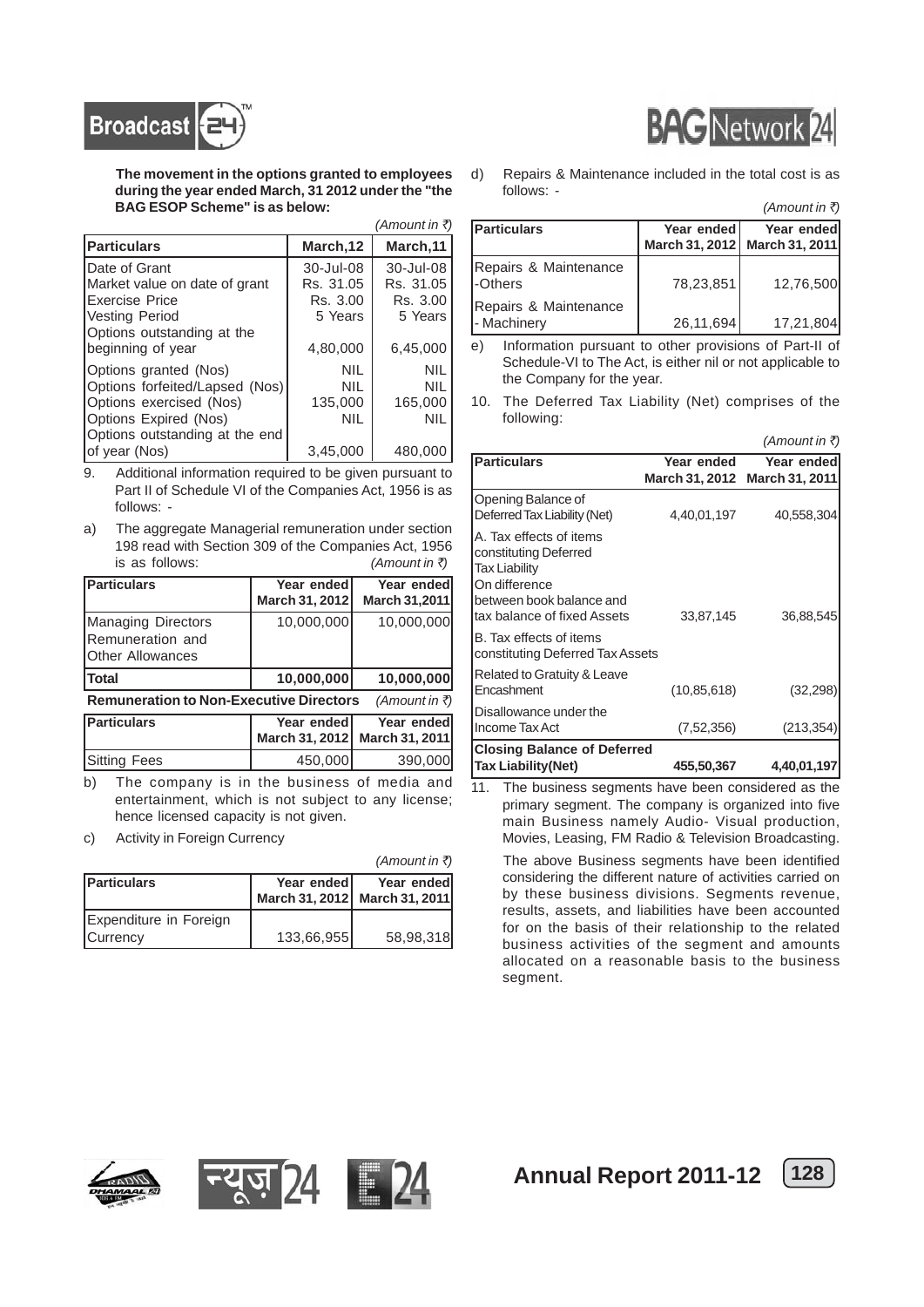



#### **Segment wise Revenue, Result and Capital Employed**

|            |                                                                                                                                                                                                                                                                            |                                                                                                                            | (Amount in ₹)                                                                                                                     |
|------------|----------------------------------------------------------------------------------------------------------------------------------------------------------------------------------------------------------------------------------------------------------------------------|----------------------------------------------------------------------------------------------------------------------------|-----------------------------------------------------------------------------------------------------------------------------------|
| ls.<br>No. | <b>Particulars</b>                                                                                                                                                                                                                                                         | Year ended<br>March 31, 2012                                                                                               | Year ended<br>March 31, 2011                                                                                                      |
| 1          | <b>Segment Revenue</b><br>a) Audio - Visual Production<br>b) Movies<br>c) Leasing<br>d) FM Radio<br>e) Television Broadcasting<br><b>Total</b><br>Less: Inter Segment Revenue<br><b>Net Sales/Income from Operations</b>                                                   | 362,250,972<br>103,146,435<br>700,906,130<br>11,66,303,537<br>11,66,303,537                                                | 134,345,104<br>107,468,972<br>510,116,377<br>751,930,453<br>751,930,453                                                           |
| 2.         | <b>Segment Results</b><br>a) Audio - Visual Production<br>b) Movies<br>c) Leasing<br>d) F.M.Radio<br>e) Television Broadcasting<br><b>Total</b><br>Less:<br>I) Interest<br>II) Other Un-allocable Expenditure Net off unallocable income<br><b>Total Profit Before Tax</b> | 95,347,757<br>(40, 187, 259)<br>46,296,409<br>(65, 523, 206)<br>35,933,700<br>74,395,140<br>292,906,206<br>(331, 367, 646) | (33, 401, 340)<br>(32,891,673)<br>49,244,815<br>(91, 406, 885)<br>(108, 455, 083)<br>35,053,654<br>282,429,788<br>(425, 938, 525) |
| 3.         | <b>Capital Employed</b><br>a) Audio - Visual Production<br>b) Movies<br>c) Leasing<br>d) F.M.Radio<br>e) Television Broadcasting                                                                                                                                           | 701,557,021<br>44,161,955<br>350,222,806<br>358,454,899<br>186, 181, 071                                                   | 502,912,057<br>44, 161, 955<br>345,376,489<br>330,752,925<br>513,517,930                                                          |
| 4.         | <b>Segment Depreciation</b><br>a) Audio - Visual Production<br>b) Movies<br>c) Leasing<br>d) F.M.Radio<br>e) Television Broadcasting                                                                                                                                       | 61,639,395<br>39,225,070<br>20,281,182<br>23,462,707                                                                       | 41,114,591<br>32,891,673<br>20,145,292<br>28,035,531                                                                              |

12. Related Parties disclosures as per Accounting Standard (AS-18) are as follows:

#### **i) List of Related Parties:**

| <b>Name</b>                                                                                       | <b>Relationship</b>                                                      |
|---------------------------------------------------------------------------------------------------|--------------------------------------------------------------------------|
| Anurradha Prasad                                                                                  | Chairperson cum Managing Director                                        |
| IB.A.G Animation Private Limited                                                                  | Subsidiary                                                               |
| Approach Films & Television Limited                                                               | Enterprises over which KMP are able to exercise<br>significant influence |
| ARVR Communications Pvt. Ltd. (formerly known as<br>Anu Films and Communications Private Limited) | Promoter Company                                                         |

#### **ii) Related Party Transactions:**

| <b>Particulars</b>                                     | <b>Managing Director</b><br><b>Promoter Company</b><br>Year Ended March 31<br>Year Ended March 31 |            |            |      | Enterprises over which KMP<br>exercise significant influence | Year Ended March 31 |
|--------------------------------------------------------|---------------------------------------------------------------------------------------------------|------------|------------|------|--------------------------------------------------------------|---------------------|
|                                                        | 2012                                                                                              | 2011       | 2012       | 2011 | 2012                                                         | 2011                |
| Salary<br>Unsecured loan(taken)                        | 10,000,000                                                                                        | 10,000,000 | 98,437,500 |      |                                                              |                     |
| Unsecured loan(given/returned)<br>Office rent received |                                                                                                   |            |            |      |                                                              |                     |
| Income from Television Programming<br>Rent             | 240,000                                                                                           | 240,000    |            |      | 60,000,000                                                   |                     |







**Annual Report 2011-12 129**

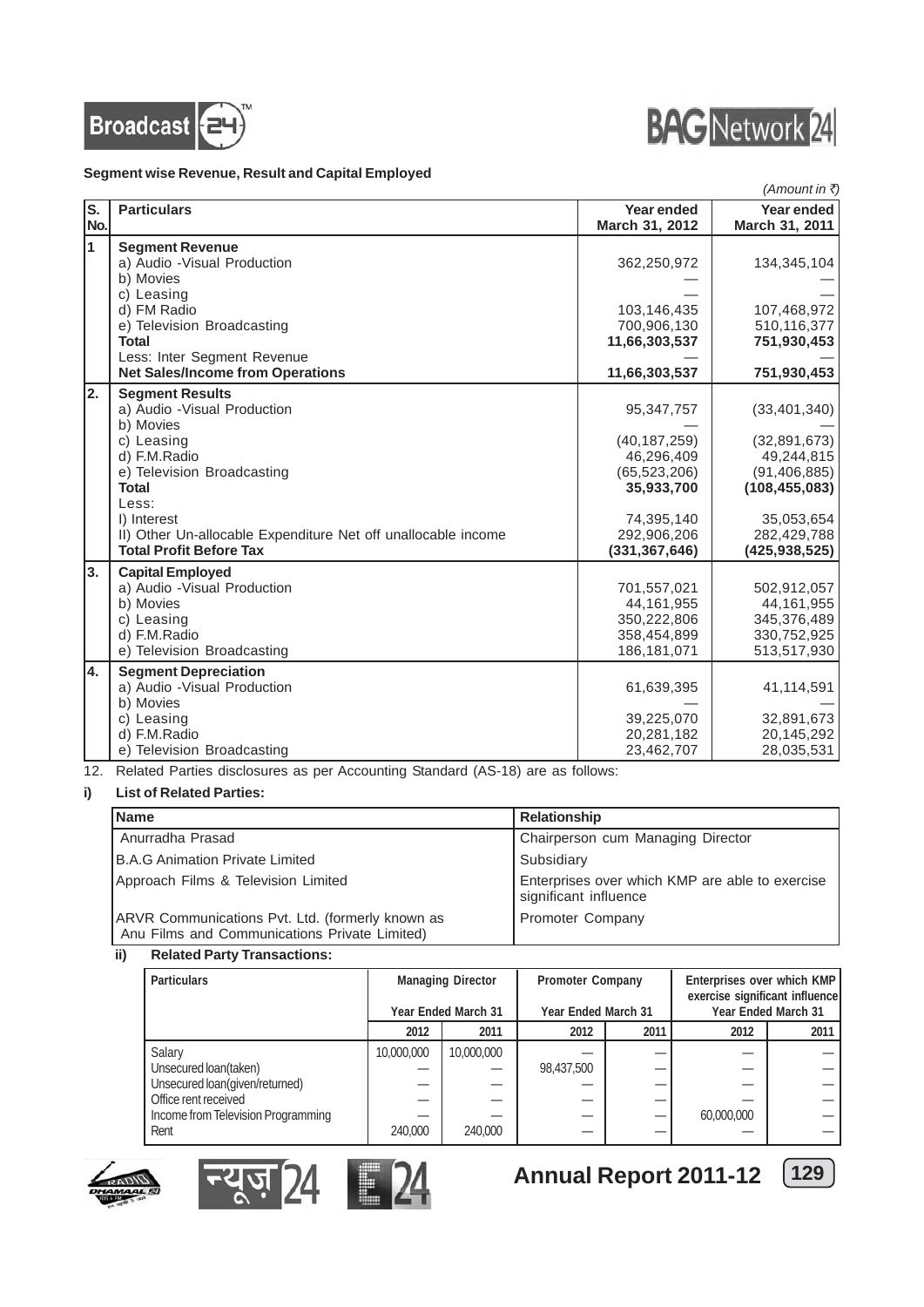



13. Disclosures required under Section 22 of the Micro, Small and Medium Enterprises Development Act, 2006

|                                                                                                                                                         |                                  | <i>(Amount in ₹)</i>      |
|---------------------------------------------------------------------------------------------------------------------------------------------------------|----------------------------------|---------------------------|
|                                                                                                                                                         | As at 31st<br><b>March, 2012</b> | As at 31st<br>March, 2011 |
| Principal amount remaining unpaid to any supplier as at<br>i)<br>the end of the accounting year                                                         | Nil                              | Nil                       |
| ii) Interest due thereon remaining unpaid to any supplier as<br>at the end of the accounting year                                                       | Nil                              | <b>Nil</b>                |
| iii) The amount of interest paid along with the amounts of the<br>payment made to the supplier beyond the appointed day                                 | Nil                              | Nil                       |
| iv) The amount of interest due and payable for the year                                                                                                 | Nil                              | Nil                       |
| The amount of interest accrued and remaining unpaid at<br>V)<br>the end of the accounting year                                                          | Nil                              | <b>Nil</b>                |
| vi) The amount of further interest due and payable even in the<br>succeeding year, until such date when the interest dues as<br>above are actually paid | Nil                              | Nill                      |

Note: The above information regarding the small scale undertakings and Micro, Small and Medium Enterprise has been determined to the extent such parties have been identified on the basis of the information available with the Company.

- 14. The Company has not made any provision for cess payable u/s 441A of the Companies Act, 1956. The said provision shall be made as and when the requisite notification is issued by the Central Government in this regard.
- 15. Earning Per Share (EPS) is computed in Accordance with Accounting Standard-20 :-

|                    |                                                                                             |                 | <i>(Amount in ₹)</i> |
|--------------------|---------------------------------------------------------------------------------------------|-----------------|----------------------|
| <b>Particulars</b> |                                                                                             | 2011-12         | 2010-11              |
| i)                 | Net Profit/(loss) after tax as per profit and loss account                                  | (334, 309, 698) | (441, 854, 504)      |
| ii)                | Short provision for tax of earlier years                                                    | (1,702,542)     | (1,932,840)          |
| iii)               | Net Profit/(loss) attributable to Equity Shareholders                                       | (336, 012, 240) | (439, 921, 664)      |
| iv)                | Net Profit/(loss) before Exceptional Item                                                   | (336,012,240)   | (439, 921, 664)      |
| V)                 | Weighted Average number of equity shares used as<br>denominator for calculating Basic EPS.  | 165,173,090     | 157,030,900          |
| vi)                | Basic Earnings per share                                                                    | (2.03)          | (2.80)               |
| Vii)               | Weighted Average number of equity shares used as<br>denominator for calculating Diluted EPS | 165,173,090     | 157,500,558          |
| viii)              | Diluted Earnings per share                                                                  | (2.03)          | (2.79)               |
| ix)                | Basic Earnings (before exceptional item) per share                                          | (2.03)          | (2.80)               |
| X)                 | Diluted Earnings (before exceptional item) per share                                        | (2.03)          | (2.79)               |
| xi)                | Face Value per equity share                                                                 | 2.00            | 2.00                 |

16. Previous year figures are regrouped, rearranged or recast wherever necessary to make them comparable with the current year figures.

This is the Balance Sheet referred to in our report of even date.

**For Joy Mukherjee & Associates For and on behalf of Board of Directors** Chartered Accountants

Partner (Chairperson cum (Director) (Chairperson cum (Director) M. NO. 74602 Managing Director) FRN: 006792

Date: 30th May, 2012





**Joy Mukherjee Anurradha Prasad Anuradha Mishra**

**Rajeev Parashar** Place: Noida (Company Secretary)



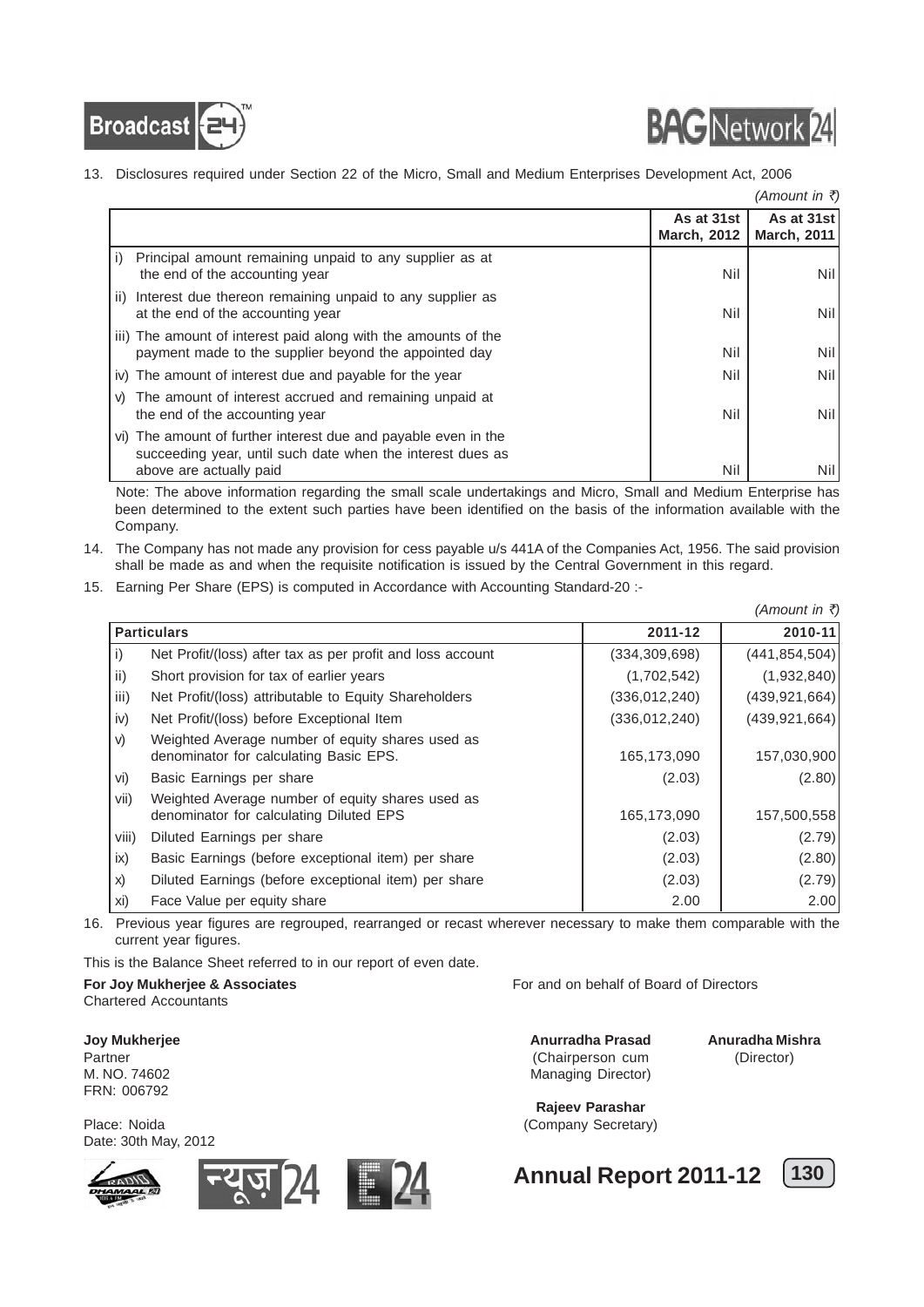



#### **B.A.G Films and Media Limited**

#### **Consolidated Cash Flow Statement for the year ended March 31, 2012**

| <b>Particulars</b>                                                 | For the year ended       |                 |                       | For the year ended |  |
|--------------------------------------------------------------------|--------------------------|-----------------|-----------------------|--------------------|--|
|                                                                    |                          | March 31, 2012  |                       | March 31, 2011     |  |
|                                                                    | Amount in $\bar{\tau}$   | Amount in ₹     | Amount in ₹           | Amount in ₹        |  |
| A. Cash flow from operating activities                             |                          |                 |                       |                    |  |
| Net Profit / (Loss) before extraordinary items and tax             |                          | (331, 367, 646) |                       | (425, 938, 525)    |  |
| <b>Adjustments for:</b>                                            |                          |                 |                       |                    |  |
| Depreciation and amortisation                                      | 155,815,516              |                 | 130,410,005           |                    |  |
| Provision for impairment of fixed assets and intangibles           |                          |                 | 35,180,946<br>225,279 |                    |  |
| (Profit) / loss on sale / write off of assets<br>Finance costs     | (382, 261)<br>74,395,140 |                 | 35,053,652            |                    |  |
| Interest income                                                    | (2,034,170)              |                 | (8, 109, 121)         |                    |  |
| Dividend income                                                    | (5,000)                  |                 | (77, 553)             |                    |  |
| Net (gain)/loss on sale of investments                             | 15,866                   |                 | 2,559,527             |                    |  |
| Liabilities/provisions no longer required written back (4,736,228) |                          |                 | (3,742,227)           |                    |  |
| Other non-cash charges                                             |                          |                 |                       |                    |  |
| Adjustment relating to earlier year                                | (1,702,542)              |                 | (1,932,840)           |                    |  |
|                                                                    |                          |                 |                       |                    |  |
|                                                                    |                          | 221,366,321     |                       | 189,567,668        |  |
| Operating profit/(loss) before working capital changes             |                          |                 |                       |                    |  |
| Changes in working capital:                                        |                          |                 |                       |                    |  |
| Adjustments for (increase)/decrease in operating assets:           |                          |                 |                       |                    |  |
| Inventories                                                        | (75, 577, 334)           |                 | (53, 412, 959)        |                    |  |
| Trade receivables                                                  | (160, 142, 580)          |                 | 8,804,114             |                    |  |
| Short-term loans and advances                                      | 49,636,592               |                 | (433, 824, 420)       |                    |  |
| Other non-current assets                                           | 2,501,012                |                 | 6,260,196             |                    |  |
| Adjustments for increase/(decrease) in operating liabilities:      |                          |                 |                       |                    |  |
| Trade payables                                                     | (123, 964, 449)          |                 | 111,180,393           |                    |  |
| Other current liabilities                                          | 45,844,589               |                 | 166,008,504           |                    |  |
| Short-term provisions                                              | (4,914,387)              |                 | (6,716,004)           |                    |  |
| Long-term provisions                                               | 1,949,954                |                 | 1,155,607             |                    |  |
|                                                                    |                          | (264, 666, 603) |                       | (200, 544, 569)    |  |
|                                                                    |                          |                 |                       |                    |  |
| Cash generated from operations                                     |                          | (374, 667, 928) |                       | (436, 915, 426)    |  |
| Net cash flow from / (used in) operating activities (A)            |                          | (374, 667, 928) |                       | (436, 915, 426)    |  |
| B. Cash flow from investing activities                             |                          |                 |                       |                    |  |
| Capital expenditure on fixed assets,                               |                          |                 |                       |                    |  |
| including capital advances                                         | (315, 492, 241)          |                 | (422, 706, 936)       |                    |  |
| Proceeds from sale of fixed assets/Work-in-progess 177,594,619     |                          |                 | 1,187,335             |                    |  |
| Purchase of long-term investments                                  |                          |                 |                       |                    |  |
| - Associates                                                       | (240,000)                |                 |                       |                    |  |
| - Others                                                           | (10,069,000)             |                 | (114, 579, 793)       |                    |  |
| Proceeds from sale of long-term investments                        |                          |                 |                       |                    |  |
| - Others                                                           | 114,563,927              |                 | 6,090,473             |                    |  |
| Interest received                                                  |                          |                 |                       |                    |  |
| - Associates                                                       | 20,269                   |                 |                       |                    |  |
| - Others                                                           | 2,013,901                |                 | 8,109,121             |                    |  |
| Dividend received                                                  |                          |                 |                       |                    |  |
| - Others                                                           | 5,000                    | (31,603,525)    | 77,553                | (521, 822, 247)    |  |
|                                                                    |                          |                 |                       |                    |  |
| Net cash flow from / (used in) investing activities (B)            |                          | (31,603,525)    |                       | (521, 822, 247)    |  |





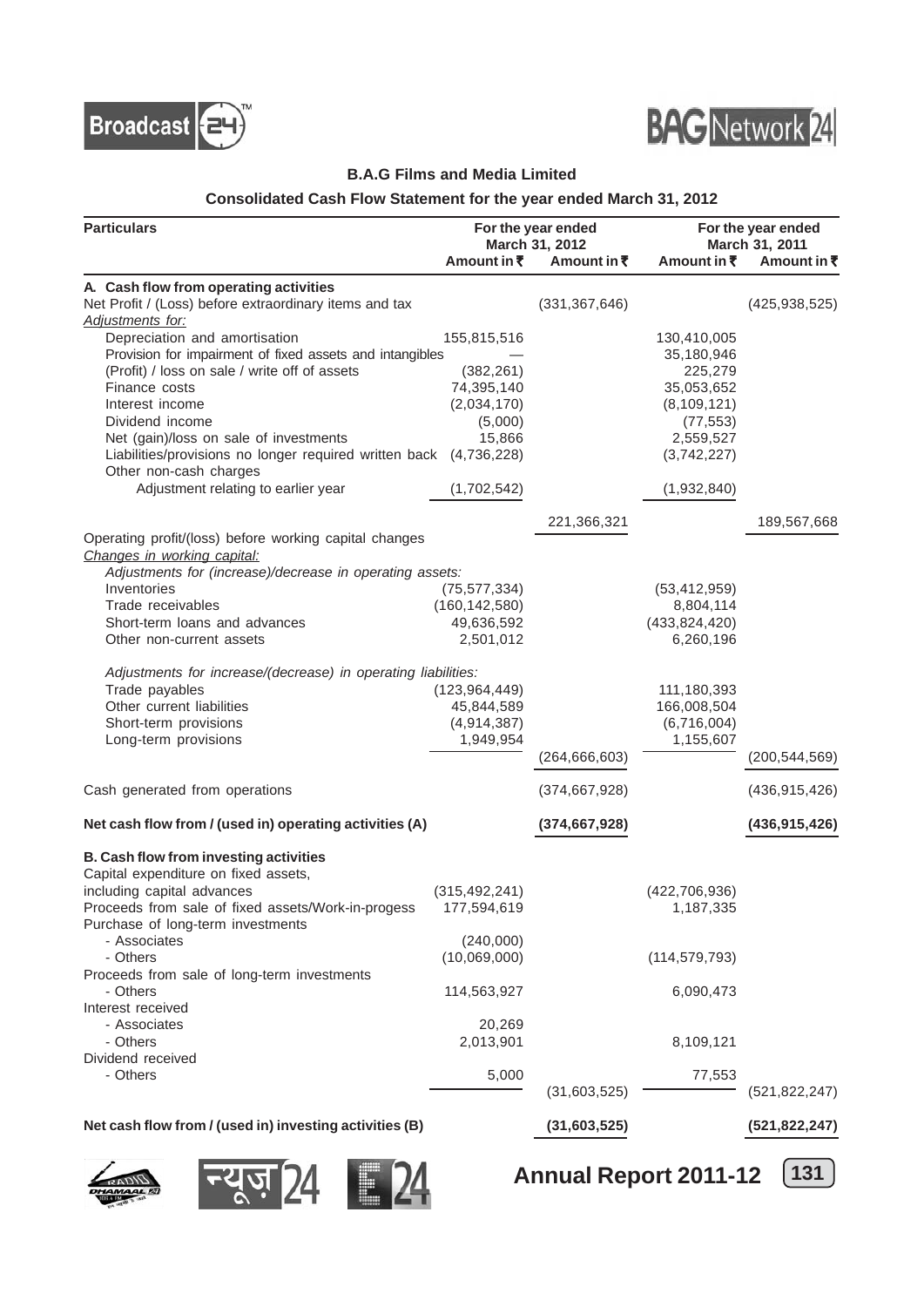



| <b>Particulars</b>                                                  | For the year ended<br>March 31, 2012 |                     | For the year ended<br>March 31, 2011 |                 |
|---------------------------------------------------------------------|--------------------------------------|---------------------|--------------------------------------|-----------------|
|                                                                     | Amount in $\bar{z}$                  | Amount in $\bar{z}$ | Amount in ₹                          | Amount in ₹     |
| C. Cash flow from financing activities                              |                                      |                     |                                      |                 |
| Proceeds from issue of equity shares                                | 6,874,000                            |                     | 61,412,520                           |                 |
| Proceeds from issue of share warrants                               | 96,202,423                           |                     | (5, 199, 015)                        |                 |
| Share application money received/(refunded)                         | 29,836,774                           |                     | 130,000,000                          |                 |
| Proceeds from long-term borrowings                                  | 110,643,496                          |                     | 199,745,232                          |                 |
| Proceeds from other short-term borrowings                           | 54,977,446                           |                     |                                      |                 |
| Repayment of other short-term borrowings                            |                                      |                     | (34,633,120)                         |                 |
| Finance cost                                                        | (74, 395, 140)                       |                     | (35,053,652)                         |                 |
|                                                                     |                                      | 224,138,999         |                                      | 316,271,965     |
| Net cash flow from / (used in) financing activities (C)             |                                      | 224,138,999         |                                      | 316,271,965     |
| Net increase / (decrease) in Cash and cash equivalents (A+B+C)      |                                      | (182, 132, 454)     |                                      | (642, 465, 708) |
| Cash and cash equivalents at the beginning of the year              |                                      | 318,354,604         |                                      | 960,820,312     |
| Cash and cash equivalents at the end of the year                    |                                      | 136,222,150         |                                      | 318,354,604     |
| Reconciliation of Cash and cash equivalents with the Balance Sheet: |                                      |                     |                                      |                 |
| Cash and cash equivalents as per Balance Sheet                      |                                      | 136,222,150         |                                      | 318,354,604     |
| Cash and cash equivalents at the end of the year*                   |                                      | 136,222,150         |                                      | 318,354,604     |
| *Comprises:                                                         |                                      |                     |                                      |                 |
| (a) Cash on hand                                                    |                                      | 3,276,836           |                                      | 2,662,665       |
| (b) Cheques, drafts on hand                                         |                                      | 80,479,584          |                                      | 54,317,065      |
| (c) Balances with banks                                             |                                      |                     |                                      |                 |
| (i) In current accounts                                             |                                      | 28,040,956          |                                      | 236,561,788     |
| (iii) In deposit accounts                                           |                                      | 23,521,906          |                                      | 21,455,538      |
| (d) Others                                                          |                                      |                     |                                      |                 |
| Staff Imprest                                                       |                                      | 902,868             |                                      | 3,357,548       |
|                                                                     |                                      | 136,222,150         |                                      | 318,354,604     |

# Chartered Accountants

FRN: 006792

Date: 30th May, 2012

For Joy Mukherjee & Associates **For and on behalf of Board of Directors** 

Partner (Chairperson cum (Director)<br>
M. NO. 74602 (M. NO. 74602 Managing Director) Managing Director)

**Joy Mukherjee Anurradha Prasad Anuradha Mishra**

**Rajeev Parashar** Place: Noida (Company Secretary)







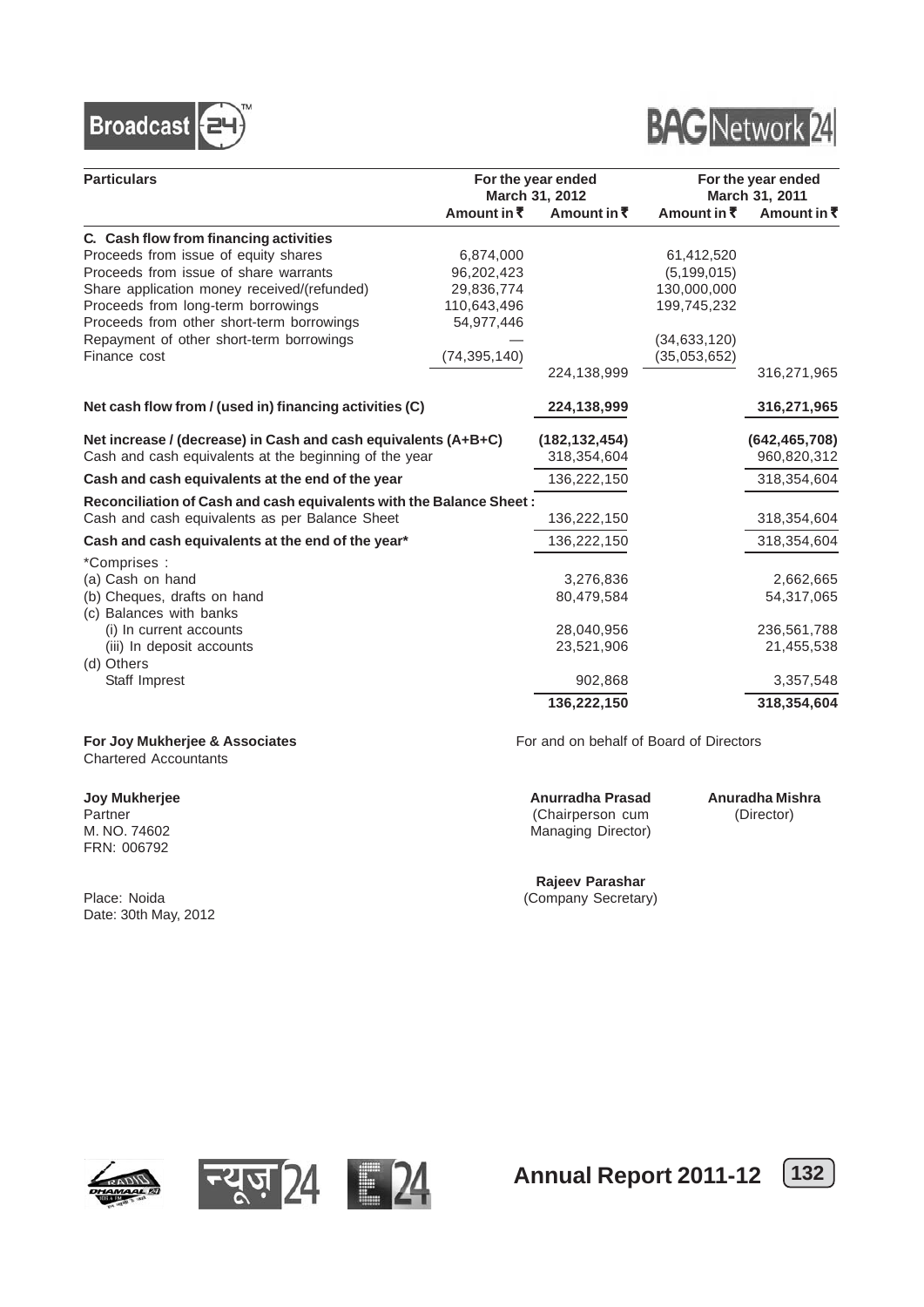## **B.A.G. FILMS & MEDIA LIMITED**

**Regd. Office:** C-4, Shivalik, Near Malviya Nagar Market, New Delhi-110 017 **Corporate Office:** FC-23, Sector-16A, Film City, Noida - 201 301 (U.P.)

#### **PROXY FORM**

| <b>FOLIO NO. </b>                                                                                                     |  |  |  |  |
|-----------------------------------------------------------------------------------------------------------------------|--|--|--|--|
| <b>DP ID No. </b>                                                                                                     |  |  |  |  |
|                                                                                                                       |  |  |  |  |
|                                                                                                                       |  |  |  |  |
|                                                                                                                       |  |  |  |  |
| us our behalf at the 19th Annual General Meeting of the Company to held on Friday, September 28, 2012 at 4.30 P.M. at |  |  |  |  |
| MPCU Shah Auditorium, Shree Delhi Gujarati Samaj Marg, Delhi - 110054 and any adjournment thereof.                    |  |  |  |  |

Signed this.....................day of......................2012.

| Signature | Affix<br>Revenue<br>Stamp |
|-----------|---------------------------|
|           |                           |

Note : This form should be signed across the stamp as per specimen signature with the Company.The proxy must reach the Registered Office of the Company not less than 48 Hours before the time fixed for holding the aforesaid meeting. ——————————

## **B.A.G. FILMS & MEDIA LIMITED**

**Regd. Office:** C-4, Shivalik, Near Malviya Nagar Market, New Delhi-110 017 **Corporate Office:** FC-23, Sector-16A, Film City, Noida - 201 301 (U.P.)

#### **ATTENDANCE SLIP**

PLEASE COMPLETE THIS ATTENDANCE SLIP AND HAND IT OVER AT THE ENTRANCE OF THE MEETING HALL.

**FOLIO NO. ........................... NO. OF SHARES HELD..........................**

**DP ID No. ............................. CLIENT ID No. ..........................................**

NAME OF THE MEMBER........................................... (in block letters)

NAME OF PROXY.......................................................

(if any)

I/We hereby record my/our presence at the 19th Annual General Meeting of the Company to be held on Friday, September 28, 2012.

> ................................................... Signature of the Member/Proxy